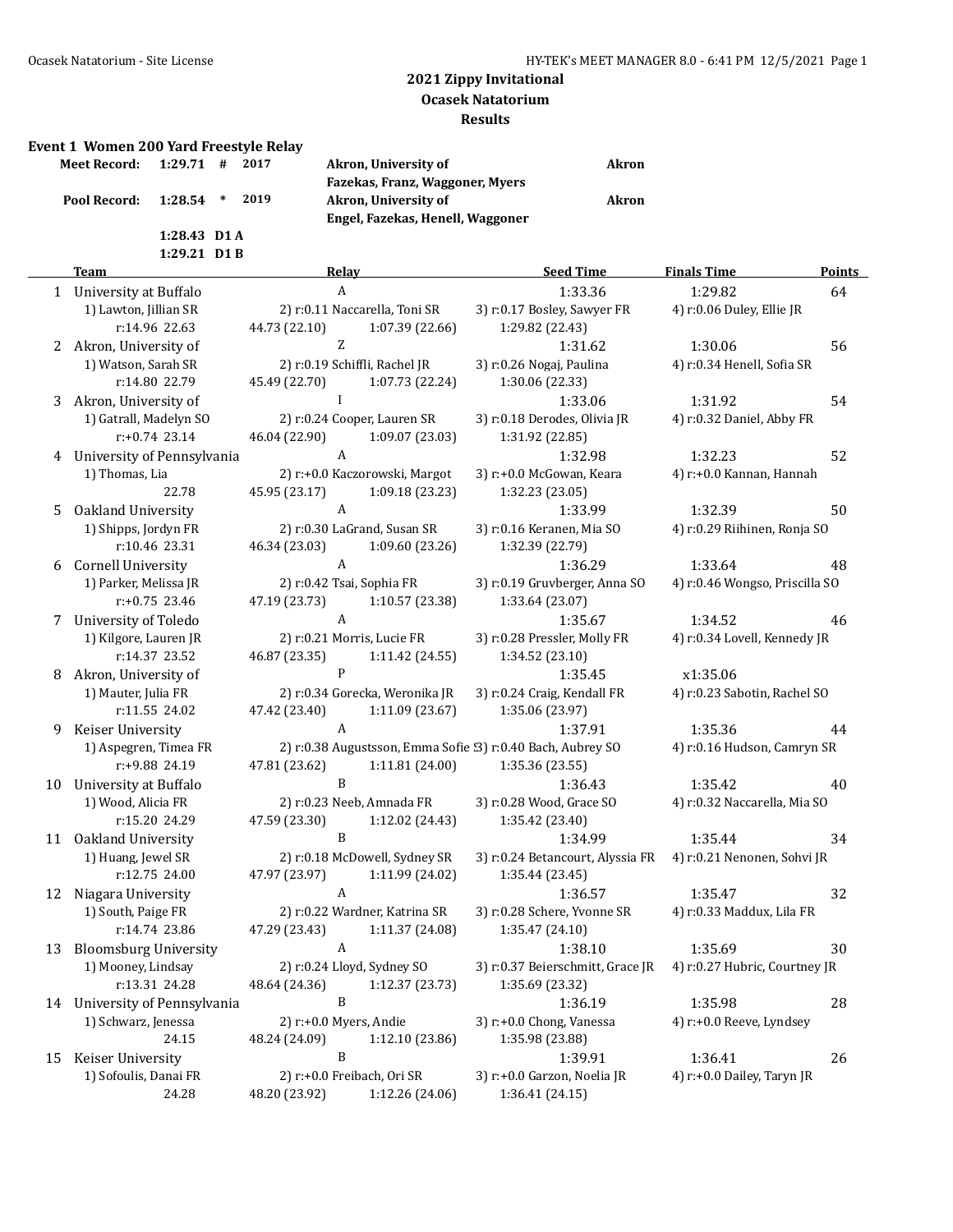#### **Ocasek Natatorium**

**Results**

### **(Event 1 Women 200 Yard Freestyle Relay)**

|    | <b>Team</b>                                           | <b>Relay</b>                                                   | <b>Seed Time</b>                                                | <b>Finals Time</b>             | <b>Points</b> |
|----|-------------------------------------------------------|----------------------------------------------------------------|-----------------------------------------------------------------|--------------------------------|---------------|
|    | 16 Cornell University                                 | B                                                              | 1:39.25                                                         | 1:36.66                        | 24            |
|    | 1) Zhang, Tori FR                                     | 2) r:0.38 Syrkin, Alex FR                                      | 3) r:0.35 Redding, Madalyn SR                                   | 4) r:0.32 Ohr, Joelle SO       |               |
|    | r:13.66 24.19                                         | 48.22 (24.03)<br>1:12.63 (24.41)                               | 1:36.66 (24.03)                                                 |                                |               |
| 17 | Clarion                                               | A                                                              | 1:40.10                                                         | 1:36.74                        | 22            |
|    | 1) Davidson, Sydney JR                                | 2) r:0.12 Fortney, Autumn SR                                   | 3) r:0.52 Miller, Haley FR                                      | 4) r:0.32 Greenway, Hannah FR  |               |
|    | r:12.31 24.50                                         | 48.74 (24.24)<br>1:13.10 (24.36)                               | 1:36.74 (23.64)                                                 |                                |               |
| 18 | Keiser University                                     | $\mathsf{C}$                                                   | NT                                                              | x1:37.22                       |               |
|    | 1) Braathen, Karina JR                                | 2) r:0.34 Sofoulis, Stefania SR                                | 3) r:0.28 Petricevic, Madison FR 4) r:0.12 Rodrigez, Barbara JR |                                |               |
|    | r:+0.71 24.60                                         | 1:13.51 (24.27)<br>49.24 (24.64)                               | 1:37.22 (23.71)                                                 |                                |               |
| 19 | Oakland University                                    | $\mathsf{C}$                                                   | 1:35.99                                                         | x1:37.65                       |               |
|    | 1) Belanger, Logan FR                                 | 2) r:0.46 Davis, Sophia SO                                     | 3) r:0.31 Maas, Jenna SR                                        | 4) r:0.41 Thiessen, Sam FR     |               |
|    | r:+0.76 24.26                                         | 48.46 (24.20)<br>1:13.53 (25.07)                               | 1:37.65 (24.12)                                                 |                                |               |
| 20 | Niagara University                                    | $\, {\bf B}$                                                   | <b>NT</b>                                                       | 1:37.73                        | 18            |
|    | 1) Hume, Lauren SR                                    | 2) r:0.25 LaBue, Delaney SR                                    | 3) r:0.39 Thomas, Nia FR                                        | 4) r:-0.19 Gavin, Zoe SR       |               |
|    | r:+9.89 24.86                                         | 48.94 (24.08)<br>1:13.00 (24.06)                               | 1:37.73 (24.73)                                                 |                                |               |
|    | 21 University of Toledo                               | $\mathbf B$                                                    | NT                                                              | 1:37.89                        | 14            |
|    | 1) Wallenborg, Caroline JR                            | 2) r:0.45 Polewski, Kendra SR                                  | 3) r:0.42 Karic, Nejla SO                                       | 4) r:0.05 Blakely, Madeline FR |               |
|    | $r: +0.75$ 24.56                                      | 49.15 (24.59)<br>1:13.70 (24.55)                               | 1:37.89 (24.19)                                                 |                                |               |
|    | 22 Cornell University                                 | $\mathsf{C}$                                                   | 1:41.27                                                         | x1:38.12                       |               |
|    | 1) Maizes, Deedee SR                                  | 2) r:0.45 DuPont, Schuyler FR                                  | 3) r:0.31 Munoz, Aviva JR                                       | 4) r:0.22 Sih, Angelica SO     |               |
|    | r:14.81 24.81                                         | 49.31 (24.50)<br>1:13.89 (24.58)                               | 1:38.12 (24.23)                                                 |                                |               |
| 23 | Clarion                                               | $\mathbf B$                                                    | 1:41.87                                                         | 1:38.39                        | 12            |
|    | 1) Webster, Gabrielle FR                              | 2) r:0.23 Paszek, Corina SO                                    | 3) r:0.21 Kutchak, Jordan FR                                    | 4) r:0.28 Rosely, Ava SO       |               |
|    | $r: +0.76$ 25.50                                      | 49.80 (24.30)<br>1:14.33 (24.53)                               | 1:38.39 (24.06)                                                 |                                |               |
|    | 24 University of Pennsylvania                         | $\mathsf{C}$                                                   | 1:38.13                                                         | x1:38.51                       |               |
|    | 1) Kiely, Katie                                       | 2) r:0.03 Johnson, Jillian                                     | 3) r:0.29 Newnam, Anna                                          | 4) r:0.28 Feng, Anna           |               |
|    | r:16.00 24.92                                         | 49.91 (24.99)<br>1:14.19 (24.28)<br>$\mathsf{C}$               | 1:38.51 (24.32)                                                 |                                |               |
| 25 | Niagara University                                    |                                                                | NT                                                              | x1:40.24                       |               |
|    | 1) Smith, Megan FR<br>24.63                           | 2) r:+0.0 Silva, Amanda SO<br>49.71 (25.08)<br>1:14.49 (24.78) | 3) r:+0.0 Kreger, Kayla SO<br>1:40.24 (25.75)                   | 4) r:+0.0 Marody, Maggie FR    |               |
| 26 |                                                       | $\, {\bf B}$                                                   | 1:41.96                                                         | 1:40.51                        | 10            |
|    | <b>Bloomsburg University</b><br>1) Shaffer, Maggie FR | 2) r:+0.0 Turner, Elizabeth SR                                 | 3) r:0.50 Park, Jenna JR                                        | 4) r:0.25 Lehman, Alicia JR    |               |
|    | r:+0.70 24.60                                         | 50.05 (25.45)<br>1:17.00 (26.95)                               | 1:40.51 (23.51)                                                 |                                |               |
| 27 | <b>Bloomsburg University</b>                          | $\mathsf C$                                                    | 1:48.83                                                         | x1:43.38                       |               |
|    | 1) Sugra, Anna JR                                     | 2) r:0.41 Noss, Dani SO                                        | 3) r:0.33 Besterman, Sophie SO                                  | 4) r:0.33 Marchioni, Julie SR  |               |
|    | $r: +0.74$ 25.25                                      | 52.08 (26.83)<br>1:18.41 (26.33)                               | 1:43.38 (24.97)                                                 |                                |               |
|    | Event 2 Men 200 Yard Freestyle Relay                  |                                                                |                                                                 |                                |               |
|    | <b>Meet Record:</b><br>$1:19.94$ #                    | 2016<br><b>Cornell University</b>                              | Cornell                                                         |                                |               |
|    |                                                       |                                                                | L Reisch, J Brenneman, I Evdokimov, J Mahoney                   |                                |               |
|    | 1:19.94<br>Pool Record:<br>$\ast$                     | 2016<br><b>Cornell University</b>                              | Cornell                                                         |                                |               |
|    |                                                       |                                                                | L Reisch, J Brenneman, I Evdokimov, J Mahoney                   |                                |               |
|    | 1:17.07 D1 A                                          |                                                                |                                                                 |                                |               |
|    | 1:17.80 D1 B                                          |                                                                |                                                                 |                                |               |
|    | <b>Team</b>                                           | <b>Relay</b>                                                   | <b>Seed Time</b>                                                | <b>Finals Time</b>             | <b>Points</b> |
|    | 1 Oakland University                                  | A                                                              | 1:22.35                                                         | 1:20.27                        | 64            |

| Uakianu University    |                                                                                               |                              | 1:22.35                | 1:40.47                        | D4 |
|-----------------------|-----------------------------------------------------------------------------------------------|------------------------------|------------------------|--------------------------------|----|
| 1) Bart, Christian JR | 2) r:0.36 Khotynetskyi, Marko JR 3) r:0.32 Aguilar-Fernandez, Rudy 4) r:0.13 Flowers, Mack SR |                              |                        |                                |    |
| r:14.83 19.72         | 40.14 (20.42)                                                                                 | 1:00.31(20.17)               | 1:20.27 (19.96)        |                                |    |
| Keiser University     |                                                                                               |                              | 1:22.35                | 1:20.44                        | 56 |
| 1) Kusik, Alex FR     |                                                                                               | 2) r:+0.0 Garcia, Alberto JR | 3) r:+0.0 Roch, Pol SR | 4) r:+0.0 Zaplatar, Emerson SR |    |
| 20.52                 | 40.37 (19.85)                                                                                 | 1:00.86(20.49)               | 1:20.44 (19.58)        |                                |    |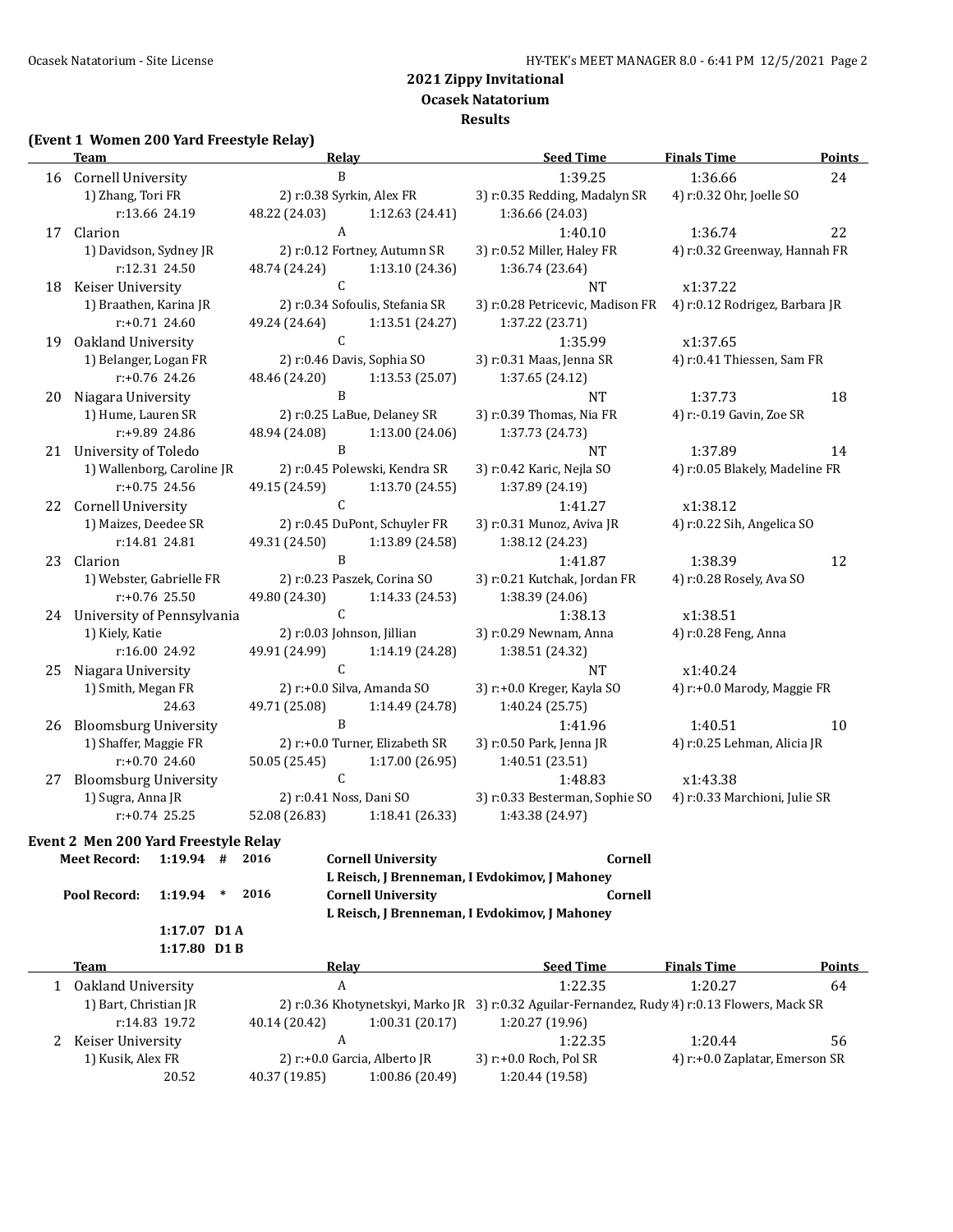**Ocasek Natatorium**

### **Results**

## **(Event 2 Men 200 Yard Freestyle Relay)**

|    | <b>Team</b>                          | <u>Relav</u>                                                   | <b>Seed Time</b>                                          | <b>Finals Time</b>            | <b>Points</b> |
|----|--------------------------------------|----------------------------------------------------------------|-----------------------------------------------------------|-------------------------------|---------------|
|    | 3 University of Pennsylvania         | A                                                              | 1:21.90                                                   | 1:20.71                       | 54            |
|    | 1) Hamilton, Jack                    | 2) r:0.24 Feldman, Benjamin                                    | 3) r:0.21 Malchow, Nicholas                               | 4) r:0.36 Fallon, Matthew     |               |
|    | r:13.67 20.41                        | 39.82 (19.41)<br>59.92 (20.10)                                 | 1:20.71 (20.79)                                           |                               |               |
| 4  | <b>Cornell University</b>            | A                                                              | 1:25.34                                                   | 1:20.83                       | 52            |
|    | 1) Marcin, Jeremy JR                 | 2) r:0.20 Wolff, Sebastian FR                                  | 3) r:0.14 Mackey, Ian SR                                  | 4) r:0.18 Pro, Kyle SO        |               |
|    | r:15.89 20.43                        | 40.43 (20.00)<br>1:00.44(20.01)                                | 1:20.83 (20.39)                                           |                               |               |
| 5  | <b>Bloomsburg University</b>         | A                                                              | 1:25.27                                                   | 1:21.59                       | 50            |
|    | 1) Thomas, Andy JR                   | 2) r:0.40 Mueser, Dan SR                                       | 3) r:0.20 Fry, Jace SR                                    | 4) r:0.22 Hummel, Collin SR   |               |
|    | r:13.69 20.23                        | 41.17 (20.94)<br>1:01.53(20.36)                                | 1:21.59 (20.06)                                           |                               |               |
| 6  | Oakland University                   | B                                                              | 1:25.28                                                   | 1:21.93                       | 48            |
|    | 1) Wike, Jack SO                     | 2) r:0.29 Quiñones, Javi SR                                    | 3) r:0.05 Washington, Valance SR 4) r:0.09 Geheb, Ryan SR |                               |               |
|    | r:13.48 20.68                        | 41.50 (20.82)<br>1:01.54(20.04)<br>B                           | 1:21.93 (20.39)                                           |                               |               |
| 7  | University of Pennsylvania           |                                                                | 1:23.63                                                   | 1:22.00                       | 46            |
|    | 1) McCrary, Mark<br>r:+9.98 20.51    | 2) r:0.21 Fallon, Billy<br>41.14 (20.63)<br>1:01.40 (20.26)    | 3) r:0.33 Kamps, William<br>1:22.00 (20.60)               | 4) r:0.37 Dols, Keanan        |               |
| 8  | Cornell University                   | B                                                              | 1:26.21                                                   | 1:22.36                       | 44            |
|    | 1) Taner, Will FR                    | 2) r:0.22 Bailey, Pearce SO                                    | 3) r:0.17 Banks, Jack FR                                  | 4) r:0.09 Rydberg, Mark FR    |               |
|    | r:10.99 21.03                        | 41.47 (20.44)<br>1:01.93 (20.46)                               | 1:22.36 (20.43)                                           |                               |               |
| 9  | Keiser University                    | B                                                              | 1:24.35                                                   | 1:23.83                       | 40            |
|    | 1) Kunze, Fynn FR                    | 2) r:0.23 Poley, Gunnar JR                                     | 3) r:0.26 Miller, Max JR                                  | 4) r:0.22 Ranea, Marti FR     |               |
|    | r:+0.72 21.38                        | 42.32 (20.94)<br>1:03.27 (20.95)                               | 1:23.83 (20.56)                                           |                               |               |
| 10 | University of Pennsylvania           | $\mathsf{C}$                                                   | 1:25.10                                                   | x1:24.24                      |               |
|    | 1) Lee, Peter                        | 2) r:0.25 Keil, Kevin                                          | 3) r:0.28 Althoff, Zach                                   | 4) r:0.34 Lewis, Thomas       |               |
|    | r:10.55 21.26                        | 42.40 (21.14)<br>1:03.29 (20.89)                               | 1:24.24 (20.95)                                           |                               |               |
|    | 11 Clarion                           | A                                                              | 1:27.01                                                   | 1:24.28                       | 34            |
|    | 1) Strawn, Brenek FR                 | 2) r:0.32 Bocci, David FR                                      | 3) r:0.30 Yant, Jacob SR                                  | 4) r:0.37 Cary, Connor JR     |               |
|    | r:+8.01 21.38                        | 42.78 (21.40)<br>1:03.48 (20.70)                               | 1:24.28 (20.80)                                           |                               |               |
|    | 12 Keiser University                 | $\mathsf{C}$                                                   | <b>NT</b>                                                 | x1:24.34                      |               |
|    | 1) Smith, Josh JR                    | 2) r:0.17 Zachar, Gio SR                                       | 3) r:0.31 Canessa, Franco SR                              | 4) r:0.24 Nyblom, Niklas JR   |               |
|    | r:13.93 21.28                        | 42.04 (20.76)<br>1:03.13 (21.09)<br>$\mathbf{B}$               | 1:24.34 (21.21)                                           |                               |               |
| 13 | <b>Bloomsburg University</b>         |                                                                | 1:28.26                                                   | 1:24.39                       | 32            |
|    | 1) Fiddler, Nick FR<br>r:15.65 21.79 | 2) r:0.30 Agnew, Patrick SR<br>42.44 (20.65)<br>1:03.61(21.17) | 3) r:0.38 Baker, Logan SR<br>1:24.39 (20.78)              | 4) r:0.27 Deiderick, Gabe JR  |               |
|    | 14 Oakland University                | $\mathsf{C}$                                                   | 1:26.00                                                   | x1:24.75                      |               |
|    | 1) Garbenis, Faustas FR              | 2) r:0.36 Herrick, Dane FR                                     | 3) r:0.26 Smith, Sam JR                                   | 4) r:0.14 Evans, Andrew SR    |               |
|    | r:12.73 21.36                        | 42.67 (21.31)<br>1:03.81 (21.14)                               | 1:24.75 (20.94)                                           |                               |               |
| 15 | Niagara University                   | A                                                              | 1:25.90                                                   | 1:24.92                       | 30            |
|    | 1) Morgan, Levi FR                   | 2) r:+0.0 Vu, Kevin JR                                         | 3) r:+0.0 Isaacs, Tanner SO                               | 4) r:+0.0 Dragon, Nathan FR   |               |
|    | 21.27                                | 41.64 (20.37)<br>1:04.23 (22.59)                               | 1:24.92 (20.69)                                           |                               |               |
| 16 | Cornell University                   | C                                                              | 1:27.54                                                   | x1:25.10                      |               |
|    | 1) Gurski, Joseph FR                 | 2) r:0.43 Holt, Logan SO                                       | 3) r:0.25 Li, Alan JR                                     | 4) r:0.11 Pozdnyakov, Phil SO |               |
|    | r:13.69 21.47                        | 42.25 (20.78)<br>1:03.95 (21.70)                               | 1:25.10(21.15)                                            |                               |               |
| 17 | <b>Bloomsburg University</b>         | C                                                              | 1:31.18                                                   | x1:26.66                      |               |
|    | 1) Marvin, Matt SR                   | 2) r:0.36 Madey, Nick SR                                       | 3) r:0.35 Junk, Cameron SR                                | 4) r:0.30 Harrell, Brian JR   |               |
|    | r:15.12 22.00                        | 44.34 (22.34)<br>1:05.34(21.00)                                | 1:26.66 (21.32)                                           |                               |               |
| 18 | Niagara University                   | B                                                              | <b>NT</b>                                                 | 1:27.21                       | 28            |
|    | 1) Germano, Gio SO                   | 2) r:+0.0 Tichy, Reid FR                                       | 3) r:+0.0 Markham, Rowan SO                               | 4) r:+0.0 Walker, TyQuann SO  |               |
|    | 21.98                                | 43.49 (21.51)<br>1:05.84 (22.35)                               | 1:27.21 (21.37)                                           |                               |               |
| 19 | Clarion                              | B                                                              | 1:31.78                                                   | 1:27.55                       | 26            |
|    | 1) Prokopec, Austin FR               | 2) r:0.25 Phillips, Micah JR                                   | 3) r:0.58 Mock, Corey SR                                  | 4) r:0.16 Mohren, Aidan SO    |               |
|    | r:10.44 21.40                        | 43.21 (21.81)<br>1:05.74 (22.53)                               | 1:27.55 (21.81)                                           |                               |               |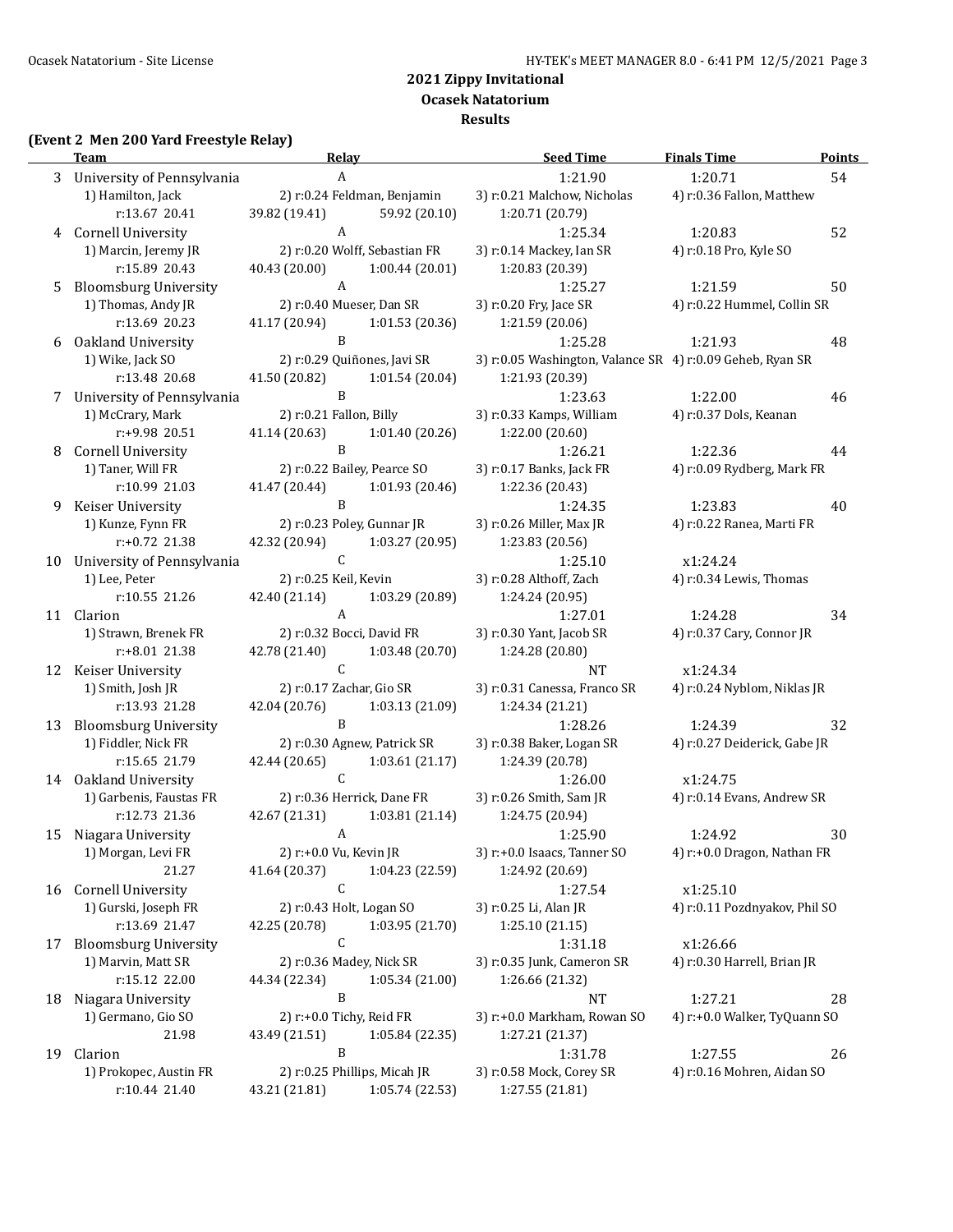#### **Ocasek Natatorium**

**Results**

|                  | (Event 2 Men 200 Yard Freestyle Relay) |                  |        |                         |              |                               |                           |      |                              |               |
|------------------|----------------------------------------|------------------|--------|-------------------------|--------------|-------------------------------|---------------------------|------|------------------------------|---------------|
|                  | Team                                   |                  |        |                         | <b>Relay</b> |                               | <b>Seed Time</b>          |      | <b>Finals Time</b>           | <b>Points</b> |
| 20               | Niagara University                     |                  |        |                         | C            |                               | <b>NT</b>                 |      | x1:27.85                     |               |
|                  | 1) Schwabauer, Sam SO                  |                  |        |                         |              | 2) r:0.26 Flannery, Robert FR | 3) r:0.24 Finley, Sean FR |      | 4) r:0.15 Brkanovic, Beni FR |               |
|                  |                                        | r:14.92 22.14    |        | 43.68 (21.54)           |              | 1:05.84(22.16)                | 1:27.85 (22.01)           |      |                              |               |
|                  | Event 3 Women 500 Yard Freestyle       |                  |        |                         |              |                               |                           |      |                              |               |
|                  | <b>Meet Record:</b>                    |                  |        | $4:34.06$ # $12/3/2021$ |              | Lia Thomas                    |                           | Penn |                              |               |
|                  | Pool Record:                           | 4:34.06          | $\ast$ | 12/3/2021               |              | <b>Lia Thomas</b>             |                           | Penn |                              |               |
|                  | <b>Meet Record:</b>                    |                  |        | $4:46.42$ # $12/3/2021$ |              | <b>Lia Thomas</b>             |                           | Penn |                              |               |
|                  |                                        | 4:35.76 D1 A     |        |                         |              |                               |                           |      |                              |               |
|                  |                                        | 4:47.20 D1B      |        |                         |              |                               |                           |      |                              |               |
|                  | Name                                   |                  |        |                         | Yr School    |                               | <b>Prelim Time</b>        |      | <b>Finals Time</b>           | <b>Points</b> |
| A - Final        |                                        |                  |        |                         |              |                               |                           |      |                              |               |
|                  | 1 Thomas, Lia                          |                  |        |                         |              | University of Pennsylvania    | 4:46.42                   |      | 4:34.06# D1 A                | 32            |
|                  |                                        | $r: +0.77$ 25.43 |        | 53.07 (27.64)           |              | 1:20.87 (27.80)               | 1:48.65 (27.78)           |      |                              |               |
|                  |                                        | 2:16.28 (27.63)  |        | 2:43.92 (27.64)         |              | 3:11.73 (27.81)               | 3:39.51 (27.78)           |      |                              |               |
|                  |                                        | 4:07.23 (27.72)  |        | 4:34.06 (26.83)         |              |                               |                           |      |                              |               |
| 2                | Kalandadze, Anna Sofia                 |                  |        |                         |              | University of Pennsylvania    | 4:49.33                   |      | 4:48.99                      | 28            |
|                  |                                        | 26.32            |        | 54.50 (28.18)           |              | 1:23.05(28.55)                | 1:51.99 (28.94)           |      |                              |               |
|                  |                                        | 2:21.30 (29.31)  |        | 2:50.64 (29.34)         |              | 3:20.20 (29.56)               | 3:50.21 (30.01)           |      |                              |               |
|                  |                                        | 4:19.95 (29.74)  |        | 4:48.99 (29.04)         |              |                               |                           |      |                              |               |
| 3                | Workman, Gail                          |                  |        |                         |              | JR Akron, University of       | 4:55.68                   |      | 4:52.28                      | 27            |
|                  |                                        | $r: +0.71$ 27.24 |        | 56.42 (29.18)           |              | 1:25.99 (29.57)               | 1:55.70 (29.71)           |      |                              |               |
|                  |                                        | 2:25.50 (29.80)  |        | 2:55.14 (29.64)         |              | 3:24.83 (29.69)               | 3:54.38 (29.55)           |      |                              |               |
|                  |                                        | 4:23.55 (29.17)  |        | 4:52.28 (28.73)         |              |                               |                           |      |                              |               |
|                  | 4 van der Mast, Marij                  |                  |        |                         |              | SO University at Buffalo      | 4:53.76                   |      | 4:55.41                      | 26            |
|                  |                                        | $r: +0.77$ 26.74 |        | 56.09 (29.35)           |              | 1:25.88 (29.79)               | 1:55.61 (29.73)           |      |                              |               |
|                  |                                        | 2:25.61 (30.00)  |        | 2:55.60 (29.99)         |              | 3:25.31 (29.71)               | 3:55.09 (29.78)           |      |                              |               |
|                  |                                        | 4:25.31 (30.22)  |        | 4:55.41 (30.10)         |              |                               |                           |      |                              |               |
| 5.               | Girotto, Amelia                        |                  |        |                         |              | University of Pennsylvania    | 4:56.82                   |      | 4:55.47                      | 25            |
|                  |                                        | r:+0.76 27.50    |        | 56.93 (29.43)           |              | 1:26.74 (29.81)               | 1:56.80 (30.06)           |      |                              |               |
|                  |                                        | 2:26.72 (29.92)  |        | 2:56.51 (29.79)         |              | 3:26.14(29.63)                | 3:56.24 (30.10)           |      |                              |               |
|                  |                                        | 4:26.14 (29.90)  |        | 4:55.47 (29.33)         |              |                               |                           |      |                              |               |
| 6                | Giddings, Grace                        |                  |        |                         |              | University of Pennsylvania    | 4:54.25                   |      | 4:55.84                      | 24            |
|                  |                                        | $r: +0.73$ 27.46 |        | 56.58 (29.12)           |              | 1:26.07 (29.49)               | 1:55.68 (29.61)           |      |                              |               |
|                  |                                        | 2:25.60 (29.92)  |        | 2:55.45 (29.85)         |              | 3:25.60(30.15)                | 3:55.76 (30.16)           |      |                              |               |
|                  |                                        | 4:26.05 (30.29)  |        | 4:55.84 (29.79)         |              |                               |                           |      |                              |               |
| 7                | Duric, Jovana                          |                  |        |                         |              | JR University of Toledo       | 4:56.72                   |      | 4:56.41                      | 23            |
|                  |                                        | r:+0.80 27.50    |        | 56.73 (29.23)           |              | 1:26.79 (30.06)               | 1:56.72 (29.93)           |      |                              |               |
|                  |                                        | 2:26.72 (30.00)  |        | 2:56.89 (30.17)         |              | 3:27.32 (30.43)               | 3:57.43 (30.11)           |      |                              |               |
|                  |                                        | 4:27.48 (30.05)  |        | 4:56.41 (28.93)         |              |                               |                           |      |                              |               |
| 8                | Boeckman, Anna                         |                  |        |                         |              | University of Pennsylvania    | 4:57.23                   |      | 5:05.08                      | 22            |
|                  |                                        | r:+0.77 28.02    |        | 58.20 (30.18)           |              | 1:29.15 (30.95)               | 2:00.17 (31.02)           |      |                              |               |
|                  |                                        | 2:31.57 (31.40)  |        | 3:02.92 (31.35)         |              | 3:33.23 (30.31)               | 4:04.03 (30.80)           |      |                              |               |
|                  |                                        | 4:34.70 (30.67)  |        | 5:05.08 (30.38)         |              |                               |                           |      |                              |               |
| <b>B</b> - Final |                                        |                  |        |                         |              |                               |                           |      |                              |               |
|                  | 9 Aycock, Emily                        |                  |        |                         |              | JR Oakland University         | 4:59.31                   |      | 4:56.44                      | 20            |
|                  |                                        | 27.21            |        | 56.60 (29.39)           |              | 1:26.68 (30.08)               | 1:56.72 (30.04)           |      |                              |               |
|                  |                                        | 2:26.73 (30.01)  |        | 2:56.56 (29.83)         |              | 3:26.58 (30.02)               | 3:56.72 (30.14)           |      |                              |               |
|                  |                                        | 4:26.68 (29.96)  |        | 4:56.44 (29.76)         |              |                               |                           |      |                              |               |
| 10               | Lamoureux, Brooke                      |                  |        |                         |              | Akron, University of          | 4:59.30                   |      | 4:57.44                      | 17            |
|                  |                                        | r:+0.72 27.13    |        | 56.28 (29.15)           |              | 1:25.93 (29.65)               | 1:55.81 (29.88)           |      |                              |               |
|                  |                                        | 2:25.73 (29.92)  |        | 2:56.14 (30.41)         |              | 3:26.87 (30.73)               | 3:57.43 (30.56)           |      |                              |               |
|                  |                                        | 4:28.02 (30.59)  |        | 4:57.44 (29.42)         |              |                               |                           |      |                              |               |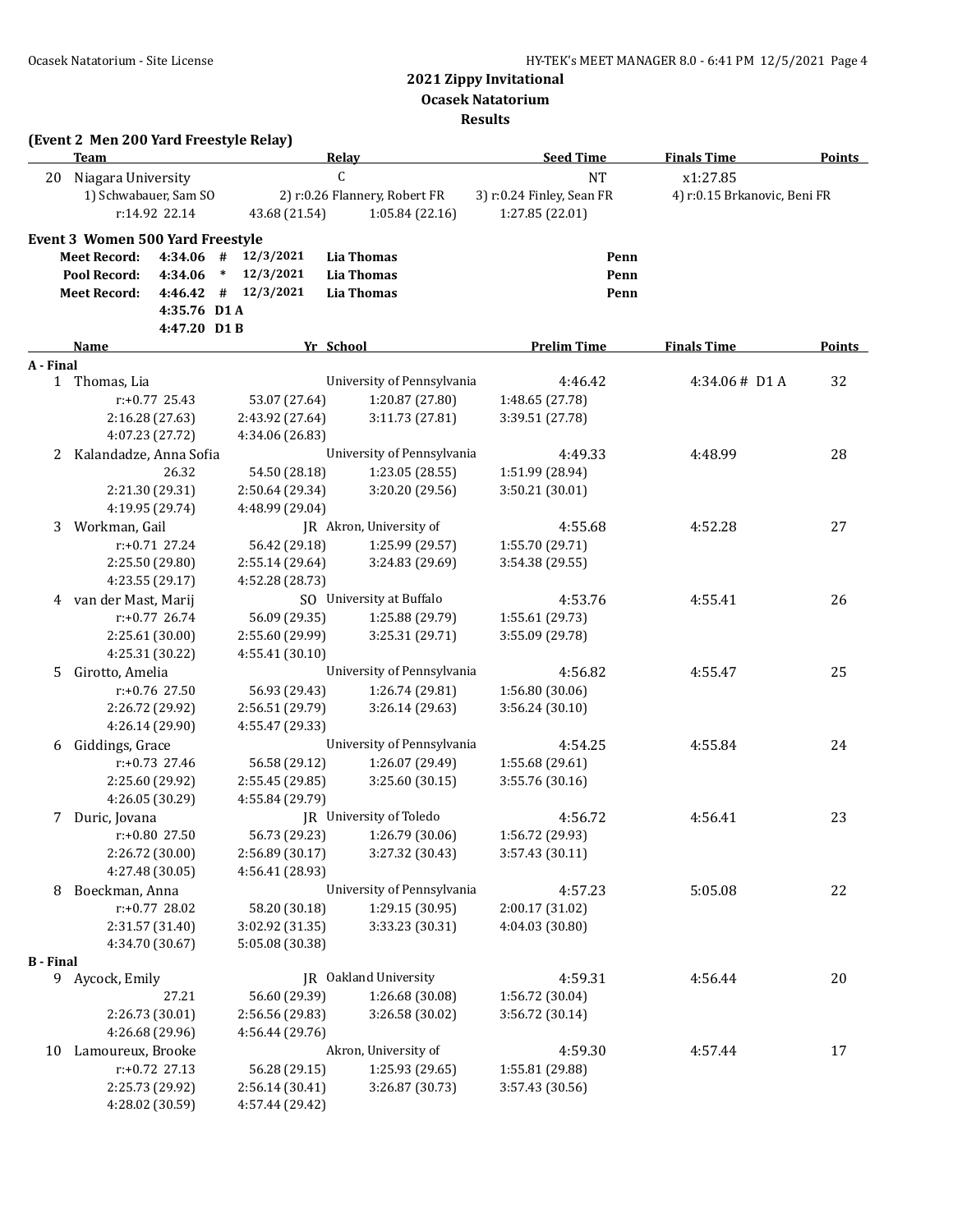## **B - Final ... (Event 3 Women 500 Yard Freestyle)**

|           | <b>Name</b>           | Yr School       |                            | <b>Prelim Time</b> | <b>Finals Time</b> | <b>Points</b> |
|-----------|-----------------------|-----------------|----------------------------|--------------------|--------------------|---------------|
|           | 11 DeBruyn, Hadley    |                 | University of Pennsylvania | 5:01.25            | 4:58.74            | 16            |
|           | r:+0.77 28.30         | 58.30 (30.00)   | 1:28.35(30.05)             | 1:58.48 (30.13)    |                    |               |
|           | 2:28.50 (30.02)       | 2:58.43 (29.93) | 3:28.41 (29.98)            | 3:58.46 (30.05)    |                    |               |
|           | 4:28.75 (30.29)       | 4:58.74 (29.99) |                            |                    |                    |               |
|           | 12 Galisteo, Andrea   |                 | JR Akron, University of    | 5:01.32            | 4:59.13            | 15            |
|           | r:+0.76 27.64         | 57.16 (29.52)   | 1:27.11 (29.95)            | 1:57.36 (30.25)    |                    |               |
|           | 2:27.53 (30.17)       | 2:57.89 (30.36) | 3:28.28 (30.39)            | 3:59.05 (30.77)    |                    |               |
|           | 4:29.55 (30.50)       | 4:59.13 (29.58) |                            |                    |                    |               |
|           | 13 Lovell, Kennedy    |                 | JR University of Toledo    | 4:59.95            | 4:59.33            | 14            |
|           | r:+0.78 27.41         | 57.10 (29.69)   | 1:27.43 (30.33)            | 1:57.89 (30.46)    |                    |               |
|           | 2:28.21 (30.32)       | 2:58.29 (30.08) | 3:28.50 (30.21)            | 3:58.98 (30.48)    |                    |               |
|           | 4:29.89 (30.91)       | 4:59.33 (29.44) |                            |                    |                    |               |
|           | 14 Nenonen, Sohvi     |                 | JR Oakland University      | 5:00.93            | 5:00.04            | 13            |
|           | r:+0.73 27.29         | 57.47 (30.18)   | 1:27.74 (30.27)            | 1:58.32 (30.58)    |                    |               |
|           | 2:28.96 (30.64)       | 2:59.40 (30.44) | 3:29.89 (30.49)            | 4:00.31 (30.42)    |                    |               |
|           | 4:30.72 (30.41)       | 5:00.04 (29.32) |                            |                    |                    |               |
| 15        | Jiang, Joy            |                 | University of Pennsylvania | 5:00.70            | 5:00.53            | 12            |
|           | r:+0.71 27.98         | 58.14 (30.16)   | 1:28.63 (30.49)            | 1:59.12 (30.49)    |                    |               |
|           | 2:29.61 (30.49)       | 2:59.95 (30.34) | 3:30.42 (30.47)            | 4:00.62 (30.20)    |                    |               |
|           | 4:30.83 (30.21)       | 5:00.53 (29.70) |                            |                    |                    |               |
|           | 16 Danko, Allie       |                 | FR Cornell University      | 4:59.45            | 5:04.15            | 11            |
|           | r:+0.78 27.45         | 57.27 (29.82)   | 1:27.59 (30.32)            | 1:58.22 (30.63)    |                    |               |
|           | 2:28.86 (30.64)       | 2:59.60 (30.74) | 3:30.83 (31.23)            | 4:02.17 (31.34)    |                    |               |
|           | 4:33.51 (31.34)       | 5:04.15 (30.64) |                            |                    |                    |               |
| C - Final |                       |                 |                            |                    |                    |               |
|           | 17 Parker, Melissa    |                 | JR Cornell University      | 5:02.04            | 4:59.73            | 9             |
|           | r:+0.79 28.15         | 58.32 (30.17)   | 1:28.56 (30.24)            | 1:58.84 (30.28)    |                    |               |
|           | 2:28.88 (30.04)       | 2:58.92 (30.04) | 3:29.66 (30.74)            | 4:00.52 (30.86)    |                    |               |
|           | 4:30.92 (30.40)       | 4:59.73 (28.81) |                            |                    |                    |               |
|           | 18 Holmquist, Ellen   |                 | University of Pennsylvania | 5:06.08            | 5:00.75            | 7             |
|           | r:+0.81 27.89         | 57.46 (29.57)   | 1:27.65 (30.19)            | 1:57.98 (30.33)    |                    |               |
|           | 2:28.52 (30.54)       | 2:59.02 (30.50) | 3:29.50 (30.48)            | 4:00.29 (30.79)    |                    |               |
|           | 4:31.04 (30.75)       | 5:00.75 (29.71) |                            |                    |                    |               |
|           | 19 Rogan, Maddy       |                 | JR University at Buffalo   | 5:03.43            | 5:01.26            | 6             |
|           | 27.96                 | 58.35 (30.39)   | 1:28.93 (30.58)            | 1:59.66 (30.73)    |                    |               |
|           | 2:30.11 (30.45)       | 3:00.62 (30.51) | 3:30.97 (30.35)            | 4:01.67 (30.70)    |                    |               |
|           | 4:31.79 (30.12)       | 5:01.26 (29.47) |                            |                    |                    |               |
|           | 20 Boswell, Julia     |                 | SR University at Buffalo   | 5:04.05            | 5:01.79            | 5             |
|           | r:+0.85 28.36         | 58.46 (30.10)   | 1:29.16 (30.70)            | 1:59.71 (30.55)    |                    |               |
|           | 2:30.33 (30.62)       | 3:00.97 (30.64) | 3:31.60 (30.63)            | 4:02.02 (30.42)    |                    |               |
|           | 4:32.33 (30.31)       | 5:01.79 (29.46) |                            |                    |                    |               |
|           | 21 Zubenko, Sonya     |                 | JR Oakland University      | 5:05.79            | 5:04.48            | 4             |
|           | r:+0.74 27.88         | 58.15 (30.27)   | 1:29.18 (31.03)            | 2:00.20 (31.02)    |                    |               |
|           | 2:31.14 (30.94)       | 3:01.87 (30.73) | 3:32.71 (30.84)            | 4:03.48 (30.77)    |                    |               |
|           | 4:34.62 (31.14)       | 5:04.48 (29.86) |                            |                    |                    |               |
| 22        | Ekleberry, Samantha   |                 | SR University of Toledo    | 5:05.72            | 5:05.97            | 3             |
|           | r:+0.84 27.97         | 57.83 (29.86)   | 1:28.00 (30.17)            | 1:58.55 (30.55)    |                    |               |
|           | 2:29.32 (30.77)       | 3:00.50 (31.18) | 3:31.87 (31.37)            | 4:03.50 (31.63)    |                    |               |
|           | 4:35.14 (31.64)       | 5:05.97 (30.83) |                            |                    |                    |               |
| 23        | Houde-Camirand, Moana |                 | SR Niagara University      | 5:05.07            | 5:08.10            | 2             |
|           | r:+0.66 27.10         | 57.64 (30.54)   | 1:28.67 (31.03)            | 1:59.61 (30.94)    |                    |               |
|           | 2:31.03 (31.42)       | 3:02.22 (31.19) | 3:33.93 (31.71)            | 4:05.67 (31.74)    |                    |               |
|           | 4:37.63 (31.96)       | 5:08.10 (30.47) |                            |                    |                    |               |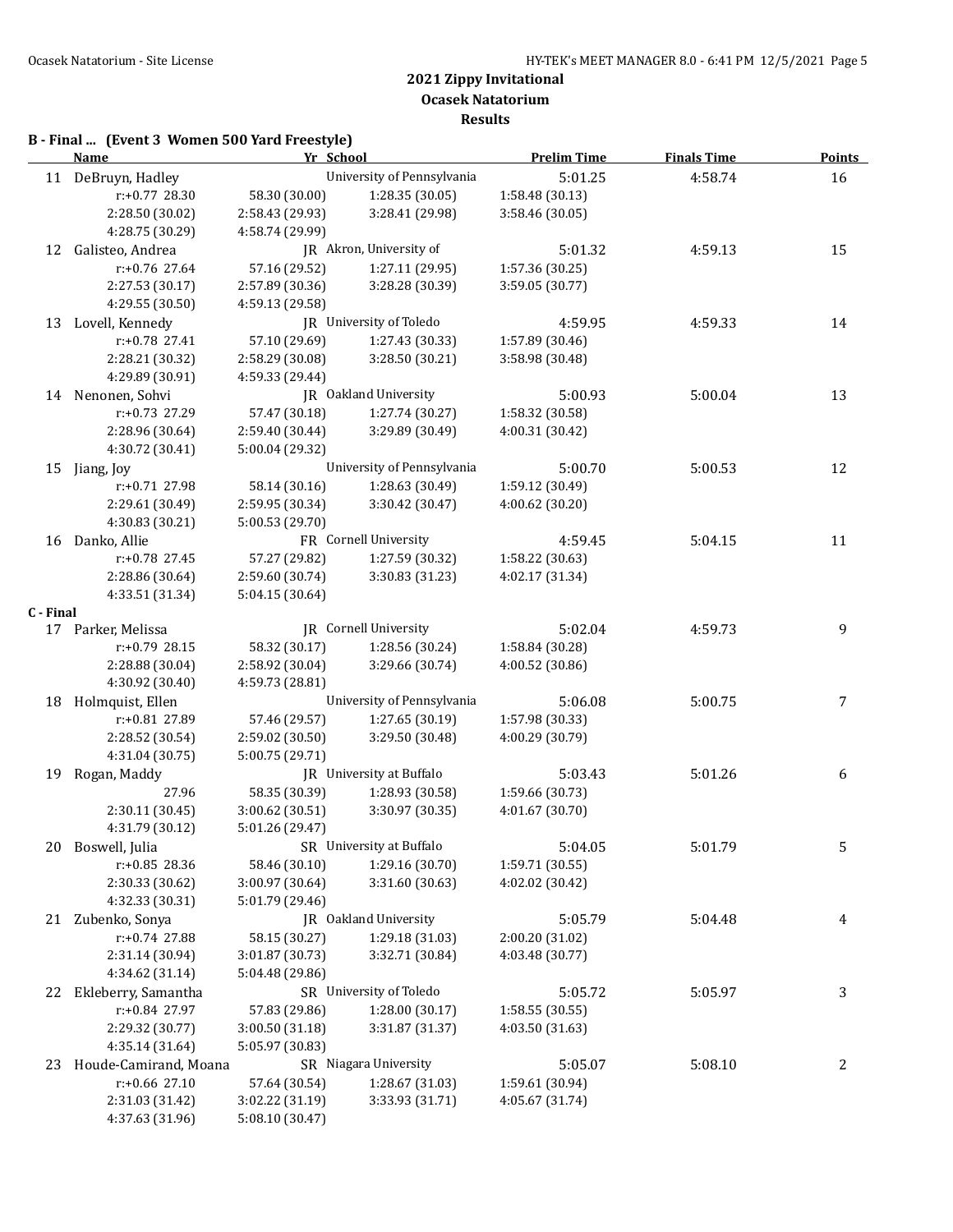**Results**

| C - Final  (Event 3 Women 500 Yard Freestyle) |
|-----------------------------------------------|
|-----------------------------------------------|

|           | <b>Name</b>                             | Yr School                        |                                    | <b>Prelim Time</b>                 | <b>Finals Time</b> | <b>Points</b> |
|-----------|-----------------------------------------|----------------------------------|------------------------------------|------------------------------------|--------------------|---------------|
|           | 24 Munoz, Aviva                         |                                  | JR Cornell University              | 5:05.35                            | 5:11.31            | $\mathbf{1}$  |
|           | r:+0.72 27.42                           | 58.08 (30.66)                    | 1:29.09 (31.01)                    | 2:00.35 (31.26)                    |                    |               |
|           | 2:32.11 (31.76)                         | 3:03.91 (31.80)                  | 3:35.60 (31.69)                    | 4:07.43 (31.83)                    |                    |               |
|           | 4:39.59 (32.16)                         | 5:11.31 (31.72)                  |                                    |                                    |                    |               |
| D - Final |                                         |                                  |                                    |                                    |                    |               |
|           | 25 Malmstrom, Abbey                     |                                  | FR University at Buffalo           | 5:06.13                            | 4:58.84            |               |
|           | r:+0.78 27.06                           | 56.65 (29.59)                    | 1:26.42 (29.77)                    | 1:56.56 (30.14)                    |                    |               |
|           | 2:27.23 (30.67)                         | 2:58.08 (30.85)                  | 3:28.97 (30.89)                    | 3:59.62 (30.65)                    |                    |               |
|           | 4:29.77 (30.15)                         | 4:58.84 (29.07)                  |                                    |                                    |                    |               |
| 26        | Riker, Alyssa                           |                                  | JR Akron, University of            | 5:06.64                            | 5:02.97            |               |
|           | r:+0.70 27.28                           | 57.30 (30.02)                    | 1:27.98 (30.68)                    | 1:58.78 (30.80)                    |                    |               |
|           | 2:29.62 (30.84)                         | 3:00.39 (30.77)                  | 3:31.36 (30.97)                    | 4:02.33 (30.97)                    |                    |               |
|           | 4:33.22 (30.89)                         | 5:02.97 (29.75)                  |                                    |                                    |                    |               |
| 27        | Creek, Lindsey                          |                                  | FR University of Toledo            | 5:08.28                            | 5:05.73            |               |
|           | r:+0.68 28.24                           | 58.68 (30.44)                    | 1:29.48 (30.80)                    | 2:00.45 (30.97)                    |                    |               |
|           | 2:31.51 (31.06)                         | 3:02.75 (31.24)                  | 3:33.95 (31.20)                    | 4:05.35 (31.40)                    |                    |               |
|           | 4:35.90 (30.55)                         | 5:05.73 (29.83)                  |                                    |                                    |                    |               |
| 28        | Sanquist, Avery                         |                                  | SR Niagara University              | 5:07.50                            | 5:05.80            |               |
|           | r:+0.77 27.72                           | 57.07 (29.35)                    | 1:26.94 (29.87)                    | 1:57.49 (30.55)                    |                    |               |
|           | 2:28.28 (30.79)                         | 2:59.46 (31.18)                  | 3:31.13 (31.67)                    | 4:02.79 (31.66)                    |                    |               |
|           | 4:34.67 (31.88)                         | 5:05.80 (31.13)                  |                                    |                                    |                    |               |
|           | 29 Rice, Jillian                        |                                  | SO Oakland University              | 5:08.44                            | 5:06.61            |               |
|           | $r: +0.75$ 28.70                        | 59.58 (30.88)                    | 1:30.65 (31.07)                    | 2:01.96 (31.31)                    |                    |               |
|           | 2:33.06 (31.10)                         | 3:04.24 (31.18)                  | 3:35.27 (31.03)                    | 4:06.22 (30.95)                    |                    |               |
|           | 4:36.82 (30.60)                         | 5:06.61 (29.79)                  |                                    |                                    |                    |               |
| 30        | Morisi, Kiani                           |                                  | University of Pennsylvania         | 5:06.45                            | 5:08.91            |               |
|           | 28.03                                   | 57.95 (29.92)                    | 1:28.76 (30.81)                    | 1:59.81 (31.05)                    |                    |               |
|           | 2:31.03 (31.22)                         | 3:02.39 (31.36)                  | 3:33.80 (31.41)                    | 4:05.50 (31.70)                    |                    |               |
|           | 4:37.37 (31.87)                         | 5:08.91 (31.54)                  |                                    |                                    |                    |               |
|           | 31 Thiessen, Sam                        |                                  | FR Oakland University              |                                    |                    |               |
|           | $r: +0.73$ 28.01                        |                                  |                                    | 5:08.47                            | 5:09.09            |               |
|           | 2:31.45 (31.47)                         | 58.26 (30.25)<br>3:02.50 (31.05) | 1:28.99 (30.73)<br>3:33.84 (31.34) | 1:59.98 (30.99)<br>4:05.86 (32.02) |                    |               |
|           |                                         |                                  |                                    |                                    |                    |               |
|           | 4:37.77 (31.91)                         | 5:09.09 (31.32)                  | JR Keiser University               |                                    |                    |               |
|           | 32 Dailey, Taryn                        |                                  |                                    | 5:08.36                            | 5:11.77            |               |
|           | $r+0.67$ 27.82                          | 57.88 (30.06)                    | 1:28.45 (30.57)                    | 1:59.56 (31.11)<br>4:07.12 (32.18) |                    |               |
|           | 2:31.05 (31.49)                         | 3:03.02 (31.97)                  | 3:34.94 (31.92)                    |                                    |                    |               |
|           | 4:39.73 (32.61)                         | 5:11.77 (32.04)                  |                                    |                                    |                    |               |
|           | <b>Event 3 Women 500 Yard Freestyle</b> |                                  |                                    |                                    |                    |               |
|           | 4:34.06<br><b>Meet Record:</b>          | $\#$<br>12/3/2021                | <b>Lia Thomas</b>                  | Penn                               |                    |               |
|           | Pool Record:<br>4:34.06                 | 12/3/2021<br>$\ast$              | <b>Lia Thomas</b>                  | Penn                               |                    |               |
|           | <b>Meet Record:</b><br>4:46.42          | 12/3/2021<br>#                   | <b>Lia Thomas</b>                  | Penn                               |                    |               |
|           | 4:35.76 D1A                             |                                  |                                    |                                    |                    |               |
|           | 4:47.20 D1B                             |                                  |                                    |                                    |                    |               |
|           | Name                                    | Yr School                        |                                    | <b>Seed Time</b>                   | <b>Prelim Time</b> |               |
|           | <b>Preliminaries</b>                    |                                  |                                    |                                    |                    |               |
|           | 1 Thomas, Lia                           |                                  | University of Pennsylvania         | 4:35.06                            | $4:46.42 \#$ qD1 B |               |
|           | 26.02                                   | 54.71 (28.69)                    | 1:23.54 (28.83)                    | 1:52.23 (28.69)                    |                    |               |
|           | 2:21.32 (29.09)                         | 2:50.66 (29.34)                  | 3:19.60 (28.94)                    | 3:48.84 (29.24)                    |                    |               |
|           | 4:17.97 (29.13)                         | 4:46.42 (28.45)                  |                                    |                                    |                    |               |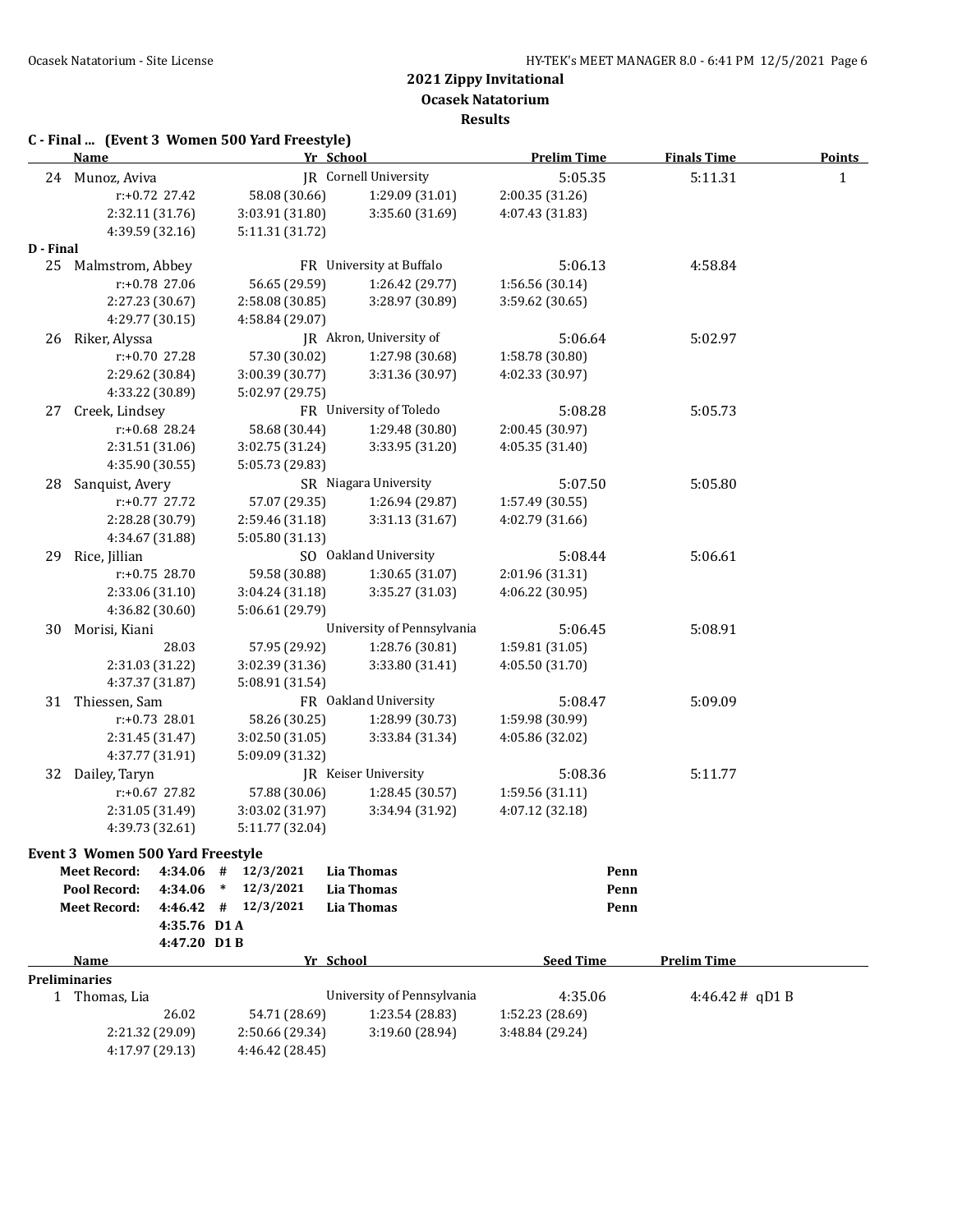**Results**

|    | <b>Name</b>              | Yr School       |                              | <b>Seed Time</b>           | <b>Prelim Time</b> |             |
|----|--------------------------|-----------------|------------------------------|----------------------------|--------------------|-------------|
|    | 2 Kalandadze, Anna Sofia |                 | University of Pennsylvania   | 4:47.93                    | 4:49.33            | $\mathbf q$ |
|    | 26.49                    | 54.91 (28.42)   | 1:23.76 (28.85)              | 1:52.99 (29.23)            |                    |             |
|    | 2:22.23 (29.24)          | 2:51.45 (29.22) | 3:21.16 (29.71)              | 3:50.78 (29.62)            |                    |             |
|    | 4:20.40 (29.62)          | 4:49.33 (28.93) |                              |                            |                    |             |
|    | 3 van der Mast, Marij    |                 | SO University at Buffalo     | 5:05.73                    | 4:53.76            | q           |
|    | 26.91                    | 56.35 (29.44)   | 1:26.20 (29.85)              | 1:56.07 (29.87)            |                    |             |
|    | 2:25.93 (29.86)          | 2:55.51 (29.58) | 3:25.22 (29.71)              | 3:54.90 (29.68)            |                    |             |
|    | 4:24.37 (29.47)          | 4:53.76 (29.39) |                              |                            |                    |             |
| 4  | Giddings, Grace          |                 | University of Pennsylvania   | 4:55.19                    | 4:54.25            | q           |
|    | 27.40                    | 56.47 (29.07)   | 1:25.60 (29.13)              | 1:55.07 (29.47)            |                    |             |
|    | 2:24.54 (29.47)          | 2:54.18 (29.64) | 3:24.19 (30.01)              | 3:54.26 (30.07)            |                    |             |
|    | 4:24.56 (30.30)          | 4:54.25 (29.69) |                              |                            |                    |             |
|    | 5 Workman, Gail          |                 | JR Akron, University of      |                            | 4:55.68            | q           |
|    | 27.61                    | 57.27 (29.66)   | 1:27.07 (29.80)              | 4:55.03<br>1:56.88 (29.81) |                    |             |
|    | 2:26.59 (29.71)          | 2:56.44 (29.85) | 3:26.31 (29.87)              | 3:56.27 (29.96)            |                    |             |
|    | 4:26.37 (30.10)          | 4:55.68 (29.31) |                              |                            |                    |             |
| 6  | Duric, Jovana            |                 | JR University of Toledo      |                            | 4:56.72            | q           |
|    | 28.14                    | 58.11 (29.97)   | 1:28.09 (29.98)              | 1:58.13 (30.04)            |                    |             |
|    | 2:28.09 (29.96)          | 2:57.97 (29.88) | 3:27.78 (29.81)              | 3:57.73 (29.95)            |                    |             |
|    | 4:27.55 (29.82)          | 4:56.72 (29.17) |                              |                            |                    |             |
|    | 7 Girotto, Amelia        |                 | University of Pennsylvania   | 4:57.61                    | 4:56.82            | q           |
|    | 27.53                    | 56.94 (29.41)   | 1:26.72 (29.78)              | 1:56.71 (29.99)            |                    |             |
|    | 2:26.67 (29.96)          | 2:56.77(30.10)  | 3:26.82(30.05)               | 3:56.93 (30.11)            |                    |             |
|    | 4:27.26 (30.33)          | 4:56.82 (29.56) |                              |                            |                    |             |
| 8  | Boeckman, Anna           |                 | University of Pennsylvania   |                            | 4:57.23            | q           |
|    | 27.24                    | 56.82 (29.58)   | 1:26.74 (29.92)              | 5:21.78<br>1:56.69 (29.95) |                    |             |
|    | 2:26.66 (29.97)          | 2:56.90 (30.24) | 3:27.10 (30.20)              | 3:57.29 (30.19)            |                    |             |
|    | 4:27.38 (30.09)          | 4:57.23 (29.85) |                              |                            |                    |             |
|    | 9 Lamoureux, Brooke      |                 | Akron, University of         | 5:00.75                    | 4:59.30            | q           |
|    | 27.75                    | 57.47 (29.72)   | 1:27.42 (29.95)              | 1:57.35 (29.93)            |                    |             |
|    | 2:27.51 (30.16)          | 2:57.82 (30.31) | 3:28.29 (30.47)              | 3:58.77 (30.48)            |                    |             |
|    | 4:29.32 (30.55)          | 4:59.30 (29.98) |                              |                            |                    |             |
|    | 10 Aycock, Emily         |                 | <b>IR</b> Oakland University | 5:01.78                    | 4:59.31            | q           |
|    | 27.29                    | 56.82 (29.53)   | 1:27.03 (30.21)              | 1:57.40 (30.37)            |                    |             |
|    | 2:27.72 (30.32)          | 2:58.23(30.51)  | 3:28.52 (30.29)              | 3:58.96 (30.44)            |                    |             |
|    | 4:29.37 (30.41)          | 4:59.31 (29.94) |                              |                            |                    |             |
|    | 11 Danko, Allie          |                 | FR Cornell University        | 5:01.83                    | 4:59.45            | q           |
|    | 27.50                    | 56.80 (29.30)   | 1:27.11 (30.31)              | 1:57.67 (30.56)            |                    |             |
|    | 2:27.88 (30.21)          | 2:58.48 (30.60) | 3:28.94 (30.46)              | 3:59.42 (30.48)            |                    |             |
|    | 4:29.96 (30.54)          | 4:59.45 (29.49) |                              |                            |                    |             |
|    | 12 Lovell, Kennedy       |                 | JR University of Toledo      | NT                         | 4:59.95            | q           |
|    | 27.57                    | 58.03 (30.46)   | 1:28.89 (30.86)              | 1:59.80 (30.91)            |                    |             |
|    | 2:30.38 (30.58)          | 3:00.73 (30.35) | 3:31.36 (30.63)              | 4:01.37 (30.01)            |                    |             |
|    | 4:30.57 (29.20)          | 4:59.95 (29.38) |                              |                            |                    |             |
|    | 13 Jiang, Joy            |                 | University of Pennsylvania   | 5:06.16                    | 5:00.70            | q           |
|    | 28.42                    | 58.38 (29.96)   | 1:28.65 (30.27)              | 1:59.22 (30.57)            |                    |             |
|    | 2:29.93 (30.71)          | 3:00.42 (30.49) | 3:31.05 (30.63)              | 4:01.23 (30.18)            |                    |             |
|    | 4:31.41 (30.18)          | 5:00.70 (29.29) |                              |                            |                    |             |
| 14 | Nenonen, Sohvi           |                 | JR Oakland University        | 5:08.52                    | 5:00.93            | q           |
|    | 27.29                    | 57.01 (29.72)   | 1:27.28 (30.27)              | 1:57.47 (30.19)            |                    |             |
|    | 2:27.75 (30.28)          | 2:58.43 (30.68) | 3:29.14 (30.71)              | 3:59.71 (30.57)            |                    |             |
|    | 4:30.53 (30.82)          | 5:00.93 (30.40) |                              |                            |                    |             |
|    |                          |                 |                              |                            |                    |             |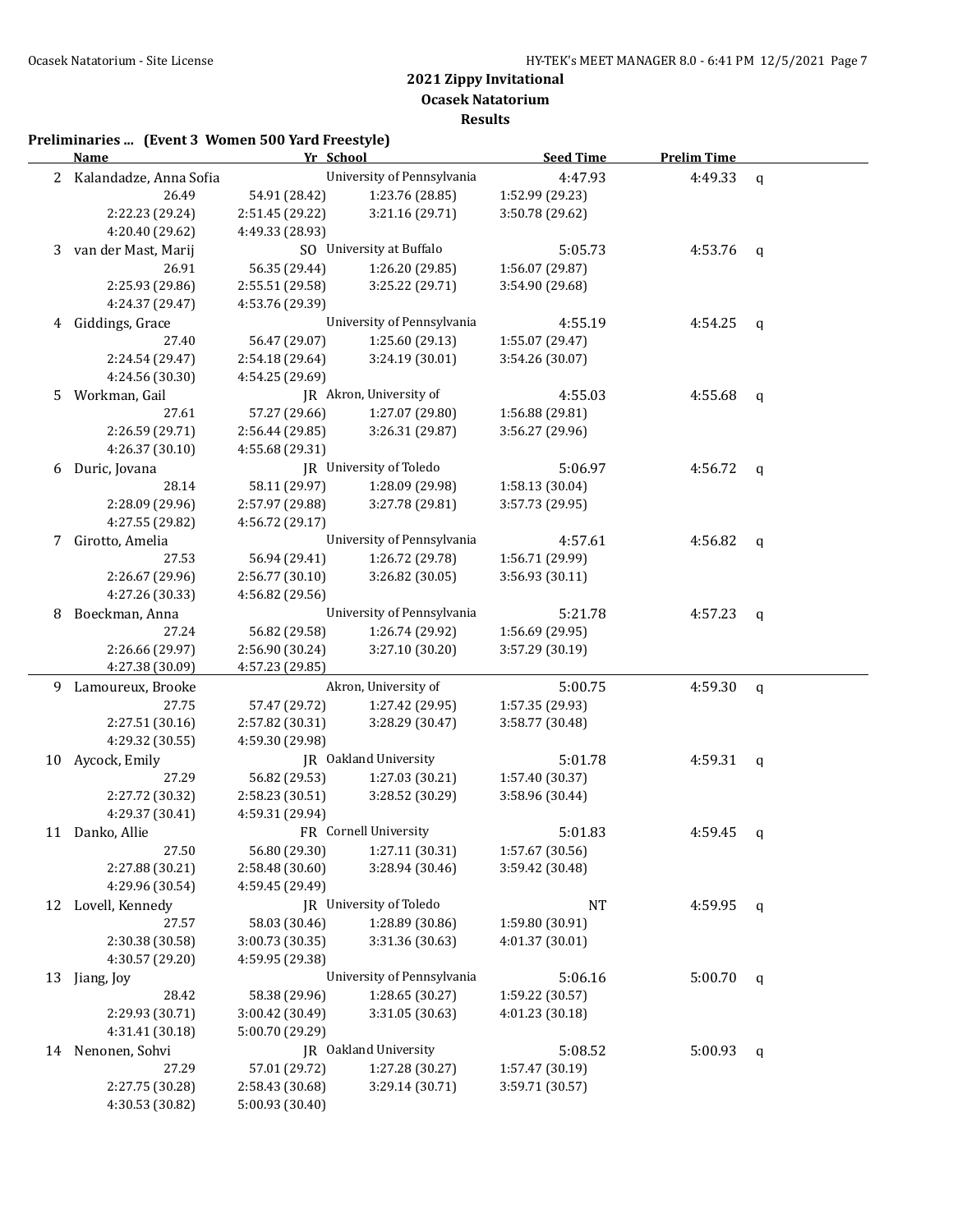|    | <b>Name</b>              | Yr School       |                            | <b>Seed Time</b> | <b>Prelim Time</b> |              |
|----|--------------------------|-----------------|----------------------------|------------------|--------------------|--------------|
|    | 15 DeBruyn, Hadley       |                 | University of Pennsylvania | 5:23.67          | 5:01.25            | $\mathbf q$  |
|    | 28.15                    | 58.02 (29.87)   | 1:28.22 (30.20)            | 1:58.61 (30.39)  |                    |              |
|    | 2:28.97 (30.36)          | 2:59.12 (30.15) | 3:29.49 (30.37)            | 4:00.00 (30.51)  |                    |              |
|    | 4:30.73 (30.73)          | 5:01.25 (30.52) |                            |                  |                    |              |
|    | 16 Galisteo, Andrea      |                 | JR Akron, University of    | 5:03.32          | 5:01.32            | $\mathbf{q}$ |
|    | 28.09                    | 57.97 (29.88)   | 1:27.92 (29.95)            | 1:58.37 (30.45)  |                    |              |
|    | 2:29.16 (30.79)          | 2:59.81 (30.65) | 3:30.53 (30.72)            | 4:01.11 (30.58)  |                    |              |
|    | 4:31.80 (30.69)          | 5:01.32 (29.52) |                            |                  |                    |              |
|    | 17 Parker, Melissa       |                 | JR Cornell University      | 5:15.82          | 5:02.04            | $\mathsf{q}$ |
|    | 26.90                    | 56.33 (29.43)   | 1:26.04 (29.71)            | 1:56.04 (30.00)  |                    |              |
|    | 2:26.53 (30.49)          | 2:57.47 (30.94) | 3:28.59 (31.12)            | 3:59.84 (31.25)  |                    |              |
|    | 4:31.61 (31.77)          | 5:02.04 (30.43) |                            |                  |                    |              |
| 18 | Rogan, Maddy             |                 | JR University at Buffalo   | NT               | 5:03.43            | $\mathsf{q}$ |
|    | 28.01                    | 58.36 (30.35)   | 1:29.25 (30.89)            | 2:00.29 (31.04)  |                    |              |
|    | 2:30.79 (30.50)          | 3:01.48 (30.69) | 3:32.15 (30.67)            | 4:02.82 (30.67)  |                    |              |
|    | 4:33.26 (30.44)          | 5:03.43 (30.17) |                            |                  |                    |              |
| 19 | Boswell, Julia           |                 | SR University at Buffalo   | 5:12.66          | 5:04.05            | q            |
|    | 28.72                    | 59.32 (30.60)   | 1:30.02(30.70)             | 2:00.72 (30.70)  |                    |              |
|    | 2:31.46 (30.74)          | 3:02.17(30.71)  | 3:32.80 (30.63)            | 4:03.52 (30.72)  |                    |              |
|    | 4:34.40 (30.88)          | 5:04.05 (29.65) |                            |                  |                    |              |
|    | 20 Houde-Camirand, Moana |                 | SR Niagara University      | <b>NT</b>        | 5:05.07            | $\mathsf{q}$ |
|    | 27.51                    | 58.37 (30.86)   | 1:29.38 (31.01)            | 2:01.03 (31.65)  |                    |              |
|    | 2:31.62 (30.59)          | 3:02.19 (30.57) | 3:32.50 (30.31)            | 4:03.44 (30.94)  |                    |              |
|    | 4:34.57 (31.13)          | 5:05.07 (30.50) |                            |                  |                    |              |
|    | 21 Munoz, Aviva          |                 | JR Cornell University      | 5:10.90          | 5:05.35            | q            |
|    | 27.30                    | 56.96 (29.66)   | 1:27.37 (30.41)            | 1:57.83 (30.46)  |                    |              |
|    | 2:28.82 (30.99)          | 2:59.77 (30.95) | 3:31.15 (31.38)            | 4:02.46 (31.31)  |                    |              |
|    | 4:34.24 (31.78)          | 5:05.35 (31.11) |                            |                  |                    |              |
|    | 22 Ekleberry, Samantha   |                 | SR University of Toledo    | 5:11.65          | 5:05.72            | q            |
|    | 27.98                    | 57.81 (29.83)   | 1:28.07 (30.26)            | 1:58.62 (30.55)  |                    |              |
|    | 2:29.29 (30.67)          | 3:00.51 (31.22) | 3:31.75 (31.24)            | 4:03.02 (31.27)  |                    |              |
|    | 4:34.63 (31.61)          | 5:05.72 (31.09) |                            |                  |                    |              |
|    | 23 Zubenko, Sonya        |                 | JR Oakland University      | 5:14.06          | 5:05.79            |              |
|    | 28.43                    | 59.16 (30.73)   | 1:30.18 (31.02)            | 2:01.32 (31.14)  |                    | q            |
|    | 2:32.35 (31.03)          | 3:03.07 (30.72) | 3:34.13 (31.06)            | 4:05.26 (31.13)  |                    |              |
|    | 4:36.08 (30.82)          | 5:05.79 (29.71) |                            |                  |                    |              |
|    | 24 Holmquist, Ellen      |                 | University of Pennsylvania | 5:26.38          | 5:06.08            |              |
|    | 27.76                    | 57.61 (29.85)   | 1:28.08 (30.47)            | 1:59.16 (31.08)  |                    | q            |
|    | 2:30.24 (31.08)          | 3:00.98 (30.74) | 3:31.98 (31.00)            | 4:03.52 (31.54)  |                    |              |
|    | 4:35.31 (31.79)          | 5:06.08 (30.77) |                            |                  |                    |              |
|    | Malmstrom, Abbey         |                 | FR University at Buffalo   |                  |                    |              |
| 25 | 28.21                    |                 |                            | 5:08.26          | 5:06.13            | $\mathbf q$  |
|    |                          | 58.58 (30.37)   | 1:29.29 (30.71)            | 2:00.18 (30.89)  |                    |              |
|    | 2:31.16 (30.98)          | 3:02.53 (31.37) | 3:33.98 (31.45)            | 4:05.56 (31.58)  |                    |              |
|    | 4:36.39 (30.83)          | 5:06.13 (29.74) | University of Pennsylvania |                  |                    |              |
| 26 | Reeve, Lyndsey           |                 |                            | 5:19.67          | 5:06.31            | q            |
|    | 28.88                    | 1:00.07 (31.19) | 1:30.61 (30.54)            | 2:00.88 (30.27)  |                    |              |
|    | 2:30.85 (29.97)          | 3:01.58 (30.73) | 3:32.17 (30.59)            | 4:04.36 (32.19)  |                    |              |
|    | 4:35.81 (31.45)          | 5:06.31 (30.50) |                            |                  |                    |              |
| 27 | Morisi, Kiani            |                 | University of Pennsylvania | 5:12.28          | 5:06.45            | q            |
|    | 28.13                    | 57.87 (29.74)   | 1:28.38 (30.51)            | 1:59.28 (30.90)  |                    |              |
|    | 2:30.32 (31.04)          | 3:01.13 (30.81) | 3:32.42 (31.29)            | 4:04.06 (31.64)  |                    |              |
|    | 4:35.49 (31.43)          | 5:06.45 (30.96) |                            |                  |                    |              |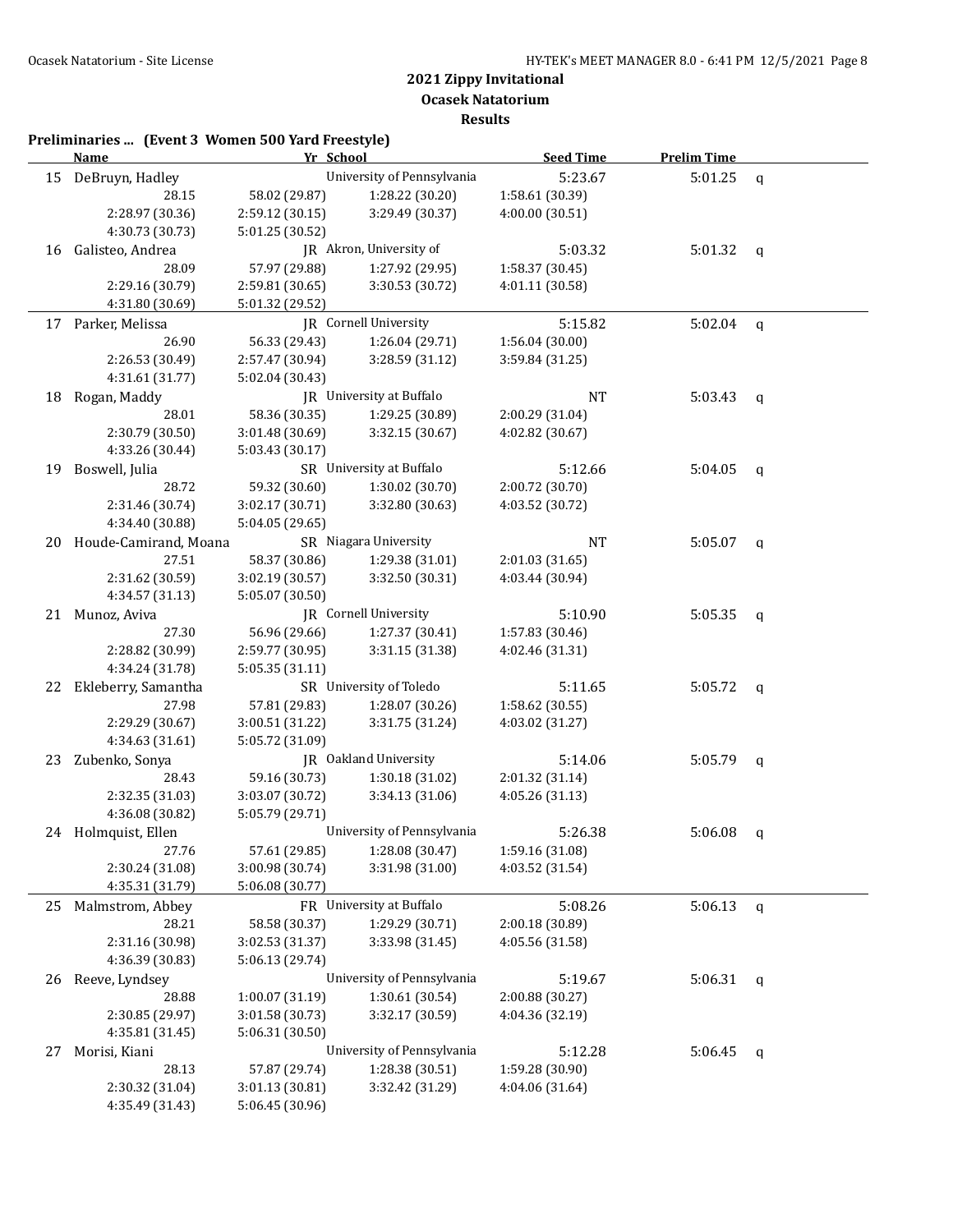**Results**

|    | <b>Name</b>               | Yr School       |                          | <b>Seed Time</b> | <b>Prelim Time</b> |              |
|----|---------------------------|-----------------|--------------------------|------------------|--------------------|--------------|
| 28 | Riker, Alyssa             |                 | JR Akron, University of  | 5:07.86          | 5:06.64            | $\mathbf q$  |
|    | 27.62                     | 57.81 (30.19)   | 1:28.60 (30.79)          | 1:59.72 (31.12)  |                    |              |
|    | 2:31.01 (31.29)           | 3:02.47 (31.46) | 3:33.86 (31.39)          | 4:05.15 (31.29)  |                    |              |
|    | 4:36.48 (31.33)           | 5:06.64 (30.16) |                          |                  |                    |              |
| 29 | Sanquist, Avery           |                 | SR Niagara University    | 5:13.02          | 5:07.50            | q            |
|    | 27.79                     | 57.47 (29.68)   | 1:27.68 (30.21)          | 1:58.31 (30.63)  |                    |              |
|    | 2:29.26 (30.95)           | 3:00.58 (31.32) | 3:32.36 (31.78)          | 4:04.03 (31.67)  |                    |              |
|    | 4:35.80 (31.77)           | 5:07.50 (31.70) |                          |                  |                    |              |
| 30 | Creek, Lindsey            |                 | FR University of Toledo  | 5:16.85          | 5:08.28            | q            |
|    | 28.30                     | 59.16 (30.86)   | 1:30.51 (31.35)          | 2:01.95 (31.44)  |                    |              |
|    | 2:33.25 (31.30)           | 3:04.99 (31.74) | 3:36.19 (31.20)          | 4:07.55 (31.36)  |                    |              |
|    | 4:38.42 (30.87)           | 5:08.28 (29.86) |                          |                  |                    |              |
|    | 31 Dailey, Taryn          |                 | JR Keiser University     | 5:20.01          | 5:08.36            | $\mathsf{q}$ |
|    | 27.89                     | 57.76 (29.87)   | 1:28.07 (30.31)          | 1:58.97 (30.90)  |                    |              |
|    | 2:30.16 (31.19)           | 3:01.56 (31.40) | 3:33.28 (31.72)          | 4:05.01 (31.73)  |                    |              |
|    | 4:37.11 (32.10)           | 5:08.36 (31.25) |                          |                  |                    |              |
|    |                           |                 | SO Oakland University    | 5:18.24          | 5:08.44            |              |
|    | 32 Rice, Jillian<br>28.56 |                 |                          |                  |                    | q            |
|    |                           | 59.64 (31.08)   | 1:31.18(31.54)           | 2:02.54 (31.36)  |                    |              |
|    | 2:33.85 (31.31)           | 3:05.21 (31.36) | 3:36.49 (31.28)          | 4:07.63 (31.14)  |                    |              |
|    | 4:38.43 (30.80)           | 5:08.44 (30.01) |                          |                  |                    |              |
| 33 | Thiessen, Sam             |                 | FR Oakland University    | 5:17.04          | 5:08.47            |              |
|    | 27.67                     | 57.78 (30.11)   | 1:28.59 (30.81)          | 1:59.58 (30.99)  |                    |              |
|    | 2:31.06 (31.48)           | 3:02.46 (31.40) | 3:33.88 (31.42)          | 4:05.93 (32.05)  |                    |              |
|    | 4:38.25 (32.32)           | 5:08.47 (30.22) |                          |                  |                    |              |
|    | 34 Pressler, Molly        |                 | FR University of Toledo  | 5:18.03          | 5:09.35            |              |
|    | 28.10                     | 58.24 (30.14)   | 1:28.94 (30.70)          | 2:00.06 (31.12)  |                    |              |
|    | 2:31.13 (31.07)           | 3:02.61 (31.48) | 3:34.49 (31.88)          | 4:06.91 (32.42)  |                    |              |
|    | 4:38.46 (31.55)           | 5:09.35 (30.89) |                          |                  |                    |              |
|    | 35 DuPont, Schuyler       |                 | FR Cornell University    | 5:11.59          | 5:09.52            |              |
|    | 27.44                     | 57.27 (29.83)   | 1:27.56 (30.29)          | 1:58.41 (30.85)  |                    |              |
|    | 2:29.57 (31.16)           | 3:01.15 (31.58) | 3:33.24 (32.09)          | 4:05.56 (32.32)  |                    |              |
|    | 4:37.99 (32.43)           | 5:09.52 (31.53) |                          |                  |                    |              |
| 36 | Vanderloo, Alexandra      |                 | FR Cornell University    | 5:16.73          | 5:10.72            |              |
|    | 28.40                     | 58.80 (30.40)   | 1:29.70 (30.90)          | 2:00.68 (30.98)  |                    |              |
|    | 2:31.91 (31.23)           | 3:03.52 (31.61) | 3:35.34 (31.82)          | 4:07.52 (32.18)  |                    |              |
|    | 4:39.76 (32.24)           | 5:10.72 (30.96) |                          |                  |                    |              |
|    | 37 Laenen, Lola           |                 | IR Oakland University    | 5:16.93          | 5:10.77            |              |
|    | 28.76                     | 59.83 (31.07)   | 1:31.32 (31.49)          | 2:02.86 (31.54)  |                    |              |
|    | 2:34.53 (31.67)           | 3:05.87 (31.34) | 3:37.29 (31.42)          | 4:08.63 (31.34)  |                    |              |
|    | 4:39.98 (31.35)           | 5:10.77 (30.79) |                          |                  |                    |              |
| 38 | Wolfe, Jaidyn             |                 | JR University at Buffalo | 5:17.00          | 5:10.78            |              |
|    | 28.11                     | 58.30 (30.19)   | 1:29.05 (30.75)          | 2:00.11 (31.06)  |                    |              |
|    | 2:31.21 (31.10)           | 3:02.78 (31.57) | 3:34.78 (32.00)          | 4:06.91 (32.13)  |                    |              |
|    | 4:39.22 (32.31)           | 5:10.78 (31.56) |                          |                  |                    |              |
| 39 | Maizes, Deedee            |                 | SR Cornell University    | 5:13.71          | 5:11.01            |              |
|    | 28.50                     | 59.00 (30.50)   | 1:30.39 (31.39)          | 2:02.16 (31.77)  |                    |              |
|    | 2:33.71 (31.55)           | 3:05.84 (32.13) | 3:37.31 (31.47)          | 4:08.83 (31.52)  |                    |              |
|    | 4:40.52 (31.69)           | 5:11.01 (30.49) |                          |                  |                    |              |
| 40 | Osanitsch, Madison        |                 | SO Bloomsburg University | 5:23.86          | 5:11.02            |              |
|    | 28.15                     | 59.01 (30.86)   | 1:30.08 (31.07)          | 2:01.78 (31.70)  |                    |              |
|    | 2:33.05 (31.27)           | 3:04.39 (31.34) | 3:35.99 (31.60)          | 4:07.65 (31.66)  |                    |              |
|    | 4:39.49 (31.84)           | 5:11.02 (31.53) |                          |                  |                    |              |
|    |                           |                 |                          |                  |                    |              |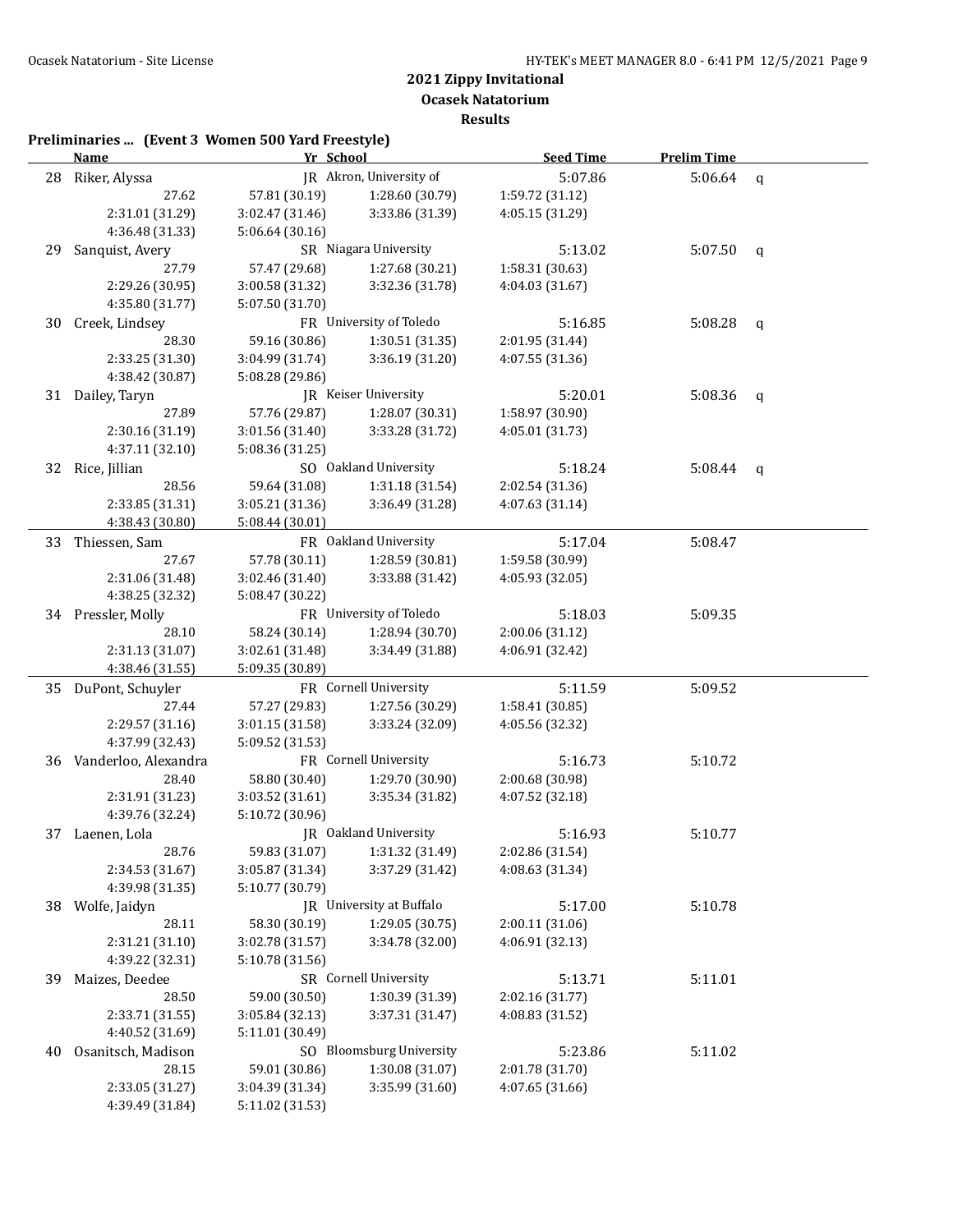**Ocasek Natatorium**

**Results**

|    | <b>Name</b>              | Yr School                        |                            | <b>Seed Time</b> | <b>Prelim Time</b> |  |
|----|--------------------------|----------------------------------|----------------------------|------------------|--------------------|--|
|    | 41 Sofoulis, Stefania    |                                  | SR Keiser University       | 5:24.63          | 5:11.34            |  |
|    | 27.27                    | 57.28 (30.01)                    | 1:27.94 (30.66)            | 1:59.11 (31.17)  |                    |  |
|    | 2:30.56 (31.45)          | 3:02.59 (32.03)                  | 3:34.62 (32.03)            | 4:07.12 (32.50)  |                    |  |
|    | 4:39.77 (32.65)          | 5:11.34 (31.57)                  |                            |                  |                    |  |
|    | 42 Marody, Maggie        |                                  | FR Niagara University      | 5:19.27          | 5:11.54            |  |
|    | 28.08                    | 58.15 (30.07)                    | 1:28.68 (30.53)            | 1:59.67 (30.99)  |                    |  |
|    | 2:31.31 (31.64)          | 3:03.00 (31.69)                  | 3:35.05 (32.05)            | 4:07.85 (32.80)  |                    |  |
|    | 4:40.13 (32.28)          | 5:11.54 (31.41)                  |                            |                  |                    |  |
|    | 43 Johnson, Jillian      |                                  | University of Pennsylvania | 5:07.30          | 5:12.13            |  |
|    | 28.03                    | 58.29 (30.26)                    | 1:29.22 (30.93)            | 2:00.84 (31.62)  |                    |  |
|    | 2:32.70 (31.86)          | 3:04.56 (31.86)                  | 3:36.60 (32.04)            | 4:08.96 (32.36)  |                    |  |
|    | 4:41.07 (32.11)          | 5:12.13 (31.06)                  |                            |                  |                    |  |
|    | 44 Braathen, Karina      |                                  | JR Keiser University       | <b>NT</b>        | 5:15.09            |  |
|    | 28.06                    | 59.17 (31.11)                    | 1:30.61 (31.44)            | 2:02.22 (31.61)  |                    |  |
|    | 2:33.74 (31.52)          | 3:05.33 (31.59)                  | 3:37.10 (31.77)            | 4:09.02 (31.92)  |                    |  |
|    | 4:41.71 (32.69)          | 5:15.09 (33.38)                  |                            |                  |                    |  |
|    | 45 Bach, Aubrey          |                                  | SO Keiser University       | <b>NT</b>        | 5:15.52            |  |
|    | 29.04                    | 1:00.20(31.16)                   | 1:32.04 (31.84)            | 2:04.41 (32.37)  |                    |  |
|    | 2:36.46 (32.05)          | 3:08.43 (31.97)                  | 3:40.52 (32.09)            | 4:13.09 (32.57)  |                    |  |
|    | 4:44.61 (31.52)          | 5:15.52 (30.91)                  |                            |                  |                    |  |
|    | 46 Murray, Sarah         | SR Clarion                       |                            | 5:29.00          | 5:15.70            |  |
|    | 28.15                    | 58.83 (30.68)                    | 1:30.21 (31.38)            | 2:01.79 (31.58)  |                    |  |
|    | 2:33.93 (32.14)          | 3:06.51 (32.58)                  | 3:39.19 (32.68)            | 4:12.01 (32.82)  |                    |  |
|    | 4:44.70 (32.69)          | 5:15.70 (31.00)                  |                            |                  |                    |  |
|    | 47 Dixon, Bonnie         |                                  | SO Keiser University       | NT               | 5:16.55            |  |
|    | 28.55                    | 59.63 (31.08)                    | 1:30.96 (31.33)            | 2:02.90 (31.94)  |                    |  |
|    | 2:34.59 (31.69)          | 3:06.86 (32.27)                  | 3:39.28 (32.42)            | 4:12.10 (32.82)  |                    |  |
|    | 4:44.73 (32.63)          | 5:16.55 (31.82)                  |                            |                  |                    |  |
| 48 | Eggers, Ajete            |                                  | FR Oakland University      | 5:14.53          | 5:16.90            |  |
|    | 28.46                    | 59.33 (30.87)                    | 1:31.38 (32.05)            | 2:03.46 (32.08)  |                    |  |
|    | 2:35.27 (31.81)          | 3:07.63 (32.36)                  | 3:40.08 (32.45)            | 4:12.69 (32.61)  |                    |  |
|    | 4:44.68 (31.99)          | 5:16.90 (32.22)                  |                            |                  |                    |  |
| 49 | Kutchak, Jordan          | FR Clarion                       |                            | 5:29.01          | 5:16.93            |  |
|    | 28.35                    | 59.14 (30.79)                    | 1:30.78 (31.64)            | 2:02.63 (31.85)  |                    |  |
|    | 2:34.95 (32.32)          | 3:07.58 (32.63)                  | 3:40.09 (32.51)            | 4:12.59 (32.50)  |                    |  |
|    | 4:45.36 (32.77)          | 5:16.93 (31.57)                  | SO University at Buffalo   |                  |                    |  |
|    | 50 Wood, Grace           |                                  | 1:30.83 (31.32)            | NT               | 5:17.10            |  |
|    | 28.69<br>2:35.19 (32.33) | 59.51 (30.82)<br>3:07.94 (32.75) |                            | 2:02.86 (32.03)  |                    |  |
|    | 4:45.76 (32.51)          | 5:17.10 (31.34)                  | 3:40.72 (32.78)            | 4:13.25 (32.53)  |                    |  |
|    | 51 Sofoulis, Danai       |                                  | FR Keiser University       | <b>NT</b>        | 5:17.77            |  |
|    | 27.78                    | 58.34 (30.56)                    | 1:29.98 (31.64)            | 2:01.55 (31.57)  |                    |  |
|    | 2:33.28 (31.73)          | 3:05.71 (32.43)                  | 3:38.59 (32.88)            | 4:11.81 (33.22)  |                    |  |
|    | 4:45.29 (33.48)          | 5:17.77 (32.48)                  |                            |                  |                    |  |
|    | 52 Alvsaker, Mari        |                                  | JR Keiser University       | 5:28.57          | 5:19.60            |  |
|    | 28.08                    | 58.55 (30.47)                    | 1:30.33 (31.78)            | 2:02.88 (32.55)  |                    |  |
|    | 2:35.66 (32.78)          | 3:08.56 (32.90)                  | 3:41.23 (32.67)            | 4:14.03 (32.80)  |                    |  |
|    | 4:46.94 (32.91)          | 5:19.60 (32.66)                  |                            |                  |                    |  |
| 53 | De Reyna, Jill           |                                  | SO Niagara University      | 5:36.57          | 5:21.60            |  |
|    | 29.23                    | 1:01.01 (31.78)                  | 1:33.70 (32.69)            | 2:06.59 (32.89)  |                    |  |
|    | 2:39.16 (32.57)          | 3:12.20 (33.04)                  | 3:44.96 (32.76)            | 4:17.62 (32.66)  |                    |  |
|    | 4:50.26 (32.64)          | 5:21.60 (31.34)                  |                            |                  |                    |  |
|    |                          |                                  |                            |                  |                    |  |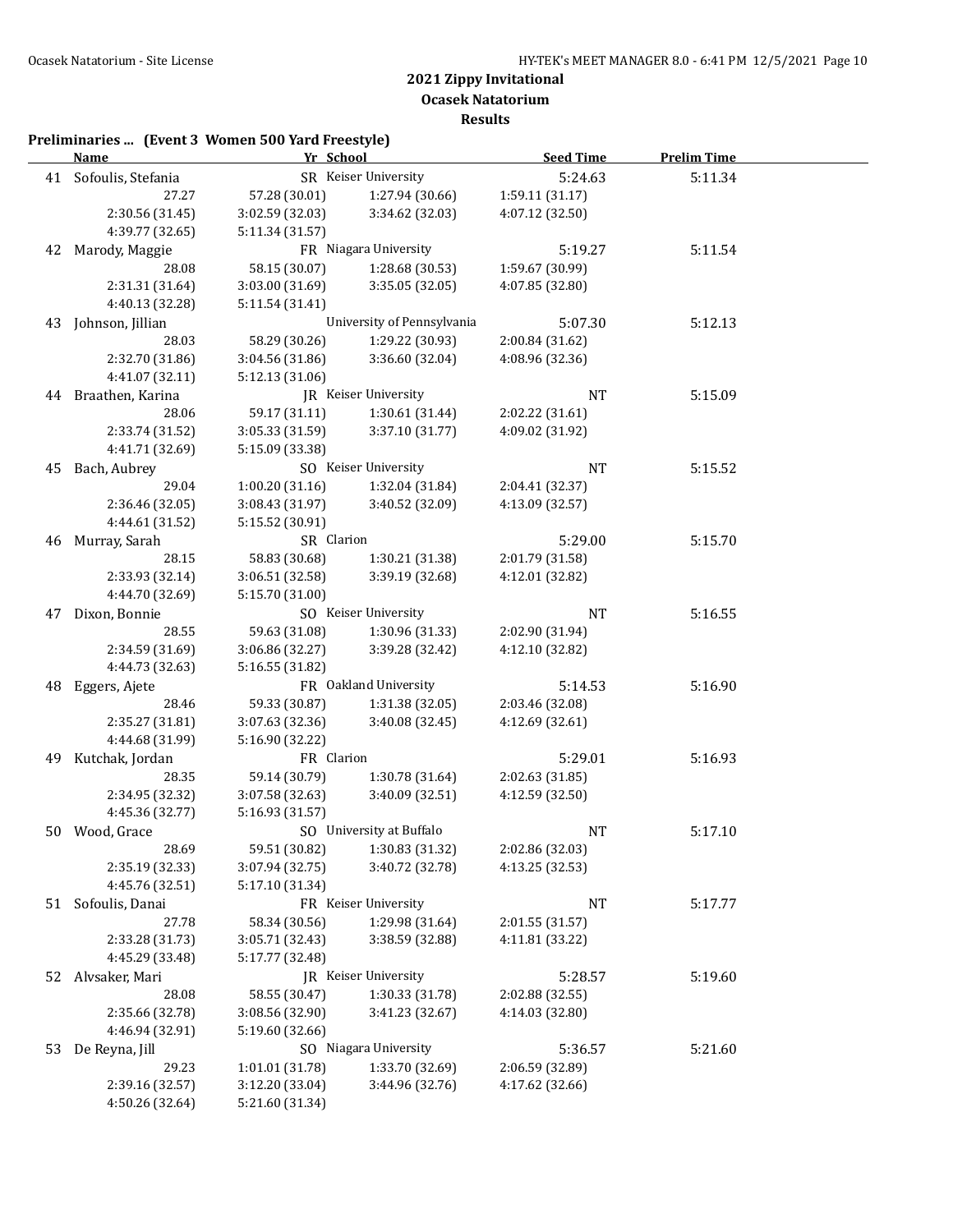**Ocasek Natatorium**

**Results**

|     | <u>Name_</u>            | Yr School       |                              | <b>Seed Time</b> | <b>Prelim Time</b> |  |
|-----|-------------------------|-----------------|------------------------------|------------------|--------------------|--|
|     | 54 McHugh, Kelley       |                 | <b>Bloomsburg University</b> | 5:40.45          | 5:21.66            |  |
|     | 28.65                   | 59.23 (30.58)   | 1:30.72 (31.49)              | 2:02.33 (31.61)  |                    |  |
|     | 2:34.37 (32.04)         | 3:06.98 (32.61) | 3:40.49 (33.51)              | 4:14.12 (33.63)  |                    |  |
|     | 4:48.31 (34.19)         | 5:21.66 (33.35) |                              |                  |                    |  |
| 55  | Murphy, Maddy           | SO Clarion      |                              | 5:35.00          | 5:23.03            |  |
|     | 28.39                   | 1:00.05 (31.66) | 1:32.87 (32.82)              | 2:05.98 (33.11)  |                    |  |
|     | 2:39.27 (33.29)         | 3:12.42 (33.15) | 3:45.30 (32.88)              | 4:18.25 (32.95)  |                    |  |
|     | 4:51.02 (32.77)         | 5:23.03 (32.01) |                              |                  |                    |  |
|     | 56 Haberkorn, Annabelle |                 | FR University of Toledo      | 5:36.52          | 5:24.08            |  |
|     | 29.16                   | 1:00.96(31.80)  | 1:33.38 (32.42)              | 2:06.02 (32.64)  |                    |  |
|     | 2:38.66 (32.64)         | 3:11.87 (33.21) | 3:45.28 (33.41)              | 4:18.68 (33.40)  |                    |  |
|     | 4:51.90 (33.22)         | 5:24.08 (32.18) |                              |                  |                    |  |
|     | 57 Henninge, Kaitlynn   | SR Clarion      |                              | 5:30.07          | 5:24.37            |  |
|     | 29.07                   | 59.91 (30.84)   | 1:31.99 (32.08)              | 2:04.84 (32.85)  |                    |  |
|     | 2:38.02 (33.18)         | 3:11.35 (33.33) | 3:45.45 (34.10)              | 4:19.23 (33.78)  |                    |  |
|     | 4:52.93 (33.70)         | 5:24.37 (31.44) |                              |                  |                    |  |
|     | 58 Sharkey, Katie       |                 | SO Bloomsburg University     | 5:35.13          | 5:24.95            |  |
|     | 28.85                   | 59.76 (30.91)   | 1:31.74 (31.98)              | 2:04.23 (32.49)  |                    |  |
|     | 2:36.89 (32.66)         | 3:10.07(33.18)  | 3:43.64 (33.57)              | 4:17.45 (33.81)  |                    |  |
|     | 4:51.66 (34.21)         | 5:24.95 (33.29) |                              |                  |                    |  |
| 59. | Stoehr, Allison         |                 | FR Niagara University        | 5:23.02          | 5:25.35            |  |
|     | 28.77                   | 1:00.61(31.84)  | 1:33.19 (32.58)              | 2:06.06 (32.87)  |                    |  |
|     | 2:38.98 (32.92)         | 3:12.26(33.28)  | 3:45.57 (33.31)              | 4:19.10 (33.53)  |                    |  |
|     | 4:52.47 (33.37)         | 5:25.35 (32.88) |                              |                  |                    |  |
| 60  | Swift, Gillian          |                 | FR University of Toledo      | <b>NT</b>        | 5:25.45            |  |
|     | 28.54                   | 59.74 (31.20)   | 1:31.49 (31.75)              | 2:03.64 (32.15)  |                    |  |
|     | 2:36.21 (32.57)         | 3:09.54 (33.33) | 3:43.05 (33.51)              | 4:16.86 (33.81)  |                    |  |
|     | 4:51.02 (34.16)         | 5:25.45 (34.43) |                              |                  |                    |  |
|     | 61 Heinze, Caitlin      |                 | FR University of Toledo      | 5:37.12          | 5:26.63            |  |
|     | 29.41                   | 1:02.12 (32.71) | 1:35.40 (33.28)              | 2:08.70 (33.30)  |                    |  |
|     | 2:41.66 (32.96)         | 3:14.81(33.15)  | 3:48.00 (33.19)              | 4:21.25 (33.25)  |                    |  |
|     | 4:54.59 (33.34)         | 5:26.63 (32.04) |                              |                  |                    |  |
|     | 62 James, Sydney        |                 | SO Niagara University        | 5:40.72          | 5:32.26            |  |
|     | 29.27                   | 1:01.48 (32.21) | 1:34.53 (33.05)              | 2:08.08 (33.55)  |                    |  |
|     | 2:41.77 (33.69)         | 3:15.86 (34.09) | 3:50.20 (34.34)              | 4:24.68 (34.48)  |                    |  |
|     | 4:58.63 (33.95)         | 5:32.26 (33.63) |                              |                  |                    |  |
|     | 63 Stambaugh, Jada      |                 | SO Bloomsburg University     | 5:35.21          | 5:37.79            |  |
|     | 29.30                   | 1:01.67 (32.37) | 1:35.33 (33.66)              | 2:09.70 (34.37)  |                    |  |
|     | 2:44.13 (34.43)         | 3:19.17 (35.04) | 3:54.10 (34.93)              | 4:28.73 (34.63)  |                    |  |
|     | 5:03.89 (35.16)         | 5:37.79 (33.90) |                              |                  |                    |  |
|     | 64 Ramos, Carol         |                 | SR Niagara University        | 5:55.02          | 5:38.63            |  |
|     | 29.60                   | 1:02.38 (32.78) | 1:36.37 (33.99)              | 2:11.11 (34.74)  |                    |  |
|     | 2:45.75 (34.64)         | 3:21.25 (35.50) | 3:56.72 (35.47)              | 4:31.91 (35.19)  |                    |  |
|     | 5:06.37 (34.46)         | 5:38.63 (32.26) |                              |                  |                    |  |
| 65  | Smith, Emily            |                 | SR Bloomsburg University     | 5:59.97          | 5:39.32            |  |
|     | 29.82                   | 1:02.82 (33.00) | 1:36.70 (33.88)              | 2:10.99 (34.29)  |                    |  |
|     | 2:45.43 (34.44)         | 3:20.36 (34.93) | 3:55.69 (35.33)              | 4:30.71 (35.02)  |                    |  |
|     | 5:05.96 (35.25)         | 5:39.32 (33.36) |                              |                  |                    |  |
| 66  | Gann, Anna              |                 | FR Niagara University        | <b>NT</b>        | 5:49.47            |  |
|     | 30.47                   | 1:03.51 (33.04) | 1:38.07 (34.56)              | 2:12.92 (34.85)  |                    |  |
|     | 2:48.48 (35.56)         | 3:24.11 (35.63) | 4:00.18 (36.07)              | 4:36.57 (36.39)  |                    |  |
|     | 5:13.21 (36.64)         | 5:49.47 (36.26) |                              |                  |                    |  |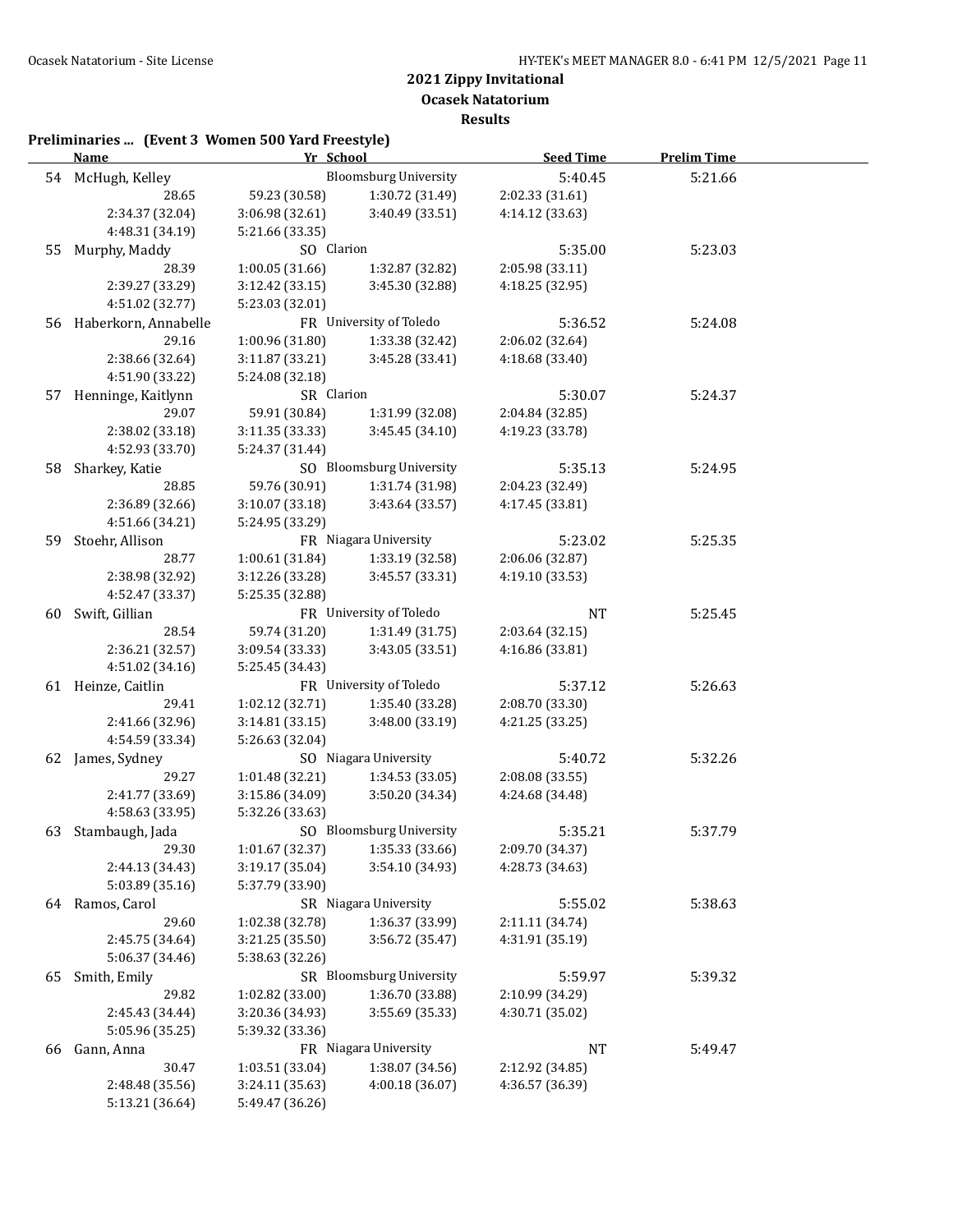**Ocasek Natatorium**

#### **Results**

|                  | Preliminaries  (Event 3 Women 500 Yard Freestyle)<br><b>Name</b> | Yr School                          |                            | <b>Seed Time</b>   | <b>Prelim Time</b> |        |
|------------------|------------------------------------------------------------------|------------------------------------|----------------------------|--------------------|--------------------|--------|
|                  | Redding, Madalyn                                                 |                                    | SR Cornell University      | <b>NT</b>          | X5:17.61           |        |
|                  | 27.95                                                            | 58.89 (30.94)                      | 1:30.25 (31.36)            | 2:02.38 (32.13)    |                    |        |
|                  | 2:34.69 (32.31)                                                  | 3:07.13 (32.44)                    | 3:39.86 (32.73)            | 4:12.46 (32.60)    |                    |        |
|                  | 4:45.20 (32.74)                                                  | 5:17.61 (32.41)                    |                            |                    |                    |        |
|                  | Event 4 Men 500 Yard Freestyle                                   |                                    |                            |                    |                    |        |
|                  | <b>Meet Record:</b><br>4:21.97                                   | 12/3/2021<br>#                     | <b>William Kamps</b>       | Penn               |                    |        |
|                  | Pool Record:<br>4:21.97                                          | $*$ 12/3/2021                      | <b>William Kamps</b>       | Penn               |                    |        |
|                  | 4:11.62 D1A                                                      |                                    |                            |                    |                    |        |
|                  | 4:23.34 D1B                                                      |                                    |                            |                    |                    |        |
|                  | Name                                                             | Yr School                          |                            | <b>Prelim Time</b> | <b>Finals Time</b> | Points |
| A - Final        |                                                                  |                                    |                            |                    |                    |        |
|                  | 1 Kamps, William                                                 |                                    | University of Pennsylvania | 4:22.79            | 4:21.97# D1 B      | 32     |
|                  | $r: +0.69$ 24.15                                                 | 50.50 (26.35)                      | 1:17.39 (26.89)            | 1:44.35 (26.96)    |                    |        |
|                  | 2:11.21 (26.86)                                                  | 2:37.85 (26.64)                    | 3:04.35 (26.50)            | 3:30.83 (26.48)    |                    |        |
|                  | 3:56.88 (26.05)                                                  | 4:21.97 (25.09)                    |                            |                    |                    |        |
|                  | 2 Fallon, Billy                                                  |                                    | University of Pennsylvania | 4:25.94            | 4:23.81            | 28     |
|                  | 24.64                                                            | 50.93 (26.29)                      | 1:17.74 (26.81)            | 1:44.75 (27.01)    |                    |        |
|                  | 2:11.52 (26.77)                                                  | 2:38.27 (26.75)                    | 3:04.80 (26.53)            | 3:31.31 (26.51)    |                    |        |
|                  | 3:57.63 (26.32)                                                  | 4:23.81 (26.18)                    | University of Pennsylvania |                    |                    |        |
| 3                | Foley, Michael                                                   |                                    |                            | 4:29.58            | 4:27.57            | 27     |
|                  | $r: +0.73$ 24.71                                                 | 51.43 (26.72)                      | 1:18.42 (26.99)            | 1:45.51 (27.09)    |                    |        |
|                  | 2:12.61 (27.10)<br>4:01.86 (27.24)                               | 2:39.70 (27.09)<br>4:27.57 (25.71) | 3:07.23 (27.53)            | 3:34.62 (27.39)    |                    |        |
|                  | 4 Lawson, Jake                                                   |                                    | SR Cornell University      | 4:28.29            | 4:27.62            | 26     |
|                  | r:+0.76 24.81                                                    | 51.69 (26.88)                      | 1:19.12 (27.43)            | 1:46.90 (27.78)    |                    |        |
|                  | 2:13.88 (26.98)                                                  | 2:40.87 (26.99)                    | 3:07.64 (26.77)            | 3:34.87 (27.23)    |                    |        |
|                  | 4:01.84 (26.97)                                                  | 4:27.62 (25.78)                    |                            |                    |                    |        |
| 5                | Aguilar-Fernandez, Rudy                                          |                                    | SR Oakland University      | 4:30.65            | 4:29.32            | 25     |
|                  | r:+0.73 24.37                                                    | 51.35 (26.98)                      | 1:18.73 (27.38)            | 1:46.44 (27.71)    |                    |        |
|                  | 2:13.95 (27.51)                                                  | 2:41.52 (27.57)                    | 3:08.82 (27.30)            | 3:36.40 (27.58)    |                    |        |
|                  | 4:03.48 (27.08)                                                  | 4:29.32 (25.84)                    |                            |                    |                    |        |
| 6                | Cantrell, Jonas                                                  |                                    | FR Oakland University      | 4:31.12            | 4:29.76            | 24     |
|                  | $r: +0.67$ 24.01                                                 | 50.39 (26.38)                      | 1:17.47 (27.08)            | 1:44.73 (27.26)    |                    |        |
|                  | 2:12.00 (27.27)                                                  | 2:39.50 (27.50)                    | 3:06.83 (27.33)            | 3:34.39 (27.56)    |                    |        |
|                  | 4:02.22 (27.83)                                                  | 4:29.76 (27.54)                    |                            |                    |                    |        |
|                  | 7 Bocci, David                                                   | FR Clarion                         |                            | 4:30.17            | 4:30.96            | 23     |
|                  | r:+0.67 24.65                                                    | 51.92 (27.27)                      | 1:19.29 (27.37)            | 1:46.80 (27.51)    |                    |        |
|                  | 2:14.44 (27.64)                                                  | 2:41.89 (27.45)                    | 3:09.40 (27.51)            | 3:36.73 (27.33)    |                    |        |
|                  | 4:04.09 (27.36)                                                  | 4:30.96 (26.87)                    |                            |                    |                    |        |
| 8                | Kostelni, Chris                                                  |                                    | JR Cornell University      | 4:29.04            | 4:31.64            | 22     |
|                  | $r: +0.74$ 25.05                                                 | 51.78 (26.73)                      | 1:18.78 (27.00)            | 1:46.29 (27.51)    |                    |        |
|                  | 2:13.94 (27.65)                                                  | 2:41.74 (27.80)                    | 3:09.26 (27.52)            | 3:37.15 (27.89)    |                    |        |
|                  | 4:05.35 (28.20)                                                  | 4:31.64 (26.29)                    |                            |                    |                    |        |
| <b>B</b> - Final |                                                                  |                                    |                            |                    |                    |        |
|                  | 9 Dragon, Nathan                                                 |                                    | FR Niagara University      | 4:31.82            | 4:29.69            | 20     |
|                  | r:+0.67 25.39                                                    | 52.59 (27.20)                      | 1:19.87 (27.28)            | 1:47.48 (27.61)    |                    |        |
|                  | 2:15.29 (27.81)                                                  | 2:42.85 (27.56)                    | 3:10.52 (27.67)            | 3:37.63 (27.11)    |                    |        |
|                  | 4:04.47 (26.84)                                                  | 4:29.69 (25.22)                    |                            |                    |                    |        |
| 10               | Edwards, Dominic                                                 |                                    | FR Cornell University      | 4:35.10            | 4:30.85            | 17     |
|                  | r:+0.76 24.69                                                    | 51.47 (26.78)                      | 1:18.75 (27.28)            | 1:46.33 (27.58)    |                    |        |
|                  | 2:13.95 (27.62)                                                  | 2:41.71 (27.76)                    | 3:09.41 (27.70)            | 3:36.88 (27.47)    |                    |        |
|                  | 4:04.29 (27.41)                                                  | 4:30.85 (26.56)                    |                            |                    |                    |        |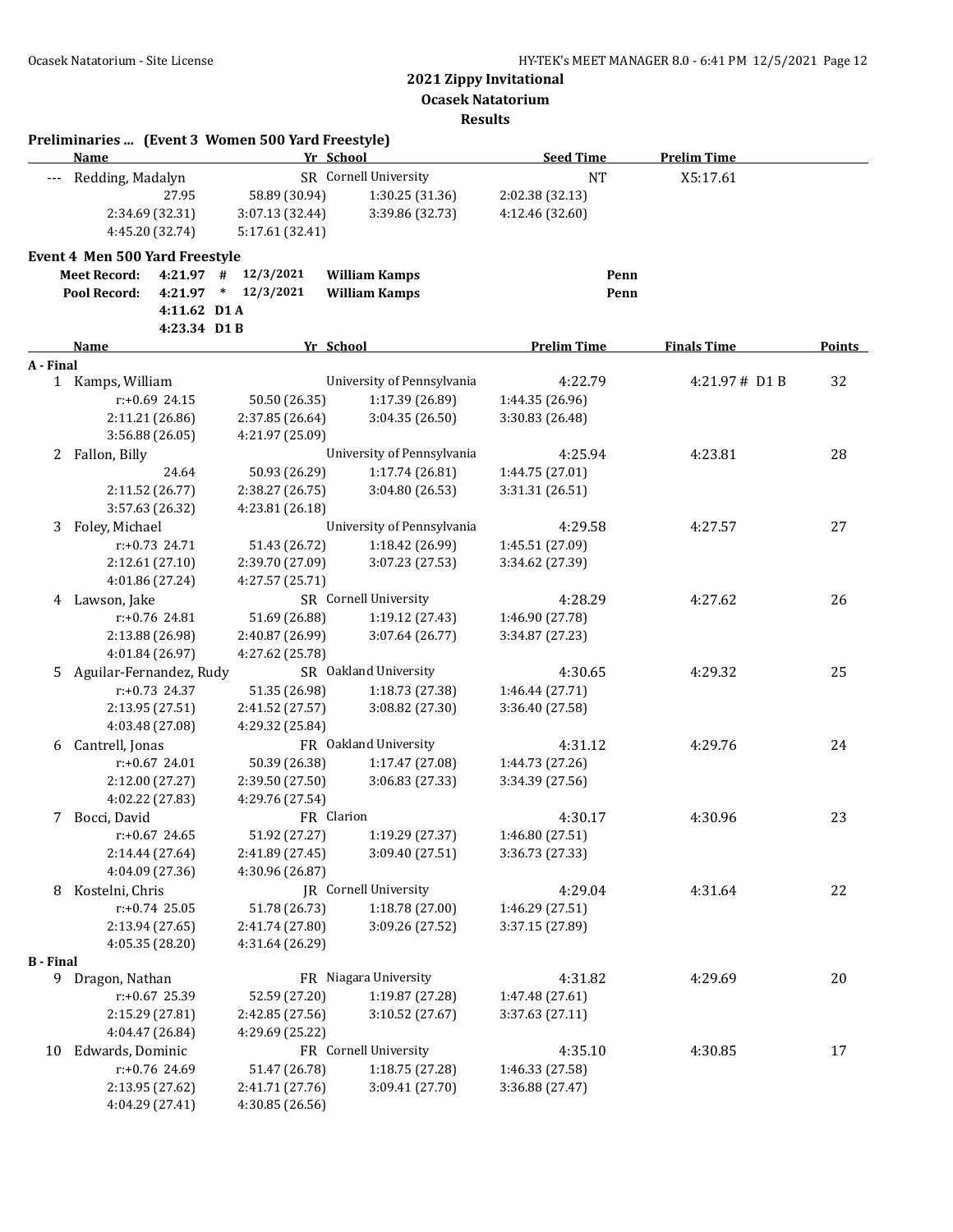**Results**

## **B - Final ... (Event 4 Men 500 Yard Freestyle)**

|           | <b>Name</b>            | Yr School       |                            | <b>Prelim Time</b> | <b>Finals Time</b> | <b>Points</b> |
|-----------|------------------------|-----------------|----------------------------|--------------------|--------------------|---------------|
|           | 11 Loveless, Jack      |                 | University of Pennsylvania | 4:34.27            | 4:31.48            | 16            |
|           | r:+0.71 24.82          | 52.02 (27.20)   | 1:19.61 (27.59)            | 1:47.37 (27.76)    |                    |               |
|           | 2:15.20 (27.83)        | 2:42.98 (27.78) | 3:10.61(27.63)             | 3:38.35 (27.74)    |                    |               |
|           | 4:05.61 (27.26)        | 4:31.48 (25.87) |                            |                    |                    |               |
|           | 12 Dai, Andrew         |                 | University of Pennsylvania | 4:34.33            | 4:32.87            | 15            |
|           | r:+0.68 24.74          | 52.30 (27.56)   | 1:20.30 (28.00)            | 1:48.45 (28.15)    |                    |               |
|           | 2:16.73 (28.28)        | 2:44.67 (27.94) | 3:12.19 (27.52)            | 3:39.75 (27.56)    |                    |               |
|           | 4:06.85 (27.10)        | 4:32.87 (26.02) |                            |                    |                    |               |
| 13        | Donchi, Samuel         |                 | University of Pennsylvania | 4:35.66            | 4:33.75            | 14            |
|           | r:+0.69 24.55          | 52.16 (27.61)   | 1:20.02 (27.86)            | 1:47.76 (27.74)    |                    |               |
|           | 2:15.55 (27.79)        | 2:43.10 (27.55) | 3:10.37 (27.27)            | 3:38.13 (27.76)    |                    |               |
|           | 4:05.96 (27.83)        | 4:33.75 (27.79) |                            |                    |                    |               |
|           | 14 Gilszmer, Vlad      |                 | FR Cornell University      | 4:33.16            | 4:34.05            | 13            |
|           | 24.74                  | 51.89 (27.15)   | 1:19.42 (27.53)            | 1:47.05 (27.63)    |                    |               |
|           | 2:14.49 (27.44)        | 2:41.97 (27.48) | 3:09.88 (27.91)            | 3:38.09 (28.21)    |                    |               |
|           | 4:06.04 (27.95)        | 4:34.05 (28.01) |                            |                    |                    |               |
| 15        | Syrrist, Haakon        |                 | FR Keiser University       | 4:34.60            | 4:34.86            | 12            |
|           | r:+0.70 24.74          | 51.62 (26.88)   | 1:18.89 (27.27)            | 1:46.62 (27.73)    |                    |               |
|           | 2:14.41 (27.79)        | 2:42.11 (27.70) | 3:10.19 (28.08)            | 3:38.40 (28.21)    |                    |               |
|           | 4:06.55(28.15)         | 4:34.86 (28.31) |                            |                    |                    |               |
|           | 16 Davis, Ben          |                 | SR Oakland University      | 4:34.89            | 4:36.38            | 11            |
|           | r:+0.72 25.05          | 52.63 (27.58)   | 1:20.20 (27.57)            | 1:48.20 (28.00)    |                    |               |
|           | 2:16.17 (27.97)        | 2:44.36 (28.19) | 3:12.76 (28.40)            | 3:41.12 (28.36)    |                    |               |
|           | 4:09.20 (28.08)        | 4:36.38 (27.18) |                            |                    |                    |               |
| C - Final |                        |                 |                            |                    |                    |               |
|           | 17 Khotynetskyi, Marko |                 | JR Oakland University      | 4:41.59            | 4:32.29            | 9             |
|           | r:+0.71 24.06          | 50.67 (26.61)   | 1:18.09 (27.42)            | 1:45.98 (27.89)    |                    |               |
|           | 2:14.13 (28.15)        | 2:42.17 (28.04) | 3:10.39 (28.22)            | 3:37.79 (27.40)    |                    |               |
|           | 4:05.34 (27.55)        | 4:32.29 (26.95) |                            |                    |                    |               |
| 18        | Miller, Max            |                 | JR Keiser University       | 4:37.56            | 4:33.35            | 7             |
|           | 24.92                  | 51.85 (26.93)   | 1:19.84 (27.99)            | 1:47.72 (27.88)    |                    |               |
|           | 2:15.60 (27.88)        | 2:43.57 (27.97) | 3:11.50 (27.93)            | 3:39.47 (27.97)    |                    |               |
|           | 4:07.14 (27.67)        | 4:33.35 (26.21) |                            |                    |                    |               |
| 19        | Tichy, Reid            |                 | FR Niagara University      | 4:37.61            | 4:34.68            | 6             |
|           | $r+0.64$ 25.02         | 52.37 (27.35)   | 1:20.34 (27.97)            | 1:48.26 (27.92)    |                    |               |
|           | 2:15.82 (27.56)        | 2:43.53 (27.71) | 3:11.62 (28.09)            | 3:39.36 (27.74)    |                    |               |
|           | 4:07.13 (27.77)        | 4:34.68 (27.55) |                            |                    |                    |               |
|           | 20 Althoff, Zach       |                 | University of Pennsylvania | 4:38.70            | 4:36.50            | 5             |
|           | $r: +0.65$ 25.11       | 52.04 (26.93)   | 1:19.66 (27.62)            | 1:47.68 (28.02)    |                    |               |
|           | 2:16.09 (28.41)        | 2:44.07 (27.98) | 3:12.33 (28.26)            | 3:41.12 (28.79)    |                    |               |
|           | 4:08.64 (27.52)        | 4:36.50 (27.86) |                            |                    |                    |               |
|           | 21 Boldt, Aidan        |                 | FR Oakland University      | 4:40.75            | 4:37.86            | 4             |
|           | r:+0.70 24.76          | 51.99 (27.23)   | 1:19.94 (27.95)            | 1:48.08 (28.14)    |                    |               |
|           | 2:16.46 (28.38)        | 2:44.98 (28.52) | 3:13.24 (28.26)            | 3:41.67 (28.43)    |                    |               |
|           | 4:10.01 (28.34)        | 4:37.86 (27.85) |                            |                    |                    |               |
|           | 22 Roch, Pol           |                 | SR Keiser University       | 4:37.31            | 4:39.59            | 3             |
|           | $r: +0.64$ 24.68       | 52.01 (27.33)   | 1:19.73 (27.72)            | 1:47.88 (28.15)    |                    |               |
|           | 2:16.13 (28.25)        | 2:44.23 (28.10) | 3:12.64 (28.41)            | 3:41.54 (28.90)    |                    |               |
|           | 4:11.08 (29.54)        | 4:39.59 (28.51) |                            |                    |                    |               |
| 23        | Rojewski, Ben          |                 | JR Oakland University      | 4:39.87            | 4:40.49            | 2             |
|           | $r: +0.73$ 25.71       | 53.45 (27.74)   | 1:21.88 (28.43)            | 1:50.32 (28.44)    |                    |               |
|           | 2:18.76 (28.44)        | 2:47.08 (28.32) | 3:15.43 (28.35)            | 3:44.04 (28.61)    |                    |               |
|           | 4:12.87 (28.83)        | 4:40.49 (27.62) |                            |                    |                    |               |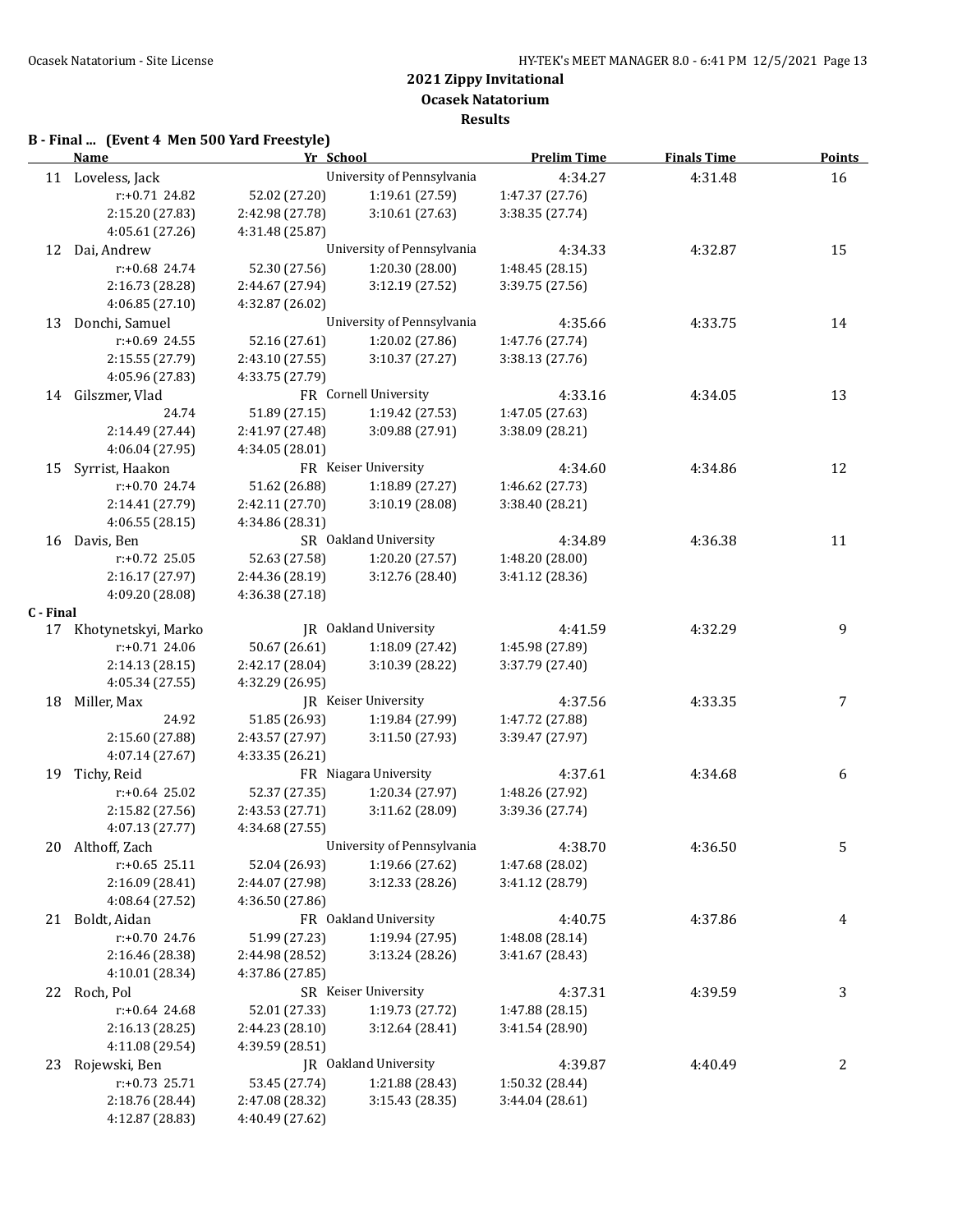**Ocasek Natatorium**

**Results**

|    |                                |             | C - Final  (Event 4 Men 500 Yard Freestyle) |                            |                    |                    |               |
|----|--------------------------------|-------------|---------------------------------------------|----------------------------|--------------------|--------------------|---------------|
|    | Name                           |             |                                             | Yr School                  | <b>Prelim Time</b> | <b>Finals Time</b> | <b>Points</b> |
|    | 24 Scoboria, Luke              |             |                                             | JR Bloomsburg University   | 4:41.62            | 4:42.78            | $\mathbf{1}$  |
|    | r:+0.68 25.57                  |             | 53.32 (27.75)                               | 1:21.43 (28.11)            | 1:49.86 (28.43)    |                    |               |
|    | 2:18.37 (28.51)                |             | 2:46.86 (28.49)                             | 3:15.83 (28.97)            | 3:45.26 (29.43)    |                    |               |
|    | 4:14.45 (29.19)                |             | 4:42.78 (28.33)                             |                            |                    |                    |               |
|    | Event 4 Men 500 Yard Freestyle |             |                                             |                            |                    |                    |               |
|    | <b>Meet Record:</b>            |             | $4:21.97$ # $12/3/2021$                     | <b>William Kamps</b>       |                    | Penn               |               |
|    | Pool Record:                   |             | 4:21.97 * 12/3/2021                         | <b>William Kamps</b>       |                    | Penn               |               |
|    |                                | 4:11.62 D1A |                                             |                            |                    |                    |               |
|    |                                | 4:23.34 D1B |                                             |                            |                    |                    |               |
|    | Name                           |             |                                             | Yr School                  | <b>Seed Time</b>   | <b>Prelim Time</b> |               |
|    | <b>Preliminaries</b>           |             |                                             |                            |                    |                    |               |
|    | 1 Kamps, William               |             |                                             | University of Pennsylvania | 4:34.10            | 4:22.79            | qD1B          |
|    |                                | 24.39       | 50.78 (26.39)                               | 1:17.91 (27.13)            | 1:45.13 (27.22)    |                    |               |
|    | 2:11.89 (26.76)                |             | 2:38.44 (26.55)                             | 3:04.78 (26.34)            | 3:30.99 (26.21)    |                    |               |
|    | 3:57.18 (26.19)                |             | 4:22.79 (25.61)                             |                            |                    |                    |               |
| 2  | Fallon, Billy                  |             |                                             | University of Pennsylvania | 4:59.70            | 4:25.94            | q             |
|    |                                | 24.33       | 50.51 (26.18)                               | 1:17.00(26.49)             | 1:43.55 (26.55)    |                    |               |
|    | 2:10.19(26.64)                 |             | 2:36.93 (26.74)                             | 3:04.09(27.16)             | 3:31.51 (27.42)    |                    |               |
|    | 3:59.14 (27.63)                |             | 4:25.94 (26.80)                             |                            |                    |                    |               |
| 3  | Lawson, Jake                   |             |                                             | SR Cornell University      | 4:42.27            | 4:28.29            | q             |
|    |                                | 24.63       | 51.65 (27.02)                               | 1:19.08 (27.43)            | 1:46.75 (27.67)    |                    |               |
|    | 2:14.60 (27.85)                |             | 2:42.75 (28.15)                             | 3:09.69 (26.94)            | 3:36.36 (26.67)    |                    |               |
|    | 4:02.75 (26.39)                |             | 4:28.29 (25.54)                             |                            |                    |                    |               |
|    | 4 Kostelni, Chris              |             |                                             | JR Cornell University      | 4:49.12            | 4:29.04            | q             |
|    |                                | 24.47       | 50.91 (26.44)                               | 1:18.10 (27.19)            | 1:45.51 (27.41)    |                    |               |
|    | 2:13.09 (27.58)                |             | 2:40.57 (27.48)                             | 3:08.21 (27.64)            | 3:35.52 (27.31)    |                    |               |
|    | 4:02.89 (27.37)                |             | 4:29.04 (26.15)                             |                            |                    |                    |               |
| 5. | Foley, Michael                 |             |                                             | University of Pennsylvania | 4:43.10            | 4:29.58            | q             |
|    |                                | 25.28       | 52.18 (26.90)                               | 1:19.40 (27.22)            | 1:46.88 (27.48)    |                    |               |
|    | 2:14.21 (27.33)                |             | 2:41.51 (27.30)                             | 3:08.62(27.11)             | 3:36.06 (27.44)    |                    |               |
|    | 4:03.18 (27.12)                |             | 4:29.58 (26.40)                             |                            |                    |                    |               |
|    | 6 Bocci, David                 |             |                                             | FR Clarion                 | 4:46.25            | 4:30.17            | q             |
|    |                                | 23.93       | 50.11 (26.18)                               | 1:17.11 (27.00)            | 1:44.53 (27.42)    |                    |               |
|    | 2:12.10 (27.57)                |             | 2:39.75 (27.65)                             | 3:07.53 (27.78)            | 3:35.18(27.65)     |                    |               |
|    | 4:02.83 (27.65)                |             | 4:30.17 (27.34)                             |                            |                    |                    |               |
|    | Aguilar-Fernandez, Rudy        |             |                                             | SR Oakland University      | 4:34.74            | 4:30.65            | q             |
|    |                                | 24.22       | 51.00 (26.78)                               | 1:18.03 (27.03)            | 1:44.96 (26.93)    |                    |               |
|    | 2:12.27 (27.31)                |             | 2:39.60 (27.33)                             | 3:07.06 (27.46)            | 3:34.76 (27.70)    |                    |               |
|    | 4:02.62 (27.86)                |             | 4:30.65 (28.03)                             |                            |                    |                    |               |
| 8  | Cantrell, Jonas                |             |                                             | FR Oakland University      | 4:32.71            | 4:31.12 $q$        |               |
|    |                                | 24.62       | 51.26 (26.64)                               | 1:18.37 (27.11)            | 1:45.77 (27.40)    |                    |               |
|    | 2:13.38 (27.61)                |             | 2:41.34 (27.96)                             | 3:09.48 (28.14)            | 3:36.86 (27.38)    |                    |               |
|    | 4:04.20 (27.34)                |             | 4:31.12 (26.92)                             |                            |                    |                    |               |
|    | 9 Dragon, Nathan               |             |                                             | FR Niagara University      | 4:50.90            | 4:31.82            | q             |
|    |                                | 25.48       | 53.15 (27.67)                               | 1:21.14 (27.99)            | 1:48.95 (27.81)    |                    |               |
|    | 2:16.31 (27.36)                |             | 2:43.71 (27.40)                             | 3:11.31 (27.60)            | 3:38.56 (27.25)    |                    |               |
|    | 4:05.83 (27.27)                |             | 4:31.82 (25.99)                             |                            |                    |                    |               |
| 10 | Gilszmer, Vlad                 |             |                                             | FR Cornell University      | 4:46.04            | 4:33.16            | q             |
|    |                                | 24.51       | 51.56 (27.05)                               | 1:18.98 (27.42)            | 1:46.56 (27.58)    |                    |               |
|    | 2:14.32 (27.76)                |             | 2:42.21 (27.89)                             | 3:09.98 (27.77)            | 3:37.60 (27.62)    |                    |               |
|    | 4:05.46 (27.86)                |             | 4:33.16 (27.70)                             |                            |                    |                    |               |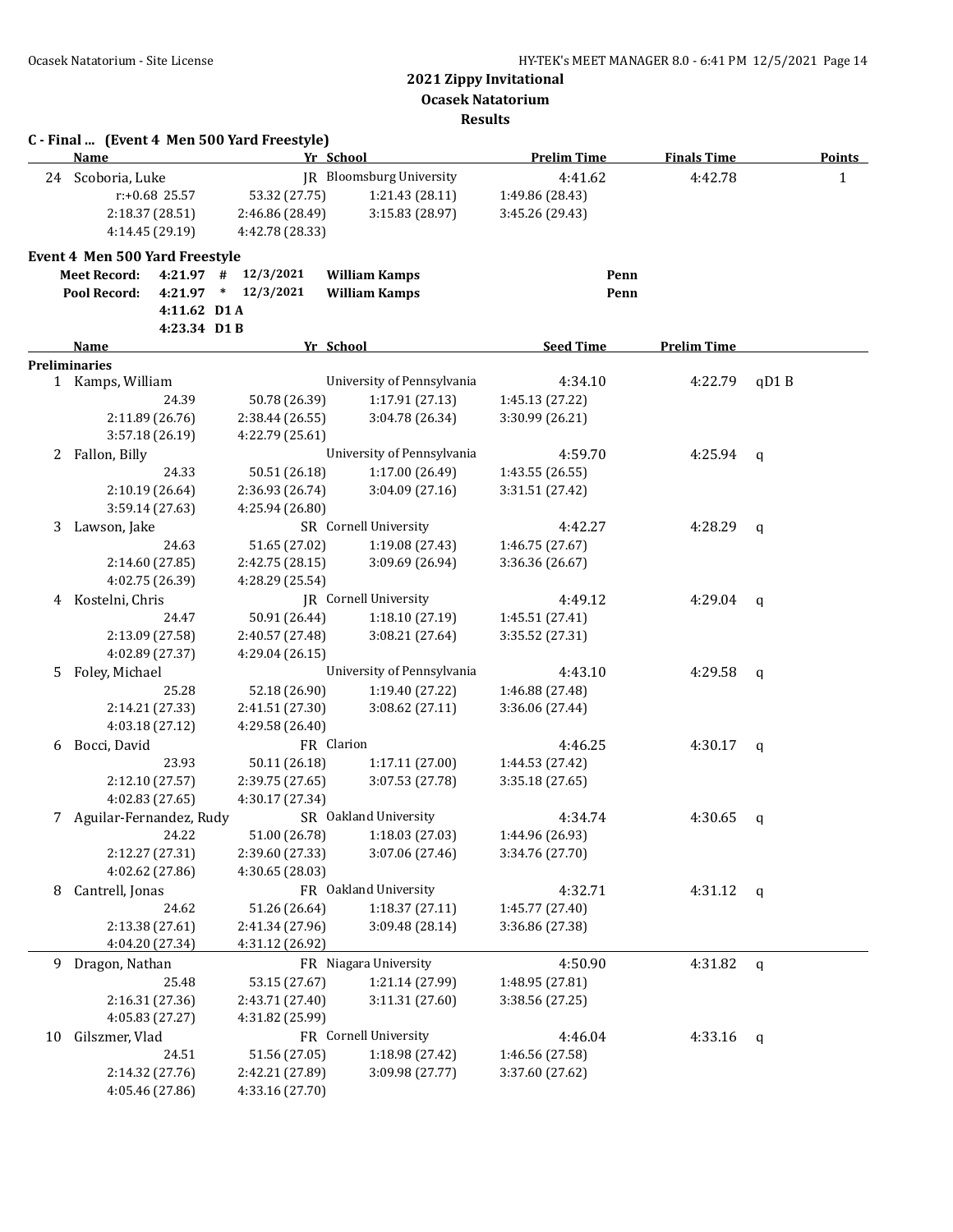**Results**

|    | <b>Name</b>         | Yr School       |                               | <b>Seed Time</b> | <b>Prelim Time</b> |                |
|----|---------------------|-----------------|-------------------------------|------------------|--------------------|----------------|
|    | 11 Loveless, Jack   |                 | University of Pennsylvania    | 4:42.29          | 4:34.27            | $\mathbf{q}$   |
|    | 24.99               | 51.95 (26.96)   | 1:19.57 (27.62)               | 1:47.34 (27.77)  |                    |                |
|    | 2:15.32 (27.98)     | 2:43.53 (28.21) | 3:11.72 (28.19)               | 3:39.68 (27.96)  |                    |                |
|    | 4:07.62 (27.94)     | 4:34.27 (26.65) |                               |                  |                    |                |
|    | 12 Dai, Andrew      |                 | University of Pennsylvania    | 4:53.87          | 4:34.33            | q              |
|    | 24.99               | 52.36 (27.37)   | 1:20.24 (27.88)               | 1:48.28 (28.04)  |                    |                |
|    | 2:16.23 (27.95)     | 2:44.14 (27.91) | 3:11.84 (27.70)               | 3:39.66 (27.82)  |                    |                |
|    | 4:07.34 (27.68)     | 4:34.33 (26.99) |                               |                  |                    |                |
| 13 | Schreiber, Jason    |                 | University of Pennsylvania    | 4:56.30          | 4:34.58            | $\mathbf{q}$   |
|    | 24.68               | 51.57 (26.89)   | 1:18.65(27.08)                | 1:46.27 (27.62)  |                    |                |
|    | 2:13.95 (27.68)     | 2:41.69 (27.74) | 3:09.79 (28.10)               | 3:38.13 (28.34)  |                    |                |
|    | 4:06.78 (28.65)     | 4:34.58 (27.80) |                               |                  |                    |                |
|    |                     |                 | FR Keiser University          |                  |                    |                |
|    | 14 Syrrist, Haakon  |                 |                               | 4:48.25          | 4:34.60            | $\mathbf{q}$   |
|    | 24.85               | 52.01 (27.16)   | 1:19.63 (27.62)               | 1:47.52 (27.89)  |                    |                |
|    | 2:15.37 (27.85)     | 2:43.25 (27.88) | 3:11.33 (28.08)               | 3:39.46 (28.13)  |                    |                |
|    | 4:07.43 (27.97)     | 4:34.60 (27.17) |                               |                  |                    |                |
| 15 | Davis, Ben          |                 | SR Oakland University         | 4:44.82          | 4:34.89            | $\mathfrak{q}$ |
|    | 25.25               | 52.42 (27.17)   | 1:20.19 (27.77)               | 1:48.50 (28.31)  |                    |                |
|    | 2:16.52 (28.02)     | 2:44.65 (28.13) | 3:12.80(28.15)                | 3:40.85 (28.05)  |                    |                |
|    | 4:08.53 (27.68)     | 4:34.89 (26.36) |                               |                  |                    |                |
|    | 16 Edwards, Dominic |                 | FR Cornell University         | 4:53.52          | 4:35.10            | q              |
|    | 24.82               | 51.61 (26.79)   | 1:18.91 (27.30)               | 1:46.93 (28.02)  |                    |                |
|    | 2:15.07 (28.14)     | 2:43.25 (28.18) | 3:11.41(28.16)                | 3:39.41 (28.00)  |                    |                |
|    | 4:07.42 (28.01)     | 4:35.10 (27.68) |                               |                  |                    |                |
|    | 17 Donchi, Samuel   |                 | University of Pennsylvania    | 4:48.31          | 4:35.66            | q              |
|    | 25.29               | 53.21 (27.92)   | 1:21.44 (28.23)               | 1:49.64 (28.20)  |                    |                |
|    | 2:17.57 (27.93)     | 2:45.57 (28.00) | 3:13.30 (27.73)               | 3:41.11 (27.81)  |                    |                |
|    | 4:08.56 (27.45)     | 4:35.66 (27.10) |                               |                  |                    |                |
| 18 | Roch, Pol           |                 | SR Keiser University          | 4:46.32          | 4:37.31            | $\mathsf{q}$   |
|    | 24.91               | 52.58 (27.67)   | 1:20.39 (27.81)               | 1:48.24 (27.85)  |                    |                |
|    | 2:16.12 (27.88)     | 2:44.20 (28.08) | 3:12.32 (28.12)               | 3:40.71 (28.39)  |                    |                |
|    | 4:09.16 (28.45)     | 4:37.31 (28.15) |                               |                  |                    |                |
| 19 | Miller, Max         |                 | JR Keiser University          | 4:44.40          | 4:37.56            | q              |
|    | 25.15               | 52.62 (27.47)   | 1:19.89 (27.27)               | 1:47.73 (27.84)  |                    |                |
|    | 2:15.76 (28.03)     | 2:44.17 (28.41) | 3:12.37 (28.20)               | 3:40.84 (28.47)  |                    |                |
|    | 4:09.19 (28.35)     | 4:37.56 (28.37) |                               |                  |                    |                |
|    | 20 Tichy, Reid      |                 | FR Niagara University         | 4:56.79          | 4:37.61            | q              |
|    | 24.32               |                 | 51.45 (27.13) 1:19.07 (27.62) | 1:47.17 (28.10)  |                    |                |
|    | 2:15.51 (28.34)     | 2:44.06 (28.55) | 3:13.08 (29.02)               | 3:41.99 (28.91)  |                    |                |
|    | 4:09.99 (28.00)     | 4:37.61 (27.62) |                               |                  |                    |                |
|    | 21 Althoff, Zach    |                 | University of Pennsylvania    | 4:54.00          | 4:38.70            | q              |
|    | 24.69               | 51.85 (27.16)   | 1:19.31 (27.46)               | 1:46.83 (27.52)  |                    |                |
|    | 2:14.74 (27.91)     | 2:42.78 (28.04) | 3:10.98 (28.20)               | 3:39.92 (28.94)  |                    |                |
|    |                     | 4:38.70 (29.53) |                               |                  |                    |                |
|    | 4:09.17 (29.25)     |                 |                               |                  |                    |                |
| 22 | Rojewski, Ben       |                 | JR Oakland University         | 4:48.20          | 4:39.87            | $\mathsf{q}$   |
|    | 26.19               | 54.21 (28.02)   | 1:22.44 (28.23)               | 1:51.09 (28.65)  |                    |                |
|    | 2:19.82 (28.73)     | 2:48.23 (28.41) | 3:16.14 (27.91)               | 3:44.43 (28.29)  |                    |                |
|    | 4:12.64 (28.21)     | 4:39.87 (27.23) |                               |                  |                    |                |
| 23 | Boldt, Aidan        |                 | FR Oakland University         | 4:51.35          | 4:40.75            | $\mathbf q$    |
|    | 25.16               | 52.71 (27.55)   | 1:20.91 (28.20)               | 1:49.11 (28.20)  |                    |                |
|    | 2:17.45 (28.34)     | 2:46.34 (28.89) | 3:15.15 (28.81)               | 3:44.03 (28.88)  |                    |                |
|    | 4:12.72 (28.69)     | 4:40.75 (28.03) |                               |                  |                    |                |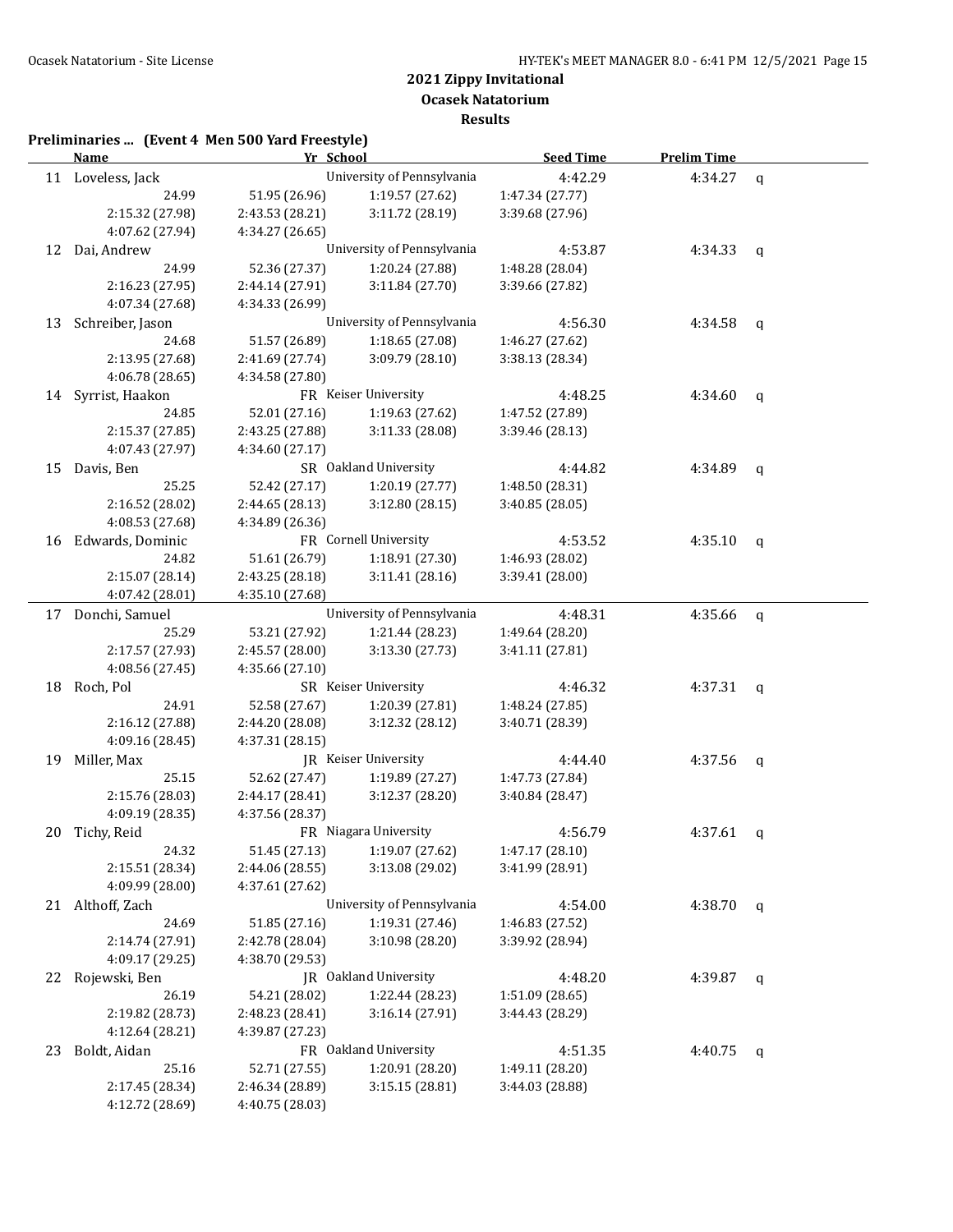**Results**

|    | Preliminaries  (Event 4 Men 500 Yard Freestyle)<br><b>Name</b> | Yr School                          |                                    | <b>Seed Time</b>                   | <b>Prelim Time</b> |             |
|----|----------------------------------------------------------------|------------------------------------|------------------------------------|------------------------------------|--------------------|-------------|
|    | 24 Khotynetskyi, Marko                                         |                                    | <b>IR</b> Oakland University       | 4:37.39                            | 4:41.59            | $\mathbf q$ |
|    | 24.16                                                          | 51.10 (26.94)                      | 1:18.70 (27.60)                    | 1:47.30 (28.60)                    |                    |             |
|    | 2:16.24 (28.94)                                                | 2:45.08 (28.84)                    | 3:13.66 (28.58)                    | 3:42.98 (29.32)                    |                    |             |
|    | 4:12.53 (29.55)                                                | 4:41.59 (29.06)                    |                                    |                                    |                    |             |
| 25 | Scoboria, Luke                                                 |                                    | <b>IR</b> Bloomsburg University    | 4:56.41                            | 4:41.62            |             |
|    | 26.07                                                          | 53.92 (27.85)                      | 1:22.22 (28.30)                    | 1:50.56 (28.34)                    |                    |             |
|    | 2:18.70 (28.14)                                                | 2:47.18 (28.48)                    | 3:15.81 (28.63)                    | 3:44.75 (28.94)                    |                    |             |
|    | 4:13.35 (28.60)                                                | 4:41.62 (28.27)                    |                                    |                                    |                    |             |
| 26 | Rabenstein, Ty                                                 | JR Clarion                         |                                    | 4:58.34                            | 4:41.76            |             |
|    | 25.50                                                          | 53.00 (27.50)                      | 1:21.69 (28.69)                    | 1:50.67 (28.98)                    |                    |             |
|    | 2:19.50 (28.83)                                                | 2:48.17 (28.67)                    | 3:16.67 (28.50)                    | 3:45.78 (29.11)                    |                    |             |
|    | 4:14.26 (28.48)                                                | 4:41.76 (27.50)                    |                                    |                                    |                    |             |
|    | 27 DeJonge, Philip                                             |                                    | SR Oakland University              | 4:44.03                            | 4:41.89            |             |
|    | 25.13                                                          | 52.67 (27.54)                      | 1:21.04 (28.37)                    | 1:49.64 (28.60)                    |                    |             |
|    | 2:17.89 (28.25)                                                | 2:46.18 (28.29)                    | 3:14.91 (28.73)                    | 3:43.79 (28.88)                    |                    |             |
|    | 4:13.03 (29.24)                                                | 4:41.89 (28.86)                    |                                    |                                    |                    |             |
| 28 | Lee, Peter                                                     |                                    | University of Pennsylvania         | 4:54.17                            | 4:42.61            |             |
|    | 24.90                                                          | 52.77 (27.87)                      | 1:20.81 (28.04)                    | 1:49.18 (28.37)                    |                    |             |
|    | 2:17.70 (28.52)                                                | 2:46.25 (28.55)                    | 3:15.08 (28.83)                    | 3:44.37 (29.29)                    |                    |             |
|    | 4:13.68 (29.31)                                                | 4:42.61 (28.93)                    |                                    |                                    |                    |             |
| 29 | Kutlu, Bora                                                    |                                    | FR Oakland University              | 4:50.88                            | 4:43.02            |             |
|    | 24.73                                                          | 52.29 (27.56)                      | 1:20.47 (28.18)                    | 1:49.30 (28.83)                    |                    |             |
|    | 2:18.63 (29.33)                                                | 2:47.93 (29.30)                    | 3:17.43 (29.50)                    | 3:46.71 (29.28)                    |                    |             |
|    | 4:15.96 (29.25)                                                | 4:43.02 (27.06)                    |                                    |                                    |                    |             |
| 30 | Harriott, Kaleb                                                |                                    | SO Keiser University               | 4:53.21                            | 4:43.74            |             |
|    | 25.69                                                          | 53.35 (27.66)                      | 1:21.67 (28.32)                    | 1:50.21 (28.54)                    |                    |             |
|    | 2:18.52 (28.31)                                                | 2:47.35 (28.83)                    | 3:16.47 (29.12)                    | 3:45.72 (29.25)                    |                    |             |
|    | 4:15.00 (29.28)                                                | 4:43.74 (28.74)                    |                                    |                                    |                    |             |
|    | 31 Napholz, Trent                                              | SO Clarion                         |                                    | 5:01.81                            | 4:44.59            |             |
|    | 24.68                                                          | 52.39 (27.71)                      |                                    | 1:49.89 (28.92)                    |                    |             |
|    | 2:19.23 (29.34)                                                | 2:48.30 (29.07)                    | 1:20.97 (28.58)<br>3:17.58 (29.28) | 3:47.07 (29.49)                    |                    |             |
|    | 4:16.41 (29.34)                                                |                                    |                                    |                                    |                    |             |
|    |                                                                | 4:44.59 (28.18)<br>FR Clarion      |                                    | 5:12.47                            | 4:45.06            |             |
|    | 32 Prokopec, Austin<br>26.21                                   |                                    |                                    |                                    |                    |             |
|    | 2:22.62 (29.34)                                                | 55.39 (29.18)<br>2:51.89 (29.27)   | 1:24.12 (28.73)<br>3:20.66 (28.77) | 1:53.28 (29.16)<br>3:49.19 (28.53) |                    |             |
|    | 4:17.50 (28.31)                                                | 4:45.06 (27.56)                    |                                    |                                    |                    |             |
|    | 33 Goulstone, Tony                                             |                                    | FR Bloomsburg University           | 4:56.25                            | 4:45.54            |             |
|    | 26.57                                                          | 55.14 (28.57)                      | 1:23.91 (28.77)                    | 1:52.81 (28.90)                    |                    |             |
|    | 2:21.86 (29.05)                                                | 2:50.77 (28.91)                    | 3:19.76 (28.99)                    | 3:48.24 (28.48)                    |                    |             |
|    | 4:17.03 (28.79)                                                | 4:45.54 (28.51)                    |                                    |                                    |                    |             |
|    | 34 Acuna, Segel                                                |                                    | FR Keiser University               | 4:48.50                            | 4:47.53            |             |
|    | 25.57                                                          |                                    | 1:22.34 (28.65)                    |                                    |                    |             |
|    | 2:20.72 (29.31)                                                | 53.69 (28.12)<br>2:50.11 (29.39)   | 3:19.15 (29.04)                    | 1:51.41 (29.07)<br>3:48.59 (29.44) |                    |             |
|    | 4:18.19 (29.60)                                                | 4:47.53 (29.34)                    |                                    |                                    |                    |             |
| 35 | Dowdy, Thatcher                                                |                                    | FR Cornell University              | 4:55.73                            | 4:48.41            |             |
|    | 24.75                                                          | 52.24 (27.49)                      | 1:20.97 (28.73)                    |                                    |                    |             |
|    | 2:19.15 (29.20)                                                |                                    |                                    | 1:49.95 (28.98)                    |                    |             |
|    | 4:18.73 (30.38)                                                | 2:48.46 (29.31)<br>4:48.41 (29.68) | 3:18.22 (29.76)                    | 3:48.35 (30.13)                    |                    |             |
|    |                                                                |                                    | JR Oakland University              | 4:41.99                            | 4:52.63            |             |
| 36 | Barton, Will<br>25.69                                          | 53.97 (28.28)                      | 1:22.90 (28.93)                    |                                    |                    |             |
|    | 2:21.65 (29.29)                                                |                                    |                                    | 1:52.36 (29.46)                    |                    |             |
|    | 4:22.45 (29.96)                                                | 2:51.31 (29.66)                    | 3:21.66 (30.35)                    | 3:52.49 (30.83)                    |                    |             |
|    |                                                                | 4:52.63 (30.18)                    |                                    |                                    |                    |             |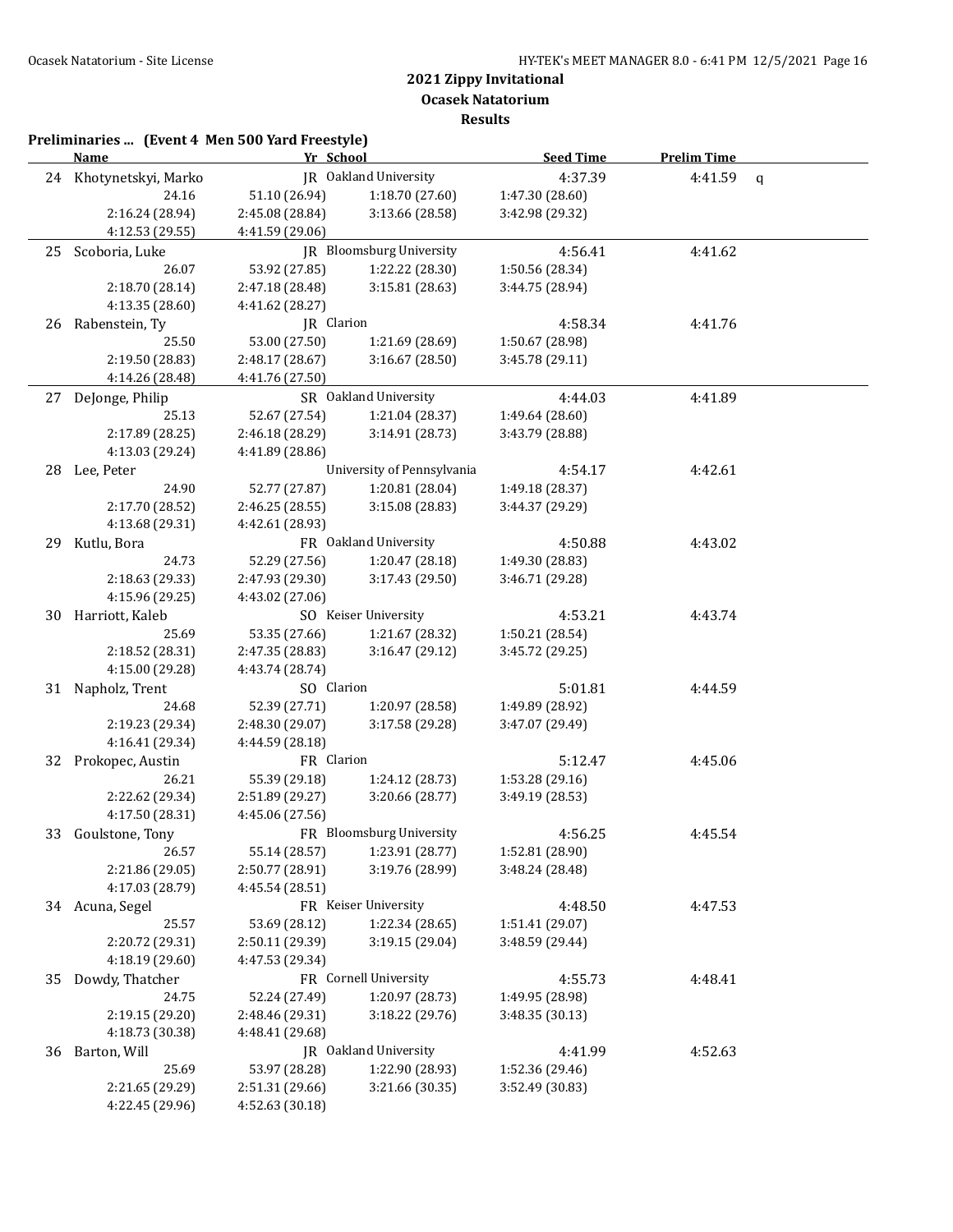**Ocasek Natatorium**

**Results**

|    | <b>Name</b>        | Yr School       |                               | <b>Seed Time</b> | <b>Prelim Time</b> |  |
|----|--------------------|-----------------|-------------------------------|------------------|--------------------|--|
|    | 37 Markham, Rowan  |                 | SO Niagara University         | 5:08.18          | 4:53.28            |  |
|    | 26.62              | 56.09 (29.47)   | 1:25.63 (29.54)               | 1:54.96 (29.33)  |                    |  |
|    | 2:24.27 (29.31)    | 2:53.95 (29.68) | 3:23.83 (29.88)               | 3:53.84 (30.01)  |                    |  |
|    | 4:24.24 (30.40)    | 4:53.28 (29.04) |                               |                  |                    |  |
|    | 38 Borgers, Lance  |                 | FR Cornell University         | 5:13.96          | 4:53.36            |  |
|    | 25.79              | 54.35 (28.56)   | 1:23.67 (29.32)               | 1:53.54 (29.87)  |                    |  |
|    | 2:23.22 (29.68)    | 2:52.98 (29.76) | 3:22.42 (29.44)               | 3:52.25 (29.83)  |                    |  |
|    | 4:22.58 (30.33)    | 4:53.36 (30.78) |                               |                  |                    |  |
|    | 39 LaBue, Payton   |                 | SO Niagara University         | NT               | 4:57.90            |  |
|    | 26.20              | 55.16 (28.96)   | 1:25.25 (30.09)               | 1:55.12 (29.87)  |                    |  |
|    | 2:25.37 (30.25)    | 2:55.58(30.21)  | 3:25.82 (30.24)               | 3:56.73 (30.91)  |                    |  |
|    | 4:27.83 (31.10)    | 4:57.90 (30.07) |                               |                  |                    |  |
|    | 40 Hollon, Colton  | FR Clarion      |                               | 5:38.99          | 4:58.30            |  |
|    | 25.93              | 53.83 (27.90)   | 1:22.67 (28.84)               | 1:52.29 (29.62)  |                    |  |
|    | 2:22.67 (30.38)    | 2:53.12 (30.45) | 3:24.11 (30.99)               | 3:55.68 (31.57)  |                    |  |
|    | 4:27.43 (31.75)    | 4:58.30 (30.87) |                               |                  |                    |  |
|    | 41 Clark, Clarky   |                 | JR Keiser University          | 4:55.21          | 4:58.33            |  |
|    | 26.10              | 54.70 (28.60)   | 1:24.15(29.45)                | 1:54.16 (30.01)  |                    |  |
|    | 2:24.19 (30.03)    | 2:54.73 (30.54) | 3:25.70 (30.97)               | 3:57.42 (31.72)  |                    |  |
|    | 4:28.19 (30.77)    | 4:58.33 (30.14) |                               |                  |                    |  |
|    | 42 Stier, Dalton   |                 | SR Niagara University         | 5:07.75          | 4:59.19            |  |
|    | 26.32              | 55.79 (29.47)   | 1:25.88 (30.09)               | 1:56.35 (30.47)  |                    |  |
|    | 2:27.15 (30.80)    | 2:57.76 (30.61) | 3:28.07 (30.31)               | 3:58.93 (30.86)  |                    |  |
|    | 4:29.59 (30.66)    | 4:59.19 (29.60) |                               |                  |                    |  |
|    | 43 Shotts, Bobby   | JR Clarion      |                               | 5:18.41          | 5:01.67            |  |
|    | 26.71              | 56.13 (29.42)   | 1:26.43 (30.30)               | 1:56.69 (30.26)  |                    |  |
|    | 2:27.70 (31.01)    | 2:58.65 (30.95) | 3:29.85 (31.20)               | 4:01.39 (31.54)  |                    |  |
|    | 4:31.62 (30.23)    | 5:01.67 (30.05) |                               |                  |                    |  |
|    | 44 Lonergan, Devon | JR Clarion      |                               | 5:10.59          | 5:02.02            |  |
|    | 26.07              | 54.98 (28.91)   | 1:25.16 (30.18)               | 1:55.73 (30.57)  |                    |  |
|    | 2:26.29 (30.56)    | 2:57.40 (31.11) | 3:28.80 (31.40)               | 4:00.41 (31.61)  |                    |  |
|    | 4:32.38 (31.97)    | 5:02.02 (29.64) |                               |                  |                    |  |
|    | 45 Wayne, Isaac    | FR Clarion      |                               | 5:22.04          | 5:03.29            |  |
|    | 26.13              | 55.28 (29.15)   | 1:25.59 (30.31)               | 1:56.10 (30.51)  |                    |  |
|    | 2:26.74 (30.64)    | 2:57.73 (30.99) | 3:29.42 (31.69)               | 4:01.33 (31.91)  |                    |  |
|    | 4:33.09 (31.76)    | 5:03.29 (30.20) |                               |                  |                    |  |
|    | 46 Staples, Graeme |                 | SO Niagara University         | 5:13.99          | 5:04.89            |  |
|    | 26.93              |                 | 56.45 (29.52) 1:27.47 (31.02) | 1:58.26 (30.79)  |                    |  |
|    | 2:29.90 (31.64)    | 3:00.94 (31.04) | 3:31.76 (30.82)               | 4:03.63 (31.87)  |                    |  |
|    | 4:36.08 (32.45)    | 5:04.89 (28.81) |                               |                  |                    |  |
| 47 | Baker, Logan       |                 | SR Bloomsburg University      | 5:05.25          | 5:05.08            |  |
|    | 26.55              | 56.32 (29.77)   | 1:26.99 (30.67)               | 1:58.37 (31.38)  |                    |  |
|    | 2:29.93 (31.56)    | 3:01.37 (31.44) | 3:32.28 (30.91)               | 4:03.37 (31.09)  |                    |  |
|    | 4:34.87 (31.50)    | 5:05.08 (30.21) |                               |                  |                    |  |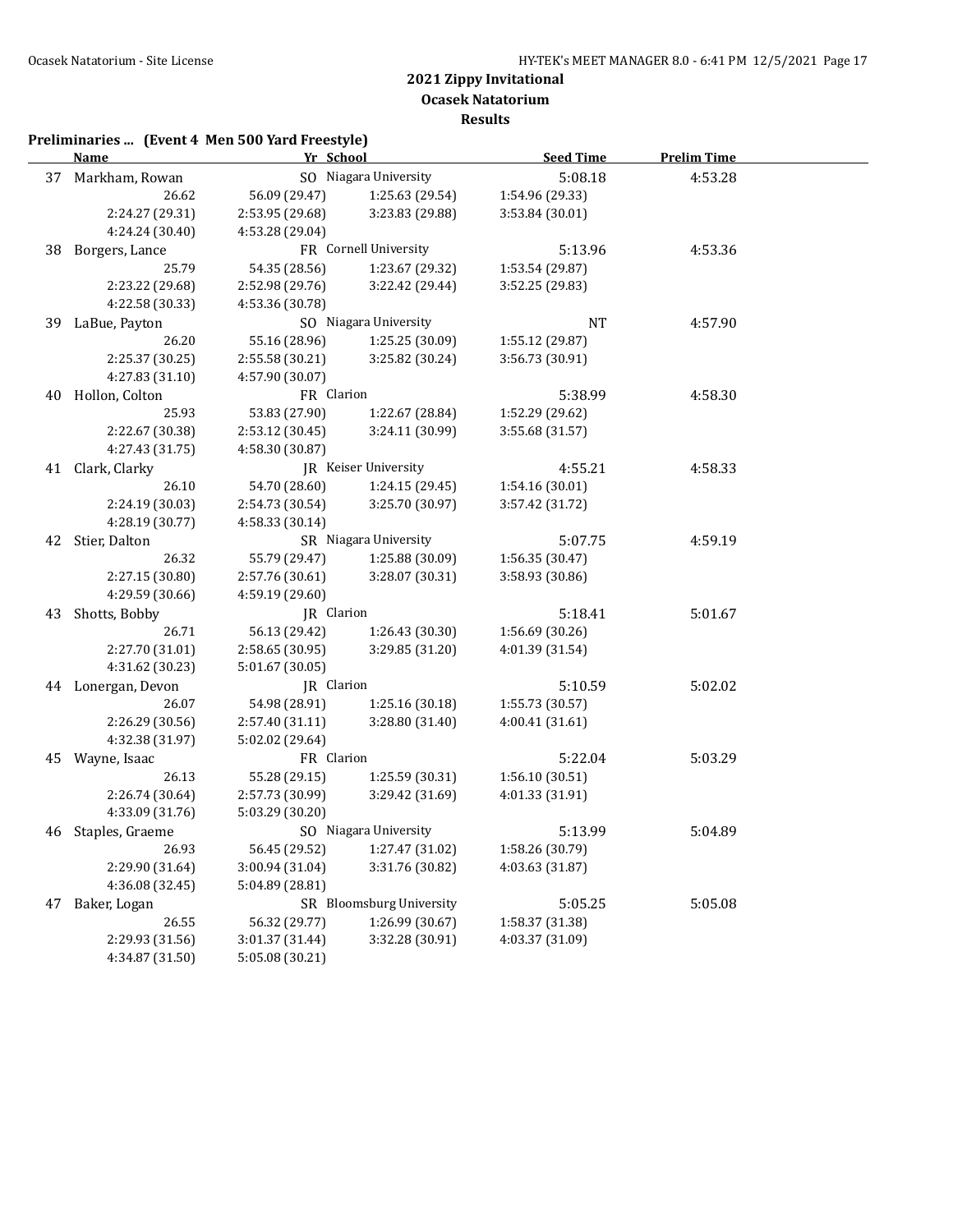| Yr School<br><b>Prelim Time</b><br><b>Finals Time</b><br><b>Name</b><br>A - Final<br>SR Akron, University of<br>32<br>1:59.62<br>$1:57.67#$ D1 B<br>1 Watson, Sarah<br>$r: +0.68$ 24.83<br>54.49 (29.66)<br>1:29.47 (34.98)<br>1:57.67 (28.20)<br>FR Akron, University of<br>2:01.48<br>2:00.36<br>27.50<br>*2 Daniel, Abby<br>$r: +0.72$ 26.30<br>57.40 (31.10)<br>1:32.06 (34.66)<br>2:00.36 (28.30)<br>*2 Kilgore, Lauren<br>JR University of Toledo<br>27.50<br>2:01.27<br>2:00.36<br>26.50<br>57.25 (30.75)<br>1:31.91 (34.66)<br>2:00.36 (28.45)<br>FR Oakland University<br>2:03.76<br>4 Shipps, Jordyn<br>2:00.85<br>26<br>$r: +0.64$ 26.00<br>56.99 (30.99)<br>1:32.35 (35.36)<br>2:00.85 (28.50)<br>SO Akron, University of<br>Gatrall, Madelyn<br>2:03.29<br>25<br>5<br>2:02.13<br>$r: +0.74$ 26.11<br>55.21 (29.10)<br>1:33.47 (38.26)<br>2:02.13 (28.66)<br>FR Akron, University of<br>6 Craig, Kendall<br>2:03.89<br>2:02.19<br>24<br>$r: +0.70$ 26.52<br>58.37 (31.85)<br>1:33.71 (35.34)<br>2:02.19 (28.48)<br>University of Pennsylvania<br>7 Pytel, Isabella<br>2:02.70<br>23<br>2:03.77<br>$r: +0.74$ 26.61<br>1:32.52 (34.51)<br>58.01 (31.40)<br>2:02.70 (30.18)<br>SR Akron, University of<br>8 Fischer, Andrea<br>2:03.16<br>2:03.00<br>22<br>58.99 (32.98)<br>$r: +0.7026.01$<br>1:33.87 (34.88)<br>2:03.00 (29.13)<br><b>B</b> - Final<br>University of Pennsylvania<br>20<br>Chong, Vanessa<br>2:04.11<br>2:01.41<br>9.<br>r:11.84 25.91<br>1:32.89 (35.47)<br>57.42 (31.51)<br>2:01.41 (28.52)<br>University of Pennsylvania<br>10 Boeckman, Anna<br>2:03.23<br>17<br>2:04.74<br>$r: +0.73$ 27.17<br>58.90 (31.73)<br>1:33.90 (35.00)<br>2:03.23 (29.33)<br>JR Akron, University of<br>11 Gorecka, Weronika<br>16<br>2:05.05<br>2:03.44<br>$r: +0.73$ 26.99<br>56.97 (29.98)<br>1:35.35 (38.38)<br>2:03.44 (28.09)<br>SR University at Buffalo<br>12 Pollock, Katie<br>15<br>2:05.12<br>2:04.56<br>$r: +0.76$ 26.80<br>58.39 (31.59)<br>1:33.98 (35.59)<br>2:04.56 (30.58)<br>FR Akron, University of<br>13 Cappabianca, Giovanna<br>2:04.90<br>2:04.57<br>14<br>$r: +0.67$ 27.70<br>59.35 (31.65)<br>2:04.57 (29.35)<br>1:35.22 (35.87)<br>14 Sabotin, Rachel<br>SO Akron, University of<br>2:05.16<br>13<br>2:04.58<br>$r: +0.74$ 26.71<br>58.37 (31.66)<br>1:35.61 (37.24)<br>2:04.58 (28.97)<br>SR Oakland University<br>2:04.51<br>12<br>Bailey, Taylor<br>2:04.69<br>15<br>27.04<br>1:00.27(33.23)<br>1:33.99 (33.72)<br>2:04.69 (30.70)<br>SR Oakland University<br>2:05.03<br>11<br>16 Cislo, Mady<br>2:04.72<br>58.38 (31.18)<br>1:35.04 (36.66)<br>2:04.72 (29.68)<br>$r.+0.71$ 27.20<br>C - Final<br>University of Pennsylvania<br>2:03.86<br>McGowan, Keara<br>2:05.34<br>9<br>17<br>1:35.05 (37.35)<br>26.31<br>57.70 (31.39)<br>2:03.86 (28.81)<br>SR Akron, University of<br>Gardner, Olivia<br>2:05.62<br>2:04.10<br>7<br>18<br>$r: +0.71$ 27.45<br>1:35.11 (37.22)<br>57.89 (30.44)<br>2:04.10 (28.99)<br>FR University at Buffalo<br>Brezovski, Taeghen<br>19<br>2:05.45<br>2:04.18<br>6<br>r:+7.48 27.40<br>1:34.97 (35.82)<br>59.15 (31.75)<br>2:04.18 (29.21)<br>SR Niagara University<br>5<br>20 Wardner, Katrina<br>2:05.42<br>2:04.59<br>1:35.78 (37.19)<br>$r: +0.67$ 26.84<br>58.59 (31.75)<br>2:04.59 (28.81)<br>SO Akron, University of<br>Dyer, Madeline<br>2:05.29<br>2:04.60<br>21<br>4<br>59.63 (32.26)<br>1:34.39 (34.76)<br>$r: +0.73$ 27.37<br>2:04.60 (30.21)<br>SO University at Buffalo<br>3<br>22 Keaney, Kasey<br>2:05.88<br>2:05.14<br>58.99 (31.50)<br>r:+0.75 27.49<br>1:35.68 (36.69)<br>2:05.14 (29.46) | Event 5 Women 200 Yard IM<br><b>Meet Record:</b><br>$1:57.67$ #<br>$\ast$<br>Pool Record:<br>1:56.28<br>1:53.66 D1 A<br>1:59.94 D1B | 12/3/2021<br>2018 | <b>Sarah Watson</b><br><b>Regan Smith</b> | <b>Akron</b><br><b>RIPT</b> |        |
|---------------------------------------------------------------------------------------------------------------------------------------------------------------------------------------------------------------------------------------------------------------------------------------------------------------------------------------------------------------------------------------------------------------------------------------------------------------------------------------------------------------------------------------------------------------------------------------------------------------------------------------------------------------------------------------------------------------------------------------------------------------------------------------------------------------------------------------------------------------------------------------------------------------------------------------------------------------------------------------------------------------------------------------------------------------------------------------------------------------------------------------------------------------------------------------------------------------------------------------------------------------------------------------------------------------------------------------------------------------------------------------------------------------------------------------------------------------------------------------------------------------------------------------------------------------------------------------------------------------------------------------------------------------------------------------------------------------------------------------------------------------------------------------------------------------------------------------------------------------------------------------------------------------------------------------------------------------------------------------------------------------------------------------------------------------------------------------------------------------------------------------------------------------------------------------------------------------------------------------------------------------------------------------------------------------------------------------------------------------------------------------------------------------------------------------------------------------------------------------------------------------------------------------------------------------------------------------------------------------------------------------------------------------------------------------------------------------------------------------------------------------------------------------------------------------------------------------------------------------------------------------------------------------------------------------------------------------------------------------------------------------------------------------------------------------------------------------------------------------------------------------------------------------------------------------------------------------------------------------------------------------------------------------------------------------------------------------------------------------------------------------------------------------------------------------------------------------------------------------------------------------------------------------------------------------------------------|-------------------------------------------------------------------------------------------------------------------------------------|-------------------|-------------------------------------------|-----------------------------|--------|
|                                                                                                                                                                                                                                                                                                                                                                                                                                                                                                                                                                                                                                                                                                                                                                                                                                                                                                                                                                                                                                                                                                                                                                                                                                                                                                                                                                                                                                                                                                                                                                                                                                                                                                                                                                                                                                                                                                                                                                                                                                                                                                                                                                                                                                                                                                                                                                                                                                                                                                                                                                                                                                                                                                                                                                                                                                                                                                                                                                                                                                                                                                                                                                                                                                                                                                                                                                                                                                                                                                                                                                                 |                                                                                                                                     |                   |                                           |                             | Points |
|                                                                                                                                                                                                                                                                                                                                                                                                                                                                                                                                                                                                                                                                                                                                                                                                                                                                                                                                                                                                                                                                                                                                                                                                                                                                                                                                                                                                                                                                                                                                                                                                                                                                                                                                                                                                                                                                                                                                                                                                                                                                                                                                                                                                                                                                                                                                                                                                                                                                                                                                                                                                                                                                                                                                                                                                                                                                                                                                                                                                                                                                                                                                                                                                                                                                                                                                                                                                                                                                                                                                                                                 |                                                                                                                                     |                   |                                           |                             |        |
|                                                                                                                                                                                                                                                                                                                                                                                                                                                                                                                                                                                                                                                                                                                                                                                                                                                                                                                                                                                                                                                                                                                                                                                                                                                                                                                                                                                                                                                                                                                                                                                                                                                                                                                                                                                                                                                                                                                                                                                                                                                                                                                                                                                                                                                                                                                                                                                                                                                                                                                                                                                                                                                                                                                                                                                                                                                                                                                                                                                                                                                                                                                                                                                                                                                                                                                                                                                                                                                                                                                                                                                 |                                                                                                                                     |                   |                                           |                             |        |
|                                                                                                                                                                                                                                                                                                                                                                                                                                                                                                                                                                                                                                                                                                                                                                                                                                                                                                                                                                                                                                                                                                                                                                                                                                                                                                                                                                                                                                                                                                                                                                                                                                                                                                                                                                                                                                                                                                                                                                                                                                                                                                                                                                                                                                                                                                                                                                                                                                                                                                                                                                                                                                                                                                                                                                                                                                                                                                                                                                                                                                                                                                                                                                                                                                                                                                                                                                                                                                                                                                                                                                                 |                                                                                                                                     |                   |                                           |                             |        |
|                                                                                                                                                                                                                                                                                                                                                                                                                                                                                                                                                                                                                                                                                                                                                                                                                                                                                                                                                                                                                                                                                                                                                                                                                                                                                                                                                                                                                                                                                                                                                                                                                                                                                                                                                                                                                                                                                                                                                                                                                                                                                                                                                                                                                                                                                                                                                                                                                                                                                                                                                                                                                                                                                                                                                                                                                                                                                                                                                                                                                                                                                                                                                                                                                                                                                                                                                                                                                                                                                                                                                                                 |                                                                                                                                     |                   |                                           |                             |        |
|                                                                                                                                                                                                                                                                                                                                                                                                                                                                                                                                                                                                                                                                                                                                                                                                                                                                                                                                                                                                                                                                                                                                                                                                                                                                                                                                                                                                                                                                                                                                                                                                                                                                                                                                                                                                                                                                                                                                                                                                                                                                                                                                                                                                                                                                                                                                                                                                                                                                                                                                                                                                                                                                                                                                                                                                                                                                                                                                                                                                                                                                                                                                                                                                                                                                                                                                                                                                                                                                                                                                                                                 |                                                                                                                                     |                   |                                           |                             |        |
|                                                                                                                                                                                                                                                                                                                                                                                                                                                                                                                                                                                                                                                                                                                                                                                                                                                                                                                                                                                                                                                                                                                                                                                                                                                                                                                                                                                                                                                                                                                                                                                                                                                                                                                                                                                                                                                                                                                                                                                                                                                                                                                                                                                                                                                                                                                                                                                                                                                                                                                                                                                                                                                                                                                                                                                                                                                                                                                                                                                                                                                                                                                                                                                                                                                                                                                                                                                                                                                                                                                                                                                 |                                                                                                                                     |                   |                                           |                             |        |
|                                                                                                                                                                                                                                                                                                                                                                                                                                                                                                                                                                                                                                                                                                                                                                                                                                                                                                                                                                                                                                                                                                                                                                                                                                                                                                                                                                                                                                                                                                                                                                                                                                                                                                                                                                                                                                                                                                                                                                                                                                                                                                                                                                                                                                                                                                                                                                                                                                                                                                                                                                                                                                                                                                                                                                                                                                                                                                                                                                                                                                                                                                                                                                                                                                                                                                                                                                                                                                                                                                                                                                                 |                                                                                                                                     |                   |                                           |                             |        |
|                                                                                                                                                                                                                                                                                                                                                                                                                                                                                                                                                                                                                                                                                                                                                                                                                                                                                                                                                                                                                                                                                                                                                                                                                                                                                                                                                                                                                                                                                                                                                                                                                                                                                                                                                                                                                                                                                                                                                                                                                                                                                                                                                                                                                                                                                                                                                                                                                                                                                                                                                                                                                                                                                                                                                                                                                                                                                                                                                                                                                                                                                                                                                                                                                                                                                                                                                                                                                                                                                                                                                                                 |                                                                                                                                     |                   |                                           |                             |        |
|                                                                                                                                                                                                                                                                                                                                                                                                                                                                                                                                                                                                                                                                                                                                                                                                                                                                                                                                                                                                                                                                                                                                                                                                                                                                                                                                                                                                                                                                                                                                                                                                                                                                                                                                                                                                                                                                                                                                                                                                                                                                                                                                                                                                                                                                                                                                                                                                                                                                                                                                                                                                                                                                                                                                                                                                                                                                                                                                                                                                                                                                                                                                                                                                                                                                                                                                                                                                                                                                                                                                                                                 |                                                                                                                                     |                   |                                           |                             |        |
|                                                                                                                                                                                                                                                                                                                                                                                                                                                                                                                                                                                                                                                                                                                                                                                                                                                                                                                                                                                                                                                                                                                                                                                                                                                                                                                                                                                                                                                                                                                                                                                                                                                                                                                                                                                                                                                                                                                                                                                                                                                                                                                                                                                                                                                                                                                                                                                                                                                                                                                                                                                                                                                                                                                                                                                                                                                                                                                                                                                                                                                                                                                                                                                                                                                                                                                                                                                                                                                                                                                                                                                 |                                                                                                                                     |                   |                                           |                             |        |
|                                                                                                                                                                                                                                                                                                                                                                                                                                                                                                                                                                                                                                                                                                                                                                                                                                                                                                                                                                                                                                                                                                                                                                                                                                                                                                                                                                                                                                                                                                                                                                                                                                                                                                                                                                                                                                                                                                                                                                                                                                                                                                                                                                                                                                                                                                                                                                                                                                                                                                                                                                                                                                                                                                                                                                                                                                                                                                                                                                                                                                                                                                                                                                                                                                                                                                                                                                                                                                                                                                                                                                                 |                                                                                                                                     |                   |                                           |                             |        |
|                                                                                                                                                                                                                                                                                                                                                                                                                                                                                                                                                                                                                                                                                                                                                                                                                                                                                                                                                                                                                                                                                                                                                                                                                                                                                                                                                                                                                                                                                                                                                                                                                                                                                                                                                                                                                                                                                                                                                                                                                                                                                                                                                                                                                                                                                                                                                                                                                                                                                                                                                                                                                                                                                                                                                                                                                                                                                                                                                                                                                                                                                                                                                                                                                                                                                                                                                                                                                                                                                                                                                                                 |                                                                                                                                     |                   |                                           |                             |        |
|                                                                                                                                                                                                                                                                                                                                                                                                                                                                                                                                                                                                                                                                                                                                                                                                                                                                                                                                                                                                                                                                                                                                                                                                                                                                                                                                                                                                                                                                                                                                                                                                                                                                                                                                                                                                                                                                                                                                                                                                                                                                                                                                                                                                                                                                                                                                                                                                                                                                                                                                                                                                                                                                                                                                                                                                                                                                                                                                                                                                                                                                                                                                                                                                                                                                                                                                                                                                                                                                                                                                                                                 |                                                                                                                                     |                   |                                           |                             |        |
|                                                                                                                                                                                                                                                                                                                                                                                                                                                                                                                                                                                                                                                                                                                                                                                                                                                                                                                                                                                                                                                                                                                                                                                                                                                                                                                                                                                                                                                                                                                                                                                                                                                                                                                                                                                                                                                                                                                                                                                                                                                                                                                                                                                                                                                                                                                                                                                                                                                                                                                                                                                                                                                                                                                                                                                                                                                                                                                                                                                                                                                                                                                                                                                                                                                                                                                                                                                                                                                                                                                                                                                 |                                                                                                                                     |                   |                                           |                             |        |
|                                                                                                                                                                                                                                                                                                                                                                                                                                                                                                                                                                                                                                                                                                                                                                                                                                                                                                                                                                                                                                                                                                                                                                                                                                                                                                                                                                                                                                                                                                                                                                                                                                                                                                                                                                                                                                                                                                                                                                                                                                                                                                                                                                                                                                                                                                                                                                                                                                                                                                                                                                                                                                                                                                                                                                                                                                                                                                                                                                                                                                                                                                                                                                                                                                                                                                                                                                                                                                                                                                                                                                                 |                                                                                                                                     |                   |                                           |                             |        |
|                                                                                                                                                                                                                                                                                                                                                                                                                                                                                                                                                                                                                                                                                                                                                                                                                                                                                                                                                                                                                                                                                                                                                                                                                                                                                                                                                                                                                                                                                                                                                                                                                                                                                                                                                                                                                                                                                                                                                                                                                                                                                                                                                                                                                                                                                                                                                                                                                                                                                                                                                                                                                                                                                                                                                                                                                                                                                                                                                                                                                                                                                                                                                                                                                                                                                                                                                                                                                                                                                                                                                                                 |                                                                                                                                     |                   |                                           |                             |        |
|                                                                                                                                                                                                                                                                                                                                                                                                                                                                                                                                                                                                                                                                                                                                                                                                                                                                                                                                                                                                                                                                                                                                                                                                                                                                                                                                                                                                                                                                                                                                                                                                                                                                                                                                                                                                                                                                                                                                                                                                                                                                                                                                                                                                                                                                                                                                                                                                                                                                                                                                                                                                                                                                                                                                                                                                                                                                                                                                                                                                                                                                                                                                                                                                                                                                                                                                                                                                                                                                                                                                                                                 |                                                                                                                                     |                   |                                           |                             |        |
|                                                                                                                                                                                                                                                                                                                                                                                                                                                                                                                                                                                                                                                                                                                                                                                                                                                                                                                                                                                                                                                                                                                                                                                                                                                                                                                                                                                                                                                                                                                                                                                                                                                                                                                                                                                                                                                                                                                                                                                                                                                                                                                                                                                                                                                                                                                                                                                                                                                                                                                                                                                                                                                                                                                                                                                                                                                                                                                                                                                                                                                                                                                                                                                                                                                                                                                                                                                                                                                                                                                                                                                 |                                                                                                                                     |                   |                                           |                             |        |
|                                                                                                                                                                                                                                                                                                                                                                                                                                                                                                                                                                                                                                                                                                                                                                                                                                                                                                                                                                                                                                                                                                                                                                                                                                                                                                                                                                                                                                                                                                                                                                                                                                                                                                                                                                                                                                                                                                                                                                                                                                                                                                                                                                                                                                                                                                                                                                                                                                                                                                                                                                                                                                                                                                                                                                                                                                                                                                                                                                                                                                                                                                                                                                                                                                                                                                                                                                                                                                                                                                                                                                                 |                                                                                                                                     |                   |                                           |                             |        |
|                                                                                                                                                                                                                                                                                                                                                                                                                                                                                                                                                                                                                                                                                                                                                                                                                                                                                                                                                                                                                                                                                                                                                                                                                                                                                                                                                                                                                                                                                                                                                                                                                                                                                                                                                                                                                                                                                                                                                                                                                                                                                                                                                                                                                                                                                                                                                                                                                                                                                                                                                                                                                                                                                                                                                                                                                                                                                                                                                                                                                                                                                                                                                                                                                                                                                                                                                                                                                                                                                                                                                                                 |                                                                                                                                     |                   |                                           |                             |        |
|                                                                                                                                                                                                                                                                                                                                                                                                                                                                                                                                                                                                                                                                                                                                                                                                                                                                                                                                                                                                                                                                                                                                                                                                                                                                                                                                                                                                                                                                                                                                                                                                                                                                                                                                                                                                                                                                                                                                                                                                                                                                                                                                                                                                                                                                                                                                                                                                                                                                                                                                                                                                                                                                                                                                                                                                                                                                                                                                                                                                                                                                                                                                                                                                                                                                                                                                                                                                                                                                                                                                                                                 |                                                                                                                                     |                   |                                           |                             |        |
|                                                                                                                                                                                                                                                                                                                                                                                                                                                                                                                                                                                                                                                                                                                                                                                                                                                                                                                                                                                                                                                                                                                                                                                                                                                                                                                                                                                                                                                                                                                                                                                                                                                                                                                                                                                                                                                                                                                                                                                                                                                                                                                                                                                                                                                                                                                                                                                                                                                                                                                                                                                                                                                                                                                                                                                                                                                                                                                                                                                                                                                                                                                                                                                                                                                                                                                                                                                                                                                                                                                                                                                 |                                                                                                                                     |                   |                                           |                             |        |
|                                                                                                                                                                                                                                                                                                                                                                                                                                                                                                                                                                                                                                                                                                                                                                                                                                                                                                                                                                                                                                                                                                                                                                                                                                                                                                                                                                                                                                                                                                                                                                                                                                                                                                                                                                                                                                                                                                                                                                                                                                                                                                                                                                                                                                                                                                                                                                                                                                                                                                                                                                                                                                                                                                                                                                                                                                                                                                                                                                                                                                                                                                                                                                                                                                                                                                                                                                                                                                                                                                                                                                                 |                                                                                                                                     |                   |                                           |                             |        |
|                                                                                                                                                                                                                                                                                                                                                                                                                                                                                                                                                                                                                                                                                                                                                                                                                                                                                                                                                                                                                                                                                                                                                                                                                                                                                                                                                                                                                                                                                                                                                                                                                                                                                                                                                                                                                                                                                                                                                                                                                                                                                                                                                                                                                                                                                                                                                                                                                                                                                                                                                                                                                                                                                                                                                                                                                                                                                                                                                                                                                                                                                                                                                                                                                                                                                                                                                                                                                                                                                                                                                                                 |                                                                                                                                     |                   |                                           |                             |        |
|                                                                                                                                                                                                                                                                                                                                                                                                                                                                                                                                                                                                                                                                                                                                                                                                                                                                                                                                                                                                                                                                                                                                                                                                                                                                                                                                                                                                                                                                                                                                                                                                                                                                                                                                                                                                                                                                                                                                                                                                                                                                                                                                                                                                                                                                                                                                                                                                                                                                                                                                                                                                                                                                                                                                                                                                                                                                                                                                                                                                                                                                                                                                                                                                                                                                                                                                                                                                                                                                                                                                                                                 |                                                                                                                                     |                   |                                           |                             |        |
|                                                                                                                                                                                                                                                                                                                                                                                                                                                                                                                                                                                                                                                                                                                                                                                                                                                                                                                                                                                                                                                                                                                                                                                                                                                                                                                                                                                                                                                                                                                                                                                                                                                                                                                                                                                                                                                                                                                                                                                                                                                                                                                                                                                                                                                                                                                                                                                                                                                                                                                                                                                                                                                                                                                                                                                                                                                                                                                                                                                                                                                                                                                                                                                                                                                                                                                                                                                                                                                                                                                                                                                 |                                                                                                                                     |                   |                                           |                             |        |
|                                                                                                                                                                                                                                                                                                                                                                                                                                                                                                                                                                                                                                                                                                                                                                                                                                                                                                                                                                                                                                                                                                                                                                                                                                                                                                                                                                                                                                                                                                                                                                                                                                                                                                                                                                                                                                                                                                                                                                                                                                                                                                                                                                                                                                                                                                                                                                                                                                                                                                                                                                                                                                                                                                                                                                                                                                                                                                                                                                                                                                                                                                                                                                                                                                                                                                                                                                                                                                                                                                                                                                                 |                                                                                                                                     |                   |                                           |                             |        |
|                                                                                                                                                                                                                                                                                                                                                                                                                                                                                                                                                                                                                                                                                                                                                                                                                                                                                                                                                                                                                                                                                                                                                                                                                                                                                                                                                                                                                                                                                                                                                                                                                                                                                                                                                                                                                                                                                                                                                                                                                                                                                                                                                                                                                                                                                                                                                                                                                                                                                                                                                                                                                                                                                                                                                                                                                                                                                                                                                                                                                                                                                                                                                                                                                                                                                                                                                                                                                                                                                                                                                                                 |                                                                                                                                     |                   |                                           |                             |        |
|                                                                                                                                                                                                                                                                                                                                                                                                                                                                                                                                                                                                                                                                                                                                                                                                                                                                                                                                                                                                                                                                                                                                                                                                                                                                                                                                                                                                                                                                                                                                                                                                                                                                                                                                                                                                                                                                                                                                                                                                                                                                                                                                                                                                                                                                                                                                                                                                                                                                                                                                                                                                                                                                                                                                                                                                                                                                                                                                                                                                                                                                                                                                                                                                                                                                                                                                                                                                                                                                                                                                                                                 |                                                                                                                                     |                   |                                           |                             |        |
|                                                                                                                                                                                                                                                                                                                                                                                                                                                                                                                                                                                                                                                                                                                                                                                                                                                                                                                                                                                                                                                                                                                                                                                                                                                                                                                                                                                                                                                                                                                                                                                                                                                                                                                                                                                                                                                                                                                                                                                                                                                                                                                                                                                                                                                                                                                                                                                                                                                                                                                                                                                                                                                                                                                                                                                                                                                                                                                                                                                                                                                                                                                                                                                                                                                                                                                                                                                                                                                                                                                                                                                 |                                                                                                                                     |                   |                                           |                             |        |
|                                                                                                                                                                                                                                                                                                                                                                                                                                                                                                                                                                                                                                                                                                                                                                                                                                                                                                                                                                                                                                                                                                                                                                                                                                                                                                                                                                                                                                                                                                                                                                                                                                                                                                                                                                                                                                                                                                                                                                                                                                                                                                                                                                                                                                                                                                                                                                                                                                                                                                                                                                                                                                                                                                                                                                                                                                                                                                                                                                                                                                                                                                                                                                                                                                                                                                                                                                                                                                                                                                                                                                                 |                                                                                                                                     |                   |                                           |                             |        |
|                                                                                                                                                                                                                                                                                                                                                                                                                                                                                                                                                                                                                                                                                                                                                                                                                                                                                                                                                                                                                                                                                                                                                                                                                                                                                                                                                                                                                                                                                                                                                                                                                                                                                                                                                                                                                                                                                                                                                                                                                                                                                                                                                                                                                                                                                                                                                                                                                                                                                                                                                                                                                                                                                                                                                                                                                                                                                                                                                                                                                                                                                                                                                                                                                                                                                                                                                                                                                                                                                                                                                                                 |                                                                                                                                     |                   |                                           |                             |        |
|                                                                                                                                                                                                                                                                                                                                                                                                                                                                                                                                                                                                                                                                                                                                                                                                                                                                                                                                                                                                                                                                                                                                                                                                                                                                                                                                                                                                                                                                                                                                                                                                                                                                                                                                                                                                                                                                                                                                                                                                                                                                                                                                                                                                                                                                                                                                                                                                                                                                                                                                                                                                                                                                                                                                                                                                                                                                                                                                                                                                                                                                                                                                                                                                                                                                                                                                                                                                                                                                                                                                                                                 |                                                                                                                                     |                   |                                           |                             |        |
|                                                                                                                                                                                                                                                                                                                                                                                                                                                                                                                                                                                                                                                                                                                                                                                                                                                                                                                                                                                                                                                                                                                                                                                                                                                                                                                                                                                                                                                                                                                                                                                                                                                                                                                                                                                                                                                                                                                                                                                                                                                                                                                                                                                                                                                                                                                                                                                                                                                                                                                                                                                                                                                                                                                                                                                                                                                                                                                                                                                                                                                                                                                                                                                                                                                                                                                                                                                                                                                                                                                                                                                 |                                                                                                                                     |                   |                                           |                             |        |
|                                                                                                                                                                                                                                                                                                                                                                                                                                                                                                                                                                                                                                                                                                                                                                                                                                                                                                                                                                                                                                                                                                                                                                                                                                                                                                                                                                                                                                                                                                                                                                                                                                                                                                                                                                                                                                                                                                                                                                                                                                                                                                                                                                                                                                                                                                                                                                                                                                                                                                                                                                                                                                                                                                                                                                                                                                                                                                                                                                                                                                                                                                                                                                                                                                                                                                                                                                                                                                                                                                                                                                                 |                                                                                                                                     |                   |                                           |                             |        |
|                                                                                                                                                                                                                                                                                                                                                                                                                                                                                                                                                                                                                                                                                                                                                                                                                                                                                                                                                                                                                                                                                                                                                                                                                                                                                                                                                                                                                                                                                                                                                                                                                                                                                                                                                                                                                                                                                                                                                                                                                                                                                                                                                                                                                                                                                                                                                                                                                                                                                                                                                                                                                                                                                                                                                                                                                                                                                                                                                                                                                                                                                                                                                                                                                                                                                                                                                                                                                                                                                                                                                                                 |                                                                                                                                     |                   |                                           |                             |        |
|                                                                                                                                                                                                                                                                                                                                                                                                                                                                                                                                                                                                                                                                                                                                                                                                                                                                                                                                                                                                                                                                                                                                                                                                                                                                                                                                                                                                                                                                                                                                                                                                                                                                                                                                                                                                                                                                                                                                                                                                                                                                                                                                                                                                                                                                                                                                                                                                                                                                                                                                                                                                                                                                                                                                                                                                                                                                                                                                                                                                                                                                                                                                                                                                                                                                                                                                                                                                                                                                                                                                                                                 |                                                                                                                                     |                   |                                           |                             |        |
|                                                                                                                                                                                                                                                                                                                                                                                                                                                                                                                                                                                                                                                                                                                                                                                                                                                                                                                                                                                                                                                                                                                                                                                                                                                                                                                                                                                                                                                                                                                                                                                                                                                                                                                                                                                                                                                                                                                                                                                                                                                                                                                                                                                                                                                                                                                                                                                                                                                                                                                                                                                                                                                                                                                                                                                                                                                                                                                                                                                                                                                                                                                                                                                                                                                                                                                                                                                                                                                                                                                                                                                 |                                                                                                                                     |                   |                                           |                             |        |
|                                                                                                                                                                                                                                                                                                                                                                                                                                                                                                                                                                                                                                                                                                                                                                                                                                                                                                                                                                                                                                                                                                                                                                                                                                                                                                                                                                                                                                                                                                                                                                                                                                                                                                                                                                                                                                                                                                                                                                                                                                                                                                                                                                                                                                                                                                                                                                                                                                                                                                                                                                                                                                                                                                                                                                                                                                                                                                                                                                                                                                                                                                                                                                                                                                                                                                                                                                                                                                                                                                                                                                                 |                                                                                                                                     |                   |                                           |                             |        |
|                                                                                                                                                                                                                                                                                                                                                                                                                                                                                                                                                                                                                                                                                                                                                                                                                                                                                                                                                                                                                                                                                                                                                                                                                                                                                                                                                                                                                                                                                                                                                                                                                                                                                                                                                                                                                                                                                                                                                                                                                                                                                                                                                                                                                                                                                                                                                                                                                                                                                                                                                                                                                                                                                                                                                                                                                                                                                                                                                                                                                                                                                                                                                                                                                                                                                                                                                                                                                                                                                                                                                                                 |                                                                                                                                     |                   |                                           |                             |        |
|                                                                                                                                                                                                                                                                                                                                                                                                                                                                                                                                                                                                                                                                                                                                                                                                                                                                                                                                                                                                                                                                                                                                                                                                                                                                                                                                                                                                                                                                                                                                                                                                                                                                                                                                                                                                                                                                                                                                                                                                                                                                                                                                                                                                                                                                                                                                                                                                                                                                                                                                                                                                                                                                                                                                                                                                                                                                                                                                                                                                                                                                                                                                                                                                                                                                                                                                                                                                                                                                                                                                                                                 |                                                                                                                                     |                   |                                           |                             |        |
|                                                                                                                                                                                                                                                                                                                                                                                                                                                                                                                                                                                                                                                                                                                                                                                                                                                                                                                                                                                                                                                                                                                                                                                                                                                                                                                                                                                                                                                                                                                                                                                                                                                                                                                                                                                                                                                                                                                                                                                                                                                                                                                                                                                                                                                                                                                                                                                                                                                                                                                                                                                                                                                                                                                                                                                                                                                                                                                                                                                                                                                                                                                                                                                                                                                                                                                                                                                                                                                                                                                                                                                 |                                                                                                                                     |                   |                                           |                             |        |
|                                                                                                                                                                                                                                                                                                                                                                                                                                                                                                                                                                                                                                                                                                                                                                                                                                                                                                                                                                                                                                                                                                                                                                                                                                                                                                                                                                                                                                                                                                                                                                                                                                                                                                                                                                                                                                                                                                                                                                                                                                                                                                                                                                                                                                                                                                                                                                                                                                                                                                                                                                                                                                                                                                                                                                                                                                                                                                                                                                                                                                                                                                                                                                                                                                                                                                                                                                                                                                                                                                                                                                                 |                                                                                                                                     |                   |                                           |                             |        |
|                                                                                                                                                                                                                                                                                                                                                                                                                                                                                                                                                                                                                                                                                                                                                                                                                                                                                                                                                                                                                                                                                                                                                                                                                                                                                                                                                                                                                                                                                                                                                                                                                                                                                                                                                                                                                                                                                                                                                                                                                                                                                                                                                                                                                                                                                                                                                                                                                                                                                                                                                                                                                                                                                                                                                                                                                                                                                                                                                                                                                                                                                                                                                                                                                                                                                                                                                                                                                                                                                                                                                                                 |                                                                                                                                     |                   |                                           |                             |        |
|                                                                                                                                                                                                                                                                                                                                                                                                                                                                                                                                                                                                                                                                                                                                                                                                                                                                                                                                                                                                                                                                                                                                                                                                                                                                                                                                                                                                                                                                                                                                                                                                                                                                                                                                                                                                                                                                                                                                                                                                                                                                                                                                                                                                                                                                                                                                                                                                                                                                                                                                                                                                                                                                                                                                                                                                                                                                                                                                                                                                                                                                                                                                                                                                                                                                                                                                                                                                                                                                                                                                                                                 |                                                                                                                                     |                   |                                           |                             |        |
|                                                                                                                                                                                                                                                                                                                                                                                                                                                                                                                                                                                                                                                                                                                                                                                                                                                                                                                                                                                                                                                                                                                                                                                                                                                                                                                                                                                                                                                                                                                                                                                                                                                                                                                                                                                                                                                                                                                                                                                                                                                                                                                                                                                                                                                                                                                                                                                                                                                                                                                                                                                                                                                                                                                                                                                                                                                                                                                                                                                                                                                                                                                                                                                                                                                                                                                                                                                                                                                                                                                                                                                 |                                                                                                                                     |                   |                                           |                             |        |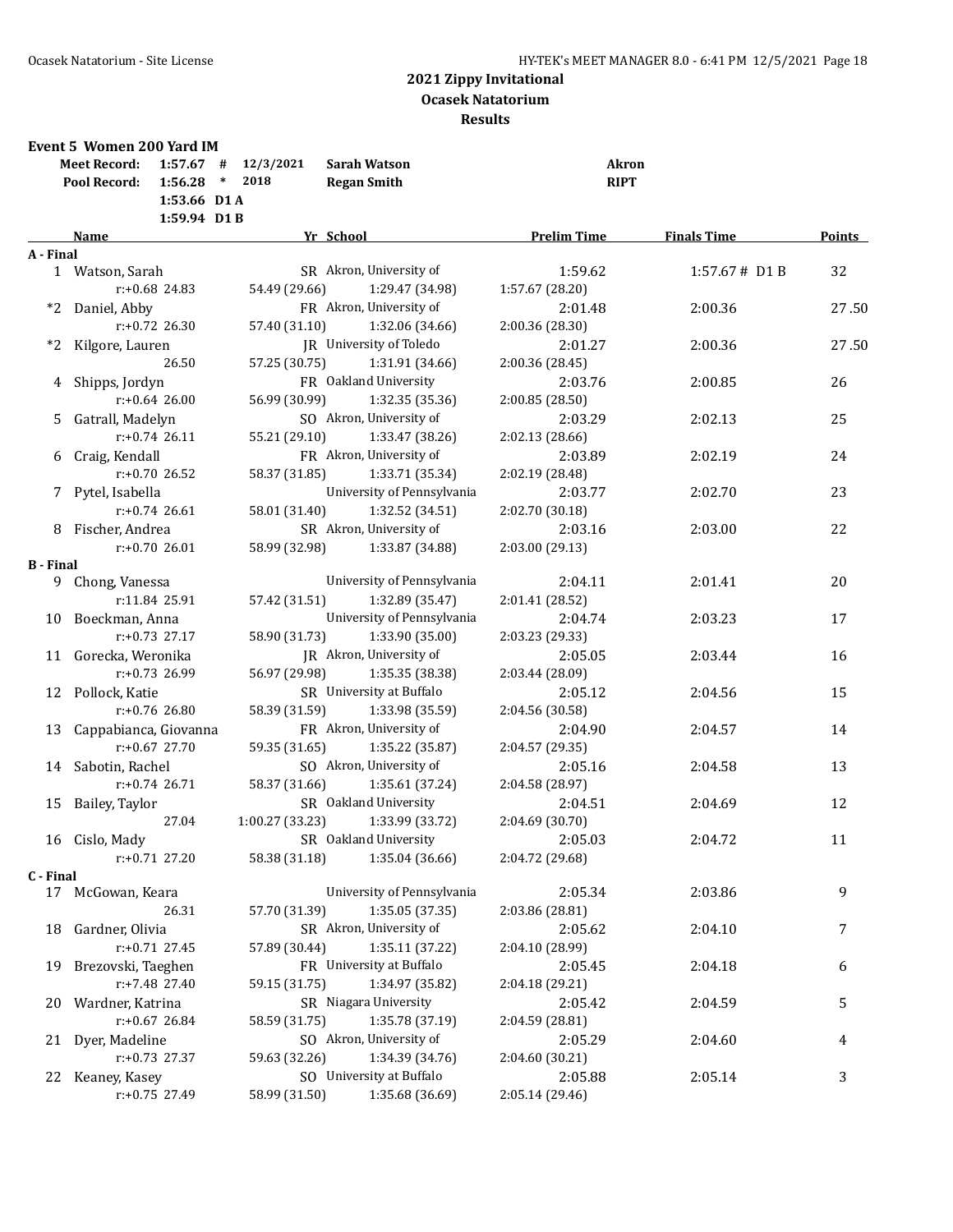## **C - Final ... (Event 5 Women 200 Yard IM)**

|           | <b>Name</b>                                                   | Yr School       |                                   | <b>Prelim Time</b> | <b>Finals Time</b> | Points       |
|-----------|---------------------------------------------------------------|-----------------|-----------------------------------|--------------------|--------------------|--------------|
|           | 23 Sutter, Olivia                                             |                 | SO Cornell University             | 2:06.47            | 2:05.57            | 2            |
|           | r:+9.38 27.85                                                 |                 | 58.67 (30.82) 1:37.05 (38.38)     | 2:05.57 (28.52)    |                    |              |
|           | 24 Cook, Julia                                                |                 | JR Oakland University             | 2:06.35            | 2:07.74            | 1            |
|           | $r: +0.77$ 27.24                                              | 58.85 (31.61)   | 1:36.17 (37.32)                   | 2:07.74 (31.57)    |                    |              |
| D - Final |                                                               |                 |                                   |                    |                    |              |
|           | 25 Bozso, Sara                                                |                 | JR Akron, University of           | 2:06.95            | 2:05.23            |              |
|           | r:+0.62 27.28                                                 |                 | $1:01.33(34.05)$ $1:35.94(34.61)$ | 2:05.23 (29.29)    |                    |              |
|           | 26 Fisher, Clarice                                            |                 | JR University at Buffalo          | 2:06.75            | 2:05.30            |              |
|           | $r: +0.70$ 26.75                                              |                 | 58.98 (32.23) 1:35.82 (36.84)     | 2:05.30 (29.48)    |                    |              |
|           | 27 Clough, Maggie                                             |                 | SO Akron, University of           | 2:07.23            | 2:05.42            |              |
|           | $r: +0.75$ 26.71                                              |                 | 57.69 (30.98) 1:36.74 (39.05)     | 2:05.42 (28.68)    |                    |              |
|           | 28 Li, Lena                                                   |                 | JR University at Buffalo          | 2:06.80            | 2:05.43            |              |
|           | r:+0.70 27.09                                                 |                 | 59.09 (32.00) 1:35.70 (36.61)     | 2:05.43 (29.73)    |                    |              |
|           | 29 Williams, Marie                                            |                 | SO Cornell University             | 2:06.77            | 2:05.60            |              |
|           | 27.81                                                         | 58.85 (31.04)   | 1:35.31 (36.46)                   | 2:05.60 (30.29)    |                    |              |
|           | 30 Estabrook, Grace                                           |                 | University of Pennsylvania        | 2:07.44            | 2:06.02            |              |
|           | $r: +0.74$ 27.38                                              | 59.54 (32.16)   | 1:34.83 (35.29)                   | 2:06.02 (31.19)    |                    |              |
|           | 31 Smith, Megan                                               |                 | FR Niagara University             | 2:07.32            | 2:06.19            |              |
|           | r:+0.76 27.78                                                 |                 | 59.45 (31.67) 1:36.02 (36.57)     | 2:06.19 (30.17)    |                    |              |
|           | 32 Chang, Allison                                             |                 | SR Cornell University             | 2:06.88            | 2:07.28            |              |
|           | r:+0.58 27.34                                                 |                 | $1:00.28(32.94)$ $1:36.26(35.98)$ | 2:07.28 (31.02)    |                    |              |
|           |                                                               |                 |                                   |                    |                    |              |
|           | Event 5 Women 200 Yard IM<br>Meet Record: 1:57.67 # 12/3/2021 |                 | <b>Sarah Watson</b>               | <b>Akron</b>       |                    |              |
|           | Pool Record:<br>1:56.28                                       | 2018<br>$*$     | <b>Regan Smith</b>                | <b>RIPT</b>        |                    |              |
|           | 1:53.66 D1 A                                                  |                 |                                   |                    |                    |              |
|           | $1:59.94$ D1 B                                                |                 |                                   |                    |                    |              |
|           | Name                                                          |                 | Yr School                         | <b>Seed Time</b>   | <b>Prelim Time</b> |              |
|           | <b>Preliminaries</b>                                          |                 |                                   |                    |                    |              |
|           | 1 LaGrand, Susan                                              |                 | SR Oakland University             | 2:01.67            | 1:59.61            | qD1B         |
|           | 26.23                                                         | 54.61 (28.38)   | 1:30.81 (36.20)                   | 1:59.61 (28.80)    |                    |              |
|           | 2 Watson, Sarah                                               |                 | SR Akron, University of           | 1:59.65            | 1:59.62            | qD1B         |
|           | 25.07                                                         | 55.57 (30.50)   | 1:30.65 (35.08)                   | 1:59.62 (28.97)    |                    |              |
|           | 3 Kilgore, Lauren                                             |                 | JR University of Toledo           | 2:06.83            | 2:01.27            | $\mathbf q$  |
|           | 27.48                                                         | 57.73 (30.25)   | 1:33.03 (35.30)                   | 2:01.27 (28.24)    |                    |              |
|           | 4 Daniel, Abby                                                |                 | FR Akron, University of           | 2:02.41            | 2:01.48            | $\mathsf{q}$ |
|           | 26.27                                                         | 56.97 (30.70)   | 1:32.78 (35.81)                   | 2:01.48 (28.70)    |                    |              |
|           | 5 Fischer, Andrea                                             |                 | SR Akron, University of           | 2:03.28            | 2:03.16            | q            |
|           | 26.37                                                         | 58.92 (32.55)   | 1:34.09 (35.17)                   | 2:03.16 (29.07)    |                    |              |
| 6         | Gatrall, Madelyn                                              |                 | SO Akron, University of           | 2:04.67            | 2:03.29            | q            |
|           | 26.93                                                         | 55.94 (29.01)   | 1:34.53 (38.59)                   | 2:03.29 (28.76)    |                    |              |
| 7         | Shipps, Jordyn                                                |                 | FR Oakland University             | 2:04.44            | 2:03.76            | q            |
|           | 25.84                                                         | 56.95 (31.11)   | 1:34.26 (37.31)                   | 2:03.76 (29.50)    |                    |              |
| 8         | Pytel, Isabella                                               |                 | University of Pennsylvania        | 2:03.48            | 2:03.77            | q            |
|           | 27.27                                                         | 58.33 (31.06)   | 1:32.92 (34.59)                   | 2:03.77 (30.85)    |                    |              |
| 9         | Craig, Kendall                                                |                 | FR Akron, University of           | 2:03.64            | 2:03.89            | q            |
|           | 26.82                                                         | 59.06 (32.24)   | 1:35.37 (36.31)                   | 2:03.89 (28.52)    |                    |              |
| 10        | Chong, Vanessa                                                |                 | University of Pennsylvania        | 2:02.74            | 2:04.11            | q            |
|           | 26.41                                                         | 58.01 (31.60)   | 1:35.15 (37.14)                   | 2:04.11 (28.96)    |                    |              |
| 11        | Bailey, Taylor                                                |                 | SR Oakland University             | 2:07.99            | 2:04.51            | q            |
|           | 27.28                                                         | 1:00.15 (32.87) | 1:34.01 (33.86)                   | 2:04.51 (30.50)    |                    |              |
|           |                                                               |                 |                                   |                    |                    |              |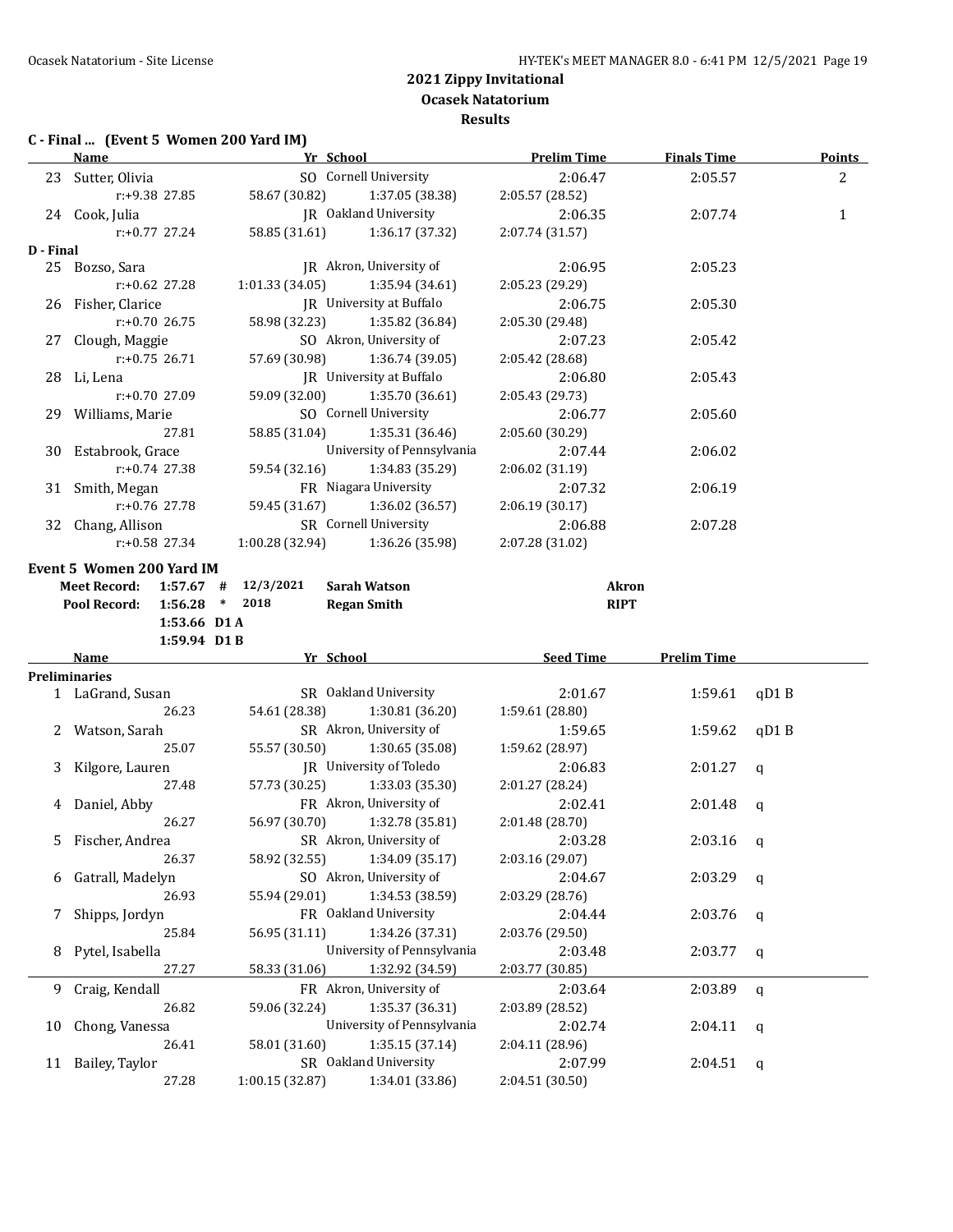## **Preliminaries ... (Event 5 Women 200 Yard IM)**

|     | Yr School<br><b>Name</b> |                                    | <b>Seed Time</b> | <b>Prelim Time</b> |              |
|-----|--------------------------|------------------------------------|------------------|--------------------|--------------|
|     | 12 Boeckman, Anna        | University of Pennsylvania         | 2:04.86          | 2:04.74            | $\mathbf{q}$ |
|     | 27.57                    | 59.41 (31.84)<br>1:34.93 (35.52)   | 2:04.74 (29.81)  |                    |              |
|     | 13 Cappabianca, Giovanna | FR Akron, University of            | 2:07.22          | 2:04.90            | q            |
|     | 27.67                    | 1:00.27(32.60)<br>1:35.47 (35.20)  | 2:04.90 (29.43)  |                    |              |
|     | 14 Cislo, Mady           | SR Oakland University              | 2:05.43          | 2:05.03            | q            |
|     | 27.12                    | 59.13 (32.01)<br>1:35.37 (36.24)   | 2:05.03 (29.66)  |                    |              |
|     | 15 Gorecka, Weronika     | JR Akron, University of            | 2:04.39          | 2:05.05            | q            |
|     | 26.52                    | 56.87 (30.35)<br>1:35.51 (38.64)   | 2:05.05 (29.54)  |                    |              |
|     | 16 Pollock, Katie        | SR University at Buffalo           | NT               | 2:05.12            | q            |
|     | 27.01                    | 59.28 (32.27)<br>1:35.03(35.75)    | 2:05.12 (30.09)  |                    |              |
|     | 17 Sabotin, Rachel       | SO Akron, University of            | 2:12.36          | 2:05.16            | $\mathsf{q}$ |
|     | 27.06                    | 58.68 (31.62)<br>1:36.33(37.65)    | 2:05.16 (28.83)  |                    |              |
|     | 18 Dyer, Madeline        | SO Akron, University of            | 2:11.57          | 2:05.29            | q            |
|     | 27.67                    | 1:00.38 (32.71)<br>1:35.10 (34.72) | 2:05.29 (30.19)  |                    |              |
|     | 19 McGowan, Keara        | University of Pennsylvania         | 2:16.56          | 2:05.34            | q            |
|     | 27.47                    | 58.41 (30.94)<br>1:35.79 (37.38)   | 2:05.34 (29.55)  |                    |              |
|     | 20 Wardner, Katrina      | SR Niagara University              | 2:08.27          | 2:05.42            | q            |
|     | 26.32                    | 1:35.78 (38.09)<br>57.69 (31.37)   | 2:05.42 (29.64)  |                    |              |
|     | 21 Brezovski, Taeghen    | FR University at Buffalo           | 2:08.97          | 2:05.45            | $\mathbf q$  |
|     | 27.42                    | 59.57 (32.15)<br>1:35.17 (35.60)   | 2:05.45 (30.28)  |                    |              |
|     | 22 Gardner, Olivia       | SR Akron, University of            | 2:05.29          | 2:05.62            | q            |
|     | 27.84                    | 58.77 (30.93)<br>1:35.90 (37.13)   | 2:05.62 (29.72)  |                    |              |
|     | 23 Keaney, Kasey         | SO University at Buffalo           | 2:08.44          | 2:05.88            | q            |
|     | 27.44                    | 59.07 (31.63)<br>1:35.38 (36.31)   | 2:05.88 (30.50)  |                    |              |
|     | 24 Cook, Julia           | JR Oakland University              | 2:10.05          | 2:06.35            | q            |
|     | 27.18                    | 58.47 (31.29)<br>1:35.46 (36.99)   | 2:06.35 (30.89)  |                    |              |
|     | 25 Sutter, Olivia        | SO Cornell University              | 2:06.78          | 2:06.47            | $\mathbf q$  |
|     | 28.71                    | 58.97 (30.26)<br>1:36.99 (38.02)   | 2:06.47 (29.48)  |                    |              |
| 26  | Fisher, Clarice          | JR University at Buffalo           | 2:09.52          | 2:06.75            | q            |
|     | 26.31                    | 59.35 (33.04)<br>1:36.74 (37.39)   | 2:06.75 (30.01)  |                    |              |
|     | 27 Williams, Marie       | SO Cornell University              | 2:09.99          | 2:06.77            | q            |
|     | 28.30                    | 58.64 (30.34)<br>1:36.24 (37.60)   | 2:06.77 (30.53)  |                    |              |
|     | 28 Li, Lena              | JR University at Buffalo           | 2:11.01          | 2:06.80            | q            |
|     | 27.22                    | 59.37 (32.15)<br>1:36.54 (37.17)   | 2:06.80(30.26)   |                    |              |
|     | 29 Chang, Allison        | SR Cornell University              | 2:20.85          | 2:06.88            | q            |
|     | 27.55                    | 1:35.81 (36.72)<br>59.09 (31.54)   | 2:06.88 (31.07)  |                    |              |
|     | 30 Bozso, Sara           | JR Akron, University of            | 2:10.94          | $2:06.95$ q        |              |
|     | 27.52                    | 1:36.85 (35.28)<br>1:01.57(34.05)  | 2:06.95 (30.10)  |                    |              |
|     | 31 Clough, Maggie        | SO Akron, University of            | 2:07.20          | 2:07.23            | q            |
|     | 27.47                    | 1:38.20 (38.89)<br>59.31 (31.84)   | 2:07.23 (29.03)  |                    |              |
| 32  | Smith, Megan             | FR Niagara University              | 2:11.97          | 2:07.32            | q            |
|     | 27.44                    | 1:36.23 (37.28)<br>58.95 (31.51)   | 2:07.32 (31.09)  |                    |              |
| 33  | Estabrook, Grace         | University of Pennsylvania         | 2:08.77          | 2:07.44            |              |
|     | 28.22                    | 1:36.35 (35.37)<br>1:00.98 (32.76) | 2:07.44 (31.09)  |                    |              |
| 34  | Holmquist, Ellen         | University of Pennsylvania         | 2:05.45          | 2:08.06            |              |
|     | 28.72                    | 1:38.31 (37.08)<br>1:01.23 (32.51) | 2:08.06 (29.75)  |                    |              |
| 35  | Aspegren, Timea          | FR Keiser University               | 2:13.56          | 2:08.59            |              |
|     | 27.77                    | 1:39.61 (38.21)<br>1:01.40(33.63)  | 2:08.59 (28.98)  |                    |              |
| *36 | Lecomte, Marine          | FR Keiser University               | 2:14.25          | 2:08.92            |              |
|     | 28.42                    | 1:38.73 (40.50)<br>58.23 (29.81)   | 2:08.92 (30.19)  |                    |              |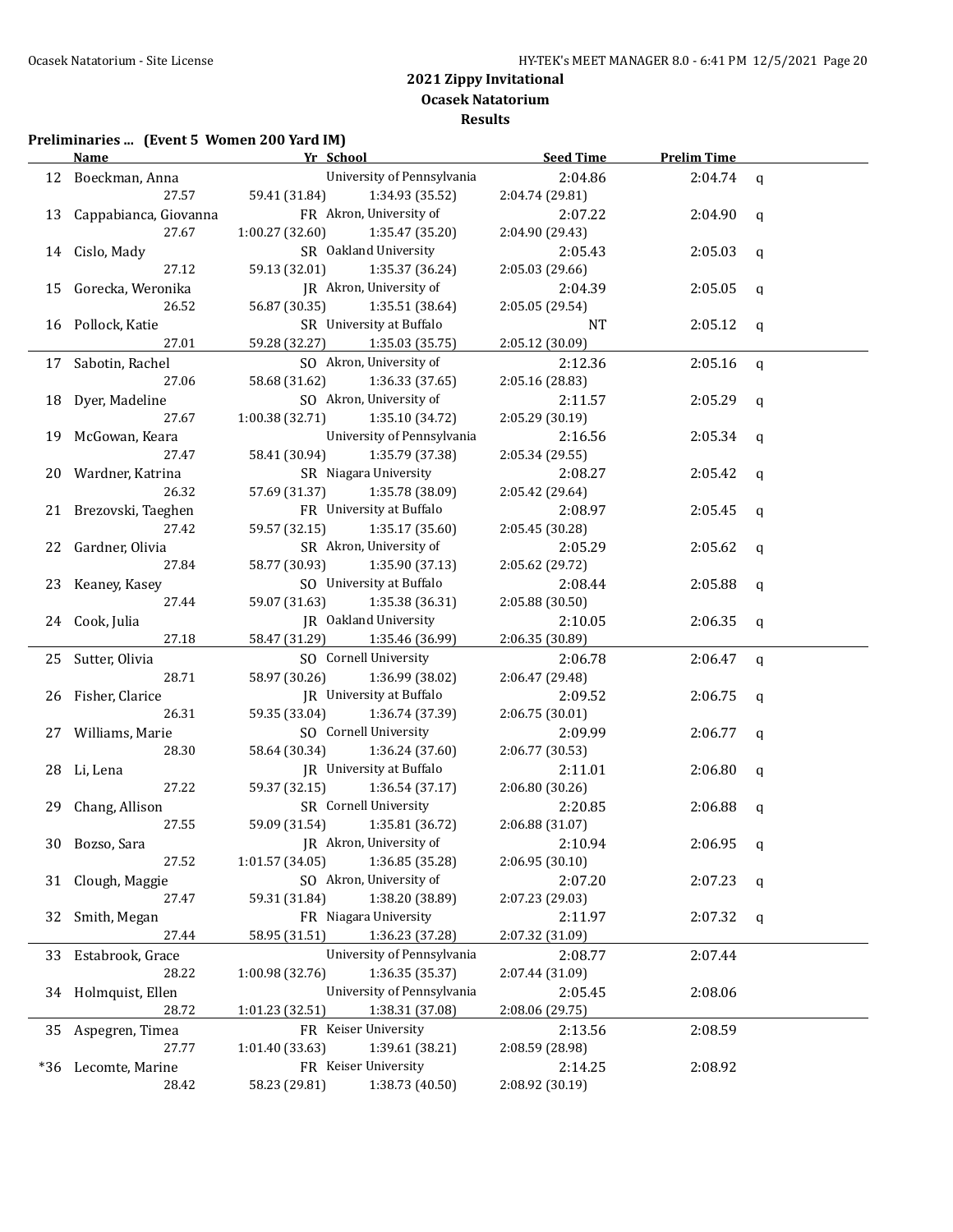## **Preliminaries ... (Event 5 Women 200 Yard IM)**

|       | Yr School<br><b>Name</b> |                                 | <b>Seed Time</b>            | <b>Prelim Time</b> |         |  |
|-------|--------------------------|---------------------------------|-----------------------------|--------------------|---------|--|
|       | *36 Neeb, Amnada         |                                 | FR University at Buffalo    | NT                 | 2:08.92 |  |
|       | 26.40                    | 58.80 (32.40)                   | 1:38.26 (39.46)             | 2:08.92 (30.66)    |         |  |
|       | 38 Herbst, Anna          |                                 | SR Keiser University        | 2:13.42            | 2:09.06 |  |
|       | 26.68                    | 59.55 (32.87)                   | 1:38.21 (38.66)             | 2:09.06 (30.85)    |         |  |
|       | 39 Garzon, Noelia        |                                 | JR Keiser University        | 2:16.47            | 2:09.35 |  |
|       | 27.23                    | 59.68 (32.45)                   | 1:37.75 (38.07)             | 2:09.35 (31.60)    |         |  |
|       | 40 Brady, Kathryn        |                                 | FR Niagara University       | 2:12.50            | 2:09.37 |  |
|       | 28.46                    | 1:01.16(32.70)                  | 1:38.12 (36.96)             | 2:09.37 (31.25)    |         |  |
|       | *41 Petersen, Amanda     |                                 | FR Cornell University       | 2:14.01            | 2:09.44 |  |
|       | 28.05                    | 1:01.62 (33.57)                 | 1:39.76 (38.14)             | 2:09.44 (29.68)    |         |  |
| $*41$ | Morgus, Michaela         |                                 | JR University at Buffalo    | NT                 | 2:09.44 |  |
|       | 27.38                    | 1:02.89 (35.51)                 | 1:38.66 (35.77)             | 2:09.44 (30.78)    |         |  |
|       | 43 Freibach, Ori         |                                 | SR Keiser University        | 2:12.93            | 2:09.68 |  |
|       | 27.24                    | 59.94 (32.70)                   | 1:38.61 (38.67)             | 2:09.68 (31.07)    |         |  |
|       |                          |                                 | University of Pennsylvania  | 2:08.10            | 2:09.77 |  |
|       | 44 Feng, Anna<br>27.50   | 1:00.18 (32.68)                 | 1:38.63 (38.45)             | 2:09.77 (31.14)    |         |  |
|       |                          |                                 | SR Niagara University       |                    |         |  |
|       | 45 LaBue, Delaney        |                                 | 1:39.30 (38.80)             | 2:20.42            | 2:09.96 |  |
|       | 27.63                    | 1:00.50 (32.87)                 |                             | 2:09.96 (30.66)    |         |  |
|       | 46 Paszek, Corina        | SO Clarion                      |                             | 2:15.06            | 2:09.99 |  |
|       | 27.87                    | 1:00.75 (32.88) 1:38.94 (38.19) |                             | 2:09.99 (31.05)    |         |  |
|       | 47 Hudson, Camryn        |                                 | SR Keiser University        | 2:11.24            | 2:10.05 |  |
|       | 27.11                    | 1:00.80(33.69)                  | 1:39.80 (39.00)             | 2:10.05 (30.25)    |         |  |
|       | 48 DeBruyn, Hadley       |                                 | University of Pennsylvania  | 2:05.10            | 2:10.07 |  |
|       | 28.69                    | 1:02.04 (33.35)                 | 1:40.02 (37.98)             | 2:10.07 (30.05)    |         |  |
|       | 49 Donagan, Erin         |                                 | SR Oakland University       | 2:17.26            | 2:10.14 |  |
|       | 28.60                    | 1:02.69 (34.09) 1:38.86 (36.17) |                             | 2:10.14 (31.28)    |         |  |
|       | 50 Kreger, Kayla         |                                 | SO Niagara University       | 2:16.38            | 2:10.26 |  |
|       | 27.85                    | 1:01.50(33.65)                  | 1:39.72 (38.22)             | 2:10.26 (30.54)    |         |  |
|       | 51 Liu, Hannah           |                                 | University of Pennsylvania  | 2:18.15            | 2:10.61 |  |
|       | 27.52                    | 1:02.27 (34.75)                 | 1:38.32 (36.05)             | 2:10.61 (32.29)    |         |  |
|       | 52 Tsai, Sophia          |                                 | FR Cornell University       | 2:11.26            | 2:10.64 |  |
|       | 26.65                    | 59.67 (33.02)                   | 1:38.57 (38.90)             | 2:10.64 (32.07)    |         |  |
|       | 53 Dailey, Taryn         |                                 | JR Keiser University        | 2:12.85            | 2:10.75 |  |
|       | 26.57                    | 1:01.01 (34.44)                 | 1:40.26 (39.25)             | 2:10.75 (30.49)    |         |  |
|       | 54 Shaffer, Maggie       |                                 | FR Bloomsburg University    | 2:16.14            | 2:10.82 |  |
|       | 27.49                    | 1:01.01(33.52)                  | 1:39.75 (38.74)             | 2:10.82 (31.07)    |         |  |
|       | 55 Polewski, Kendra      |                                 | SR University of Toledo     | <b>NT</b>          | 2:11.17 |  |
|       | 27.55                    | 1:00.06 (32.51)                 | 1:41.14 (41.08)             | 2:11.17 (30.03)    |         |  |
|       | 56 Aycock, Abbey         |                                 | SO Oakland University       | 2:11.99            | 2:11.25 |  |
|       | 27.16                    | 58.87 (31.71)                   | 1:39.35 (40.48)             | 2:11.25 (31.90)    |         |  |
| 57    | Pressler, Molly          |                                 | FR University of Toledo     | 2:14.34            | 2:11.61 |  |
|       | 29.43                    | 1:03.48 (34.05)                 | 1:41.78 (38.30)             | 2:11.61 (29.83)    |         |  |
| 58    | Dial, Mandy              | JR Clarion                      |                             | 2:22.10            | 2:11.72 |  |
|       | 27.61                    | 1:01.94 (34.33)                 | 1:39.76 (37.82)             | 2:11.72 (31.96)    |         |  |
| 59    | Robinson, Lily           |                                 | SO Keiser University        | 2:16.08            | 2:11.94 |  |
|       | 28.17                    | 1:01.00 (32.83)                 | 1:38.55(37.55)              | 2:11.94 (33.39)    |         |  |
| 60    | Augustsson, Emma Sofie   |                                 | SR Keiser University        | NT                 | 2:12.27 |  |
|       | 28.53                    | 1:01.14 (32.61)                 | 1:40.51 (39.37)             | 2:12.27 (31.76)    |         |  |
| 61    | Giourtzidou, Sasha       |                                 | <b>IR</b> Keiser University | 2:18.13            | 2:12.43 |  |
|       | 27.83                    | 1:00.67 (32.84)                 | 1:40.91 (40.24)             | 2:12.43 (31.52)    |         |  |
|       | 62 Gavin, Zoe            |                                 | SR Niagara University       | 2:25.97            | 2:12.58 |  |
|       | 27.83                    | 1:01.06 (33.23)                 | 1:41.41 (40.35)             | 2:12.58 (31.17)    |         |  |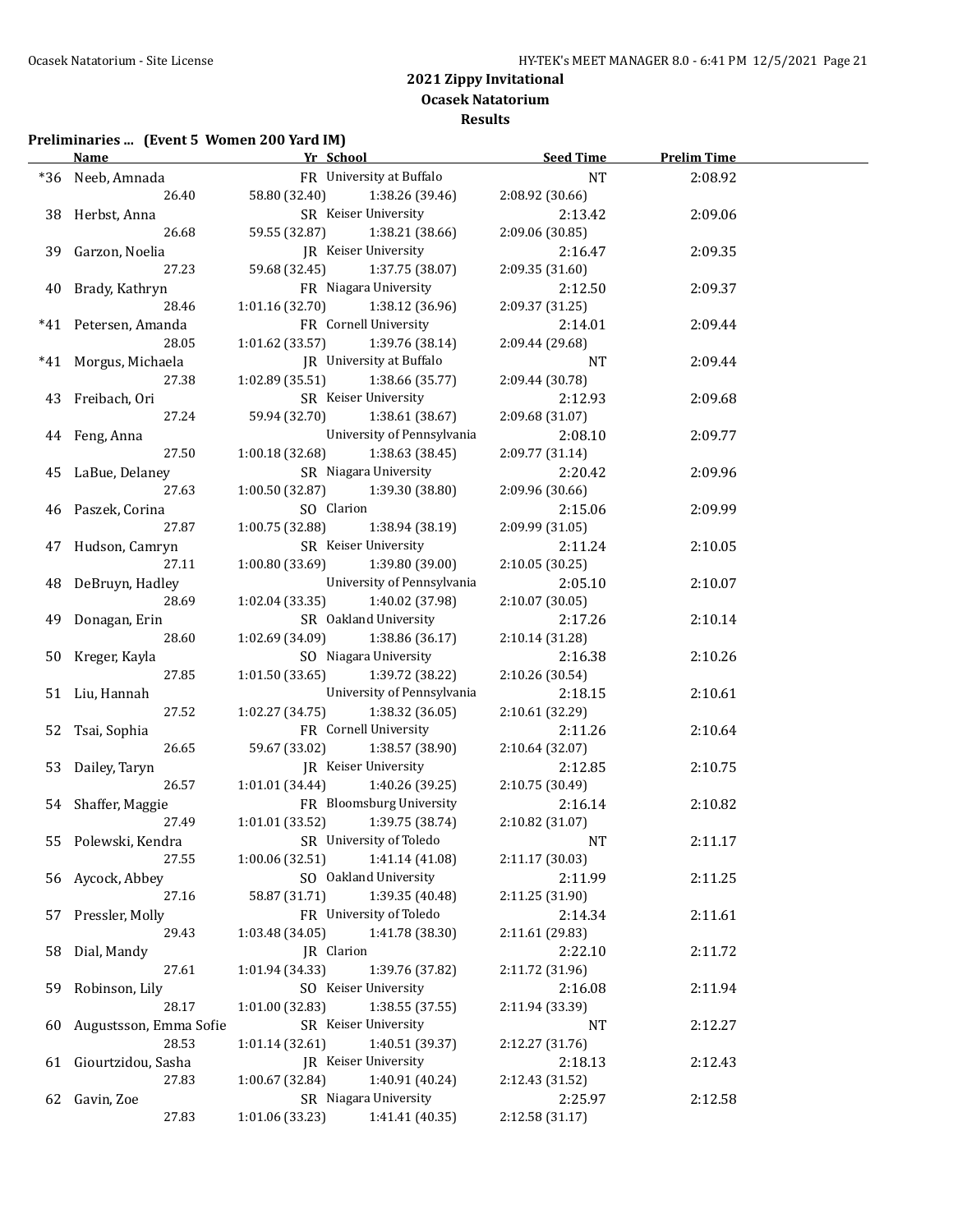#### **Preliminaries ... (Event 5 Women 200 Yard IM)**

|    | <b>Name</b>                 | <b>Example 21 Yr School</b>          | Seed Time       | <b>Prelim Time</b> |  |
|----|-----------------------------|--------------------------------------|-----------------|--------------------|--|
|    | 63 Newnam, Anna             | University of Pennsylvania           | 2:12.80         | 2:12.92            |  |
|    | 27.26                       | 1:00.45 (33.19)<br>1:40.97 (40.52)   | 2:12.92 (31.95) |                    |  |
|    | 64 Rosely, Ava              | SO Clarion                           | 2:18.66         | 2:12.95            |  |
|    | 27.91                       | 1:02.15(34.24)<br>1:40.33 (38.18)    | 2:12.95 (32.62) |                    |  |
|    | 65 Kupsky, Tara             | SR Bloomsburg University             | 2:18.46         | 2:13.22            |  |
|    | 28.44                       | 1:04.61(36.17)<br>1:41.88 (37.27)    | 2:13.22 (31.34) |                    |  |
|    | 66 Maddux, Lila             | FR Niagara University                | 2:23.56         | 2:13.66            |  |
|    | 27.67                       | 1:01.37 (33.70)<br>1:40.83 (39.46)   | 2:13.66 (32.83) |                    |  |
|    | 67 Wu, Amy                  | SO Cornell University                | 2:15.77         | 2:13.99            |  |
|    | 27.90                       | 1:01.86 (33.96)<br>1:40.35 (38.49)   | 2:13.99 (33.64) |                    |  |
|    | 68 McNeary, Claire          | SR Cornell University                | 2:20.00         | 2:14.23            |  |
|    | 28.52                       | 1:02.43(33.91)<br>1:43.30 (40.87)    | 2:14.23 (30.93) |                    |  |
|    | 69 Biltoft-Jensen, Nikoline | FR Keiser University                 | 2:23.38         | 2:14.63            |  |
|    | 28.20                       | 1:03.68 (35.48)<br>2:14.63 (1:10.95) |                 |                    |  |
|    | 70 Setar, Stephanie         | SR Clarion                           | 2:26.87         | 2:14.66            |  |
|    | 27.62                       | 1:00.14 (32.52)<br>1:42.89 (42.75)   | 2:14.66 (31.77) |                    |  |
|    | 71 Sugra, Anna              | JR Bloomsburg University             | 2:21.37         | 2:14.90            |  |
|    | 29.01                       | 1:05.35 (36.34)<br>1:43.33 (37.98)   | 2:14.90 (31.57) |                    |  |
|    | 72 Dressel, Sydnee          | SR University of Toledo              | NT              | 2:15.38            |  |
|    | 28.89                       | 1:01.39 (32.50)<br>1:43.44 (42.05)   | 2:15.38 (31.94) |                    |  |
|    | 73 Olivas, Julia            | SO Keiser University                 | 2:28.54         | 2:15.41            |  |
|    | 29.23                       | 1:05.03(35.80)<br>1:43.90 (38.87)    | 2:15.41 (31.51) |                    |  |
|    | 74 Wallenborg, Caroline     | JR University of Toledo              | 2:22.26         | 2:15.42            |  |
|    | 28.23                       | 1:03.37 (35.14)<br>1:42.52 (39.15)   | 2:15.42 (32.90) |                    |  |
|    | 75 Sofoulis, Stefania       | SR Keiser University                 | 2:24.80         | 2:16.31            |  |
|    | 27.38                       | 1:00.56 (33.18)<br>1:43.32 (42.76)   | 2:16.31 (32.99) |                    |  |
|    | 76 Srun, Tidawee            | FR Clarion                           | 2:19.42         | 2:16.33            |  |
|    | 29.35                       | 1:04.36(35.01)<br>1:44.00 (39.64)    | 2:16.33 (32.33) |                    |  |
|    | 77 Chalus, Candice          | SR Clarion                           | 2:28.23         | 2:16.89            |  |
|    | 28.75                       | 1:05.01(36.26)<br>1:43.57 (38.56)    | 2:16.89 (33.32) |                    |  |
|    | 78 Strayer, Catie           | FR Bloomsburg University             | 2:20.03         | 2:17.26            |  |
|    | 30.28                       | 1:05.25(34.97)<br>1:45.60 (40.35)    | 2:17.26 (31.66) |                    |  |
|    | 79 Riegel, Julia            | FR Bloomsburg University             | 2:17.10         | 2:17.79            |  |
|    | 29.68                       | 1:06.09(36.41)<br>1:45.96 (39.87)    | 2:17.79 (31.83) |                    |  |
|    | 80 Haberkorn, Annabelle     | FR University of Toledo              | 2:23.02         | 2:19.13            |  |
|    | 29.74                       | $1:05.41(35.67)$ $1:47.39(41.98)$    | 2:19.13 (31.74) |                    |  |
|    | 81 Killinger, Kaitlyn       | FR Oakland University                | 2:13.99         | 2:19.55            |  |
|    | 28.42                       | 1:04.11 (35.69)<br>1:45.68(41.57)    | 2:19.55 (33.87) |                    |  |
|    | 82 Jackson, Liz             | SR Bloomsburg University             | 2:22.83         | 2:20.07            |  |
|    | 30.06                       | 1:46.96 (42.26)<br>1:04.70 (34.64)   | 2:20.07 (33.11) |                    |  |
| 83 | Wagoner, Jenna              | SR Niagara University                | NT              | 2:21.79            |  |
|    | 30.78                       | 1:47.31 (40.60)<br>1:06.71 (35.93)   | 2:21.79 (34.48) |                    |  |
| 84 | Wrejde, Isabelle            | SR Keiser University                 | NT              | 2:22.35            |  |
|    | 29.22                       | 1:48.11 (41.74)<br>1:06.37 (37.15)   | 2:22.35 (34.24) |                    |  |
| 85 | Kosanovic, Courtney         | JR Clarion                           | 2:33.34         | 2:22.41            |  |
|    | 29.70                       | 1:50.70 (41.67)<br>1:09.03 (39.33)   | 2:22.41 (31.71) |                    |  |
| 86 | Rodrigez, Barbara           | JR Keiser University                 | 2:30.00         | 2:22.46            |  |
|    | 29.76                       | 1:05.56 (35.80)<br>1:50.01(44.45)    | 2:22.46 (32.45) |                    |  |
| 87 | Hinkson, Michaela           | SO Clarion                           | 2:45.34         | 2:22.93            |  |
|    | 29.00                       | 1:05.82 (36.82)<br>1:49.69 (43.87)   | 2:22.93 (33.24) |                    |  |
| 88 | Buchheit, Jocelyn           | SO Clarion                           | 2:21.79         | 2:23.18            |  |
|    | 30.39                       | 1:06.22 (35.83)<br>1:47.91 (41.69)   | 2:23.18 (35.27) |                    |  |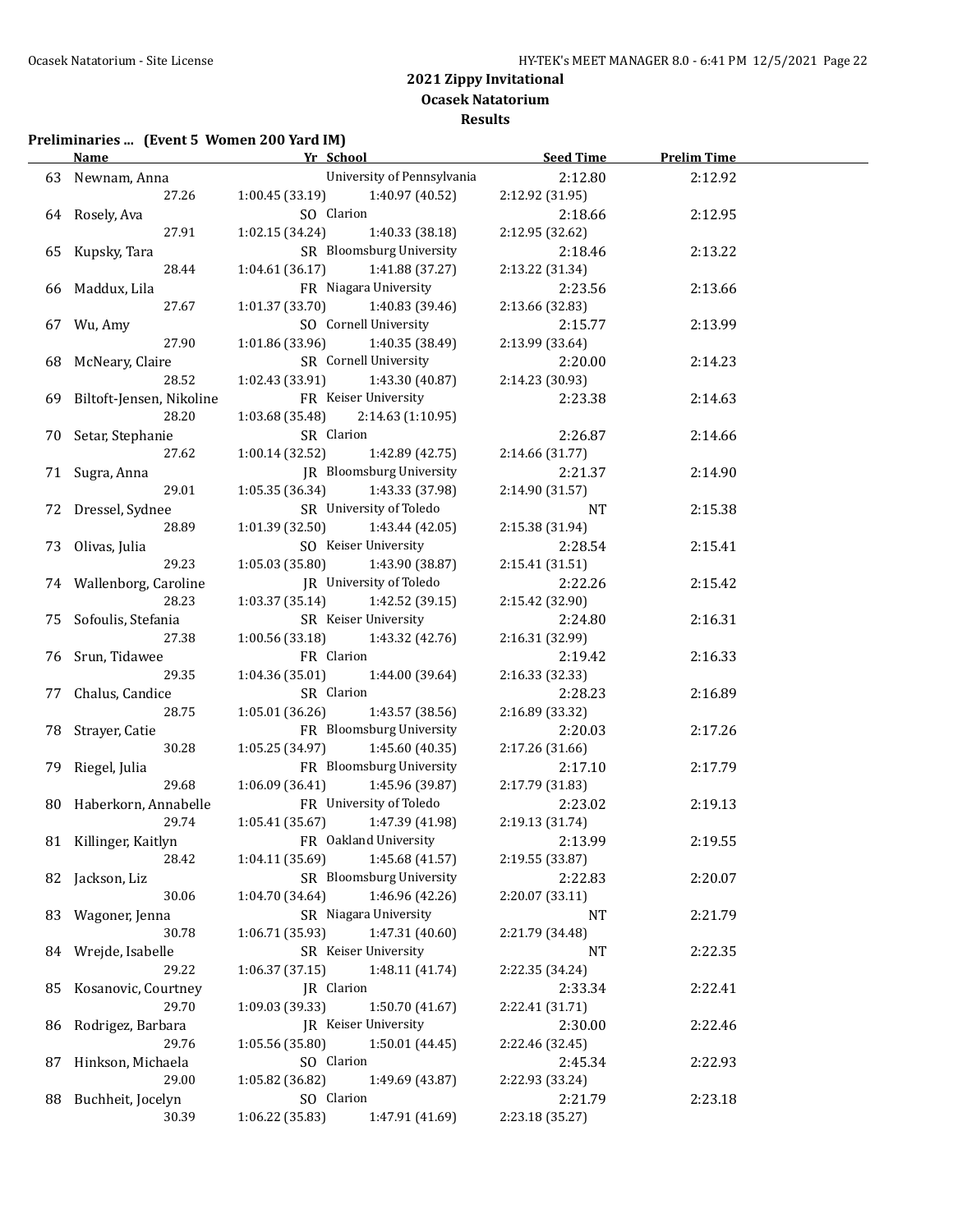**Ocasek Natatorium**

**Results**

|                  | Preliminaries  (Event 5 Women 200 Yard IM) |                 |                            |                    |                             |        |
|------------------|--------------------------------------------|-----------------|----------------------------|--------------------|-----------------------------|--------|
|                  | <b>Name</b>                                |                 | Yr School                  | <b>Seed Time</b>   | <b>Prelim Time</b>          |        |
| 89               | Besterman, Sophie                          |                 | SO Bloomsburg University   | 2:27.35            | 2:23.54                     |        |
|                  | 30.54                                      | 1:04.70 (34.16) | 1:50.47 (45.77)            | 2:23.54 (33.07)    |                             |        |
| 90               | Thrasher, Madison                          |                 | SO Keiser University       | 2:36.68            | 2:23.59                     |        |
|                  | 31.71                                      | 1:09.74 (38.03) | 1:50.55 (40.81)            | 2:23.59 (33.04)    |                             |        |
|                  | Event 6 Men 200 Yard IM                    |                 |                            |                    |                             |        |
|                  | <b>Meet Record:</b><br>1:44.03             | 12/3/2021<br>#  | <b>Matthew Fallon</b>      | Penn               |                             |        |
|                  | 1:44.03<br>Pool Record:                    | $*$ 12/3/2021   | <b>Matthew Fallon</b>      | Penn               |                             |        |
|                  | 1:41.34 D1 A                               |                 |                            |                    |                             |        |
|                  | 1:46.77 D1 B                               |                 |                            |                    |                             |        |
|                  | Name                                       |                 | Yr School                  | <b>Prelim Time</b> | <b>Finals Time</b>          | Points |
| A - Final        |                                            |                 |                            |                    |                             |        |
|                  | 1 Fallon, Matthew                          |                 | University of Pennsylvania | 1:45.66            | 1:44.03# D1 B               | 32     |
|                  | $r: +0.68$ 23.77                           | 50.59 (26.82)   | 1:18.83 (28.24)            | 1:44.03 (25.20)    |                             |        |
|                  | Dols, Keanan                               |                 | University of Pennsylvania | 1:47.56            | 1:46.65<br>D <sub>1</sub> B | 28     |
|                  | 22.99                                      | 48.80 (25.81)   | 1:20.16 (31.36)            | 1:46.65 (26.49)    |                             |        |
| 3                | Wolff, Sebastian                           |                 | FR Cornell University      | 1:48.59            | 1:47.59                     | 27     |
|                  | $r: +0.64$ 23.24                           | 50.64 (27.40)   | 1:21.13 (30.49)            | 1:47.59 (26.46)    |                             |        |
| 4                | Simpson, Neil                              |                 | University of Pennsylvania | 1:48.31            | 1:47.71                     | 26     |
|                  | $r: +0.63$ 23.79                           | 51.90 (28.11)   | 1:21.79 (29.89)            | 1:47.71 (25.92)    |                             |        |
| 5.               | Ranea, Marti                               |                 | FR Keiser University       | 1:48.07            | 1:47.76                     | 25     |
|                  | $r: +0.68$ 23.48                           | 50.51 (27.03)   | 1:21.40 (30.89)            | 1:47.76 (26.36)    |                             |        |
| 6                | Kusik, Alex                                |                 | FR Keiser University       | 1:48.76            | 1:48.37                     | 24     |
|                  | $r: +0.71$ 23.49                           | 50.64 (27.15)   | 1:21.72 (31.08)            | 1:48.37 (26.65)    |                             |        |
|                  | 7 Kunze, Fynn                              |                 | FR Keiser University       | 1:49.01            | 1:51.49                     | 23     |
|                  | r:+0.77 23.49                              | 51.33 (27.84)   | 1:23.56 (32.23)            | 1:51.49 (27.93)    |                             |        |
| 8                | Fallon, Billy                              |                 | University of Pennsylvania | 1:48.72            | 1:56.34                     | 22     |
|                  | r:+0.68 23.98                              | 51.56 (27.58)   | 1:26.55 (34.99)            | 1:56.34 (29.79)    |                             |        |
| <b>B</b> - Final |                                            |                 |                            |                    |                             |        |
|                  | 9 Feldman, Benjamin                        |                 | University of Pennsylvania | 1:50.03            | 1:47.17                     | 20     |
|                  | $r: +0.65$ 23.64                           | 50.24 (26.60)   | 1:21.29 (31.05)            | 1:47.17 (25.88)    |                             |        |
| 10               | Schreiber, Jason                           |                 | University of Pennsylvania | 1:49.48            | 1:47.87                     | 17     |
|                  | 23.73                                      | 51.08 (27.35)   | 1:21.47 (30.39)            | 1:47.87 (26.40)    |                             |        |
|                  | 11 Keil, Kevin                             |                 | University of Pennsylvania | 1:49.53            | 1:49.12                     | 16     |
|                  | r:+0.72 24.29                              | 51.69 (27.40)   | 1:23.21 (31.52)            | 1:49.12 (25.91)    |                             |        |
|                  | 12 Valiquette, Jack                        |                 | JR Cornell University      | 1:49.21            | 1:49.21                     | 15     |
|                  | r:+0.68 23.78                              | 51.70 (27.92)   | 1:22.83 (31.13)            | 1:49.21 (26.38)    |                             |        |
|                  | 13 Cary, Connor                            |                 | JR Clarion                 | 1:50.34            | 1:49.30                     | 14     |
|                  | r:+0.66 23.21                              | 50.78 (27.57)   | 1:23.38 (32.60)            | 1:49.30 (25.92)    |                             |        |
| 14               | Gallagher, Daniel                          |                 | University of Pennsylvania | 1:50.87            | 1:50.12                     | 13     |
|                  | $r: +0.65$ 23.85                           | 50.94 (27.09)   | 1:23.63 (32.69)            | 1:50.12 (26.49)    |                             |        |
| 15               | Bass, Jacob                                |                 | JR Cornell University      | 1:50.70            | 1:50.19                     | 12     |
|                  | r:+0.68 24.31                              | 52.04 (27.73)   | 1:22.87 (30.83)            | 1:50.19 (27.32)    |                             |        |
|                  | 16 Bernsdorf, Andrew                       |                 | JR Oakland University      | 1:51.23            |                             | 11     |
|                  | r:+0.72 24.55                              | 52.52 (27.97)   | 1:24.44 (31.92)            |                    | 1:50.95                     |        |
| C - Final        |                                            |                 |                            | 1:50.95 (26.51)    |                             |        |
|                  | 17 Martinez, Ricardo                       |                 | SR Cornell University      | 1:51.38            | 1:48.58                     | 9      |
|                  | 23.47                                      | 51.22 (27.75)   | 1:22.84 (31.62)            | 1:48.58 (25.74)    |                             |        |
|                  |                                            |                 | University of Pennsylvania |                    | 1:51.21                     | 7      |
| 18               | Leblanc, Matthew                           |                 |                            | 1:51.53            |                             |        |
|                  | r:+0.67 24.31                              | 51.91 (27.60)   | 1:23.65 (31.74)            | 1:51.21 (27.56)    |                             |        |
| 19               | Zaplatar, Emerson                          |                 | SR Keiser University       | 1:52.04            | 1:51.35                     | 6      |
|                  | r:+0.69 24.65                              | 54.07 (29.42)   | 1:24.71 (30.64)            | 1:51.35 (26.64)    |                             |        |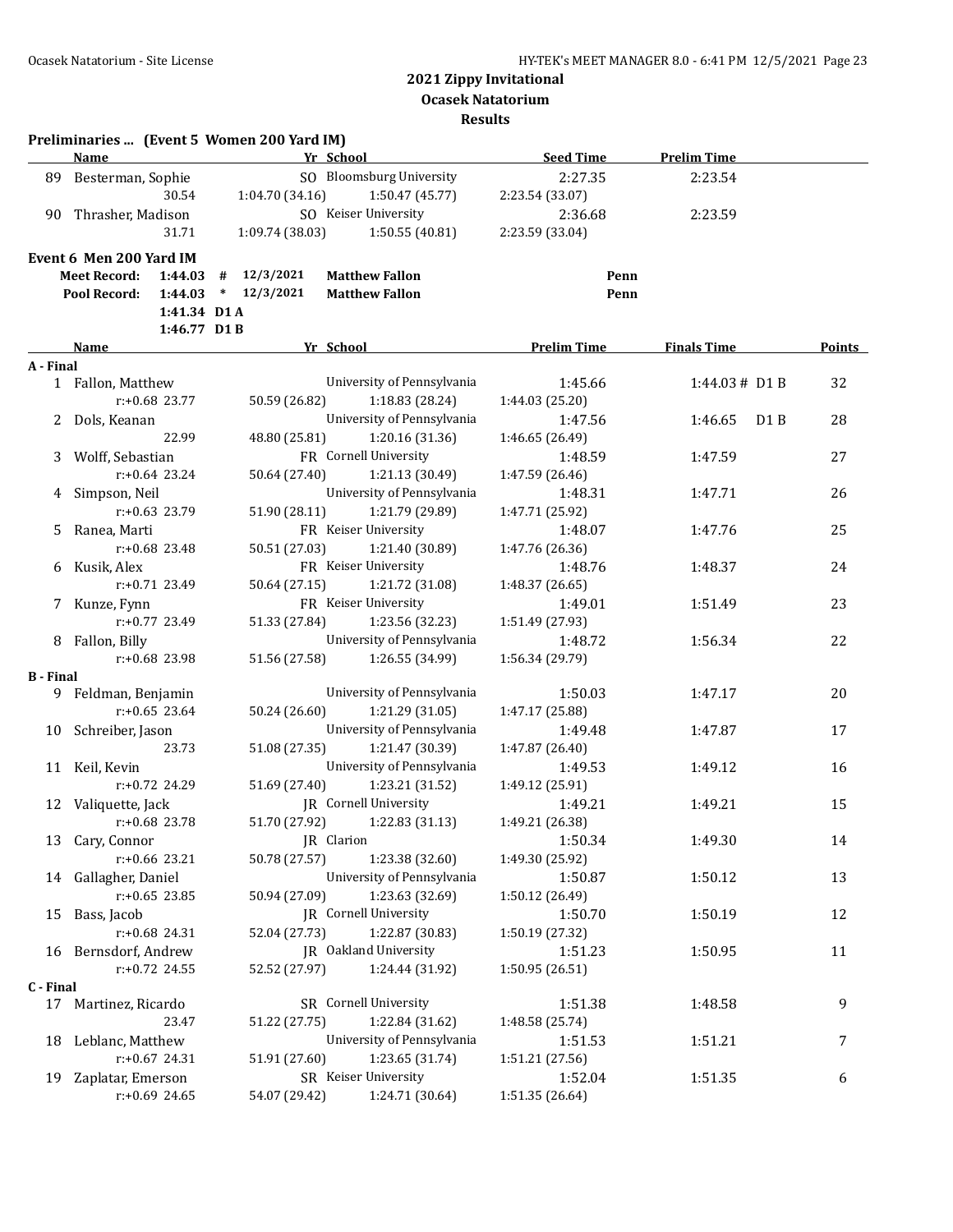## **C - Final ... (Event 6 Men 200 Yard IM)**

|    | Name                           | Yr School                                    | <b>Prelim Time</b> | <b>Finals Time</b> | <b>Points</b> |
|----|--------------------------------|----------------------------------------------|--------------------|--------------------|---------------|
|    | 20 Hrebelnyi, Danylo           | SR Oakland University                        | 1:51.58            | 1:51.54            | 5             |
|    | $r: +0.61$ 23.54               | 51.77 (28.23)<br>1:24.71 (32.94)             | 1:51.54 (26.83)    |                    |               |
|    | 21 Ercan, Taylan Ozgur         | FR Cornell University                        | 1:53.11            | 1:52.52            | 4             |
|    | $r: +0.71$ 24.45               | 52.47 (28.02)<br>1:25.78 (33.31)             | 1:52.52 (26.74)    |                    |               |
|    | 22 Gurski, Joseph              | FR Cornell University                        | 1:52.87            | 1:52.63            | 3             |
|    | r:+0.70 23.33                  | 51.43 (28.10)<br>1:25.49 (34.06)             | 1:52.63 (27.14)    |                    |               |
|    | 23 Nyblom, Niklas              | <b>IR</b> Keiser University                  | 1:53.12            | 1:52.79            | 2             |
|    | r:+0.66 24.53                  | 53.93 (29.40)<br>1:25.73 (31.80)             | 1:52.79 (27.06)    |                    |               |
|    | 24 Cates, Van                  | <b>Cornell University</b>                    | 1:51.32            | 1:52.96            | $\mathbf{1}$  |
|    | $r: +0.67$ 23.88               | 51.49 (27.61)<br>1:24.66 (33.17)             | 1:52.96 (28.30)    |                    |               |
|    | Event 6 Men 200 Yard IM        |                                              |                    |                    |               |
|    | <b>Meet Record:</b><br>1:44.03 | 12/3/2021<br>#<br><b>Matthew Fallon</b>      | Penn               |                    |               |
|    | 1:44.03<br>Pool Record:        | 12/3/2021<br><b>Matthew Fallon</b><br>$\ast$ | Penn               |                    |               |
|    | 1:41.34 D1 A                   |                                              |                    |                    |               |
|    | 1:46.77 D1B                    |                                              |                    |                    |               |
|    | Name                           | Yr School                                    | <b>Seed Time</b>   | <b>Prelim Time</b> |               |
|    | <b>Preliminaries</b>           |                                              |                    |                    |               |
|    | 1 Fallon, Matthew              | University of Pennsylvania                   | 1:49.27            | 1:45.66            | qD1B          |
|    | 23.48                          | 50.95 (27.47)<br>1:19.25 (28.30)             | 1:45.66 (26.41)    |                    |               |
|    | 2 Dols, Keanan                 | University of Pennsylvania                   | 1:52.67            | 1:47.56            | $\mathsf{q}$  |
|    | 22.95                          | 49.34 (26.39)<br>1:20.75 (31.41)             | 1:47.56 (26.81)    |                    |               |
| 3  | Ranea, Marti                   | FR Keiser University                         | 1:56.65            | 1:48.07            | q             |
|    | 23.69                          | 1:21.69 (31.01)<br>50.68 (26.99)             | 1:48.07 (26.38)    |                    |               |
| 4  | Simpson, Neil                  | University of Pennsylvania                   | 1:54.93            | 1:48.31            | q             |
|    | 23.90                          | 52.30 (28.40)<br>1:22.05 (29.75)             | 1:48.31 (26.26)    |                    |               |
| 5  | Wolff, Sebastian               | FR Cornell University                        | 1:54.14            | 1:48.59            | $\mathbf q$   |
|    | 23.19                          | 1:22.22 (30.67)<br>51.55 (28.36)             | 1:48.59 (26.37)    |                    |               |
| 6  | Fallon, Billy                  | University of Pennsylvania                   | 1:50.63            | 1:48.72            | $\mathbf q$   |
|    | 23.73                          | 50.78 (27.05)<br>1:22.75 (31.97)             | 1:48.72 (25.97)    |                    |               |
|    | 7 Kusik, Alex                  | FR Keiser University                         | 1:53.12            | 1:48.76            | $\mathbf q$   |
|    | 23.76                          | 51.36 (27.60)<br>1:22.26 (30.90)             | 1:48.76 (26.50)    |                    |               |
| 8  | Kunze, Fynn                    | FR Keiser University                         | 1:55.26            | 1:49.01            | q             |
|    | 23.57                          | 50.76 (27.19)<br>1:22.12 (31.36)             | 1:49.01 (26.89)    |                    |               |
|    | 9 Valiquette, Jack             | JR Cornell University                        | 1:58.02            | 1:49.21            | $\mathbf q$   |
|    | 23.92                          | 51.50 (27.58)<br>1:22.81 (31.31)             | 1:49.21 (26.40)    |                    |               |
|    | 10 Schreiber, Jason            | University of Pennsylvania                   | 1:52.03            | 1:49.48            | q             |
|    | 23.57                          | 51.42 (27.85) 1:22.56 (31.14)                | 1:49.48 (26.92)    |                    |               |
|    | 11 Keil, Kevin                 | University of Pennsylvania                   | 1:54.55            | 1:49.53            | q             |
|    | 24.38                          | 1:23.18 (31.88)<br>51.30 (26.92)             | 1:49.53 (26.35)    |                    |               |
| 12 | Feldman, Benjamin              | University of Pennsylvania                   | 2:02.89            | 1:50.03            | q             |
|    | 23.57                          | 1:23.62 (32.23)<br>51.39 (27.82)             | 1:50.03 (26.41)    |                    |               |
| 13 | Cary, Connor                   | JR Clarion                                   | 1:56.44            | 1:50.34            | q             |
|    | 23.50                          | 1:24.32 (32.50)<br>51.82 (28.32)             | 1:50.34 (26.02)    |                    |               |
| 14 | Bass, Jacob                    | JR Cornell University                        | 1:58.85            | 1:50.70            | q             |
|    | 24.49                          | 53.07 (28.58)<br>1:23.36 (30.29)             | 1:50.70 (27.34)    |                    |               |
| 15 | Gallagher, Daniel              | University of Pennsylvania                   | 1:56.74            | 1:50.87            | q             |
|    | 24.60                          | 1:24.67 (32.97)<br>51.70 (27.10)             | 1:50.87 (26.20)    |                    |               |
| 16 | Bernsdorf, Andrew              | JR Oakland University                        | 1:53.20            | 1:51.23            | q             |
|    | 24.53                          | 52.69 (28.16)<br>1:24.47 (31.78)             | 1:51.23 (26.76)    |                    |               |
| 17 | Cates, Van                     | Cornell University                           | 2:00.69            | 1:51.32            | q             |
|    | 24.09                          | 51.62 (27.53)<br>1:23.64 (32.02)             | 1:51.32 (27.68)    |                    |               |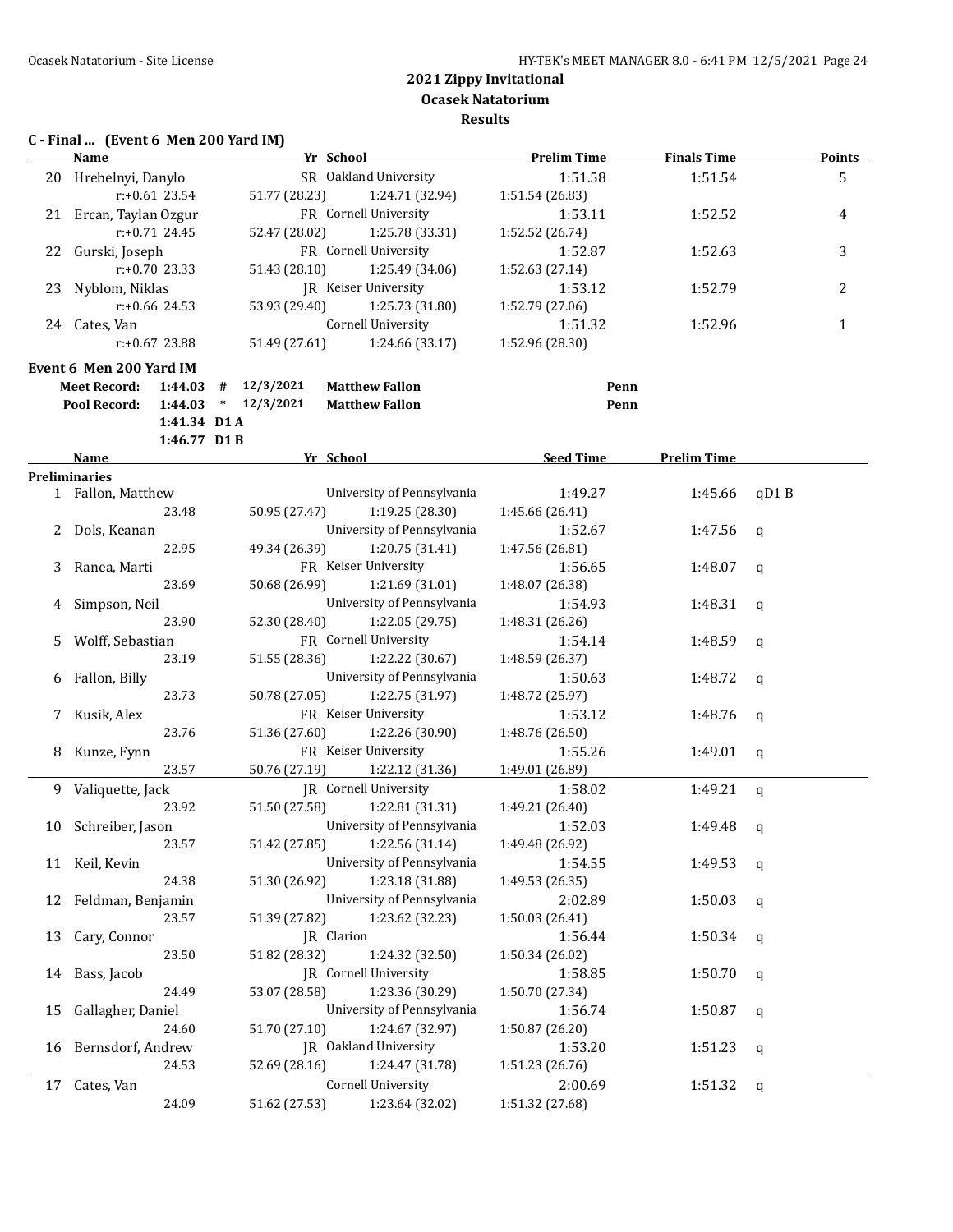## **Preliminaries ... (Event 6 Men 200 Yard IM)**

|    | Name                   | Yr School                     |                            | Seed Time                  | <b>Prelim Time</b> |              |
|----|------------------------|-------------------------------|----------------------------|----------------------------|--------------------|--------------|
|    | 18 Martinez, Ricardo   | SR Cornell University         |                            | 1:56.78                    | 1:51.38            | q            |
|    | 24.26                  | 52.39 (28.13)                 | 1:25.47 (33.08)            | 1:51.38 (25.91)            |                    |              |
|    | 19 Leblanc, Matthew    |                               | University of Pennsylvania | 1:56.55                    | 1:51.53 $q$        |              |
|    | 24.22                  | 52.15 (27.93)                 | 1:24.12 (31.97)            | 1:51.53 (27.41)            |                    |              |
|    | 20 Hrebelnyi, Danylo   | SR Oakland University         |                            | 1:54.71                    | 1:51.58            | q            |
|    | 23.68                  | 52.15 (28.47)                 | 1:24.85 (32.70)            | 1:51.58 (26.73)            |                    |              |
|    | 21 Zaplatar, Emerson   | SR Keiser University          |                            | NT.                        | 1:52.04            | q            |
|    | 23.45                  | 53.11 (29.66)                 | 1:23.97 (30.86)            | 1:52.04 (28.07)            |                    |              |
|    | 22 Gurski, Joseph      | FR Cornell University         |                            | 2:00.30                    | 1:52.87            | q            |
|    | 23.37                  | 51.84 (28.47)                 | 1:25.99 (34.15)            | 1:52.87 (26.88)            |                    |              |
|    | 23 Ercan, Taylan Ozgur | FR Cornell University         |                            | 1:58.84                    | 1:53.11            | q            |
|    | 24.37                  | 52.20 (27.83)                 | 1:25.60 (33.40)            | 1:53.11 (27.51)            |                    |              |
|    | 24 Nyblom, Niklas      | JR Keiser University          |                            | 2:05.71                    | 1:53.12            | $\mathsf{q}$ |
|    | 24.93                  | 54.74 (29.81) 1:27.04 (32.30) |                            | 1:53.12 (26.08)            |                    |              |
|    | 25 Wike, Jack          | SO Oakland University         |                            | 1:54.18                    | 1:53.27            |              |
|    | 24.71                  | 52.40 (27.69)                 | 1:25.98 (33.58)            | 1:53.27 (27.29)            |                    |              |
|    | 26 Ojeda, Eddie        | JR Keiser University          |                            | 2:04.21                    | 1:53.33            |              |
|    | 24.60                  | 54.48 (29.88)                 | 1:25.72 (31.24)            | 1:53.33 (27.61)            |                    |              |
|    | 27 Irwin, Mason        | FR Clarion                    |                            | 1:58.19                    | 1:53.93            |              |
|    | 24.79                  | 52.64 (27.85)                 | 1:27.47 (34.83)            | 1:53.93(26.46)             |                    |              |
|    | 28 Allen, Ian          | JR Oakland University         |                            | 1:58.34                    | 1:54.09            |              |
|    | 24.15                  | 52.34 (28.19)                 | 1:26.48 (34.14)            | 1:54.09 (27.61)            |                    |              |
|    | 29 Lewis, Thomas       |                               | University of Pennsylvania | 2:04.19                    | 1:54.29            |              |
|    | 24.38                  | 53.45 (29.07)                 | 1:26.77 (33.32)            | 1:54.29 (27.52)            |                    |              |
|    | 30 Zapata, Gaetano     | FR Keiser University          |                            | 2:02.03                    | 1:54.52            |              |
|    | 24.94                  | 53.57 (28.63)                 | 1:27.00 (33.43)            | 1:54.52 (27.52)            |                    |              |
|    | 31 Smith, Josh         | JR Keiser University          |                            | 2:02.60                    | 1:54.72            |              |
|    | 24.33                  | 52.96 (28.63)                 | 1:26.38 (33.42)            | 1:54.72 (28.34)            |                    |              |
|    | 32 Myklebusthaug, Theo | SO Keiser University          |                            | 2:05.21                    | 1:55.28            |              |
|    | 24.64                  | 54.85 (30.21)                 | 1:27.04 (32.19)            | 1:55.28 (28.24)            |                    |              |
|    | 33 Soares, Nick        | FR Clarion                    |                            | 2:08.46                    | 1:55.42            |              |
|    | 24.25                  | 52.22 (27.97)                 | 1:28.03 (35.81)            | 1:55.42 (27.39)            |                    |              |
|    | 34 Evans, Andrew       | SR Oakland University         |                            | 2:01.51                    | 1:56.04            |              |
|    | 24.83                  | 54.75 (29.92)                 | 1:27.48 (32.73)            | 1:56.04 (28.56)            |                    |              |
|    | 35 Lintelman, Michael  | FR Clarion                    |                            | 2:01.24                    | 1:56.05            |              |
|    | 25.16                  | 54.83 (29.67)                 | 1:28.41 (33.58)            | 1:56.05(27.64)             |                    |              |
|    | 36 Finley, Sean        | FR Niagara University         |                            | 2:02.05                    | 1:56.18            |              |
|    | 25.36                  | 55.08 (29.72)                 | 1:28.17 (33.09)            | 1:56.18 (28.01)            |                    |              |
|    | 37 Harriott, Kaleb     | SO Keiser University          |                            | 2:03.35                    | 1:56.84            |              |
|    | 25.50                  | 55.46 (29.96)                 | 1:29.30 (33.84)            | 1:56.84 (27.54)            |                    |              |
| 38 | Flannery, Robert       | FR Niagara University         |                            | 2:05.43                    | 1:57.07            |              |
|    | 26.25                  | 57.91 (31.66)                 | 1:31.17 (33.26)            | 1:57.07 (25.90)            |                    |              |
| 39 | Flowers, Paul          | JR Clarion                    |                            | 2:13.65                    | 1:57.23            |              |
|    | 25.28                  | 55.30 (30.02)                 | 1:28.59 (33.29)            | 1:57.23 (28.64)            |                    |              |
| 40 | Mohren, Aidan          | SO Clarion                    |                            | 2:06.37                    | 1:57.63            |              |
|    | 24.87                  | 53.72 (28.85)                 | 1:30.03 (36.31)            | 1:57.63 (27.60)            |                    |              |
| 41 | Junk, Cameron          |                               | SR Bloomsburg University   | 2:04.17                    | 1:57.64            |              |
|    | 25.36                  | 56.36 (31.00)                 | 1:29.23 (32.87)            | 1:57.64 (28.41)            |                    |              |
|    | Zachar, Gio            | SR Keiser University          |                            | 2:03.48                    | 1:57.69            |              |
| 42 | 24.25                  | 53.19 (28.94)                 | 1:28.55 (35.36)            | 1:57.69 (29.14)            |                    |              |
|    | Glatfelter, Tanner     |                               | FR Bloomsburg University   |                            |                    |              |
| 43 | 25.07                  | 55.55 (30.48)                 | 1:28.66 (33.11)            | 2:04.22<br>1:57.75 (29.09) | 1:57.75            |              |
|    |                        |                               |                            |                            |                    |              |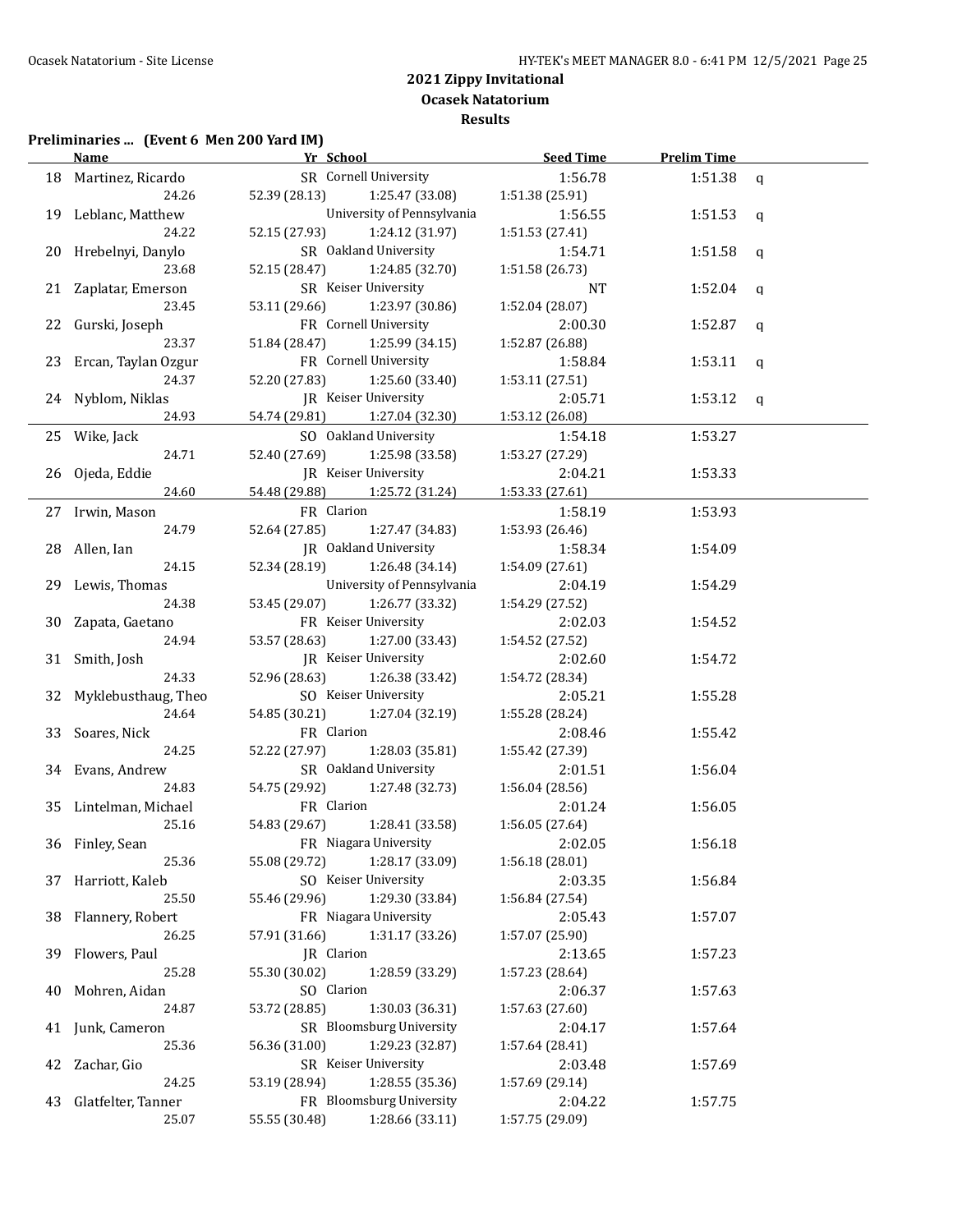## **Preliminaries ... (Event 6 Men 200 Yard IM)**

**21.66 D1 A**

|       | <u>Name</u>                            | Yr School     |                              | <b>Seed Time</b> | <b>Prelim Time</b> |  |
|-------|----------------------------------------|---------------|------------------------------|------------------|--------------------|--|
|       | 44 Ohr, Pierson                        |               | SR Cornell University        | 2:03.58          | 1:57.90            |  |
|       | 25.82                                  | 56.75 (30.93) | 1:30.49 (33.74)              | 1:57.90 (27.41)  |                    |  |
| 45    | Stier, Dalton                          |               | SR Niagara University        | 2:02.03          | 1:58.01            |  |
|       | 24.75                                  | 53.49 (28.74) | 1:29.62 (36.13)              | 1:58.01 (28.39)  |                    |  |
| 46    | Nesbitt, Blake                         |               | JR Bloomsburg University     | 2:01.57          | 1:58.28            |  |
|       | 24.91                                  | 55.84 (30.93) | 1:29.71 (33.87)              | 1:58.28 (28.57)  |                    |  |
| $*47$ | Dacosta, Paige                         |               | <b>IR</b> Cornell University | 2:03.78          | 1:58.32            |  |
|       | 25.44                                  | 54.47 (29.03) | 1:30.03 (35.56)              | 1:58.32 (28.29)  |                    |  |
| *47   | Korkmaz, Kaan                          |               | FR Oakland University        | 1:53.67          | 1:58.32            |  |
|       | 25.17                                  | 54.64 (29.47) | 1:28.87 (34.23)              | 1:58.32 (29.45)  |                    |  |
|       | 49 Schwabauer, Sam                     |               | SO Niagara University        | 2:06.91          | 1:59.27            |  |
|       | 25.76                                  | 55.93 (30.17) | 1:30.61 (34.68)              | 1:59.27 (28.66)  |                    |  |
|       | 50 Ball, Tucker                        |               | JR Bloomsburg University     | 2:06.10          | 1:59.49            |  |
|       | 24.87                                  | 54.40 (29.53) | 1:29.90 (35.50)              | 1:59.49 (29.59)  |                    |  |
| 51    | Rocha, Chad                            |               | FR Niagara University        | 2:07.32          | 1:59.58            |  |
|       | 25.93                                  | 56.95 (31.02) | 1:30.80 (33.85)              | 1:59.58 (28.78)  |                    |  |
| 52    | Madey, Nick                            |               | SR Bloomsburg University     | 2:06.78          | 2:00.24            |  |
|       | 26.01                                  | 57.83 (31.82) | 1:30.64 (32.81)              | 2:00.24 (29.60)  |                    |  |
| 53    | Songer, Nolan                          | SO Clarion    |                              | 2:06.76          | 2:00.61            |  |
|       | 25.58                                  | 56.38 (30.80) | 1:32.24 (35.86)              | 2:00.61 (28.37)  |                    |  |
|       | 54 Shaffer, Josiah                     |               | SO Niagara University        | 2:06.31          | 2:00.90            |  |
|       | 26.92                                  | 56.36 (29.44) | 1:32.33 (35.97)              | 2:00.90 (28.57)  |                    |  |
| 55    | Empie, Connor                          |               | JR Bloomsburg University     | 2:04.64          | 2:01.27            |  |
|       | 25.79                                  | 57.65 (31.86) | 1:33.00 (35.35)              | 2:01.27 (28.27)  |                    |  |
| 56    | Greek, Jimmy                           |               | JR Bloomsburg University     | 2:04.55          | 2:01.32            |  |
|       | 26.50                                  | 56.09 (29.59) | 1:32.40 (36.31)              | 2:01.32 (28.92)  |                    |  |
| 57    | Brkanovic, Beni                        |               | FR Niagara University        | <b>NT</b>        | 2:01.44            |  |
|       | 26.96                                  | 56.04 (29.08) | 1:32.67 (36.63)              | 2:01.44 (28.77)  |                    |  |
|       | 58 Wang, Eric                          |               | University of Pennsylvania   | 2:01.88          | 2:02.46            |  |
|       | 25.65                                  | 58.95 (33.30) | 1:31.98 (33.03)              | 2:02.46 (30.48)  |                    |  |
| 59    | Streyle, Sean                          | JR Clarion    |                              | 2:13.69          | 2:02.68            |  |
|       | 25.70                                  | 57.81 (32.11) | 1:33.59 (35.78)              | 2:02.68 (29.09)  |                    |  |
|       | 60 Ledo, Ryan                          |               | JR Keiser University         | 2:14.97          | 2:04.13            |  |
|       | 25.26                                  | 58.40 (33.14) | 1:34.91 (36.51)              | 2:04.13 (29.22)  |                    |  |
|       | 61 Elgar, Keith                        |               | FR Niagara University        | 2:10.71          | 2:04.68            |  |
|       | 25.50                                  | 57.80 (32.30) | 1:34.16 (36.36)              | 2:04.68 (30.52)  |                    |  |
|       | 62 Connor, Jimmy                       | SR Clarion    |                              | 2:18.65          | 2:04.91            |  |
|       | 24.77                                  | 55.06 (30.29) | 1:34.49 (39.43)              | 2:04.91 (30.42)  |                    |  |
|       | <b>Event 7 Women 50 Yard Freestyle</b> |               |                              |                  |                    |  |
|       | <b>Meet Record:</b><br>$22.11$ #       | 2016          | <b>Megan Burns</b>           | UB               |                    |  |
|       | <b>Pool Record:</b><br>$22.11$ *       | 2016          | <b>Megan Burns</b>           | <b>UB</b>        |                    |  |

|           | 22.76 D1 B         |     |                          |                    |                    |                  |               |
|-----------|--------------------|-----|--------------------------|--------------------|--------------------|------------------|---------------|
|           | Name               |     | Yr School                | <b>Prelim Time</b> | <b>Finals Time</b> |                  | <b>Points</b> |
| A - Final |                    |     |                          |                    |                    |                  |               |
|           | Lawton, Jillian    |     | SR University at Buffalo | 22.66              | 22.52              | D <sub>1</sub> B | 32            |
|           | $r: +0.64$         |     |                          |                    |                    |                  |               |
|           | 2 Naccarella, Toni | SR. | University at Buffalo    | 22.73              | 22.61              | D <sub>1</sub> B | 28            |
| 3         | Nogaj, Paulina     |     | Akron, University of     | 22.96              | 22.66              | D <sub>1</sub> B | 27            |
|           | $r: +0.68$         |     |                          |                    |                    |                  |               |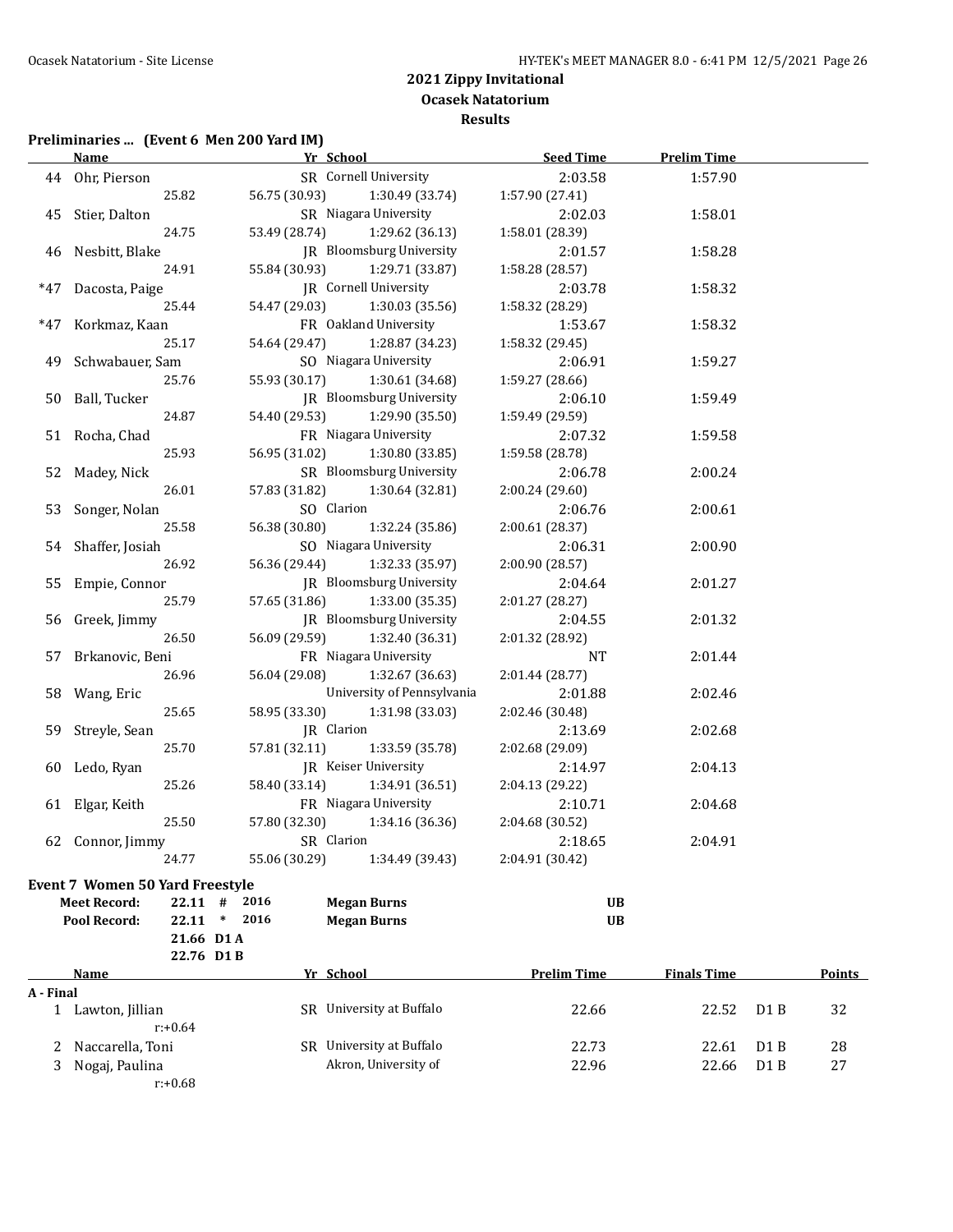#### **A - Final ... (Event 7 Women 50 Yard Freestyle)**

|                  | <b>Name</b>                          | Yr School                       | <b>Prelim Time</b> | <b>Finals Time</b> | <b>Points</b> |
|------------------|--------------------------------------|---------------------------------|--------------------|--------------------|---------------|
|                  | 4 Schiffli, Rachel<br>$r: +0.63$     | JR Akron, University of         | 23.15              | 22.94              | 26            |
| 5                | Thomas, Lia<br>$r: +0.79$            | University of Pennsylvania      | 23.17              | 22.95              | 25            |
| 6                | Duley, Ellie<br>$r: +0.74$           | JR University at Buffalo        | 23.19              | 23.08              | 24            |
| 7                | Henell, Sofia<br>$r: +9.57$          | SR Akron, University of         | 23.20              | 23.16              | 23            |
| 8                | Parker, Melissa<br>$r: +0.76$        | <b>IR</b> Cornell University    | 23.15              | 23.40              | 22            |
| <b>B</b> - Final |                                      |                                 |                    |                    |               |
| 9                | Cooper, Lauren                       | SR Akron, University of         | 23.34              | 23.29              | 20            |
| 10               | Lovell, Kennedy<br>$r: +0.74$        | JR University of Toledo         | 23.24              | 23.34              | 17            |
|                  | 11 Riihinen, Ronja<br>$r: +0.68$     | SO Oakland University           | 23.68              | 23.36              | 16            |
| 12               | Wongso, Priscilla<br>$r: +0.72$      | SO Cornell University           | 23.45              | 23.39              | 15            |
| 13               | Morris, Lucie<br>$r: +0.67$          | FR University of Toledo         | 23.73              | 23.40              | 14            |
| 14               | Bosley, Sawyer<br>$r: +0.73$         | FR University at Buffalo        | 23.72              | 23.53              | 13            |
| 15               | Derodes, Olivia<br>$r: +0.65$        | JR Akron, University of         | 23.52              | 23.55              | 12            |
|                  | 16 Kannan, Hannah<br>$r: +0.68$      | University of Pennsylvania      | 23.69              | 23.62              | 11            |
| C - Final        |                                      |                                 |                    |                    |               |
|                  | 17 Kaczorowski, Margot<br>$r: +0.70$ | University of Pennsylvania      | 23.82              | 23.44              | 9             |
| 18               | Hubric, Courtney<br>$r: +0.68$       | <b>IR</b> Bloomsburg University | 23.81              | 23.74              | 7             |
| $*19$            | Mauter, Julia<br>$r: +0.80$          | FR Akron, University of         | 23.89              | 23.77              | 5.50          |
| $*19$            | Keranen, Mia<br>$r: +0.70$           | SO Oakland University           | 23.85              | 23.77              | 5.50          |
| 21               | South, Paige                         | FR Niagara University           | 23.81              | 23.80              | 4             |
| 22               | Pollock, Katie                       | SR University at Buffalo        | 23.94              | 24.03              | 3             |
|                  | $r: +0.70$                           |                                 |                    |                    |               |
|                  | 23 Greenway, Hannah<br>$r: +0.69$    | FR Clarion                      | 23.91              | 24.10              | 2             |
|                  | 24 Wardner, Katrina<br>$r: +0.67$    | SR Niagara University           | 23.82              | 24.19              | $\mathbf{1}$  |
| D - Final        |                                      |                                 |                    |                    |               |
| 25               | Gruvberger, Anna                     | SO Cornell University           | 23.98              | 23.69              |               |
| 26               | Reeve, Lyndsey<br>$r: +0.84$         | University of Pennsylvania      | 24.12              | 23.83              |               |
| 27               | Augustsson, Emma Sofie<br>$r: +0.68$ | SR Keiser University            | 24.16              | 23.91              |               |
| 28               | Tsai, Sophia<br>r:10.71              | FR Cornell University           | 24.05              | 23.93              |               |
| 29               | Huang, Jewel<br>$r: +0.71$           | SR Oakland University           | 24.24              | 23.96              |               |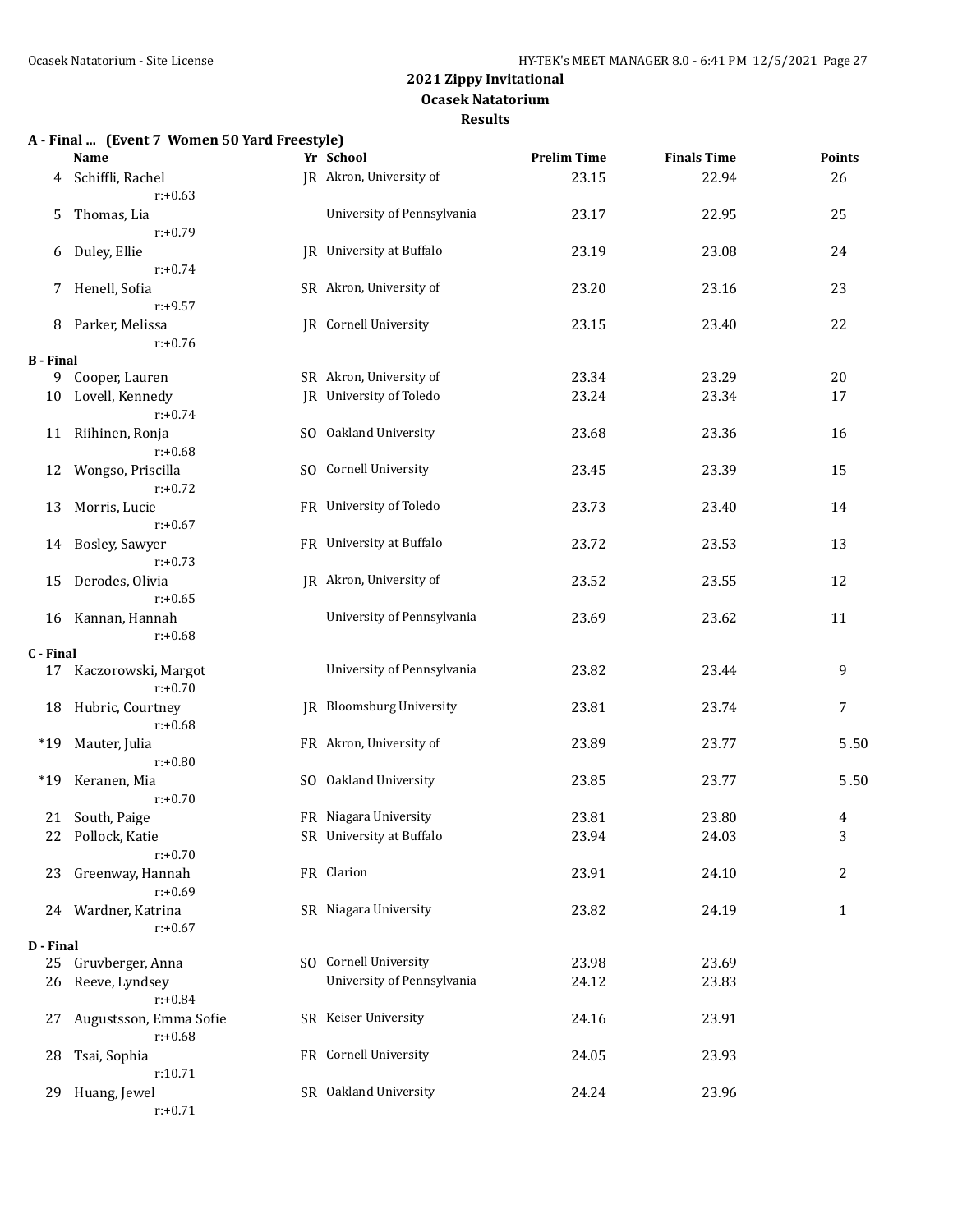**Ocasek Natatorium**

**Results**

|            | D - Final  (Event 7 Women 50 Yard Freestyle)                                                                                               |           |                                                     |                        |                    |               |
|------------|--------------------------------------------------------------------------------------------------------------------------------------------|-----------|-----------------------------------------------------|------------------------|--------------------|---------------|
|            | Name                                                                                                                                       |           | Yr School                                           | <b>Prelim Time</b>     | <b>Finals Time</b> | <b>Points</b> |
| 30         | Neeb, Amnada<br>$r: +0.72$                                                                                                                 |           | FR University at Buffalo                            | 23.99                  | 24.06              |               |
| 31         | Beierschmitt, Grace<br>$r: +0.69$                                                                                                          |           | JR Bloomsburg University                            | 24.03                  | 24.07              |               |
| 32         | Houde-Camirand, Moana<br>$r: +0.67$                                                                                                        |           | SR Niagara University                               | 23.96                  | 24.17              |               |
|            | <b>Event 7 Women 50 Yard Freestyle</b><br><b>Meet Record:</b><br>$22.11$ #<br>2016<br>$\ast$<br>2016<br>22.11<br>Pool Record:<br>21.66 D1A |           | <b>Megan Burns</b><br><b>Megan Burns</b>            | <b>UB</b><br><b>UB</b> |                    |               |
|            | 22.76 D1B                                                                                                                                  |           |                                                     |                        |                    |               |
|            | Name                                                                                                                                       |           | Yr School                                           | <b>Seed Time</b>       | <b>Prelim Time</b> |               |
|            | <b>Preliminaries</b>                                                                                                                       |           |                                                     |                        |                    |               |
|            | 1 Lawton, Jillian                                                                                                                          |           | SR University at Buffalo                            | 23.41                  | 22.66              | qD1B          |
| 2          | Naccarella, Toni                                                                                                                           |           | SR University at Buffalo                            | 23.22                  | 22.73              | qD1B          |
| 3          | Nogaj, Paulina                                                                                                                             |           | Akron, University of                                | 23.14                  | 22.96              | q             |
| $^{\ast}4$ | Schiffli, Rachel                                                                                                                           |           | JR Akron, University of                             | 23.45                  | 23.15              | q             |
| *4         | Parker, Melissa                                                                                                                            |           | <b>IR</b> Cornell University                        | 23.74                  | 23.15              | q             |
| 6          | Thomas, Lia                                                                                                                                |           | University of Pennsylvania                          | 23.60                  | 23.17              | q             |
| 7          | Duley, Ellie                                                                                                                               |           | <b>IR</b> University at Buffalo                     | 24.26                  | 23.19              | q             |
| 8          | Henell, Sofia                                                                                                                              |           | SR Akron, University of                             | 22.87                  | 23.20              | $\mathbf q$   |
| 9          | Lovell, Kennedy                                                                                                                            |           | JR University of Toledo                             | 23.61                  | 23.24              | q             |
| 10         | Cooper, Lauren                                                                                                                             |           | SR Akron, University of                             | 23.71                  | 23.34              | q             |
| 11         | Wongso, Priscilla                                                                                                                          | SO.       | Cornell University                                  | 23.69                  | 23.45              | q             |
| 12         | Derodes, Olivia                                                                                                                            |           | JR Akron, University of                             | 23.63                  | 23.52              | q             |
| 13         | Gatrall, Madelyn                                                                                                                           |           | SO Akron, University of                             | 23.40                  | 23.58              | q             |
| 14         | Riihinen, Ronja                                                                                                                            |           | SO Oakland University                               | 24.09                  | 23.68              | q             |
| 15         | Kannan, Hannah                                                                                                                             |           | University of Pennsylvania                          | 23.95                  | 23.69              | q             |
| 16         | Bosley, Sawyer                                                                                                                             |           | FR University at Buffalo                            | 23.97                  | 23.72              | q             |
| 17         | Morris, Lucie                                                                                                                              |           | FR University of Toledo                             | 24.33                  | 23.73              | q             |
| $*18$      | Hubric, Courtney                                                                                                                           | IR        | <b>Bloomsburg University</b>                        | 24.60                  | 23.81              | q             |
| $*18$      | South, Paige                                                                                                                               |           | FR Niagara University                               | 24.94                  | 23.81              | q             |
| $*20$      | Kaczorowski, Margot                                                                                                                        |           | University of Pennsylvania                          | 23.85                  | 23.82              | q             |
| $*20$      | Wardner, Katrina                                                                                                                           |           | SR Niagara University                               | 24.25                  | 23.82              | q             |
| 22         | Keranen, Mia                                                                                                                               |           | SO Oakland University                               | 23.98                  | 23.85              | q             |
| 23         | Mauter, Julia                                                                                                                              |           | FR Akron, University of                             | 24.03                  | 23.89              | q             |
| 24         | Greenway, Hannah                                                                                                                           |           | FR Clarion                                          | 24.13                  | 23.91              | a             |
| 25         | McGowan, Keara                                                                                                                             |           | University of Pennsylvania                          | 23.65                  | J23.91             |               |
| 26         | Pollock, Katie                                                                                                                             |           | SR University at Buffalo                            | 24.36                  | 23.94              | q             |
| 27         | Houde-Camirand, Moana                                                                                                                      | SR        | Niagara University                                  | 25.30                  | 23.96              | q             |
|            | Gruvberger, Anna                                                                                                                           | SO.       | Cornell University                                  | 25.20                  | 23.98              | q             |
| 28         |                                                                                                                                            |           | University at Buffalo                               |                        |                    | q             |
| 29         | Neeb, Amnada                                                                                                                               | FR        | <b>Bloomsburg University</b>                        | 24.61                  | 23.99              | q             |
| 30         | Beierschmitt, Grace                                                                                                                        | <b>IR</b> |                                                     | 24.68                  | 24.03              | q             |
| 31         | Tsai, Sophia                                                                                                                               |           | FR Cornell University<br>University of Pennsylvania | 24.22                  | 24.05              | q             |
| 32         | Reeve, Lyndsey                                                                                                                             |           |                                                     | 23.90                  | 24.12              | a             |
| 33         | Augustsson, Emma Sofie                                                                                                                     |           | SR Keiser University                                | 24.69                  | 24.16              |               |
| 34         | Huang, Jewel                                                                                                                               | SR        | Oakland University                                  | 25.08                  | 24.24              |               |
| 35         | McDowell, Sydney                                                                                                                           |           | SR Oakland University                               | 24.09                  | J24.24             |               |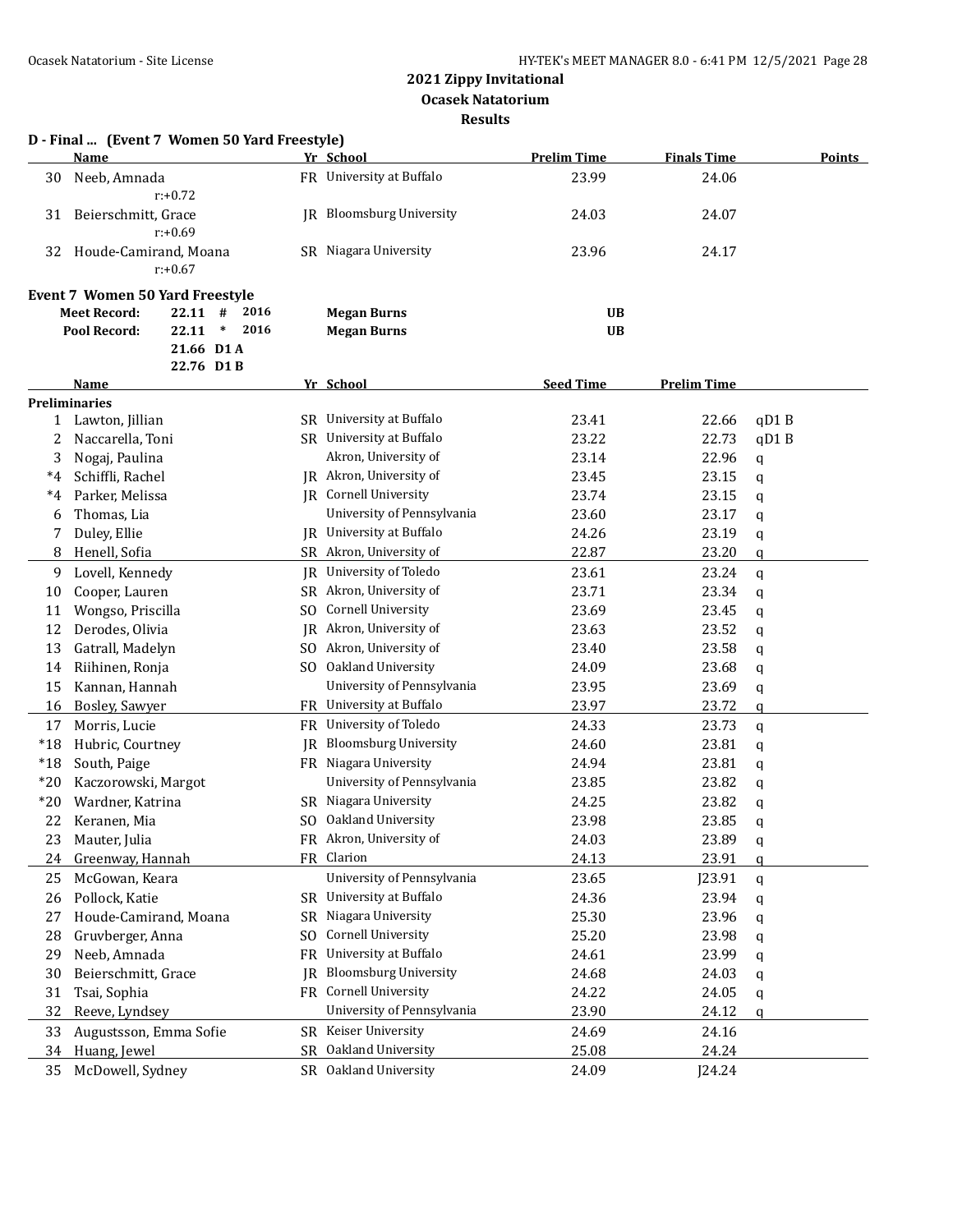|       | <b>Name</b>              |                | Yr School                    | <b>Seed Time</b> | <b>Prelim Time</b> |
|-------|--------------------------|----------------|------------------------------|------------------|--------------------|
| 36    | Wood, Alicia             |                | FR University at Buffalo     | 24.93            | J24.24             |
| $*37$ | Garcia, Paula            |                | Akron, University of         | 29.67            | 24.27              |
| $*37$ | Zhang, Tori              |                | FR Cornell University        | 24.64            | 24.27              |
| *39   | Ohr, Joelle              |                | SO Cornell University        | 24.73            | 24.31              |
| *39   | Myers, Andie             |                | University of Pennsylvania   | 24.50            | 24.31              |
| $*41$ | Chong, Vanessa           |                | University of Pennsylvania   | 23.87            | 24.33              |
| $*41$ | Schere, Yvonne           |                | SR Niagara University        | 24.89            | 24.33              |
| 43    | Mooney, Lindsay          |                | <b>Bloomsburg University</b> | 24.50            | 24.35              |
| 44    | Lloyd, Sydney            |                | SO Bloomsburg University     | 25.13            | 24.39              |
| $*45$ | Betancourt, Alyssia      |                | FR Oakland University        | 24.08            | 24.41              |
| *45   | Schwarz, Jenessa         |                | University of Pennsylvania   | 24.93            | 24.41              |
| 47    | Davidson, Sydney         |                | JR Clarion                   | 27.04            | 24.43              |
| 48    | Aspegren, Timea          |                | FR Keiser University         | 25.10            | 24.45              |
| 49    | Maddux, Lila             |                | FR Niagara University        | 24.81            | 24.46              |
| 50    | Davis, Sophia            | S <sub>O</sub> | Oakland University           | 25.55            | 24.48              |
| 51    | Bach, Aubrey             |                | SO Keiser University         | 26.39            | 24.50              |
| 52    | Kiely, Katie             |                | University of Pennsylvania   | 24.70            | 24.53              |
| 53    | Hudson, Camryn           |                | SR Keiser University         | 25.04            | 24.58              |
| 54    | Sofoulis, Danai          |                | FR Keiser University         | 25.00            | 24.62              |
| 55    | Syrkin, Alex             |                | FR Cornell University        | 25.45            | 24.65              |
| 56    | Redding, Madalyn         |                | SR Cornell University        | 25.48            | 24.66              |
| 57    | Munoz, Aviva             |                | JR Cornell University        | 25.25            | 24.69              |
| 58    | Garzon, Noelia           |                | JR Keiser University         | 25.45            | 24.70              |
| 59    | Petricevic, Madison      |                | FR Keiser University         | 25.51            | 24.72              |
| 60    | Fortney, Autumn          |                | SR Clarion                   | 25.79            | 24.74              |
| 61    | Belanger, Logan          |                | FR Oakland University        | 24.72            | 24.75              |
| 62    | Braathen, Karina         | IR             | Keiser University            | 26.86            | 24.79              |
| 63    | Bosman, Dinica           |                | FR Akron, University of      | 24.97            | 24.83              |
| 64    | Miller, Haley            | FR             | Clarion                      | 25.31            | 24.86              |
| 65    | Lehman, Alicia           | JR             | <b>Bloomsburg University</b> | 25.41            | 24.87              |
| 66    | Thomas, Nia              |                | FR Niagara University        | 25.02            | 24.89              |
| $*67$ | Blakely, Madeline        | FR             | University of Toledo         | <b>NT</b>        | 24.95              |
| $*67$ | Wood, Grace              | S <sub>0</sub> | University at Buffalo        | 25.35            | 24.95              |
| *67   | Robinson, Lily           | SO.            | Keiser University            | <b>NT</b>        | 24.95              |
| 70    | Maas, Jenna              |                | SR Oakland University        | 25.44            | 25.00              |
| 71    | Wu, Amy                  |                | SO Cornell University        | 25.75            | 25.05              |
| 72    | Biltoft-Jensen, Nikoline |                | FR Keiser University         | <b>NT</b>        | 25.12              |
| 73    | Karic, Nejla             | S <sub>0</sub> | University of Toledo         | 26.31            | 25.17              |
| 74    | Hume, Lauren             |                | SR Niagara University        | 25.69            | 25.26              |
| 75    | Lohner, Lisa             | IR             | University of Toledo         | NT               | 25.28              |
| 76    | Wallenborg, Caroline     | IR             | University of Toledo         | <b>NT</b>        | 25.29              |
| 77    | Stromberg, Amanda        | SR             | Keiser University            | 26.76            | 25.32              |
| 78    | Heinze, Caitlin          | FR             | University of Toledo         | 26.09            | 25.48              |
| 79    | Duric, Jovana            | <b>IR</b>      | University of Toledo         | NT               | 25.54              |
| 80    | Park, Jenna              | <b>IR</b>      | <b>Bloomsburg University</b> | 25.94            | 25.61              |
| 81    | Turner, Elizabeth        | SR             | <b>Bloomsburg University</b> | 26.25            | 25.62              |
| 82    | Webster, Gabrielle       | FR             | Clarion                      | 26.15            | 25.63              |
| 83    | Silva, Amanda            | SO.            | Niagara University           | 26.26            | 25.66              |
| 84    | McDonough, Maddy         | IR             | University at Buffalo        | <b>NT</b>        | 25.70              |
| 85    | Riegel, Julia            | FR             | <b>Bloomsburg University</b> | 26.11            | 25.77              |
| 86    | Marchioni, Julie         |                | SR Bloomsburg University     | 26.23            | 25.95              |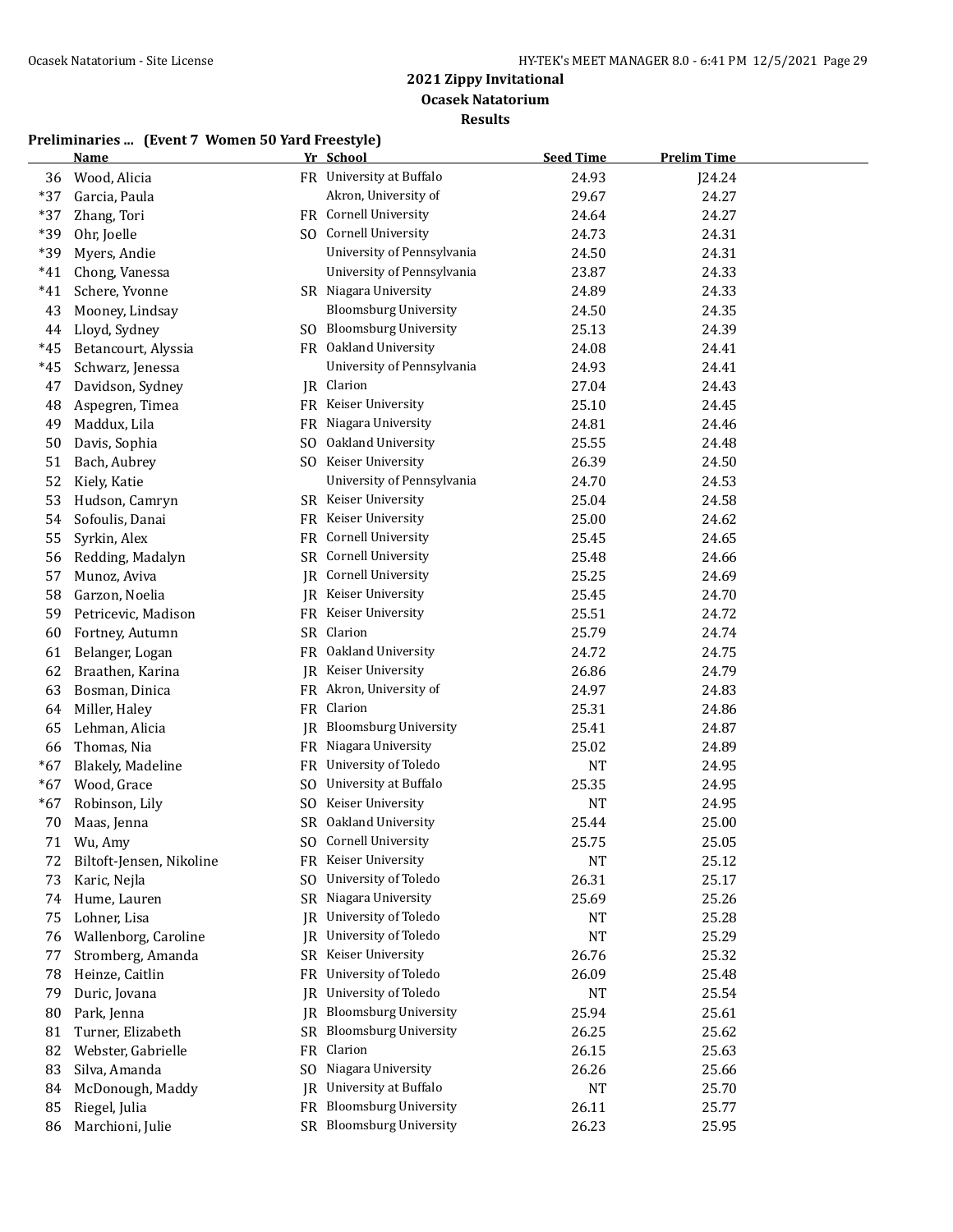**Results**

|                  | <b>Name</b>                          |                  | Yr School                    | <b>Seed Time</b>   | <b>Prelim Time</b>        |                  |
|------------------|--------------------------------------|------------------|------------------------------|--------------------|---------------------------|------------------|
| 87               | Henninge, Kaitlynn                   |                  | SR Clarion                   | 26.10              | 26.00                     |                  |
| 88               | Sharkey, Katie                       |                  | SO Bloomsburg University     | 26.56              | 26.34                     |                  |
| 89               | Besterman, Sophie                    |                  | SO Bloomsburg University     | 27.16              | 26.36                     |                  |
| 90               | Killinger, Kaitlyn                   |                  | FR Oakland University        | 26.08              | 26.42                     |                  |
| 91               | Fry, Hailey                          |                  | Clarion                      | 26.74              | 26.43                     |                  |
| 92               | Swift, Gillian                       |                  | FR University of Toledo      | <b>NT</b>          | 26.85                     |                  |
| 93               | Walsh, Gabi                          | FR.              | <b>Bloomsburg University</b> | 26.51              | 26.93                     |                  |
| 94               | Noss, Dani                           | S <sub>O</sub>   | <b>Bloomsburg University</b> | 27.92              | 27.20                     |                  |
| 95               | Gorrell, Bell                        | SO.              | Clarion                      | 28.43              | 27.38                     |                  |
| 96               | Lewis, Maya                          |                  | FR Oakland University        | 26.35              | 30.34                     |                  |
|                  | <b>Event 8 Men 50 Yard Freestyle</b> |                  |                              |                    |                           |                  |
|                  | <b>Meet Record:</b><br>19.60#        | 12/3/2021        | <b>Christian Bart</b>        | <b>Oakland</b>     |                           |                  |
|                  | 19.60<br>Pool Record:                | $*$<br>12/3/2021 | <b>Christian Bart</b>        | <b>Oakland</b>     |                           |                  |
|                  |                                      | 18.96 D1 A       |                              |                    |                           |                  |
|                  |                                      | 19.96 D1B        |                              |                    |                           |                  |
|                  | <b>Name</b>                          |                  | Yr School                    | <b>Prelim Time</b> | <b>Finals Time</b>        | <b>Points</b>    |
| A - Final        |                                      |                  |                              |                    |                           |                  |
| $\mathbf{1}$     | Bart, Christian<br>$r: +0.64$        |                  | JR Oakland University        | 20.00              | 19.60# D1 B               | 32               |
| 2                | Thomas, Andy<br>$r: +0.58$           |                  | JR Bloomsburg University     | 20.41              | 19.87<br>D <sub>1</sub> B | 28               |
| 3                | Garcia, Alberto<br>$r: +0.59$        |                  | JR Keiser University         | 20.41              | 20.11                     | 27               |
| 4                | Feldman, Benjamin<br>$r: +0.64$      |                  | University of Pennsylvania   | 20.42              | 20.32                     | 26               |
| 5                | Hummel, Collin                       |                  | SR Bloomsburg University     | 20.55              | 20.46                     | 25               |
| 6                | $r: +0.62$<br>Zaplatar, Emerson      |                  | SR Keiser University         | 20.54              | 20.48                     | 24               |
| 7                | $r: +0.68$<br>Marcin, Jeremy         |                  | JR Cornell University        | 20.35              | 20.53                     | 23               |
|                  | $r: +0.66$                           |                  |                              |                    |                           |                  |
| 8                | Hamilton, Jack                       |                  | University of Pennsylvania   | 20.34              | 20.64                     | 22               |
| <b>B</b> - Final | 9 Vu, Kevin                          |                  | JR Niagara University        | 20.81              | 20.52                     | 20               |
|                  | $r: +0.62$                           |                  |                              |                    |                           |                  |
| 10               | Mackey, Ian                          |                  | SR Cornell University        | 20.76              | 20.69                     | 17               |
|                  | $r: +4.50$                           |                  |                              |                    |                           |                  |
|                  | 11 Washington, Valance               |                  | SR Oakland University        | 20.81              | 20.77                     | 16               |
|                  | $r: +0.65$                           |                  |                              |                    |                           |                  |
| 12               | Malchow, Nicholas                    |                  | University of Pennsylvania   | 20.56              | 20.79                     | 15               |
|                  | $r: +0.67$                           |                  |                              |                    |                           |                  |
| 13               | Flowers, Mack                        |                  | SR Oakland University        | 20.61              | 20.81                     | 14               |
|                  | 14 Pro, Kyle                         |                  | SO Cornell University        | 20.94              | 21.00                     | 13               |
|                  | $r: +0.68$                           |                  |                              |                    |                           |                  |
| 15               | Geheb, Ryan                          |                  | SR Oakland University        | 20.82              | 21.03                     | 12               |
|                  | $r: +0.67$                           |                  |                              |                    |                           |                  |
| 16               | Quiñones, Javi                       |                  | SR Oakland University        | 20.85              | 21.28                     | 11               |
|                  | $r: +0.64$                           |                  |                              |                    |                           |                  |
| C - Final        |                                      |                  |                              |                    |                           |                  |
|                  | 17 McCrary, Mark                     |                  | University of Pennsylvania   | 21.11              | 20.47                     | $\boldsymbol{9}$ |
|                  | $r: +0.67$                           |                  |                              |                    |                           |                  |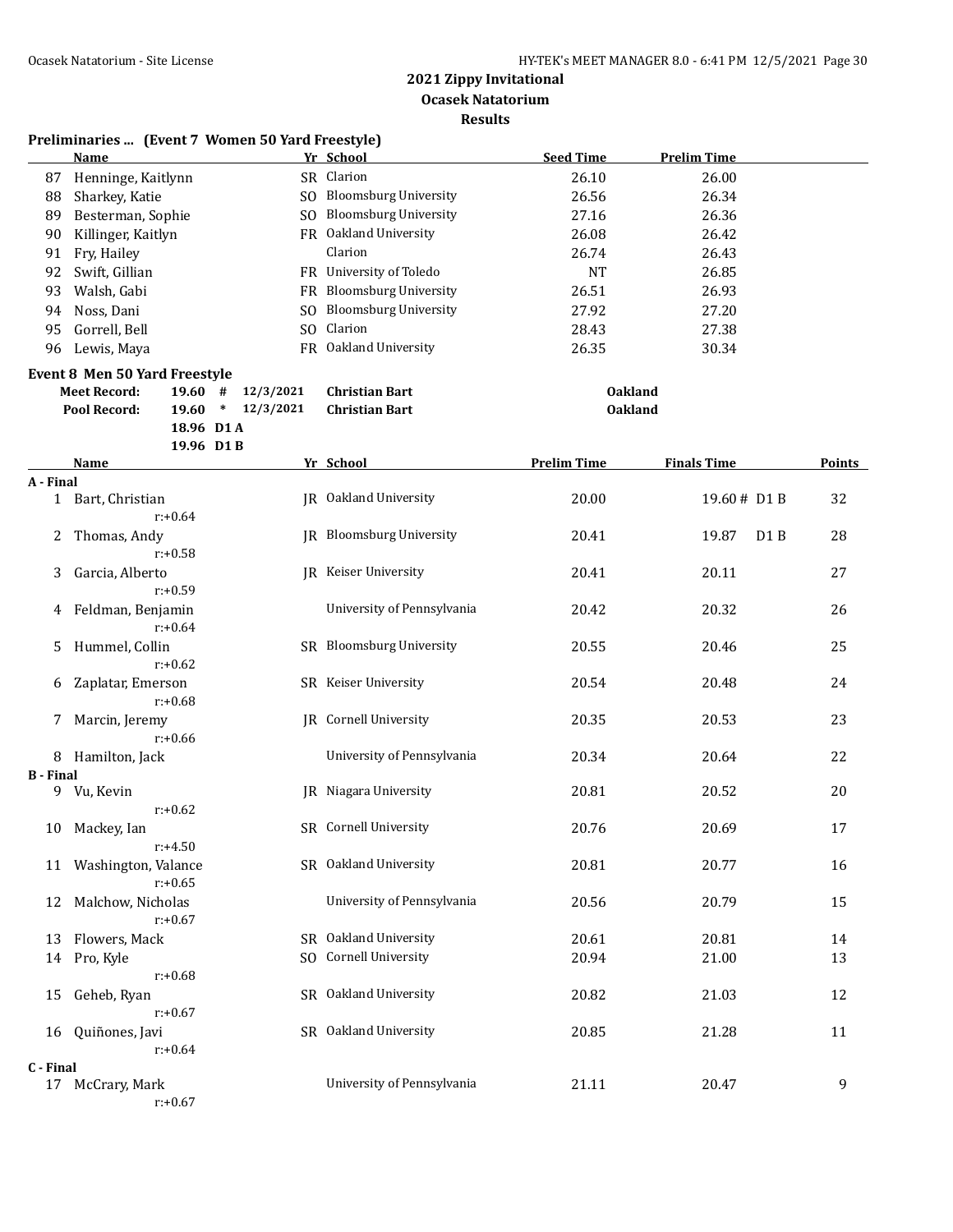## **C - Final ... (Event 8 Men 50 Yard Freestyle)**

|    | Name           |     | Yr School                  | <b>Prelim Time</b> | <b>Finals Time</b> | <b>Points</b> |
|----|----------------|-----|----------------------------|--------------------|--------------------|---------------|
| 18 | Fry, Jace      |     | SR Bloomsburg University   | 21.11              | 20.71              | 7             |
|    | $r: +0.62$     |     |                            |                    |                    |               |
| 19 | Taner, Will    |     | FR Cornell University      | 21.08              | 20.87              | 6             |
| 20 | Bailey, Pearce | SO. | <b>Cornell University</b>  | 21.09              | 20.95              | 5             |
|    | $r: +0.74$     |     |                            |                    |                    |               |
| 21 | Banks, Jack    |     | FR Cornell University      | 21.07              | 21.00              | 4             |
|    | $r: +0.62$     |     |                            |                    |                    |               |
| 22 | Dragon, Nathan |     | FR Niagara University      | 21.14              | 21.05              | 3             |
|    | r:11.17        |     |                            |                    |                    |               |
| 23 | Herrick, Dane  | FR  | Oakland University         | 21.21              | 21.27              | 2             |
|    | $r: +0.62$     |     |                            |                    |                    |               |
| 24 | Lee, Peter     |     | University of Pennsylvania | 21.16              | 21.69              |               |
|    | $r: +0.67$     |     |                            |                    |                    |               |

#### **Event 8 Men 50 Yard Freestyle**

| Meet Record: | 19.60 $\#$ 12/3/2021 Christian Bart | <b>Oakland</b> |
|--------------|-------------------------------------|----------------|
| Pool Record: | 19.60 $*$ 12/3/2021 Christian Bart  | <b>Oakland</b> |
|              | 18.96 D1 A                          |                |

|       | 19.96 D1 B               |                |                              |                  |                    |               |
|-------|--------------------------|----------------|------------------------------|------------------|--------------------|---------------|
|       | <b>Name</b>              |                | Yr School                    | <b>Seed Time</b> | <b>Prelim Time</b> |               |
|       | <b>Preliminaries</b>     |                |                              |                  |                    |               |
| 1     | Bart, Christian          |                | IR Oakland University        | 20.46            | 20.00              | q             |
| 2     | Hamilton, Jack           |                | University of Pennsylvania   | 21.07            | 20.34              | $\mathsf{q}$  |
| 3     | Marcin, Jeremy           | IR             | Cornell University           | 21.02            | 20.35              | q             |
| $^*4$ | Garcia, Alberto          | IR.            | Keiser University            | 21.17            | 20.41              | a             |
| $^*4$ | Thomas, Andy             | IR             | <b>Bloomsburg University</b> | 20.64            | 20.41              | q             |
| 6     | Feldman, Benjamin        |                | University of Pennsylvania   | 21.24            | 20.42              | a             |
| 7     | Zaplatar, Emerson        | SR.            | Keiser University            | 21.67            | 20.54              | q             |
| 8     | Hummel, Collin           |                | SR Bloomsburg University     | 21.36            | 20.55              | a             |
| 9     | Malchow, Nicholas        |                | University of Pennsylvania   | 20.97            | 20.56              | $\mathbf q$   |
| 10    | Flowers, Mack            | SR.            | Oakland University           | 21.03            | 20.61              | $\mathfrak q$ |
| 11    | Mackey, Ian              | <b>SR</b>      | <b>Cornell University</b>    | 21.56            | 20.76              | $\alpha$      |
| $*12$ | Washington, Valance      | <b>SR</b>      | Oakland University           | 21.00            | 20.81              | a             |
| $*12$ | Vu, Kevin                | <b>IR</b>      | Niagara University           | 21.39            | 20.81              | q             |
| 14    | Geheb, Ryan              | SR.            | Oakland University           | 21.08            | 20.82              | q             |
| 15    | Quiñones, Javi           | <b>SR</b>      | Oakland University           | 21.16            | 20.85              | q             |
| 16    | Pro, Kyle                | S <sub>0</sub> | Cornell University           | 21.85            | 20.94              | q             |
| 17    | Banks, Jack              | FR             | <b>Cornell University</b>    | 21.79            | 21.07              | a             |
| 18    | Taner, Will              | <b>FR</b>      | Cornell University           | 28.94            | 21.08              | q             |
| 19    | Bailey, Pearce           | SO.            | Cornell University           | 21.84            | 21.09              | q             |
| $*20$ | Fry, Jace                |                | SR Bloomsburg University     | 21.71            | 21.11              | q             |
| $*20$ | McCrary, Mark            |                | University of Pennsylvania   | 21.29            | 21.11              | q             |
| 22    | Kusik, Alex              | FR.            | Keiser University            | 21.21            | 21.12              | q             |
| 23    | Dragon, Nathan           | FR.            | Niagara University           | 22.09            | 21.14              | q             |
| 24    | Lee, Peter               |                | University of Pennsylvania   | 21.01            | 21.16              | $\alpha$      |
| 25    | Herrick, Dane            | <b>FR</b>      | Oakland University           | 21.44            | 21.21              |               |
| $*26$ | Morgan, Levi             | <b>FR</b>      | Niagara University           | 21.41            | 21.22              |               |
| $*26$ | Althoff, Zach            |                | University of Pennsylvania   | 21.91            | 21.22              |               |
|       | <b>Swim-Off Required</b> |                |                              |                  |                    |               |
| 27    | Rydberg, Mark            |                | FR Cornell University        | 21.92            | J21.22             |               |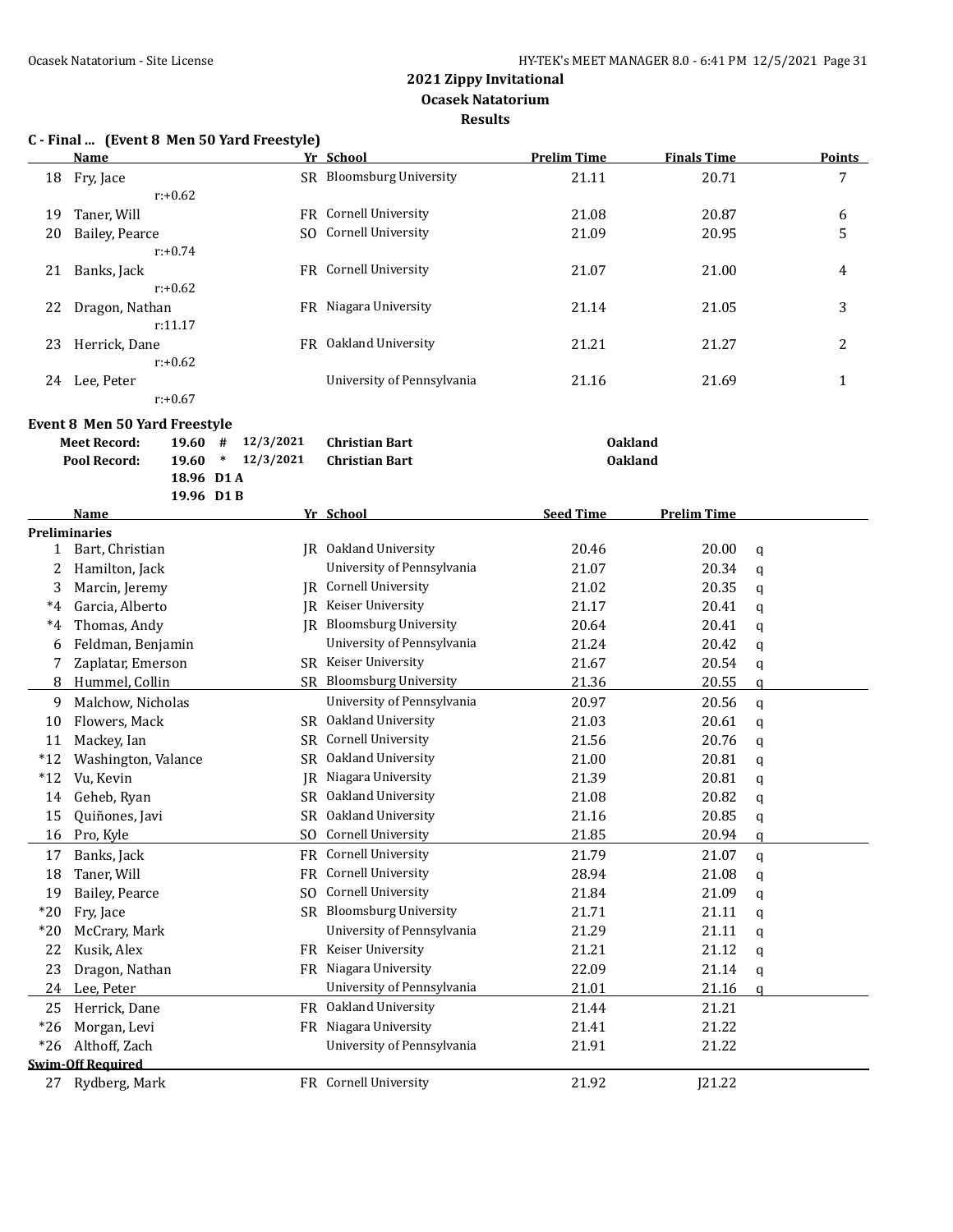|        | <b>Name</b>                              |                | Yr School                       | <b>Seed Time</b>    | <b>Prelim Time</b>  |     |               |
|--------|------------------------------------------|----------------|---------------------------------|---------------------|---------------------|-----|---------------|
| $*29$  | Dai, Andrew                              |                | University of Pennsylvania      | 21.06               | 21.23               |     |               |
| $*29$  | Mueser, Dan                              |                | SR Bloomsburg University        | 21.56               | 21.23               |     |               |
| 31     | Holt, Logan                              |                | SO Cornell University           | 22.25               | 21.24               |     |               |
| 32     | Deiderick, Gabe                          |                | JR Bloomsburg University        | 21.99               | 21.26               |     |               |
| 33     | Olson, Jaden                             |                | University of Pennsylvania      | 21.09               | 21.30               |     |               |
| 34     | Strawn, Brenek                           |                | FR Clarion                      | 21.79               | 21.34               |     |               |
| 35     | Garbenis, Faustas                        |                | FR Oakland University           | 21.97               | 21.35               |     |               |
| 36     | Yant, Jacob                              |                | SR Clarion                      | 22.19               | 21.37               |     |               |
| 37     | Smith, Sam                               |                | JR Oakland University           | 21.89               | 21.39               |     |               |
| 38     | Agnew, Patrick                           |                | SR Bloomsburg University        | 21.84               | 21.50               |     |               |
| 39     | Lewis, Thomas                            |                | University of Pennsylvania      | 21.30               | 21.55               |     |               |
| 40     | Aguirre, Sebastian                       |                | JR Oakland University           | 22.06               | 21.59               |     |               |
| 41     | Miller, Max                              |                | JR Keiser University            | 22.03               | 21.60               |     |               |
| 42     | Simpson, Neil                            |                | University of Pennsylvania      | 20.81               | 21.62               |     |               |
| 43     | Casey, Jack                              | JR             | Cornell University              | <b>NT</b>           | 21.70               |     |               |
| 44     | Isaacs, Tanner                           | SO.            | Niagara University              | 22.60               | 21.74               |     |               |
| 45     | Baker, Logan                             | SR             | <b>Bloomsburg University</b>    | 22.17               | 21.76               |     |               |
| 46     | Tichy, Reid                              | FR             | Niagara University              | 22.18               | 21.77               |     |               |
| 47     | Poley, Gunnar                            | JR             | Keiser University               | 22.21               | 21.78               |     |               |
| 48     | Smith, Josh                              | IR             | Keiser University               | 21.88               | 21.81               |     |               |
| *49    | Li, Alan                                 | IR             | Cornell University              | <b>NT</b>           | 21.84               |     |               |
| *49    | Fiddler, Nick                            |                | FR Bloomsburg University        | 22.21               | 21.84               |     |               |
| $*51$  | Canessa, Franco                          | SR             | Keiser University               | 22.53               | 21.87               |     |               |
| $*51$  | Pozdnyakov, Phil                         | SO.            | Cornell University              | 22.18               | 21.87               |     |               |
| 53     | Germano, Gio                             | SO.            | Niagara University              | 22.14               | 22.09               |     |               |
| 54     | Ohr, Pierson                             |                | SR Cornell University           | 22.48               | 22.11               |     |               |
| 55     | Harrell, Brian                           | JR             | <b>Bloomsburg University</b>    | 22.44               | 22.14               |     |               |
| 56     | Mock, Corey                              |                | SR Clarion                      | 24.80               | 22.32               |     |               |
| 57     | Marvin, Matt                             | SR             | <b>Bloomsburg University</b>    | 22.26               | 22.37               |     |               |
| 58     | Francis, Luc                             | FR             | Cornell University              | NT                  | 22.40               |     |               |
| 59     | Schwabauer, Sam                          | SO.            | Niagara University              | 23.57               | 22.43               |     |               |
| 60     | Walker, TyQuann                          | S <sub>0</sub> | Niagara University              | 22.95               | 22.46               |     |               |
| 61     | Markham, Rowan                           | S <sub>0</sub> | Niagara University              | 23.28               | 22.52               |     |               |
| 62     | Phillips, Micah                          |                | JR Clarion                      | 23.40               | 22.67               |     |               |
| 63     | Park, Tate                               |                | University of Pennsylvania      | 22.19               | 22.71               |     |               |
| 64     | Sanitago, Lucas                          |                | FR Clarion                      | 22.96               | 22.77               |     |               |
| 65     | Feiser, Joe                              |                | FR Clarion                      | 24.57               | 23.16               |     |               |
| 66     | Chemey, Andy                             |                | FR Niagara University           | 24.51               | 23.31               |     |               |
| 67     | LaBue, Payton                            |                | SO Niagara University           | 23.97               | 23.81               |     |               |
| 68     | Wayne, Isaac                             |                | FR Clarion                      | 25.60               | 23.99               |     |               |
| 69     | Holzen, Lucas                            |                | FR Keiser University            | 25.72               | 24.77               |     |               |
|        | <b>Event 9 Women 1 mtr Diving</b>        |                |                                 |                     |                     |     |               |
|        | <b>Meet Record:</b><br>313.35 #<br>2009  |                | <b>Meili M Carpenter</b>        | <b>Buffalo</b>      |                     |     |               |
|        | Pool Record:<br>356.85<br>$\ast$<br>2015 |                | Hottensmith                     | <b>Akron</b>        |                     |     |               |
|        | 265.00 D1B                               |                |                                 |                     |                     |     |               |
|        | <u>Name</u>                              |                | Yr School                       | <b>Prelim Score</b> | <b>Finals Score</b> |     | <b>Points</b> |
| Finals |                                          |                |                                 |                     |                     |     |               |
| 1      | Franz, Tori                              |                | <b>IR</b> University at Buffalo | 296.95              | 295.40              | D1B | 32            |
| 2      | Kalik, Paige                             |                | JR Akron, University of         | 257.30              | 266.05              | D1B | 28            |
| 3      | Williams, Demetra                        |                | SR Cornell University           | 245.40              | 263.70              |     | 27            |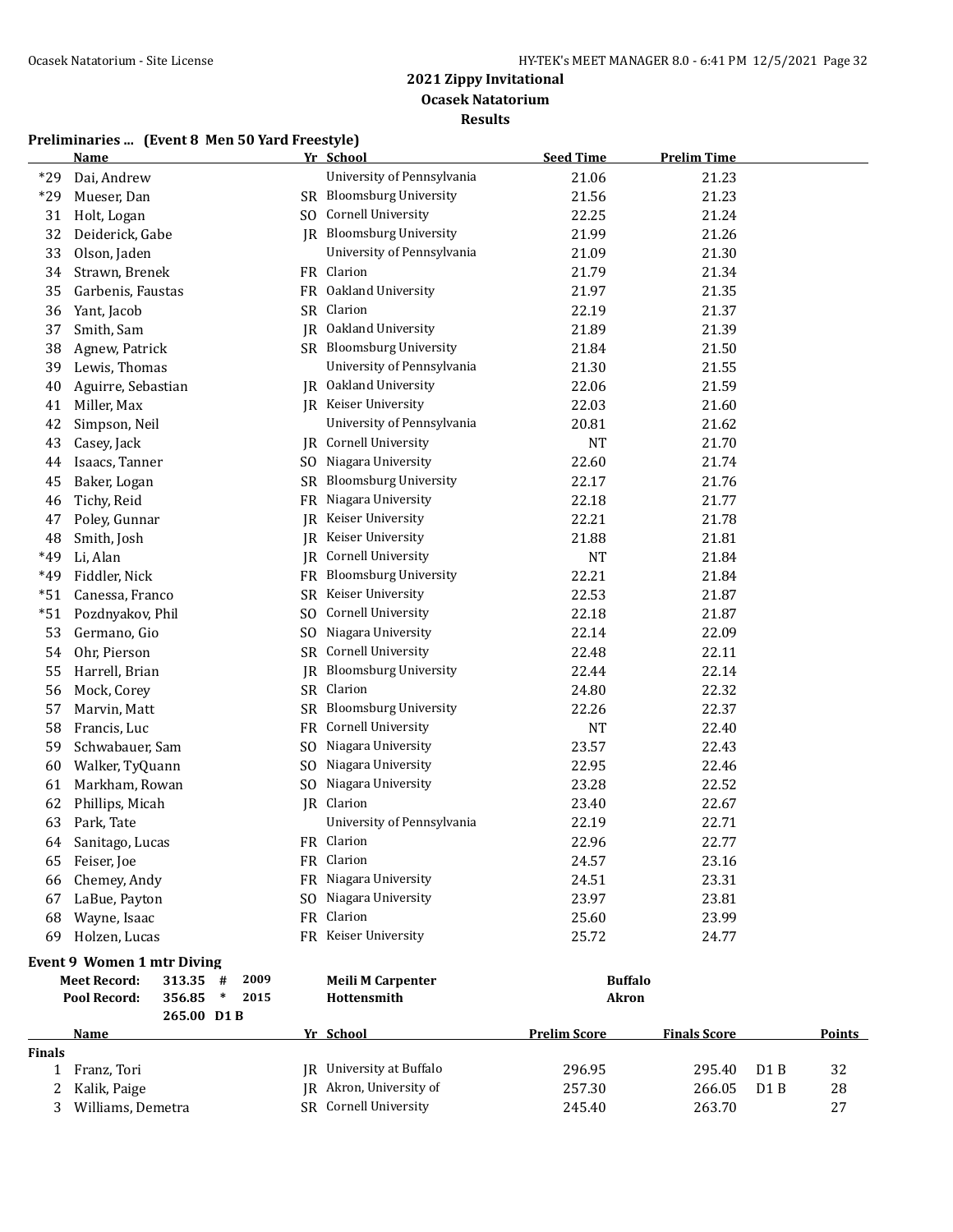| <b>Prelim Score</b><br><b>Finals Score</b><br>Name<br>Yr School<br>230.95<br>Arceri, Trish<br>SR University at Buffalo<br>254.65<br>26<br>4<br>FR University at Buffalo<br>253.00<br>25<br>Kwak, Mari<br>250.55<br>5<br>JR Cornell University<br>Jendritz, Elise<br>230.20<br>249.80<br>6<br>FR University at Buffalo<br>Dorsett, Presley<br>250.25<br>23<br>7<br>243.55<br>FR Akron, University of<br>22<br>Smith, Laurel<br>228.80<br>223.10<br>8<br><b>Event 9 Women 1 mtr Diving</b><br><b>Meet Record:</b><br>2009<br><b>Meili M Carpenter</b><br><b>Buffalo</b><br>313.35<br>#<br>2015<br>356.85<br><b>Akron</b><br>Pool Record:<br>$\ast$<br>Hottensmith<br>265.00 D1B<br>Yr School<br><b>Prelim Score</b><br>Name<br><b>Preliminaries</b><br>JR University at Buffalo<br><b>NP</b><br>296.95<br>qD1B<br>1 Franz, Tori<br>JR Akron, University of<br><b>NP</b><br>257.30<br>2<br>Kalik, Paige<br>q<br>FR University at Buffalo<br><b>NP</b><br>253.00<br>3<br>Kwak, Mari<br>q<br>FR University at Buffalo<br><b>NP</b><br>Dorsett, Presley<br>250.25<br>4<br>q<br>SR Cornell University<br>5<br>Williams, Demetra<br>260.65<br>245.40<br>q<br>SR University at Buffalo<br>Arceri, Trish<br><b>NP</b><br>230.95<br>6<br>q<br>Cornell University<br>Jendritz, Elise<br>IR<br><b>NP</b><br>230.20<br>7<br>q<br>FR Akron, University of<br>Smith, Laurel<br><b>NP</b><br>8<br>228.80<br>q<br>University of Pennsylvania<br>Francella, Olivia<br>240.45<br>225.80<br>9<br>SO Oakland University<br>Chalifoux, Elleana<br>289.80<br>224.00<br>10<br>Clarion<br>Vogt, Anna Catherine<br><b>NP</b><br>210.60<br>11<br>University of Pennsylvania<br>222.20<br>12<br>Parker, Madeleine<br>191.60<br>FR Akron, University of<br>13<br>Dunigan, Mckenzie<br><b>NP</b><br>191.20<br>University of Pennsylvania<br>213.98<br>Stein, Samantha<br>189.10<br>14<br><b>IR</b> Oakland University<br>Ruhf, Alyssa<br>237.75<br>15<br>182.60<br>SR Niagara University<br>Sarkis, Sydney<br>251.55<br>181.65<br>16<br>Clarion<br>Brand, Elizabeth<br><b>NP</b><br>176.95<br>17<br>SR Oakland University<br>Cummins, Katelynn<br>216.98<br>176.60<br>18<br>Gonczi, Alexa<br>Clarion<br>19<br><b>NP</b><br>172.30<br>Clarion<br>Restelli, Addison<br><b>NP</b><br>20<br>159.30<br>Lewis, Bria<br>Clarion<br><b>NP</b><br>21<br>158.15<br>JR Niagara University<br>MacMahon, Morgan<br>210.23<br>156.40<br>22<br>23<br>SO Niagara University<br>208.88<br>150.50<br>Hennebaul, Maggie<br>24<br>Coda, Sadie<br>Clarion<br><b>NP</b><br>142.80<br>FR Niagara University<br>Seelbach, Lexi<br>164.33<br>136.45<br>25<br>Clarion<br>Keppler, Meghan<br><b>NP</b><br>132.75<br>26<br>JR Niagara University<br>Noah, Chloe<br>148.95<br>27<br>128.45<br>Clarion<br>Lukaesko, Morgan<br><b>NP</b><br>28<br>118.55<br>Event 10 Men 3 mtr Diving<br>2018<br><b>Meet Record:</b><br>379.05 #<br><b>Oakland</b><br><b>Joe Smith</b><br>2018<br>Pool Record:<br>379.05<br>$\ast$<br><b>Joe Smith</b><br><b>Oakland</b><br>320.00 D1B<br>Yr School<br><b>Prelim Score</b><br><b>Finals Score</b><br><b>Name</b><br><b>Finals</b><br>SR Cornell University | Finals  (Event 9 Women 1 mtr Diving) |  |        |        |                  |               |
|------------------------------------------------------------------------------------------------------------------------------------------------------------------------------------------------------------------------------------------------------------------------------------------------------------------------------------------------------------------------------------------------------------------------------------------------------------------------------------------------------------------------------------------------------------------------------------------------------------------------------------------------------------------------------------------------------------------------------------------------------------------------------------------------------------------------------------------------------------------------------------------------------------------------------------------------------------------------------------------------------------------------------------------------------------------------------------------------------------------------------------------------------------------------------------------------------------------------------------------------------------------------------------------------------------------------------------------------------------------------------------------------------------------------------------------------------------------------------------------------------------------------------------------------------------------------------------------------------------------------------------------------------------------------------------------------------------------------------------------------------------------------------------------------------------------------------------------------------------------------------------------------------------------------------------------------------------------------------------------------------------------------------------------------------------------------------------------------------------------------------------------------------------------------------------------------------------------------------------------------------------------------------------------------------------------------------------------------------------------------------------------------------------------------------------------------------------------------------------------------------------------------------------------------------------------------------------------------------------------------------------------------------------------------------------------------------------------------------------------------------------------------------------------------------------------------------------------------------------------------------------------------------------------------------------------------------------------------------------------------------------------------------------------------------------------------------------------------------------------------------|--------------------------------------|--|--------|--------|------------------|---------------|
|                                                                                                                                                                                                                                                                                                                                                                                                                                                                                                                                                                                                                                                                                                                                                                                                                                                                                                                                                                                                                                                                                                                                                                                                                                                                                                                                                                                                                                                                                                                                                                                                                                                                                                                                                                                                                                                                                                                                                                                                                                                                                                                                                                                                                                                                                                                                                                                                                                                                                                                                                                                                                                                                                                                                                                                                                                                                                                                                                                                                                                                                                                                              |                                      |  |        |        |                  | <b>Points</b> |
|                                                                                                                                                                                                                                                                                                                                                                                                                                                                                                                                                                                                                                                                                                                                                                                                                                                                                                                                                                                                                                                                                                                                                                                                                                                                                                                                                                                                                                                                                                                                                                                                                                                                                                                                                                                                                                                                                                                                                                                                                                                                                                                                                                                                                                                                                                                                                                                                                                                                                                                                                                                                                                                                                                                                                                                                                                                                                                                                                                                                                                                                                                                              |                                      |  |        |        |                  |               |
|                                                                                                                                                                                                                                                                                                                                                                                                                                                                                                                                                                                                                                                                                                                                                                                                                                                                                                                                                                                                                                                                                                                                                                                                                                                                                                                                                                                                                                                                                                                                                                                                                                                                                                                                                                                                                                                                                                                                                                                                                                                                                                                                                                                                                                                                                                                                                                                                                                                                                                                                                                                                                                                                                                                                                                                                                                                                                                                                                                                                                                                                                                                              |                                      |  |        |        |                  |               |
|                                                                                                                                                                                                                                                                                                                                                                                                                                                                                                                                                                                                                                                                                                                                                                                                                                                                                                                                                                                                                                                                                                                                                                                                                                                                                                                                                                                                                                                                                                                                                                                                                                                                                                                                                                                                                                                                                                                                                                                                                                                                                                                                                                                                                                                                                                                                                                                                                                                                                                                                                                                                                                                                                                                                                                                                                                                                                                                                                                                                                                                                                                                              |                                      |  |        |        |                  | 24            |
|                                                                                                                                                                                                                                                                                                                                                                                                                                                                                                                                                                                                                                                                                                                                                                                                                                                                                                                                                                                                                                                                                                                                                                                                                                                                                                                                                                                                                                                                                                                                                                                                                                                                                                                                                                                                                                                                                                                                                                                                                                                                                                                                                                                                                                                                                                                                                                                                                                                                                                                                                                                                                                                                                                                                                                                                                                                                                                                                                                                                                                                                                                                              |                                      |  |        |        |                  |               |
|                                                                                                                                                                                                                                                                                                                                                                                                                                                                                                                                                                                                                                                                                                                                                                                                                                                                                                                                                                                                                                                                                                                                                                                                                                                                                                                                                                                                                                                                                                                                                                                                                                                                                                                                                                                                                                                                                                                                                                                                                                                                                                                                                                                                                                                                                                                                                                                                                                                                                                                                                                                                                                                                                                                                                                                                                                                                                                                                                                                                                                                                                                                              |                                      |  |        |        |                  |               |
|                                                                                                                                                                                                                                                                                                                                                                                                                                                                                                                                                                                                                                                                                                                                                                                                                                                                                                                                                                                                                                                                                                                                                                                                                                                                                                                                                                                                                                                                                                                                                                                                                                                                                                                                                                                                                                                                                                                                                                                                                                                                                                                                                                                                                                                                                                                                                                                                                                                                                                                                                                                                                                                                                                                                                                                                                                                                                                                                                                                                                                                                                                                              |                                      |  |        |        |                  |               |
|                                                                                                                                                                                                                                                                                                                                                                                                                                                                                                                                                                                                                                                                                                                                                                                                                                                                                                                                                                                                                                                                                                                                                                                                                                                                                                                                                                                                                                                                                                                                                                                                                                                                                                                                                                                                                                                                                                                                                                                                                                                                                                                                                                                                                                                                                                                                                                                                                                                                                                                                                                                                                                                                                                                                                                                                                                                                                                                                                                                                                                                                                                                              |                                      |  |        |        |                  |               |
|                                                                                                                                                                                                                                                                                                                                                                                                                                                                                                                                                                                                                                                                                                                                                                                                                                                                                                                                                                                                                                                                                                                                                                                                                                                                                                                                                                                                                                                                                                                                                                                                                                                                                                                                                                                                                                                                                                                                                                                                                                                                                                                                                                                                                                                                                                                                                                                                                                                                                                                                                                                                                                                                                                                                                                                                                                                                                                                                                                                                                                                                                                                              |                                      |  |        |        |                  |               |
|                                                                                                                                                                                                                                                                                                                                                                                                                                                                                                                                                                                                                                                                                                                                                                                                                                                                                                                                                                                                                                                                                                                                                                                                                                                                                                                                                                                                                                                                                                                                                                                                                                                                                                                                                                                                                                                                                                                                                                                                                                                                                                                                                                                                                                                                                                                                                                                                                                                                                                                                                                                                                                                                                                                                                                                                                                                                                                                                                                                                                                                                                                                              |                                      |  |        |        |                  |               |
|                                                                                                                                                                                                                                                                                                                                                                                                                                                                                                                                                                                                                                                                                                                                                                                                                                                                                                                                                                                                                                                                                                                                                                                                                                                                                                                                                                                                                                                                                                                                                                                                                                                                                                                                                                                                                                                                                                                                                                                                                                                                                                                                                                                                                                                                                                                                                                                                                                                                                                                                                                                                                                                                                                                                                                                                                                                                                                                                                                                                                                                                                                                              |                                      |  |        |        |                  |               |
|                                                                                                                                                                                                                                                                                                                                                                                                                                                                                                                                                                                                                                                                                                                                                                                                                                                                                                                                                                                                                                                                                                                                                                                                                                                                                                                                                                                                                                                                                                                                                                                                                                                                                                                                                                                                                                                                                                                                                                                                                                                                                                                                                                                                                                                                                                                                                                                                                                                                                                                                                                                                                                                                                                                                                                                                                                                                                                                                                                                                                                                                                                                              |                                      |  |        |        |                  |               |
|                                                                                                                                                                                                                                                                                                                                                                                                                                                                                                                                                                                                                                                                                                                                                                                                                                                                                                                                                                                                                                                                                                                                                                                                                                                                                                                                                                                                                                                                                                                                                                                                                                                                                                                                                                                                                                                                                                                                                                                                                                                                                                                                                                                                                                                                                                                                                                                                                                                                                                                                                                                                                                                                                                                                                                                                                                                                                                                                                                                                                                                                                                                              |                                      |  |        |        |                  |               |
|                                                                                                                                                                                                                                                                                                                                                                                                                                                                                                                                                                                                                                                                                                                                                                                                                                                                                                                                                                                                                                                                                                                                                                                                                                                                                                                                                                                                                                                                                                                                                                                                                                                                                                                                                                                                                                                                                                                                                                                                                                                                                                                                                                                                                                                                                                                                                                                                                                                                                                                                                                                                                                                                                                                                                                                                                                                                                                                                                                                                                                                                                                                              |                                      |  |        |        |                  |               |
|                                                                                                                                                                                                                                                                                                                                                                                                                                                                                                                                                                                                                                                                                                                                                                                                                                                                                                                                                                                                                                                                                                                                                                                                                                                                                                                                                                                                                                                                                                                                                                                                                                                                                                                                                                                                                                                                                                                                                                                                                                                                                                                                                                                                                                                                                                                                                                                                                                                                                                                                                                                                                                                                                                                                                                                                                                                                                                                                                                                                                                                                                                                              |                                      |  |        |        |                  |               |
|                                                                                                                                                                                                                                                                                                                                                                                                                                                                                                                                                                                                                                                                                                                                                                                                                                                                                                                                                                                                                                                                                                                                                                                                                                                                                                                                                                                                                                                                                                                                                                                                                                                                                                                                                                                                                                                                                                                                                                                                                                                                                                                                                                                                                                                                                                                                                                                                                                                                                                                                                                                                                                                                                                                                                                                                                                                                                                                                                                                                                                                                                                                              |                                      |  |        |        |                  |               |
|                                                                                                                                                                                                                                                                                                                                                                                                                                                                                                                                                                                                                                                                                                                                                                                                                                                                                                                                                                                                                                                                                                                                                                                                                                                                                                                                                                                                                                                                                                                                                                                                                                                                                                                                                                                                                                                                                                                                                                                                                                                                                                                                                                                                                                                                                                                                                                                                                                                                                                                                                                                                                                                                                                                                                                                                                                                                                                                                                                                                                                                                                                                              |                                      |  |        |        |                  |               |
|                                                                                                                                                                                                                                                                                                                                                                                                                                                                                                                                                                                                                                                                                                                                                                                                                                                                                                                                                                                                                                                                                                                                                                                                                                                                                                                                                                                                                                                                                                                                                                                                                                                                                                                                                                                                                                                                                                                                                                                                                                                                                                                                                                                                                                                                                                                                                                                                                                                                                                                                                                                                                                                                                                                                                                                                                                                                                                                                                                                                                                                                                                                              |                                      |  |        |        |                  |               |
|                                                                                                                                                                                                                                                                                                                                                                                                                                                                                                                                                                                                                                                                                                                                                                                                                                                                                                                                                                                                                                                                                                                                                                                                                                                                                                                                                                                                                                                                                                                                                                                                                                                                                                                                                                                                                                                                                                                                                                                                                                                                                                                                                                                                                                                                                                                                                                                                                                                                                                                                                                                                                                                                                                                                                                                                                                                                                                                                                                                                                                                                                                                              |                                      |  |        |        |                  |               |
|                                                                                                                                                                                                                                                                                                                                                                                                                                                                                                                                                                                                                                                                                                                                                                                                                                                                                                                                                                                                                                                                                                                                                                                                                                                                                                                                                                                                                                                                                                                                                                                                                                                                                                                                                                                                                                                                                                                                                                                                                                                                                                                                                                                                                                                                                                                                                                                                                                                                                                                                                                                                                                                                                                                                                                                                                                                                                                                                                                                                                                                                                                                              |                                      |  |        |        |                  |               |
|                                                                                                                                                                                                                                                                                                                                                                                                                                                                                                                                                                                                                                                                                                                                                                                                                                                                                                                                                                                                                                                                                                                                                                                                                                                                                                                                                                                                                                                                                                                                                                                                                                                                                                                                                                                                                                                                                                                                                                                                                                                                                                                                                                                                                                                                                                                                                                                                                                                                                                                                                                                                                                                                                                                                                                                                                                                                                                                                                                                                                                                                                                                              |                                      |  |        |        |                  |               |
|                                                                                                                                                                                                                                                                                                                                                                                                                                                                                                                                                                                                                                                                                                                                                                                                                                                                                                                                                                                                                                                                                                                                                                                                                                                                                                                                                                                                                                                                                                                                                                                                                                                                                                                                                                                                                                                                                                                                                                                                                                                                                                                                                                                                                                                                                                                                                                                                                                                                                                                                                                                                                                                                                                                                                                                                                                                                                                                                                                                                                                                                                                                              |                                      |  |        |        |                  |               |
|                                                                                                                                                                                                                                                                                                                                                                                                                                                                                                                                                                                                                                                                                                                                                                                                                                                                                                                                                                                                                                                                                                                                                                                                                                                                                                                                                                                                                                                                                                                                                                                                                                                                                                                                                                                                                                                                                                                                                                                                                                                                                                                                                                                                                                                                                                                                                                                                                                                                                                                                                                                                                                                                                                                                                                                                                                                                                                                                                                                                                                                                                                                              |                                      |  |        |        |                  |               |
|                                                                                                                                                                                                                                                                                                                                                                                                                                                                                                                                                                                                                                                                                                                                                                                                                                                                                                                                                                                                                                                                                                                                                                                                                                                                                                                                                                                                                                                                                                                                                                                                                                                                                                                                                                                                                                                                                                                                                                                                                                                                                                                                                                                                                                                                                                                                                                                                                                                                                                                                                                                                                                                                                                                                                                                                                                                                                                                                                                                                                                                                                                                              |                                      |  |        |        |                  |               |
|                                                                                                                                                                                                                                                                                                                                                                                                                                                                                                                                                                                                                                                                                                                                                                                                                                                                                                                                                                                                                                                                                                                                                                                                                                                                                                                                                                                                                                                                                                                                                                                                                                                                                                                                                                                                                                                                                                                                                                                                                                                                                                                                                                                                                                                                                                                                                                                                                                                                                                                                                                                                                                                                                                                                                                                                                                                                                                                                                                                                                                                                                                                              |                                      |  |        |        |                  |               |
|                                                                                                                                                                                                                                                                                                                                                                                                                                                                                                                                                                                                                                                                                                                                                                                                                                                                                                                                                                                                                                                                                                                                                                                                                                                                                                                                                                                                                                                                                                                                                                                                                                                                                                                                                                                                                                                                                                                                                                                                                                                                                                                                                                                                                                                                                                                                                                                                                                                                                                                                                                                                                                                                                                                                                                                                                                                                                                                                                                                                                                                                                                                              |                                      |  |        |        |                  |               |
|                                                                                                                                                                                                                                                                                                                                                                                                                                                                                                                                                                                                                                                                                                                                                                                                                                                                                                                                                                                                                                                                                                                                                                                                                                                                                                                                                                                                                                                                                                                                                                                                                                                                                                                                                                                                                                                                                                                                                                                                                                                                                                                                                                                                                                                                                                                                                                                                                                                                                                                                                                                                                                                                                                                                                                                                                                                                                                                                                                                                                                                                                                                              |                                      |  |        |        |                  |               |
|                                                                                                                                                                                                                                                                                                                                                                                                                                                                                                                                                                                                                                                                                                                                                                                                                                                                                                                                                                                                                                                                                                                                                                                                                                                                                                                                                                                                                                                                                                                                                                                                                                                                                                                                                                                                                                                                                                                                                                                                                                                                                                                                                                                                                                                                                                                                                                                                                                                                                                                                                                                                                                                                                                                                                                                                                                                                                                                                                                                                                                                                                                                              |                                      |  |        |        |                  |               |
|                                                                                                                                                                                                                                                                                                                                                                                                                                                                                                                                                                                                                                                                                                                                                                                                                                                                                                                                                                                                                                                                                                                                                                                                                                                                                                                                                                                                                                                                                                                                                                                                                                                                                                                                                                                                                                                                                                                                                                                                                                                                                                                                                                                                                                                                                                                                                                                                                                                                                                                                                                                                                                                                                                                                                                                                                                                                                                                                                                                                                                                                                                                              |                                      |  |        |        |                  |               |
|                                                                                                                                                                                                                                                                                                                                                                                                                                                                                                                                                                                                                                                                                                                                                                                                                                                                                                                                                                                                                                                                                                                                                                                                                                                                                                                                                                                                                                                                                                                                                                                                                                                                                                                                                                                                                                                                                                                                                                                                                                                                                                                                                                                                                                                                                                                                                                                                                                                                                                                                                                                                                                                                                                                                                                                                                                                                                                                                                                                                                                                                                                                              |                                      |  |        |        |                  |               |
|                                                                                                                                                                                                                                                                                                                                                                                                                                                                                                                                                                                                                                                                                                                                                                                                                                                                                                                                                                                                                                                                                                                                                                                                                                                                                                                                                                                                                                                                                                                                                                                                                                                                                                                                                                                                                                                                                                                                                                                                                                                                                                                                                                                                                                                                                                                                                                                                                                                                                                                                                                                                                                                                                                                                                                                                                                                                                                                                                                                                                                                                                                                              |                                      |  |        |        |                  |               |
|                                                                                                                                                                                                                                                                                                                                                                                                                                                                                                                                                                                                                                                                                                                                                                                                                                                                                                                                                                                                                                                                                                                                                                                                                                                                                                                                                                                                                                                                                                                                                                                                                                                                                                                                                                                                                                                                                                                                                                                                                                                                                                                                                                                                                                                                                                                                                                                                                                                                                                                                                                                                                                                                                                                                                                                                                                                                                                                                                                                                                                                                                                                              |                                      |  |        |        |                  |               |
|                                                                                                                                                                                                                                                                                                                                                                                                                                                                                                                                                                                                                                                                                                                                                                                                                                                                                                                                                                                                                                                                                                                                                                                                                                                                                                                                                                                                                                                                                                                                                                                                                                                                                                                                                                                                                                                                                                                                                                                                                                                                                                                                                                                                                                                                                                                                                                                                                                                                                                                                                                                                                                                                                                                                                                                                                                                                                                                                                                                                                                                                                                                              |                                      |  |        |        |                  |               |
|                                                                                                                                                                                                                                                                                                                                                                                                                                                                                                                                                                                                                                                                                                                                                                                                                                                                                                                                                                                                                                                                                                                                                                                                                                                                                                                                                                                                                                                                                                                                                                                                                                                                                                                                                                                                                                                                                                                                                                                                                                                                                                                                                                                                                                                                                                                                                                                                                                                                                                                                                                                                                                                                                                                                                                                                                                                                                                                                                                                                                                                                                                                              |                                      |  |        |        |                  |               |
|                                                                                                                                                                                                                                                                                                                                                                                                                                                                                                                                                                                                                                                                                                                                                                                                                                                                                                                                                                                                                                                                                                                                                                                                                                                                                                                                                                                                                                                                                                                                                                                                                                                                                                                                                                                                                                                                                                                                                                                                                                                                                                                                                                                                                                                                                                                                                                                                                                                                                                                                                                                                                                                                                                                                                                                                                                                                                                                                                                                                                                                                                                                              |                                      |  |        |        |                  |               |
|                                                                                                                                                                                                                                                                                                                                                                                                                                                                                                                                                                                                                                                                                                                                                                                                                                                                                                                                                                                                                                                                                                                                                                                                                                                                                                                                                                                                                                                                                                                                                                                                                                                                                                                                                                                                                                                                                                                                                                                                                                                                                                                                                                                                                                                                                                                                                                                                                                                                                                                                                                                                                                                                                                                                                                                                                                                                                                                                                                                                                                                                                                                              |                                      |  |        |        |                  |               |
|                                                                                                                                                                                                                                                                                                                                                                                                                                                                                                                                                                                                                                                                                                                                                                                                                                                                                                                                                                                                                                                                                                                                                                                                                                                                                                                                                                                                                                                                                                                                                                                                                                                                                                                                                                                                                                                                                                                                                                                                                                                                                                                                                                                                                                                                                                                                                                                                                                                                                                                                                                                                                                                                                                                                                                                                                                                                                                                                                                                                                                                                                                                              |                                      |  |        |        |                  |               |
|                                                                                                                                                                                                                                                                                                                                                                                                                                                                                                                                                                                                                                                                                                                                                                                                                                                                                                                                                                                                                                                                                                                                                                                                                                                                                                                                                                                                                                                                                                                                                                                                                                                                                                                                                                                                                                                                                                                                                                                                                                                                                                                                                                                                                                                                                                                                                                                                                                                                                                                                                                                                                                                                                                                                                                                                                                                                                                                                                                                                                                                                                                                              |                                      |  |        |        |                  |               |
|                                                                                                                                                                                                                                                                                                                                                                                                                                                                                                                                                                                                                                                                                                                                                                                                                                                                                                                                                                                                                                                                                                                                                                                                                                                                                                                                                                                                                                                                                                                                                                                                                                                                                                                                                                                                                                                                                                                                                                                                                                                                                                                                                                                                                                                                                                                                                                                                                                                                                                                                                                                                                                                                                                                                                                                                                                                                                                                                                                                                                                                                                                                              |                                      |  |        |        |                  |               |
|                                                                                                                                                                                                                                                                                                                                                                                                                                                                                                                                                                                                                                                                                                                                                                                                                                                                                                                                                                                                                                                                                                                                                                                                                                                                                                                                                                                                                                                                                                                                                                                                                                                                                                                                                                                                                                                                                                                                                                                                                                                                                                                                                                                                                                                                                                                                                                                                                                                                                                                                                                                                                                                                                                                                                                                                                                                                                                                                                                                                                                                                                                                              |                                      |  |        |        |                  |               |
|                                                                                                                                                                                                                                                                                                                                                                                                                                                                                                                                                                                                                                                                                                                                                                                                                                                                                                                                                                                                                                                                                                                                                                                                                                                                                                                                                                                                                                                                                                                                                                                                                                                                                                                                                                                                                                                                                                                                                                                                                                                                                                                                                                                                                                                                                                                                                                                                                                                                                                                                                                                                                                                                                                                                                                                                                                                                                                                                                                                                                                                                                                                              |                                      |  |        |        |                  |               |
|                                                                                                                                                                                                                                                                                                                                                                                                                                                                                                                                                                                                                                                                                                                                                                                                                                                                                                                                                                                                                                                                                                                                                                                                                                                                                                                                                                                                                                                                                                                                                                                                                                                                                                                                                                                                                                                                                                                                                                                                                                                                                                                                                                                                                                                                                                                                                                                                                                                                                                                                                                                                                                                                                                                                                                                                                                                                                                                                                                                                                                                                                                                              |                                      |  |        |        |                  |               |
|                                                                                                                                                                                                                                                                                                                                                                                                                                                                                                                                                                                                                                                                                                                                                                                                                                                                                                                                                                                                                                                                                                                                                                                                                                                                                                                                                                                                                                                                                                                                                                                                                                                                                                                                                                                                                                                                                                                                                                                                                                                                                                                                                                                                                                                                                                                                                                                                                                                                                                                                                                                                                                                                                                                                                                                                                                                                                                                                                                                                                                                                                                                              |                                      |  |        |        |                  |               |
|                                                                                                                                                                                                                                                                                                                                                                                                                                                                                                                                                                                                                                                                                                                                                                                                                                                                                                                                                                                                                                                                                                                                                                                                                                                                                                                                                                                                                                                                                                                                                                                                                                                                                                                                                                                                                                                                                                                                                                                                                                                                                                                                                                                                                                                                                                                                                                                                                                                                                                                                                                                                                                                                                                                                                                                                                                                                                                                                                                                                                                                                                                                              |                                      |  |        |        |                  | <b>Points</b> |
|                                                                                                                                                                                                                                                                                                                                                                                                                                                                                                                                                                                                                                                                                                                                                                                                                                                                                                                                                                                                                                                                                                                                                                                                                                                                                                                                                                                                                                                                                                                                                                                                                                                                                                                                                                                                                                                                                                                                                                                                                                                                                                                                                                                                                                                                                                                                                                                                                                                                                                                                                                                                                                                                                                                                                                                                                                                                                                                                                                                                                                                                                                                              | Crandell, Jameson<br>$\mathbf{1}$    |  | 320.65 | 320.25 | D <sub>1</sub> B | 32            |
| University of Pennsylvania<br>Hopkins, Cody<br>297.90<br>2<br>311.30                                                                                                                                                                                                                                                                                                                                                                                                                                                                                                                                                                                                                                                                                                                                                                                                                                                                                                                                                                                                                                                                                                                                                                                                                                                                                                                                                                                                                                                                                                                                                                                                                                                                                                                                                                                                                                                                                                                                                                                                                                                                                                                                                                                                                                                                                                                                                                                                                                                                                                                                                                                                                                                                                                                                                                                                                                                                                                                                                                                                                                                         |                                      |  |        |        |                  | 28            |
| Nelson, Trevor<br>University of Pennsylvania<br>260.20<br>279.90<br>3                                                                                                                                                                                                                                                                                                                                                                                                                                                                                                                                                                                                                                                                                                                                                                                                                                                                                                                                                                                                                                                                                                                                                                                                                                                                                                                                                                                                                                                                                                                                                                                                                                                                                                                                                                                                                                                                                                                                                                                                                                                                                                                                                                                                                                                                                                                                                                                                                                                                                                                                                                                                                                                                                                                                                                                                                                                                                                                                                                                                                                                        |                                      |  |        |        |                  | 27            |
| Clarion<br>Schering, Zachary<br>267.30<br>263.10<br>4                                                                                                                                                                                                                                                                                                                                                                                                                                                                                                                                                                                                                                                                                                                                                                                                                                                                                                                                                                                                                                                                                                                                                                                                                                                                                                                                                                                                                                                                                                                                                                                                                                                                                                                                                                                                                                                                                                                                                                                                                                                                                                                                                                                                                                                                                                                                                                                                                                                                                                                                                                                                                                                                                                                                                                                                                                                                                                                                                                                                                                                                        |                                      |  |        |        |                  | 26            |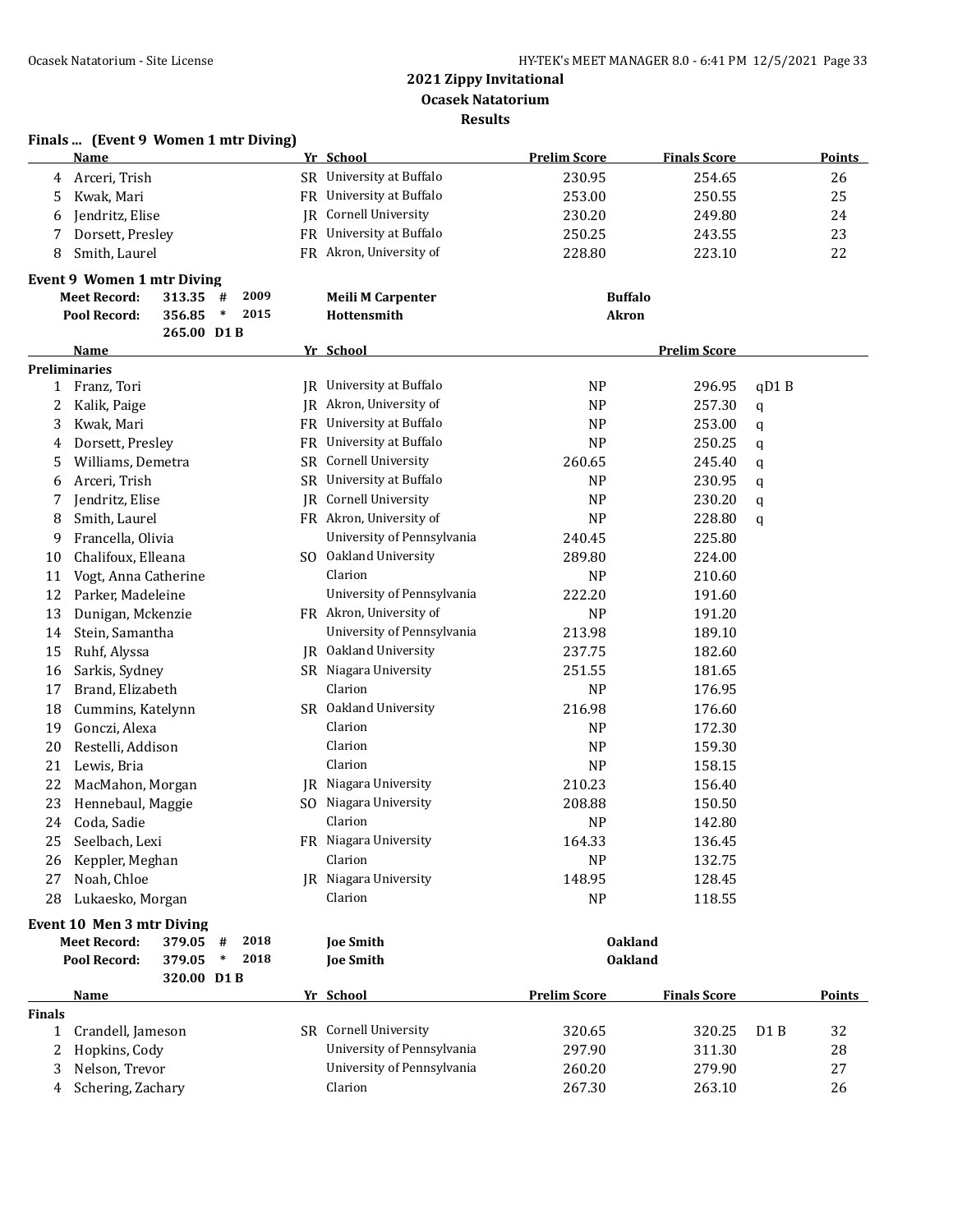|                      | Finals  (Event 10 Men 3 mtr Diving)             |              |                             |                                  |         |                                    |                                     |                                  |                               |
|----------------------|-------------------------------------------------|--------------|-----------------------------|----------------------------------|---------|------------------------------------|-------------------------------------|----------------------------------|-------------------------------|
|                      | <b>Name</b>                                     |              |                             |                                  |         | Yr School                          | <b>Prelim Score</b>                 | <b>Finals Score</b>              | <b>Points</b>                 |
| 5                    | Kim, Soodong                                    |              |                             |                                  |         | FR Cornell University              | 252.70                              | 258.40                           | 25                            |
| 6                    | Warren, Matthew                                 |              |                             |                                  |         | SO Cornell University              | 265.50                              | 256.05                           | 24                            |
|                      | Scrivano, Scott                                 |              |                             |                                  |         | FR Oakland University              | 257.75                              | 252.15                           | 23                            |
| 8                    | Hartmann, Gabe                                  |              |                             |                                  |         | SO Cornell University              | 261.35                              | 242.15                           | 22                            |
|                      | Event 10 Men 3 mtr Diving                       |              |                             |                                  |         |                                    |                                     |                                  |                               |
|                      | <b>Meet Record:</b>                             | 379.05       | #                           | 2018                             |         | <b>Joe Smith</b>                   |                                     | <b>Oakland</b>                   |                               |
|                      | Pool Record:                                    | 379.05       | $\ast$                      | 2018                             |         | <b>Joe Smith</b>                   |                                     | <b>Oakland</b>                   |                               |
|                      |                                                 | 320.00 D1B   |                             |                                  |         |                                    |                                     |                                  |                               |
|                      | Name                                            |              |                             |                                  |         | Yr School                          |                                     | <b>Prelim Score</b>              |                               |
| <b>Preliminaries</b> |                                                 |              |                             |                                  |         | SR Cornell University              |                                     |                                  |                               |
| $\mathbf{1}$         | Crandell, Jameson                               |              |                             |                                  |         |                                    | <b>NP</b>                           | 320.65                           | qD1B                          |
| 2                    | Hopkins, Cody                                   |              |                             |                                  |         | University of Pennsylvania         | <b>NP</b>                           | 297.90                           | $\mathbf q$                   |
| 3                    | Schering, Zachary                               |              |                             |                                  |         | Clarion                            | <b>NP</b>                           | 267.30                           | q                             |
| 4                    | Warren, Matthew                                 |              |                             |                                  |         | SO Cornell University              | <b>NP</b>                           | 265.50                           | $\mathbf q$                   |
| 5                    | Hartmann, Gabe                                  |              |                             |                                  |         | SO Cornell University              | <b>NP</b>                           | 261.35                           | $\mathbf q$                   |
| 6                    | Nelson, Trevor                                  |              |                             |                                  |         | University of Pennsylvania         | <b>NP</b>                           | 260.20                           | q                             |
| 7                    | Scrivano, Scott                                 |              |                             |                                  |         | FR Oakland University              | N <sub>P</sub>                      | 257.75                           | $\mathbf q$                   |
| 8                    | Kim, Soodong                                    |              |                             |                                  |         | FR Cornell University              | N <sub>P</sub>                      | 252.70                           | q                             |
| 9                    | Williams, Jack                                  |              |                             |                                  |         | University of Pennsylvania         | <b>NP</b>                           | 249.25                           |                               |
| 10                   | Kolk, Campbell                                  |              |                             |                                  |         | SR Oakland University              | <b>NP</b>                           | 218.30                           |                               |
| 11                   | Cestra, Andrew                                  |              |                             |                                  |         | Clarion                            | <b>NP</b>                           | 216.75                           |                               |
| 12                   | Beattie, Jack                                   |              |                             |                                  |         | Clarion                            | <b>NP</b>                           | 210.40                           |                               |
| 13                   | Schmid, Nick                                    |              |                             |                                  |         | SO Oakland University              | <b>NP</b>                           | 209.45                           |                               |
| 14                   | Morret, Jordan                                  |              |                             |                                  |         | Clarion                            | <b>NP</b>                           | 184.15                           |                               |
| 15                   | Lathrop, Luke                                   |              |                             |                                  | IR      | Oakland University                 | <b>NP</b>                           | 178.10                           |                               |
|                      | Event 11 Women 400 Yard Medley Relay            |              |                             |                                  |         |                                    |                                     |                                  |                               |
|                      | <b>Meet Record:</b>                             | 3:34.83      | #                           | 2017                             |         | Akron, University of               |                                     | Akron                            |                               |
|                      |                                                 |              |                             |                                  |         | Myers, Marrero, Nogaj, Fazekas     |                                     |                                  |                               |
|                      | Pool Record:                                    | 3:33.43      | $\ast$                      | 2019                             |         | Akron, University of               |                                     | <b>Akron</b>                     |                               |
|                      |                                                 |              |                             |                                  |         | Fazekas, Garcia, Nogaj, Watson     |                                     |                                  |                               |
|                      |                                                 | 3:31.66 D1 A |                             |                                  |         |                                    |                                     |                                  |                               |
|                      |                                                 | 3:33.78 D1B  |                             |                                  |         |                                    |                                     |                                  |                               |
|                      | <b>Team</b>                                     |              |                             |                                  |         | <b>Relay</b><br>Z                  | <b>Seed Time</b>                    | <b>Finals Time</b>               | Points                        |
|                      | 1 Akron, University of                          |              |                             |                                  |         |                                    | 3:36.51                             | 3:34.87                          | 64                            |
|                      | 1) Gatrall, Madelyn SO                          |              |                             |                                  |         | 2) r:0.20 Fischer, Andrea SR       | 3) r:0.56 Nogaj, Paulina            | 4) r:0.31 Watson, Sarah SR       |                               |
|                      |                                                 | 25.69        |                             | 53.45 (53.45)<br>2:46.24 (51.78) |         | 1:09.30 (15.85)<br>3:09.49 (23.25) | 1:54.46 (1:01.01)                   |                                  |                               |
|                      | 2:18.57 (24.11)                                 |              |                             |                                  |         | $\bf{I}$                           | 3:34.87 (48.63)                     |                                  |                               |
| 2                    | Akron, University of                            |              |                             |                                  |         |                                    | 3:41.28                             | 3:37.73                          | 56                            |
|                      | 1) Gorecka, Weronika JR                         |              |                             |                                  |         | 2) r:0.04 Garcia, Paula            | 3) r:0.34 Daniel, Abby FR           | 4) r:0.23 Henell, Sofia SR       |                               |
|                      |                                                 | 26.59        |                             | 54.64 (54.64)                    |         | 1:22.63 (27.99)                    | 1:54.95 (1:00.31)                   |                                  |                               |
|                      | 2:19.24 (24.29)                                 |              |                             | 2:48.50 (53.55)                  |         | 3:11.82 (23.32)<br>A               | 3:37.73 (49.23)                     |                                  |                               |
| 3                    | University at Buffalo<br>1) McDonough, Maddy JR |              | 2) r:0.01 Pollock, Katie SR |                                  | 3:47.81 | 3:39.65                            | 54                                  |                                  |                               |
|                      |                                                 |              |                             |                                  |         |                                    | 3) r:0.44 Lawton, Jillian SR        |                                  | 4) r:0.28 Naccarella, Toni SR |
|                      |                                                 | 26.50        |                             | 55.21 (55.21)                    |         | 1:23.90 (28.69)                    | 1:56.80 (1:01.59)                   |                                  |                               |
|                      | 2:21.62 (24.82)                                 |              |                             | 2:50.56 (53.76)                  |         | 3:14.05 (23.49)<br>A               | 3:39.65 (49.09)                     |                                  |                               |
| 4                    | University of Pennsylvania<br>1) Kannan, Hannah |              |                             |                                  |         | 2) r:+0.0 Pytel, Isabella          | 3:40.17<br>3) r:+0.0 Chong, Vanessa | 3:42.17<br>4) r:+0.0 Thomas, Lia | 52                            |
|                      |                                                 | 26.48        |                             | 55.10 (55.10)                    |         | 1:23.65 (28.55)                    | 1:56.72 (1:01.62)                   |                                  |                               |
|                      | 2:22.25 (25.53)                                 |              |                             | 2:51.70 (54.98)                  |         | 3:15.52 (23.82)                    | 3:42.17 (50.47)                     |                                  |                               |
|                      |                                                 |              |                             |                                  |         |                                    |                                     |                                  |                               |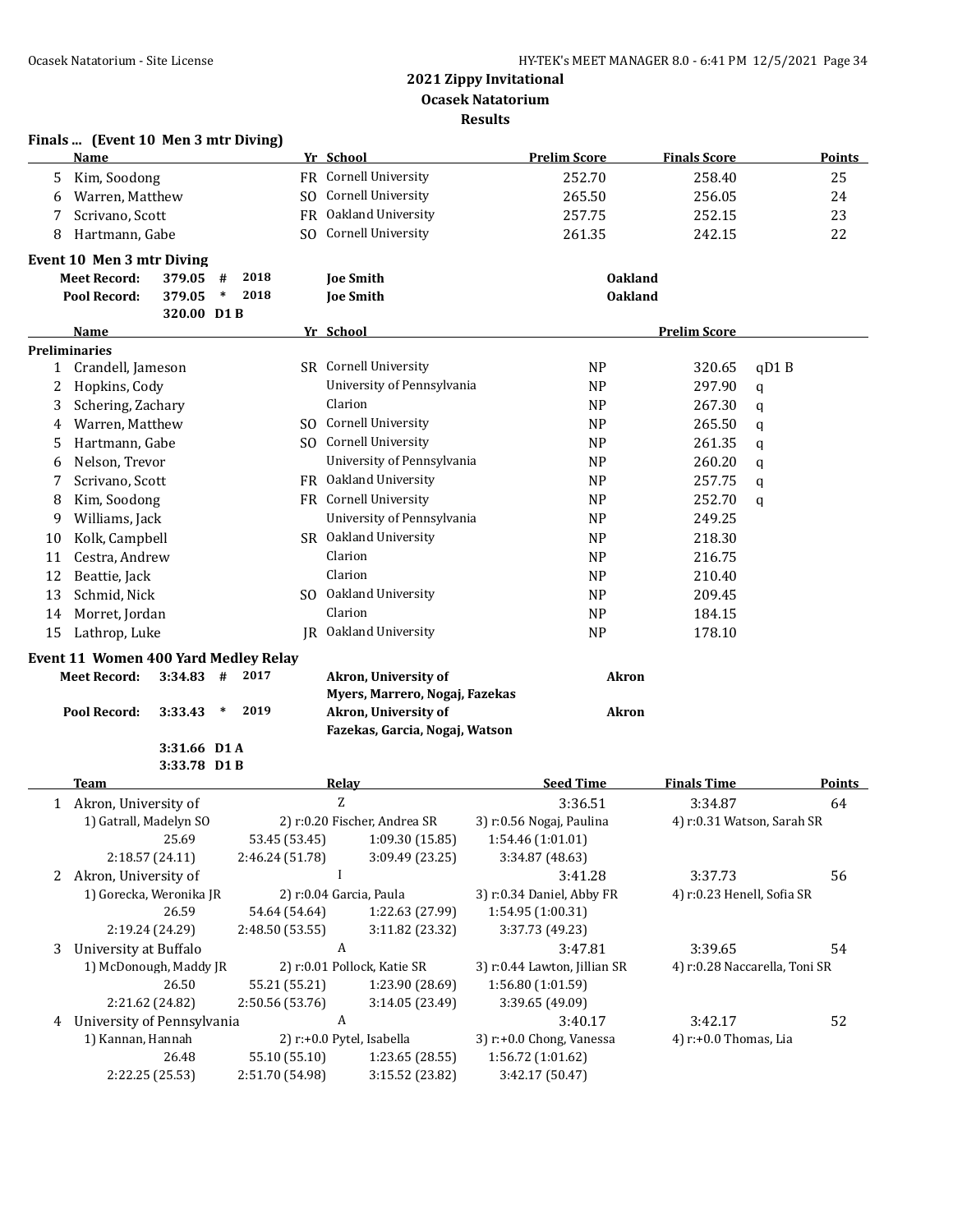**Ocasek Natatorium**

**Results**

## **(Event 11 Women 400 Yard Medley Relay)**

|    | <u>Team</u>                | <u>Relav</u>                  |                               | <b>Seed Time</b>                                           | <b>Finals Time</b>                 | <b>Points</b> |  |
|----|----------------------------|-------------------------------|-------------------------------|------------------------------------------------------------|------------------------------------|---------------|--|
| 5  | University at Buffalo      | C                             |                               |                                                            | 3:43.09<br>50                      |               |  |
|    | 1) Malmstrom, Abbey FR     |                               |                               | 2) r:-0.30 Brezovski, Taeghen FR 3) r:0.18 Neeb, Amnada FR | 4) r:0.24 Bosley, Sawyer FR        |               |  |
|    | 27.36                      | 56.26 (56.26)                 | 1:26.23 (29.97)               | 1:59.00 (1:02.74)                                          |                                    |               |  |
|    | 2:24.29 (25.29)            | 2:53.41 (54.41)               | 3:17.04 (23.63)               | 3:43.09 (49.68)                                            |                                    |               |  |
| 6  | Oakland University         | A                             |                               | 3:45.99                                                    | 3:43.70                            | 48            |  |
|    | 1) Shipps, Jordyn FR       |                               | 2) r:0.11 Bailey, Taylor SR   | 3) r:0.14 Keranen, Mia SO                                  | 4) r:0.02 Riihinen, Ronja SO       |               |  |
|    | 27.28                      | 55.97 (55.97)                 | 1:24.80 (28.83)               | 1:58.32 (1:02.35)                                          |                                    |               |  |
|    | 2:23.60 (25.28)            | 2:53.64 (55.32)               | 3:17.61 (23.97)               | 3:43.70 (50.06)                                            |                                    |               |  |
| 7  | University of Pennsylvania | B                             |                               | 3:44.70                                                    | 3:45.40                            | 46            |  |
|    | 1) McGowan, Keara          | 2) r:0.28 Liu, Hannah         |                               | 3) r:0.36 Johnson, Jillian                                 | 4) r:0.20 Kaczorowski, Margot      |               |  |
|    | 27.30                      | 57.47 (57.47)                 | 1:26.54 (29.07)               | 1:59.58 (1:02.11)                                          |                                    |               |  |
|    | 2:25.28 (25.70)            | 2:55.55 (55.97)               | 3:19.48 (23.93)               | 3:45.40 (49.85)                                            |                                    |               |  |
| 8  | Akron, University of       | $\mathbf{P}$                  |                               | 3:45.14                                                    | x3:46.27                           |               |  |
|    | 1) Cooper, Lauren SR       | 2) r:0.17 Bozso, Sara JR      |                               | 3) r:0.15 Mauter, Julia FR                                 | 4) r:0.31 Schiffli, Rachel JR      |               |  |
|    | 27.21                      | 56.18 (56.18)                 | 1:25.09 (28.91)               | 1:58.41 (1:02.23)                                          |                                    |               |  |
|    | 2:24.86 (26.45)            | 2:55.41 (57.00)               | 3:19.54 (24.13)               | 3:46.27 (50.86)                                            |                                    |               |  |
| 9  | Oakland University         | B                             |                               | 3:46.99                                                    | 3:47.08                            | 44            |  |
|    | 1) Huang, Jewel SR         |                               | 2) r:0.37 McDowell, Sydney SR | 3) r:0.27 Davis, Sophia SO                                 | 4) r:0.28 Nenonen, Sohvi JR        |               |  |
|    | 26.86                      | 56.25 (56.25)                 | 1:25.32 (29.07)               | 1:59.16 (1:02.91)                                          |                                    |               |  |
|    | 2:24.97 (25.81)            | 2:55.27 (56.11)               | 3:19.98 (24.71)               | 3:47.08 (51.81)                                            |                                    |               |  |
| 10 | Keiser University          | A                             |                               | 3:51.21                                                    | 3:48.60                            | 40            |  |
|    | 1) Lecomte, Marine FR      |                               | 2) r:0.13 Freibach, Ori SR    | 3) r:0.30 Herbst, Anna SR                                  | 4) r:0.45 Augustsson, Emma Sofie ! |               |  |
|    | 27.59                      | 57.15 (57.15)                 | 1:26.61 (29.46)               | 2:01.35 (1:04.20)                                          |                                    |               |  |
|    | 2:26.73 (25.38)            | 2:57.12 (55.77)               | 3:21.73 (24.61)               | 3:48.60 (51.48)                                            |                                    |               |  |
| 11 | University of Toledo       | A                             |                               | 3:49.85                                                    | 3:49.00                            | 34            |  |
|    | 1) Morris, Lucie FR        |                               | 2) r:0.28 Kilgore, Lauren JR  | 3) r:0.60 Polewski, Kendra SR                              | 4) r:0.16 Lovell, Kennedy JR       |               |  |
|    | 27.80                      | 57.52 (57.52)                 | 1:27.11 (29.59)               | 2:00.36 (1:02.84)                                          |                                    |               |  |
|    | 2:27.07 (26.71)            | 2:58.46 (58.10)               | 3:22.17 (23.71)               | 3:49.00 (50.54)                                            |                                    |               |  |
| 12 | Oakland University         | $\mathsf C$                   |                               | 3:49.98                                                    | x3:50.00                           |               |  |
|    | 1) Cook, Julia JR          |                               | 2) r:0.47 Belanger, Logan FR  | 3) r:0.31 Aycock, Abbey SO                                 | 4) r:0.22 Betancourt, Alyssia FR   |               |  |
|    | 27.86                      | 57.71 (57.71)                 | 1:13.00 (15.29)               | 2:00.80 (1:03.09)                                          |                                    |               |  |
|    | 2:26.58 (25.78)            | 2:57.24 (56.44)               | 3:22.43 (25.19)               | 3:50.00 (52.76)                                            |                                    |               |  |
| 13 | <b>Cornell University</b>  | B                             |                               | 3:54.12                                                    | 3:50.79                            | 32            |  |
|    | 1) Caverly, Gillian SR     | 2) r:0.34 Wu, Amy SO          |                               | 3) r:0.46 Syrkin, Alex FR                                  | 4) r:0.53 Wongso, Priscilla SO     |               |  |
|    | $r: +1.05$ 28.04           | 57.13 (57.13)                 | 1:28.15 (31.02)               | 2:03.92 (1:06.79)                                          |                                    |               |  |
|    | 2:29.87 (25.95)            | 2:59.35 (55.43)               | 3:23.94 (24.59)               | 3:50.79 (51.44)                                            |                                    |               |  |
|    | 14 Cornell University      | A                             |                               | 3:49.98                                                    | 3:51.36                            | 30            |  |
|    | 1) Tsai, Sophia FR         |                               | 2) r:+0.0 Chang, Allison SR   | 3) r:+0.0 Gruvberger, Anna SO                              | 4) r:+0.0 Parker, Melissa JR       |               |  |
|    | 27.92                      | 58.25 (58.25)                 | 1:29.16 (30.91)               | 2:04.20 (1:05.95)                                          |                                    |               |  |
|    | 2:29.78 (25.58)            | 3:00.20 (56.00)               | 3:24.43 (24.23)               | 3:51.36 (51.16)                                            |                                    |               |  |
| 15 | Niagara University         | A                             |                               | 3:52.19                                                    | 3:51.39                            | 28            |  |
|    | 1) South, Paige FR         |                               | 2) r:0.37 Brady, Kathryn FR   | 3) r:0.06 Wardner, Katrina SR                              | 4) r:0.22 Schere, Yvonne SR        |               |  |
|    | 27.53                      | 57.03 (57.03)                 | 1:28.19 (31.16)               | 2:03.30 (1:06.27)                                          |                                    |               |  |
| 16 | 2:28.96 (25.66)            | 2:59.27 (55.97)               | 3:23.92 (24.65)               | 3:51.39 (52.12)                                            |                                    |               |  |
|    | University of Pennsylvania | С                             |                               | 3:52.63                                                    | x3:51.54                           |               |  |
|    | 1) Kiely, Katie            |                               | 2) r:0.18 Estabrook, Grace    | 3) r:0.25 Feng, Anna                                       | 4) r:0.36 Reeve, Lyndsey           |               |  |
|    | 27.65                      | 58.47 (58.47)                 | 1:27.90 (29.43)               | 2:01.78 (1:03.31)                                          |                                    |               |  |
|    | 2:28.40 (26.62)            | 2:58.86 (57.08)               | 3:23.91 (25.05)               | 3:51.54 (52.68)                                            |                                    |               |  |
| 17 | Clarion                    | A                             |                               | 3:58.05                                                    | 3:52.50                            | 26            |  |
|    | 1) Setar, Stephanie SR     | 2) r:0.26 Davidson, Sydney JR |                               | 3) r:0.44 Fortney, Autumn SR                               | 4) r:0.25 Greenway, Hannah FR      |               |  |
|    | 28.11                      | 58.96 (58.96)                 | 1:27.47 (28.51)               | 2:02.21 (1:03.25)                                          |                                    |               |  |
|    | 2:28.85 (26.64)            | 2:59.43 (57.22)               | 3:24.91 (25.48)               | 3:52.50 (53.07)                                            |                                    |               |  |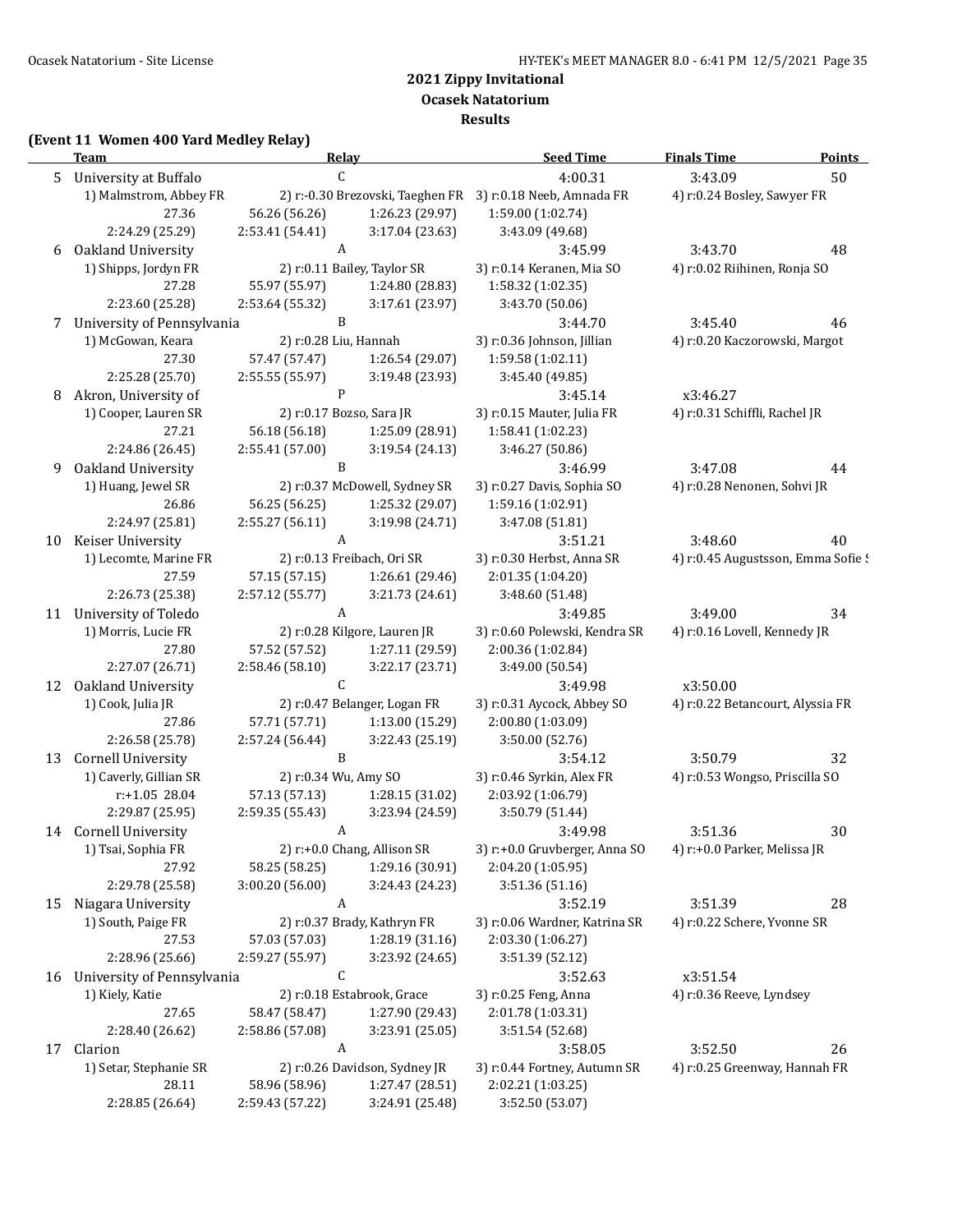**Results**

#### **(Event 11 Women 400 Yard Medley Relay)**

|    | <b>Team</b>                                                                             | Relay                                             |                                       | <b>Seed Time</b>                                | <b>Finals Time</b>            | <b>Points</b> |
|----|-----------------------------------------------------------------------------------------|---------------------------------------------------|---------------------------------------|-------------------------------------------------|-------------------------------|---------------|
| 18 | Keiser University                                                                       | C                                                 |                                       | <b>NT</b>                                       | 3:52.67                       | 24            |
|    | 1) Dixon, Bonnie SO<br>2) r:0.38 Biltoft-Jensen, Nikoline FI3) r:0.37 Garzon, Noelia JR |                                                   |                                       |                                                 | 4) r:0.45 Aspegren, Timea FR  |               |
|    | 29.55                                                                                   | 1:00.42 (1:00.42)                                 | 1:29.97 (29.55)                       | 2:03.98 (1:03.56)                               |                               |               |
|    | 2:29.68 (25.70)                                                                         | 3:00.42 (56.44)                                   | 3:25.22 (24.80)                       | 3:52.67 (52.25)                                 |                               |               |
| 19 | Keiser University                                                                       | B                                                 |                                       | 3:55.21                                         | x3:52.71                      |               |
|    | 1) Petricevic, Madison FR                                                               |                                                   | 2) r:0.23 Robinson, Lily SO           | 3) r:0.21 Dailey, Taryn JR                      | 4) r:0.46 Hudson, Camryn SR   |               |
|    | 28.76                                                                                   | 59.35 (59.35)                                     | 1:28.97 (29.62)                       | 2:04.21 (1:04.86)                               |                               |               |
|    | 2:30.44 (26.23)                                                                         | 3:00.61(56.40)                                    | 3:25.43 (24.82)                       | 3:52.71 (52.10)                                 |                               |               |
| 20 | Niagara University                                                                      | $\, {\bf B}$                                      |                                       | 3:57.16                                         | 3:52.99                       | 22            |
|    | 1) Smith, Megan FR                                                                      |                                                   | 2) r:+0.0 Silva, Amanda SO            | 3) r:+0.0 Gavin, Zoe SR                         | 4) r:+0.0 Thomas, Nia FR      |               |
|    | 28.07                                                                                   | 58.16 (58.16)                                     | 1:28.36 (30.20)                       | 2:03.61 (1:05.45)                               |                               |               |
|    | 2:29.83 (26.22)                                                                         | 3:00.20 (56.59)                                   | 3:25.04 (24.84)                       | 3:52.99 (52.79)                                 |                               |               |
| 21 | <b>Bloomsburg University</b>                                                            | A                                                 |                                       | 4:02.39                                         | 3:56.66                       | 18            |
|    | 1) Beierschmitt, Grace JR                                                               | 2) r:+0.0 Sugra, Anna JR                          |                                       | 3) r:0.43 Mooney, Lindsay                       | 4) r:0.21 Hubric, Courtney JR |               |
|    | 28.02                                                                                   | 57.97 (57.97)                                     | 1:29.16 (31.19)                       | 2:06.03 (1:08.06)                               |                               |               |
|    | 2:32.25 (26.22)                                                                         | 3:05.35 (59.32)<br>B                              | 3:28.64 (23.29)                       | 3:56.66 (51.31)                                 |                               |               |
|    | 22 Clarion                                                                              |                                                   |                                       | 4:13.29                                         | 3:58.15                       | 14            |
|    | 1) Rosely, Ava SO<br>29.94                                                              | 2) r:+0.0 Dial, Mandy JR<br>$1:01.67$ $(1:01.67)$ | 1:31.45 (29.78)                       | 3) r:+0.0 Miller, Haley FR<br>2:06.10 (1:04.43) | 4) r:+0.0 Paszek, Corina SO   |               |
|    | 2:33.14 (27.04)                                                                         | 3:05.04 (58.94)                                   | 3:30.02 (24.98)                       | 3:58.15 (53.11)                                 |                               |               |
| 23 | Niagara University                                                                      | $\mathsf C$                                       |                                       | 4:00.29                                         | x3:59.33                      |               |
|    | 1) Houde-Camirand, Moana SR                                                             |                                                   | 2) r:-0.59 Kreger, Kayla SO           | 3) r:0.02 LaBue, Delaney SR                     | 4) r:0.16 Maddux, Lila FR     |               |
|    | 28.50                                                                                   | 58.91 (58.91)                                     | 1:14.49 (15.58)                       | 1:30.40 (31.49)                                 |                               |               |
|    | 2:05.70 (35.30)                                                                         | 2:32.36 (1:01.96)                                 | 3:03.74 (31.38)                       | 3:59.33 (1:26.97)                               |                               |               |
|    | 24 Bloomsburg University                                                                | $\, {\bf B}$                                      |                                       | 4:06.92                                         | 4:01.05                       | 12            |
|    | 1) Osanitsch, Madison SO                                                                |                                                   | 2) r:0.23 Riegel, Julia FR            | 3) r:0.44 Shaffer, Maggie FR                    | 4) r:0.10 Lloyd, Sydney SO    |               |
|    | 28.76                                                                                   | 1:00.23 (1:00.23)                                 | 1:33.22 (32.99)                       | 2:10.53 (1:10.30)                               |                               |               |
|    | 2:37.16 (26.63)                                                                         | 3:08.31 (57.78)                                   | 3:33.34 (25.03)                       | 4:01.05 (52.74)                                 |                               |               |
| 25 | <b>Bloomsburg University</b>                                                            | С                                                 |                                       | 4:11.27                                         | x4:05.94                      |               |
|    | 1) Stambaugh, Jada SO                                                                   |                                                   | 2) r:0.30 Kupsky, Tara SR             | 3) r:0.48 Strayer, Catie FR                     | 4) r:0.28 Jackson, Liz SR     |               |
|    | 29.51                                                                                   | 1:00.72 (1:00.72)                                 | 1:32.58 (31.86)                       | 2:09.19 (1:08.47)                               |                               |               |
|    | 2:38.29 (29.10)                                                                         | 3:11.36 (1:02.17)                                 | 3:37.45 (26.09)                       | 4:05.94 (54.58)                                 |                               |               |
|    | University at Buffalo                                                                   | B                                                 |                                       | 3:51.50                                         | DQ 3:41.85                    |               |
|    | Early take-off swimmer #4                                                               |                                                   |                                       |                                                 |                               |               |
|    | 1) Naccarella, Mia SO                                                                   |                                                   | 2) r:0.19 Morgus, Michaela JR         | 3) r:0.28 Fisher, Clarice JR                    | 4) r:-0.19 Duley, Ellie JR    |               |
|    | 26.08                                                                                   | 54.27 (54.27)                                     | 1:23.52 (29.25)                       | 1:58.11 (1:03.84)                               |                               |               |
|    | 2:23.17 (25.06)                                                                         | 2:52.14 (54.03)                                   | 3:15.25 (23.11)                       | DQ 3:41.85 (49.71)                              |                               |               |
|    | Event 12 Men 400 Yard Medley Relay                                                      |                                                   |                                       |                                                 |                               |               |
|    | <b>Meet Record:</b><br>3:10.43                                                          | 12/3/2021<br>#                                    | <b>University of Pennsylvania</b>     | Penn                                            |                               |               |
|    |                                                                                         |                                                   | J Hamilton, W Fallon, K Dols, W Kamps |                                                 |                               |               |
|    | Pool Record:<br>3:10.43                                                                 | 12/3/2021<br>$\ast$                               | <b>University of Pennsylvania</b>     | Penn                                            |                               |               |
|    |                                                                                         |                                                   | J Hamilton, W Fallon, K Dols, W Kamps |                                                 |                               |               |
|    | 3:05.47 D1 A                                                                            |                                                   |                                       |                                                 |                               |               |
|    | 3:07.53 D1B                                                                             |                                                   |                                       |                                                 |                               |               |
|    | Team                                                                                    | <b>Relay</b>                                      |                                       | <b>Seed Time</b>                                | <b>Finals Time</b>            | <b>Points</b> |
|    | 1 University of Pennsylvania                                                            | $\boldsymbol{A}$                                  |                                       | 3:18.65                                         | 3:10.43#                      | 64            |
|    | 1) Hamilton, Jack                                                                       | 2) r:0.23 Fallon, Billy                           |                                       | 3) r:0.35 Dols, Keanan                          | 4) r:0.38 Kamps, William      |               |
|    | r:+2.21 23.32                                                                           | 47.92 (47.92)                                     | 1:11.55 (23.63)                       | 1:38.96 (51.04)                                 |                               |               |
|    | 2:00.78 (21.82)                                                                         | 2:25.96 (47.00)                                   | 2:47.15 (21.19)                       | 3:10.43 (44.47)                                 |                               |               |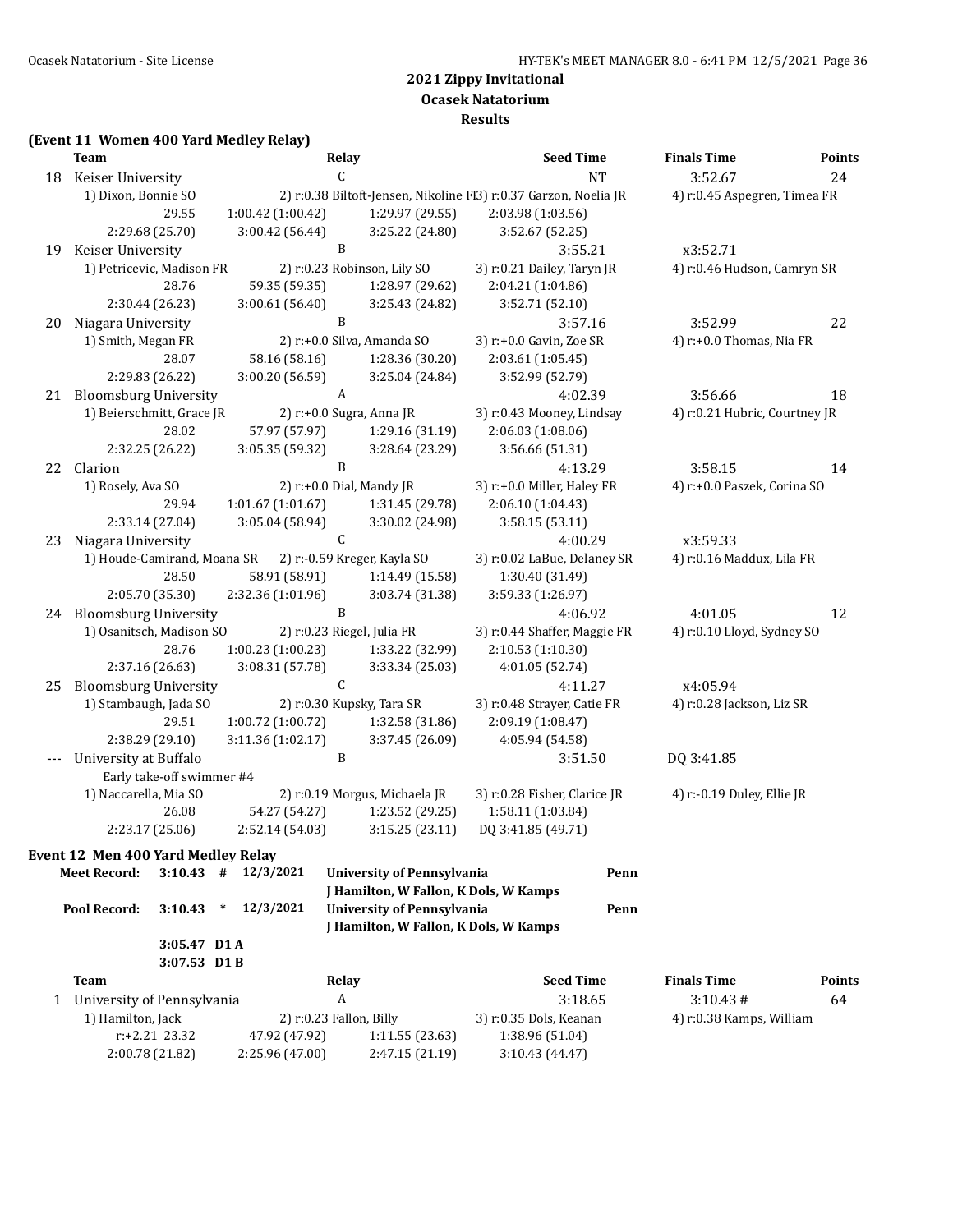**Ocasek Natatorium**

**Results**

### **(Event 12 Men 400 Yard Medley Relay)**

|    | <b>Team</b>                  | <b>Relay</b>             |                                | <b>Seed Time</b>                | <b>Finals Time</b>                | <b>Points</b> |
|----|------------------------------|--------------------------|--------------------------------|---------------------------------|-----------------------------------|---------------|
|    | 2 Oakland University         | A                        |                                | 3:23.06                         | 3:11.64                           | 56            |
|    | 1) Khotynetskyi, Marko JR    |                          | 2) r:0.33 Bart, Christian JR   | 3) r:0.36 Flowers, Mack SR      | 4) r:0.20 Aguilar-Fernandez, Rudy |               |
|    | 22.99                        | 47.23 (47.23)            | 1:11.61 (24.38)                | 1:39.72 (52.49)                 |                                   |               |
|    | 2:01.51 (21.79)              | 2:27.74 (48.02)          | 2:48.57 (20.83)                | 3:11.64 (43.90)                 |                                   |               |
| 3  | Keiser University            | A                        |                                | 3:21.56                         | 3:14.33                           | 54            |
|    | 1) Ranea, Marti FR           |                          | 2) r:+0.0 Zaplatar, Emerson SR | 3) r:+0.0 Garcia, Alberto JR    | 4) r:+0.0 Roch, Pol SR            |               |
|    | 23.61                        | 49.05 (49.05)            | 1:13.19 (24.14)                | 1:42.02 (52.97)                 |                                   |               |
|    | 2:03.70 (21.68)              | 2:29.32 (47.30)          | 2:50.48 (21.16)                | 3:14.33 (45.01)                 |                                   |               |
|    | 4 University of Pennsylvania | B                        |                                | 3:22.70                         | 3:14.51                           | 52            |
|    | 1) McCrary, Mark             | 2) r:0.30 Simpson, Neil  |                                | 3) r:0.72 Dai, Andrew           | 4) r:0.06 Donchi, Samuel          |               |
|    | 22.45                        | 47.31 (47.31)            | 1:12.12 (24.81)                | 1:40.56 (53.25)                 |                                   |               |
|    | 2:02.81 (22.25)              | 2:28.98 (48.42)          | 2:45.98 (17.00)                | 3:14.51 (45.53)                 |                                   |               |
| 5  | <b>Cornell University</b>    | B                        |                                | 3:28.76                         | 3:16.57                           | 50            |
|    | 1) Taner, Will FR            | 2) r:0.20 Bass, Jacob JR |                                | 3) r:0.17 Gurski, Joseph FR     | 4) r:0.13 Pro, Kyle SO            |               |
|    | 23.57                        | 49.76 (49.76)            | 1:14.42 (24.66)                | 1:43.55 (53.79)                 |                                   |               |
|    | 2:05.42 (21.87)              | 2:31.77 (48.22)          | 2:52.85 (21.08)                | 3:16.57 (44.80)                 |                                   |               |
| 6  | <b>Cornell University</b>    | $\boldsymbol{A}$         |                                | 3:26.36                         | 3:16.70                           | 48            |
|    | 1) Holt, Logan SO            |                          | 2) r:0.15 Wolff, Sebastian FR  | 3) r:0.27 Marcin, Jeremy JR     | 4) r:0.19 Banks, Jack FR          |               |
|    | 23.63                        | 49.37 (49.37)            | 1:14.39 (25.02)                | 1:43.76 (54.39)                 |                                   |               |
|    | 2:05.97 (22.21)              | 2:31.91 (48.15)          | 2:53.08 (21.17)                | 3:16.70 (44.79)                 |                                   |               |
| 7  | <b>Bloomsburg University</b> | $\boldsymbol{A}$         |                                | 3:28.63                         | 3:18.96                           | 46            |
|    | 1) Thomas, Andy JR           |                          | 2) r:0.40 Nesbitt, Blake JR    | 3) r:0.49 Fiddler, Nick FR      | 4) r:0.17 Hummel, Collin SR       |               |
|    | 23.77                        | 49.41 (49.41)            | 1:15.73 (26.32)                | 1:45.62 (56.21)                 |                                   |               |
|    | 2:08.13 (22.51)              | 2:34.33 (48.71)          | 2:55.14 (20.81)                | 3:18.96 (44.63)                 |                                   |               |
| 8  | Oakland University           | B                        |                                | 3:25.99                         | 3:19.20                           | 44            |
|    | 1) Wike, Jack SO             |                          | 2) r:0.25 Geheb, Ryan SR       | 3) r:0.37 Hrebelnyi, Danylo SR  | 4) r:0.01 Cantrell, Jonas FR      |               |
|    | 24.06                        | 50.21 (50.21)            | 1:15.38(25.17)                 | 1:45.97 (55.76)                 |                                   |               |
|    | 2:08.39 (22.42)              | 2:34.11 (48.14)          | 2:55.42 (21.31)                | 3:19.20 (45.09)                 |                                   |               |
| 9  | <b>Cornell University</b>    | $\mathsf C$              |                                | 3:33.12                         | x3:19.77                          |               |
|    | 1) Cates, Van                | 2) r:0.34 Casey, Jack JR |                                | 3) r:0.19 Li, Alan JR           | 4) r:-0.03 Mackey, Ian SR         |               |
|    | 24.16                        | 50.00 (50.00)            | 1:14.51 (24.51)                | 1:44.61 (54.61)                 |                                   |               |
|    | 2:07.16 (22.55)              | 2:34.01 (49.40)          | 2:55.20 (21.19)                | 3:19.77 (45.76)                 |                                   |               |
| 10 | University of Pennsylvania   | $\mathsf C$              |                                | 3:24.16                         | x3:19.79                          |               |
|    | 1) Gallagher, Daniel         | 2) r:0.46 Park, Tate     |                                | 3) r:0.37 Olson, Jaden          | 4) r:0.37 Lee, Peter              |               |
|    | r:12.82 24.13                | 50.01 (50.01)            | 1:15.85 (25.84)                | 1:45.18 (55.17)                 |                                   |               |
|    | 2:07.25 (22.07)              | 2:33.42 (48.24)          | 2:55.46 (22.04)                | 3:19.79 (46.37)                 |                                   |               |
|    | 11 Clarion                   | A                        |                                | 3:31.17                         | 3:20.74                           | 40            |
|    | 1) Soares, Nick FR           |                          | 2) r:0.29 Flowers, Paul JR     | 3) r:0.29 Bocci, David FR       | 4) r:0.31 Cary, Connor JR         |               |
|    | 23.83                        | 50.02 (50.02)            | 1:16.20 (26.18)                | 1:46.48 (56.46)                 |                                   |               |
|    | 2:08.93 (22.45)              | 2:35.63 (49.15)          | 2:56.94 (21.31)                | 3:20.74(45.11)                  |                                   |               |
| 12 | Keiser University            | B                        |                                | 3:24.45                         | 3:20.79                           | 34            |
|    | 1) Kusik, Alex FR            |                          | 2) r:0.02 Kunze, Fynn FR       | 3) r:0.07 Zachar, Gio SR        | 4) r:0.32 Miller, Max JR          |               |
|    | 24.11                        | 49.73 (49.73)            | 1:06.60 (16.87)                | 1:44.32 (54.59)                 |                                   |               |
|    | 2:07.29 (22.97)              | 2:34.27 (49.95)          | 2:56.11 (21.84)                | 3:20.79 (46.52)                 |                                   |               |
| 13 | Oakland University           | $\mathsf C$              |                                | 3:27.99                         | x3:22.16                          |               |
|    | 1) Barton, Will JR           |                          | 2) r:+0.0 Quiñones, Javi SR    | 3) r:+0.0 Aguirre, Sebastian JR | 4) r:+0.0 Washington, Valance SR  |               |
|    | 24.47                        | 51.62 (51.62)            | 1:17.37 (25.75)                | 1:47.90 (56.28)                 |                                   |               |
|    | 2:10.15 (22.25)              | 2:36.73 (48.83)          | 2:58.28 (21.55)                | 3:22.16 (45.43)                 |                                   |               |
|    | 14 Keiser University         | $\mathsf C$              |                                | <b>NT</b>                       | x3:23.44                          |               |
|    | 1) Smith, Josh JR            |                          | 2) r:0.37 Ojeda, Eddie JR      | 3) r:0.17 Nyblom, Niklas JR     | 4) r:0.16 Canessa, Franco SR      |               |
|    | 24.84                        | 51.62 (51.62)            | 1:17.60 (25.98)                | 1:48.02 (56.40)                 |                                   |               |
|    | 2:10.60 (22.58)              | 2:37.19 (49.17)          | 2:58.81 (21.62)                | 3:23.44 (46.25)                 |                                   |               |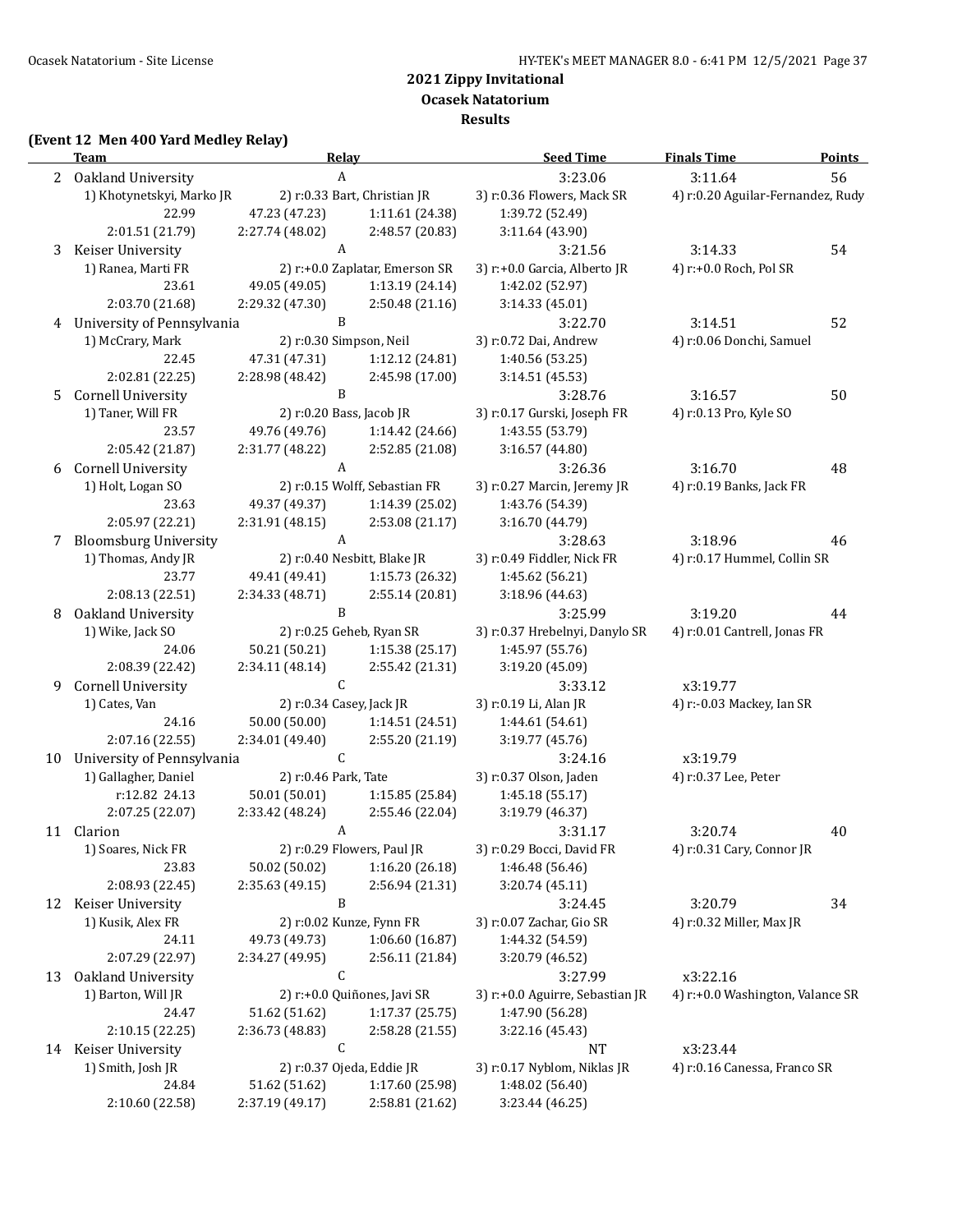**Results**

#### **(Event 12 Men 400 Yard Medley Relay)**

|    | <u>Team</u>                                                             | <b>Relay</b>                                      |                                                                                | <b>Seed Time</b>                   | <b>Finals Time</b>            | <b>Points</b> |
|----|-------------------------------------------------------------------------|---------------------------------------------------|--------------------------------------------------------------------------------|------------------------------------|-------------------------------|---------------|
| 15 | <b>Bloomsburg University</b>                                            | B                                                 |                                                                                | 3:34.81                            | 3:24.51                       | 32            |
|    | 1) Fry, Jace SR                                                         | 2) r:0.25 Junk, Cameron SR                        |                                                                                | 3) r:0.29 Mueser, Dan SR           | 4) r:0.41 Agnew, Patrick SR   |               |
|    | 24.41                                                                   | 50.58 (50.58)                                     | 1:17.07 (26.49)                                                                | 1:48.01 (57.43)                    |                               |               |
|    | 2:11.16 (23.15)                                                         | 2:38.93 (50.92)                                   | 3:00.36 (21.43)                                                                | 3:24.51 (45.58)                    |                               |               |
|    | 16 Niagara University                                                   | A                                                 |                                                                                | 3:26.35                            | 3:25.24                       | 30            |
|    | 1) Germano, Gio SO                                                      | 2) r:0.33 Finley, Sean FR                         |                                                                                | 3) r:0.40 Vu, Kevin JR             | 4) r:0.23 Tichy, Reid FR      |               |
|    | r:+1.08 25.07                                                           | 52.85 (52.85)                                     | 1:19.18 (26.33)                                                                | 1:50.00 (57.15)                    |                               |               |
|    | 2:12.46 (22.46)                                                         | 2:38.99 (48.99)                                   | 3:00.90 (21.91)                                                                | 3:25.24 (46.25)                    |                               |               |
| 17 | Clarion                                                                 | B                                                 |                                                                                | 3:43.19                            | 3:29.45                       | 28            |
|    | 1) Mock, Corey SR                                                       | 2) r:0.13 Feiser, Joe FR                          |                                                                                | 3) r:0.27 Strawn, Brenek FR        | 4) r:0.29 Yant, Jacob SR      |               |
|    | 24.89                                                                   | 52.39 (52.39)                                     | 1:19.76 (27.37)                                                                | 1:52.64 (1:00.25)                  |                               |               |
|    | 2:15.66 (23.02)                                                         | 2:43.26 (50.62)                                   | 3:05.00 (21.74)                                                                | 3:29.45 (46.19)                    |                               |               |
| 18 | Niagara University                                                      | $\mathsf{C}$                                      |                                                                                | 3:34.90                            | 3:30.13                       | 26            |
|    | 1) Shaffer, Josiah SO                                                   | 2) r:0.32 Flannery, Robert FR                     |                                                                                |                                    | 4) r:0.43 Morgan, Levi FR     |               |
|    |                                                                         | r:+8.20 25.55<br>54.33 (54.33)<br>1:21.07 (26.74) |                                                                                |                                    |                               |               |
|    | 2:15.40 (24.27)                                                         | 2:44.00 (52.87)                                   | 3:05.88 (21.88)                                                                | 1:51.13 (56.80)<br>3:30.13 (46.13) |                               |               |
| 19 | <b>Bloomsburg University</b>                                            | $\mathsf C$                                       |                                                                                | 3:39.06                            | x3:33.08                      |               |
|    | 1) Scoboria, Luke JR                                                    | 2) r:+0.0 Goulstone, Tony FR                      |                                                                                | 3) r:+0.0 Madey, Nick SR           | 4) r:+0.0 Empie, Connor JR    |               |
|    | 25.80                                                                   | 53.54 (53.54)                                     | 1:21.19(27.65)                                                                 | 1:52.36 (58.82)                    |                               |               |
|    | 2:16.68 (24.32)                                                         | 2:45.53 (53.17)                                   | 3:07.95 (22.42)                                                                | 3:33.08 (47.55)                    |                               |               |
|    | Niagara University                                                      | B                                                 |                                                                                | 3:31.48                            | DQ 3:28.38                    |               |
|    | Stroke Infraction swimmer #2: Alternating Kick - breast                 |                                                   |                                                                                |                                    |                               |               |
|    | 1) Brkanovic, Beni FR                                                   | 2) r:0.13 Isaacs, Tanner SO                       |                                                                                | 3) r:0.26 Stier, Dalton SR         | 4) r:0.19 Dragon, Nathan FR   |               |
|    | 26.44                                                                   | 53.78 (53.78)                                     | 1:19.78 (26.00)                                                                | 1:49.58 (55.80)                    |                               |               |
|    | 2:13.83 (24.25)                                                         | 2:42.22 (52.64)                                   | 3:04.17 (21.95)                                                                | DQ 3:28.38 (46.16)                 |                               |               |
|    | Event 13 Women 200 Yard Medley Relay                                    |                                                   |                                                                                |                                    |                               |               |
|    | <b>Meet Record:</b><br>$1:37.62$ #<br>Pool Record:<br>1:36.28<br>$\ast$ | 2017<br>2019                                      | Akron, University of<br>Myers, Marrero, Fazekas, Engel<br>Akron, University of | <b>Akron</b><br><b>Akron</b>       |                               |               |
|    |                                                                         |                                                   | Fazekas, Garcia, Watson, Engel                                                 |                                    |                               |               |
|    | 1:36.40 D1 A                                                            |                                                   |                                                                                |                                    |                               |               |
|    | $1:37.05$ D1B                                                           |                                                   |                                                                                |                                    |                               |               |
|    | <b>Team</b>                                                             | Relay                                             |                                                                                | <b>Seed Time</b>                   | <b>Finals Time</b>            | <b>Points</b> |
|    | 1 Akron, University of                                                  | $\rm{Z}$                                          |                                                                                | 1:38.78                            | 1:38.50                       | 64            |
|    | 1) Gatrall, Madelyn SO                                                  | 2) r:0.18 Garcia, Paula                           |                                                                                | 3) r:0.36 Watson, Sarah SR         | 4) r:0.31 Nogaj, Paulina      |               |
|    | r:14.22 25.04                                                           | 52.80 (27.76)                                     | 1:16.14 (23.34)                                                                | 1:38.50 (22.36)                    |                               |               |
|    | 2 Akron, University of                                                  | I                                                 |                                                                                | 1:41.15                            | 1:38.95                       | 56            |
|    | 1) Cooper, Lauren SR                                                    | 2) r:+0.0 Fischer, Andrea SR                      |                                                                                | 3) r:+0.0 Daniel, Abby FR          | 4) r:+0.0 Henell, Sofia SR    |               |
|    | 25.25                                                                   | 52.80 (27.55)                                     | 1:16.82 (24.02)                                                                | 1:38.95 (22.13)                    |                               |               |
| 3  | University at Buffalo                                                   | $\boldsymbol{A}$                                  |                                                                                | 1:43.10                            | 1:39.11                       | 54            |
|    | 1) Naccarella, Mia SO                                                   | 2) r:-0.03 Pollock, Katie SR                      |                                                                                | 3) r:0.23 Lawton, Jillian SR       | 4) r:0.23 Naccarella, Toni SR |               |
|    | r:+8.99 25.56                                                           | 53.15 (27.59)                                     | 1:16.98 (23.83)                                                                | 1:39.11 (22.13)                    |                               |               |
| 4  | Akron, University of                                                    | ${\sf P}$                                         |                                                                                | 1:43.40                            | x1:40.49                      |               |
|    | 1) Gorecka, Weronika JR                                                 | 2) r:0.21 Bozso, Sara JR                          |                                                                                | 3) r:0.11 Schiffli, Rachel JR      | 4) r:0.18 Derodes, Olivia JR  |               |
|    | r:13.91 25.67                                                           | 54.04 (28.37)                                     | 1:17.68 (23.64)                                                                | 1:40.49 (22.81)                    |                               |               |
| 5  | Oakland University                                                      | $\boldsymbol{A}$                                  |                                                                                | 1:42.63                            | 1:40.85                       | 52            |
|    | 1) LaGrand, Susan SR                                                    | 2) r:0.18 McDowell, Sydney SR                     |                                                                                | 3) r:0.33 Shipps, Jordyn FR        | 4) r:0.15 Riihinen, Ronja SO  |               |
|    | r:13.51 25.40                                                           | 53.57 (28.17)                                     | 1:18.03 (24.46)                                                                | 1:40.85 (22.82)                    |                               |               |
| 6  | University of Pennsylvania                                              | $\boldsymbol{A}$                                  |                                                                                | 1:42.31                            | 1:41.63                       | 50            |
|    | 1) Kannan, Hannah                                                       | 2) r:0.28 Pytel, Isabella                         |                                                                                | 3) r:-0.27 Chong, Vanessa          | 4) r:0.34 Thomas, Lia         |               |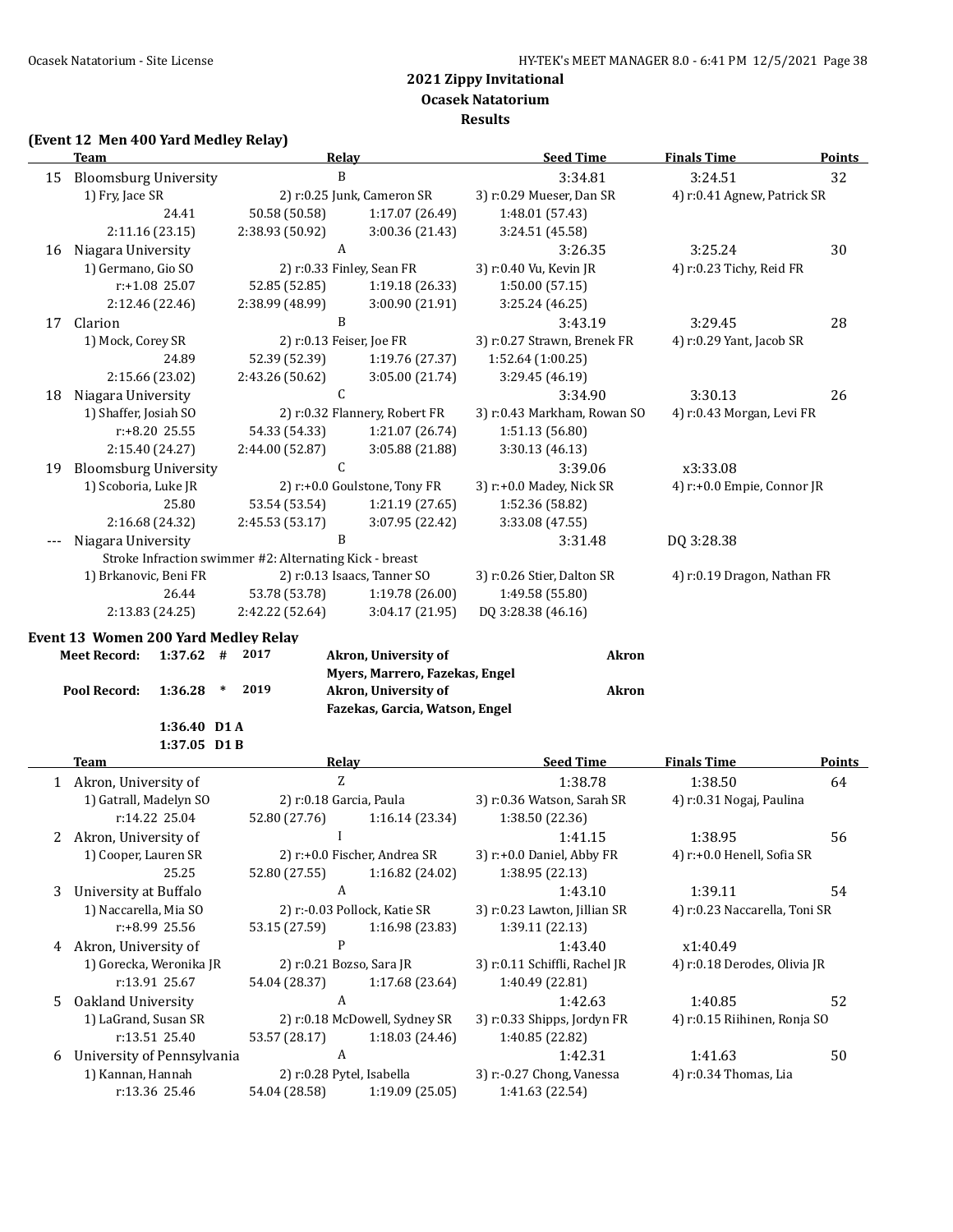# **Ocasek Natatorium**

#### **Results**

# **(Event 13 Women 200 Yard Medley Relay)**

| B<br>1:45.99<br>1:42.37<br>7 Oakland University<br>1) Huang, Jewel SR<br>2) r:+0.0 Bailey, Taylor SR<br>3) r:+0.0 Davis, Sophia SO<br>4) r:+0.0 Keranen, Mia SO<br>25.91<br>54.20 (28.29)<br>1:18.88 (24.68)<br>1:42.37 (23.49)<br>$\mathbf{B}$<br>University at Buffalo<br>1:45.13<br>1:43.16<br>8<br>1) McDonough, Maddy JR<br>3) r:0.21 Neeb, Amnada FR<br>2) r:0.25 Morgus, Michaela JR<br>4) r:0.23 Duley, Ellie JR<br>26.32<br>55.57 (29.25)<br>1:20.25 (24.68)<br>1:43.16 (22.91)<br>$\mathsf{C}$<br>Oakland University<br>1:47.98<br>9<br>x1:44.34<br>1) Aycock, Abbey SO<br>2) r:0.41 Belanger, Logan FR<br>3) r:0.27 Eggers, Ajete FR<br>4) r:0.07 Betancourt, Alyssia FR<br>26.37<br>54.75 (28.38)<br>1:20.62 (25.87)<br>1:44.34 (23.72)<br>$\, {\bf B}$<br>1:50.26<br>Keiser University<br>1:44.36<br>10<br>2) r:0.23 Freibach, Ori SR<br>3) r:0.28 Dailey, Taryn JR<br>4) r:0.30 Aspegren, Timea FR<br>1) Petricevic, Madison FR<br>26.73<br>55.73 (29.00)<br>1:20.81 (25.08)<br>1:44.36 (23.55)<br>$\mathbf{A}$<br>Clarion<br>1:49.03<br>1:44.56<br>11<br>1) Setar, Stephanie SR<br>2) r:0.26 Davidson, Sydney JR<br>3) r:0.41 Fortney, Autumn SR<br>4) r:0.36 Greenway, Hannah FR<br>r:11.45 27.25<br>55.38 (28.13)<br>1:20.88 (25.50)<br>1:44.56 (23.68)<br>$\mathbf{A}$<br><b>Cornell University</b><br>1:45.19<br>1:44.57<br>12<br>1) Munoz, Aviva JR<br>2) r:0.13 Tsai, Sophia FR<br>3) r:0.19 Gruvberger, Anna SO<br>4) r:0.30 Wongso, Priscilla SO<br>r:11.16 26.65<br>56.51 (29.86)<br>1:44.57 (23.11)<br>1:21.46(24.95)<br>A<br>Keiser University<br>1:47.90<br>1:44.59<br>$*13$<br>2) r:0.39 Biltoft-Jensen, Nikoline FI3) r:0.20 Herbst, Anna SR<br>4) r:0.27 Augustsson, Emma Sofie !<br>1) Lecomte, Marine FR<br>56.44 (29.51)<br>26.93<br>1:21.19(24.75)<br>1:44.59 (23.40)<br>$\, {\bf B}$<br>University of Pennsylvania<br>1:44.60<br>1:44.59<br>$*13$<br>1) McGowan, Keara<br>2) r:0.12 Schwarz, Jenessa<br>3) r:0.38 Myers, Andie<br>4) r:0.16 Kaczorowski, Margot<br>r:12.35 26.69<br>55.95 (29.26)<br>1:21.10(25.15)<br>1:44.59 (23.49)<br>$\mathsf C$<br>University at Buffalo<br>1:48.60<br>x1:45.34<br>15<br>1) Malmstrom, Abbey FR<br>2) r:0.29 Fisher, Clarice JR<br>3) r:0.14 Bosley, Sawyer FR<br>4) r:0.03 Wood, Grace SO<br>r:13.08 26.72<br>56.57 (29.85)<br>1:20.75 (24.18)<br>1:45.34 (24.59)<br>$\mathsf C$<br>1:46.88<br>University of Pennsylvania<br>x1:45.57<br>16<br>1) Kiely, Katie<br>2) r:0.32 Liu, Hannah<br>3) r:0.39 Newnam, Anna<br>4) r:0.38 Reeve, Lyndsey<br>r:14.58 27.20<br>56.24 (29.04)<br>1:21.30 (25.06)<br>1:45.57 (24.27)<br>$\boldsymbol{A}$<br>1:48.64<br>1:45.63<br><b>Bloomsburg University</b><br>17<br>1) Beierschmitt, Grace JR<br>2) r:0.34 Sugra, Anna JR<br>3) r:0.19 Mooney, Lindsay<br>4) r:0.19 Hubric, Courtney JR<br>26.57<br>57.30 (30.73)<br>1:22.43 (25.13)<br>1:45.63 (23.20)<br>$\mathbf{A}$<br>University of Toledo<br>1:46.14<br>1:46.03<br>18 | 48<br>46<br>44 |
|--------------------------------------------------------------------------------------------------------------------------------------------------------------------------------------------------------------------------------------------------------------------------------------------------------------------------------------------------------------------------------------------------------------------------------------------------------------------------------------------------------------------------------------------------------------------------------------------------------------------------------------------------------------------------------------------------------------------------------------------------------------------------------------------------------------------------------------------------------------------------------------------------------------------------------------------------------------------------------------------------------------------------------------------------------------------------------------------------------------------------------------------------------------------------------------------------------------------------------------------------------------------------------------------------------------------------------------------------------------------------------------------------------------------------------------------------------------------------------------------------------------------------------------------------------------------------------------------------------------------------------------------------------------------------------------------------------------------------------------------------------------------------------------------------------------------------------------------------------------------------------------------------------------------------------------------------------------------------------------------------------------------------------------------------------------------------------------------------------------------------------------------------------------------------------------------------------------------------------------------------------------------------------------------------------------------------------------------------------------------------------------------------------------------------------------------------------------------------------------------------------------------------------------------------------------------------------------------------------------------------------------------------------------------------------------------------------------------------------------------------------------------------------------------------------------------------------------------------------------------------------------------------------------------------------------------|----------------|
|                                                                                                                                                                                                                                                                                                                                                                                                                                                                                                                                                                                                                                                                                                                                                                                                                                                                                                                                                                                                                                                                                                                                                                                                                                                                                                                                                                                                                                                                                                                                                                                                                                                                                                                                                                                                                                                                                                                                                                                                                                                                                                                                                                                                                                                                                                                                                                                                                                                                                                                                                                                                                                                                                                                                                                                                                                                                                                                                            |                |
|                                                                                                                                                                                                                                                                                                                                                                                                                                                                                                                                                                                                                                                                                                                                                                                                                                                                                                                                                                                                                                                                                                                                                                                                                                                                                                                                                                                                                                                                                                                                                                                                                                                                                                                                                                                                                                                                                                                                                                                                                                                                                                                                                                                                                                                                                                                                                                                                                                                                                                                                                                                                                                                                                                                                                                                                                                                                                                                                            |                |
|                                                                                                                                                                                                                                                                                                                                                                                                                                                                                                                                                                                                                                                                                                                                                                                                                                                                                                                                                                                                                                                                                                                                                                                                                                                                                                                                                                                                                                                                                                                                                                                                                                                                                                                                                                                                                                                                                                                                                                                                                                                                                                                                                                                                                                                                                                                                                                                                                                                                                                                                                                                                                                                                                                                                                                                                                                                                                                                                            |                |
|                                                                                                                                                                                                                                                                                                                                                                                                                                                                                                                                                                                                                                                                                                                                                                                                                                                                                                                                                                                                                                                                                                                                                                                                                                                                                                                                                                                                                                                                                                                                                                                                                                                                                                                                                                                                                                                                                                                                                                                                                                                                                                                                                                                                                                                                                                                                                                                                                                                                                                                                                                                                                                                                                                                                                                                                                                                                                                                                            |                |
|                                                                                                                                                                                                                                                                                                                                                                                                                                                                                                                                                                                                                                                                                                                                                                                                                                                                                                                                                                                                                                                                                                                                                                                                                                                                                                                                                                                                                                                                                                                                                                                                                                                                                                                                                                                                                                                                                                                                                                                                                                                                                                                                                                                                                                                                                                                                                                                                                                                                                                                                                                                                                                                                                                                                                                                                                                                                                                                                            |                |
|                                                                                                                                                                                                                                                                                                                                                                                                                                                                                                                                                                                                                                                                                                                                                                                                                                                                                                                                                                                                                                                                                                                                                                                                                                                                                                                                                                                                                                                                                                                                                                                                                                                                                                                                                                                                                                                                                                                                                                                                                                                                                                                                                                                                                                                                                                                                                                                                                                                                                                                                                                                                                                                                                                                                                                                                                                                                                                                                            |                |
|                                                                                                                                                                                                                                                                                                                                                                                                                                                                                                                                                                                                                                                                                                                                                                                                                                                                                                                                                                                                                                                                                                                                                                                                                                                                                                                                                                                                                                                                                                                                                                                                                                                                                                                                                                                                                                                                                                                                                                                                                                                                                                                                                                                                                                                                                                                                                                                                                                                                                                                                                                                                                                                                                                                                                                                                                                                                                                                                            |                |
|                                                                                                                                                                                                                                                                                                                                                                                                                                                                                                                                                                                                                                                                                                                                                                                                                                                                                                                                                                                                                                                                                                                                                                                                                                                                                                                                                                                                                                                                                                                                                                                                                                                                                                                                                                                                                                                                                                                                                                                                                                                                                                                                                                                                                                                                                                                                                                                                                                                                                                                                                                                                                                                                                                                                                                                                                                                                                                                                            |                |
|                                                                                                                                                                                                                                                                                                                                                                                                                                                                                                                                                                                                                                                                                                                                                                                                                                                                                                                                                                                                                                                                                                                                                                                                                                                                                                                                                                                                                                                                                                                                                                                                                                                                                                                                                                                                                                                                                                                                                                                                                                                                                                                                                                                                                                                                                                                                                                                                                                                                                                                                                                                                                                                                                                                                                                                                                                                                                                                                            |                |
|                                                                                                                                                                                                                                                                                                                                                                                                                                                                                                                                                                                                                                                                                                                                                                                                                                                                                                                                                                                                                                                                                                                                                                                                                                                                                                                                                                                                                                                                                                                                                                                                                                                                                                                                                                                                                                                                                                                                                                                                                                                                                                                                                                                                                                                                                                                                                                                                                                                                                                                                                                                                                                                                                                                                                                                                                                                                                                                                            |                |
|                                                                                                                                                                                                                                                                                                                                                                                                                                                                                                                                                                                                                                                                                                                                                                                                                                                                                                                                                                                                                                                                                                                                                                                                                                                                                                                                                                                                                                                                                                                                                                                                                                                                                                                                                                                                                                                                                                                                                                                                                                                                                                                                                                                                                                                                                                                                                                                                                                                                                                                                                                                                                                                                                                                                                                                                                                                                                                                                            |                |
|                                                                                                                                                                                                                                                                                                                                                                                                                                                                                                                                                                                                                                                                                                                                                                                                                                                                                                                                                                                                                                                                                                                                                                                                                                                                                                                                                                                                                                                                                                                                                                                                                                                                                                                                                                                                                                                                                                                                                                                                                                                                                                                                                                                                                                                                                                                                                                                                                                                                                                                                                                                                                                                                                                                                                                                                                                                                                                                                            |                |
|                                                                                                                                                                                                                                                                                                                                                                                                                                                                                                                                                                                                                                                                                                                                                                                                                                                                                                                                                                                                                                                                                                                                                                                                                                                                                                                                                                                                                                                                                                                                                                                                                                                                                                                                                                                                                                                                                                                                                                                                                                                                                                                                                                                                                                                                                                                                                                                                                                                                                                                                                                                                                                                                                                                                                                                                                                                                                                                                            | 40             |
|                                                                                                                                                                                                                                                                                                                                                                                                                                                                                                                                                                                                                                                                                                                                                                                                                                                                                                                                                                                                                                                                                                                                                                                                                                                                                                                                                                                                                                                                                                                                                                                                                                                                                                                                                                                                                                                                                                                                                                                                                                                                                                                                                                                                                                                                                                                                                                                                                                                                                                                                                                                                                                                                                                                                                                                                                                                                                                                                            |                |
|                                                                                                                                                                                                                                                                                                                                                                                                                                                                                                                                                                                                                                                                                                                                                                                                                                                                                                                                                                                                                                                                                                                                                                                                                                                                                                                                                                                                                                                                                                                                                                                                                                                                                                                                                                                                                                                                                                                                                                                                                                                                                                                                                                                                                                                                                                                                                                                                                                                                                                                                                                                                                                                                                                                                                                                                                                                                                                                                            |                |
|                                                                                                                                                                                                                                                                                                                                                                                                                                                                                                                                                                                                                                                                                                                                                                                                                                                                                                                                                                                                                                                                                                                                                                                                                                                                                                                                                                                                                                                                                                                                                                                                                                                                                                                                                                                                                                                                                                                                                                                                                                                                                                                                                                                                                                                                                                                                                                                                                                                                                                                                                                                                                                                                                                                                                                                                                                                                                                                                            | 34             |
|                                                                                                                                                                                                                                                                                                                                                                                                                                                                                                                                                                                                                                                                                                                                                                                                                                                                                                                                                                                                                                                                                                                                                                                                                                                                                                                                                                                                                                                                                                                                                                                                                                                                                                                                                                                                                                                                                                                                                                                                                                                                                                                                                                                                                                                                                                                                                                                                                                                                                                                                                                                                                                                                                                                                                                                                                                                                                                                                            |                |
|                                                                                                                                                                                                                                                                                                                                                                                                                                                                                                                                                                                                                                                                                                                                                                                                                                                                                                                                                                                                                                                                                                                                                                                                                                                                                                                                                                                                                                                                                                                                                                                                                                                                                                                                                                                                                                                                                                                                                                                                                                                                                                                                                                                                                                                                                                                                                                                                                                                                                                                                                                                                                                                                                                                                                                                                                                                                                                                                            |                |
|                                                                                                                                                                                                                                                                                                                                                                                                                                                                                                                                                                                                                                                                                                                                                                                                                                                                                                                                                                                                                                                                                                                                                                                                                                                                                                                                                                                                                                                                                                                                                                                                                                                                                                                                                                                                                                                                                                                                                                                                                                                                                                                                                                                                                                                                                                                                                                                                                                                                                                                                                                                                                                                                                                                                                                                                                                                                                                                                            | 31             |
|                                                                                                                                                                                                                                                                                                                                                                                                                                                                                                                                                                                                                                                                                                                                                                                                                                                                                                                                                                                                                                                                                                                                                                                                                                                                                                                                                                                                                                                                                                                                                                                                                                                                                                                                                                                                                                                                                                                                                                                                                                                                                                                                                                                                                                                                                                                                                                                                                                                                                                                                                                                                                                                                                                                                                                                                                                                                                                                                            |                |
|                                                                                                                                                                                                                                                                                                                                                                                                                                                                                                                                                                                                                                                                                                                                                                                                                                                                                                                                                                                                                                                                                                                                                                                                                                                                                                                                                                                                                                                                                                                                                                                                                                                                                                                                                                                                                                                                                                                                                                                                                                                                                                                                                                                                                                                                                                                                                                                                                                                                                                                                                                                                                                                                                                                                                                                                                                                                                                                                            |                |
|                                                                                                                                                                                                                                                                                                                                                                                                                                                                                                                                                                                                                                                                                                                                                                                                                                                                                                                                                                                                                                                                                                                                                                                                                                                                                                                                                                                                                                                                                                                                                                                                                                                                                                                                                                                                                                                                                                                                                                                                                                                                                                                                                                                                                                                                                                                                                                                                                                                                                                                                                                                                                                                                                                                                                                                                                                                                                                                                            | 31             |
|                                                                                                                                                                                                                                                                                                                                                                                                                                                                                                                                                                                                                                                                                                                                                                                                                                                                                                                                                                                                                                                                                                                                                                                                                                                                                                                                                                                                                                                                                                                                                                                                                                                                                                                                                                                                                                                                                                                                                                                                                                                                                                                                                                                                                                                                                                                                                                                                                                                                                                                                                                                                                                                                                                                                                                                                                                                                                                                                            |                |
|                                                                                                                                                                                                                                                                                                                                                                                                                                                                                                                                                                                                                                                                                                                                                                                                                                                                                                                                                                                                                                                                                                                                                                                                                                                                                                                                                                                                                                                                                                                                                                                                                                                                                                                                                                                                                                                                                                                                                                                                                                                                                                                                                                                                                                                                                                                                                                                                                                                                                                                                                                                                                                                                                                                                                                                                                                                                                                                                            |                |
|                                                                                                                                                                                                                                                                                                                                                                                                                                                                                                                                                                                                                                                                                                                                                                                                                                                                                                                                                                                                                                                                                                                                                                                                                                                                                                                                                                                                                                                                                                                                                                                                                                                                                                                                                                                                                                                                                                                                                                                                                                                                                                                                                                                                                                                                                                                                                                                                                                                                                                                                                                                                                                                                                                                                                                                                                                                                                                                                            |                |
|                                                                                                                                                                                                                                                                                                                                                                                                                                                                                                                                                                                                                                                                                                                                                                                                                                                                                                                                                                                                                                                                                                                                                                                                                                                                                                                                                                                                                                                                                                                                                                                                                                                                                                                                                                                                                                                                                                                                                                                                                                                                                                                                                                                                                                                                                                                                                                                                                                                                                                                                                                                                                                                                                                                                                                                                                                                                                                                                            |                |
|                                                                                                                                                                                                                                                                                                                                                                                                                                                                                                                                                                                                                                                                                                                                                                                                                                                                                                                                                                                                                                                                                                                                                                                                                                                                                                                                                                                                                                                                                                                                                                                                                                                                                                                                                                                                                                                                                                                                                                                                                                                                                                                                                                                                                                                                                                                                                                                                                                                                                                                                                                                                                                                                                                                                                                                                                                                                                                                                            |                |
|                                                                                                                                                                                                                                                                                                                                                                                                                                                                                                                                                                                                                                                                                                                                                                                                                                                                                                                                                                                                                                                                                                                                                                                                                                                                                                                                                                                                                                                                                                                                                                                                                                                                                                                                                                                                                                                                                                                                                                                                                                                                                                                                                                                                                                                                                                                                                                                                                                                                                                                                                                                                                                                                                                                                                                                                                                                                                                                                            |                |
|                                                                                                                                                                                                                                                                                                                                                                                                                                                                                                                                                                                                                                                                                                                                                                                                                                                                                                                                                                                                                                                                                                                                                                                                                                                                                                                                                                                                                                                                                                                                                                                                                                                                                                                                                                                                                                                                                                                                                                                                                                                                                                                                                                                                                                                                                                                                                                                                                                                                                                                                                                                                                                                                                                                                                                                                                                                                                                                                            |                |
|                                                                                                                                                                                                                                                                                                                                                                                                                                                                                                                                                                                                                                                                                                                                                                                                                                                                                                                                                                                                                                                                                                                                                                                                                                                                                                                                                                                                                                                                                                                                                                                                                                                                                                                                                                                                                                                                                                                                                                                                                                                                                                                                                                                                                                                                                                                                                                                                                                                                                                                                                                                                                                                                                                                                                                                                                                                                                                                                            |                |
|                                                                                                                                                                                                                                                                                                                                                                                                                                                                                                                                                                                                                                                                                                                                                                                                                                                                                                                                                                                                                                                                                                                                                                                                                                                                                                                                                                                                                                                                                                                                                                                                                                                                                                                                                                                                                                                                                                                                                                                                                                                                                                                                                                                                                                                                                                                                                                                                                                                                                                                                                                                                                                                                                                                                                                                                                                                                                                                                            | 28             |
|                                                                                                                                                                                                                                                                                                                                                                                                                                                                                                                                                                                                                                                                                                                                                                                                                                                                                                                                                                                                                                                                                                                                                                                                                                                                                                                                                                                                                                                                                                                                                                                                                                                                                                                                                                                                                                                                                                                                                                                                                                                                                                                                                                                                                                                                                                                                                                                                                                                                                                                                                                                                                                                                                                                                                                                                                                                                                                                                            |                |
|                                                                                                                                                                                                                                                                                                                                                                                                                                                                                                                                                                                                                                                                                                                                                                                                                                                                                                                                                                                                                                                                                                                                                                                                                                                                                                                                                                                                                                                                                                                                                                                                                                                                                                                                                                                                                                                                                                                                                                                                                                                                                                                                                                                                                                                                                                                                                                                                                                                                                                                                                                                                                                                                                                                                                                                                                                                                                                                                            |                |
|                                                                                                                                                                                                                                                                                                                                                                                                                                                                                                                                                                                                                                                                                                                                                                                                                                                                                                                                                                                                                                                                                                                                                                                                                                                                                                                                                                                                                                                                                                                                                                                                                                                                                                                                                                                                                                                                                                                                                                                                                                                                                                                                                                                                                                                                                                                                                                                                                                                                                                                                                                                                                                                                                                                                                                                                                                                                                                                                            | 26             |
| 2) r:0.20 Kilgore, Lauren JR<br>1) Blakely, Madeline FR<br>3) r:0.27 Polewski, Kendra SR<br>4) r:0.25 Lovell, Kennedy JR                                                                                                                                                                                                                                                                                                                                                                                                                                                                                                                                                                                                                                                                                                                                                                                                                                                                                                                                                                                                                                                                                                                                                                                                                                                                                                                                                                                                                                                                                                                                                                                                                                                                                                                                                                                                                                                                                                                                                                                                                                                                                                                                                                                                                                                                                                                                                                                                                                                                                                                                                                                                                                                                                                                                                                                                                   |                |
| r:14.86 27.34<br>56.08 (28.74)<br>1:22.54 (26.46)<br>1:46.03 (23.49)                                                                                                                                                                                                                                                                                                                                                                                                                                                                                                                                                                                                                                                                                                                                                                                                                                                                                                                                                                                                                                                                                                                                                                                                                                                                                                                                                                                                                                                                                                                                                                                                                                                                                                                                                                                                                                                                                                                                                                                                                                                                                                                                                                                                                                                                                                                                                                                                                                                                                                                                                                                                                                                                                                                                                                                                                                                                       |                |
| Niagara University<br>A<br>1:46.04<br>19<br>1:48.53                                                                                                                                                                                                                                                                                                                                                                                                                                                                                                                                                                                                                                                                                                                                                                                                                                                                                                                                                                                                                                                                                                                                                                                                                                                                                                                                                                                                                                                                                                                                                                                                                                                                                                                                                                                                                                                                                                                                                                                                                                                                                                                                                                                                                                                                                                                                                                                                                                                                                                                                                                                                                                                                                                                                                                                                                                                                                        | 24             |
| 1) South, Paige FR<br>2) r:0.31 Silva, Amanda SO<br>3) r:0.36 Wardner, Katrina SR<br>4) r:0.37 Houde-Camirand, Moana                                                                                                                                                                                                                                                                                                                                                                                                                                                                                                                                                                                                                                                                                                                                                                                                                                                                                                                                                                                                                                                                                                                                                                                                                                                                                                                                                                                                                                                                                                                                                                                                                                                                                                                                                                                                                                                                                                                                                                                                                                                                                                                                                                                                                                                                                                                                                                                                                                                                                                                                                                                                                                                                                                                                                                                                                       |                |
| 26.62<br>56.77 (30.15)<br>1:21.89 (25.12)<br>1:46.04 (24.15)                                                                                                                                                                                                                                                                                                                                                                                                                                                                                                                                                                                                                                                                                                                                                                                                                                                                                                                                                                                                                                                                                                                                                                                                                                                                                                                                                                                                                                                                                                                                                                                                                                                                                                                                                                                                                                                                                                                                                                                                                                                                                                                                                                                                                                                                                                                                                                                                                                                                                                                                                                                                                                                                                                                                                                                                                                                                               |                |
| C<br>Keiser University<br><b>NT</b><br>x1:46.93<br>20                                                                                                                                                                                                                                                                                                                                                                                                                                                                                                                                                                                                                                                                                                                                                                                                                                                                                                                                                                                                                                                                                                                                                                                                                                                                                                                                                                                                                                                                                                                                                                                                                                                                                                                                                                                                                                                                                                                                                                                                                                                                                                                                                                                                                                                                                                                                                                                                                                                                                                                                                                                                                                                                                                                                                                                                                                                                                      |                |
| 1) Dixon, Bonnie SO<br>2) r:0.35 Robinson, Lily SO<br>3) r:0.35 Hudson, Camryn SR<br>4) r:0.25 Sofoulis, Danai FR                                                                                                                                                                                                                                                                                                                                                                                                                                                                                                                                                                                                                                                                                                                                                                                                                                                                                                                                                                                                                                                                                                                                                                                                                                                                                                                                                                                                                                                                                                                                                                                                                                                                                                                                                                                                                                                                                                                                                                                                                                                                                                                                                                                                                                                                                                                                                                                                                                                                                                                                                                                                                                                                                                                                                                                                                          |                |
| r:+7.87 27.82<br>57.65 (29.83)<br>1:23.35 (25.70)<br>1:46.93 (23.58)                                                                                                                                                                                                                                                                                                                                                                                                                                                                                                                                                                                                                                                                                                                                                                                                                                                                                                                                                                                                                                                                                                                                                                                                                                                                                                                                                                                                                                                                                                                                                                                                                                                                                                                                                                                                                                                                                                                                                                                                                                                                                                                                                                                                                                                                                                                                                                                                                                                                                                                                                                                                                                                                                                                                                                                                                                                                       |                |
| B<br>Cornell University<br>1:47.90<br>1:48.91<br>21                                                                                                                                                                                                                                                                                                                                                                                                                                                                                                                                                                                                                                                                                                                                                                                                                                                                                                                                                                                                                                                                                                                                                                                                                                                                                                                                                                                                                                                                                                                                                                                                                                                                                                                                                                                                                                                                                                                                                                                                                                                                                                                                                                                                                                                                                                                                                                                                                                                                                                                                                                                                                                                                                                                                                                                                                                                                                        |                |
| 2) r:+0.0 Chang, Allison SR<br>1) Caverly, Gillian SR<br>3) r:+0.0 Zhang, Tori FR<br>4) r:+0.0 Ohr, Joelle SO                                                                                                                                                                                                                                                                                                                                                                                                                                                                                                                                                                                                                                                                                                                                                                                                                                                                                                                                                                                                                                                                                                                                                                                                                                                                                                                                                                                                                                                                                                                                                                                                                                                                                                                                                                                                                                                                                                                                                                                                                                                                                                                                                                                                                                                                                                                                                                                                                                                                                                                                                                                                                                                                                                                                                                                                                              | 22             |
| 57.64 (30.21)<br>1:47.90 (24.10)<br>27.43<br>1:23.80 (26.16)                                                                                                                                                                                                                                                                                                                                                                                                                                                                                                                                                                                                                                                                                                                                                                                                                                                                                                                                                                                                                                                                                                                                                                                                                                                                                                                                                                                                                                                                                                                                                                                                                                                                                                                                                                                                                                                                                                                                                                                                                                                                                                                                                                                                                                                                                                                                                                                                                                                                                                                                                                                                                                                                                                                                                                                                                                                                               |                |
| B<br>Clarion<br>1:54.92<br>1:49.59<br>22                                                                                                                                                                                                                                                                                                                                                                                                                                                                                                                                                                                                                                                                                                                                                                                                                                                                                                                                                                                                                                                                                                                                                                                                                                                                                                                                                                                                                                                                                                                                                                                                                                                                                                                                                                                                                                                                                                                                                                                                                                                                                                                                                                                                                                                                                                                                                                                                                                                                                                                                                                                                                                                                                                                                                                                                                                                                                                   |                |
| 1) Rosely, Ava SO<br>2) r:0.29 Dial, Mandy JR<br>3) r:0.33 Hinkson, Michaela SO<br>4) r:0.35 Miller, Haley FR                                                                                                                                                                                                                                                                                                                                                                                                                                                                                                                                                                                                                                                                                                                                                                                                                                                                                                                                                                                                                                                                                                                                                                                                                                                                                                                                                                                                                                                                                                                                                                                                                                                                                                                                                                                                                                                                                                                                                                                                                                                                                                                                                                                                                                                                                                                                                                                                                                                                                                                                                                                                                                                                                                                                                                                                                              | 18             |
| r:14.51 28.25<br>1:49.59 (24.44)<br>57.82 (29.57)<br>1:25.15 (27.33)                                                                                                                                                                                                                                                                                                                                                                                                                                                                                                                                                                                                                                                                                                                                                                                                                                                                                                                                                                                                                                                                                                                                                                                                                                                                                                                                                                                                                                                                                                                                                                                                                                                                                                                                                                                                                                                                                                                                                                                                                                                                                                                                                                                                                                                                                                                                                                                                                                                                                                                                                                                                                                                                                                                                                                                                                                                                       |                |
| B<br>University of Toledo<br><b>NT</b><br>1:50.62<br>23                                                                                                                                                                                                                                                                                                                                                                                                                                                                                                                                                                                                                                                                                                                                                                                                                                                                                                                                                                                                                                                                                                                                                                                                                                                                                                                                                                                                                                                                                                                                                                                                                                                                                                                                                                                                                                                                                                                                                                                                                                                                                                                                                                                                                                                                                                                                                                                                                                                                                                                                                                                                                                                                                                                                                                                                                                                                                    |                |
| 1) Dressel, Sydnee SR<br>2) r:0.04 Zarzo Ramierz, Alicia FR 3) r:0.29 Wallenborg, Caroline JR 4) r:0.43 Pressler, Molly FR                                                                                                                                                                                                                                                                                                                                                                                                                                                                                                                                                                                                                                                                                                                                                                                                                                                                                                                                                                                                                                                                                                                                                                                                                                                                                                                                                                                                                                                                                                                                                                                                                                                                                                                                                                                                                                                                                                                                                                                                                                                                                                                                                                                                                                                                                                                                                                                                                                                                                                                                                                                                                                                                                                                                                                                                                 | 14             |
| 29.22<br>1:25.74 (25.82)<br>1:50.62 (24.88)<br>59.92 (30.70)                                                                                                                                                                                                                                                                                                                                                                                                                                                                                                                                                                                                                                                                                                                                                                                                                                                                                                                                                                                                                                                                                                                                                                                                                                                                                                                                                                                                                                                                                                                                                                                                                                                                                                                                                                                                                                                                                                                                                                                                                                                                                                                                                                                                                                                                                                                                                                                                                                                                                                                                                                                                                                                                                                                                                                                                                                                                               |                |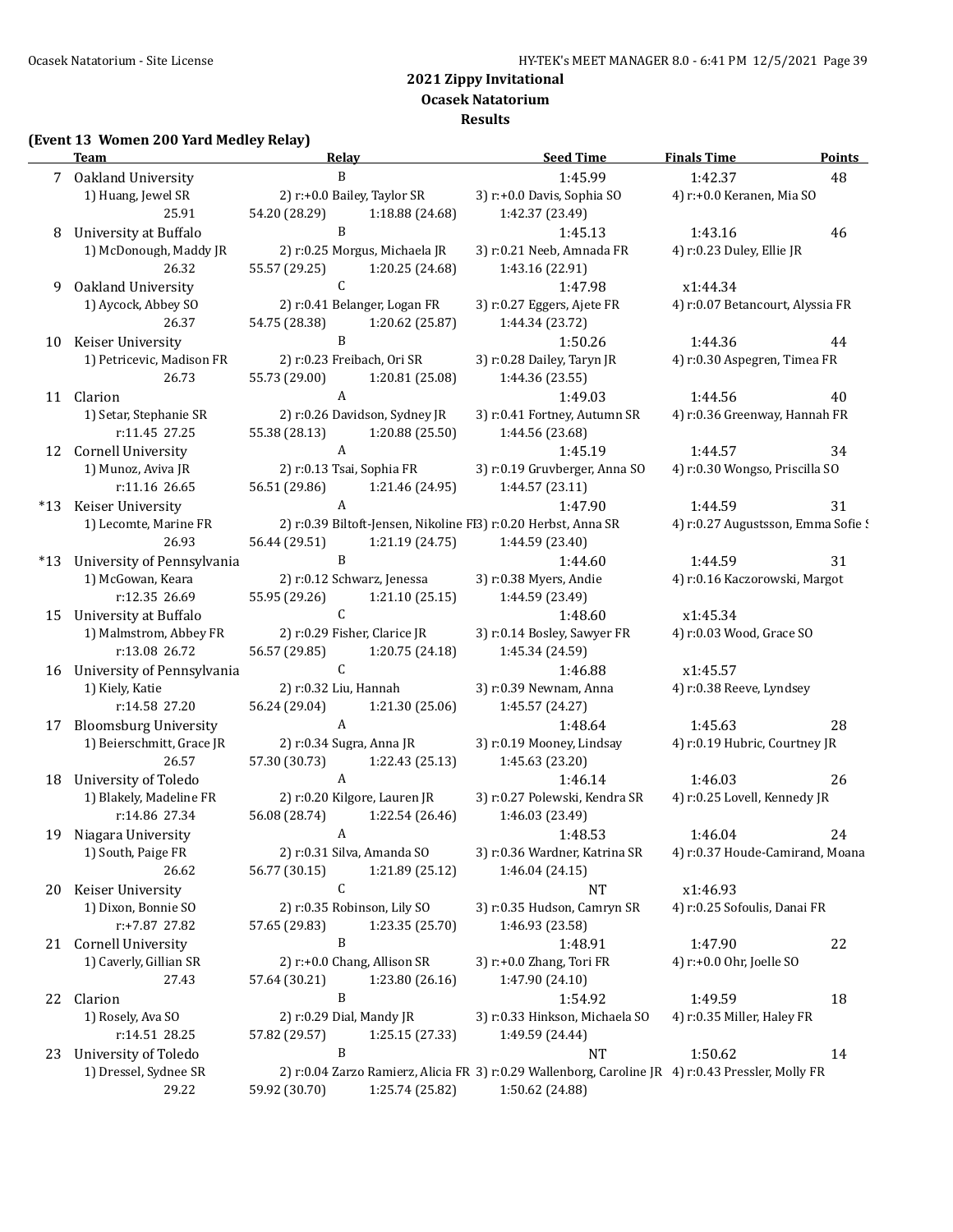**Ocasek Natatorium**

#### **Results**

# **(Event 13 Women 200 Yard Medley Relay)**

|    | <b>Team</b>                              | <b>Relay</b>                   |                 | <b>Seed Time</b>                             | <b>Finals Time</b>                | <b>Points</b> |
|----|------------------------------------------|--------------------------------|-----------------|----------------------------------------------|-----------------------------------|---------------|
|    | 24 Niagara University                    | $\mathbf B$                    |                 | <b>NT</b>                                    | 1:51.01                           | 12            |
|    | 1) Schere, Yvonne SR                     | 2) r:0.45 Kreger, Kayla SO     |                 | 3) r:0.25 LaBue, Delaney SR                  | 4) r:0.31 Maddux, Lila FR         |               |
|    | r:15.43 29.32                            | 1:00.56 (31.24)                | 1:26.68 (26.12) | 1:51.01 (24.33)                              |                                   |               |
| 25 | <b>Bloomsburg University</b>             | B                              |                 | 1:53.02                                      | 1:51.27                           | 10            |
|    | 1) Walsh, Gabi FR                        | 2) r:0.30 Jackson, Liz SR      |                 | 3) r:0.27 Lloyd, Sydney SO                   | 4) r:0.24 Shaffer, Maggie FR      |               |
|    | 28.49                                    | 1:00.64 (32.15)                | 1:27.05 (26.41) | 1:51.27 (24.22)                              |                                   |               |
| 26 | Niagara University                       | $\mathsf{C}$                   |                 | <b>NT</b>                                    | x1:52.09                          |               |
|    | 1) Ramos, Carol SR                       | 2) r:+0.0 Wagoner, Jenna SR    |                 | 3) r:+0.0 Gavin, Zoe SR                      | 4) r:+0.0 Hume, Lauren SR         |               |
|    | 30.31                                    | 1:02.09 (31.78)                | 1:27.61 (25.52) | 1:52.09 (24.48)                              |                                   |               |
| 27 | <b>Bloomsburg University</b>             | $\mathsf C$                    |                 | 1:55.01                                      | x1:55.76                          |               |
|    | 1) Besterman, Sophie SO                  | 2) r:0.41 Marchioni, Julie SR  |                 | 3) r:0.26 Turner, Elizabeth SR               | 4) r:0.44 Kupsky, Tara SR         |               |
|    | 30.12                                    | 1:03.40 (33.28)                | 1:30.58 (27.18) | 1:55.76 (25.18)                              |                                   |               |
|    |                                          |                                |                 |                                              |                                   |               |
|    | Event 14 Men 200 Yard Medley Relay       |                                |                 |                                              |                                   |               |
|    | $1:26.44$ # 2016<br><b>Meet Record:</b>  | <b>Cornell University</b>      |                 | Cornell                                      |                                   |               |
|    |                                          |                                |                 | D Curtis, I Evdokimov, L Reisch, J Brenneman |                                   |               |
|    | 1:26.44 * 2016<br>Pool Record:           | <b>Cornell University</b>      |                 | Cornell                                      |                                   |               |
|    |                                          |                                |                 | D Curtis, I Evdokimov, L Reisch, J Brenneman |                                   |               |
|    | 1:24.22 D1 A                             |                                |                 |                                              |                                   |               |
|    | 1:24.83 D1B                              |                                |                 | Seed Time                                    |                                   |               |
|    | Team                                     | Relay                          |                 |                                              | <b>Finals Time</b>                | <b>Points</b> |
|    | 1 University of Pennsylvania             | $\boldsymbol{A}$               |                 | 1:30.41                                      | 1:27.26                           | 64            |
|    | 1) McCrary, Mark                         | 2) r:+0.0 Fallon, Matthew      |                 | 3) r:+0.0 Feldman, Benjamin                  | 4) r:+0.0 Malchow, Nicholas       |               |
|    | 22.18                                    | 45.98 (23.80)                  | 1:07.25 (21.27) | 1:27.26 (20.01)                              |                                   |               |
| 2  | University of Pennsylvania               | $\mathbf B$                    |                 | 1:31.70                                      | 1:28.36                           | 56            |
|    | 1) Hamilton, Jack                        | 2) r:0.08 Simpson, Neil        |                 | 3) r:0.30 Dols, Keanan                       | 4) r:0.23 Lee, Peter              |               |
|    | r:15.42 22.14                            | 45.92 (23.78)                  | 1:07.73 (21.81) | 1:28.36 (20.63)                              |                                   |               |
| 3  | Oakland University                       | $\mathbf{A}$                   |                 | 1:29.63                                      | 1:28.47                           | 54            |
|    | 1) Khotynetskyi, Marko JR                | 2) r:0.21 Bart, Christian JR   |                 | 3) r:0.26 Flowers, Mack SR                   | 4) r:0.13 Aguilar-Fernandez, Rudy |               |
|    | r:+5.55 22.88                            | 46.82 (23.94)                  | 1:08.41(21.59)  | 1:28.47 (20.06)                              |                                   |               |
| 4  | Cornell University                       | A                              |                 | 1:32.55                                      | 1:28.94                           | 52            |
|    |                                          |                                |                 |                                              | 4) r:0.14 Wolff, Sebastian FR     |               |
|    | 1) Holt, Logan SO                        | 2) r:0.26 Bass, Jacob JR       |                 | 3) r:0.37 Marcin, Jeremy JR                  |                                   |               |
|    | r:+3.55 22.70                            | 47.44 (24.74)                  | 1:08.82 (21.38) | 1:28.94 (20.12)                              |                                   |               |
| 5  | Keiser University                        | A                              |                 | 1:32.98                                      | 1:29.07                           | 50            |
|    | 1) Zachar, Gio SR                        | 2) r:0.45 Zaplatar, Emerson SR |                 | 3) r:0.37 Garcia, Alberto JR                 | 4) r:0.25 Kusik, Alex FR          |               |
|    | r:+5.92 23.67                            | 47.55 (23.88)                  | 1:08.69(21.14)  | 1:29.07 (20.38)                              |                                   |               |
| 6  | <b>Bloomsburg University</b>             | A                              |                 | 1:33.84                                      | 1:29.17                           | 48            |
|    | 1) Fry, Jace SR                          | 2) r:0.04 Thomas, Andy JR      |                 | 3) r:0.31 Fiddler, Nick FR                   | 4) r:0.18 Hummel, Collin SR       |               |
|    | r:+3.46 22.56                            | 47.57 (25.01)                  | 1:09.29 (21.72) | 1:29.17 (19.88)                              |                                   |               |
| 7  | Oakland University                       | B                              |                 | 1:31.99                                      | 1:29.86                           | 46            |
|    | 1) Wike, Jack SO                         | 2) r:0.32 Geheb, Ryan SR       |                 | 3) r:0.37 Hrebelnyi, Danylo SR               | 4) r:0.10 Washington, Valance SR  |               |
|    | r:15.37 23.25                            | 47.92 (24.67)                  | 1:09.93 (22.01) | 1:29.86 (19.93)                              |                                   |               |
| 8  | <b>Cornell University</b>                | B                              |                 | 1:34.12                                      | 1:30.20                           | 44            |
|    | 1) Taner, Will FR                        | 2) r:+0.0 Casey, Jack JR       |                 | 3) r:+0.0 Gurski, Joseph FR                  | 4) r:+0.0 Mackey, Ian SR          |               |
|    | 23.05                                    | 47.97 (24.92)                  | 1:09.70 (21.73) | 1:30.20 (20.50)                              |                                   |               |
| 9  | University of Pennsylvania               | $\mathsf C$                    |                 | 1:32.80                                      | x1:30.37                          |               |
|    | 1) Olson, Jaden                          | 2) r:0.22 Park, Tate           |                 | 3) r:0.22 Dai, Andrew                        | 4) r:0.16 Lewis, Thomas           |               |
|    | r:+9.47 22.62                            | 48.03 (25.41)                  | 1:09.66 (21.63) | 1:30.37 (20.71)                              |                                   |               |
| 10 |                                          | $\boldsymbol{A}$               |                 | 1:36.28                                      | 1:31.47                           | 40            |
|    | Niagara University<br>1) Germano, Gio SO | 2) r:0.23 Isaacs, Tanner SO    |                 | 3) r:0.40 Vu, Kevin JR                       | 4) r:0.12 Dragon, Nathan FR       |               |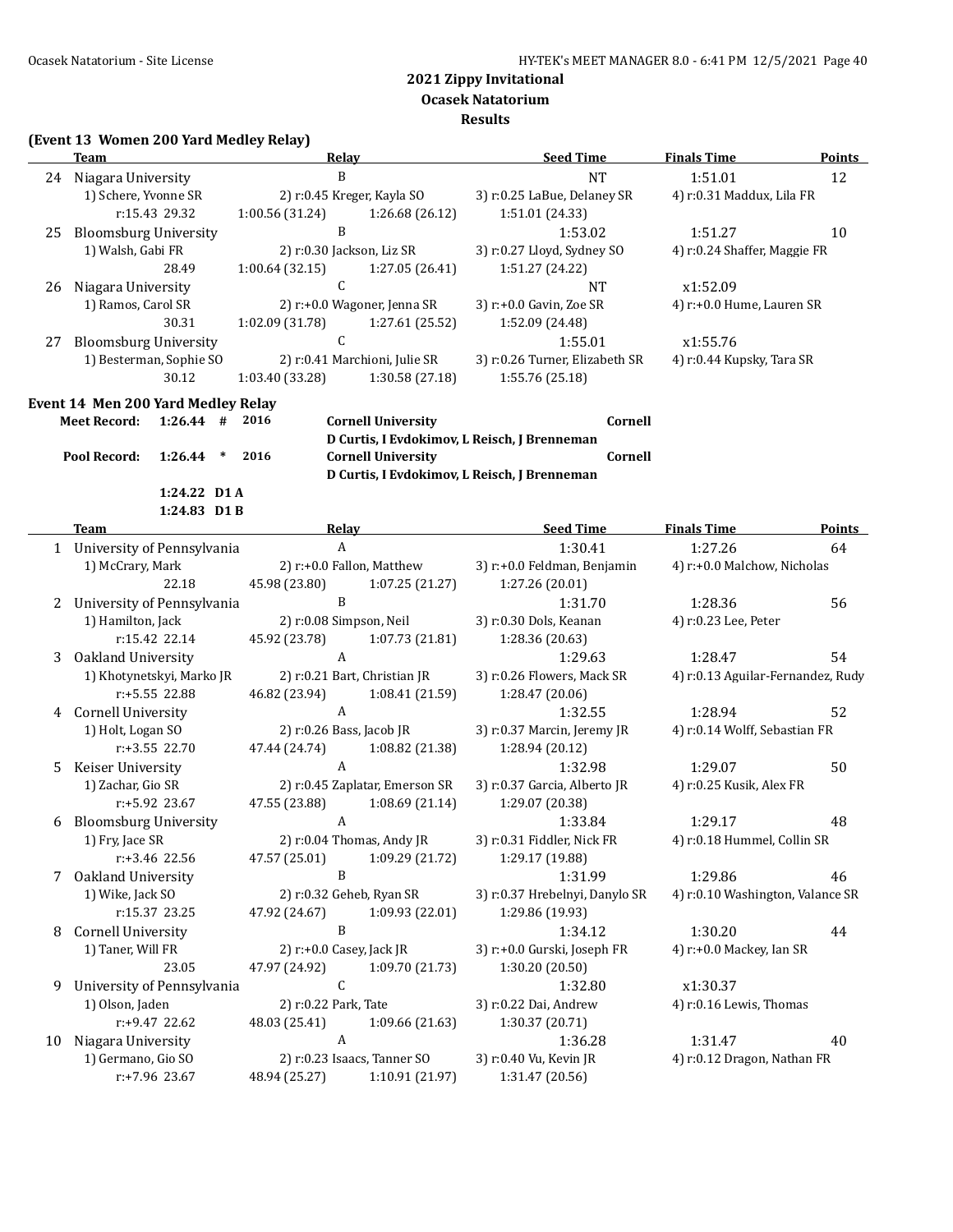**Results**

#### **(Event 14 Men 200 Yard Medley Relay)**

|    | <b>Team</b>                  | Relay                     |                                 | <b>Seed Time</b>                                              | <b>Finals Time</b>           | <b>Points</b>                 |  |
|----|------------------------------|---------------------------|---------------------------------|---------------------------------------------------------------|------------------------------|-------------------------------|--|
|    | 11 Clarion                   | A                         |                                 | 1:37.50                                                       | 1:31.86                      | 34                            |  |
|    | 1) Soares, Nick FR           |                           | 2) r:0.21 Flowers, Paul JR      | 3) r:0.25 Cary, Connor JR                                     | 4) r:0.25 Yant, Jacob SR     |                               |  |
|    | r:13.90 23.37                | 49.54 (26.17)             | 1:11.18(21.64)                  | 1:31.86 (20.68)                                               |                              |                               |  |
| 12 | Keiser University            | B                         |                                 | 1:34.85                                                       | 1:32.30                      | 32                            |  |
|    | 1) Ranea, Marti FR           |                           | 2) r:0.16 Kunze, Fynn FR        | 3) r:0.14 Nyblom, Niklas JR                                   | 4) r:0.41 Poley, Gunnar JR   |                               |  |
|    | r:13.97 23.38                | 48.75 (25.37)             | 1:11.28 (22.53)                 | 1:32.30 (21.02)                                               |                              |                               |  |
| 13 | Oakland University           | C                         |                                 | 1:33.99                                                       | x1:32.34                     |                               |  |
|    | 1) Barton, Will JR           |                           | 2) r:0.12 Quiñones, Javi SR     | 3) r:0.27 Aguirre, Sebastian JR                               | 4) r:0.15 Herrick, Dane FR   |                               |  |
|    | $r: +9.4924.04$              | 49.41 (25.37)             | 1:11.52 (22.11)                 | 1:32.34 (20.82)                                               |                              |                               |  |
| 14 | Keiser University            | C                         |                                 | <b>NT</b>                                                     | x1:33.65                     |                               |  |
|    | 1) Smith, Josh JR            |                           |                                 | 2) r:0.28 Myklebusthaug, Theo SO 3) r:0.44 Zapata, Gaetano FR | 4) r:0.21 Canessa, Franco SR |                               |  |
|    | r:11.46 23.80                | 49.27 (25.47)             | 1:12.83(23.56)                  | 1:33.65 (20.82)                                               |                              |                               |  |
| 15 | <b>Bloomsburg University</b> | B                         |                                 | 1:34.61                                                       | 1:33.82                      | 30                            |  |
|    | 1) Ball, Tucker JR           |                           | 2) r:0.50 Marvin, Matt SR       | 3) r:0.41 Mueser, Dan SR                                      | 4) r:0.26 Deiderick, Gabe JR |                               |  |
|    | r:10.07 23.83                | 50.27 (26.44)             | 1:13.13(22.86)                  | 1:33.82 (20.69)                                               |                              |                               |  |
| 16 | Niagara University           | B                         |                                 | <b>NT</b>                                                     | 1:34.13                      | 28                            |  |
|    | 1) Shaffer, Josiah SO        | 2) r:+0.0 Finley, Sean FR |                                 | 3) r:+0.0 Tichy, Reid FR                                      | 4) r:+0.0 Morgan, Levi FR    |                               |  |
|    | 24.73                        | 50.77 (26.04)             | 1:13.73 (22.96)                 | 1:34.13 (20.40)                                               |                              |                               |  |
| 17 | Clarion                      | $\mathbf{B}$              |                                 | 1:42.89                                                       | 1:34.56                      | 26                            |  |
|    | 1) Strawn, Brenek FR         |                           | 2) r:0.27 Lintelman, Michael FR | 3) r:0.24 Bocci, David FR                                     |                              | 4) r:0.20 Prokopec, Austin FR |  |
|    | 23.89                        | 51.24 (27.35)             | 1:13.65 (22.41)                 | 1:34.56 (20.91)                                               |                              |                               |  |
| 18 | <b>Bloomsburg University</b> | $\mathsf{C}$              |                                 | 1:36.88                                                       | x1:38.46                     |                               |  |
|    | 1) Greek, Jimmy JR           |                           | 2) r:0.26 Glatfelter, Tanner FR | 3) r:0.45 Harrell, Brian JR                                   | 4) r:0.35 Baker, Logan SR    |                               |  |
|    | r:10.61 27.15                | 54.14 (26.99)             | 1:17.12 (22.98)                 | 1:38.46 (21.34)                                               |                              |                               |  |
| 19 | Niagara University           | C                         |                                 | <b>NT</b>                                                     | x1:39.33                     |                               |  |
|    | 1) Brkanovic, Beni FR        |                           | 2) r:0.38 Flannery, Robert FR   | 3) r:0.40 Stier, Dalton SR                                    | 4) r:0.29 Walker, TyQuann SO |                               |  |
|    | r:11.25 26.36                | 53.11 (26.75)             | 1:17.46 (24.35)                 | 1:39.33 (21.87)                                               |                              |                               |  |
|    | <b>Cornell University</b>    | C                         |                                 | 1:34.98                                                       | DQ 1:31.81                   |                               |  |
|    | Early take-off swimmer #4    |                           |                                 |                                                               |                              |                               |  |
|    | 1) Dacosta, Paige JR         | 2) r:0.12 Banks, Jack FR  |                                 | 3) r:0.27 Li, Alan JR                                         | 4) r:-0.07 Bailey, Pearce SO |                               |  |
|    | r:14.29 23.55                | 49.05 (25.50)             | 1:11.30 (22.25)                 | DQ 1:31.81 (20.51)                                            |                              |                               |  |
|    | Event 15 Women 400 Yard IM   |                           |                                 |                                                               |                              |                               |  |

|           | <b>Meet Record:</b><br>Pool Record: | 4:13.97<br>4:10.20<br>4:03.62 D1A | #<br>∗             | 2017<br>2018    |  | Jackie Pash<br><b>Katheryn Ackerman</b> |                    | <b>Akron</b><br><b>MLA</b> |                    |  |        |
|-----------|-------------------------------------|-----------------------------------|--------------------|-----------------|--|-----------------------------------------|--------------------|----------------------------|--------------------|--|--------|
|           |                                     | 4:17.30 D1 B                      |                    |                 |  |                                         |                    |                            |                    |  |        |
| A - Final | Name                                |                                   |                    |                 |  | Yr School                               | <b>Prelim Time</b> |                            | <b>Finals Time</b> |  | Points |
|           | LaGrand, Susan<br>SR.               |                                   | Oakland University | 4:19.52         |  | 4:16.53                                 | D <sub>1</sub> B   | 32                         |                    |  |        |
|           |                                     | $r: +0.74$ 27.39                  |                    | 58.26 (30.87)   |  | 1:30.29 (32.03)                         | 2:01.14 (30.85)    |                            |                    |  |        |
|           |                                     | 2:38.94 (37.80)                   |                    | 3:16.84 (37.90) |  | 3:47.50 (30.66)                         | 4:16.53 (29.03)    |                            |                    |  |        |
| 2         | Chong, Vanessa                      |                                   |                    |                 |  | University of Pennsylvania              | 4:23.69            |                            | 4:20.76            |  | 28     |
|           |                                     | 26.82                             |                    | 57.33 (30.51)   |  | 1:31.50(34.17)                          | 2:05.17 (33.67)    |                            |                    |  |        |
|           |                                     | 2:43.01 (37.84)                   |                    | 3:21.60 (38.59) |  | 3:51.68 (30.08)                         | 4:20.76 (29.08)    |                            |                    |  |        |
| 3         | Craig, Kendall                      |                                   |                    |                 |  | FR Akron, University of                 | 4:24.18            |                            | 4:21.17            |  | 27     |
|           |                                     | $r: +0.75$ 27.09                  |                    | 58.13 (31.04)   |  | 1:32.46 (34.33)                         | 2:06.76 (34.30)    |                            |                    |  |        |
|           |                                     | 2:43.98 (37.22)                   |                    | 3:22.05 (38.07) |  | 3:52.35(30.30)                          | 4:21.17 (28.82)    |                            |                    |  |        |
| 4         | Workman, Gail                       |                                   |                    |                 |  | IR Akron, University of                 | 4:25.86            |                            | 4:21.30            |  | 26     |
|           |                                     | $r: +0.70$ 27.41                  |                    | 57.90 (30.49)   |  | 1:30.99 (33.09)                         | 2:03.34 (32.35)    |                            |                    |  |        |
|           |                                     | 2:42.87 (39.53)                   |                    | 3:22.59 (39.72) |  | 3:52.40 (29.81)                         | 4:21.30 (28.90)    |                            |                    |  |        |
|           |                                     |                                   |                    |                 |  |                                         |                    |                            |                    |  |        |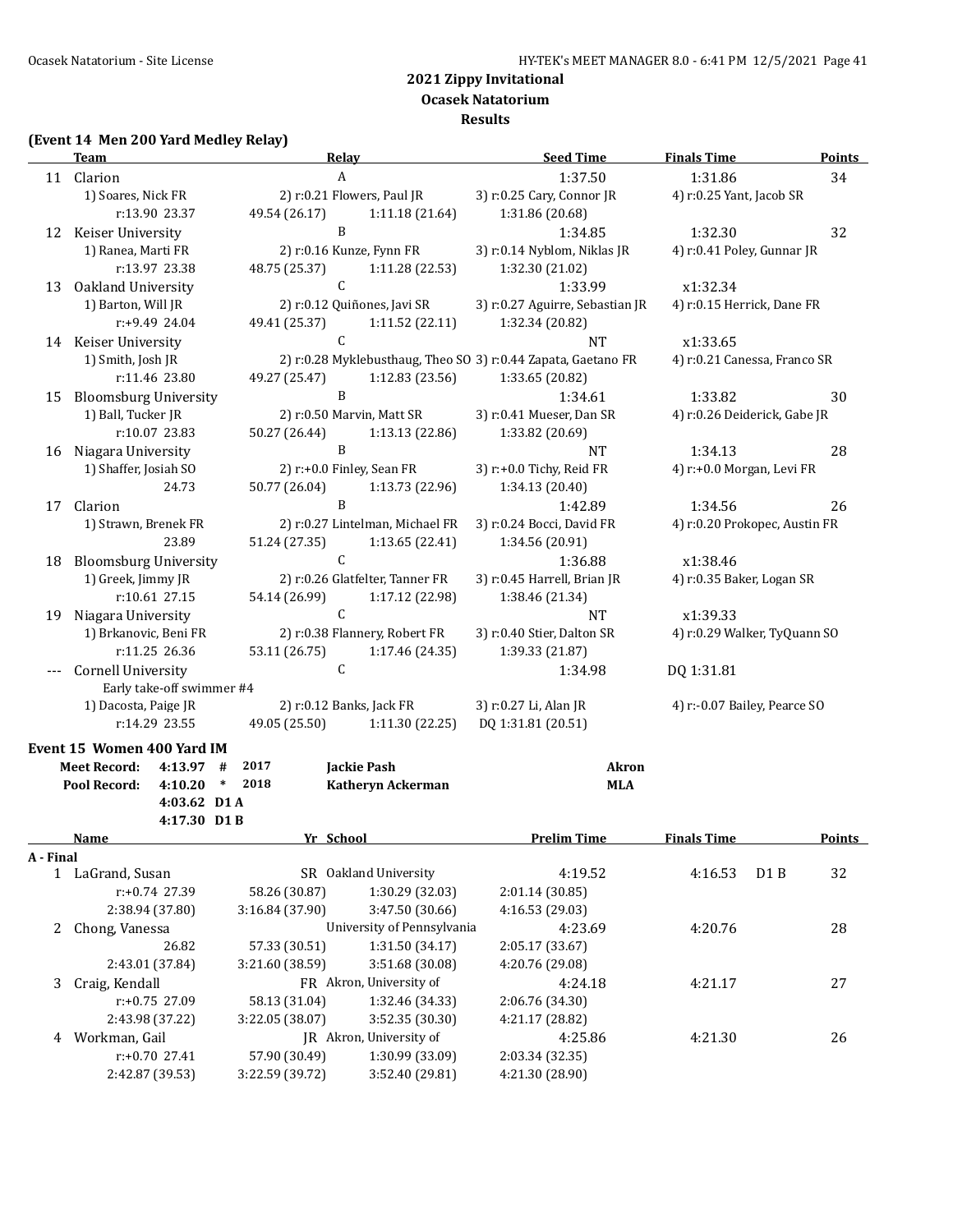# **A - Final ... (Event 15 Women 400 Yard IM)**

|           | <b>Name</b>              | Yr School       |                              | <b>Prelim Time</b> | <b>Finals Time</b> | <b>Points</b> |
|-----------|--------------------------|-----------------|------------------------------|--------------------|--------------------|---------------|
|           | 5 Gardner, Olivia        |                 | SR Akron, University of      | 4:25.48            | 4:23.01            | 25            |
|           | r:+0.71 27.61            | 59.22 (31.61)   | 1:31.87 (32.65)              | 2:04.07 (32.20)    |                    |               |
|           | 2:42.93 (38.86)          | 3:22.06 (39.13) | 3:52.85 (30.79)              | 4:23.01 (30.16)    |                    |               |
|           | 6 Boeckman, Anna         |                 | University of Pennsylvania   | 4:27.10            | 4:25.02            | 24            |
|           | r:+0.76 28.88            | 1:01.61(32.73)  | 1:36.27 (34.66)              | 2:10.47 (34.20)    |                    |               |
|           | 2:46.59 (36.12)          | 3:24.28 (37.69) | 3:55.14 (30.86)              | 4:25.02 (29.88)    |                    |               |
|           | 7 Sutter, Olivia         |                 | SO Cornell University        | 4:26.60            | 4:27.20            | 23            |
|           | r:+0.77 29.77            | 1:02.64 (32.87) | 1:36.14 (33.50)              | 2:09.70 (33.56)    |                    |               |
|           | 2:49.09 (39.39)          | 3:28.16 (39.07) | 3:57.75 (29.59)              | 4:27.20 (29.45)    |                    |               |
| 8         | Cislo, Mady              |                 | SR Oakland University        | 4:26.47            | 4:28.77            | 22            |
|           | $r: +0.74$ 28.10         | 1:00.00 (31.90) | 1:34.13 (34.13)              | 2:07.57 (33.44)    |                    |               |
|           | 2:46.00 (38.43)          | 3:25.11(39.11)  | 3:57.31 (32.20)              | 4:28.77 (31.46)    |                    |               |
| B - Final |                          |                 |                              |                    |                    |               |
|           | 9 Brezovski, Taeghen     |                 | FR University at Buffalo     | 4:27.38            | 4:24.28            | 20            |
|           | r:+0.67 28.70            | 1:01.28 (32.58) | 1:35.39 (34.11)              | 2:09.14 (33.75)    |                    |               |
|           | 2:45.58 (36.44)          | 3:22.37 (36.79) | 3:53.83 (31.46)              | 4:24.28 (30.45)    |                    |               |
|           | 10 Kilgore, Lauren       |                 | JR University of Toledo      | 4:28.46            | 4:25.50            | 17            |
|           | r:+0.66 27.66            | 1:00.24 (32.58) | 1:34.92 (34.68)              | 2:10.43 (35.51)    |                    |               |
|           | 2:46.44 (36.01)          | 3:24.04 (37.60) | 3:56.08 (32.04)              | 4:25.50 (29.42)    |                    |               |
|           | 11 Cappabianca, Giovanna |                 | FR Akron, University of      | 4:28.90            | 4:25.85            | 16            |
|           | $r: +0.69$ 28.63         | 1:01.27 (32.64) | 1:36.05 (34.78)              | 2:11.64 (35.59)    |                    |               |
|           | 2:48.22 (36.58)          | 3:25.43 (37.21) | 3:56.05 (30.62)              | 4:25.85 (29.80)    |                    |               |
|           | 12 Nenonen, Sohvi        |                 | JR Oakland University        | 4:28.32            | 4:26.46            | 15            |
|           | r:+0.75 27.99            | 59.89 (31.90)   | 1:34.99 (35.10)              | 2:09.13 (34.14)    |                    |               |
|           | 2:46.92 (37.79)          | 3:25.29 (38.37) | 3:56.67 (31.38)              | 4:26.46 (29.79)    |                    |               |
|           |                          |                 | <b>IR</b> Oakland University |                    |                    |               |
|           | 13 Zubenko, Sonya        |                 |                              | 4:28.61            | 4:26.51            | 14            |
|           | r:+0.73 28.68            | 59.25 (30.57)   | 1:34.07 (34.82)              | 2:07.14 (33.07)    |                    |               |
|           | 2:47.19 (40.05)          | 3:25.77 (38.58) | 3:57.09 (31.32)              | 4:26.51 (29.42)    |                    |               |
|           | 14 Wardner, Katrina      |                 | SR Niagara University        | 4:27.57            | 4:31.56            | 13            |
|           | 27.77                    | 1:00.47 (32.70) | 1:35.04 (34.57)              | 2:09.83 (34.79)    |                    |               |
|           | 2:48.04 (38.21)          | 3:27.83 (39.79) | 3:59.54 (31.71)              | 4:31.56 (32.02)    |                    |               |
| 15        | Giddings, Grace          |                 | University of Pennsylvania   | 4:30.96            | 4:31.99            | 12            |
|           | r:+0.75 29.59            | 1:02.88 (33.29) | 1:38.66 (35.78)              | 2:13.29 (34.63)    |                    |               |
|           | 2:51.18 (37.89)          | 3:30.11 (38.93) | 4:01.77 (31.66)              | 4:31.99 (30.22)    |                    |               |
|           | 16 Brady, Kathryn        |                 | FR Niagara University        | 4:30.62            | 4:35.09            | 11            |
|           | r:+0.83 29.36            | 1:02.90 (33.54) | 1:37.65 (34.75)              | 2:12.45 (34.80)    |                    |               |
|           | 2:50.32 (37.87)          | 3:29.22 (38.90) | 4:02.16 (32.94)              | 4:35.09 (32.93)    |                    |               |
| C - Final |                          |                 | University of Pennsylvania   |                    |                    |               |
|           | 17 Holmquist, Ellen      |                 |                              | 4:32.99            | 4:28.67            | 9             |
|           | r:10.79 29.68            | 1:03.74 (34.06) | 1:38.48 (34.74)              | 2:12.66 (34.18)    |                    |               |
|           | 2:50.16 (37.50)          | 3:28.73 (38.57) | 3:59.57 (30.84)              | 4:28.67 (29.10)    |                    |               |
|           | 18 Keaney, Kasey         |                 | SO University at Buffalo     | 4:31.72            | 4:28.70            | 7             |
|           | 28.77                    | 1:01.45 (32.68) | 1:36.36 (34.91)              | 2:09.71 (33.35)    |                    |               |
|           | 2:47.70 (37.99)          | 3:25.56 (37.86) | 3:58.12 (32.56)              | 4:28.70 (30.58)    |                    |               |
|           | 19 Li, Lena              |                 | JR University at Buffalo     | 4:32.50            | 4:29.31            | 6             |
|           | $r: +0.75$ 28.34         | 1:00.90 (32.56) | 1:36.23 (35.33)              | 2:10.83 (34.60)    |                    |               |
|           | 2:49.15 (38.32)          | 3:28.20 (39.05) | 3:59.52 (31.32)              | 4:29.31 (29.79)    |                    |               |
| 20        | Wolfe, Jaidyn            |                 | JR University at Buffalo     | 4:33.10            | 4:29.83            | 5             |
|           | r:+0.85 28.55            | 1:00.59 (32.04) | 1:35.78 (35.19)              | 2:10.07 (34.29)    |                    |               |
|           | 2:48.57 (38.50)          | 3:27.96 (39.39) | 3:59.79 (31.83)              | 4:29.83 (30.04)    |                    |               |
|           | 21 Williams, Marie       |                 | SO Cornell University        | 4:33.21            | 4:29.96            | 4             |
|           | r:+0.79 28.97            | 1:01.96 (32.99) | 1:35.47 (33.51)              | 2:10.05 (34.58)    |                    |               |
|           | 2:48.81 (38.76)          | 3:27.06 (38.25) | 3:58.59 (31.53)              | 4:29.96 (31.37)    |                    |               |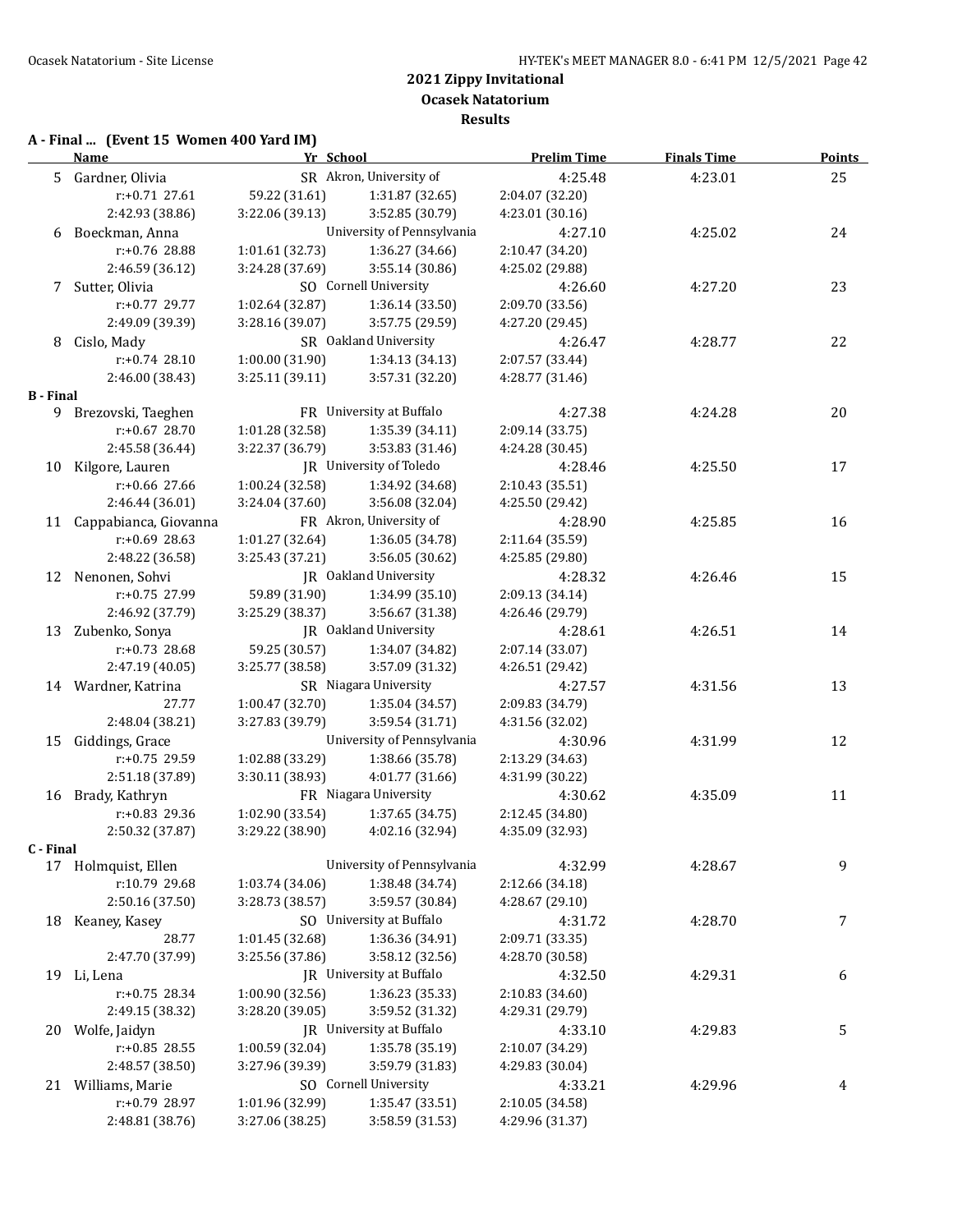# **C - Final ... (Event 15 Women 400 Yard IM)**

| University of Pennsylvania<br>4:31.73<br>3<br>22 Morisi, Kiani<br>4:31.16<br>r:+0.81 28.16<br>1:00.27(32.11)<br>1:35.71 (35.44)<br>2:10.37 (34.66)<br>2:49.35 (38.98)<br>4:00.30 (31.35)<br>3:28.95 (39.60)<br>4:31.16 (30.86)<br>JR Oakland University<br>2<br>23 Cook, Julia<br>4:31.34<br>4:31.96<br>1:01.18 (32.71)<br>r:+0.78 28.47<br>2:10.19 (34.13)<br>1:36.06 (34.88)<br>2:48.64 (38.45)<br>3:27.52 (38.88)<br>4:00.20 (32.68)<br>4:31.96 (31.76)<br>FR Cornell University<br>24 Danko, Allie<br>4:31.85<br>4:32.49<br>1<br>1:02.75 (33.32)<br>r:+0.78 29.43<br>2:12.65 (34.38)<br>1:38.27 (35.52)<br>2:53.45 (40.80)<br>3:34.00 (40.55)<br>4:03.55 (29.55)<br>4:32.49 (28.94)<br>D - Final<br>FR Niagara University<br>4:33.68<br>25 Smith, Megan<br>4:31.64<br>28.93<br>1:02.79 (33.86)<br>1:37.08 (34.29)<br>2:11.42 (34.34)<br>2:49.69 (38.27)<br>3:28.27 (38.58)<br>4:00.78 (32.51)<br>4:31.64 (30.86)<br>SR University at Buffalo<br>26 Boswell, Julia<br>4:33.35<br>4:31.92<br>1:03.57 (33.69)<br>1:37.88 (34.31)<br>r:+0.74 29.88<br>2:11.15 (33.27)<br>2:50.40 (39.25)<br>3:30.90 (40.50)<br>4:02.23 (31.33)<br>4:31.92 (29.69)<br>Giourtzidou, Sasha<br>JR Keiser University<br>4:37.56<br>4:33.26<br>27<br>r:+0.68 28.79<br>1:03.11 (34.32)<br>1:38.44 (35.33)<br>2:14.27 (35.83)<br>2:51.66 (37.39)<br>3:30.10 (38.44)<br>4:02.24 (32.14)<br>4:33.26 (31.02)<br>FR Cornell University<br>28 Petersen, Amanda<br>4:36.97<br>4:34.69<br>r:+0.78 28.67<br>1:01.28 (32.61)<br>1:36.93 (35.65)<br>2:12.28 (35.35)<br>2:51.08 (38.80)<br>3:30.48 (39.40)<br>4:03.20 (32.72)<br>4:34.69 (31.49)<br>FR Keiser University<br>29 Lecomte, Marine<br>4:36.52<br>4:36.73<br>r:+0.87 29.76<br>1:03.84 (34.08)<br>1:36.17 (32.33)<br>2:09.00 (32.83)<br>2:51.47 (42.47)<br>3:32.83 (41.36)<br>4:04.78 (31.95)<br>4:36.73 (31.95)<br>FR University of Toledo<br>30 Creek, Lindsey<br>4:38.10<br>4:37.89<br>r:+0.77 29.07<br>1:39.24 (37.60)<br>1:01.64 (32.57)<br>2:15.98 (36.74)<br>2:56.33 (40.35)<br>3:36.69 (40.36)<br>4:07.82 (31.13)<br>4:37.89 (30.07)<br>FR Oakland University<br>31 Lewis, Maya<br>4:37.73<br>4:38.28<br>r:+0.67 29.12<br>1:04.01 (34.89)<br>1:41.19 (37.18)<br>2:18.58 (37.39)<br>2:56.32 (37.74)<br>3:34.72 (38.40)<br>4:07.40 (32.68)<br>4:38.28 (30.88)<br>FR Keiser University<br>32 Aspegren, Timea<br>4:38.85<br>4:38.40<br>1:04.02 (34.58)<br>$r: +0.71$ 29.44<br>1:40.54 (36.52)<br>2:16.69 (36.15)<br>2:56.51 (39.82)<br>3:36.60 (40.09)<br>4:38.40 (30.15)<br>4:08.25(31.65)<br>Event 15 Women 400 Yard IM<br>2017<br><b>Meet Record:</b><br><b>Jackie Pash</b><br>$4:13.97$ #<br><b>Akron</b><br>2018<br>$\ast$<br>Pool Record:<br>4:10.20<br>Katheryn Ackerman<br><b>MLA</b><br>4:03.62 D1 A<br>4:17.30 D1B<br><b>Seed Time</b><br><b>Name</b><br>Yr School<br><b>Prelim Time</b><br><b>Preliminaries</b><br>SR Oakland University<br>1 LaGrand, Susan<br>4:25.14<br>4:19.52<br>q<br>1:32.14 (33.26)<br>$r: +0.73$ 27.43<br>58.88 (31.45)<br>2:04.08 (31.94)<br>2:42.78 (38.70)<br>3:50.81 (30.42)<br>3:20.39 (37.61)<br>4:19.52 (28.71)<br>University of Pennsylvania<br>2 Chong, Vanessa<br>4:37.30<br>4:23.69<br>q<br>$r: +0.69$ 26.93<br>57.78 (30.85)<br>1:32.03 (34.25)<br>2:05.75 (33.72)<br>3:53.91 (30.11)<br>2:44.16 (38.41)<br>3:23.80 (39.64)<br>4:23.69 (29.78)<br>FR Akron, University of<br>Craig, Kendall<br>3<br>4:26.04<br>4:24.18<br>q<br>28.07<br>1:00.09 (32.02)<br>1:35.28 (35.19)<br>2:10.02 (34.74)<br>2:46.54 (36.52)<br>3:24.83 (38.29)<br>3:55.15 (30.32)<br>4:24.18 (29.03) | <b>Name</b> | Yr School | <b>Prelim Time</b> | <b>Finals Time</b> | <b>Points</b> |
|-----------------------------------------------------------------------------------------------------------------------------------------------------------------------------------------------------------------------------------------------------------------------------------------------------------------------------------------------------------------------------------------------------------------------------------------------------------------------------------------------------------------------------------------------------------------------------------------------------------------------------------------------------------------------------------------------------------------------------------------------------------------------------------------------------------------------------------------------------------------------------------------------------------------------------------------------------------------------------------------------------------------------------------------------------------------------------------------------------------------------------------------------------------------------------------------------------------------------------------------------------------------------------------------------------------------------------------------------------------------------------------------------------------------------------------------------------------------------------------------------------------------------------------------------------------------------------------------------------------------------------------------------------------------------------------------------------------------------------------------------------------------------------------------------------------------------------------------------------------------------------------------------------------------------------------------------------------------------------------------------------------------------------------------------------------------------------------------------------------------------------------------------------------------------------------------------------------------------------------------------------------------------------------------------------------------------------------------------------------------------------------------------------------------------------------------------------------------------------------------------------------------------------------------------------------------------------------------------------------------------------------------------------------------------------------------------------------------------------------------------------------------------------------------------------------------------------------------------------------------------------------------------------------------------------------------------------------------------------------------------------------------------------------------------------------------------------------------------------------------------------------------------------------------------------------------------------------------------------------------------------------------------------------------------------------------------------------------------------------------------------------------------------------------------------------------------------------------------------------------------------------------------------------------------------|-------------|-----------|--------------------|--------------------|---------------|
|                                                                                                                                                                                                                                                                                                                                                                                                                                                                                                                                                                                                                                                                                                                                                                                                                                                                                                                                                                                                                                                                                                                                                                                                                                                                                                                                                                                                                                                                                                                                                                                                                                                                                                                                                                                                                                                                                                                                                                                                                                                                                                                                                                                                                                                                                                                                                                                                                                                                                                                                                                                                                                                                                                                                                                                                                                                                                                                                                                                                                                                                                                                                                                                                                                                                                                                                                                                                                                                                                                                                                     |             |           |                    |                    |               |
|                                                                                                                                                                                                                                                                                                                                                                                                                                                                                                                                                                                                                                                                                                                                                                                                                                                                                                                                                                                                                                                                                                                                                                                                                                                                                                                                                                                                                                                                                                                                                                                                                                                                                                                                                                                                                                                                                                                                                                                                                                                                                                                                                                                                                                                                                                                                                                                                                                                                                                                                                                                                                                                                                                                                                                                                                                                                                                                                                                                                                                                                                                                                                                                                                                                                                                                                                                                                                                                                                                                                                     |             |           |                    |                    |               |
|                                                                                                                                                                                                                                                                                                                                                                                                                                                                                                                                                                                                                                                                                                                                                                                                                                                                                                                                                                                                                                                                                                                                                                                                                                                                                                                                                                                                                                                                                                                                                                                                                                                                                                                                                                                                                                                                                                                                                                                                                                                                                                                                                                                                                                                                                                                                                                                                                                                                                                                                                                                                                                                                                                                                                                                                                                                                                                                                                                                                                                                                                                                                                                                                                                                                                                                                                                                                                                                                                                                                                     |             |           |                    |                    |               |
|                                                                                                                                                                                                                                                                                                                                                                                                                                                                                                                                                                                                                                                                                                                                                                                                                                                                                                                                                                                                                                                                                                                                                                                                                                                                                                                                                                                                                                                                                                                                                                                                                                                                                                                                                                                                                                                                                                                                                                                                                                                                                                                                                                                                                                                                                                                                                                                                                                                                                                                                                                                                                                                                                                                                                                                                                                                                                                                                                                                                                                                                                                                                                                                                                                                                                                                                                                                                                                                                                                                                                     |             |           |                    |                    |               |
|                                                                                                                                                                                                                                                                                                                                                                                                                                                                                                                                                                                                                                                                                                                                                                                                                                                                                                                                                                                                                                                                                                                                                                                                                                                                                                                                                                                                                                                                                                                                                                                                                                                                                                                                                                                                                                                                                                                                                                                                                                                                                                                                                                                                                                                                                                                                                                                                                                                                                                                                                                                                                                                                                                                                                                                                                                                                                                                                                                                                                                                                                                                                                                                                                                                                                                                                                                                                                                                                                                                                                     |             |           |                    |                    |               |
|                                                                                                                                                                                                                                                                                                                                                                                                                                                                                                                                                                                                                                                                                                                                                                                                                                                                                                                                                                                                                                                                                                                                                                                                                                                                                                                                                                                                                                                                                                                                                                                                                                                                                                                                                                                                                                                                                                                                                                                                                                                                                                                                                                                                                                                                                                                                                                                                                                                                                                                                                                                                                                                                                                                                                                                                                                                                                                                                                                                                                                                                                                                                                                                                                                                                                                                                                                                                                                                                                                                                                     |             |           |                    |                    |               |
|                                                                                                                                                                                                                                                                                                                                                                                                                                                                                                                                                                                                                                                                                                                                                                                                                                                                                                                                                                                                                                                                                                                                                                                                                                                                                                                                                                                                                                                                                                                                                                                                                                                                                                                                                                                                                                                                                                                                                                                                                                                                                                                                                                                                                                                                                                                                                                                                                                                                                                                                                                                                                                                                                                                                                                                                                                                                                                                                                                                                                                                                                                                                                                                                                                                                                                                                                                                                                                                                                                                                                     |             |           |                    |                    |               |
|                                                                                                                                                                                                                                                                                                                                                                                                                                                                                                                                                                                                                                                                                                                                                                                                                                                                                                                                                                                                                                                                                                                                                                                                                                                                                                                                                                                                                                                                                                                                                                                                                                                                                                                                                                                                                                                                                                                                                                                                                                                                                                                                                                                                                                                                                                                                                                                                                                                                                                                                                                                                                                                                                                                                                                                                                                                                                                                                                                                                                                                                                                                                                                                                                                                                                                                                                                                                                                                                                                                                                     |             |           |                    |                    |               |
|                                                                                                                                                                                                                                                                                                                                                                                                                                                                                                                                                                                                                                                                                                                                                                                                                                                                                                                                                                                                                                                                                                                                                                                                                                                                                                                                                                                                                                                                                                                                                                                                                                                                                                                                                                                                                                                                                                                                                                                                                                                                                                                                                                                                                                                                                                                                                                                                                                                                                                                                                                                                                                                                                                                                                                                                                                                                                                                                                                                                                                                                                                                                                                                                                                                                                                                                                                                                                                                                                                                                                     |             |           |                    |                    |               |
|                                                                                                                                                                                                                                                                                                                                                                                                                                                                                                                                                                                                                                                                                                                                                                                                                                                                                                                                                                                                                                                                                                                                                                                                                                                                                                                                                                                                                                                                                                                                                                                                                                                                                                                                                                                                                                                                                                                                                                                                                                                                                                                                                                                                                                                                                                                                                                                                                                                                                                                                                                                                                                                                                                                                                                                                                                                                                                                                                                                                                                                                                                                                                                                                                                                                                                                                                                                                                                                                                                                                                     |             |           |                    |                    |               |
|                                                                                                                                                                                                                                                                                                                                                                                                                                                                                                                                                                                                                                                                                                                                                                                                                                                                                                                                                                                                                                                                                                                                                                                                                                                                                                                                                                                                                                                                                                                                                                                                                                                                                                                                                                                                                                                                                                                                                                                                                                                                                                                                                                                                                                                                                                                                                                                                                                                                                                                                                                                                                                                                                                                                                                                                                                                                                                                                                                                                                                                                                                                                                                                                                                                                                                                                                                                                                                                                                                                                                     |             |           |                    |                    |               |
|                                                                                                                                                                                                                                                                                                                                                                                                                                                                                                                                                                                                                                                                                                                                                                                                                                                                                                                                                                                                                                                                                                                                                                                                                                                                                                                                                                                                                                                                                                                                                                                                                                                                                                                                                                                                                                                                                                                                                                                                                                                                                                                                                                                                                                                                                                                                                                                                                                                                                                                                                                                                                                                                                                                                                                                                                                                                                                                                                                                                                                                                                                                                                                                                                                                                                                                                                                                                                                                                                                                                                     |             |           |                    |                    |               |
|                                                                                                                                                                                                                                                                                                                                                                                                                                                                                                                                                                                                                                                                                                                                                                                                                                                                                                                                                                                                                                                                                                                                                                                                                                                                                                                                                                                                                                                                                                                                                                                                                                                                                                                                                                                                                                                                                                                                                                                                                                                                                                                                                                                                                                                                                                                                                                                                                                                                                                                                                                                                                                                                                                                                                                                                                                                                                                                                                                                                                                                                                                                                                                                                                                                                                                                                                                                                                                                                                                                                                     |             |           |                    |                    |               |
|                                                                                                                                                                                                                                                                                                                                                                                                                                                                                                                                                                                                                                                                                                                                                                                                                                                                                                                                                                                                                                                                                                                                                                                                                                                                                                                                                                                                                                                                                                                                                                                                                                                                                                                                                                                                                                                                                                                                                                                                                                                                                                                                                                                                                                                                                                                                                                                                                                                                                                                                                                                                                                                                                                                                                                                                                                                                                                                                                                                                                                                                                                                                                                                                                                                                                                                                                                                                                                                                                                                                                     |             |           |                    |                    |               |
|                                                                                                                                                                                                                                                                                                                                                                                                                                                                                                                                                                                                                                                                                                                                                                                                                                                                                                                                                                                                                                                                                                                                                                                                                                                                                                                                                                                                                                                                                                                                                                                                                                                                                                                                                                                                                                                                                                                                                                                                                                                                                                                                                                                                                                                                                                                                                                                                                                                                                                                                                                                                                                                                                                                                                                                                                                                                                                                                                                                                                                                                                                                                                                                                                                                                                                                                                                                                                                                                                                                                                     |             |           |                    |                    |               |
|                                                                                                                                                                                                                                                                                                                                                                                                                                                                                                                                                                                                                                                                                                                                                                                                                                                                                                                                                                                                                                                                                                                                                                                                                                                                                                                                                                                                                                                                                                                                                                                                                                                                                                                                                                                                                                                                                                                                                                                                                                                                                                                                                                                                                                                                                                                                                                                                                                                                                                                                                                                                                                                                                                                                                                                                                                                                                                                                                                                                                                                                                                                                                                                                                                                                                                                                                                                                                                                                                                                                                     |             |           |                    |                    |               |
|                                                                                                                                                                                                                                                                                                                                                                                                                                                                                                                                                                                                                                                                                                                                                                                                                                                                                                                                                                                                                                                                                                                                                                                                                                                                                                                                                                                                                                                                                                                                                                                                                                                                                                                                                                                                                                                                                                                                                                                                                                                                                                                                                                                                                                                                                                                                                                                                                                                                                                                                                                                                                                                                                                                                                                                                                                                                                                                                                                                                                                                                                                                                                                                                                                                                                                                                                                                                                                                                                                                                                     |             |           |                    |                    |               |
|                                                                                                                                                                                                                                                                                                                                                                                                                                                                                                                                                                                                                                                                                                                                                                                                                                                                                                                                                                                                                                                                                                                                                                                                                                                                                                                                                                                                                                                                                                                                                                                                                                                                                                                                                                                                                                                                                                                                                                                                                                                                                                                                                                                                                                                                                                                                                                                                                                                                                                                                                                                                                                                                                                                                                                                                                                                                                                                                                                                                                                                                                                                                                                                                                                                                                                                                                                                                                                                                                                                                                     |             |           |                    |                    |               |
|                                                                                                                                                                                                                                                                                                                                                                                                                                                                                                                                                                                                                                                                                                                                                                                                                                                                                                                                                                                                                                                                                                                                                                                                                                                                                                                                                                                                                                                                                                                                                                                                                                                                                                                                                                                                                                                                                                                                                                                                                                                                                                                                                                                                                                                                                                                                                                                                                                                                                                                                                                                                                                                                                                                                                                                                                                                                                                                                                                                                                                                                                                                                                                                                                                                                                                                                                                                                                                                                                                                                                     |             |           |                    |                    |               |
|                                                                                                                                                                                                                                                                                                                                                                                                                                                                                                                                                                                                                                                                                                                                                                                                                                                                                                                                                                                                                                                                                                                                                                                                                                                                                                                                                                                                                                                                                                                                                                                                                                                                                                                                                                                                                                                                                                                                                                                                                                                                                                                                                                                                                                                                                                                                                                                                                                                                                                                                                                                                                                                                                                                                                                                                                                                                                                                                                                                                                                                                                                                                                                                                                                                                                                                                                                                                                                                                                                                                                     |             |           |                    |                    |               |
|                                                                                                                                                                                                                                                                                                                                                                                                                                                                                                                                                                                                                                                                                                                                                                                                                                                                                                                                                                                                                                                                                                                                                                                                                                                                                                                                                                                                                                                                                                                                                                                                                                                                                                                                                                                                                                                                                                                                                                                                                                                                                                                                                                                                                                                                                                                                                                                                                                                                                                                                                                                                                                                                                                                                                                                                                                                                                                                                                                                                                                                                                                                                                                                                                                                                                                                                                                                                                                                                                                                                                     |             |           |                    |                    |               |
|                                                                                                                                                                                                                                                                                                                                                                                                                                                                                                                                                                                                                                                                                                                                                                                                                                                                                                                                                                                                                                                                                                                                                                                                                                                                                                                                                                                                                                                                                                                                                                                                                                                                                                                                                                                                                                                                                                                                                                                                                                                                                                                                                                                                                                                                                                                                                                                                                                                                                                                                                                                                                                                                                                                                                                                                                                                                                                                                                                                                                                                                                                                                                                                                                                                                                                                                                                                                                                                                                                                                                     |             |           |                    |                    |               |
|                                                                                                                                                                                                                                                                                                                                                                                                                                                                                                                                                                                                                                                                                                                                                                                                                                                                                                                                                                                                                                                                                                                                                                                                                                                                                                                                                                                                                                                                                                                                                                                                                                                                                                                                                                                                                                                                                                                                                                                                                                                                                                                                                                                                                                                                                                                                                                                                                                                                                                                                                                                                                                                                                                                                                                                                                                                                                                                                                                                                                                                                                                                                                                                                                                                                                                                                                                                                                                                                                                                                                     |             |           |                    |                    |               |
|                                                                                                                                                                                                                                                                                                                                                                                                                                                                                                                                                                                                                                                                                                                                                                                                                                                                                                                                                                                                                                                                                                                                                                                                                                                                                                                                                                                                                                                                                                                                                                                                                                                                                                                                                                                                                                                                                                                                                                                                                                                                                                                                                                                                                                                                                                                                                                                                                                                                                                                                                                                                                                                                                                                                                                                                                                                                                                                                                                                                                                                                                                                                                                                                                                                                                                                                                                                                                                                                                                                                                     |             |           |                    |                    |               |
|                                                                                                                                                                                                                                                                                                                                                                                                                                                                                                                                                                                                                                                                                                                                                                                                                                                                                                                                                                                                                                                                                                                                                                                                                                                                                                                                                                                                                                                                                                                                                                                                                                                                                                                                                                                                                                                                                                                                                                                                                                                                                                                                                                                                                                                                                                                                                                                                                                                                                                                                                                                                                                                                                                                                                                                                                                                                                                                                                                                                                                                                                                                                                                                                                                                                                                                                                                                                                                                                                                                                                     |             |           |                    |                    |               |
|                                                                                                                                                                                                                                                                                                                                                                                                                                                                                                                                                                                                                                                                                                                                                                                                                                                                                                                                                                                                                                                                                                                                                                                                                                                                                                                                                                                                                                                                                                                                                                                                                                                                                                                                                                                                                                                                                                                                                                                                                                                                                                                                                                                                                                                                                                                                                                                                                                                                                                                                                                                                                                                                                                                                                                                                                                                                                                                                                                                                                                                                                                                                                                                                                                                                                                                                                                                                                                                                                                                                                     |             |           |                    |                    |               |
|                                                                                                                                                                                                                                                                                                                                                                                                                                                                                                                                                                                                                                                                                                                                                                                                                                                                                                                                                                                                                                                                                                                                                                                                                                                                                                                                                                                                                                                                                                                                                                                                                                                                                                                                                                                                                                                                                                                                                                                                                                                                                                                                                                                                                                                                                                                                                                                                                                                                                                                                                                                                                                                                                                                                                                                                                                                                                                                                                                                                                                                                                                                                                                                                                                                                                                                                                                                                                                                                                                                                                     |             |           |                    |                    |               |
|                                                                                                                                                                                                                                                                                                                                                                                                                                                                                                                                                                                                                                                                                                                                                                                                                                                                                                                                                                                                                                                                                                                                                                                                                                                                                                                                                                                                                                                                                                                                                                                                                                                                                                                                                                                                                                                                                                                                                                                                                                                                                                                                                                                                                                                                                                                                                                                                                                                                                                                                                                                                                                                                                                                                                                                                                                                                                                                                                                                                                                                                                                                                                                                                                                                                                                                                                                                                                                                                                                                                                     |             |           |                    |                    |               |
|                                                                                                                                                                                                                                                                                                                                                                                                                                                                                                                                                                                                                                                                                                                                                                                                                                                                                                                                                                                                                                                                                                                                                                                                                                                                                                                                                                                                                                                                                                                                                                                                                                                                                                                                                                                                                                                                                                                                                                                                                                                                                                                                                                                                                                                                                                                                                                                                                                                                                                                                                                                                                                                                                                                                                                                                                                                                                                                                                                                                                                                                                                                                                                                                                                                                                                                                                                                                                                                                                                                                                     |             |           |                    |                    |               |
|                                                                                                                                                                                                                                                                                                                                                                                                                                                                                                                                                                                                                                                                                                                                                                                                                                                                                                                                                                                                                                                                                                                                                                                                                                                                                                                                                                                                                                                                                                                                                                                                                                                                                                                                                                                                                                                                                                                                                                                                                                                                                                                                                                                                                                                                                                                                                                                                                                                                                                                                                                                                                                                                                                                                                                                                                                                                                                                                                                                                                                                                                                                                                                                                                                                                                                                                                                                                                                                                                                                                                     |             |           |                    |                    |               |
|                                                                                                                                                                                                                                                                                                                                                                                                                                                                                                                                                                                                                                                                                                                                                                                                                                                                                                                                                                                                                                                                                                                                                                                                                                                                                                                                                                                                                                                                                                                                                                                                                                                                                                                                                                                                                                                                                                                                                                                                                                                                                                                                                                                                                                                                                                                                                                                                                                                                                                                                                                                                                                                                                                                                                                                                                                                                                                                                                                                                                                                                                                                                                                                                                                                                                                                                                                                                                                                                                                                                                     |             |           |                    |                    |               |
|                                                                                                                                                                                                                                                                                                                                                                                                                                                                                                                                                                                                                                                                                                                                                                                                                                                                                                                                                                                                                                                                                                                                                                                                                                                                                                                                                                                                                                                                                                                                                                                                                                                                                                                                                                                                                                                                                                                                                                                                                                                                                                                                                                                                                                                                                                                                                                                                                                                                                                                                                                                                                                                                                                                                                                                                                                                                                                                                                                                                                                                                                                                                                                                                                                                                                                                                                                                                                                                                                                                                                     |             |           |                    |                    |               |
|                                                                                                                                                                                                                                                                                                                                                                                                                                                                                                                                                                                                                                                                                                                                                                                                                                                                                                                                                                                                                                                                                                                                                                                                                                                                                                                                                                                                                                                                                                                                                                                                                                                                                                                                                                                                                                                                                                                                                                                                                                                                                                                                                                                                                                                                                                                                                                                                                                                                                                                                                                                                                                                                                                                                                                                                                                                                                                                                                                                                                                                                                                                                                                                                                                                                                                                                                                                                                                                                                                                                                     |             |           |                    |                    |               |
|                                                                                                                                                                                                                                                                                                                                                                                                                                                                                                                                                                                                                                                                                                                                                                                                                                                                                                                                                                                                                                                                                                                                                                                                                                                                                                                                                                                                                                                                                                                                                                                                                                                                                                                                                                                                                                                                                                                                                                                                                                                                                                                                                                                                                                                                                                                                                                                                                                                                                                                                                                                                                                                                                                                                                                                                                                                                                                                                                                                                                                                                                                                                                                                                                                                                                                                                                                                                                                                                                                                                                     |             |           |                    |                    |               |
|                                                                                                                                                                                                                                                                                                                                                                                                                                                                                                                                                                                                                                                                                                                                                                                                                                                                                                                                                                                                                                                                                                                                                                                                                                                                                                                                                                                                                                                                                                                                                                                                                                                                                                                                                                                                                                                                                                                                                                                                                                                                                                                                                                                                                                                                                                                                                                                                                                                                                                                                                                                                                                                                                                                                                                                                                                                                                                                                                                                                                                                                                                                                                                                                                                                                                                                                                                                                                                                                                                                                                     |             |           |                    |                    |               |
|                                                                                                                                                                                                                                                                                                                                                                                                                                                                                                                                                                                                                                                                                                                                                                                                                                                                                                                                                                                                                                                                                                                                                                                                                                                                                                                                                                                                                                                                                                                                                                                                                                                                                                                                                                                                                                                                                                                                                                                                                                                                                                                                                                                                                                                                                                                                                                                                                                                                                                                                                                                                                                                                                                                                                                                                                                                                                                                                                                                                                                                                                                                                                                                                                                                                                                                                                                                                                                                                                                                                                     |             |           |                    |                    |               |
|                                                                                                                                                                                                                                                                                                                                                                                                                                                                                                                                                                                                                                                                                                                                                                                                                                                                                                                                                                                                                                                                                                                                                                                                                                                                                                                                                                                                                                                                                                                                                                                                                                                                                                                                                                                                                                                                                                                                                                                                                                                                                                                                                                                                                                                                                                                                                                                                                                                                                                                                                                                                                                                                                                                                                                                                                                                                                                                                                                                                                                                                                                                                                                                                                                                                                                                                                                                                                                                                                                                                                     |             |           |                    |                    |               |
|                                                                                                                                                                                                                                                                                                                                                                                                                                                                                                                                                                                                                                                                                                                                                                                                                                                                                                                                                                                                                                                                                                                                                                                                                                                                                                                                                                                                                                                                                                                                                                                                                                                                                                                                                                                                                                                                                                                                                                                                                                                                                                                                                                                                                                                                                                                                                                                                                                                                                                                                                                                                                                                                                                                                                                                                                                                                                                                                                                                                                                                                                                                                                                                                                                                                                                                                                                                                                                                                                                                                                     |             |           |                    |                    |               |
|                                                                                                                                                                                                                                                                                                                                                                                                                                                                                                                                                                                                                                                                                                                                                                                                                                                                                                                                                                                                                                                                                                                                                                                                                                                                                                                                                                                                                                                                                                                                                                                                                                                                                                                                                                                                                                                                                                                                                                                                                                                                                                                                                                                                                                                                                                                                                                                                                                                                                                                                                                                                                                                                                                                                                                                                                                                                                                                                                                                                                                                                                                                                                                                                                                                                                                                                                                                                                                                                                                                                                     |             |           |                    |                    |               |
|                                                                                                                                                                                                                                                                                                                                                                                                                                                                                                                                                                                                                                                                                                                                                                                                                                                                                                                                                                                                                                                                                                                                                                                                                                                                                                                                                                                                                                                                                                                                                                                                                                                                                                                                                                                                                                                                                                                                                                                                                                                                                                                                                                                                                                                                                                                                                                                                                                                                                                                                                                                                                                                                                                                                                                                                                                                                                                                                                                                                                                                                                                                                                                                                                                                                                                                                                                                                                                                                                                                                                     |             |           |                    |                    |               |
|                                                                                                                                                                                                                                                                                                                                                                                                                                                                                                                                                                                                                                                                                                                                                                                                                                                                                                                                                                                                                                                                                                                                                                                                                                                                                                                                                                                                                                                                                                                                                                                                                                                                                                                                                                                                                                                                                                                                                                                                                                                                                                                                                                                                                                                                                                                                                                                                                                                                                                                                                                                                                                                                                                                                                                                                                                                                                                                                                                                                                                                                                                                                                                                                                                                                                                                                                                                                                                                                                                                                                     |             |           |                    |                    |               |
|                                                                                                                                                                                                                                                                                                                                                                                                                                                                                                                                                                                                                                                                                                                                                                                                                                                                                                                                                                                                                                                                                                                                                                                                                                                                                                                                                                                                                                                                                                                                                                                                                                                                                                                                                                                                                                                                                                                                                                                                                                                                                                                                                                                                                                                                                                                                                                                                                                                                                                                                                                                                                                                                                                                                                                                                                                                                                                                                                                                                                                                                                                                                                                                                                                                                                                                                                                                                                                                                                                                                                     |             |           |                    |                    |               |
|                                                                                                                                                                                                                                                                                                                                                                                                                                                                                                                                                                                                                                                                                                                                                                                                                                                                                                                                                                                                                                                                                                                                                                                                                                                                                                                                                                                                                                                                                                                                                                                                                                                                                                                                                                                                                                                                                                                                                                                                                                                                                                                                                                                                                                                                                                                                                                                                                                                                                                                                                                                                                                                                                                                                                                                                                                                                                                                                                                                                                                                                                                                                                                                                                                                                                                                                                                                                                                                                                                                                                     |             |           |                    |                    |               |
|                                                                                                                                                                                                                                                                                                                                                                                                                                                                                                                                                                                                                                                                                                                                                                                                                                                                                                                                                                                                                                                                                                                                                                                                                                                                                                                                                                                                                                                                                                                                                                                                                                                                                                                                                                                                                                                                                                                                                                                                                                                                                                                                                                                                                                                                                                                                                                                                                                                                                                                                                                                                                                                                                                                                                                                                                                                                                                                                                                                                                                                                                                                                                                                                                                                                                                                                                                                                                                                                                                                                                     |             |           |                    |                    |               |
|                                                                                                                                                                                                                                                                                                                                                                                                                                                                                                                                                                                                                                                                                                                                                                                                                                                                                                                                                                                                                                                                                                                                                                                                                                                                                                                                                                                                                                                                                                                                                                                                                                                                                                                                                                                                                                                                                                                                                                                                                                                                                                                                                                                                                                                                                                                                                                                                                                                                                                                                                                                                                                                                                                                                                                                                                                                                                                                                                                                                                                                                                                                                                                                                                                                                                                                                                                                                                                                                                                                                                     |             |           |                    |                    |               |
|                                                                                                                                                                                                                                                                                                                                                                                                                                                                                                                                                                                                                                                                                                                                                                                                                                                                                                                                                                                                                                                                                                                                                                                                                                                                                                                                                                                                                                                                                                                                                                                                                                                                                                                                                                                                                                                                                                                                                                                                                                                                                                                                                                                                                                                                                                                                                                                                                                                                                                                                                                                                                                                                                                                                                                                                                                                                                                                                                                                                                                                                                                                                                                                                                                                                                                                                                                                                                                                                                                                                                     |             |           |                    |                    |               |
|                                                                                                                                                                                                                                                                                                                                                                                                                                                                                                                                                                                                                                                                                                                                                                                                                                                                                                                                                                                                                                                                                                                                                                                                                                                                                                                                                                                                                                                                                                                                                                                                                                                                                                                                                                                                                                                                                                                                                                                                                                                                                                                                                                                                                                                                                                                                                                                                                                                                                                                                                                                                                                                                                                                                                                                                                                                                                                                                                                                                                                                                                                                                                                                                                                                                                                                                                                                                                                                                                                                                                     |             |           |                    |                    |               |
|                                                                                                                                                                                                                                                                                                                                                                                                                                                                                                                                                                                                                                                                                                                                                                                                                                                                                                                                                                                                                                                                                                                                                                                                                                                                                                                                                                                                                                                                                                                                                                                                                                                                                                                                                                                                                                                                                                                                                                                                                                                                                                                                                                                                                                                                                                                                                                                                                                                                                                                                                                                                                                                                                                                                                                                                                                                                                                                                                                                                                                                                                                                                                                                                                                                                                                                                                                                                                                                                                                                                                     |             |           |                    |                    |               |
|                                                                                                                                                                                                                                                                                                                                                                                                                                                                                                                                                                                                                                                                                                                                                                                                                                                                                                                                                                                                                                                                                                                                                                                                                                                                                                                                                                                                                                                                                                                                                                                                                                                                                                                                                                                                                                                                                                                                                                                                                                                                                                                                                                                                                                                                                                                                                                                                                                                                                                                                                                                                                                                                                                                                                                                                                                                                                                                                                                                                                                                                                                                                                                                                                                                                                                                                                                                                                                                                                                                                                     |             |           |                    |                    |               |
|                                                                                                                                                                                                                                                                                                                                                                                                                                                                                                                                                                                                                                                                                                                                                                                                                                                                                                                                                                                                                                                                                                                                                                                                                                                                                                                                                                                                                                                                                                                                                                                                                                                                                                                                                                                                                                                                                                                                                                                                                                                                                                                                                                                                                                                                                                                                                                                                                                                                                                                                                                                                                                                                                                                                                                                                                                                                                                                                                                                                                                                                                                                                                                                                                                                                                                                                                                                                                                                                                                                                                     |             |           |                    |                    |               |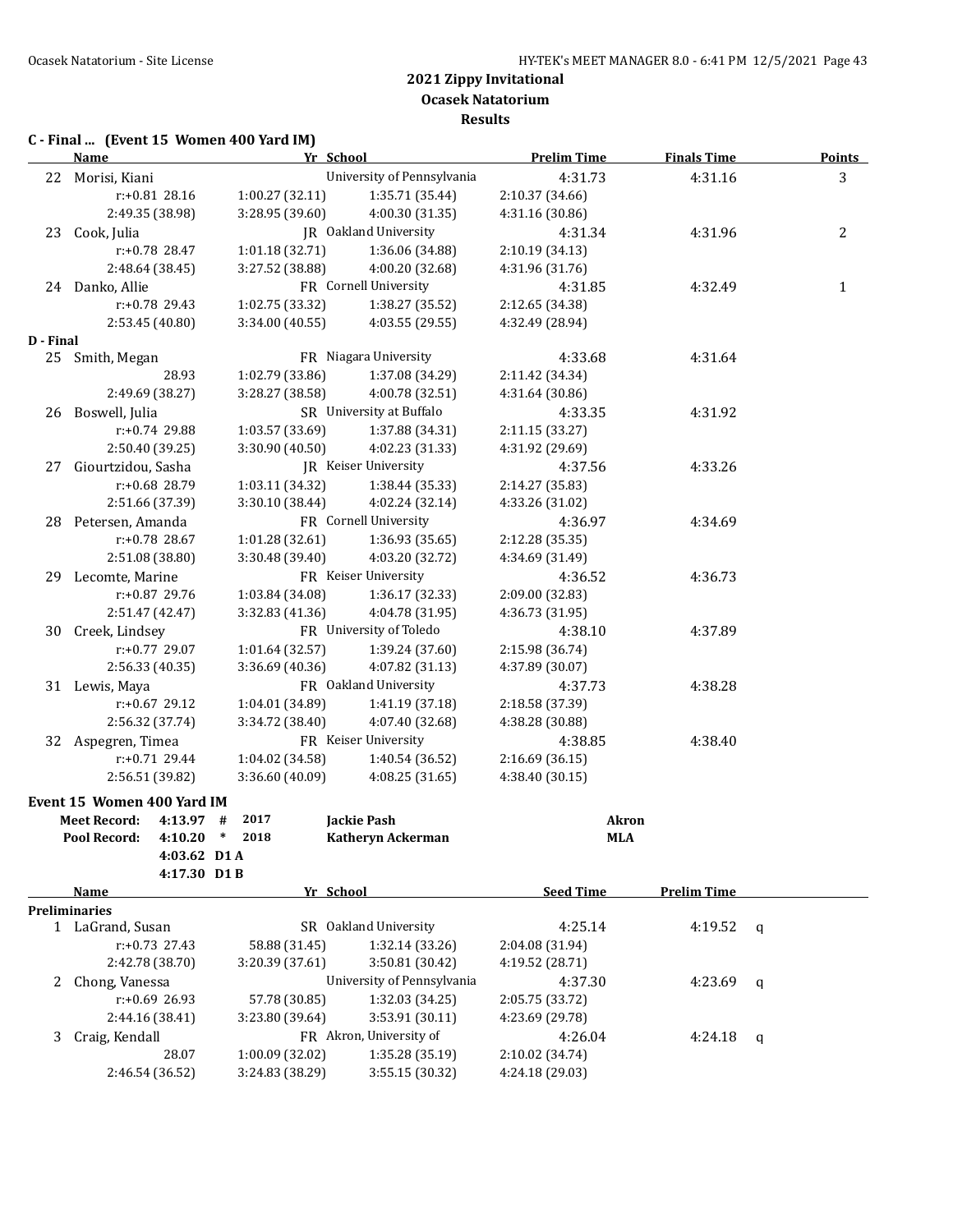**Results**

# **Preliminaries ... (Event 15 Women 400 Yard IM)**

|    | <b>Name</b>              | Yr School       |                                    | <b>Seed Time</b> | <b>Prelim Time</b> |              |
|----|--------------------------|-----------------|------------------------------------|------------------|--------------------|--------------|
|    | 4 Gardner, Olivia        |                 | SR Akron, University of            | 4:24.63          | 4:25.48            | $\mathsf{q}$ |
|    | r:+0.70 28.01            | 1:00.28 (32.27) | 1:33.03 (32.75)                    | 2:05.41 (32.38)  |                    |              |
|    | 2:44.64 (39.23)          | 3:24.36 (39.72) | 3:55.23 (30.87)                    | 4:25.48 (30.25)  |                    |              |
| 5  | Workman, Gail            |                 | JR Akron, University of            | 4:22.83          | 4:25.86            | q            |
|    | r:+0.70 27.85            | 58.74 (30.89)   | 1:32.13 (33.39)                    | 2:05.03 (32.90)  |                    |              |
|    | 2:45.14 (40.11)          | 3:25.60 (40.46) | 3:56.20 (30.60)                    | 4:25.86 (29.66)  |                    |              |
| 6  | Cislo, Mady              |                 | SR Oakland University              | 4:37.60          | 4:26.47            | q            |
|    | r:+0.76 28.13            | 1:00.51 (32.38) | 1:34.88 (34.37)                    | 2:08.75 (33.87)  |                    |              |
|    | 2:46.83 (38.08)          | 3:25.00 (38.17) | 3:55.73 (30.73)                    | 4:26.47 (30.74)  |                    |              |
|    | 7 Sutter, Olivia         |                 | SO Cornell University              | 4:36.65          | 4:26.60            | q            |
|    | r:+0.76 29.25            | 1:02.80 (33.55) | 1:35.99 (33.19)                    | 2:08.97 (32.98)  |                    |              |
|    | 2:48.31 (39.34)          | 3:27.11 (38.80) | 3:57.39 (30.28)<br>4:26.60 (29.21) |                  |                    |              |
| 8  | Boeckman, Anna           |                 | University of Pennsylvania         | 4:32.80          | 4:27.10            | q            |
|    | 28.35                    | 1:01.23 (32.88) | 1:37.49 (36.26)                    | 2:12.13 (34.64)  |                    |              |
|    | 2:48.06 (35.93)          | 3:25.51 (37.45) | 3:57.40 (31.89)                    | 4:27.10 (29.70)  |                    |              |
| 9  | Brezovski, Taeghen       |                 | FR University at Buffalo           | 4:38.66          | 4:27.38            | q            |
|    | r:+0.68 29.78            | 1:02.54(32.76)  | 1:36.74 (34.20)                    | 2:10.81 (34.07)  |                    |              |
|    | 2:47.55 (36.74)          | 3:24.80 (37.25) | 3:56.80 (32.00)                    | 4:27.38 (30.58)  |                    |              |
| 10 | Wardner, Katrina         |                 | SR Niagara University              | NT               | 4:27.57            | q            |
|    | $r: +0.68$ 27.54         | 1:00.20(32.66)  | 1:34.70 (34.50)                    | 2:08.56 (33.86)  |                    |              |
|    | 2:47.30 (38.74)          | 3:26.70 (39.40) | 3:57.25 (30.55)                    | 4:27.57 (30.32)  |                    |              |
|    | 11 Nenonen, Sohvi        |                 | JR Oakland University              | 4:34.48          | 4:28.32            | q            |
|    | r:+0.73 28.46            | 1:00.82(32.36)  | 1:36.11 (35.29)                    | 2:10.68 (34.57)  |                    |              |
|    | 2:48.55 (37.87)          | 3:27.08 (38.53) | 3:58.17 (31.09)                    | 4:28.32 (30.15)  |                    |              |
|    | 12 Kilgore, Lauren       |                 | JR University of Toledo            | NT               | 4:28.46            | q            |
|    | r:+0.69 28.47            | 1:01.29 (32.82) | 1:36.63 (35.34)                    | 2:12.09 (35.46)  |                    |              |
|    | 2:49.07 (36.98)          | 3:26.09 (37.02) | 3:58.32 (32.23)                    | 4:28.46 (30.14)  |                    |              |
|    | 13 Zubenko, Sonya        |                 | JR Oakland University              | 4:39.99          | 4:28.61            | q            |
|    | r:+0.70 29.26            | 1:01.26 (32.00) | 1:35.44 (34.18)                    | 2:09.81 (34.37)  |                    |              |
|    | 2:48.33 (38.52)          | 3:27.74 (39.41) | 3:58.67 (30.93)                    | 4:28.61 (29.94)  |                    |              |
|    | 14 Cappabianca, Giovanna |                 | FR Akron, University of            | 4:27.72          | 4:28.90            | q            |
|    | 28.87                    | 1:01.87 (33.00) | 1:37.03 (35.16)                    | 2:12.88 (35.85)  |                    |              |
|    | 2:49.88 (37.00)          | 3:27.79 (37.91) | 3:59.18 (31.39)                    | 4:28.90 (29.72)  |                    |              |
|    | 15 Brady, Kathryn        |                 | FR Niagara University              | 4:43.79          | 4:30.62            | q            |
|    | r:+0.84 29.03            | 1:02.06 (33.03) | 1:36.23 (34.17)                    | 2:10.52 (34.29)  |                    |              |
|    | 2:47.63 (37.11)          | 3:25.59 (37.96) | 3:58.34 (32.75)                    | 4:30.62 (32.28)  |                    |              |
|    | 16 Giddings, Grace       |                 | University of Pennsylvania         | 4:58.39          | 4:30.96            | q            |
|    | r:+0.75 29.47            | 1:03.05 (33.58) | 1:38.24 (35.19)                    | 2:12.76 (34.52)  |                    |              |
|    | 2:50.47 (37.71)          | 3:29.51 (39.04) | 4:01.00 (31.49)                    | 4:30.96 (29.96)  |                    |              |
| 17 | Cook, Julia              |                 | JR Oakland University              | 4:36.30          | 4:31.34            | q            |
|    | r:+0.81 28.44            | 1:01.31 (32.87) | 1:36.00 (34.69)                    | 2:10.13 (34.13)  |                    |              |
|    | 2:48.11 (37.98)          | 3:26.54 (38.43) | 3:59.46 (32.92)                    | 4:31.34 (31.88)  |                    |              |
| 18 | Keaney, Kasey            |                 | SO University at Buffalo           | NT               | 4:31.72            | q            |
|    | r:+0.78 28.98            | 1:01.58 (32.60) | 1:36.63 (35.05)                    | 2:12.08 (35.45)  |                    |              |
|    | 2:49.24 (37.16)          | 3:27.45 (38.21) | 4:00.23 (32.78)                    | 4:31.72 (31.49)  |                    |              |
| 19 | Morisi, Kiani            |                 | University of Pennsylvania         | 4:39.11          | 4:31.73            | q            |
|    | r:+0.83 28.10            | 1:00.41 (32.31) | 1:34.79 (34.38)                    | 2:09.48 (34.69)  |                    |              |
|    | 2:48.56 (39.08)          | 3:28.73 (40.17) | 4:00.56 (31.83)                    | 4:31.73 (31.17)  |                    |              |
| 20 | Danko, Allie             |                 | FR Cornell University              | 4:45.50          | 4:31.85            | q            |
|    | r:+0.81 30.00            | 1:03.38 (33.38) | 1:38.16 (34.78)                    | 2:12.04 (33.88)  |                    |              |
|    | 2:52.29 (40.25)          | 3:32.50 (40.21) | 4:02.87 (30.37)                    | 4:31.85 (28.98)  |                    |              |
|    |                          |                 |                                    |                  |                    |              |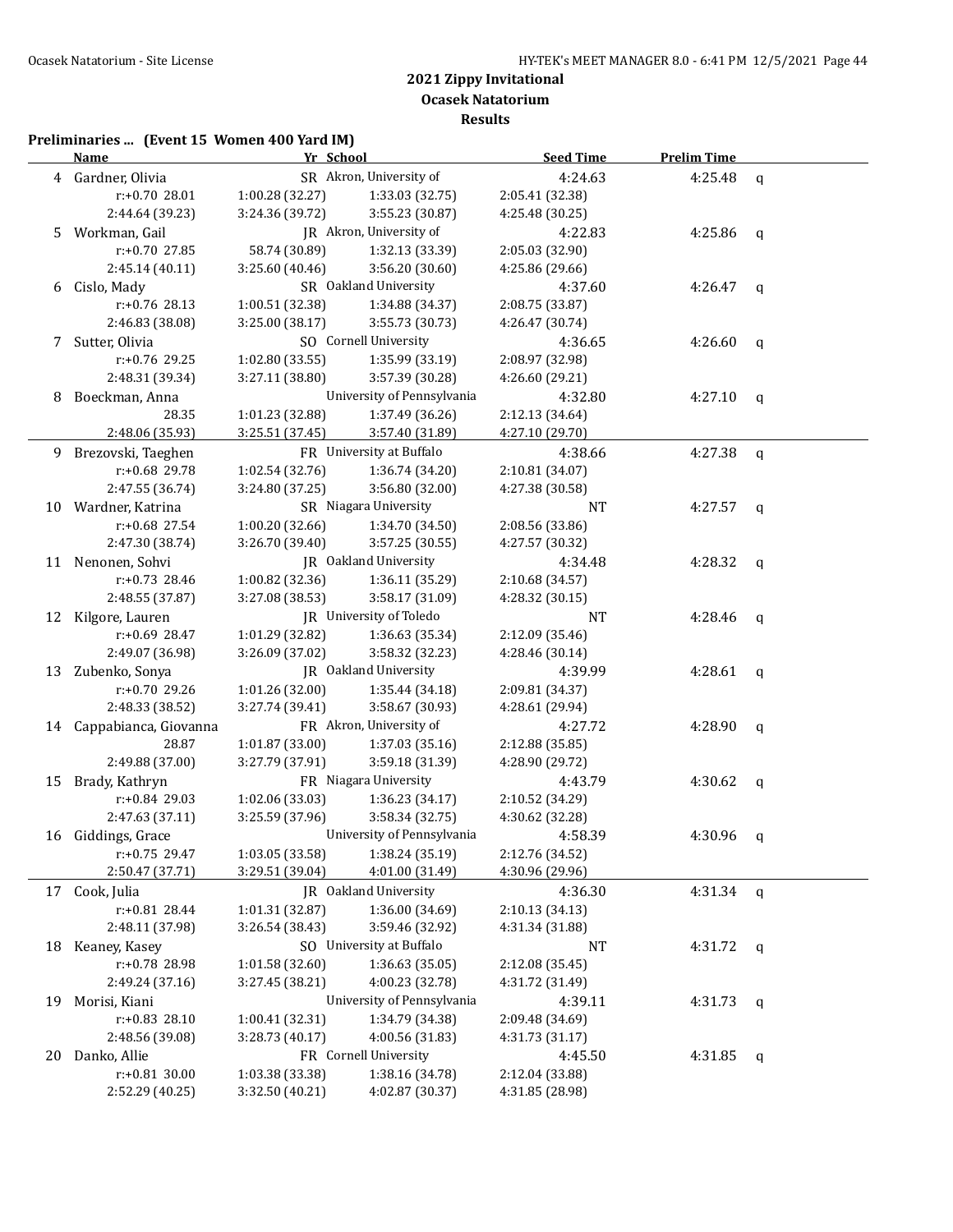**Results**

# **Preliminaries ... (Event 15 Women 400 Yard IM)**

|    | <b>Name</b>                       | Yr School       |                                    | <b>Seed Time</b>           | <b>Prelim Time</b> |              |
|----|-----------------------------------|-----------------|------------------------------------|----------------------------|--------------------|--------------|
|    | 21 Li, Lena                       |                 | JR University at Buffalo           | 4:37.37                    | 4:32.50            | $\mathsf{q}$ |
|    | r:+0.74 28.89                     | 1:01.66(32.77)  | 1:36.92 (35.26)                    | 2:11.74 (34.82)            |                    |              |
|    | 2:50.43 (38.69)                   | 3:29.37 (38.94) | 4:01.36 (31.99)                    | 4:32.50 (31.14)            |                    |              |
|    | 22 Holmquist, Ellen               |                 | University of Pennsylvania         | 4:38.28                    | 4:32.99            | $\mathsf{q}$ |
|    | r:12.25 29.77                     | 1:04.17 (34.40) | 1:39.11 (34.94)                    | 2:13.52 (34.41)            |                    |              |
|    | 2:51.69 (38.17)                   | 3:31.08 (39.39) | 4:02.85 (31.77)                    | 4:32.99 (30.14)            |                    |              |
|    | 23 Wolfe, Jaidyn                  |                 | JR University at Buffalo           | NT                         | 4:33.10            | q            |
|    | r:+0.84 28.86                     | 1:01.08 (32.22) | 1:36.94 (35.86)                    | 2:13.37 (36.43)            |                    |              |
|    | 2:50.56 (37.19)                   | 3:29.52 (38.96) | 4:01.89 (32.37)                    | 4:33.10 (31.21)            |                    |              |
|    | 24 Williams, Marie                |                 | SO Cornell University              | 4:37.15                    | 4:33.21 $q$        |              |
|    | r:+0.78 29.08                     | 1:02.11 (33.03) | 1:37.09 (34.98)                    | 2:12.06 (34.97)            |                    |              |
|    | 2:50.06 (38.00)                   | 3:29.49 (39.43) | 4:01.79 (32.30)                    | 4:33.21 (31.42)            |                    |              |
|    | 25 Boswell, Julia                 |                 | SR University at Buffalo           | $\rm{NT}$                  | 4:33.35            | $\mathbf{q}$ |
|    | r:+0.76 30.04                     | 1:03.61 (33.57) | 1:38.28 (34.67)                    | 2:11.32 (33.04)            |                    |              |
|    | 2:51.39 (40.07)                   | 3:31.54 (40.15) | 4:03.27 (31.73)                    | 4:33.35 (30.08)            |                    |              |
|    | 26 Smith, Megan                   |                 | FR Niagara University              | 4:38.79                    | 4:33.68            | q            |
|    | r:+0.80 29.46                     | 1:02.95 (33.49) | 1:37.81 (34.86)                    | 2:12.20 (34.39)            |                    |              |
|    | 2:50.65 (38.45)                   | 3:29.64 (38.99) | 4:02.61 (32.97)                    | 4:33.68 (31.07)            |                    |              |
|    | 27 DeBruyn, Hadley                |                 | University of Pennsylvania         | 4:43.28                    | 4:34.46            | q            |
|    | r:+0.79 29.56                     | 1:02.19(32.63)  | 1:36.20 (34.01)                    | 2:10.69 (34.49)            |                    |              |
|    | 2:50.52 (39.83)                   | 3:31.03(40.51)  | 4:03.10 (32.07)                    | 4:34.46 (31.36)            |                    |              |
|    | 28 Lecomte, Marine                |                 | FR Keiser University               | 4:51.00                    | 4:36.52            | $\mathsf{q}$ |
|    | $r: +0.82$ 30.22                  | 1:05.16 (34.94) | 1:37.21 (32.05)                    | 2:09.36 (32.15)            |                    |              |
|    | 2:51.83 (42.47)                   | 3:33.09 (41.26) | 4:05.22 (32.13)                    | 4:36.52 (31.30)            |                    |              |
|    | 29 Petersen, Amanda               |                 | FR Cornell University              | NT                         | 4:36.97            | q            |
|    | r:+0.77 29.00                     | 1:01.99 (32.99) | 1:38.15 (36.16)                    | 2:14.04 (35.89)            |                    |              |
|    | 2:53.27 (39.23)                   | 3:33.15 (39.88) | 4:05.85 (32.70)                    | 4:36.97 (31.12)            |                    |              |
| 30 | Girotto, Amelia                   |                 | University of Pennsylvania         | 4:59.31                    | 4:37.03            | $\mathbf q$  |
|    | 29.29                             | 1:02.19 (32.90) | 1:37.83 (35.64)                    | 2:12.33 (34.50)            |                    |              |
|    | 2:54.04 (41.71)                   | 3:35.85 (41.81) | 4:07.18 (31.33)                    | 4:37.03 (29.85)            |                    |              |
|    | 31 Giourtzidou, Sasha             |                 | <b>IR</b> Keiser University        | 4:47.93                    | 4:37.56            | q            |
|    | $r: +0.71$ 28.47                  | 1:03.91 (35.44) | 1:38.66 (34.75)                    | 2:13.64 (34.98)            |                    |              |
|    | 2:53.06 (39.42)                   | 3:32.56 (39.50) | 4:05.47 (32.91)                    | 4:37.56 (32.09)            |                    |              |
|    | 32 Lewis, Maya                    |                 | FR Oakland University              | 4:51.22                    | 4:37.73            | q            |
|    | r:+0.68 28.57                     | 1:02.90 (34.33) | 1:39.28 (36.38)                    | 2:15.63 (36.35)            |                    |              |
|    | 2:53.32 (37.69)                   | 3:32.24 (38.92) | 4:37.73 (1:05.49)                  |                            |                    |              |
|    | 33 Creek, Lindsey                 |                 | FR University of Toledo            | <b>NT</b>                  | 4:38.10            |              |
|    | $r+0.74$ 28.77<br>2:57.30 (39.95) | 1:01.36 (32.59) | 1:39.19 (37.83)<br>4:08.03 (30.91) | 2:17.35 (38.16)            |                    |              |
|    | 34 Aspegren, Timea                | 3:37.12 (39.82) | FR Keiser University               | 4:38.10 (30.07)            |                    |              |
|    | $r: +0.71$ 28.61                  | 1:03.27 (34.66) | 1:38.66 (35.39)                    | 4:45.31<br>2:15.18 (36.52) | 4:38.85            |              |
|    | 2:54.47 (39.29)                   | 3:35.11 (40.64) | 4:07.91 (32.80)                    | 4:38.85 (30.94)            |                    |              |
|    |                                   |                 | SR Bloomsburg University           | 4:51.32                    | 4:39.08            |              |
| 35 | Kupsky, Tara<br>r:+0.75 28.69     | 1:01.55 (32.86) | 1:39.42 (37.87)                    | 2:16.08 (36.66)            |                    |              |
|    | 2:54.91 (38.83)                   | 3:34.65 (39.74) | 4:07.63 (32.98)                    | 4:39.08 (31.45)            |                    |              |
| 36 | Ekleberry, Samantha               |                 | SR University of Toledo            | NT                         | 4:41.72            |              |
|    | 29.83                             | 1:03.40 (33.57) | 1:38.96 (35.56)                    | 2:14.23 (35.27)            |                    |              |
|    | 2:55.56 (41.33)                   | 3:37.91 (42.35) | 4:10.52 (32.61)                    | 4:41.72 (31.20)            |                    |              |
| 37 | Kreger, Kayla                     |                 | SO Niagara University              | 4:48.30                    | 4:42.33            |              |
|    | r:+0.66 28.54                     | 1:02.30 (33.76) | 1:38.58 (36.28)                    | 2:16.07 (37.49)            |                    |              |
|    | 2:55.28 (39.21)                   | 3:36.01 (40.73) | 4:09.83 (33.82)                    | 4:42.33 (32.50)            |                    |              |
|    |                                   |                 |                                    |                            |                    |              |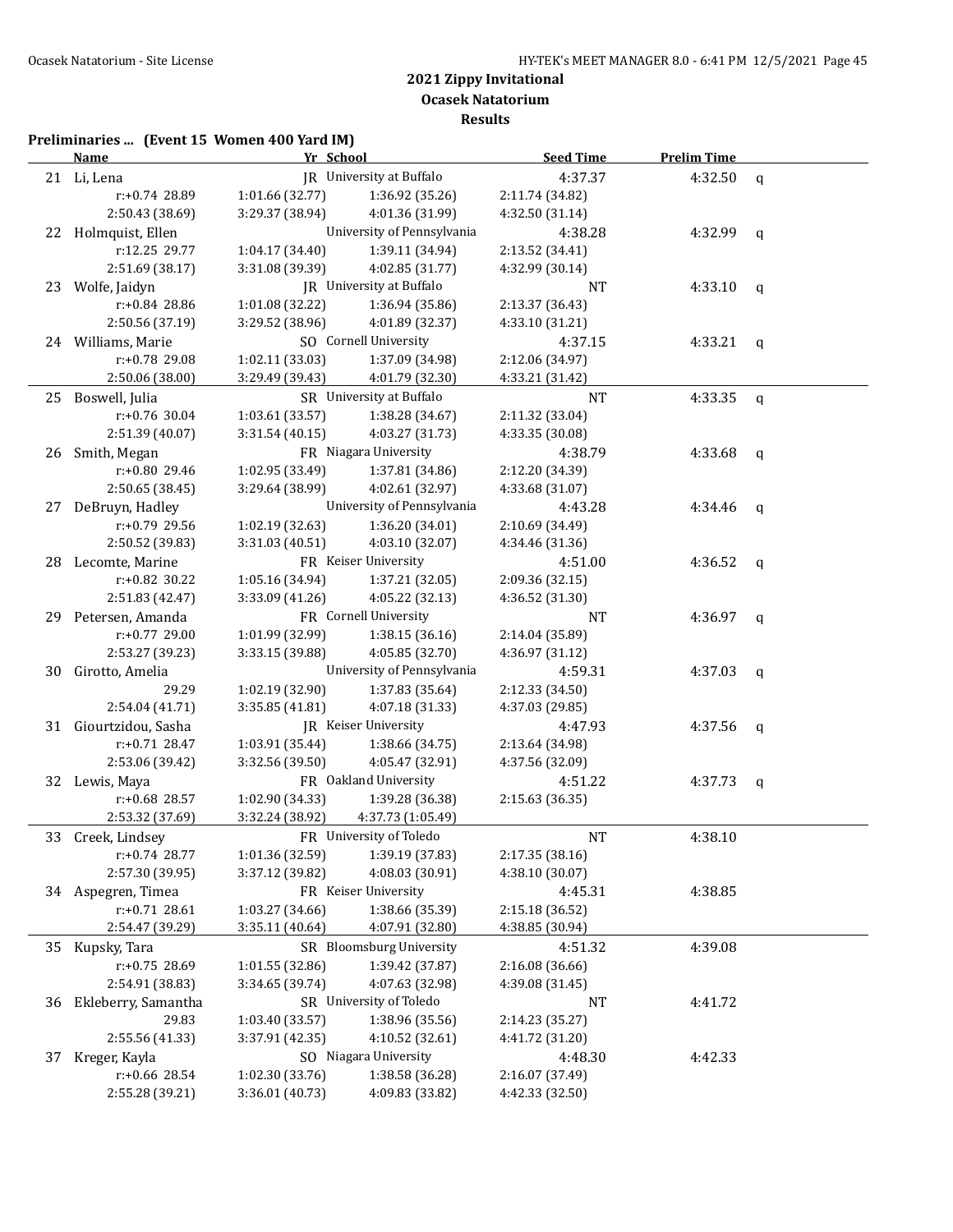**Ocasek Natatorium**

**Results**

# **Preliminaries ... (Event 15 Women 400 Yard IM)**

|    | <b>Name</b>                 | Yr School       |                              | <b>Seed Time</b> | <b>Prelim Time</b> |  |
|----|-----------------------------|-----------------|------------------------------|------------------|--------------------|--|
|    | 38 Garzon, Noelia           |                 | JR Keiser University         | 4:50.25          | 4:42.72            |  |
|    | 28.67                       | 1:01.48(32.81)  | 1:38.98 (37.50)              | 2:15.83 (36.85)  |                    |  |
|    | 2:56.04 (40.21)             | 3:36.66 (40.62) | 4:09.80 (33.14)              | 4:42.72 (32.92)  |                    |  |
|    | 39 Feng, Anna               |                 | University of Pennsylvania   | 4:47.56          | 4:43.12            |  |
|    | r:+0.69 29.01               | 1:01.39 (32.38) | 1:38.28 (36.89)              | 2:15.01 (36.73)  |                    |  |
|    | 2:55.51 (40.50)             | 3:37.06 (41.55) | 4:10.32 (33.26)              | 4:43.12 (32.80)  |                    |  |
|    | 40 Paszek, Corina           | SO Clarion      |                              | 5:03.69          | 4:43.40            |  |
|    | $r: +0.72$ 28.71            | 1:02.39 (33.68) | 1:39.36 (36.97)              | 2:15.67 (36.31)  |                    |  |
|    | 2:56.33 (40.66)             | 3:38.00 (41.67) | 4:11.61 (33.61)              | 4:43.40 (31.79)  |                    |  |
|    | 41 McHugh, Kelley           |                 | <b>Bloomsburg University</b> | 4:55.96          | 4:45.57            |  |
|    | $r: +0.83$ 29.68            | 1:03.41 (33.73) | 1:38.52(35.11)               | 2:13.31 (34.79)  |                    |  |
|    | 2:56.44 (43.13)             | 3:39.21 (42.77) | 4:12.82 (33.61)              | 4:45.57 (32.75)  |                    |  |
|    | 42 Strayer, Catie           |                 | FR Bloomsburg University     | 4:55.21          | 4:46.14            |  |
|    | r:+0.66 30.68               | 1:04.58 (33.90) | 1:41.07 (36.49)              | 2:17.41 (36.34)  |                    |  |
|    | 2:59.14 (41.73)             | 3:40.66 (41.52) | 4:13.49 (32.83)              | 4:46.14 (32.65)  |                    |  |
|    | 43 Biltoft-Jensen, Nikoline |                 | FR Keiser University         | NT               | 4:49.52            |  |
|    | 29.50                       | 1:05.65(36.15)  | 1:44.39 (38.74)              | 2:22.46 (38.07)  |                    |  |
|    | 3:00.43 (37.97)             | 3:40.70 (40.27) | 4:16.74 (36.04)              | 4:49.52 (32.78)  |                    |  |
|    | 44 Haberkorn, Annabelle     |                 | FR University of Toledo      | NT               | 4:50.06            |  |
|    | $r: +0.79$ 30.48            | 1:05.39 (34.91) | 1:43.52 (38.13)              | 2:20.60 (37.08)  |                    |  |
|    | 3:02.43 (41.83)             | 3:45.17 (42.74) | 4:18.55 (33.38)              | 4:50.06 (31.51)  |                    |  |
|    | 45 Robinson, Lily           |                 | SO Keiser University         | 4:57.07          | 4:53.31            |  |
|    | r:+0.81 28.88               | 1:05.34(36.46)  | 1:43.20 (37.86)              | 2:20.07 (36.87)  |                    |  |
|    | 3:00.69(40.62)              | 3:42.12 (41.43) | 4:18.81 (36.69)              | 4:53.31 (34.50)  |                    |  |
|    | 46 Rodrigez, Barbara        |                 | JR Keiser University         | NT               | 4:53.59            |  |
|    | $r: +0.67$ 30.48            | 1:03.55(33.07)  | 1:40.98 (37.43)              | 2:17.97 (36.99)  |                    |  |
|    | 3:02.17 (44.20)             | 3:47.59 (45.42) | 4:20.99 (33.40)              | 4:53.59 (32.60)  |                    |  |
|    | 47 Olivas, Julia            |                 | SO Keiser University         | NT               | 4:53.66            |  |
|    | $r: +0.73$ 30.38            | 1:06.04 (35.66) | 1:45.08 (39.04)              | 2:22.87 (37.79)  |                    |  |
|    | 3:03.53 (40.66)             | 3:44.02 (40.49) | 4:20.07 (36.05)              | 4:53.66 (33.59)  |                    |  |
|    | 48 Kosanovic, Courtney      | JR Clarion      |                              | 5:16.02          | 4:55.76            |  |
|    | r:+0.72 29.53               | 1:03.51 (33.98) | 1:44.31 (40.80)              | 2:24.06 (39.75)  |                    |  |
|    | 3:06.37 (42.31)             | 3:49.06 (42.69) | 4:23.05 (33.99)              | 4:55.76 (32.71)  |                    |  |
|    | 49 Wrejde, Isabelle         |                 | SR Keiser University         | NT               | 5:03.24            |  |
|    | r:+0.69 30.97               | 1:06.82 (35.85) | 1:46.42 (39.60)              | 2:24.98 (38.56)  |                    |  |
|    | 3:07.97 (42.99)             | 3:52.43 (44.46) | 4:27.97 (35.54)              | 5:03.24 (35.27)  |                    |  |
| 50 | Thrasher, Madison           |                 | SO Keiser University         | <b>NT</b>        | 5:09.92            |  |
|    | r:+0.90 31.71               | 1:09.16 (37.45) | 1:49.95 (40.79)              | 2:30.50 (40.55)  |                    |  |
|    | 3:13.03 (42.53)             | 3:56.29(43.26)  | 4:34.47 (38.18)              | 5:09.92 (35.45)  |                    |  |
|    | 51 Smith, Emily             |                 | SR Bloomsburg University     | 4:59.52          | 5:17.82            |  |
|    | r:+0.80 31.79               | 1:07.81 (36.02) | 1:49.63 (41.82)              | 2:30.49 (40.86)  |                    |  |
|    | 3:17.99 (47.50)             | 4:05.74 (47.75) | 4:42.51 (36.77)              | 5:17.82 (35.31)  |                    |  |
|    | Dial, Mandy                 | JR Clarion      |                              | 5:04.48          | <b>DFS</b>         |  |
|    | $D = 1$ . $101 - 11$        |                 |                              |                  |                    |  |

Declared false start - Misc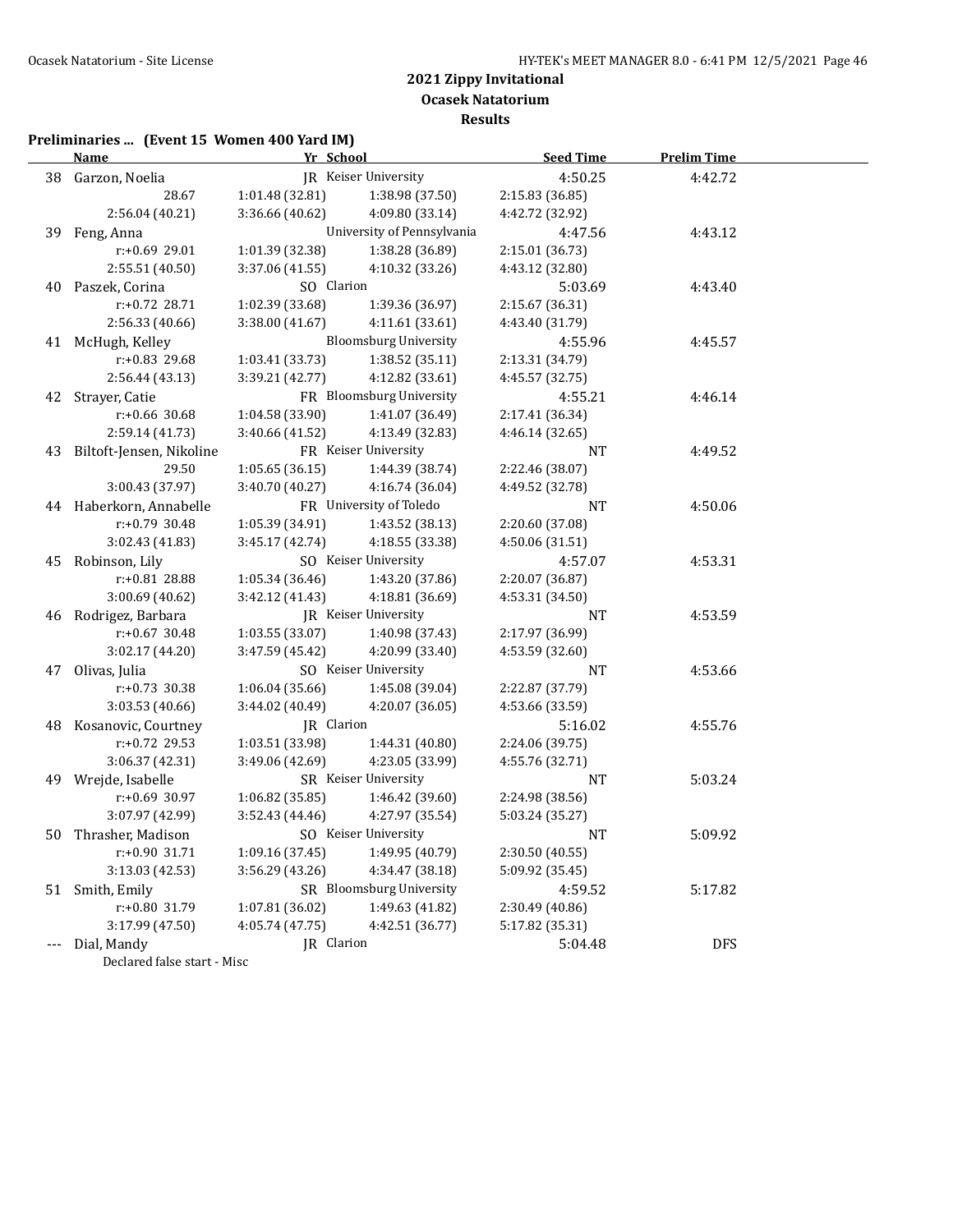|                  | Event 16 Men 400 Yard IM<br><b>Meet Record:</b><br>Pool Record:      | 3:46.43<br>3:46.43<br>3:39.16 D1 A<br>3:51.46 D1B | 12/4/2021<br>#<br>12/4/2021<br>$\ast$ | <b>Matthew Fallon</b><br><b>Matthew Fallon</b> |                                    | Penn<br>Penn       |      |               |
|------------------|----------------------------------------------------------------------|---------------------------------------------------|---------------------------------------|------------------------------------------------|------------------------------------|--------------------|------|---------------|
|                  | Name                                                                 |                                                   |                                       | Yr School                                      | <b>Prelim Time</b>                 | <b>Finals Time</b> |      | <b>Points</b> |
| A - Final        |                                                                      |                                                   |                                       | University of Pennsylvania                     |                                    |                    |      |               |
|                  | 1 Fallon, Billy                                                      |                                                   |                                       |                                                | 3:59.86                            | 3:51.32            | D1 B | 32            |
|                  | 2:23.08 (33.25)                                                      | r:+0.66 24.06                                     | 51.14 (27.08)                         | 1:20.51 (29.37)<br>3:25.25 (28.07)             | 1:49.83 (29.32)                    |                    |      |               |
|                  |                                                                      |                                                   | 2:57.18 (34.10)                       | University of Pennsylvania                     | 3:51.32 (26.07)<br>3:52.57         |                    |      | 28            |
|                  | 2 Schreiber, Jason                                                   | 24.08                                             | 51.92 (27.84)                         | 1:22.29 (30.37)                                | 1:51.55 (29.26)                    | 3:51.97            |      |               |
|                  | 2:24.10 (32.55)                                                      |                                                   | 2:56.75 (32.65)                       | 3:25.27 (28.52)                                | 3:51.97 (26.70)                    |                    |      |               |
| 3                | Lawson, Jake                                                         |                                                   |                                       | SR Cornell University                          | 3:54.06                            | 3:53.98            |      | 27            |
|                  |                                                                      | $r: +0.76$ 24.72                                  | 52.99 (28.27)                         | 1:21.89 (28.90)                                | 1:50.28 (28.39)                    |                    |      |               |
|                  | 2:26.05 (35.77)                                                      |                                                   | 3:01.92 (35.87)                       | 3:28.52 (26.60)                                | 3:53.98 (25.46)                    |                    |      |               |
|                  |                                                                      |                                                   |                                       | University of Pennsylvania                     | 3:55.27                            | 3:54.45            |      | 26            |
|                  | 4 Keil, Kevin                                                        | $r: +0.72$ 25.55                                  | 53.55 (28.00)                         | 1:23.12 (29.57)                                |                                    |                    |      |               |
|                  | 2:25.40 (33.11)                                                      |                                                   | 2:59.03 (33.63)                       | 3:27.24 (28.21)                                | 1:52.29 (29.17)<br>3:54.45 (27.21) |                    |      |               |
| 5.               |                                                                      |                                                   |                                       | FR Keiser University                           | 3:57.13                            | 3:57.48            |      | 25            |
|                  | Ranea, Marti                                                         |                                                   |                                       | 1:23.80 (30.32)                                | 1:53.20 (29.40)                    |                    |      |               |
|                  | r:+0.68 24.89<br>53.48 (28.59)<br>2:26.49 (33.29)<br>3:00.36 (33.87) |                                                   |                                       | 3:29.76 (29.40)                                | 3:57.48 (27.72)                    |                    |      |               |
|                  |                                                                      |                                                   |                                       | SR Keiser University                           | 3:58.69                            | 3:59.12            |      | 24            |
| 6                | Roch, Pol                                                            | $r: +0.65$ 25.18                                  | 54.50 (29.32)                         | 1:24.46 (29.96)                                | 1:55.10 (30.64)                    |                    |      |               |
|                  | 2:30.11 (35.01)                                                      |                                                   | 3:03.77 (33.66)                       | 3:32.08 (28.31)                                | 3:59.12 (27.04)                    |                    |      |               |
|                  | 7 Valiquette, Jack                                                   |                                                   |                                       | JR Cornell University                          | 3:55.23                            | 3:59.99            |      | 23            |
|                  |                                                                      | $r: +0.67$ 24.93                                  | 53.25 (28.32)                         | 1:24.71 (31.46)                                | 1:55.73 (31.02)                    |                    |      |               |
|                  | 2:28.57 (32.84)                                                      |                                                   | 3:02.84 (34.27)                       | 3:31.85 (29.01)                                | 3:59.99 (28.14)                    |                    |      |               |
|                  | Kamps, William                                                       |                                                   |                                       | University of Pennsylvania                     | 3:52.07                            | DQ 3:57.05         |      |               |
|                  |                                                                      | One hand touch - fly                              |                                       |                                                |                                    |                    |      |               |
|                  |                                                                      | r:10.00 26.49                                     | 54.25 (27.76)                         | 1:25.19 (30.94)                                | 1:56.02 (30.83)                    |                    |      |               |
|                  | 2:29.18 (33.16)                                                      |                                                   | 3:03.39 (34.21)                       | 3:31.06 (27.67)                                | DQ 3:57.05 (25.99)                 |                    |      |               |
| <b>B</b> - Final |                                                                      |                                                   |                                       |                                                |                                    |                    |      |               |
| 9                | Gallagher, Daniel                                                    |                                                   |                                       | University of Pennsylvania                     | 4:01.26                            | 3:56.51            |      | 20            |
|                  |                                                                      | $r: +0.62$ 25.25                                  | 54.84 (29.59)                         | 1:25.01 (30.17)                                | 1:54.25 (29.24)                    |                    |      |               |
|                  | 2:28.34 (34.09)                                                      |                                                   | 3:02.73 (34.39)                       | 3:30.39 (27.66)                                | 3:56.51 (26.12)                    |                    |      |               |
| 10               | Kusik, Alex                                                          |                                                   |                                       | FR Keiser University                           | 4:01.14                            | 3:58.63            |      | 17            |
|                  |                                                                      | $r: +0.68$ 24.46                                  | 53.11 (28.65)                         | 1:23.18 (30.07)                                | 1:53.98 (30.80)                    |                    |      |               |
|                  | 2:27.49 (33.51)                                                      |                                                   | 3:02.21 (34.72)                       | 3:30.86 (28.65)                                | 3:58.63 (27.77)                    |                    |      |               |
|                  | 11 Bernsdorf, Andrew                                                 |                                                   |                                       | JR Oakland University                          | 4:01.09                            | 4:01.34            |      | 16            |
|                  |                                                                      | r:+0.69 25.65                                     | 54.82 (29.17)                         | 1:26.74 (31.92)                                | 1:58.08 (31.34)                    |                    |      |               |
|                  | 2:31.50 (33.42)                                                      |                                                   | 3:06.06 (34.56)                       | 3:34.43 (28.37)                                | 4:01.34 (26.91)                    |                    |      |               |
|                  | 12 Syrrist, Haakon                                                   |                                                   |                                       | FR Keiser University                           | 4:00.71                            | 4:01.43            |      | 15            |
|                  |                                                                      | 25.55                                             | 54.83 (29.28)                         | 1:25.88 (31.05)                                | 1:56.91 (31.03)                    |                    |      |               |
|                  | 2:31.23 (34.32)                                                      |                                                   | 3:05.18 (33.95)                       | 3:34.05 (28.87)                                | 4:01.43 (27.38)                    |                    |      |               |
|                  | 13 Loveless, Jack                                                    |                                                   |                                       | University of Pennsylvania                     | 4:02.92                            | 4:02.31            |      | 14            |
|                  |                                                                      | r:+0.71 24.94                                     | 53.28 (28.34)                         | 1:25.79 (32.51)                                | 1:57.47 (31.68)                    |                    |      |               |
|                  | 2:32.49 (35.02)                                                      |                                                   | 3:07.68 (35.19)                       | 3:35.85 (28.17)                                | 4:02.31(26.46)                     |                    |      |               |
|                  | 14 Kostelni, Chris                                                   |                                                   |                                       | JR Cornell University                          | 4:03.22                            | 4:02.69            |      | 13            |
|                  |                                                                      | r:+0.75 24.79                                     | 52.95 (28.16)                         | 1:25.85 (32.90)                                | 1:57.54 (31.69)                    |                    |      |               |
|                  | 2:32.97 (35.43)                                                      |                                                   | 3:08.21 (35.24)                       | 3:35.78 (27.57)                                | 4:02.69 (26.91)                    |                    |      |               |
| 15               | Kunze, Fynn                                                          |                                                   |                                       | FR Keiser University                           | 3:59.91                            | 4:05.74            |      | 12            |
|                  |                                                                      | r:+0.73 25.69                                     | 54.77 (29.08)                         | 1:26.70 (31.93)                                | 1:58.76 (32.06)                    |                    |      |               |
|                  | 2:32.74 (33.98)                                                      |                                                   | 3:07.67 (34.93)                       | 3:36.88 (29.21)                                | 4:05.74 (28.86)                    |                    |      |               |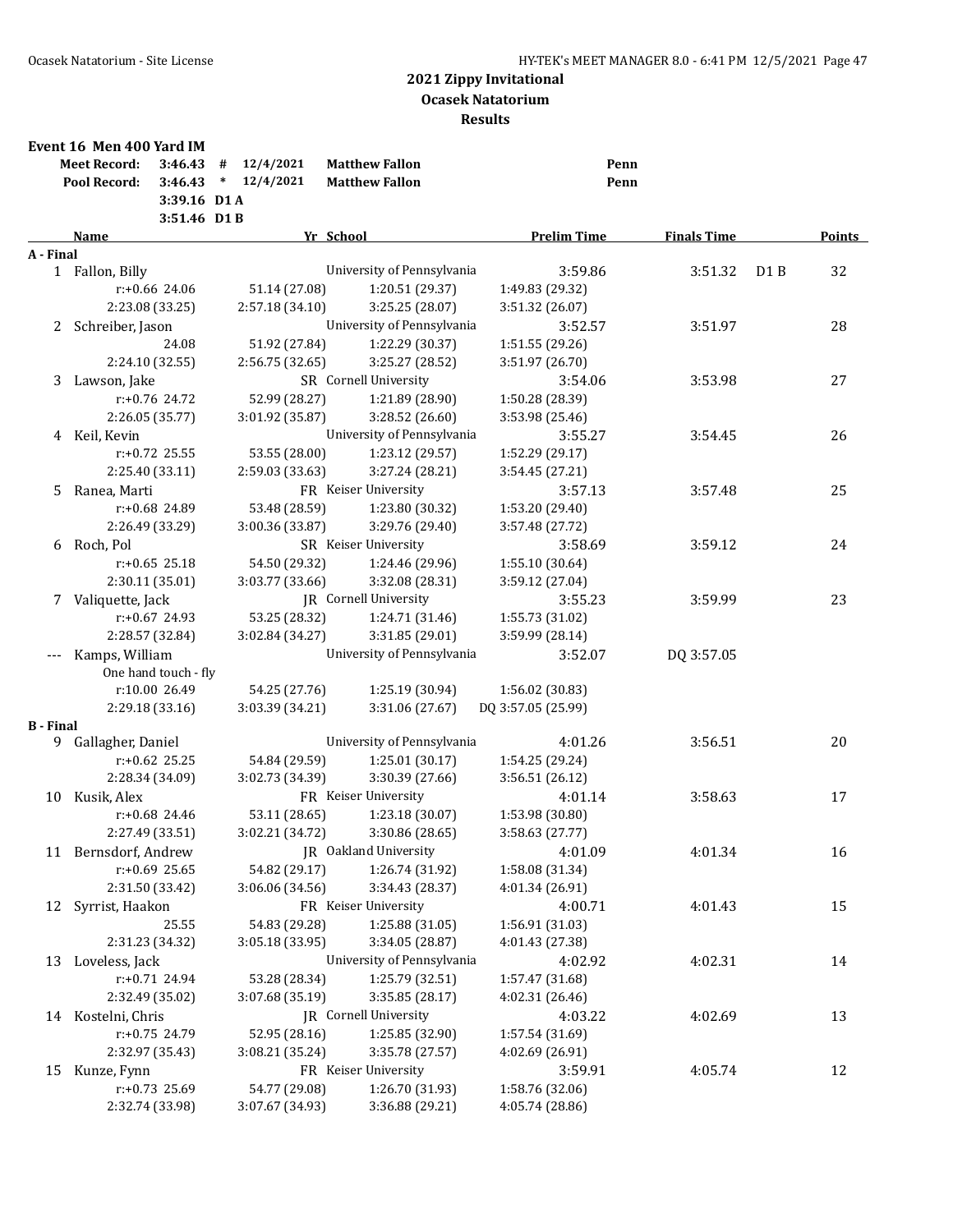# **B - Final ... (Event 16 Men 400 Yard IM)**

|           | <b>Name</b>                    | Yr School       |                              | <b>Prelim Time</b> | <b>Finals Time</b> | <b>Points</b> |
|-----------|--------------------------------|-----------------|------------------------------|--------------------|--------------------|---------------|
|           | 16 Myklebusthaug, Theo         |                 | SO Keiser University         | 4:03.32            | 4:08.51            | 11            |
|           | $r: +0.75$ 26.00               | 56.59 (30.59)   | 1:28.76 (32.17)              | 2:00.64 (31.88)    |                    |               |
|           | 2:34.51 (33.87)                | 3:08.80 (34.29) | 3:38.34 (29.54)              | 4:08.51 (30.17)    |                    |               |
| C - Final |                                |                 |                              |                    |                    |               |
|           | 17 Irwin, Mason                | FR Clarion      |                              | 4:07.49            | 4:01.63            | 9             |
|           | $r: +0.67$ 25.20               | 53.96 (28.76)   | 1:23.87 (29.91)              | 1:54.67 (30.80)    |                    |               |
|           | 2:29.97 (35.30)                | 3:06.41 (36.44) | 3:34.82 (28.41)              | 4:01.63 (26.81)    |                    |               |
|           | 18 Allen, Ian                  |                 | JR Oakland University        | 4:05.77            | 4:02.80            | 7             |
|           | 25.27                          | 54.09 (28.82)   | 1:25.89 (31.80)              | 1:55.96 (30.07)    |                    |               |
|           | 2:31.16 (35.20)                | 3:06.78 (35.62) | 3:35.24 (28.46)              | 4:02.80 (27.56)    |                    |               |
|           | 19 Harriott, Kaleb             |                 | SO Keiser University         | 4:07.14            | 4:05.57            | 6             |
|           | $r: +0.74$ 25.43               | 54.30 (28.87)   | 1:26.14 (31.84)              | 1:57.81 (31.67)    |                    |               |
|           | 2:32.62 (34.81)                | 3:08.54 (35.92) | 3:37.24 (28.70)              | 4:05.57 (28.33)    |                    |               |
|           |                                |                 |                              |                    |                    |               |
| 20        | Ercan, Taylan Ozgur            |                 | FR Cornell University        | 4:08.65            | 4:05.66            | 5             |
|           | r:+0.74 24.86                  | 53.99 (29.13)   | 1:24.34 (30.35)              | 1:54.89 (30.55)    |                    |               |
|           | 2:30.83 (35.94)                | 3:07.01 (36.18) | 3:36.55 (29.54)              | 4:05.66 (29.11)    |                    |               |
|           | 21 Zapata, Gaetano             |                 | FR Keiser University         | 4:05.67            | 4:05.94            | 4             |
|           | $r: +0.75$ 25.69               | 54.90 (29.21)   | 1:25.88 (30.98)              | 1:56.44 (30.56)    |                    |               |
|           | 2:32.22 (35.78)                | 3:08.62 (36.40) | 3:37.78 (29.16)              | 4:05.94 (28.16)    |                    |               |
|           | 22 Korkmaz, Kaan               |                 | FR Oakland University        | 4:07.89            | 4:06.78            | 3             |
|           | $r: +0.68$ 25.05               | 54.96 (29.91)   | 1:26.69 (31.73)              | 1:59.17 (32.48)    |                    |               |
|           | 2:34.06 (34.89)                | 3:10.17 (36.11) | 3:39.36 (29.19)              | 4:06.78 (27.42)    |                    |               |
| 23        | Ojeda, Eddie                   |                 | JR Keiser University         | 4:06.59            | 4:09.19            | 2             |
|           | r:+0.78 26.38                  | 56.57 (30.19)   | 1:28.41 (31.84)              | 2:00.50 (32.09)    |                    |               |
|           | 2:34.33 (33.83)                | 3:09.49 (35.16) | 3:39.81 (30.32)              | 4:09.19 (29.38)    |                    |               |
|           | 24 Lintelman, Michael          | FR Clarion      |                              | 4:09.94            | 4:15.83            | $\mathbf{1}$  |
|           | $r: +0.76$ 25.71               | 55.41 (29.70)   | 1:27.94 (32.53)              | 2:01.77 (33.83)    |                    |               |
|           | 2:37.60 (35.83)                | 3:14.59 (36.99) | 3:45.26 (30.67)              | 4:15.83 (30.57)    |                    |               |
|           |                                |                 |                              |                    |                    |               |
|           | Event 16 Men 400 Yard IM       |                 |                              |                    |                    |               |
|           | <b>Meet Record:</b><br>3:46.43 | 12/4/2021<br>#  | <b>Matthew Fallon</b>        | Penn               |                    |               |
|           | Pool Record:<br>3:46.43        | $*$ 12/4/2021   | <b>Matthew Fallon</b>        | Penn               |                    |               |
|           | 3:39.16 D1 A                   |                 |                              |                    |                    |               |
|           | 3:51.46 D1B                    |                 |                              |                    |                    |               |
|           | <b>Name</b>                    | Yr School       |                              | <b>Seed Time</b>   | <b>Prelim Time</b> |               |
|           | <b>Preliminaries</b>           |                 |                              |                    |                    |               |
|           | 1 Fallon, Matthew              |                 | University of Pennsylvania   | 3:55.25            | $3:46.43#$ qD1 B   |               |
|           | $r: +0.68$ 24.13               | 51.33 (27.20)   | 1:20.46 (29.13)              | 1:49.42 (28.96)    |                    |               |
|           | 2:19.27 (29.85)                | 2:51.57 (32.30) | 3:19.69 (28.12)              | 3:46.43 (26.74)    |                    |               |
|           | 2 Kamps, William               |                 | University of Pennsylvania   | 4:01.50            | 3:52.07            | q             |
|           | $r: +0.69$ 25.05               | 53.57 (28.52)   | 1:23.91 (30.34)              | 1:53.43 (29.52)    |                    |               |
|           | 2:25.96 (32.53)                | 2:59.32 (33.36) | 3:26.06 (26.74)              | 3:52.07 (26.01)    |                    |               |
| 3         | Schreiber, Jason               |                 | University of Pennsylvania   | 4:38.25            | 3:52.57            | q             |
|           | 24.86                          | 52.72 (27.86)   | 1:22.23 (29.51)              | 1:51.14 (28.91)    |                    |               |
|           | 2:23.84 (32.70)                | 2:56.45 (32.61) | 3:25.09 (28.64)              | 3:52.57 (27.48)    |                    |               |
|           | 4 Lawson, Jake                 |                 | SR Cornell University        | 4:14.26            | 3:54.06            | q             |
|           | r:+0.76 24.44                  | 52.35 (27.91)   | 1:21.20 (28.85)              | 1:49.90 (28.70)    |                    |               |
|           | 2:25.30 (35.40)                | 3:00.71 (35.41) | 3:27.57 (26.86)              | 3:54.06 (26.49)    |                    |               |
| 5         |                                |                 | <b>IR</b> Cornell University | 4:13.94            |                    |               |
|           | Valiquette, Jack               |                 |                              |                    | 3:55.23            | q             |
|           | r:+0.71 24.50                  | 52.20 (27.70)   | 1:23.30 (31.10)              | 1:54.02 (30.72)    |                    |               |
|           | 2:26.39 (32.37)                | 2:59.51 (33.12) | 3:27.92 (28.41)              | 3:55.23 (27.31)    |                    |               |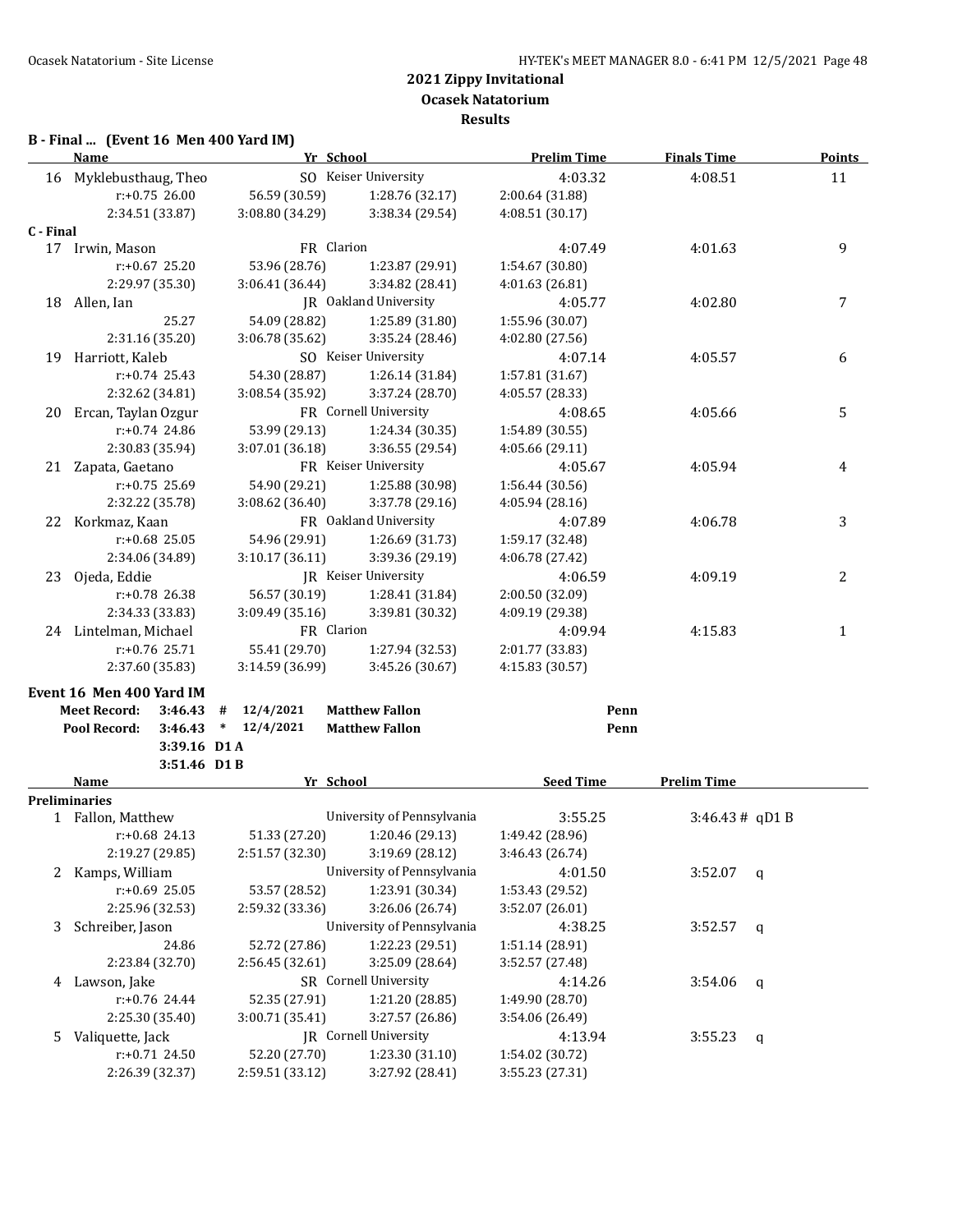# **Preliminaries ... (Event 16 Men 400 Yard IM)**

|    | <b>Name</b>            | Yr School       |                              | <b>Seed Time</b> | <b>Prelim Time</b> |              |
|----|------------------------|-----------------|------------------------------|------------------|--------------------|--------------|
|    | 6 Keil, Kevin          |                 | University of Pennsylvania   | 4:07.07          | 3:55.27            | q            |
|    | 25.88                  | 53.93 (28.05)   | 1:23.62 (29.69)              | 1:52.34 (28.72)  |                    |              |
|    | 2:25.48 (33.14)        | 2:59.20 (33.72) | 3:27.93 (28.73)              | 3:55.27 (27.34)  |                    |              |
|    | 7 Ranea, Marti         |                 | FR Keiser University         | 4:07.45          | 3:57.13            | $\mathbf{q}$ |
|    | r:+0.70 24.78          | 53.00 (28.22)   | 1:23.70 (30.70)              | 1:53.42 (29.72)  |                    |              |
|    | 2:26.10 (32.68)        | 3:00.21 (34.11) | 3:29.68 (29.47)              | 3:57.13 (27.45)  |                    |              |
|    | 8 Roch, Pol            |                 | SR Keiser University         | 4:08.00          | $3:58.69$ q        |              |
|    | r:+0.62 24.80          | 53.82 (29.02)   | 1:25.13 (31.31)              | 1:55.52 (30.39)  |                    |              |
|    | 2:29.35 (33.83)        | 3:02.93 (33.58) | 3:31.19 (28.26)              | 3:58.69 (27.50)  |                    |              |
|    | 9 Fallon, Billy        |                 | University of Pennsylvania   | 4:04.18          | 3:59.86            | $\mathsf{q}$ |
|    | r:+0.67 25.79          | 53.49 (27.70)   | 1:24.45 (30.96)              | 1:54.80 (30.35)  |                    |              |
|    | 2:29.20 (34.40)        | 3:03.81 (34.61) | 3:32.53 (28.72)              | 3:59.86 (27.33)  |                    |              |
|    | 10 Kunze, Fynn         |                 | FR Keiser University         | 4:11.22          | $3:59.91$ q        |              |
|    | r:+0.74 24.90          | 53.88 (28.98)   | 1:24.04 (30.16)              | 1:55.63 (31.59)  |                    |              |
|    | 2:29.12 (33.49)        | 3:03.29 (34.17) | 3:32.59 (29.30)              | 3:59.91 (27.32)  |                    |              |
|    | 11 Syrrist, Haakon     |                 | FR Keiser University         | 4:10.55          | 4:00.71            | q            |
|    | $r: +0.70$ 25.76       | 54.86 (29.10)   | 1:25.95 (31.09)              | 1:56.31 (30.36)  |                    |              |
|    | 2:30.70 (34.39)        | 3:04.98 (34.28) | 3:33.41 (28.43)              | 4:00.71 (27.30)  |                    |              |
|    | 12 Bernsdorf, Andrew   |                 | JR Oakland University        | 4:06.46          | 4:01.09            | q            |
|    | 25.90                  | 55.10 (29.20)   | 1:26.96 (31.86)              | 1:58.24 (31.28)  |                    |              |
|    | 2:31.83 (33.59)        | 3:05.46(33.63)  | 3:34.09 (28.63)              | 4:01.09 (27.00)  |                    |              |
|    | 13 Kusik, Alex         |                 | FR Keiser University         | 4:07.00          | 4:01.14            | $\mathsf{q}$ |
|    | 24.70                  | 53.38 (28.68)   | 1:23.96 (30.58)              | 1:54.52 (30.56)  |                    |              |
|    | 2:28.36 (33.84)        | 3:02.79 (34.43) | 3:32.01 (29.22)              | 4:01.14 (29.13)  |                    |              |
|    | 14 Gallagher, Daniel   |                 | University of Pennsylvania   | 4:38.26          | 4:01.26            | q            |
|    | r:+0.66 25.94          | 55.28 (29.34)   | 1:25.52 (30.24)              | 1:54.55 (29.03)  |                    |              |
|    | 2:29.37 (34.82)        | 3:05.05 (35.68) | 3:33.55 (28.50)              | 4:01.26 (27.71)  |                    |              |
|    | 15 Loveless, Jack      |                 | University of Pennsylvania   | 4:12.88          | 4:02.92            | q            |
|    | $r: +0.73$ 25.08       | 53.67 (28.59)   | 1:25.83 (32.16)              | 1:57.42 (31.59)  |                    |              |
|    | 2:32.66 (35.24)        | 3:07.79 (35.13) | 3:36.12 (28.33)              | 4:02.92 (26.80)  |                    |              |
|    | 16 Kostelni, Chris     |                 | <b>IR</b> Cornell University | 4:22.45          | 4:03.22            | q            |
|    | $r: +0.75$ 26.01       | 53.95 (27.94)   | 1:26.35 (32.40)              | 1:56.90 (30.55)  |                    |              |
|    | 2:32.85 (35.95)        | 3:08.92 (36.07) | 3:36.39 (27.47)              | 4:03.22 (26.83)  |                    |              |
|    | 17 Myklebusthaug, Theo |                 | SO Keiser University         | <b>NT</b>        | 4:03.32            | $\mathsf{q}$ |
|    | $r: +0.76$ 25.81       | 55.92 (30.11)   | 1:28.16 (32.24)              | 1:59.85 (31.69)  |                    |              |
|    | 2:32.72 (32.87)        | 3:06.43 (33.71) | 3:35.24 (28.81)              | 4:03.32 (28.08)  |                    |              |
|    | 18 Zapata, Gaetano     |                 | FR Keiser University         | <b>NT</b>        | 4:05.67            | q            |
|    | r:+0.76 25.94          | 55.07 (29.13)   | 1:26.52 (31.45)              | 1:57.17 (30.65)  |                    |              |
|    | 2:32.44 (35.27)        | 3:08.11 (35.67) | 3:37.74 (29.63)              | 4:05.67 (27.93)  |                    |              |
|    | 19 Allen, Ian          |                 | JR Oakland University        | 4:13.99          | 4:05.77            | q            |
|    | r:+0.67 25.38          | 54.86 (29.48)   | 1:26.66 (31.80)              | 1:57.13 (30.47)  |                    |              |
|    | 2:32.67 (35.54)        | 3:08.46 (35.79) | 3:37.36 (28.90)              | 4:05.77 (28.41)  |                    |              |
| 20 | Ojeda, Eddie           |                 | JR Keiser University         | 4:27.04          | 4:06.59            | q            |
|    | $r: +0.75$ 25.43       | 55.34 (29.91)   | 1:27.22 (31.88)              | 1:59.69 (32.47)  |                    |              |
|    | 2:32.18 (32.49)        | 3:06.17 (33.99) | 3:36.60 (30.43)              | 4:06.59 (29.99)  |                    |              |
|    | 21 Harriott, Kaleb     |                 | SO Keiser University         | <b>NT</b>        | 4:07.14            | q            |
|    | $r: +0.75$ 25.51       | 55.23 (29.72)   | 1:26.64 (31.41)              | 1:57.75 (31.11)  |                    |              |
|    | 2:33.30 (35.55)        | 3:09.81 (36.51) | 3:38.70 (28.89)              | 4:07.14 (28.44)  |                    |              |
| 22 | Irwin, Mason           | FR Clarion      |                              | 4:24.47          | 4:07.49            | q            |
|    | $r+0.67$ 25.71         | 54.44 (28.73)   | 1:25.78 (31.34)              | 1:57.14 (31.36)  |                    |              |
|    | 2:33.67 (36.53)        | 3:10.62 (36.95) | 3:39.53 (28.91)              | 4:07.49 (27.96)  |                    |              |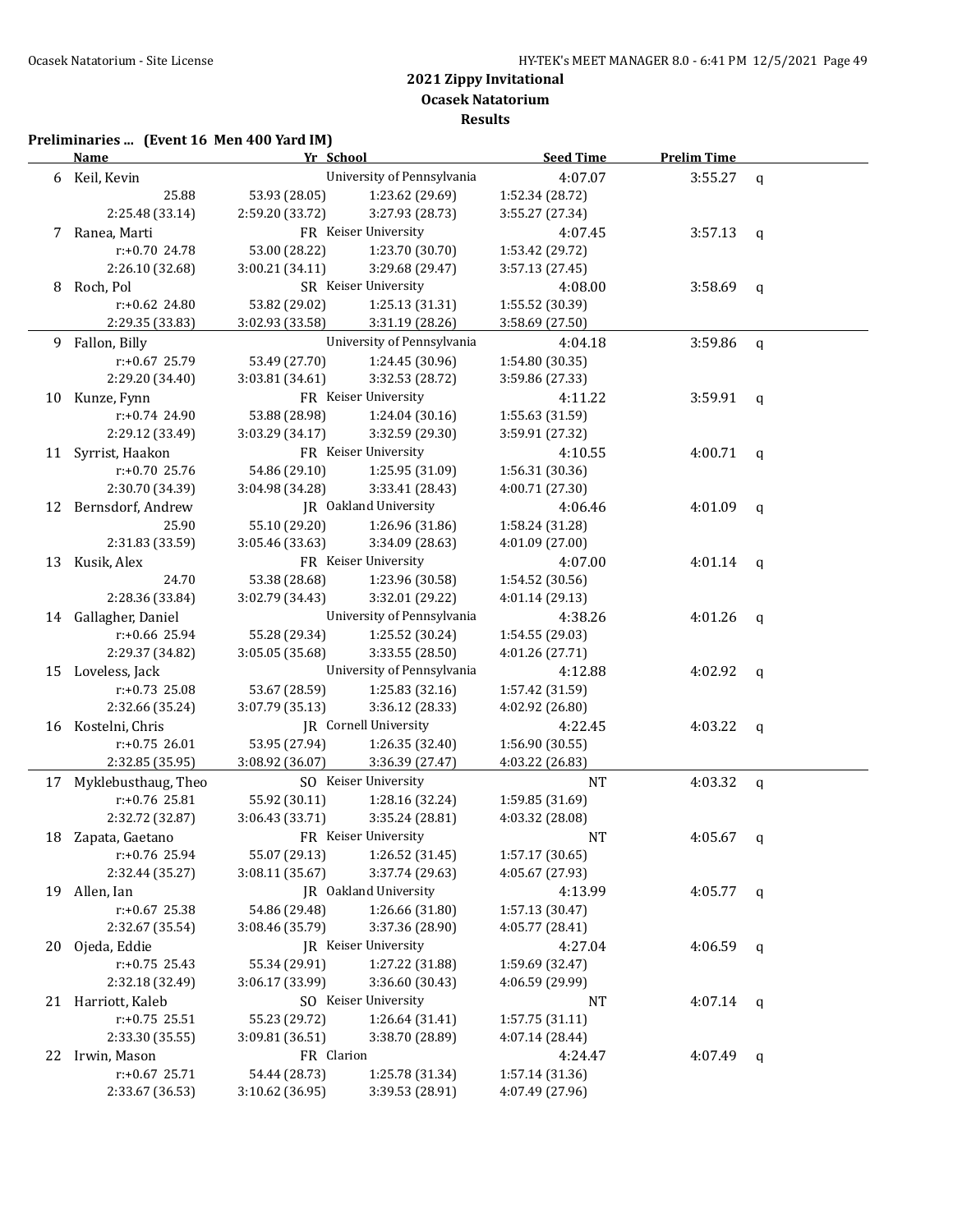**Results**

# **Preliminaries ... (Event 16 Men 400 Yard IM)**

|           | <b>Name</b>                              | Yr School       |                          | <b>Seed Time</b>   | <b>Prelim Time</b> |              |               |
|-----------|------------------------------------------|-----------------|--------------------------|--------------------|--------------------|--------------|---------------|
|           | 23 Korkmaz, Kaan                         |                 | FR Oakland University    | 4:28.37            | 4:07.89            | $\mathsf{q}$ |               |
|           | r:+0.69 26.20                            | 56.81 (30.61)   | 1:29.01 (32.20)          | 2:01.55 (32.54)    |                    |              |               |
|           | 2:35.69 (34.14)                          | 3:11.07 (35.38) | 3:40.36 (29.29)          | 4:07.89 (27.53)    |                    |              |               |
|           | 24 Ercan, Taylan Ozgur                   |                 | FR Cornell University    | 4:16.50            | 4:08.65            | $\mathbf{q}$ |               |
|           | r:+0.69 25.67                            | 55.04 (29.37)   | 1:26.04 (31.00)          | 1:56.52 (30.48)    |                    |              |               |
|           | 2:33.16 (36.64)                          | 3:08.89 (35.73) | 3:39.10 (30.21)          | 4:08.65 (29.55)    |                    |              |               |
|           | 25 Lintelman, Michael                    | FR Clarion      |                          | 4:38.20            | 4:09.94            |              |               |
|           | $r: +0.67$ 16.60                         | 54.72 (38.12)   | 1:27.70 (32.98)          | 2:00.36 (32.66)    |                    |              |               |
|           | 2:35.51 (35.15)                          | 3:11.16 (35.65) | 3:41.02 (29.86)          | 4:09.94 (28.92)    |                    |              |               |
|           | 26 Goulstone, Tony                       |                 | FR Bloomsburg University | 4:15.21            | 4:11.40            |              |               |
|           | $r: +0.63$ 26.09                         | 55.64 (29.55)   | 1:28.85 (33.21)          | 2:01.23 (32.38)    |                    |              |               |
|           | 2:36.33 (35.10)                          | 3:12.41 (36.08) | 3:42.47 (30.06)          | 4:11.40 (28.93)    |                    |              |               |
|           | 27 Rocha, Chad                           |                 | FR Niagara University    | 4:27.85            | 4:12.37            |              |               |
|           | $r: +0.73$ 26.63                         | 56.16 (29.53)   | 1:29.62 (33.46)          | 2:02.24 (32.62)    |                    |              |               |
|           | 2:36.98 (34.74)                          | 3:12.12 (35.14) | 3:42.73 (30.61)          | 4:12.37 (29.64)    |                    |              |               |
|           | 28 Acuna, Segel                          |                 | FR Keiser University     | NT                 | 4:17.47            |              |               |
|           | r:+0.70 25.90                            | 55.56 (29.66)   | 1:28.55 (32.99)          | 2:01.44 (32.89)    |                    |              |               |
|           | 2:40.09 (38.65)                          | 3:19.01 (38.92) | 3:48.43 (29.42)          | 4:17.47 (29.04)    |                    |              |               |
| 29        | Borgers, Lance                           |                 | FR Cornell University    | 4:28.99            | 4:20.02            |              |               |
|           | $r: +0.75$ 25.99                         | 56.12 (30.13)   | 1:29.43 (33.31)          | 2:02.71 (33.28)    |                    |              |               |
|           | 2:41.08 (38.37)                          | 3:19.51(38.43)  | 3:49.94 (30.43)          | 4:20.02 (30.08)    |                    |              |               |
| 30        | Greek, Jimmy                             |                 | JR Bloomsburg University | 4:21.25            | 4:20.79            |              |               |
|           | r:+0.82 27.69                            | 58.84 (31.15)   | 1:30.67 (31.83)          | 2:01.59 (30.92)    |                    |              |               |
|           | 2:39.21 (37.62)                          | 3:18.70 (39.49) | 3:50.12 (31.42)          | 4:20.79 (30.67)    |                    |              |               |
|           | 31 Songer, Nolan                         | SO Clarion      |                          | 4:38.98            | 4:21.63            |              |               |
|           | r:12.94 26.18                            | 56.20 (30.02)   | 1:29.45 (33.25)          | 2:03.43 (33.98)    |                    |              |               |
|           | 2:41.61 (38.18)                          | 3:21.06 (39.45) | 3:52.12 (31.06)          | 4:21.63 (29.51)    |                    |              |               |
|           | 32 Ledo, Ryan                            |                 | JR Keiser University     | NT                 | 4:21.81            |              |               |
|           | 26.73                                    | 57.26 (30.53)   | 1:32.57 (35.31)          | 2:07.93 (35.36)    |                    |              |               |
|           | 2:45.24 (37.31)                          | 3:22.82 (37.58) | 3:54.31 (31.49)          | 4:21.81 (27.50)    |                    |              |               |
| 33        | Clark, Clarky                            |                 | JR Keiser University     | <b>NT</b>          | 4:22.41            |              |               |
|           | r:+0.77 26.87                            | 57.98 (31.11)   | 1:30.91 (32.93)          | 2:03.79 (32.88)    |                    |              |               |
|           | 2:43.69 (39.90)                          | 3:22.18 (38.49) | 3:53.51 (31.33)          | 4:22.41 (28.90)    |                    |              |               |
|           | 34 Madey, Nick                           |                 | SR Bloomsburg University | 4:23.69            | 4:25.74            |              |               |
|           | r:+0.77 27.57                            | 59.07 (31.50)   | 1:34.94 (35.87)          | 2:10.24 (35.30)    |                    |              |               |
|           | 2:45.56 (35.32)                          | 3:21.46 (35.90) | 3:54.31 (32.85)          | 4:25.74 (31.43)    |                    |              |               |
|           | 35 Elgar, Keith                          |                 | FR Niagara University    | NT                 | 4:25.78            |              |               |
|           | $r: +0.67$ 27.02                         | 57.19 (30.17)   | 1:31.45 (34.26)          | 2:04.78 (33.33)    |                    |              |               |
|           | 2:42.81 (38.03)                          | 3:22.19 (39.38) | 3:54.96 (32.77)          | 4:25.78 (30.82)    |                    |              |               |
| 36        | Shaffer, Josiah                          |                 | SO Niagara University    | NT                 | 4:27.56            |              |               |
|           | $r: +0.71$ 27.60                         | 59.29 (31.69)   | 1:31.31 (32.02)          | 2:05.63 (34.32)    |                    |              |               |
|           | 2:44.44 (38.81)                          | 3:24.04 (39.60) | 3:55.41 (31.37)          | 4:27.56 (32.15)    |                    |              |               |
|           | <b>Event 17 Women 100 Yard Butterfly</b> |                 |                          |                    |                    |              |               |
|           | <b>Meet Record:</b><br>52.20             | #<br>12/4/2021  | <b>Sarah Watson</b>      | Akron              |                    |              |               |
|           | Pool Record:<br>52.20                    | * $12/4/2021$   | <b>Sarah Watson</b>      | <b>Akron</b>       |                    |              |               |
|           | 50.92 D1A                                |                 |                          |                    |                    |              |               |
|           | 53.76 D1B                                |                 |                          |                    |                    |              |               |
|           | Name                                     | Yr School       |                          | <b>Prelim Time</b> | <b>Finals Time</b> |              | <b>Points</b> |
| A - Final |                                          |                 |                          |                    |                    |              |               |
|           | 1 Watson, Sarah                          |                 | SR Akron, University of  | 53.12              | 52.20# D1 B        |              | 32            |
|           | r:+7.67 24.51                            | 52.20 (27.69)   |                          |                    |                    |              |               |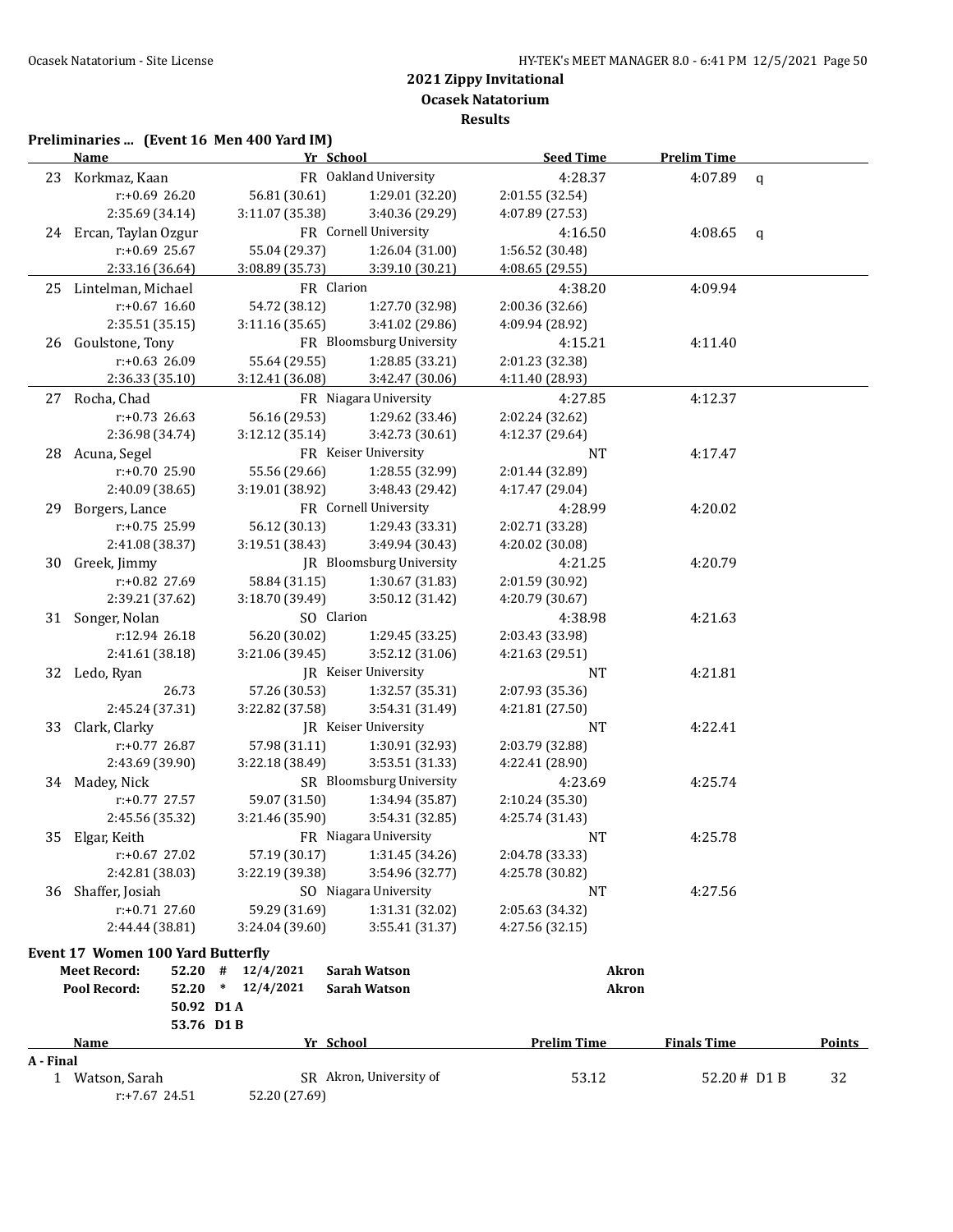#### **Results**

#### **A - Final ... (Event 17 Women 100 Yard Butterfly)**

|                  | <b>Name</b>            | Yr School                       | <b>Prelim Time</b> | <b>Finals Time</b> |                  | <b>Points</b> |
|------------------|------------------------|---------------------------------|--------------------|--------------------|------------------|---------------|
|                  | 2 Nogaj, Paulina       | Akron, University of            | 53.15              | 52.50              | D1B              | 28            |
|                  | 24.97                  | 52.50 (27.53)                   |                    |                    |                  |               |
| 3                | Daniel, Abby           | FR Akron, University of         | 53.74              | 53.16              | D <sub>1</sub> B | 27            |
|                  | $r: +0.69$ 25.25       | 53.16 (27.91)                   |                    |                    |                  |               |
|                  | 4 Lawton, Jillian      | SR University at Buffalo        | 53.40              | 53.73              | D <sub>1</sub> B | 26            |
|                  | r:+0.68 24.93          | 53.73 (28.80)                   |                    |                    |                  |               |
| 5.               | Shipps, Jordyn         | FR Oakland University           | 54.61              | 53.80              |                  | 25            |
|                  | r:+5.11 25.40          | 53.80 (28.40)                   |                    |                    |                  |               |
|                  |                        | JR Akron, University of         |                    |                    |                  |               |
|                  | 6 Schiffli, Rachel     |                                 | 54.65              | 54.05              |                  | 24            |
|                  | r:+0.64 25.28          | 54.05 (28.77)                   |                    |                    |                  |               |
|                  | 7 Fisher, Clarice      | JR University at Buffalo        | 54.74              | 54.42              |                  | 23            |
|                  | r:+0.72 25.76          | 54.42 (28.66)                   |                    |                    |                  |               |
|                  | 8 Kannan, Hannah       | University of Pennsylvania      | 55.34              | 55.22              |                  | 22            |
|                  | $r: +0.75$ 25.71       | 55.22 (29.51)                   |                    |                    |                  |               |
| <b>B</b> - Final |                        |                                 |                    |                    |                  |               |
|                  | 9 Neeb, Amnada         | FR University at Buffalo        | 55.36              | 54.63              |                  | 20            |
|                  | r:+0.73 26.19          | 54.63 (28.44)                   |                    |                    |                  |               |
|                  | 10 Chong, Vanessa      | University of Pennsylvania      | 55.45              | 54.67              |                  | 17            |
|                  | $r: +0.69$ 25.25       | 54.67 (29.42)                   |                    |                    |                  |               |
|                  | 11 Dailey, Taryn       | JR Keiser University            | 55.37              | 55.02              |                  | 16            |
|                  | 26.12                  | 55.02 (28.90)                   |                    |                    |                  |               |
|                  | 12 Duley, Ellie        | <b>IR</b> University at Buffalo | 56.04              | 55.55              |                  | 15            |
|                  | $r: +0.75$ 26.47       | 55.55 (29.08)                   |                    |                    |                  |               |
|                  | 13 Myers, Andie        | University of Pennsylvania      | 55.78              | 55.62              |                  | 14            |
|                  | $r: +0.71$ 25.83       | 55.62 (29.79)                   |                    |                    |                  |               |
|                  | 14 Keranen, Mia        | SO Oakland University           | 55.55              | 56.08              |                  | 13            |
|                  | $r: +0.73$ 26.15       | 56.08 (29.93)                   |                    |                    |                  |               |
|                  | 15 Kaczorowski, Margot | University of Pennsylvania      | 56.23              | 56.26              |                  | 12            |
|                  | $r: +0.73$ 26.20       | 56.26 (30.06)                   |                    |                    |                  |               |
|                  | 16 Herbst, Anna        | SR Keiser University            | 55.98              | 56.50              |                  | 11            |
|                  | r:+0.65 27.22          | 56.50 (29.28)                   |                    |                    |                  |               |
| C - Final        |                        |                                 |                    |                    |                  |               |
|                  | 17 Gruvberger, Anna    | SO Cornell University           | 56.29              | 55.81              |                  | 9             |
|                  | $r: +0.69$ 26.33       | 55.81 (29.48)                   |                    |                    |                  |               |
|                  | 18 McGowan, Keara      | University of Pennsylvania      | 56.86              | 56.21              |                  | 7             |
|                  | $r: +0.74$ 26.28       | 56.21 (29.93)                   |                    |                    |                  |               |
|                  | 19 Jiang, Joy          | University of Pennsylvania      | 56.47              | 56.29              |                  | 6             |
|                  | r:+0.71 27.14          | 56.29 (29.15)                   |                    |                    |                  |               |
|                  | 20 Aycock, Abbey       | SO Oakland University           | 56.49              | 56.31              |                  | 5             |
|                  | r:+5.80 26.81          | 56.31 (29.50)                   |                    |                    |                  |               |
|                  | 21 Davis, Sophia       | SO Oakland University           | 56.33              | 56.54              |                  | 4             |
|                  | 26.56                  | 56.54 (29.98)                   |                    |                    |                  |               |
|                  |                        | University of Pennsylvania      |                    |                    |                  |               |
| 22               | Newnam, Anna           |                                 | 56.89              | 56.69              |                  | 3             |
|                  | $r: +0.68$ 26.38       | 56.69 (30.31)                   |                    |                    |                  |               |
| 23               | Fortney, Autumn        | SR Clarion                      | 56.53              | 56.85              |                  | 2             |
|                  | $r: +0.67$ 26.13       | 56.85 (30.72)                   |                    |                    |                  |               |
|                  | 24 McDonough, Maddy    | JR University at Buffalo        | 56.58              | 58.14              |                  | $\mathbf{1}$  |
|                  | $r: +0.77$ 26.63       | 58.14 (31.51)                   |                    |                    |                  |               |
| D - Final        |                        |                                 |                    |                    |                  |               |
|                  | 25 Johnson, Jillian    | University of Pennsylvania      | 57.23              | 55.89              |                  |               |
|                  | $r: +0.71$ 26.32       | 55.89 (29.57)                   |                    |                    |                  |               |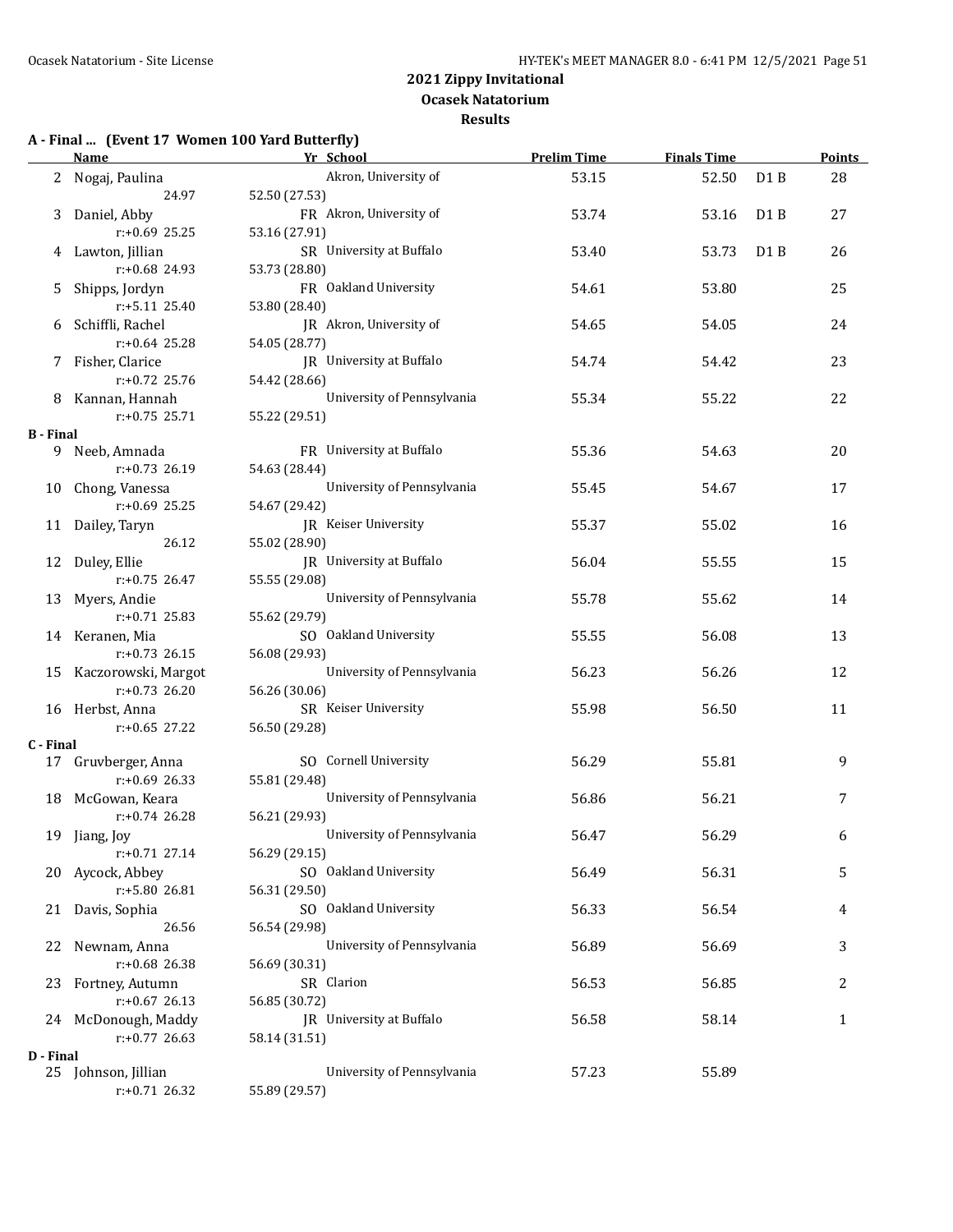**Results**

|    | D - Final  (Event 17 Women 100 Yard Butterfly)<br><b>Name</b> |                       | Yr School                       | <b>Prelim Time</b> | <b>Finals Time</b> | <b>Points</b> |
|----|---------------------------------------------------------------|-----------------------|---------------------------------|--------------------|--------------------|---------------|
|    |                                                               |                       |                                 |                    |                    |               |
| 26 | Syrkin, Alex                                                  |                       | FR Cornell University           | 57.10              | 56.77              |               |
|    | 26.67                                                         | 56.77 (30.10)         |                                 |                    | 56.99              |               |
| 27 | Garzon, Noelia<br>r:+0.66 26.41                               | 56.99 (30.58)         | JR Keiser University            | 57.71              |                    |               |
|    |                                                               |                       | JR University at Buffalo        |                    |                    |               |
| 28 | Morgus, Michaela<br>r:+0.69 27.00                             | 57.08 (30.08)         |                                 | 57.29              | 57.08              |               |
|    |                                                               |                       |                                 |                    |                    |               |
| 29 | Gavin, Zoe                                                    |                       | SR Niagara University           | 57.77              | 57.27              |               |
|    | r:+0.75 26.79                                                 | 57.27 (30.48)         | FR Cornell University           |                    |                    |               |
| 30 | Zhang, Tori                                                   |                       |                                 | 56.93              | 57.53              |               |
|    | r:+9.31 26.52                                                 | 57.53 (31.01)         |                                 |                    |                    |               |
|    | 31 Eggers, Ajete                                              |                       | FR Oakland University           | 57.72              | 57.66              |               |
|    | r:+0.72 26.99                                                 | 57.66 (30.67)         |                                 |                    |                    |               |
|    | 32 LaBue, Delaney                                             |                       | SR Niagara University           | 57.87              | 58.19              |               |
|    | $r: +0.69$ 27.49                                              | 58.19 (30.70)         |                                 |                    |                    |               |
|    | <b>Event 17 Women 100 Yard Butterfly</b>                      |                       |                                 |                    |                    |               |
|    | <b>Meet Record:</b>                                           | $52.20$ # $12/4/2021$ | <b>Sarah Watson</b>             | Akron              |                    |               |
|    | Pool Record:                                                  | 52.20 * 12/4/2021     | <b>Sarah Watson</b>             | <b>Akron</b>       |                    |               |
|    |                                                               | 50.92 D1A             |                                 |                    |                    |               |
|    |                                                               | 53.76 D1B             |                                 |                    |                    |               |
|    | <b>Name</b>                                                   |                       | Yr School                       | <b>Seed Time</b>   | <b>Prelim Time</b> |               |
|    | <b>Preliminaries</b>                                          |                       |                                 |                    |                    |               |
|    | 1 Watson, Sarah                                               |                       | SR Akron, University of         | 52.87              | 53.12              | qD1B          |
|    | r:+0.68 25.06                                                 | 53.12 (28.06)         |                                 |                    |                    |               |
|    | 2 Nogaj, Paulina                                              |                       | Akron, University of            | 52.87              | 53.15              | qD1B          |
|    | r:+0.70 25.16                                                 | 53.15 (27.99)         |                                 |                    |                    |               |
| 3  | Lawton, Jillian                                               |                       | SR University at Buffalo        | 55.88              | 53.40              | qD1B          |
|    | r:+0.66 24.95                                                 | 53.40 (28.45)         |                                 |                    |                    |               |
| 4  | Daniel, Abby                                                  |                       | FR Akron, University of         | 55.26              | 53.74              | qD1B          |
|    | 25.34                                                         | 53.74 (28.40)         |                                 |                    |                    |               |
| 5  | Shipps, Jordyn                                                |                       | FR Oakland University           | 55.46              | 54.61              | q             |
|    | 25.40                                                         | 54.61 (29.21)         |                                 |                    |                    |               |
| 6  | Schiffli, Rachel                                              |                       | JR Akron, University of         | 55.55              | 54.65              | q             |
|    | 25.85                                                         | 54.65 (28.80)         |                                 |                    |                    |               |
|    | 7 Fisher, Clarice                                             |                       | JR University at Buffalo        | 56.07              | 54.74              | a             |
|    | $r: +0.69$ 25.85                                              | 54.74 (28.89)         |                                 |                    |                    |               |
|    | 8 Kannan, Hannah                                              |                       | University of Pennsylvania      | 55.93              | 55.34 q            |               |
|    | $r: +0.69$ 25.84                                              | 55.34 (29.50)         |                                 |                    |                    |               |
|    | 9 Neeb, Amnada                                                |                       | FR University at Buffalo        | 55.96              | 55.36 q            |               |
|    | r:+0.73 25.94                                                 | 55.36 (29.42)         |                                 |                    |                    |               |
|    | 10 Dailey, Taryn                                              |                       | JR Keiser University            | 57.93              | 55.37              | q             |
|    | $r: +0.67$ 26.21                                              | 55.37 (29.16)         |                                 |                    |                    |               |
|    | 11 Chong, Vanessa                                             |                       | University of Pennsylvania      | 55.07              | 55.45              | q             |
|    | $r: +0.67$ 26.01                                              | 55.45 (29.44)         |                                 |                    |                    |               |
|    | 12 Keranen, Mia                                               |                       | SO Oakland University           | 56.79              | 55.55              | q             |
|    | $r: +0.74$ 26.47                                              | 55.55 (29.08)         |                                 |                    |                    |               |
|    | 13 Myers, Andie                                               |                       | University of Pennsylvania      | 57.70              | 55.78              | q             |
|    | $r: +0.73$ 26.05                                              | 55.78 (29.73)         |                                 |                    |                    |               |
|    | 14 Herbst, Anna                                               |                       | SR Keiser University            | 1:00.74            | 55.98              | q             |
|    | $r: +0.72$ 26.04                                              | 55.98 (29.94)         |                                 |                    |                    |               |
|    | 15 Duley, Ellie                                               |                       | <b>IR</b> University at Buffalo | 58.02              | 56.04              | q             |
|    | 26.47                                                         | 56.04 (29.57)         |                                 |                    |                    |               |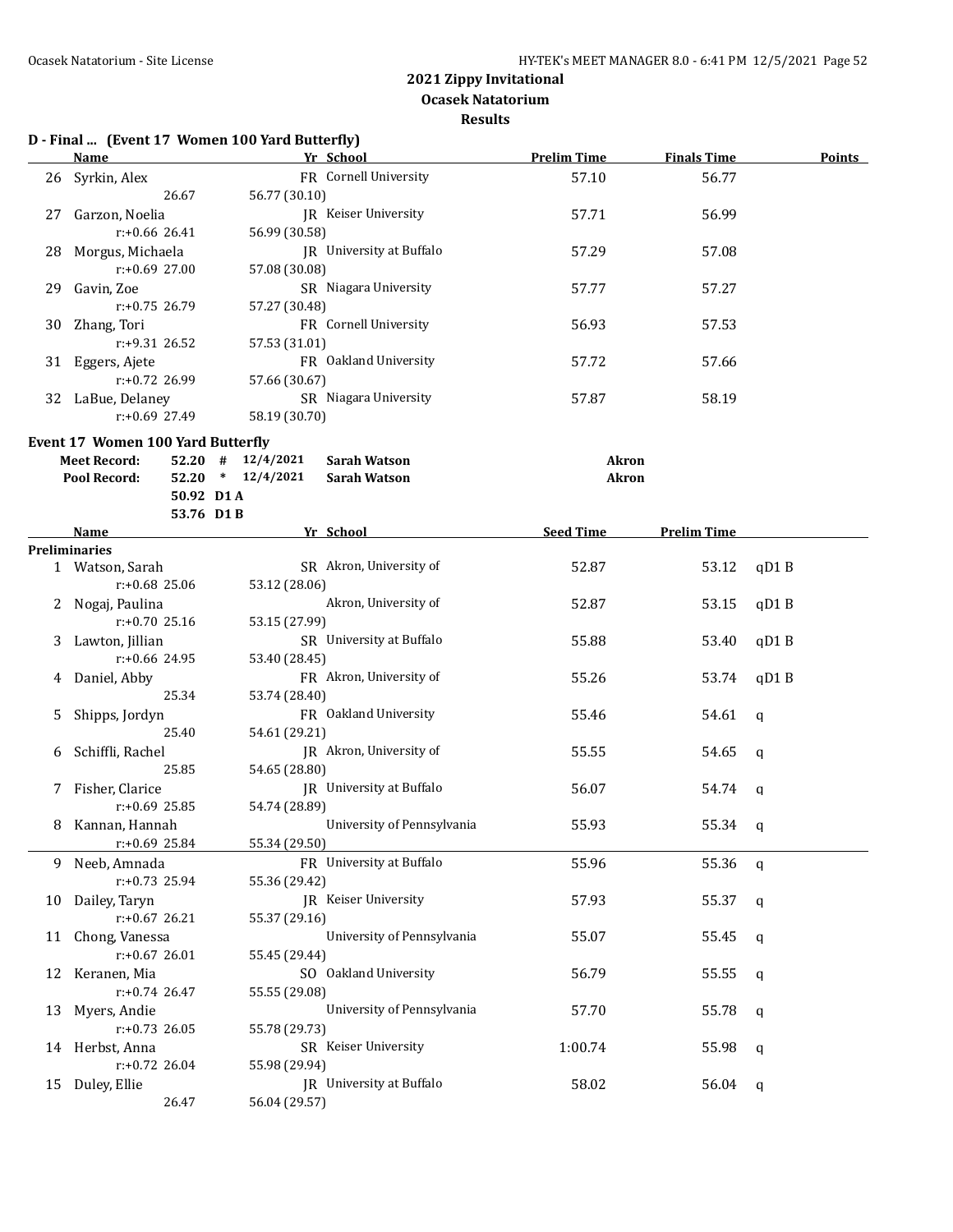**Results**

#### **Preliminaries ... (Event 17 Women 100 Yard Butterfly)**

|    | Name                                 | Yr School                                   | <b>Seed Time</b> | <b>Prelim Time</b> |              |
|----|--------------------------------------|---------------------------------------------|------------------|--------------------|--------------|
|    | 16 Kaczorowski, Margot               | University of Pennsylvania                  | 1:00.80          | 56.23              | $\mathsf{q}$ |
|    | r:+0.70 26.39                        | 56.23 (29.84)                               |                  |                    |              |
|    | 17 Gruvberger, Anna                  | SO Cornell University                       | 56.14            | 56.29              | $\mathbf q$  |
|    | $r: +0.68$ 26.36                     | 56.29 (29.93)                               |                  |                    |              |
| 18 | Davis, Sophia                        | SO Oakland University                       | 56.89            | 56.33              | q            |
|    | $r: +0.66$ 26.81                     | 56.33 (29.52)                               |                  |                    |              |
| 19 | Jiang, Joy                           | University of Pennsylvania                  | 57.46            | 56.47              | q            |
|    | r:+0.74 26.88                        | 56.47 (29.59)                               |                  |                    |              |
| 20 | Aycock, Abbey                        | SO Oakland University                       | 58.38            | 56.49              | q            |
|    | r:+6.31 26.97                        | 56.49 (29.52)                               |                  |                    |              |
|    | 21 Fortney, Autumn                   | SR Clarion                                  | 1:00.62          | 56.53              | q            |
|    | r:+0.69 26.59                        | 56.53 (29.94)                               |                  |                    |              |
|    | 22 McDonough, Maddy                  | JR University at Buffalo                    | NT               | 56.58              | q            |
|    | $r: +0.77$ 26.65                     | 56.58 (29.93)                               |                  |                    |              |
| 23 | McGowan, Keara                       | University of Pennsylvania                  | 57.12            | 56.86              | q            |
|    | $r: +0.72$ 26.29                     | 56.86 (30.57)                               |                  |                    |              |
|    | 24 Newnam, Anna                      | University of Pennsylvania                  | 56.90            | 56.89              | q            |
|    | $r: +0.65$ 26.31                     | 56.89 (30.58)                               |                  |                    |              |
|    | 25 Zhang, Tori                       | FR Cornell University                       | 56.82            | 56.93              | $\mathbf q$  |
|    | r:+0.70 26.52                        | 56.93 (30.41)                               |                  |                    |              |
| 26 | Syrkin, Alex                         | FR Cornell University                       | 57.44            | 57.10              | q            |
|    | r:+0.85 26.97                        | 57.10 (30.13)                               |                  |                    |              |
| 27 | Sabotin, Rachel<br>r:+0.72 26.77     | SO Akron, University of                     | 56.68            | 57.12              | q            |
|    |                                      | 57.12 (30.35)<br>University of Pennsylvania | 57.28            |                    |              |
|    | 28 Johnson, Jillian<br>r:+0.73 27.72 | 57.23 (29.51)                               |                  | 57.23              | q            |
|    | 29 Morgus, Michaela                  | JR University at Buffalo                    | NT               | 57.29              |              |
|    | r:+0.71 27.09                        | 57.29 (30.20)                               |                  |                    | q            |
| 30 | Bailey, Taylor                       | SR Oakland University                       | 1:01.99          | 57.48              | q            |
|    | $r: +0.71$ 27.14                     | 57.48 (30.34)                               |                  |                    |              |
|    | 31 Garzon, Noelia                    | JR Keiser University                        | 59.62            | 57.71              | q            |
|    | r:+0.70 26.96                        | 57.71 (30.75)                               |                  |                    |              |
|    | 32 Eggers, Ajete                     | FR Oakland University                       | 58.21            | 57.72              | q            |
|    | r:+0.74 27.01                        | 57.72 (30.71)                               |                  |                    |              |
|    | 33 Gavin, Zoe                        | SR Niagara University                       | 59.39            | 57.77              |              |
|    | r:+0.72 27.26                        | 57.77 (30.51)                               |                  |                    |              |
|    | 34 LaBue, Delaney                    | SR Niagara University                       | 1:00.28          | 57.87              |              |
|    | $r$ :+0.64 27.36                     | 57.87 (30.51)                               |                  |                    |              |
|    | 35 Hudson, Camryn                    | SR Keiser University                        | 57.38            | 58.01              |              |
|    | r:+0.73 26.99                        | 58.01 (31.02)                               |                  |                    |              |
|    | 36 Mooney, Lindsay                   | <b>Bloomsburg University</b>                | 58.71            | 58.07              |              |
|    | r:+0.75 26.66                        | 58.07 (31.41)                               |                  |                    |              |
|    | 37 Huang, Jewel                      | SR Oakland University                       | 1:01.99          | 58.10              |              |
|    | r:+0.66 27.02                        | 58.10 (31.08)                               |                  |                    |              |
| 38 | Wood, Alicia                         | FR University at Buffalo                    | 1:00.09          | 58.12              |              |
|    | r:+0.76 26.80                        | 58.12 (31.32)                               |                  |                    |              |
| 39 | Betancourt, Alyssia                  | FR Oakland University                       | 59.17            | 58.37              |              |
|    | r:+7.19 27.92                        | 58.37 (30.45)                               |                  |                    |              |
|    | 40 Feng, Anna                        | University of Pennsylvania                  | 56.30            | 58.44              |              |
|    | r:+8.67 27.45                        | 58.44 (30.99)                               |                  |                    |              |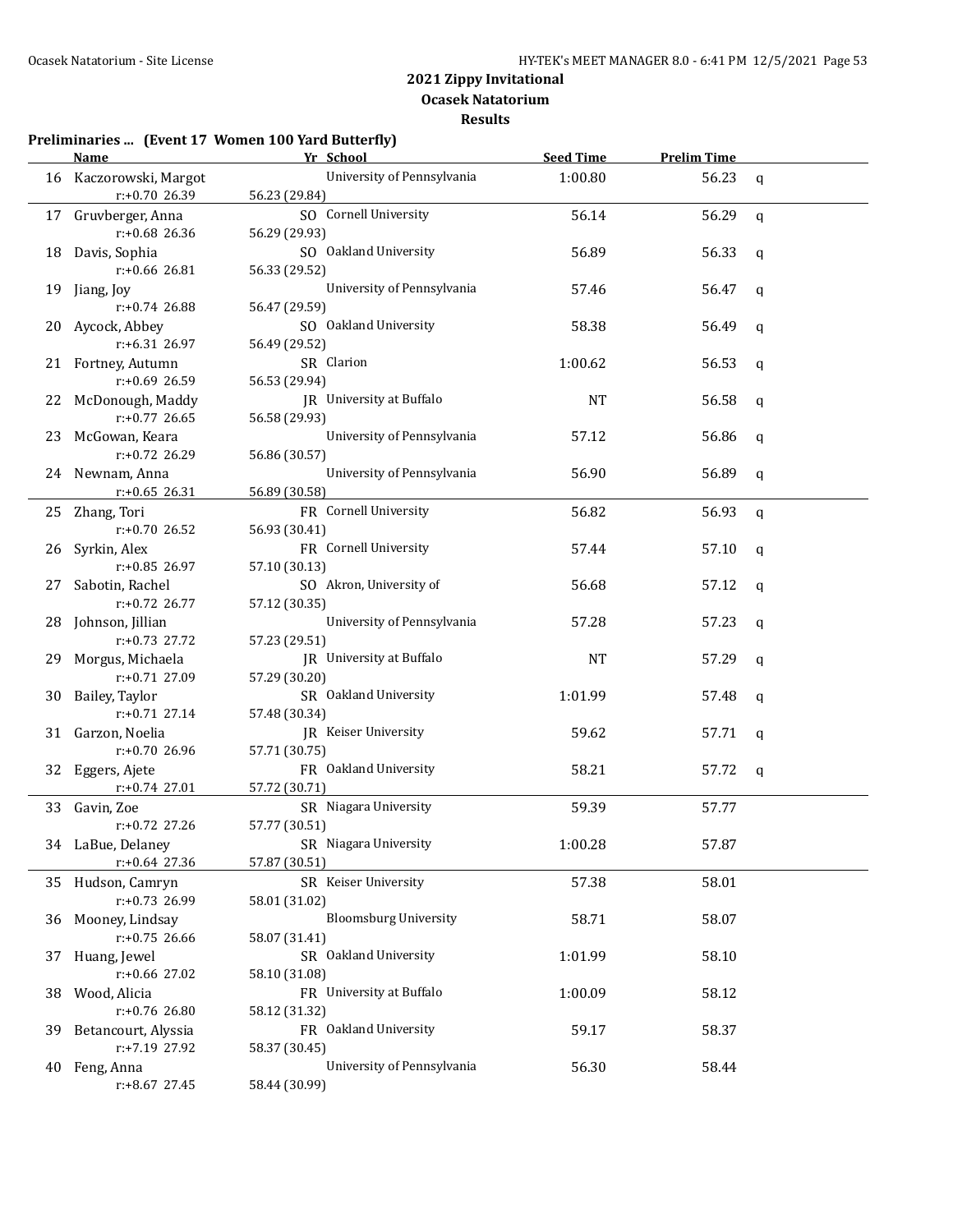**Ocasek Natatorium**

**Results**

#### **Preliminaries ... (Event 17 Women 100 Yard Butterfly)**

|    | Name and the second state of the second state of the second state of the second state of the second state of the second state of the second state of the second state of the second state of the second state of the second st | Yr School                | <b>Seed Time</b> | <b>Prelim Time</b> |  |
|----|--------------------------------------------------------------------------------------------------------------------------------------------------------------------------------------------------------------------------------|--------------------------|------------------|--------------------|--|
|    | 41 Shaffer, Maggie                                                                                                                                                                                                             | FR Bloomsburg University | 59.48            | 58.48              |  |
|    | 27.24                                                                                                                                                                                                                          | 58.48 (31.24)            |                  |                    |  |
|    | 42 Beierschmitt, Grace                                                                                                                                                                                                         | JR Bloomsburg University | 1:01.46          | 58.51              |  |
|    | $r: +0.72$ 27.06                                                                                                                                                                                                               | 58.51 (31.45)            |                  |                    |  |
|    | 43 Riker, Alyssa                                                                                                                                                                                                               | JR Akron, University of  | 57.59            | 58.62              |  |
|    | $r: +0.70$ 27.41                                                                                                                                                                                                               | 58.62 (31.21)            |                  |                    |  |
|    | 44 South, Paige                                                                                                                                                                                                                | FR Niagara University    | 1:06.18          | 58.63              |  |
|    | $r: +0.68$ 27.16                                                                                                                                                                                                               | 58.63 (31.47)            |                  |                    |  |
|    | 45 Sofoulis, Danai                                                                                                                                                                                                             | FR Keiser University     | 1:01.29          | 58.69              |  |
|    | r:+0.74 27.05                                                                                                                                                                                                                  | 58.69 (31.64)            |                  |                    |  |
|    | 46 Nuhfer, Grace                                                                                                                                                                                                               | FR Akron, University of  | 58.28            | 58.71              |  |
|    | r:+0.67 28.66                                                                                                                                                                                                                  | 58.71 (30.05)            |                  |                    |  |
|    | 47 Greenway, Hannah                                                                                                                                                                                                            | FR Clarion               | 1:03.57          | 58.80              |  |
|    | r:+0.68 28.26                                                                                                                                                                                                                  | 58.80 (30.54)            |                  |                    |  |
|    | 48 Braathen, Karina                                                                                                                                                                                                            | JR Keiser University     | NT               | 59.08              |  |
|    | r:+0.74 27.91                                                                                                                                                                                                                  | 59.08 (31.17)            |                  |                    |  |
|    | 49 Wu, Amy                                                                                                                                                                                                                     | SO Cornell University    | <b>NT</b>        | 59.12              |  |
|    | r:+0.81 26.91                                                                                                                                                                                                                  | 59.12 (32.21)            |                  |                    |  |
|    | 50 Stromberg, Amanda                                                                                                                                                                                                           | SR Keiser University     | 1:01.45          | 59.20              |  |
|    | $r: +0.69$ 27.56                                                                                                                                                                                                               | 59.20 (31.64)            |                  |                    |  |
|    | 51 McNeary, Claire                                                                                                                                                                                                             | SR Cornell University    | 1:02.55          | 59.33              |  |
|    | r:+0.79 27.94                                                                                                                                                                                                                  | 59.33 (31.39)            |                  |                    |  |
|    | 52 Polewski, Kendra                                                                                                                                                                                                            | SR University of Toledo  | 1:01.14          | 59.48              |  |
|    | 27.43                                                                                                                                                                                                                          | 59.48 (32.05)            |                  |                    |  |
|    | 53 Maddux, Lila                                                                                                                                                                                                                | FR Niagara University    | 1:00.37          | 59.52              |  |
|    | r:+0.66 27.52                                                                                                                                                                                                                  | 59.52 (32.00)            |                  |                    |  |
|    | 54 Killinger, Kaitlyn                                                                                                                                                                                                          | FR Oakland University    | 59.47            | 59.75              |  |
|    | $r: +0.72$ 28.21                                                                                                                                                                                                               | 59.75 (31.54)            |                  |                    |  |
|    | 55 Lloyd, Sydney                                                                                                                                                                                                               | SO Bloomsburg University | 1:01.97          | 59.77              |  |
|    | $r: +0.62$ 27.97                                                                                                                                                                                                               | 59.77 (31.80)            |                  |                    |  |
|    | 56 Hubric, Courtney                                                                                                                                                                                                            | JR Bloomsburg University | 1:04.04          | 1:00.25            |  |
|    | $r: +0.67$ 27.72                                                                                                                                                                                                               | 1:00.25 (32.53)          |                  |                    |  |
| 57 | Hinkson, Michaela                                                                                                                                                                                                              | SO Clarion               | 1:06.24          | 1:00.27            |  |
|    | $r: +0.72$ 28.07                                                                                                                                                                                                               | 1:00.27 (32.20)          |                  |                    |  |
|    | 58 Turner, Elizabeth                                                                                                                                                                                                           | SR Bloomsburg University | 1:03.23          | 1:00.33            |  |
|    | $r: +0.70$ 27.89                                                                                                                                                                                                               | 1:00.33 (32.44)          |                  |                    |  |
|    | 59 Petricevic, Madison                                                                                                                                                                                                         | FR Keiser University     | NT               | 1:00.92            |  |
|    | 28.53                                                                                                                                                                                                                          | 1:00.92 (32.39)          |                  |                    |  |
|    | 60 Morikawa, Carolyn                                                                                                                                                                                                           | SR Cornell University    | 1:02.58          | 1:01.07            |  |
|    | 28.58                                                                                                                                                                                                                          | 1:01.07 (32.49)          |                  |                    |  |
|    | 61 Walsh, Gabi                                                                                                                                                                                                                 | FR Bloomsburg University | 1:04.34          | 1:01.16            |  |
|    | 28.95                                                                                                                                                                                                                          | 1:01.16 (32.21)          |                  |                    |  |
| 62 | Sharkey, Katie                                                                                                                                                                                                                 | SO Bloomsburg University | 1:03.49          | 1:01.19            |  |
|    | r:+0.81 28.70                                                                                                                                                                                                                  | 1:01.19 (32.49)          |                  |                    |  |
| 63 | Marchioni, Julie                                                                                                                                                                                                               | SR Bloomsburg University | 1:04.44          | 1:02.14            |  |
|    | r:+0.71 29.02                                                                                                                                                                                                                  | 1:02.14(33.12)           |                  |                    |  |
| 64 | Rodrigez, Barbara                                                                                                                                                                                                              | JR Keiser University     | 1:03.34          | 1:02.82            |  |
|    | $r: +0.68$ 30.69                                                                                                                                                                                                               | 1:02.82 (32.13)          |                  |                    |  |
| 65 | Thomas, Nia                                                                                                                                                                                                                    | FR Niagara University    | 1:04.49          | 1:02.92            |  |
|    | r:+0.78 29.36                                                                                                                                                                                                                  | 1:02.92 (33.56)          |                  |                    |  |
| 66 | Strayer, Catie                                                                                                                                                                                                                 | FR Bloomsburg University | 1:02.68          | 1:03.16            |  |
|    | $r: +0.70$ 30.44                                                                                                                                                                                                               | 1:03.16 (32.72)          |                  |                    |  |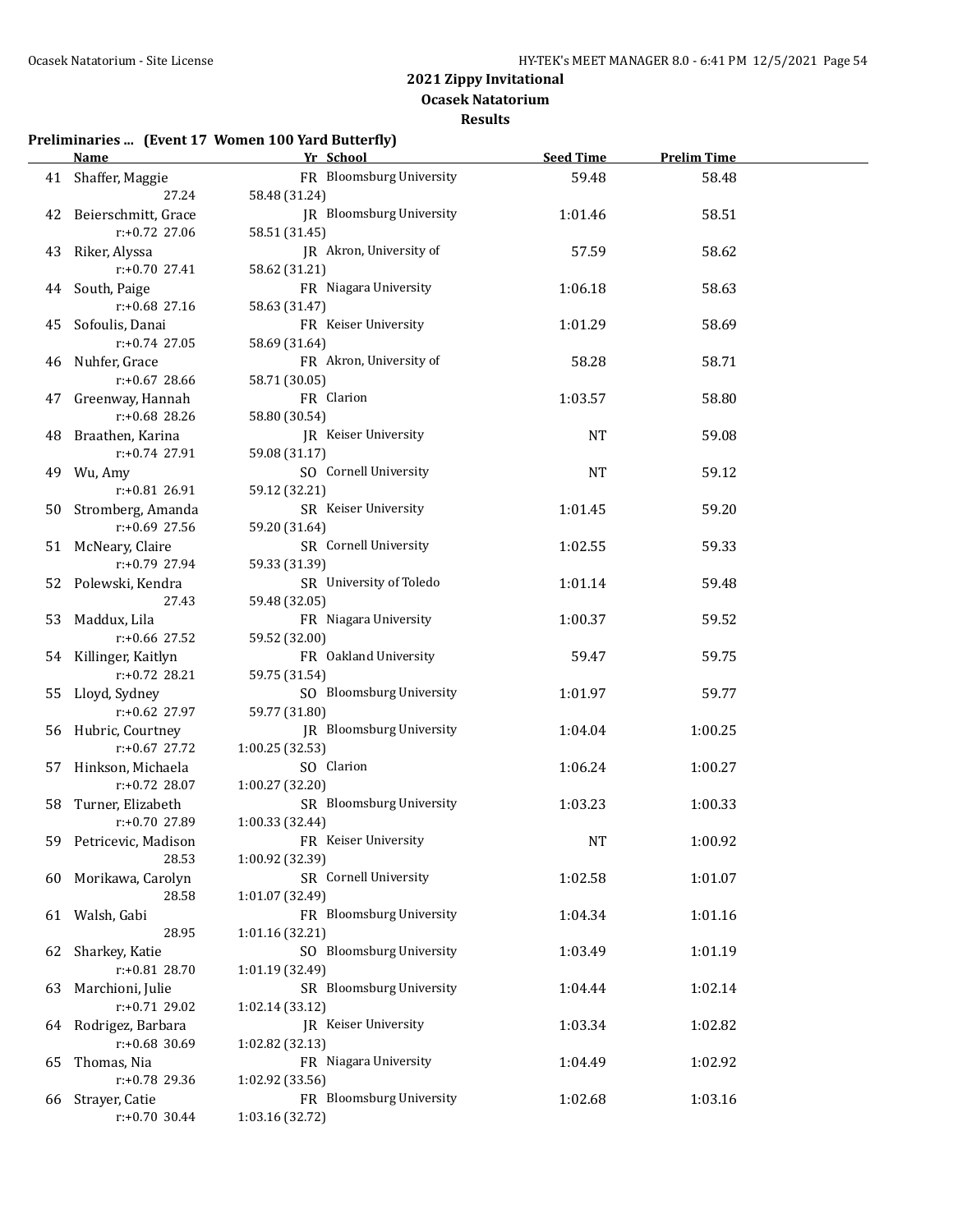**Ocasek Natatorium**

#### **Results**

|                  | Preliminaries  (Event 17 Women 100 Yard Butterfly)<br>Name |                 | Yr School                    | <b>Seed Time</b>   | <b>Prelim Time</b> |               |
|------------------|------------------------------------------------------------|-----------------|------------------------------|--------------------|--------------------|---------------|
|                  | 67 Lehman, Alicia                                          |                 | JR Bloomsburg University     | 1:03.62            | 1:03.41            |               |
|                  | $r: +0.69$ 28.14                                           | 1:03.41 (35.27) |                              |                    |                    |               |
|                  | 68 Smith, Emily                                            |                 | SR Bloomsburg University     | 1:08.41            | 1:04.50            |               |
|                  | $r: +0.80$ 30.51                                           | 1:04.50 (33.99) |                              |                    |                    |               |
|                  | Event 18 Men 100 Yard Butterfly                            |                 |                              |                    |                    |               |
|                  | <b>Meet Record:</b><br>47.59 #                             | 12/4/2021       | <b>Alberto Garcia</b>        | <b>Keiser</b>      |                    |               |
|                  | Pool Record:<br>47.26                                      | $*$ 2018        | <b>Iago Moussalem</b>        | Miami              |                    |               |
|                  | 44.96 D1A                                                  |                 |                              |                    |                    |               |
|                  | 47.43 D1B                                                  |                 |                              |                    |                    |               |
|                  | Name                                                       |                 | Yr School                    | <b>Prelim Time</b> | <b>Finals Time</b> | <b>Points</b> |
| A - Final        |                                                            |                 |                              |                    |                    |               |
|                  | 1 Garcia, Alberto                                          |                 | <b>IR</b> Keiser University  | 48.01              | 47.59#             | 32            |
|                  | $r: +0.59$ 21.97                                           | 47.59 (25.62)   |                              |                    |                    |               |
|                  | 2 Feldman, Benjamin                                        |                 | University of Pennsylvania   | 48.45              | 47.72              | 28            |
|                  | $r: +0.64$ 22.75                                           | 47.72 (24.97)   |                              |                    |                    |               |
| 3                | Marcin, Jeremy                                             |                 | JR Cornell University        | 48.41              | 48.24              | 27            |
|                  | $r: +0.63$ 22.33                                           | 48.24 (25.91)   |                              |                    |                    |               |
| 4                | Cary, Connor                                               |                 | JR Clarion                   | 48.70              | 48.45              | 26            |
|                  | r:+0.68 22.42                                              | 48.45 (26.03)   |                              |                    |                    |               |
| 5.               | Olson, Jaden                                               |                 | University of Pennsylvania   | 48.32              | 48.48              | 25            |
|                  | $r: +0.62$ 22.36                                           | 48.48 (26.12)   |                              |                    |                    |               |
|                  | *6 Dols, Keanan<br>$r: +0.63$ 22.78                        |                 | University of Pennsylvania   | 48.51              | 48.53              | 23.50         |
| *6               | Flowers, Mack                                              | 48.53 (25.75)   | SR Oakland University        | 48.17              | 48.53              | 23.50         |
|                  | 22.44                                                      | 48.53 (26.09)   |                              |                    |                    |               |
| 8                | Donchi, Samuel                                             |                 | University of Pennsylvania   | 48.61              | 49.67              | 22            |
|                  | $r: +0.69$ 23.37                                           | 49.67 (26.30)   |                              |                    |                    |               |
| <b>B</b> - Final |                                                            |                 |                              |                    |                    |               |
|                  | 9 Wolff, Sebastian                                         |                 | FR Cornell University        | 48.89              | 48.76              | 20            |
|                  | $r: +0.66$ 22.66                                           | 48.76 (26.10)   |                              |                    |                    |               |
|                  | 10 Dai, Andrew                                             |                 | University of Pennsylvania   | 49.23              | 48.81              | 17            |
|                  | r:+6.47 22.95                                              | 48.81 (25.86)   |                              |                    |                    |               |
|                  | 11 Fiddler, Nick                                           |                 | FR Bloomsburg University     | 48.88              | 48.88              | 16            |
|                  | 22.87                                                      | 48.88 (26.01)   |                              |                    |                    |               |
|                  | 12 Gurski, Joseph                                          |                 | FR Cornell University        | 48.72              | 48.94              | 15            |
|                  | $r: +0.69$ 22.54                                           | 48.94 (26.40)   |                              |                    |                    |               |
|                  | 13 Hrebelnyi, Danylo                                       |                 | SR Oakland University        | 49.30              | 49.11              | 14            |
|                  | r:+0.60 23.03                                              | 49.11 (26.08)   |                              |                    |                    |               |
|                  | 14 Aguirre, Sebastian                                      |                 | JR Oakland University        | 49.57              | 49.37              | 13            |
|                  | r:+0.71 23.80                                              | 49.37 (25.57)   | SR Bloomsburg University     |                    |                    |               |
|                  | 15 Hummel, Collin<br>r:+0.64 22.84                         | 49.39 (26.55)   |                              | 49.59              | 49.39              | 12            |
|                  | 16 Vu, Kevin                                               |                 | <b>IR</b> Niagara University | 49.66              | 49.58              | 11            |
|                  | r:+0.64 22.97                                              | 49.58 (26.61)   |                              |                    |                    |               |
| C - Final        |                                                            |                 |                              |                    |                    |               |
|                  | 17 Li, Alan                                                |                 | <b>IR</b> Cornell University | 50.24              | 48.98              | 9             |
|                  | r:+6.21 22.68                                              | 48.98 (26.30)   |                              |                    |                    |               |
|                  | 18 Fry, Jace                                               |                 | SR Bloomsburg University     | 49.82              | 49.47              | 7             |
|                  | $r: +0.63$ 23.23                                           | 49.47 (26.24)   |                              |                    |                    |               |
| 19               | Nyblom, Niklas                                             |                 | JR Keiser University         | 49.80              | 49.59              | 6             |
|                  | 23.32                                                      | 49.59 (26.27)   |                              |                    |                    |               |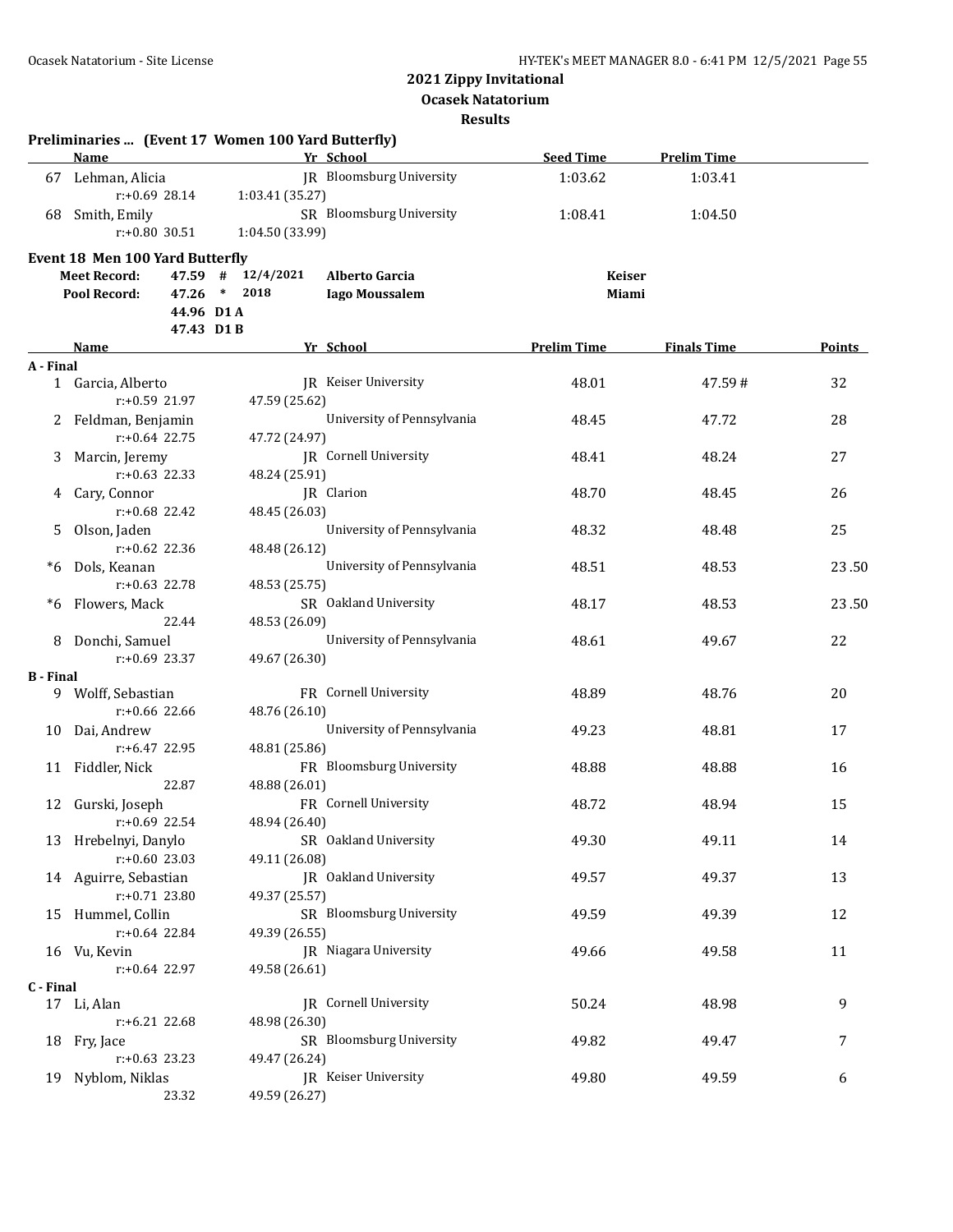**Results**

# **C - Final ... (Event 18 Men 100 Yard Butterfly)**

|    | Name                                                        | Yr School                                  | <b>Prelim Time</b>     | <b>Finals Time</b> | <b>Points</b> |
|----|-------------------------------------------------------------|--------------------------------------------|------------------------|--------------------|---------------|
|    | 20 Zaplatar, Emerson                                        | SR Keiser University                       | 50.20                  | 49.80              | 5             |
|    | r:11.28 22.98                                               | 49.80 (26.82)                              |                        |                    |               |
|    | 21 Bocci, David                                             | FR Clarion                                 | 49.93                  | 49.88              | 4             |
|    | r:+0.68 22.96                                               | 49.88 (26.92)                              |                        |                    |               |
|    | 22 Herrick, Dane                                            | FR Oakland University                      | 50.05                  | 49.97              | 3             |
|    | $r: +0.62$ 22.65                                            | 49.97 (27.32)                              |                        |                    |               |
|    | 23 Mueser, Dan                                              | SR Bloomsburg University                   | 50.28                  | 50.13              | 2             |
|    | r:+0.67 23.39                                               | 50.13 (26.74)                              |                        |                    |               |
|    | 24 Zachar, Gio                                              | SR Keiser University                       | 49.75                  | 50.99              | $\mathbf{1}$  |
|    | $r: +0.71$ 23.11                                            | 50.99 (27.88)                              |                        |                    |               |
|    |                                                             |                                            |                        |                    |               |
|    | <b>Event 18 Men 100 Yard Butterfly</b>                      |                                            |                        |                    |               |
|    | <b>Meet Record:</b><br>47.59 #<br>Pool Record:<br>$47.26$ * | 12/4/2021<br><b>Alberto Garcia</b><br>2018 | <b>Keiser</b><br>Miami |                    |               |
|    | 44.96 D1A                                                   | <b>Iago Moussalem</b>                      |                        |                    |               |
|    | 47.43 D1B                                                   |                                            |                        |                    |               |
|    | Name                                                        | Yr School                                  | <b>Seed Time</b>       | <b>Prelim Time</b> |               |
|    | <b>Preliminaries</b>                                        |                                            |                        |                    |               |
|    | 1 Garcia, Alberto                                           | <b>IR</b> Keiser University                | 50.49                  | 48.01              | q             |
|    | r:+0.58 22.26                                               | 48.01 (25.75)                              |                        |                    |               |
|    | 2 Flowers, Mack                                             | SR Oakland University                      | 48.88                  | 48.17              | $\mathbf{q}$  |
|    | $r: +0.59$ 22.64                                            | 48.17 (25.53)                              |                        |                    |               |
| 3  | Olson, Jaden                                                | University of Pennsylvania                 | 50.13                  | 48.32              | $\mathbf q$   |
|    | 22.37                                                       | 48.32 (25.95)                              |                        |                    |               |
|    | 4 Marcin, Jeremy                                            | JR Cornell University                      | 49.60                  | 48.41              | q             |
|    | $r: +0.66$ 22.31                                            | 48.41 (26.10)                              |                        |                    |               |
| 5  | Feldman, Benjamin                                           | University of Pennsylvania                 | 57.80                  | 48.45              | q             |
|    | $r: +0.66$ 23.03                                            | 48.45 (25.42)                              |                        |                    |               |
|    | 6 Dols, Keanan                                              | University of Pennsylvania                 | 56.90                  | 48.51              | q             |
|    | $r: +0.64$ 22.89                                            | 48.51 (25.62)                              |                        |                    |               |
|    | 7 Donchi, Samuel                                            | University of Pennsylvania                 | 57.15                  | 48.61              | $\mathbf q$   |
|    | r:+9.62 23.07                                               | 48.61 (25.54)                              |                        |                    |               |
| 8  | Cary, Connor                                                | JR Clarion                                 | 50.89                  | 48.70              | q             |
|    | $r: +0.64$ 22.33                                            | 48.70 (26.37)                              |                        |                    |               |
| 9. | Gurski, Joseph                                              | FR Cornell University                      | 50.49                  | 48.72              |               |
|    | 22.45                                                       | 48.72 (26.27)                              |                        |                    | $\mathbf q$   |
|    | 10 Fiddler, Nick                                            | FR Bloomsburg University                   | 51.37                  | 48.88              | q             |
|    | r:+0.66 22.82                                               | 48.88 (26.06)                              |                        |                    |               |
|    | 11 Wolff, Sebastian                                         | FR Cornell University                      | 52.47                  | 48.89              |               |
|    | r:+0.68 22.88                                               | 48.89 (26.01)                              |                        |                    | q             |
| 12 | Aguilar-Fernandez, Rudy                                     | SR Oakland University                      | 48.97                  | 49.06              |               |
|    | r:+5.34 22.94                                               | 49.06 (26.12)                              |                        |                    | q             |
| 13 | Dai, Andrew                                                 | University of Pennsylvania                 | 50.70                  | 49.23              |               |
|    | r:+9.12 23.34                                               | 49.23 (25.89)                              |                        |                    | q             |
|    | Hrebelnyi, Danylo                                           | SR Oakland University                      | 50.38                  | 49.30              |               |
| 14 | 22.96                                                       | 49.30 (26.34)                              |                        |                    | q             |
|    | Aguirre, Sebastian                                          | JR Oakland University                      |                        |                    |               |
| 15 | $r: +0.73$ 23.73                                            | 49.57 (25.84)                              | 50.60                  | 49.57              | q             |
|    | Hummel, Collin                                              | SR Bloomsburg University                   |                        | 49.59              |               |
| 16 | $r: +0.62$ 22.68                                            | 49.59 (26.91)                              | 52.90                  |                    | q             |
|    |                                                             | JR Niagara University                      |                        |                    |               |
|    | 17 Vu, Kevin                                                |                                            | 50.72                  | 49.66              | q             |
|    | r:+0.62 22.87                                               | 49.66 (26.79)                              |                        |                    |               |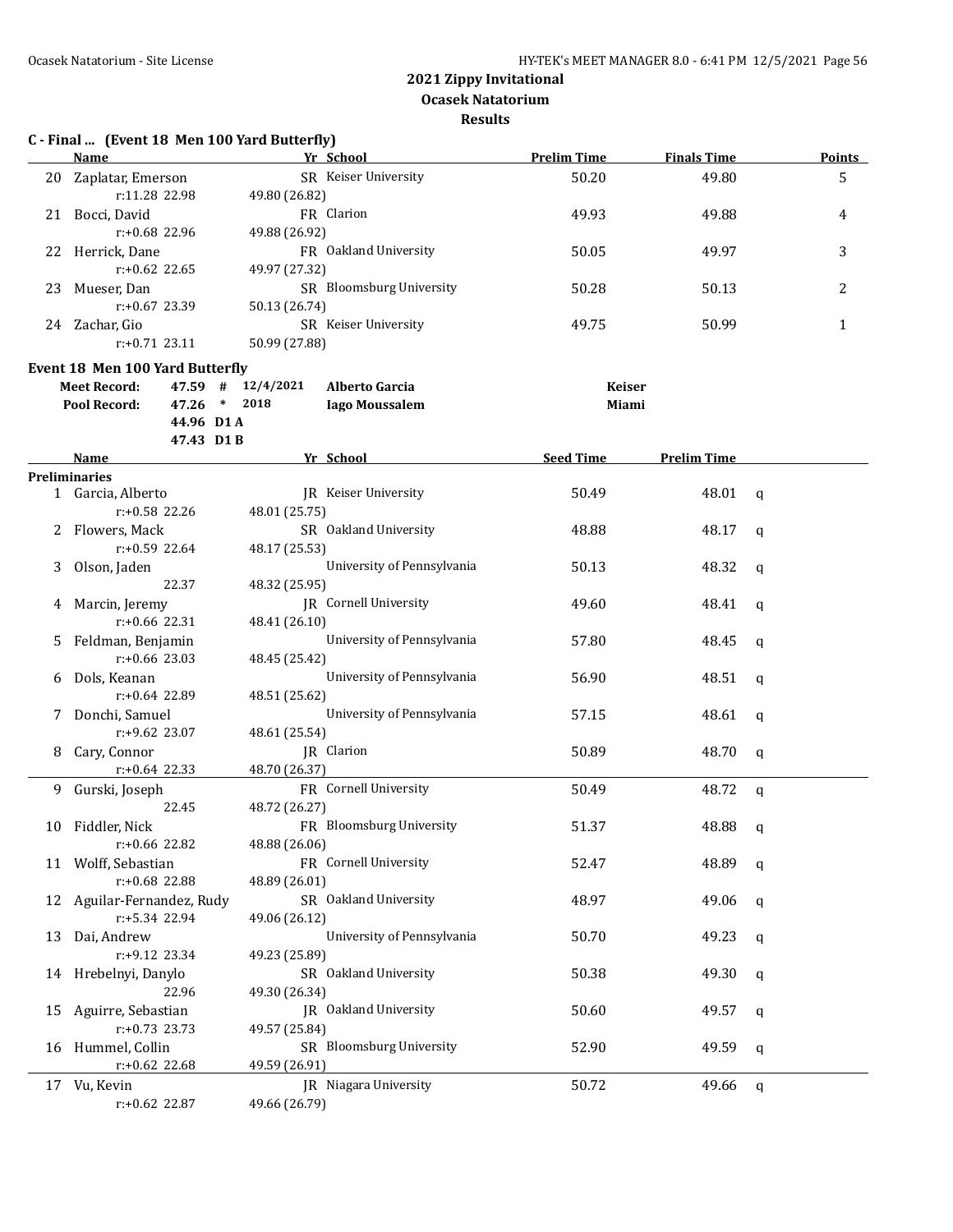#### **Results**

#### **Preliminaries ... (Event 18 Men 100 Yard Butterfly)**

|    | Name <b>Name</b>                   | Yr School                              | <b>Seed Time</b> | <b>Prelim Time</b> |   |
|----|------------------------------------|----------------------------------------|------------------|--------------------|---|
|    | 18 Zachar, Gio                     | SR Keiser University                   | 53.40            | 49.75              | q |
|    | r:+6.00 22.77                      | 49.75 (26.98)                          |                  |                    |   |
|    | 19 Nyblom, Niklas                  | JR Keiser University                   | 52.91            | 49.80              | q |
|    | r:+0.67 23.39                      | 49.80 (26.41)                          |                  |                    |   |
|    | 20 Fry, Jace                       | SR Bloomsburg University               | 52.05            | 49.82              | q |
|    | $r: +0.64$ 23.35                   | 49.82 (26.47)                          |                  |                    |   |
|    | 21 Bocci, David                    | FR Clarion                             | 51.64            | 49.93              | q |
|    | $r: +0.67$ 23.63                   | 49.93 (26.30)                          |                  |                    |   |
|    | 22 Herrick, Dane                   | FR Oakland University                  | 51.91            | 50.05              | q |
|    | $r: +0.63$ 23.27                   | 50.05 (26.78)                          |                  |                    |   |
|    | 23 Zaplatar, Emerson               | SR Keiser University                   | NT               | 50.20              | q |
|    | r:+0.68 23.17                      | 50.20 (27.03)                          |                  |                    |   |
|    | 24 Li, Alan                        | JR Cornell University                  | 52.20            | 50.24              | q |
|    | $r: +0.63$ 23.70                   | 50.24 (26.54)                          |                  |                    |   |
|    | 25 Mueser, Dan                     | SR Bloomsburg University               | 51.87            | 50.28              |   |
|    | $r.+0.64$ 23.34                    | 50.28 (26.94)                          |                  |                    |   |
|    | 26 Wike, Jack                      | SO Oakland University                  | 50.99            | 50.50              |   |
|    | $r: +0.65$ 23.75                   | 50.50 (26.75)                          |                  |                    |   |
|    | 27 Strawn, Brenek                  | FR Clarion                             | 55.45            | 50.56              |   |
|    | r:+0.71 23.32                      | 50.56 (27.24)                          |                  |                    |   |
|    | 28 Germano, Gio                    | SO Niagara University                  | 52.55            | 50.58              |   |
|    | r:+0.79 23.58                      | 50.58 (27.00)                          |                  |                    |   |
|    | 29 Prokopec, Austin                | FR Clarion                             | 56.25            | 51.11              |   |
|    | $r: +0.61$ 24.03                   | 51.11 (27.08)                          |                  |                    |   |
|    | 30 Nesbitt, Blake                  | JR Bloomsburg University               | 52.55            | 51.30              |   |
|    | $r: +0.65$ 23.76                   | 51.30 (27.54)                          |                  |                    |   |
|    | 31 Allen, Ian                      | JR Oakland University                  | 54.64            | 51.82              |   |
|    | $r: +0.65$ 24.01                   | 51.82 (27.81)                          |                  |                    |   |
|    | 32 Ball, Tucker                    | JR Bloomsburg University               | 54.90            | 51.92              |   |
|    | $r: +0.61$ 24.00                   | 51.92 (27.92)                          |                  |                    |   |
|    | 33 Taner, Will                     | FR Cornell University                  | 52.52            | 52.10              |   |
|    | r:+0.78 24.03                      | 52.10 (28.07)                          |                  |                    |   |
|    | 34 Morgan, Levi                    | FR Niagara University                  | 53.49            | 52.38              |   |
|    | 24.38                              | 52.38 (28.00)                          |                  |                    |   |
|    | 35 Stier, Dalton                   | SR Niagara University                  | 53.60            | 53.02              |   |
|    | $r: +0.71$ 24.61                   | 53.02 (28.41)                          |                  |                    |   |
|    | 36 Harrell, Brian                  | JR Bloomsburg University               | 55.31            | 53.15              |   |
|    | $r: +0.70$ 24.55                   | 53.15 (28.60)                          |                  |                    |   |
| 37 | Canessa, Franco                    | SR Keiser University                   | 56.24            | 53.39              |   |
|    | r:+0.76 24.57                      | 53.39 (28.82)                          |                  |                    |   |
| 38 | Deiderick, Gabe                    | JR Bloomsburg University               | 56.32            | 54.52              |   |
|    | 25.35                              | 54.52 (29.17)                          |                  |                    |   |
| 39 | Staples, Graeme                    | SO Niagara University                  | 57.72            | 54.75              |   |
|    | $r: +0.75$ 25.55                   | 54.75 (29.20)                          |                  |                    |   |
| 40 | Streyle, Sean                      | JR Clarion                             | 1:01.31          | 54.84              |   |
|    | $r: +6.15$ 25.50                   | 54.84 (29.34)                          |                  |                    |   |
|    | 41 Yant, Jacob<br>$r: +0.72$ 25.30 | SR Clarion                             | 1:00.54          | 54.97              |   |
|    |                                    | 54.97 (29.67)<br>FR Niagara University | 1:03.35          | 56.97              |   |
| 42 | Chemey, Andy<br>26.80              | 56.97 (30.17)                          |                  |                    |   |
|    |                                    |                                        |                  |                    |   |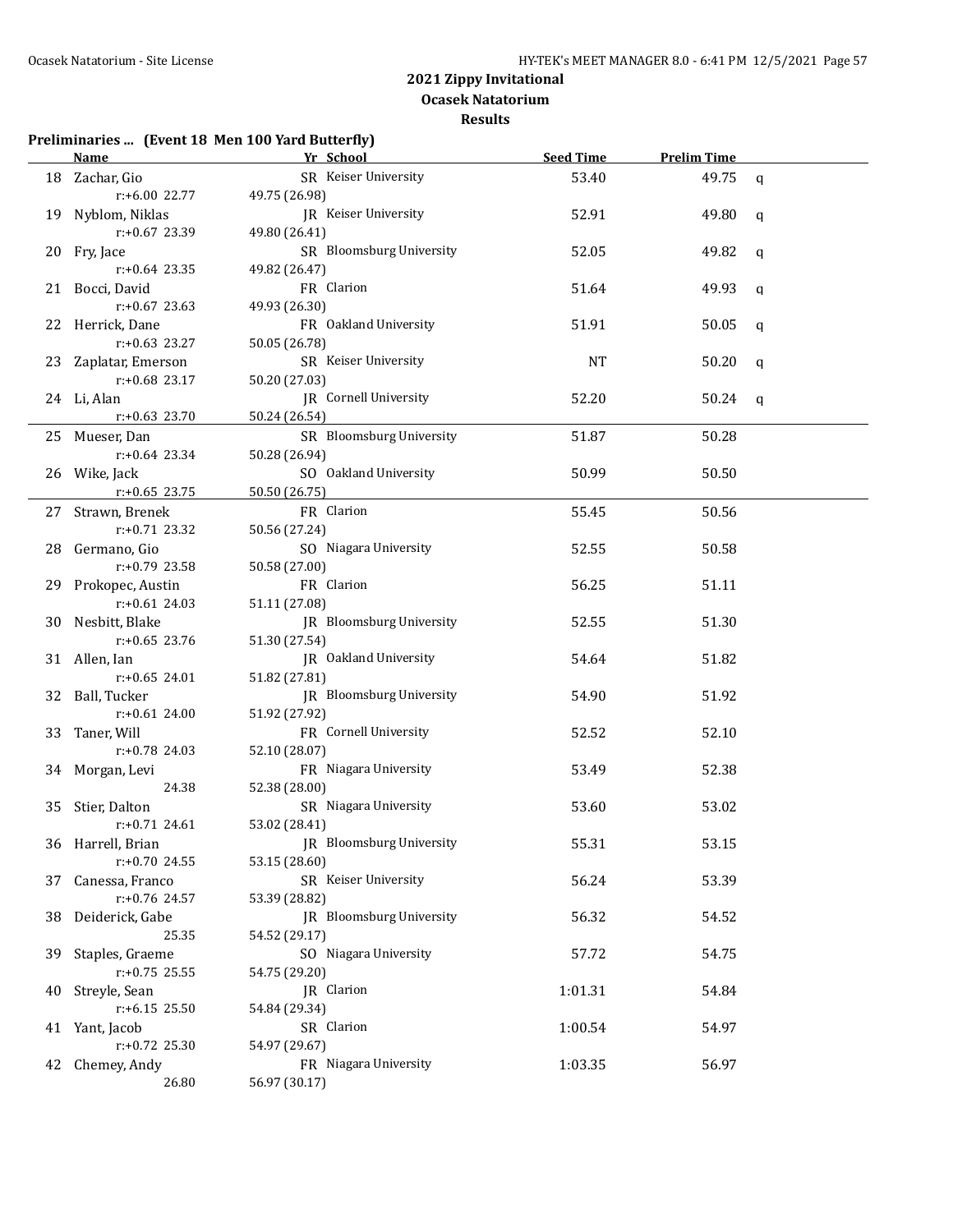| 1:42.98 D1 A<br>1:47.12 D1B<br><b>Prelim Time</b><br>Yr School<br><b>Finals Time</b><br><b>Name</b><br>A - Final<br>University of Pennsylvania<br>1:44.61<br>1:41.93# D1 A<br>32<br>1 Thomas, Lia<br>$r: +0.78$ 24.36<br>50.66 (26.30)<br>1:16.72 (26.06)<br>1:41.93 (25.21)<br>SR University at Buffalo<br>2 Naccarella, Toni<br>1:49.40<br>1:48.69<br>28<br>$r: +0.69$ 25.75<br>53.56 (27.81)<br>1:21.14 (27.58)<br>1:48.69 (27.55)<br>JR University of Toledo<br>3 Lovell, Kennedy<br>27<br>1:49.39<br>1:48.92<br>25.73<br>53.48 (27.75)<br>1:21.01 (27.53)<br>1:48.92 (27.91)<br>SR Akron, University of<br>4 Henell, Sofia<br>1:50.81<br>26<br>1:48.95<br>$r: +0.68$ 25.23<br>52.71 (27.48)<br>1:20.74 (28.03)<br>1:48.95 (28.21)<br><b>IR</b> Cornell University<br>Parker, Melissa<br>1:50.21<br>25<br>1:49.61<br>5.<br>$r: +0.77$ 26.17<br>53.69 (27.52)<br>1:21.44(27.75)<br>1:49.61 (28.17)<br>SO University at Buffalo<br>6 van der Mast, Marij<br>1:50.14<br>24<br>1:50.59<br>r:+0.73 25.72<br>53.82 (28.10)<br>1:22.15 (28.33)<br>1:50.59 (28.44)<br>JR Akron, University of<br>7 Derodes, Olivia<br>1:51.31<br>23<br>1:50.70<br>$r: +0.73$ 26.05<br>54.37 (28.32)<br>1:22.82 (28.45)<br>1:50.70 (27.88)<br>FR Akron, University of<br>22<br>1:51.23<br>8 Mauter, Julia<br>1:53.60<br>$r: +0.77$ 26.10<br>54.69 (28.59)<br>1:24.27 (29.58)<br>1:53.60 (29.33)<br><b>B</b> - Final<br>Bosley, Sawyer<br>FR University at Buffalo<br>1:51.70<br>1:49.26<br>20<br>9<br>1:21.40 (27.70)<br>$r: +0.75$ 25.77<br>53.70 (27.93)<br>1:49.26 (27.86)<br>SO University at Buffalo<br>Naccarella, Mia<br>10<br>1:51.62<br>1:50.67<br>17<br>26.27<br>54.25 (27.98)<br>1:22.88 (28.63)<br>1:50.67 (27.79)<br>University of Pennsylvania<br>11 Kalandadze, Anna Sofia<br>1:51.50<br>1:51.10<br>16<br>$r: +0.74$ 25.80<br>1:22.71 (28.97)<br>53.74 (27.94)<br>1:51.10 (28.39)<br><b>IR</b> Oakland University<br>12 Aycock, Emily<br>1:51.85<br>1:51.58<br>15<br>$r: +0.67$ 26.35<br>54.49 (28.14)<br>1:23.09 (28.60)<br>1:51.58 (28.49)<br>FR University at Buffalo<br>13 Malmstrom, Abbey<br>1:52.68<br>1:51.62<br>14<br>$r: +0.77$ 26.37<br>54.66 (28.29)<br>1:23.48 (28.82)<br>1:51.62 (28.14)<br>University of Pennsylvania<br>1:52.87<br>1:51.91<br>13<br>14 Jiang, Joy<br>$r: +0.73$ 26.81<br>55.63 (28.82)<br>1:23.63 (28.00)<br>1:51.91 (28.28)<br>Akron, University of<br>1:52.25<br>15<br>Lamoureux, Brooke<br>1:52.88<br>12<br>55.20 (28.71)<br>1:52.25 (28.14)<br>$r: +0.72$ 26.49<br>1:24.11 (28.91)<br>FR Cornell University<br>16 DuPont, Schuyler<br>1:53.03<br>1:54.56<br>11<br>$r: +0.72$ 26.45<br>55.13 (28.68)<br>1:24.70 (29.57)<br>1:54.56 (29.86)<br>C - Final<br>FR Oakland University<br>1:53.11<br>9<br>17 Thiessen, Sam<br>1:52.89<br>26.45<br>55.51 (29.06)<br>1:24.36 (28.85)<br>1:52.89 (28.53)<br>SR Niagara University<br>18 Houde-Camirand, Moana<br>1:53.08<br>1:52.90<br>7<br>r:+0.68 26.46<br>1:24.25 (29.09)<br>55.16 (28.70)<br>1:52.90 (28.65)<br>Galisteo, Andrea<br>JR Akron, University of<br>19<br>1:53.57<br>1:53.01<br>6<br>$r: +0.74$ 26.85<br>55.22 (28.37)<br>1:24.24 (29.02)<br>1:53.01 (28.77)<br>Riihinen, Ronja<br>SO Oakland University<br>1:53.09<br>5<br>20<br>1:53.48<br>$r: +0.72$ 26.17<br>1:23.98 (29.29)<br>54.69 (28.52)<br>1:53.09 (29.11)<br>SO Cornell University<br>Sih, Angelica<br>1:53.98<br>1:53.67<br>21<br>4<br>$r: +0.72$ 26.54<br>54.90 (28.36)<br>1:24.23 (29.33)<br>1:53.67 (29.44)<br>JR University of Toledo<br>22 Duric, Jovana<br>1:53.64<br>1:54.27<br>3<br>56.39 (28.85)<br>1:25.52 (29.13)<br>1:54.27 (28.75)<br>$r: +0.78$ 27.54 | <b>Event 19 Women 200 Yard Freestyle</b><br>$1:41.93$ # $12/4/2021$<br><b>Meet Record:</b><br>$1:41.93$ * $12/4/2021$<br>Pool Record: | <b>Lia Thomas</b><br><b>Lia Thomas</b> | Penn<br>Penn |               |
|--------------------------------------------------------------------------------------------------------------------------------------------------------------------------------------------------------------------------------------------------------------------------------------------------------------------------------------------------------------------------------------------------------------------------------------------------------------------------------------------------------------------------------------------------------------------------------------------------------------------------------------------------------------------------------------------------------------------------------------------------------------------------------------------------------------------------------------------------------------------------------------------------------------------------------------------------------------------------------------------------------------------------------------------------------------------------------------------------------------------------------------------------------------------------------------------------------------------------------------------------------------------------------------------------------------------------------------------------------------------------------------------------------------------------------------------------------------------------------------------------------------------------------------------------------------------------------------------------------------------------------------------------------------------------------------------------------------------------------------------------------------------------------------------------------------------------------------------------------------------------------------------------------------------------------------------------------------------------------------------------------------------------------------------------------------------------------------------------------------------------------------------------------------------------------------------------------------------------------------------------------------------------------------------------------------------------------------------------------------------------------------------------------------------------------------------------------------------------------------------------------------------------------------------------------------------------------------------------------------------------------------------------------------------------------------------------------------------------------------------------------------------------------------------------------------------------------------------------------------------------------------------------------------------------------------------------------------------------------------------------------------------------------------------------------------------------------------------------------------------------------------------------------------------------------------------------------------------------------------------------------------------------------------------------------------------------------------------------------------------------------------------------------------------------------------------------------------------------------------------------------------------------------------------------------------------------------------------------------------------|---------------------------------------------------------------------------------------------------------------------------------------|----------------------------------------|--------------|---------------|
|                                                                                                                                                                                                                                                                                                                                                                                                                                                                                                                                                                                                                                                                                                                                                                                                                                                                                                                                                                                                                                                                                                                                                                                                                                                                                                                                                                                                                                                                                                                                                                                                                                                                                                                                                                                                                                                                                                                                                                                                                                                                                                                                                                                                                                                                                                                                                                                                                                                                                                                                                                                                                                                                                                                                                                                                                                                                                                                                                                                                                                                                                                                                                                                                                                                                                                                                                                                                                                                                                                                                                                                                                    |                                                                                                                                       |                                        |              |               |
|                                                                                                                                                                                                                                                                                                                                                                                                                                                                                                                                                                                                                                                                                                                                                                                                                                                                                                                                                                                                                                                                                                                                                                                                                                                                                                                                                                                                                                                                                                                                                                                                                                                                                                                                                                                                                                                                                                                                                                                                                                                                                                                                                                                                                                                                                                                                                                                                                                                                                                                                                                                                                                                                                                                                                                                                                                                                                                                                                                                                                                                                                                                                                                                                                                                                                                                                                                                                                                                                                                                                                                                                                    |                                                                                                                                       |                                        |              | <b>Points</b> |
|                                                                                                                                                                                                                                                                                                                                                                                                                                                                                                                                                                                                                                                                                                                                                                                                                                                                                                                                                                                                                                                                                                                                                                                                                                                                                                                                                                                                                                                                                                                                                                                                                                                                                                                                                                                                                                                                                                                                                                                                                                                                                                                                                                                                                                                                                                                                                                                                                                                                                                                                                                                                                                                                                                                                                                                                                                                                                                                                                                                                                                                                                                                                                                                                                                                                                                                                                                                                                                                                                                                                                                                                                    |                                                                                                                                       |                                        |              |               |
|                                                                                                                                                                                                                                                                                                                                                                                                                                                                                                                                                                                                                                                                                                                                                                                                                                                                                                                                                                                                                                                                                                                                                                                                                                                                                                                                                                                                                                                                                                                                                                                                                                                                                                                                                                                                                                                                                                                                                                                                                                                                                                                                                                                                                                                                                                                                                                                                                                                                                                                                                                                                                                                                                                                                                                                                                                                                                                                                                                                                                                                                                                                                                                                                                                                                                                                                                                                                                                                                                                                                                                                                                    |                                                                                                                                       |                                        |              |               |
|                                                                                                                                                                                                                                                                                                                                                                                                                                                                                                                                                                                                                                                                                                                                                                                                                                                                                                                                                                                                                                                                                                                                                                                                                                                                                                                                                                                                                                                                                                                                                                                                                                                                                                                                                                                                                                                                                                                                                                                                                                                                                                                                                                                                                                                                                                                                                                                                                                                                                                                                                                                                                                                                                                                                                                                                                                                                                                                                                                                                                                                                                                                                                                                                                                                                                                                                                                                                                                                                                                                                                                                                                    |                                                                                                                                       |                                        |              |               |
|                                                                                                                                                                                                                                                                                                                                                                                                                                                                                                                                                                                                                                                                                                                                                                                                                                                                                                                                                                                                                                                                                                                                                                                                                                                                                                                                                                                                                                                                                                                                                                                                                                                                                                                                                                                                                                                                                                                                                                                                                                                                                                                                                                                                                                                                                                                                                                                                                                                                                                                                                                                                                                                                                                                                                                                                                                                                                                                                                                                                                                                                                                                                                                                                                                                                                                                                                                                                                                                                                                                                                                                                                    |                                                                                                                                       |                                        |              |               |
|                                                                                                                                                                                                                                                                                                                                                                                                                                                                                                                                                                                                                                                                                                                                                                                                                                                                                                                                                                                                                                                                                                                                                                                                                                                                                                                                                                                                                                                                                                                                                                                                                                                                                                                                                                                                                                                                                                                                                                                                                                                                                                                                                                                                                                                                                                                                                                                                                                                                                                                                                                                                                                                                                                                                                                                                                                                                                                                                                                                                                                                                                                                                                                                                                                                                                                                                                                                                                                                                                                                                                                                                                    |                                                                                                                                       |                                        |              |               |
|                                                                                                                                                                                                                                                                                                                                                                                                                                                                                                                                                                                                                                                                                                                                                                                                                                                                                                                                                                                                                                                                                                                                                                                                                                                                                                                                                                                                                                                                                                                                                                                                                                                                                                                                                                                                                                                                                                                                                                                                                                                                                                                                                                                                                                                                                                                                                                                                                                                                                                                                                                                                                                                                                                                                                                                                                                                                                                                                                                                                                                                                                                                                                                                                                                                                                                                                                                                                                                                                                                                                                                                                                    |                                                                                                                                       |                                        |              |               |
|                                                                                                                                                                                                                                                                                                                                                                                                                                                                                                                                                                                                                                                                                                                                                                                                                                                                                                                                                                                                                                                                                                                                                                                                                                                                                                                                                                                                                                                                                                                                                                                                                                                                                                                                                                                                                                                                                                                                                                                                                                                                                                                                                                                                                                                                                                                                                                                                                                                                                                                                                                                                                                                                                                                                                                                                                                                                                                                                                                                                                                                                                                                                                                                                                                                                                                                                                                                                                                                                                                                                                                                                                    |                                                                                                                                       |                                        |              |               |
|                                                                                                                                                                                                                                                                                                                                                                                                                                                                                                                                                                                                                                                                                                                                                                                                                                                                                                                                                                                                                                                                                                                                                                                                                                                                                                                                                                                                                                                                                                                                                                                                                                                                                                                                                                                                                                                                                                                                                                                                                                                                                                                                                                                                                                                                                                                                                                                                                                                                                                                                                                                                                                                                                                                                                                                                                                                                                                                                                                                                                                                                                                                                                                                                                                                                                                                                                                                                                                                                                                                                                                                                                    |                                                                                                                                       |                                        |              |               |
|                                                                                                                                                                                                                                                                                                                                                                                                                                                                                                                                                                                                                                                                                                                                                                                                                                                                                                                                                                                                                                                                                                                                                                                                                                                                                                                                                                                                                                                                                                                                                                                                                                                                                                                                                                                                                                                                                                                                                                                                                                                                                                                                                                                                                                                                                                                                                                                                                                                                                                                                                                                                                                                                                                                                                                                                                                                                                                                                                                                                                                                                                                                                                                                                                                                                                                                                                                                                                                                                                                                                                                                                                    |                                                                                                                                       |                                        |              |               |
|                                                                                                                                                                                                                                                                                                                                                                                                                                                                                                                                                                                                                                                                                                                                                                                                                                                                                                                                                                                                                                                                                                                                                                                                                                                                                                                                                                                                                                                                                                                                                                                                                                                                                                                                                                                                                                                                                                                                                                                                                                                                                                                                                                                                                                                                                                                                                                                                                                                                                                                                                                                                                                                                                                                                                                                                                                                                                                                                                                                                                                                                                                                                                                                                                                                                                                                                                                                                                                                                                                                                                                                                                    |                                                                                                                                       |                                        |              |               |
|                                                                                                                                                                                                                                                                                                                                                                                                                                                                                                                                                                                                                                                                                                                                                                                                                                                                                                                                                                                                                                                                                                                                                                                                                                                                                                                                                                                                                                                                                                                                                                                                                                                                                                                                                                                                                                                                                                                                                                                                                                                                                                                                                                                                                                                                                                                                                                                                                                                                                                                                                                                                                                                                                                                                                                                                                                                                                                                                                                                                                                                                                                                                                                                                                                                                                                                                                                                                                                                                                                                                                                                                                    |                                                                                                                                       |                                        |              |               |
|                                                                                                                                                                                                                                                                                                                                                                                                                                                                                                                                                                                                                                                                                                                                                                                                                                                                                                                                                                                                                                                                                                                                                                                                                                                                                                                                                                                                                                                                                                                                                                                                                                                                                                                                                                                                                                                                                                                                                                                                                                                                                                                                                                                                                                                                                                                                                                                                                                                                                                                                                                                                                                                                                                                                                                                                                                                                                                                                                                                                                                                                                                                                                                                                                                                                                                                                                                                                                                                                                                                                                                                                                    |                                                                                                                                       |                                        |              |               |
|                                                                                                                                                                                                                                                                                                                                                                                                                                                                                                                                                                                                                                                                                                                                                                                                                                                                                                                                                                                                                                                                                                                                                                                                                                                                                                                                                                                                                                                                                                                                                                                                                                                                                                                                                                                                                                                                                                                                                                                                                                                                                                                                                                                                                                                                                                                                                                                                                                                                                                                                                                                                                                                                                                                                                                                                                                                                                                                                                                                                                                                                                                                                                                                                                                                                                                                                                                                                                                                                                                                                                                                                                    |                                                                                                                                       |                                        |              |               |
|                                                                                                                                                                                                                                                                                                                                                                                                                                                                                                                                                                                                                                                                                                                                                                                                                                                                                                                                                                                                                                                                                                                                                                                                                                                                                                                                                                                                                                                                                                                                                                                                                                                                                                                                                                                                                                                                                                                                                                                                                                                                                                                                                                                                                                                                                                                                                                                                                                                                                                                                                                                                                                                                                                                                                                                                                                                                                                                                                                                                                                                                                                                                                                                                                                                                                                                                                                                                                                                                                                                                                                                                                    |                                                                                                                                       |                                        |              |               |
|                                                                                                                                                                                                                                                                                                                                                                                                                                                                                                                                                                                                                                                                                                                                                                                                                                                                                                                                                                                                                                                                                                                                                                                                                                                                                                                                                                                                                                                                                                                                                                                                                                                                                                                                                                                                                                                                                                                                                                                                                                                                                                                                                                                                                                                                                                                                                                                                                                                                                                                                                                                                                                                                                                                                                                                                                                                                                                                                                                                                                                                                                                                                                                                                                                                                                                                                                                                                                                                                                                                                                                                                                    |                                                                                                                                       |                                        |              |               |
|                                                                                                                                                                                                                                                                                                                                                                                                                                                                                                                                                                                                                                                                                                                                                                                                                                                                                                                                                                                                                                                                                                                                                                                                                                                                                                                                                                                                                                                                                                                                                                                                                                                                                                                                                                                                                                                                                                                                                                                                                                                                                                                                                                                                                                                                                                                                                                                                                                                                                                                                                                                                                                                                                                                                                                                                                                                                                                                                                                                                                                                                                                                                                                                                                                                                                                                                                                                                                                                                                                                                                                                                                    |                                                                                                                                       |                                        |              |               |
|                                                                                                                                                                                                                                                                                                                                                                                                                                                                                                                                                                                                                                                                                                                                                                                                                                                                                                                                                                                                                                                                                                                                                                                                                                                                                                                                                                                                                                                                                                                                                                                                                                                                                                                                                                                                                                                                                                                                                                                                                                                                                                                                                                                                                                                                                                                                                                                                                                                                                                                                                                                                                                                                                                                                                                                                                                                                                                                                                                                                                                                                                                                                                                                                                                                                                                                                                                                                                                                                                                                                                                                                                    |                                                                                                                                       |                                        |              |               |
|                                                                                                                                                                                                                                                                                                                                                                                                                                                                                                                                                                                                                                                                                                                                                                                                                                                                                                                                                                                                                                                                                                                                                                                                                                                                                                                                                                                                                                                                                                                                                                                                                                                                                                                                                                                                                                                                                                                                                                                                                                                                                                                                                                                                                                                                                                                                                                                                                                                                                                                                                                                                                                                                                                                                                                                                                                                                                                                                                                                                                                                                                                                                                                                                                                                                                                                                                                                                                                                                                                                                                                                                                    |                                                                                                                                       |                                        |              |               |
|                                                                                                                                                                                                                                                                                                                                                                                                                                                                                                                                                                                                                                                                                                                                                                                                                                                                                                                                                                                                                                                                                                                                                                                                                                                                                                                                                                                                                                                                                                                                                                                                                                                                                                                                                                                                                                                                                                                                                                                                                                                                                                                                                                                                                                                                                                                                                                                                                                                                                                                                                                                                                                                                                                                                                                                                                                                                                                                                                                                                                                                                                                                                                                                                                                                                                                                                                                                                                                                                                                                                                                                                                    |                                                                                                                                       |                                        |              |               |
|                                                                                                                                                                                                                                                                                                                                                                                                                                                                                                                                                                                                                                                                                                                                                                                                                                                                                                                                                                                                                                                                                                                                                                                                                                                                                                                                                                                                                                                                                                                                                                                                                                                                                                                                                                                                                                                                                                                                                                                                                                                                                                                                                                                                                                                                                                                                                                                                                                                                                                                                                                                                                                                                                                                                                                                                                                                                                                                                                                                                                                                                                                                                                                                                                                                                                                                                                                                                                                                                                                                                                                                                                    |                                                                                                                                       |                                        |              |               |
|                                                                                                                                                                                                                                                                                                                                                                                                                                                                                                                                                                                                                                                                                                                                                                                                                                                                                                                                                                                                                                                                                                                                                                                                                                                                                                                                                                                                                                                                                                                                                                                                                                                                                                                                                                                                                                                                                                                                                                                                                                                                                                                                                                                                                                                                                                                                                                                                                                                                                                                                                                                                                                                                                                                                                                                                                                                                                                                                                                                                                                                                                                                                                                                                                                                                                                                                                                                                                                                                                                                                                                                                                    |                                                                                                                                       |                                        |              |               |
|                                                                                                                                                                                                                                                                                                                                                                                                                                                                                                                                                                                                                                                                                                                                                                                                                                                                                                                                                                                                                                                                                                                                                                                                                                                                                                                                                                                                                                                                                                                                                                                                                                                                                                                                                                                                                                                                                                                                                                                                                                                                                                                                                                                                                                                                                                                                                                                                                                                                                                                                                                                                                                                                                                                                                                                                                                                                                                                                                                                                                                                                                                                                                                                                                                                                                                                                                                                                                                                                                                                                                                                                                    |                                                                                                                                       |                                        |              |               |
|                                                                                                                                                                                                                                                                                                                                                                                                                                                                                                                                                                                                                                                                                                                                                                                                                                                                                                                                                                                                                                                                                                                                                                                                                                                                                                                                                                                                                                                                                                                                                                                                                                                                                                                                                                                                                                                                                                                                                                                                                                                                                                                                                                                                                                                                                                                                                                                                                                                                                                                                                                                                                                                                                                                                                                                                                                                                                                                                                                                                                                                                                                                                                                                                                                                                                                                                                                                                                                                                                                                                                                                                                    |                                                                                                                                       |                                        |              |               |
|                                                                                                                                                                                                                                                                                                                                                                                                                                                                                                                                                                                                                                                                                                                                                                                                                                                                                                                                                                                                                                                                                                                                                                                                                                                                                                                                                                                                                                                                                                                                                                                                                                                                                                                                                                                                                                                                                                                                                                                                                                                                                                                                                                                                                                                                                                                                                                                                                                                                                                                                                                                                                                                                                                                                                                                                                                                                                                                                                                                                                                                                                                                                                                                                                                                                                                                                                                                                                                                                                                                                                                                                                    |                                                                                                                                       |                                        |              |               |
|                                                                                                                                                                                                                                                                                                                                                                                                                                                                                                                                                                                                                                                                                                                                                                                                                                                                                                                                                                                                                                                                                                                                                                                                                                                                                                                                                                                                                                                                                                                                                                                                                                                                                                                                                                                                                                                                                                                                                                                                                                                                                                                                                                                                                                                                                                                                                                                                                                                                                                                                                                                                                                                                                                                                                                                                                                                                                                                                                                                                                                                                                                                                                                                                                                                                                                                                                                                                                                                                                                                                                                                                                    |                                                                                                                                       |                                        |              |               |
|                                                                                                                                                                                                                                                                                                                                                                                                                                                                                                                                                                                                                                                                                                                                                                                                                                                                                                                                                                                                                                                                                                                                                                                                                                                                                                                                                                                                                                                                                                                                                                                                                                                                                                                                                                                                                                                                                                                                                                                                                                                                                                                                                                                                                                                                                                                                                                                                                                                                                                                                                                                                                                                                                                                                                                                                                                                                                                                                                                                                                                                                                                                                                                                                                                                                                                                                                                                                                                                                                                                                                                                                                    |                                                                                                                                       |                                        |              |               |
|                                                                                                                                                                                                                                                                                                                                                                                                                                                                                                                                                                                                                                                                                                                                                                                                                                                                                                                                                                                                                                                                                                                                                                                                                                                                                                                                                                                                                                                                                                                                                                                                                                                                                                                                                                                                                                                                                                                                                                                                                                                                                                                                                                                                                                                                                                                                                                                                                                                                                                                                                                                                                                                                                                                                                                                                                                                                                                                                                                                                                                                                                                                                                                                                                                                                                                                                                                                                                                                                                                                                                                                                                    |                                                                                                                                       |                                        |              |               |
|                                                                                                                                                                                                                                                                                                                                                                                                                                                                                                                                                                                                                                                                                                                                                                                                                                                                                                                                                                                                                                                                                                                                                                                                                                                                                                                                                                                                                                                                                                                                                                                                                                                                                                                                                                                                                                                                                                                                                                                                                                                                                                                                                                                                                                                                                                                                                                                                                                                                                                                                                                                                                                                                                                                                                                                                                                                                                                                                                                                                                                                                                                                                                                                                                                                                                                                                                                                                                                                                                                                                                                                                                    |                                                                                                                                       |                                        |              |               |
|                                                                                                                                                                                                                                                                                                                                                                                                                                                                                                                                                                                                                                                                                                                                                                                                                                                                                                                                                                                                                                                                                                                                                                                                                                                                                                                                                                                                                                                                                                                                                                                                                                                                                                                                                                                                                                                                                                                                                                                                                                                                                                                                                                                                                                                                                                                                                                                                                                                                                                                                                                                                                                                                                                                                                                                                                                                                                                                                                                                                                                                                                                                                                                                                                                                                                                                                                                                                                                                                                                                                                                                                                    |                                                                                                                                       |                                        |              |               |
|                                                                                                                                                                                                                                                                                                                                                                                                                                                                                                                                                                                                                                                                                                                                                                                                                                                                                                                                                                                                                                                                                                                                                                                                                                                                                                                                                                                                                                                                                                                                                                                                                                                                                                                                                                                                                                                                                                                                                                                                                                                                                                                                                                                                                                                                                                                                                                                                                                                                                                                                                                                                                                                                                                                                                                                                                                                                                                                                                                                                                                                                                                                                                                                                                                                                                                                                                                                                                                                                                                                                                                                                                    |                                                                                                                                       |                                        |              |               |
|                                                                                                                                                                                                                                                                                                                                                                                                                                                                                                                                                                                                                                                                                                                                                                                                                                                                                                                                                                                                                                                                                                                                                                                                                                                                                                                                                                                                                                                                                                                                                                                                                                                                                                                                                                                                                                                                                                                                                                                                                                                                                                                                                                                                                                                                                                                                                                                                                                                                                                                                                                                                                                                                                                                                                                                                                                                                                                                                                                                                                                                                                                                                                                                                                                                                                                                                                                                                                                                                                                                                                                                                                    |                                                                                                                                       |                                        |              |               |
|                                                                                                                                                                                                                                                                                                                                                                                                                                                                                                                                                                                                                                                                                                                                                                                                                                                                                                                                                                                                                                                                                                                                                                                                                                                                                                                                                                                                                                                                                                                                                                                                                                                                                                                                                                                                                                                                                                                                                                                                                                                                                                                                                                                                                                                                                                                                                                                                                                                                                                                                                                                                                                                                                                                                                                                                                                                                                                                                                                                                                                                                                                                                                                                                                                                                                                                                                                                                                                                                                                                                                                                                                    |                                                                                                                                       |                                        |              |               |
|                                                                                                                                                                                                                                                                                                                                                                                                                                                                                                                                                                                                                                                                                                                                                                                                                                                                                                                                                                                                                                                                                                                                                                                                                                                                                                                                                                                                                                                                                                                                                                                                                                                                                                                                                                                                                                                                                                                                                                                                                                                                                                                                                                                                                                                                                                                                                                                                                                                                                                                                                                                                                                                                                                                                                                                                                                                                                                                                                                                                                                                                                                                                                                                                                                                                                                                                                                                                                                                                                                                                                                                                                    |                                                                                                                                       |                                        |              |               |
|                                                                                                                                                                                                                                                                                                                                                                                                                                                                                                                                                                                                                                                                                                                                                                                                                                                                                                                                                                                                                                                                                                                                                                                                                                                                                                                                                                                                                                                                                                                                                                                                                                                                                                                                                                                                                                                                                                                                                                                                                                                                                                                                                                                                                                                                                                                                                                                                                                                                                                                                                                                                                                                                                                                                                                                                                                                                                                                                                                                                                                                                                                                                                                                                                                                                                                                                                                                                                                                                                                                                                                                                                    |                                                                                                                                       |                                        |              |               |
|                                                                                                                                                                                                                                                                                                                                                                                                                                                                                                                                                                                                                                                                                                                                                                                                                                                                                                                                                                                                                                                                                                                                                                                                                                                                                                                                                                                                                                                                                                                                                                                                                                                                                                                                                                                                                                                                                                                                                                                                                                                                                                                                                                                                                                                                                                                                                                                                                                                                                                                                                                                                                                                                                                                                                                                                                                                                                                                                                                                                                                                                                                                                                                                                                                                                                                                                                                                                                                                                                                                                                                                                                    |                                                                                                                                       |                                        |              |               |
|                                                                                                                                                                                                                                                                                                                                                                                                                                                                                                                                                                                                                                                                                                                                                                                                                                                                                                                                                                                                                                                                                                                                                                                                                                                                                                                                                                                                                                                                                                                                                                                                                                                                                                                                                                                                                                                                                                                                                                                                                                                                                                                                                                                                                                                                                                                                                                                                                                                                                                                                                                                                                                                                                                                                                                                                                                                                                                                                                                                                                                                                                                                                                                                                                                                                                                                                                                                                                                                                                                                                                                                                                    |                                                                                                                                       |                                        |              |               |
|                                                                                                                                                                                                                                                                                                                                                                                                                                                                                                                                                                                                                                                                                                                                                                                                                                                                                                                                                                                                                                                                                                                                                                                                                                                                                                                                                                                                                                                                                                                                                                                                                                                                                                                                                                                                                                                                                                                                                                                                                                                                                                                                                                                                                                                                                                                                                                                                                                                                                                                                                                                                                                                                                                                                                                                                                                                                                                                                                                                                                                                                                                                                                                                                                                                                                                                                                                                                                                                                                                                                                                                                                    |                                                                                                                                       |                                        |              |               |
|                                                                                                                                                                                                                                                                                                                                                                                                                                                                                                                                                                                                                                                                                                                                                                                                                                                                                                                                                                                                                                                                                                                                                                                                                                                                                                                                                                                                                                                                                                                                                                                                                                                                                                                                                                                                                                                                                                                                                                                                                                                                                                                                                                                                                                                                                                                                                                                                                                                                                                                                                                                                                                                                                                                                                                                                                                                                                                                                                                                                                                                                                                                                                                                                                                                                                                                                                                                                                                                                                                                                                                                                                    |                                                                                                                                       |                                        |              |               |
|                                                                                                                                                                                                                                                                                                                                                                                                                                                                                                                                                                                                                                                                                                                                                                                                                                                                                                                                                                                                                                                                                                                                                                                                                                                                                                                                                                                                                                                                                                                                                                                                                                                                                                                                                                                                                                                                                                                                                                                                                                                                                                                                                                                                                                                                                                                                                                                                                                                                                                                                                                                                                                                                                                                                                                                                                                                                                                                                                                                                                                                                                                                                                                                                                                                                                                                                                                                                                                                                                                                                                                                                                    |                                                                                                                                       |                                        |              |               |
|                                                                                                                                                                                                                                                                                                                                                                                                                                                                                                                                                                                                                                                                                                                                                                                                                                                                                                                                                                                                                                                                                                                                                                                                                                                                                                                                                                                                                                                                                                                                                                                                                                                                                                                                                                                                                                                                                                                                                                                                                                                                                                                                                                                                                                                                                                                                                                                                                                                                                                                                                                                                                                                                                                                                                                                                                                                                                                                                                                                                                                                                                                                                                                                                                                                                                                                                                                                                                                                                                                                                                                                                                    |                                                                                                                                       |                                        |              |               |
|                                                                                                                                                                                                                                                                                                                                                                                                                                                                                                                                                                                                                                                                                                                                                                                                                                                                                                                                                                                                                                                                                                                                                                                                                                                                                                                                                                                                                                                                                                                                                                                                                                                                                                                                                                                                                                                                                                                                                                                                                                                                                                                                                                                                                                                                                                                                                                                                                                                                                                                                                                                                                                                                                                                                                                                                                                                                                                                                                                                                                                                                                                                                                                                                                                                                                                                                                                                                                                                                                                                                                                                                                    |                                                                                                                                       |                                        |              |               |
|                                                                                                                                                                                                                                                                                                                                                                                                                                                                                                                                                                                                                                                                                                                                                                                                                                                                                                                                                                                                                                                                                                                                                                                                                                                                                                                                                                                                                                                                                                                                                                                                                                                                                                                                                                                                                                                                                                                                                                                                                                                                                                                                                                                                                                                                                                                                                                                                                                                                                                                                                                                                                                                                                                                                                                                                                                                                                                                                                                                                                                                                                                                                                                                                                                                                                                                                                                                                                                                                                                                                                                                                                    |                                                                                                                                       |                                        |              |               |
|                                                                                                                                                                                                                                                                                                                                                                                                                                                                                                                                                                                                                                                                                                                                                                                                                                                                                                                                                                                                                                                                                                                                                                                                                                                                                                                                                                                                                                                                                                                                                                                                                                                                                                                                                                                                                                                                                                                                                                                                                                                                                                                                                                                                                                                                                                                                                                                                                                                                                                                                                                                                                                                                                                                                                                                                                                                                                                                                                                                                                                                                                                                                                                                                                                                                                                                                                                                                                                                                                                                                                                                                                    |                                                                                                                                       |                                        |              |               |
|                                                                                                                                                                                                                                                                                                                                                                                                                                                                                                                                                                                                                                                                                                                                                                                                                                                                                                                                                                                                                                                                                                                                                                                                                                                                                                                                                                                                                                                                                                                                                                                                                                                                                                                                                                                                                                                                                                                                                                                                                                                                                                                                                                                                                                                                                                                                                                                                                                                                                                                                                                                                                                                                                                                                                                                                                                                                                                                                                                                                                                                                                                                                                                                                                                                                                                                                                                                                                                                                                                                                                                                                                    |                                                                                                                                       |                                        |              |               |
|                                                                                                                                                                                                                                                                                                                                                                                                                                                                                                                                                                                                                                                                                                                                                                                                                                                                                                                                                                                                                                                                                                                                                                                                                                                                                                                                                                                                                                                                                                                                                                                                                                                                                                                                                                                                                                                                                                                                                                                                                                                                                                                                                                                                                                                                                                                                                                                                                                                                                                                                                                                                                                                                                                                                                                                                                                                                                                                                                                                                                                                                                                                                                                                                                                                                                                                                                                                                                                                                                                                                                                                                                    |                                                                                                                                       |                                        |              |               |
|                                                                                                                                                                                                                                                                                                                                                                                                                                                                                                                                                                                                                                                                                                                                                                                                                                                                                                                                                                                                                                                                                                                                                                                                                                                                                                                                                                                                                                                                                                                                                                                                                                                                                                                                                                                                                                                                                                                                                                                                                                                                                                                                                                                                                                                                                                                                                                                                                                                                                                                                                                                                                                                                                                                                                                                                                                                                                                                                                                                                                                                                                                                                                                                                                                                                                                                                                                                                                                                                                                                                                                                                                    |                                                                                                                                       |                                        |              |               |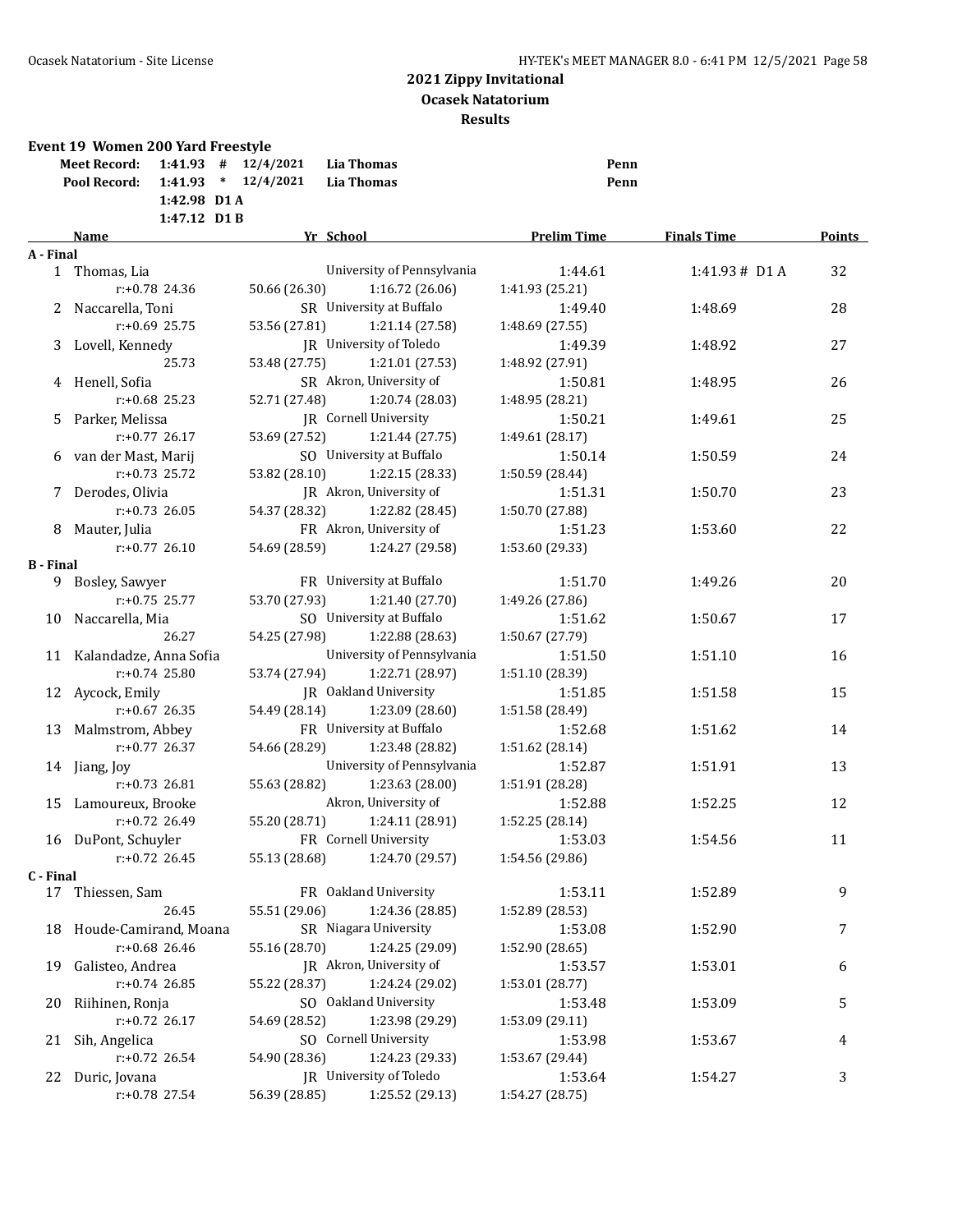**Results**

# **C - Final ... (Event 19 Women 200 Yard Freestyle)**

|           | <b>Name</b>                                    |               | Yr School                                   | <b>Prelim Time</b>         | <b>Finals Time</b> | Points       |
|-----------|------------------------------------------------|---------------|---------------------------------------------|----------------------------|--------------------|--------------|
|           | 23 Kutchak, Jordan                             |               | FR Clarion                                  | 1:54.28                    | 1:54.94            | 2            |
|           | $r: +0.75$ 26.75                               | 55.82 (29.07) | 1:25.44 (29.62)                             | 1:54.94 (29.50)            |                    |              |
|           | 24 Rogan, Maddy                                |               | JR University at Buffalo                    | 1:53.99                    | 1:56.52            | $\mathbf{1}$ |
|           | $r: +0.71$ 27.38                               | 57.21 (29.83) | 1:27.23 (30.02)                             | 1:56.52 (29.29)            |                    |              |
| D - Final |                                                |               |                                             |                            |                    |              |
|           | 25 Sabotin, Rachel                             |               | SO Akron, University of                     | 1:54.78                    | 1:52.00            |              |
|           | r:12.74 25.97                                  | 54.50 (28.53) | 1:23.52 (29.02)                             | 1:52.00 (28.48)            |                    |              |
|           | 26 Pressler, Molly                             |               | FR University of Toledo                     | 1:54.40                    | 1:54.17            |              |
|           | $r: +0.77$ 27.14                               | 55.95 (28.81) | 1:25.11 (29.16)                             | 1:54.17 (29.06)            |                    |              |
|           | 27 Braathen, Karina                            |               | JR Keiser University                        | 1:54.43                    | 1:54.48            |              |
|           | $r: +0.72$ 27.05                               | 55.49 (28.44) | 1:24.30 (28.81)                             | 1:54.48 (30.18)            |                    |              |
|           | 28 Maizes, Deedee                              |               | SR Cornell University                       | 1:55.53                    | 1:54.84            |              |
|           | $r: +0.78$ 26.71                               | 56.13 (29.42) | 1:25.81 (29.68)                             | 1:54.84 (29.03)            |                    |              |
|           | 29 Caverly, Gillian                            |               | SR Cornell University                       | 1:54.36                    | 1:55.14            |              |
|           | 27.62                                          | 56.92 (29.30) | 1:26.36 (29.44)                             | 1:55.14 (28.78)            |                    |              |
|           | 30 Riker, Alyssa                               |               | JR Akron, University of                     | 1:55.15                    | 1:55.65            |              |
|           | $r: +0.71$ 27.02                               | 56.74 (29.72) | 1:26.42 (29.68)                             | 1:55.65 (29.23)            |                    |              |
|           | 31 Reeve, Lyndsey                              |               | University of Pennsylvania                  | 1:54.34                    | 1:55.83            |              |
|           | $r: +0.89$ 27.24                               | 56.86 (29.62) | 1:26.78 (29.92)                             | 1:55.83 (29.05)            |                    |              |
|           | 32 Wood, Grace                                 |               | SO University at Buffalo                    | 1:55.20                    | 1:56.03            |              |
|           | $r: +0.71$ 27.09                               |               | 56.38 (29.29) 1:26.32 (29.94)               | 1:56.03 (29.71)            |                    |              |
|           |                                                |               |                                             |                            |                    |              |
|           | Event 19 Women 200 Yard Freestyle              |               |                                             |                            |                    |              |
|           | Meet Record: 1:41.93 # 12/4/2021               |               | <b>Lia Thomas</b>                           | Penn                       |                    |              |
|           | $1:41.93$ * $12/4/2021$<br><b>Pool Record:</b> |               | <b>Lia Thomas</b>                           | Penn                       |                    |              |
|           | 1:42.98 D1 A                                   |               |                                             |                            |                    |              |
|           | 1:47.12 D1B<br>Name                            |               | Yr School                                   | <b>Seed Time</b>           | <b>Prelim Time</b> |              |
|           | <b>Preliminaries</b>                           |               |                                             |                            |                    |              |
|           | 1 Thomas, Lia                                  |               | University of Pennsylvania                  | 1:43.47                    | 1:44.61            | qD1B         |
|           | $r: +0.78$ 24.87                               | 51.76 (26.89) | 1:18.58 (26.82)                             | 1:44.61 (26.03)            |                    |              |
|           | 2 Lovell, Kennedy                              |               | JR University of Toledo                     | 1:51.30                    | 1:49.39            | $\mathbf q$  |
|           | $r: +0.75$ 26.04                               | 53.55 (27.51) | 1:20.97 (27.42)                             | 1:49.39 (28.42)            |                    |              |
|           | 3 Naccarella, Toni                             |               | SR University at Buffalo                    | 1:52.05                    | 1:49.40            | $\mathbf q$  |
|           | 25.53                                          | 53.54 (28.01) | 1:21.59 (28.05)                             | 1:49.40 (27.81)            |                    |              |
|           | 4 van der Mast, Marij                          |               | SO University at Buffalo                    | 1:54.75                    | 1:50.14            | q            |
|           | $r: +0.75$ 25.77                               | 53.48 (27.71) | 1:21.72 (28.24)                             | 1:50.14 (28.42)            |                    |              |
|           | 5 Parker, Melissa                              |               | <b>IR</b> Cornell University                | 1:52.51                    | 1:50.21            |              |
|           | r:+0.76 26.51                                  | 54.52 (28.01) | 1:22.20 (27.68)                             | 1:50.21 (28.01)            |                    | q            |
|           | 6 Henell, Sofia                                |               | SR Akron, University of                     | 1:51.56                    | 1:50.81            |              |
|           | r:+0.70 25.46                                  | 53.74 (28.28) | 1:22.42 (28.68)                             | 1:50.81 (28.39)            |                    | q            |
|           |                                                |               | FR Akron, University of                     |                            |                    |              |
| 7         | Mauter, Julia                                  |               | 1:22.28 (28.15)                             | 1:55.83                    | 1:51.23            | q            |
|           | $r: +0.75$ 26.15                               | 54.13 (27.98) | JR Akron, University of                     | 1:51.23 (28.95)            |                    |              |
| 8         | Derodes, Olivia                                |               |                                             | 1:53.93                    | 1:51.31            | q            |
|           | r:+0.66 26.46                                  | 54.95 (28.49) | 1:23.44 (28.49)                             | 1:51.31 (27.87)            |                    |              |
| 9.        | Kalandadze, Anna Sofia                         |               | University of Pennsylvania                  | 1:51.67                    | 1:51.50            | $\mathsf{q}$ |
|           |                                                |               |                                             | 1:51.50 (28.65)            |                    |              |
|           | 26.26                                          | 54.36 (28.10) | 1:22.85 (28.49)                             |                            |                    |              |
|           | 10 Naccarella, Mia                             |               | SO University at Buffalo                    | 1:55.65                    | 1:51.62            | q            |
|           | r:+0.70 26.48                                  | 54.55 (28.07) | 1:22.96 (28.41)                             | 1:51.62 (28.66)            |                    |              |
| 11        | Bosley, Sawyer<br>r:+0.76 25.97                | 54.01 (28.04) | FR University at Buffalo<br>1:22.72 (28.71) | 1:52.74<br>1:51.70 (28.98) | 1:51.70            | q            |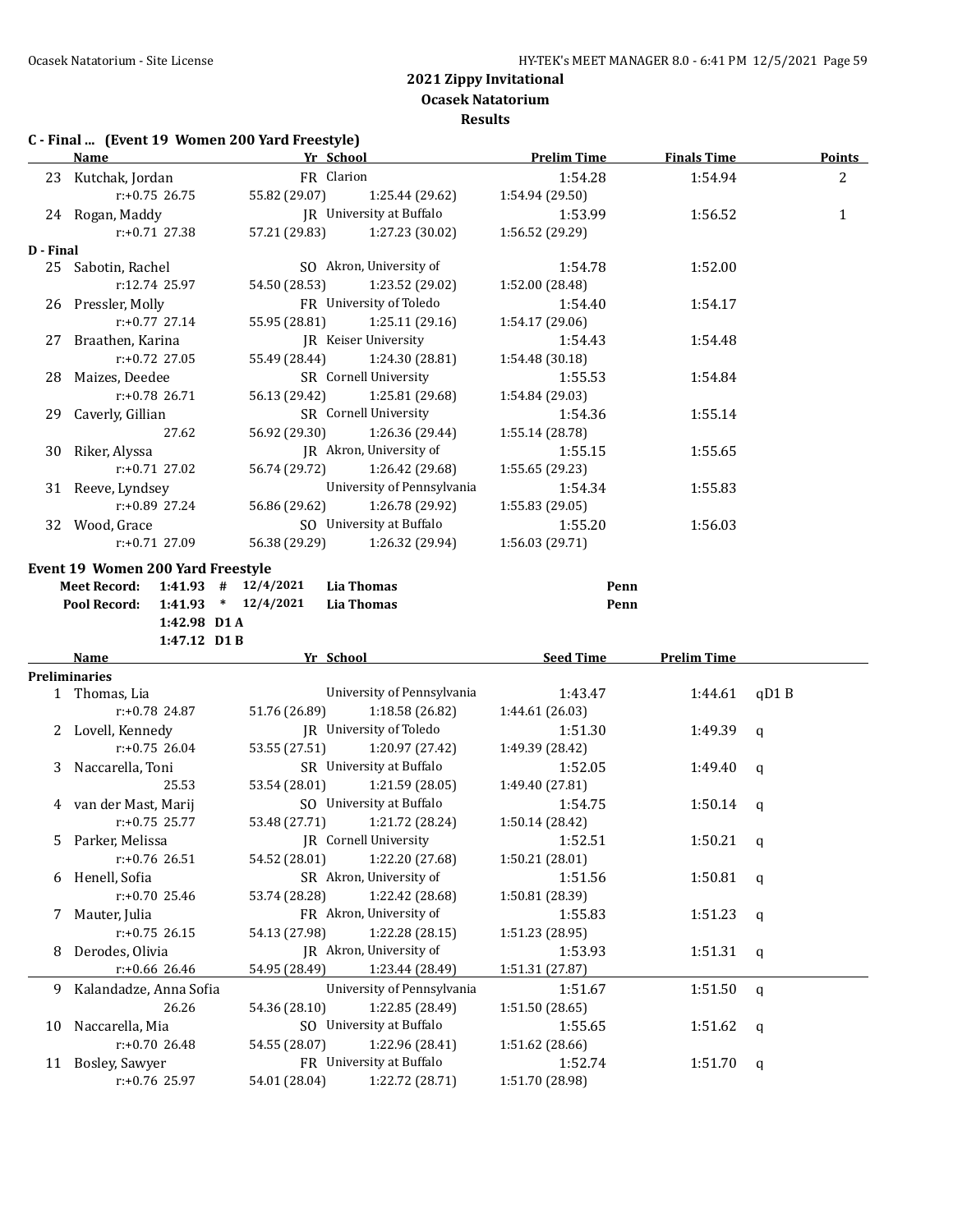**Results**

# **Preliminaries ... (Event 19 Women 200 Yard Freestyle)**

|    | <b>Name</b>              | Yr School     |                            | <b>Seed Time</b> | <b>Prelim Time</b> |              |
|----|--------------------------|---------------|----------------------------|------------------|--------------------|--------------|
|    | 12 Aycock, Emily         |               | JR Oakland University      | 1:52.15          | 1:51.85            | q            |
|    | $r: +0.67$ 26.42         | 54.48 (28.06) | 1:23.03 (28.55)            | 1:51.85 (28.82)  |                    |              |
|    | 13 Malmstrom, Abbey      |               | FR University at Buffalo   | 1:57.18          | 1:52.68            | q            |
|    | $r: +0.77$ 26.64         | 55.27 (28.63) | 1:24.14 (28.87)            | 1:52.68 (28.54)  |                    |              |
|    | 14 Jiang, Joy            |               | University of Pennsylvania | 1:51.68          | 1:52.87            | q            |
|    | 27.10                    | 55.74 (28.64) | 1:24.17 (28.43)            | 1:52.87 (28.70)  |                    |              |
|    | 15 Lamoureux, Brooke     |               | Akron, University of       | 1:54.24          | 1:52.88            | q            |
|    | r:+0.72 26.74            | 55.56 (28.82) | 1:24.62 (29.06)            | 1:52.88 (28.26)  |                    |              |
|    | 16 DuPont, Schuyler      |               | FR Cornell University      | 2:03.93          | 1:53.03            | q            |
|    | $r+0.72$ 26.52           | 55.22 (28.70) | 1:23.95 (28.73)            | 1:53.03 (29.08)  |                    |              |
|    | 17 Houde-Camirand, Moana |               | SR Niagara University      | 1:58.16          | 1:53.08            | $\mathbf q$  |
|    | 26.57                    | 54.99 (28.42) | 1:23.97 (28.98)            | 1:53.08 (29.11)  |                    |              |
|    | 18 Thiessen, Sam         |               | FR Oakland University      | 1:56.51          | 1:53.11            | q            |
|    | $r: +0.69$ 26.50         | 55.26 (28.76) | 1:23.86 (28.60)            | 1:53.11 (29.25)  |                    |              |
|    | 19 Giddings, Grace       |               | University of Pennsylvania | 1:52.06          | 1:53.34            | q            |
|    | $r: +0.75$ 26.76         | 55.19 (28.43) | 1:24.16 (28.97)            | 1:53.34 (29.18)  |                    |              |
|    | 20 Riihinen, Ronja       |               | SO Oakland University      | 1:58.52          | 1:53.48            | q            |
|    | $r: +0.72$ 26.43         | 55.18 (28.75) | 1:24.34 (29.16)            | 1:53.48 (29.14)  |                    |              |
|    | 21 Galisteo, Andrea      |               | JR Akron, University of    | 1:54.31          | 1:53.57            | q            |
|    | $r: +0.75$ 27.14         | 55.84 (28.70) | 1:24.82 (28.98)            | 1:53.57 (28.75)  |                    |              |
|    | 22 Duric, Jovana         |               | JR University of Toledo    | NT               | 1:53.64            | q            |
|    | 27.53                    | 56.18 (28.65) | 1:24.88 (28.70)            | 1:53.64 (28.76)  |                    |              |
|    | 23 Sih, Angelica         |               | SO Cornell University      | 1:55.92          | 1:53.98            | q            |
|    | $r: +0.74$ 26.12         | 54.07 (27.95) | 1:23.68 (29.61)            | 1:53.98 (30.30)  |                    |              |
|    | 24 Rogan, Maddy          |               | JR University at Buffalo   | NT               | 1:53.99            | q            |
|    | $r+0.72$ 26.50           | 55.74 (29.24) | 1:25.12 (29.38)            | 1:53.99 (28.87)  |                    |              |
|    | 25 Kutchak, Jordan       | FR Clarion    |                            | 1:58.98          | 1:54.28            | $\mathsf{q}$ |
|    | $r: +0.71$ 26.44         | 55.10 (28.66) | 1:24.45 (29.35)            | 1:54.28 (29.83)  |                    |              |
|    | 26 Reeve, Lyndsey        |               | University of Pennsylvania | 1:52.21          | 1:54.34            | q            |
|    | r:+0.86 27.03            | 56.29 (29.26) | 1:25.50 (29.21)            | 1:54.34 (28.84)  |                    |              |
|    | 27 Caverly, Gillian      |               | SR Cornell University      | 1:58.06          | 1:54.36            | q            |
|    | $r: +0.75$ 27.35         | 56.42 (29.07) | 1:25.64 (29.22)            | 1:54.36 (28.72)  |                    |              |
|    | 28 Pressler, Molly       |               | FR University of Toledo    | 1:55.86          | 1:54.40            | q            |
|    | $r: +0.77$ 27.20         | 55.83 (28.63) | 1:24.89 (29.06)            | 1:54.40 (29.51)  |                    |              |
|    | 29 Braathen, Karina      |               | JR Keiser University       | 1:59.60          | 1:54.43            | q            |
|    | r:11.36 27.07            | 55.93 (28.86) | 1:24.94 (29.01)            | 1:54.43 (29.49)  |                    |              |
|    | 30 Danko, Allie          |               | FR Cornell University      | 1:59.17          | 1:54.71 $q$        |              |
|    | $r: +0.79$ 26.92         | 55.95 (29.03) | 1:25.46 (29.51)            | 1:54.71 (29.25)  |                    |              |
|    | 31 Sabotin, Rachel       |               | SO Akron, University of    | 1:56.95          | 1:54.78            | q            |
|    | $r: +0.71$ 26.85         | 56.06 (29.21) | 1:25.73 (29.67)            | 1:54.78 (29.05)  |                    |              |
|    | 32 Riker, Alyssa         |               | JR Akron, University of    | 1:57.46          | 1:55.15            | q            |
|    | r:+0.73 27.08            | 56.40 (29.32) | 1:26.11 (29.71)            | 1:55.15 (29.04)  |                    |              |
| 33 | Wood, Grace              |               | SO University at Buffalo   | 2:00.45          | 1:55.20            |              |
|    | r:+0.68 27.07            | 56.09 (29.02) | 1:25.85 (29.76)            | 1:55.20 (29.35)  |                    |              |
| 34 | Kaczorowski, Margot      |               | University of Pennsylvania | 1:53.40          | 1:55.27            |              |
|    | $r.+0.72$ 26.45          | 55.71 (29.26) | 1:25.98 (30.27)            | 1:55.27 (29.29)  |                    |              |
| 35 | Sutter, Olivia           |               | SO Cornell University      | 1:56.75          | 1:55.42            |              |
|    | r:+0.77 27.38            | 56.72 (29.34) | 1:26.21 (29.49)            | 1:55.42 (29.21)  |                    |              |
| 36 | Maizes, Deedee           |               | SR Cornell University      | 2:01.71          | 1:55.53            |              |
|    | $r: +0.75$ 26.86         | 55.62 (28.76) | 1:25.56 (29.94)            | 1:55.53 (29.97)  |                    |              |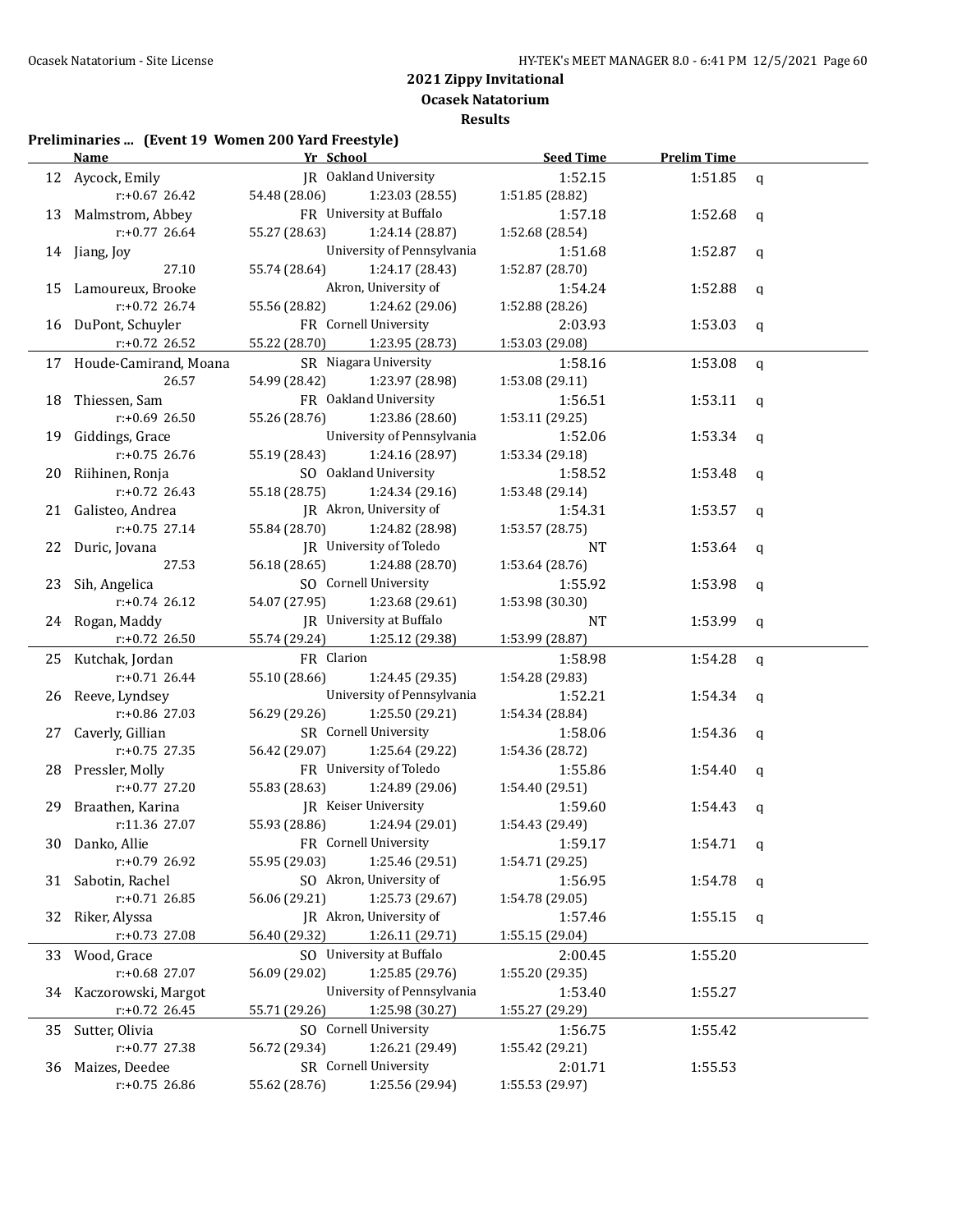**Results**

#### **Preliminaries ... (Event 19 Women 200 Yard Freestyle)**

|    | <u>Name</u>               | <u>Yr School</u>                   | <b>Seed Time</b> | <b>Prelim Time</b> |  |
|----|---------------------------|------------------------------------|------------------|--------------------|--|
|    | 37 Alvsaker, Mari         | JR Keiser University               | 2:00.31          | 1:55.55            |  |
|    | $r: +0.70$ 26.89          | 55.54 (28.65)<br>1:25.13 (29.59)   | 1:55.55 (30.42)  |                    |  |
|    | 38 Augustsson, Emma Sofie | SR Keiser University               | 1:58.03          | 1:55.69            |  |
|    | $r: +0.67$ 27.66          | 56.15 (28.49)<br>1:25.65 (29.50)   | 1:55.69 (30.04)  |                    |  |
|    | 39 Redding, Madalyn       | SR Cornell University              | 1:58.43          | 1:55.80            |  |
|    | $r: +0.65$ 26.62          | 55.35 (28.73)<br>1:25.27 (29.92)   | 1:55.80 (30.53)  |                    |  |
| 40 | Bach, Aubrey              | SO Keiser University               | 2:03.91          | 1:55.86            |  |
|    | r:+0.62 27.46             | 56.29 (28.83)<br>1:26.16 (29.87)   | 1:55.86 (29.70)  |                    |  |
|    | 41 Girotto, Amelia        | University of Pennsylvania         | 1:53.50          | 1:55.88            |  |
|    | $r: +0.74$ 26.78          | 55.80 (29.02)<br>1:25.98 (30.18)   | 1:55.88 (29.90)  |                    |  |
|    | 42 Aspegren, Timea        | FR Keiser University               | 1:57.99          | 1:55.93            |  |
|    | r:+0.68 27.07             | 56.86 (29.79)<br>1:26.92 (30.06)   | 1:55.93 (29.01)  |                    |  |
| 43 | Ekleberry, Samantha       | SR University of Toledo            | 1:58.38          | 1:55.97            |  |
|    | r:+0.84 27.00             | 56.07 (29.07)<br>1:25.97 (29.90)   | 1:55.97 (30.00)  |                    |  |
|    | 44 Sofoulis, Stefania     | SR Keiser University               | 1:59.88          | 1:56.16            |  |
|    | 26.55                     | 55.61 (29.06)<br>1:25.21 (29.60)   | 1:56.16 (30.95)  |                    |  |
|    | 45 Ohr, Joelle            | SO Cornell University              | 1:59.77          | 1:56.33            |  |
|    | $r: +0.64$ 26.96          | 55.87 (28.91)<br>1:25.79 (29.92)   | 1:56.33 (30.54)  |                    |  |
|    | 46 Osanitsch, Madison     | SO Bloomsburg University           | 2:01.87          | 1:56.44            |  |
|    | 26.73                     | 56.17 (29.44)<br>1:26.32 (30.15)   | 1:56.44 (30.12)  |                    |  |
|    | 47 Zubenko, Sonya         | JR Oakland University              | 1:56.99          | 1:56.63            |  |
|    | 27.49                     | 57.31 (29.82)<br>1:27.84 (30.53)   | 1:56.63 (28.79)  |                    |  |
|    | 48 Donagan, Erin          | SR Oakland University              | 2:00.58          | 1:56.67            |  |
|    | r:+0.80 27.43             | 56.38 (28.95)<br>1:26.04 (29.66)   | 1:56.67 (30.63)  |                    |  |
|    | 49 Vanderloo, Alexandra   | FR Cornell University              | 2:07.20          | 1:56.73            |  |
|    | 27.49                     | 57.09 (29.60)<br>1:26.78 (29.69)   | 1:56.73 (29.95)  |                    |  |
|    | 50 Marody, Maggie         | FR Niagara University              | 2:01.32          | 1:56.97            |  |
|    | $r: +0.71$ 27.62          | 1:27.10 (30.01)<br>57.09 (29.47)   | 1:56.97 (29.87)  |                    |  |
|    | 51 Laenen, Lola           | JR Oakland University              | 1:58.03          | 1:57.09            |  |
|    | r:+0.80 27.81             | 57.26 (29.45)<br>1:27.32 (30.06)   | 1:57.09 (29.77)  |                    |  |
|    | 52 Karic, Nejla           | SO University of Toledo            | 1:56.79          | 1:58.53            |  |
|    | $r: +0.80$ 26.51          | 55.61 (29.10)<br>1:27.09 (31.48)   | 1:58.53 (31.44)  |                    |  |
|    | 53 Murray, Sarah          | SR Clarion                         | 2:10.29          | 1:58.82            |  |
|    | r:+0.78 27.62             | 57.53 (29.91)<br>1:28.67 (31.14)   | 1:58.82 (30.15)  |                    |  |
|    | 54 Rice, Jillian          | SO Oakland University              | 2:00.94          | 1:58.86            |  |
|    | $r: +0.77$ 27.82          | 57.90 (30.08)<br>1:28.50(30.60)    | 1:58.86 (30.36)  |                    |  |
|    | 55 Miller, Haley          | FR Clarion                         | 2:01.98          | 1:58.97            |  |
|    | $r+0.74$ 26.51            | 1:26.84 (31.19)<br>55.65 (29.14)   | 1:58.97 (32.13)  |                    |  |
|    | 56 Bosman, Dinica         | FR Akron, University of            | 1:58.03          | 1:59.25            |  |
|    | r:+0.78 27.55             | 57.45 (29.90)<br>1:28.42 (30.97)   | 1:59.25 (30.83)  |                    |  |
| 57 | Sanquist, Avery           | SR Niagara University              | 2:01.12          | 1:59.26            |  |
|    | $r: +0.75$ 27.81          | 57.59 (29.78)<br>1:28.35 (30.76)   | 1:59.26 (30.91)  |                    |  |
| 58 | Wongso, Priscilla         | SO Cornell University              | 2:02.25          | 2:00.03            |  |
|    | r:+0.76 26.37             | 1:28.10 (31.45)<br>56.65 (30.28)   | 2:00.03 (31.93)  |                    |  |
| 59 | Dixon, Bonnie             | SO Keiser University               | <b>NT</b>        | 2:00.29            |  |
|    | r:+0.77 27.88             | 58.16 (30.28)<br>1:29.18 (31.02)   | 2:00.29 (31.11)  |                    |  |
| 60 | Murphy, Maddy             | SO Clarion                         | 2:08.00          | 2:00.30            |  |
|    | r:+0.73 27.59             | 1:29.16 (31.23)<br>57.93 (30.34)   | 2:00.30 (31.14)  |                    |  |
| 61 | Sharkey, Katie            | SO Bloomsburg University           | 2:07.22          | 2:00.68            |  |
|    | r:+0.81 27.85             | 1:29.14 (30.94)<br>58.20 (30.35)   | 2:00.68 (31.54)  |                    |  |
| 62 | Swift, Gillian            | FR University of Toledo            | NT               | 2:00.81            |  |
|    | r:+0.80 27.62             | 2:00.81 (1:03.12)<br>57.69 (30.07) |                  |                    |  |
|    |                           |                                    |                  |                    |  |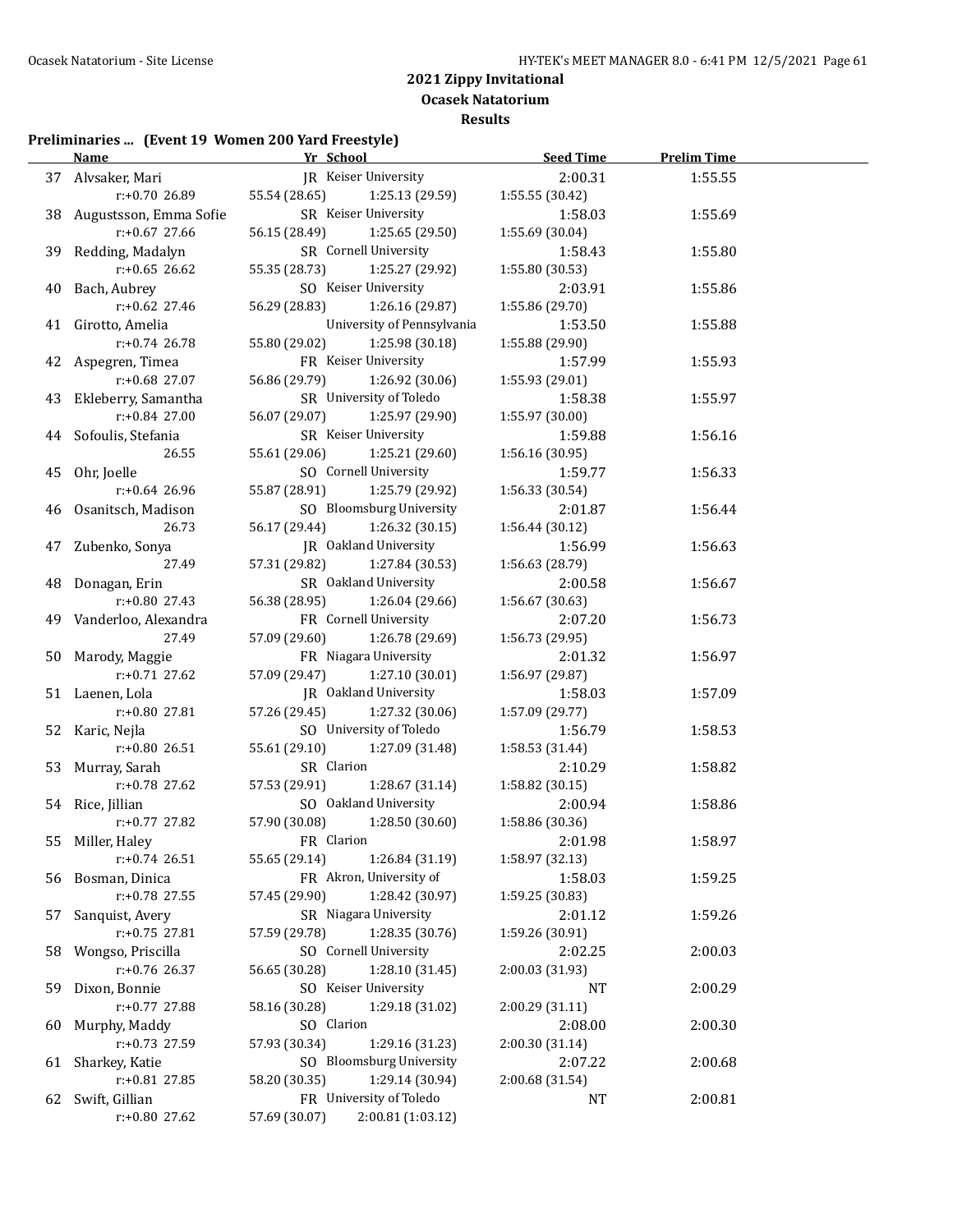**Results**

# **Preliminaries ... (Event 19 Women 200 Yard Freestyle)**

|           | <b>Name</b>                                                       |               | Yr School                                | <b>Seed Time</b>           | <b>Prelim Time</b> |        |
|-----------|-------------------------------------------------------------------|---------------|------------------------------------------|----------------------------|--------------------|--------|
|           | 63 Heinze, Caitlin                                                |               | FR University of Toledo                  | 2:06.73                    | 2:01.69            |        |
|           | $r: +0.75$ 28.03                                                  | 59.00 (30.97) | 1:30.68 (31.68)                          | 2:01.69 (31.01)            |                    |        |
|           | 64 Henninge, Kaitlynn                                             |               | SR Clarion                               | 2:06.70                    | 2:02.03            |        |
|           | r:+0.78 27.89                                                     | 58.34 (30.45) | 1:30.29 (31.95)                          | 2:02.03 (31.74)            |                    |        |
|           | *65 Stoehr, Allison                                               |               | FR Niagara University                    | 2:05.42                    | 2:02.49            |        |
|           | $r: +0.77$ 27.47                                                  | 58.36 (30.89) | 1:30.36 (32.00)                          | 2:02.49 (32.13)            |                    |        |
|           | *65 Hume, Lauren                                                  |               | SR Niagara University                    | 2:08.54                    | 2:02.49            |        |
|           | $r: +0.73$ 27.30                                                  | 58.52 (31.22) | 1:30.70 (32.18)                          | 2:02.49 (31.79)            |                    |        |
|           | 67 De Reyna, Jill                                                 |               | SO Niagara University                    | 2:08.66                    | 2:03.16            |        |
|           | $r: +0.65$ 28.30                                                  | 59.45 (31.15) | 1:31.33 (31.88)                          | 2:03.16 (31.83)            |                    |        |
|           | 68 James, Sydney                                                  |               | SO Niagara University                    | 2:08.86                    | 2:03.80            |        |
|           | r:15.43 28.27                                                     | 59.66 (31.39) | 1:31.69 (32.03)                          | 2:03.80 (32.11)            |                    |        |
|           |                                                                   |               |                                          |                            |                    |        |
|           | Event 20 Men 200 Yard Freestyle                                   |               |                                          |                            |                    |        |
|           | $1:36.43$ # $12/4/2021$<br><b>Meet Record:</b>                    |               | <b>Andy Thomas</b>                       |                            | Bloomsburg         |        |
|           | Pool Record:<br>$1:36.43$ * $12/4/2021$                           |               | <b>Andy Thomas</b>                       |                            | Bloomsburg         |        |
|           | Pool Record: 1:37.28 * 12/7/2019                                  |               | Rudy Aguilar-Fernandez                   | <b>Oakland</b>             |                    |        |
|           | 1:32.05 D1A                                                       |               |                                          |                            |                    |        |
|           | 1:36.32 D1B                                                       |               |                                          |                            |                    |        |
|           | Name <b>Solution School School School Prelim Time Finals Time</b> |               |                                          |                            |                    | Points |
| A - Final | 1 Thomas, Andy                                                    |               | JR Bloomsburg University                 |                            | 1:36.43#           | 32     |
|           | 22.35                                                             | 46.87 (24.52) | 1:11.67(24.80)                           | 1:38.64<br>1:36.43 (24.76) |                    |        |
|           | 2 Aguilar-Fernandez, Rudy                                         |               | SR Oakland University                    | 1:37.46                    | 1:37.37            | 28     |
|           | $r: +0.71$ 22.89                                                  | 47.44 (24.55) | 1:12.43 (24.99)                          | 1:37.37 (24.94)            |                    |        |
|           | 3 Althoff, Zach                                                   |               | University of Pennsylvania               |                            |                    |        |
|           |                                                                   |               |                                          | 1:39.15                    | 1:38.66            | 27     |
|           | r:+0.65 23.39                                                     | 48.47 (25.08) | 1:13.25 (24.78)<br>FR Oakland University | 1:38.66 (25.41)            |                    |        |
|           | 4 Cantrell, Jonas                                                 |               |                                          | 1:39.54                    | 1:39.50            | 26     |
|           | $r: +0.69$ 23.14                                                  | 48.36 (25.22) | 1:13.68 (25.32)                          | 1:39.50 (25.82)            |                    |        |
|           | 5 Lee, Peter                                                      |               | University of Pennsylvania               | 1:40.14                    | 1:40.41            | 25     |
|           | $r: +0.65$ 22.88                                                  | 48.27 (25.39) | 1:14.12 (25.85)                          | 1:40.41 (26.29)            |                    |        |
|           | 6 Dragon, Nathan                                                  |               | FR Niagara University                    | 1:40.17                    | 1:40.56            | 24     |
|           | $r: +0.64$ 23.62                                                  |               | 49.36 (25.74) 1:15.23 (25.87)            | 1:40.56 (25.33)            |                    |        |
|           | 7 Davis, Ben                                                      |               | SR Oakland University                    | 1:40.17                    | 1:40.71            | 23     |
|           | $r: +0.74$ 23.80                                                  |               | 49.17 (25.37) 1:15.29 (26.12)            | 1:40.71 (25.42)            |                    |        |
|           | 8 Lawson, Jake                                                    |               | SR Cornell University                    | 1:39.66                    | 1:45.80            | 22     |
|           | $r: +0.77$ 24.98                                                  | 52.21 (27.23) | 1:19.26 (27.05)                          | 1:45.80 (26.54)            |                    |        |
| B - Final |                                                                   |               | SR Cornell University                    |                            |                    |        |
|           | 9 Martinez, Ricardo<br>r:10.86 22.99                              |               | 1:13.82 (25.67)                          | 1:41.62                    | 1:39.79            | 20     |
|           |                                                                   | 48.15 (25.16) | FR Cornell University                    | 1:39.79 (25.97)            |                    |        |
|           | 10 Edwards, Dominic                                               |               |                                          | 1:40.77                    | 1:39.80            | 17     |
|           | $r: +0.73$ 23.10                                                  | 48.20 (25.10) | 1:13.92 (25.72)                          | 1:39.80 (25.88)            |                    |        |
| 11        | Tichy, Reid                                                       |               | FR Niagara University                    | 1:41.05                    | 1:40.00            | 16     |
|           | 23.75                                                             | 48.85 (25.10) | 1:14.49 (25.64)                          | 1:40.00 (25.51)            |                    |        |
| 12        | Miller, Max                                                       |               | JR Keiser University                     | 1:42.02                    | 1:41.07            | 15     |
|           | r:11.37 23.78                                                     | 49.09 (25.31) | 1:15.10 (26.01)                          | 1:41.07 (25.97)            |                    |        |
| 13        | Pro, Kyle                                                         |               | SO Cornell University                    | 1:41.80                    | 1:41.77            | 14     |
|           | r:+0.70 23.61                                                     | 49.52 (25.91) | 1:15.43 (25.91)                          | 1:41.77 (26.34)            |                    |        |
| 14        | Dai, Andrew                                                       |               | University of Pennsylvania               | 1:41.31                    | 1:41.78            | 13     |
|           | r:+0.65 24.36                                                     | 50.20 (25.84) | 1:16.46 (26.26)                          | 1:41.78 (25.32)            |                    |        |
|           | 15 Kostelni, Chris                                                |               | JR Cornell University                    | 1:41.20                    | 1:42.02            | 12     |
|           | r:+0.73 23.84                                                     | 49.34 (25.50) | 1:15.94 (26.60)                          | 1:42.02 (26.08)            |                    |        |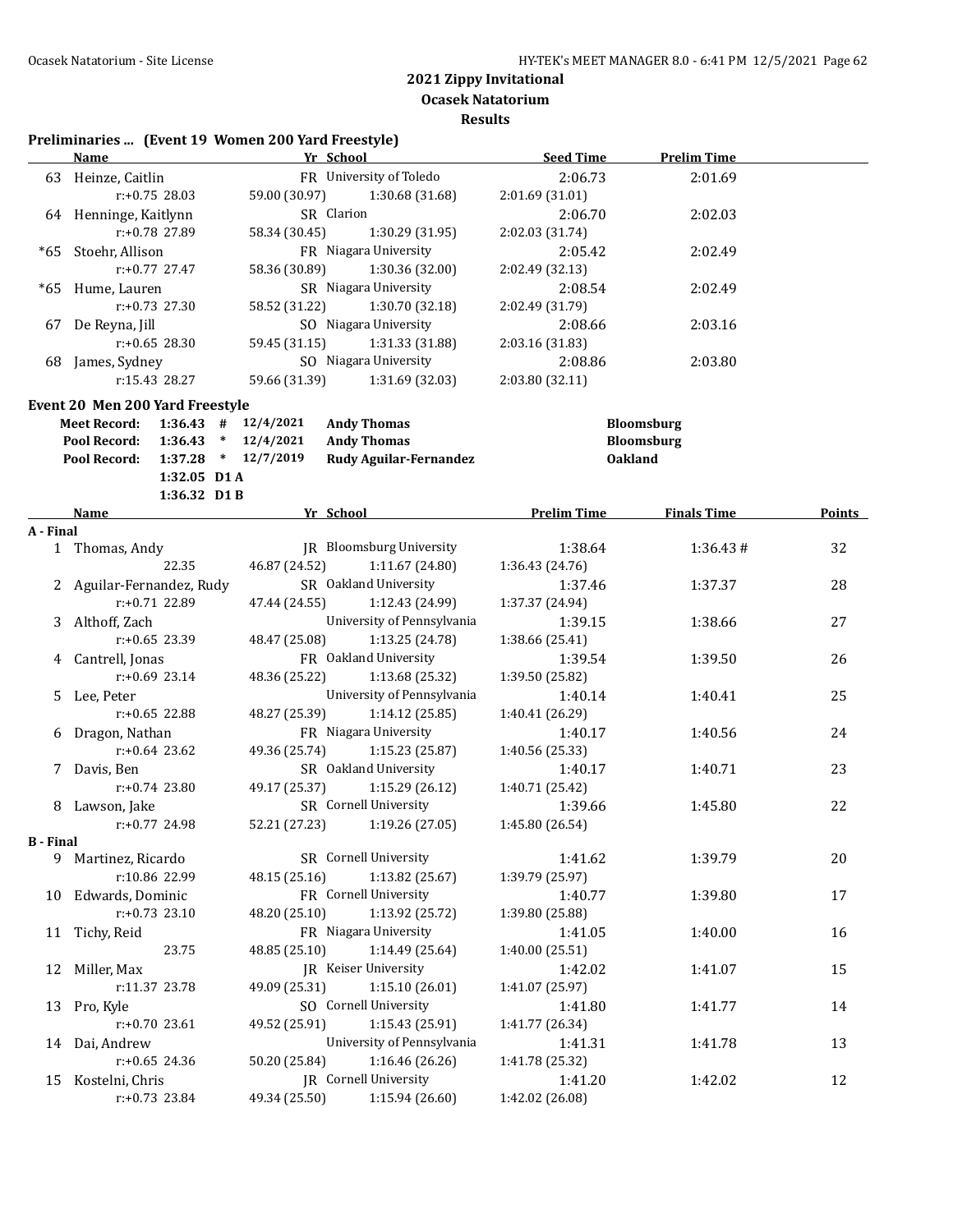# **B - Final ... (Event 20 Men 200 Yard Freestyle)**

|           | <b>Name</b>                                    |               | Yr School                     | <b>Prelim Time</b> | <b>Finals Time</b> | <b>Points</b> |
|-----------|------------------------------------------------|---------------|-------------------------------|--------------------|--------------------|---------------|
|           | 16 Holt, Logan                                 |               | SO Cornell University         | 1:41.77            | 1:43.70            | 11            |
|           | $r: +0.67$ 23.52                               | 49.89 (26.37) | 1:16.64(26.75)                | 1:43.70 (27.06)    |                    |               |
| C - Final |                                                |               |                               |                    |                    |               |
|           | 17 Gilszmer, Vlad                              |               | FR Cornell University         | 1:42.22            | 1:40.52            | 9             |
|           | r:+6.86 23.62                                  | 49.13 (25.51) | 1:14.78 (25.65)               | 1:40.52 (25.74)    |                    |               |
|           | 18 Foley, Michael                              |               | University of Pennsylvania    | 1:42.14            | 1:41.36            | 7             |
|           | 24.10                                          | 49.64 (25.54) | 1:15.59 (25.95)               | 1:41.36 (25.77)    |                    |               |
|           | 19 Rydberg, Mark                               |               | FR Cornell University         | 1:42.75            | 1:41.91            | 6             |
|           | $r: +0.76$ 24.15                               | 50.75 (26.60) | 1:16.32 (25.57)               | 1:41.91 (25.59)    |                    |               |
|           | 20 Scoboria, Luke                              |               | JR Bloomsburg University      | 1:42.44            | 1:42.32            | 5             |
|           | $r: +0.65$ 24.28                               | 50.22 (25.94) | 1:15.96 (25.74)               | 1:42.32 (26.36)    |                    |               |
|           | 21 Roch, Pol                                   |               | SR Keiser University          | 1:42.13            | 1:42.65            | 4             |
|           | $r: +0.61$ 24.31                               |               | 50.32 (26.01) 1:16.56 (26.24) | 1:42.65 (26.09)    |                    |               |
|           | 22 Boldt, Aidan                                |               | FR Oakland University         | 1:43.06            | 1:42.72            | 3             |
|           | $r: +0.71$ 23.75                               | 49.57 (25.82) | 1:16.01(26.44)                | 1:42.72 (26.71)    |                    |               |
|           | 23 Agnew, Patrick                              |               | SR Bloomsburg University      | 1:42.93            | 1:44.49            | 2             |
|           | $r: +0.66$ 23.38                               | 49.33 (25.95) | 1:16.62 (27.29)               | 1:44.49 (27.87)    |                    |               |
|           | 24 Prokopec, Austin                            |               | FR Clarion                    | 1:43.11            | 1:44.90            | $\mathbf{1}$  |
|           | r:+9.27 24.08                                  | 50.31 (26.23) | 1:17.94 (27.63)               | 1:44.90 (26.96)    |                    |               |
|           | Event 20 Men 200 Yard Freestyle                |               |                               |                    |                    |               |
|           | $1:36.43$ # $12/4/2021$<br><b>Meet Record:</b> |               | <b>Andy Thomas</b>            |                    | <b>Bloomsburg</b>  |               |
|           | Pool Record:<br>$1:36.43$ *                    | 12/4/2021     | <b>Andy Thomas</b>            |                    | Bloomsburg         |               |
|           | Pool Record:<br>$1:37.28$ * $12/7/2019$        |               | Rudy Aguilar-Fernandez        | <b>Oakland</b>     |                    |               |
|           | 1:32.05 D1 A                                   |               |                               |                    |                    |               |
|           | 1:36.32 D1B                                    |               |                               |                    |                    |               |
|           | <b>Name</b>                                    |               | Yr School                     | <b>Seed Time</b>   | <b>Prelim Time</b> |               |
|           | <b>Preliminaries</b>                           |               |                               |                    |                    |               |
|           | 1 Aguilar-Fernandez, Rudy                      |               | SR Oakland University         | 1:38.10            | 1:37.46            | q             |
|           | $r: +0.69$ 22.48                               | 46.90 (24.42) | 1:12.05(25.15)                | 1:37.46 (25.41)    |                    |               |
|           | 2 Thomas, Andy                                 |               | JR Bloomsburg University      | 1:41.19            | 1:38.64            | q             |
|           | r:13.51 22.82                                  | 47.59 (24.77) | 1:13.02 (25.43)               | 1:38.64 (25.62)    |                    |               |
|           | 3 Althoff, Zach                                |               | University of Pennsylvania    | 1:44.65            | 1:39.15            | q             |
|           | $r: +0.61$ 23.28                               | 48.04 (24.76) | 1:13.25 (25.21)               | 1:39.15 (25.90)    |                    |               |
|           | 4 Cantrell, Jonas                              |               | FR Oakland University         | 1:39.14            | 1:39.54            | q             |
|           | $r: +0.66$ 23.33                               | 48.38 (25.05) | 1:13.87 (25.49)               | 1:39.54 (25.67)    |                    |               |
|           | 5 Lawson, Jake                                 |               | SR Cornell University         | 1:45.82            | 1:39.66            | $\mathbf q$   |
|           | $r: +0.72$ 23.47                               | 48.91 (25.44) | 1:14.37 (25.46)               | 1:39.66 (25.29)    |                    |               |
|           | 6 Lee, Peter                                   |               | University of Pennsylvania    | 1:43.69            | 1:40.14            | q             |
|           | $r: +0.66$ 23.10                               | 48.03 (24.93) | 1:13.72 (25.69)               | 1:40.14 (26.42)    |                    |               |
| *7        | Davis, Ben                                     |               | SR Oakland University         | 1:42.63            | 1:40.17            | q             |
|           | 23.81                                          | 49.07 (25.26) | 1:14.71 (25.64)               | 1:40.17 (25.46)    |                    |               |
|           | *7 Dragon, Nathan                              |               | FR Niagara University         | 1:45.85            | 1:40.17            | q             |
|           | r:+0.66 23.92                                  | 48.83 (24.91) | 1:14.48 (25.65)               | 1:40.17 (25.69)    |                    |               |
|           | 9 Edwards, Dominic                             |               | FR Cornell University         | 1:46.67            | 1:40.77            | q             |
|           | $r: +0.75$ 23.34                               | 48.36 (25.02) | 1:14.42 (26.06)               | 1:40.77 (26.35)    |                    |               |
| 10        | Tichy, Reid                                    |               | FR Niagara University         | 1:45.33            | 1:41.05            | q             |
|           | $r: +0.67$ 23.93                               | 49.29 (25.36) | 1:15.41 (26.12)               | 1:41.05 (25.64)    |                    |               |
|           | 11 Kostelni, Chris                             |               | IR Cornell University         | 1:45.99            | 1:41.20            | q             |
|           |                                                |               | 1:15.01 (26.46)               | 1:41.20 (26.19)    |                    |               |
|           | $r.+0.72$ 23.07                                | 48.55 (25.48) |                               |                    |                    |               |
|           | 12 Dai, Andrew                                 |               | University of Pennsylvania    | 1:44.75            | 1:41.31            | q             |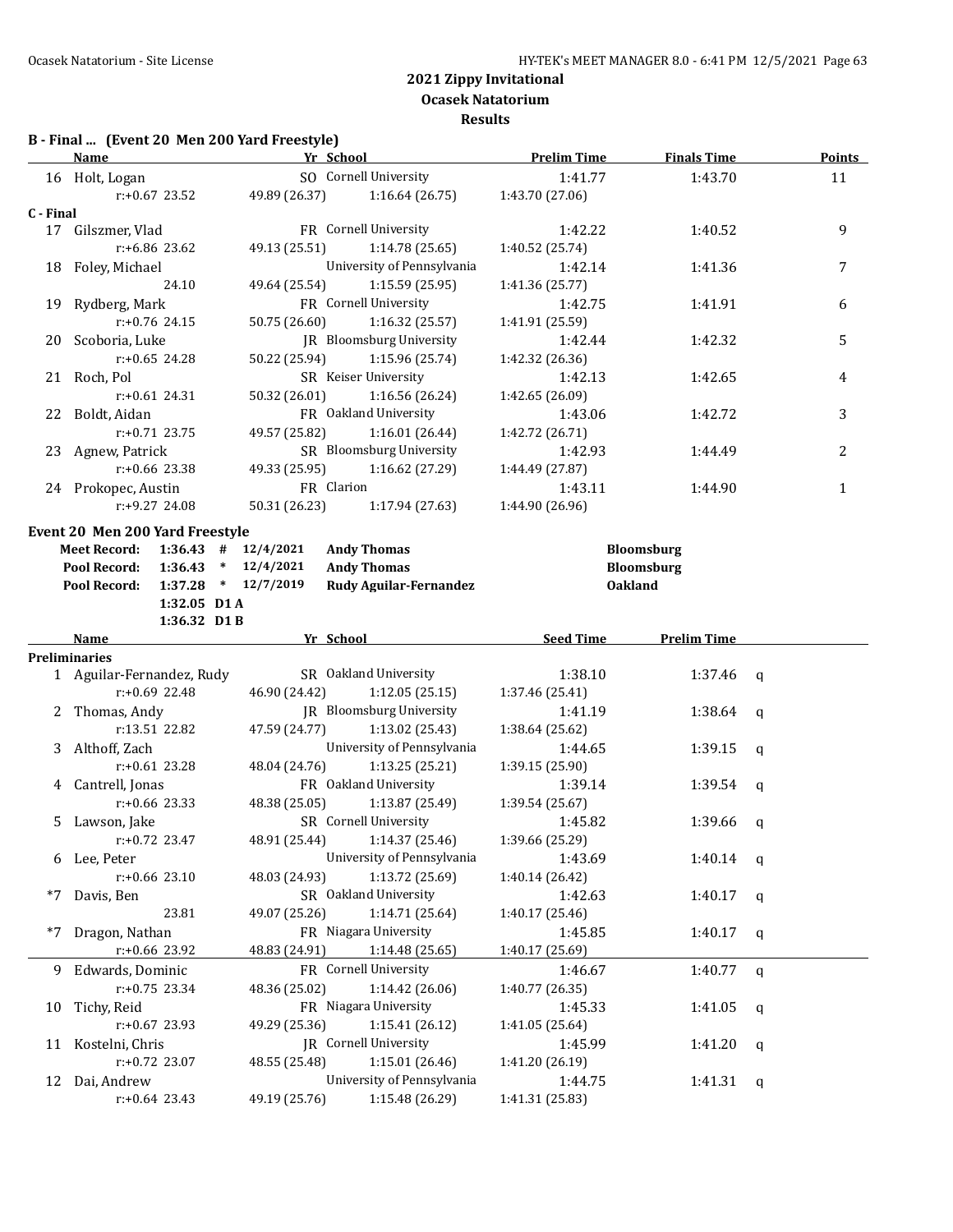**Results**

### **Preliminaries ... (Event 20 Men 200 Yard Freestyle)**

|     | Name <u>and</u>        | Yr School                        | <b>Seed Time</b> | <b>Prelim Time</b> |             |
|-----|------------------------|----------------------------------|------------------|--------------------|-------------|
|     | 13 Martinez, Ricardo   | SR Cornell University            | 1:46.50          | 1:41.62            | $\mathbf q$ |
|     | $r: +0.65$ 23.29       | 48.69 (25.40)<br>1:14.82 (26.13) | 1:41.62 (26.80)  |                    |             |
|     | 14 Holt, Logan         | SO Cornell University            | 1:47.68          | 1:41.77            | q           |
|     | 23.40                  | 49.15 (25.75)<br>1:15.71 (26.56) | 1:41.77 (26.06)  |                    |             |
|     | 15 Pro, Kyle           | SO Cornell University            | 1:47.45          | 1:41.80            | $\mathbf q$ |
|     | $r: +0.72$ 23.33       | 48.71 (25.38)<br>1:14.62 (25.91) | 1:41.80 (27.18)  |                    |             |
|     | 16 Miller, Max         | JR Keiser University             | 1:44.39          | 1:42.02            | $\mathbf q$ |
|     | $r: +0.66$ 23.47       | 49.03 (25.56)<br>1:15.05 (26.02) | 1:42.02 (26.97)  |                    |             |
|     | 17 Roch, Pol           | SR Keiser University             | 1:45.97          | 1:42.13            | $\mathbf q$ |
|     | $r: +0.61$ 23.54       | 49.32 (25.78)<br>1:15.49 (26.17) | 1:42.13 (26.64)  |                    |             |
| 18  | Foley, Michael         | University of Pennsylvania       | 1:42.56          | 1:42.14            | q           |
|     | 24.25                  | 1:15.97(26.17)<br>49.80 (25.55)  | 1:42.14 (26.17)  |                    |             |
| 19  | Gilszmer, Vlad         | FR Cornell University            | 1:45.21          | 1:42.22            | q           |
|     | r:+0.71 23.40          | 49.08 (25.68)<br>1:15.48 (26.40) | 1:42.22 (26.74)  |                    |             |
| 20  | Scoboria, Luke         | JR Bloomsburg University         | 1:47.23          | 1:42.44            | q           |
|     | $r: +0.67$ 24.23       | 50.05 (25.82)<br>1:15.88 (25.83) | 1:42.44 (26.56)  |                    |             |
|     | 21 Rydberg, Mark       | FR Cornell University            | 1:49.76          | 1:42.75            | q           |
|     | r:+0.72 24.56          | 51.45 (26.89)<br>1:16.98(25.53)  | 1:42.75 (25.77)  |                    |             |
|     | 22 Agnew, Patrick      | SR Bloomsburg University         | 1:49.51          | 1:42.93            | q           |
|     | r:+0.69 23.22          | 48.58 (25.36)<br>1:15.21 (26.63) | 1:42.93 (27.72)  |                    |             |
| 23  | Boldt, Aidan           | FR Oakland University            | 1:48.91          | 1:43.06            | q           |
|     | $r: +0.71$ 23.61       | 49.46 (25.85)<br>1:16.05 (26.59) | 1:43.06 (27.01)  |                    |             |
|     | 24 Prokopec, Austin    | FR Clarion                       | 1:48.08          | 1:43.11            | q           |
|     | r:13.07 24.09          | 49.99 (25.90)<br>1:16.36 (26.37) | 1:43.11 (26.75)  |                    |             |
|     | 25 Pozdnyakov, Phil    | SO Cornell University            | 1:46.20          | 1:43.13            |             |
|     | r:+0.69 23.73          | 49.35 (25.62)<br>1:16.19 (26.84) | 1:43.13 (26.94)  |                    |             |
|     | 26 Washington, Valance | SR Oakland University            | 1:45.10          | 1:43.20            |             |
|     | r:+0.66 24.09          | 50.48 (26.39)<br>1:16.89 (26.41) | 1:43.20 (26.31)  |                    |             |
|     | 27 DeJonge, Philip     | SR Oakland University            | 1:43.99          | 1:43.36            |             |
|     | r:+0.84 23.78          | 49.61 (25.83)<br>1:16.33(26.72)  | 1:43.36 (27.03)  |                    |             |
| 28. | Napholz, Trent         | SO Clarion                       | 1:52.74          | 1:43.64            |             |
|     | r:+0.67 23.95          | 50.19 (26.24)<br>1:16.90 (26.71) | 1:43.64 (26.74)  |                    |             |
| 29  | Cates, Van             | Cornell University               | 1:46.22          | 1:44.30            |             |
|     | r:11.42 24.82          | 51.66 (26.84)<br>1:17.69 (26.03) | 1:44.30 (26.61)  |                    |             |
|     | 30 Rojewski, Ben       | JR Oakland University            | 1:47.46          | 1:44.39            |             |
|     | r:+0.74 24.39          | 50.69 (26.30)<br>1:17.57(26.88)  | 1:44.39 (26.82)  |                    |             |
|     | 31 Kutlu, Bora         | FR Oakland University            | 1:43.53          | 1:44.62            |             |
|     | 23.95                  | 1:17.60 (27.45)<br>50.15 (26.20) | 1:44.62 (27.02)  |                    |             |
| 32  | Garbenis, Faustas      | FR Oakland University            | 1:48.48          | 1:44.99            |             |
|     | r:+0.62 23.29          | 49.17 (25.88)<br>1:16.68(27.51)  | 1:44.99 (28.31)  |                    |             |
| 33  | Glatfelter, Tanner     | FR Bloomsburg University         | 1:48.35          | 1:45.41            |             |
|     | r:+0.60 24.54          | 51.35 (26.81)<br>1:18.07 (26.72) | 1:45.41 (27.34)  |                    |             |
| 34  | Canessa, Franco        | SR Keiser University             | 1:50.50          | 1:45.58            |             |
|     | r:+0.79 24.81          | 1:19.02 (27.15)<br>51.87 (27.06) | 1:45.58 (26.56)  |                    |             |
| 35  | Smith, Sam             | JR Oakland University            | 1:49.94          | 1:45.60            |             |
|     | $r: +0.67$ 25.00       | 51.68 (26.68)<br>1:18.09 (26.41) | 1:45.60 (27.51)  |                    |             |
|     | 36 Markham, Rowan      | SO Niagara University            | 1:50.60          | 1:46.00            |             |
|     | r:+0.68 24.67          | 1:19.25 (27.33)<br>51.92 (27.25) | 1:46.00 (26.75)  |                    |             |
| 37  | Empie, Connor          | JR Bloomsburg University         | 1:49.96          | 1:46.16            |             |
|     | r:+0.67 24.94          | 51.76 (26.82)<br>1:18.73 (26.97) | 1:46.16 (27.43)  |                    |             |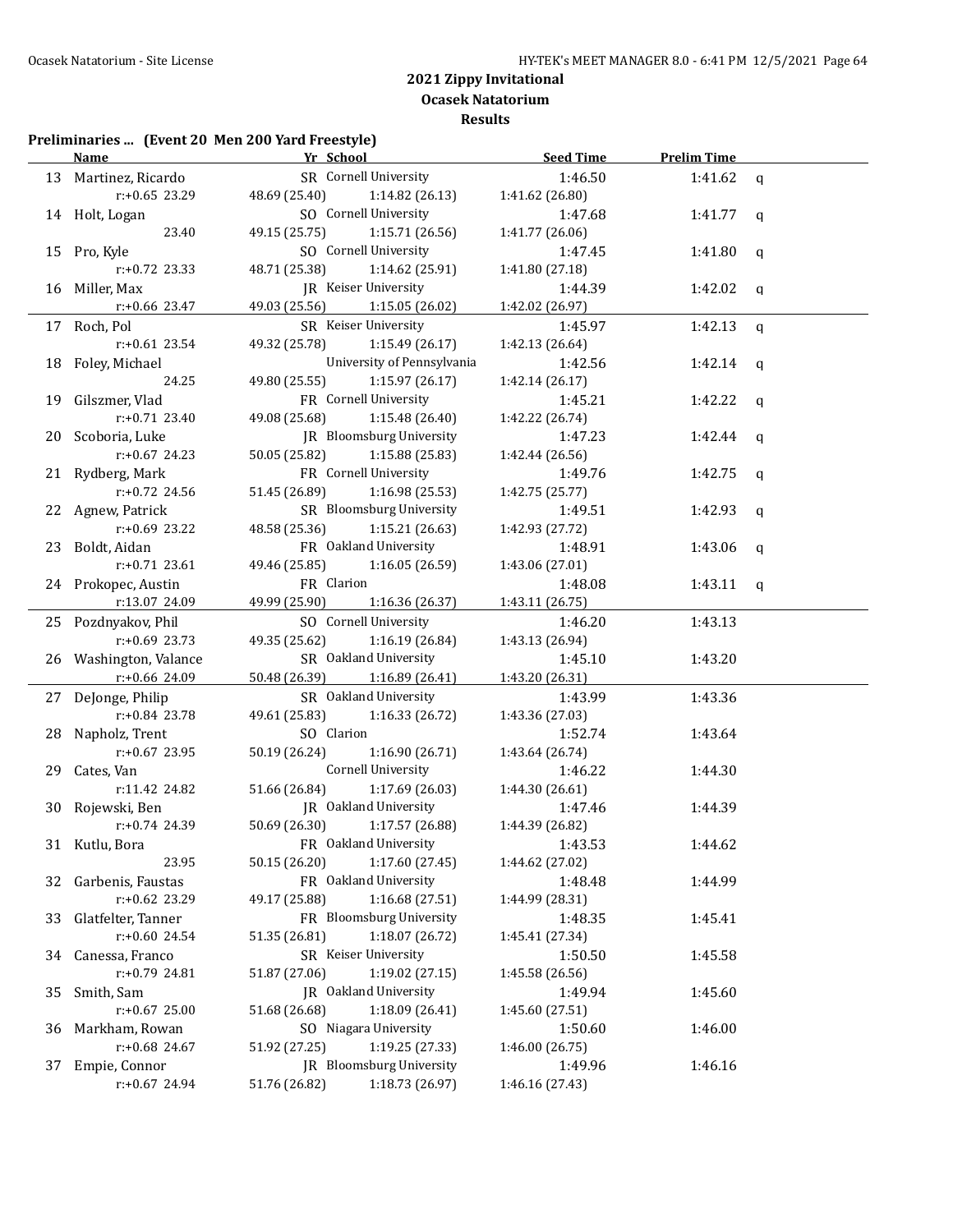**Ocasek Natatorium**

**Results**

# **Preliminaries ... (Event 20 Men 200 Yard Freestyle)**

|           | <b>Name</b>                                 | Yr School                                      | <b>Seed Time</b>   | <b>Prelim Time</b> |                  |               |
|-----------|---------------------------------------------|------------------------------------------------|--------------------|--------------------|------------------|---------------|
|           | 38 Yant, Jacob                              | SR Clarion                                     | 1:57.36            | 1:46.27            |                  |               |
|           | 23.73                                       | 50.36 (26.63)<br>1:17.91(27.55)                | 1:46.27 (28.36)    |                    |                  |               |
|           | 39 Barton, Will                             | JR Oakland University                          | 1:50.33            | 1:46.36            |                  |               |
|           | $r: +0.68$ 25.08                            | 51.24 (26.16) 1:18.60 (27.36)                  | 1:46.36 (27.76)    |                    |                  |               |
|           | 40 Connor, Jimmy                            | SR Clarion                                     | 1:52.59            | 1:46.51            |                  |               |
|           | r:+0.68 24.00                               | 50.47 (26.47)<br>1:17.79 (27.32)               | 1:46.51 (28.72)    |                    |                  |               |
|           | 41 Bailey, Pearce                           | SO Cornell University                          | 1:49.87            | 1:46.54            |                  |               |
|           | 24.08                                       | 51.23 (27.15)<br>1:19.28(28.05)                | 1:46.54 (27.26)    |                    |                  |               |
|           |                                             | SR Bloomsburg University                       | 1:47.69            | 1:46.62            |                  |               |
|           | 42 Baker, Logan<br>r:+6.56 24.31            | 50.78 (26.47)                                  | 1:46.62 (28.37)    |                    |                  |               |
|           |                                             | 1:18.25 (27.47)<br><b>IR</b> Keiser University |                    |                    |                  |               |
|           | 43 Poley, Gunnar                            |                                                | NT                 | 1:46.99            |                  |               |
|           | $r: +0.77$ 22.80                            | 49.03 (26.23)<br>1:17.08(28.05)                | 1:46.99 (29.91)    |                    |                  |               |
|           | 44 Rabenstein, Ty                           | JR Clarion                                     | 1:54.11            | 1:47.27            |                  |               |
|           | $r: +0.69$ 24.03                            | 50.99 (26.96) 1:18.74 (27.75)                  | 1:47.27 (28.53)    |                    |                  |               |
|           | 45 Acuna, Segel                             | FR Keiser University                           | 1:50.24            | 1:47.66            |                  |               |
|           | $r: +0.70$ 24.62                            | 51.86 (27.24) 1:19.62 (27.76)                  | 1:47.66 (28.04)    |                    |                  |               |
|           | 46 Clark, Clarky                            | IR Keiser University                           | <b>NT</b>          | 1:47.91            |                  |               |
|           | $r: +0.73$ 25.42                            | 52.34 (26.92) 1:20.06 (27.72)                  | 1:47.91 (27.85)    |                    |                  |               |
|           | 47 LaBue, Payton                            | SO Niagara University                          | 1:53.41            | 1:48.46            |                  |               |
|           | $r: +0.79$ 25.69                            | 53.38 (27.69) 1:21.50 (28.12)                  | 1:48.46 (26.96)    |                    |                  |               |
|           | 48 Borgers, Lance                           | FR Cornell University                          | 1:50.12            | 1:48.91            |                  |               |
|           | $r: +0.74$ 25.36                            | 53.00 (27.64) 1:20.75 (27.75)                  | 1:48.91 (28.16)    |                    |                  |               |
|           | 49 Hollon, Colton                           | FR Clarion                                     | 1:55.90            | 1:49.63            |                  |               |
|           | $r: +0.91$ 25.19                            | 52.29 (27.10) 1:20.81 (28.52)                  | 1:49.63 (28.82)    |                    |                  |               |
|           | 50 Lonergan, Devon                          | JR Clarion                                     | 1:52.69            | 1:50.14            |                  |               |
|           | $r: +0.71$ 25.16                            | 52.93 (27.77) 1:21.21 (28.28)                  | 1:50.14 (28.93)    |                    |                  |               |
|           | 51 Greek, Jimmy                             | JR Bloomsburg University                       | 1:51.54            | 1:50.16            |                  |               |
|           | 26.36                                       | 54.16 (27.80)<br>1:21.77 (27.61)               | 1:50.16 (28.39)    |                    |                  |               |
|           | 52 Shotts, Bobby                            | JR Clarion                                     | 2:01.29            | 1:50.84            |                  |               |
|           | $r: +0.72$ 25.21                            | 53.04 (27.83) 1:22.20 (29.16)                  | 1:50.84 (28.64)    |                    |                  |               |
|           | 53 Ledo, Ryan                               | JR Keiser University                           | 1:57.41            | 1:51.28            |                  |               |
|           | $r: +0.62$ 24.72                            | 52.93 (28.21) 1:22.30 (29.37)                  | 1:51.28 (28.98)    |                    |                  |               |
|           | 54 Wayne, Isaac                             | FR Clarion                                     | 1:57.18            | 1:51.39            |                  |               |
|           | r:+0.69 26.01                               | 54.09 (28.08) 1:22.91 (28.82)                  | 1:51.39 (28.48)    |                    |                  |               |
|           | <b>Event 21 Women 100 Yard Breaststroke</b> |                                                |                    |                    |                  |               |
|           | Meet Record: 1:00.27 # 2011                 | Laura A Lindsay                                |                    | <b>Toledo-LE</b>   |                  |               |
|           | Pool Record: 58.25 * 2019                   | <b>Delaney Duncan</b>                          |                    | EMU                |                  |               |
|           | 58.46 D1 A                                  |                                                |                    |                    |                  |               |
|           | 1:01.84 D1 B                                |                                                |                    |                    |                  |               |
|           | Name                                        | Yr School                                      | <b>Prelim Time</b> | <b>Finals Time</b> |                  | <b>Points</b> |
| A - Final |                                             |                                                |                    |                    |                  |               |
|           | 1 Garcia, Paula                             | Akron, University of                           | 1:02.12            | 1:00.61            | D <sub>1</sub> B | 32            |
|           | r:+0.65 28.84                               | 1:00.61(31.77)                                 |                    |                    |                  |               |
|           | 2 Fischer, Andrea                           | SR Akron, University of                        | 1:01.88            | 1:01.45            | D1B              | 28            |
|           | r:+0.68 28.99                               | 1:01.45 (32.46)                                |                    |                    |                  |               |
| 3         | Pollock, Katie                              | SR University at Buffalo                       | 1:02.09            | 1:02.03            |                  | 27            |
|           | 29.04                                       | 1:02.03 (32.99)                                |                    |                    |                  |               |
| 4         | Liu, Hannah                                 | University of Pennsylvania                     | 1:02.87            | 1:02.17            |                  | 26            |
|           | r:+0.73 29.36                               | 1:02.17 (32.81)                                |                    |                    |                  |               |
| 5.        | Pytel, Isabella                             | University of Pennsylvania                     | 1:02.77            | 1:02.66            |                  | 25            |
|           | r:+0.74 29.99                               | 1:02.66 (32.67)                                |                    |                    |                  |               |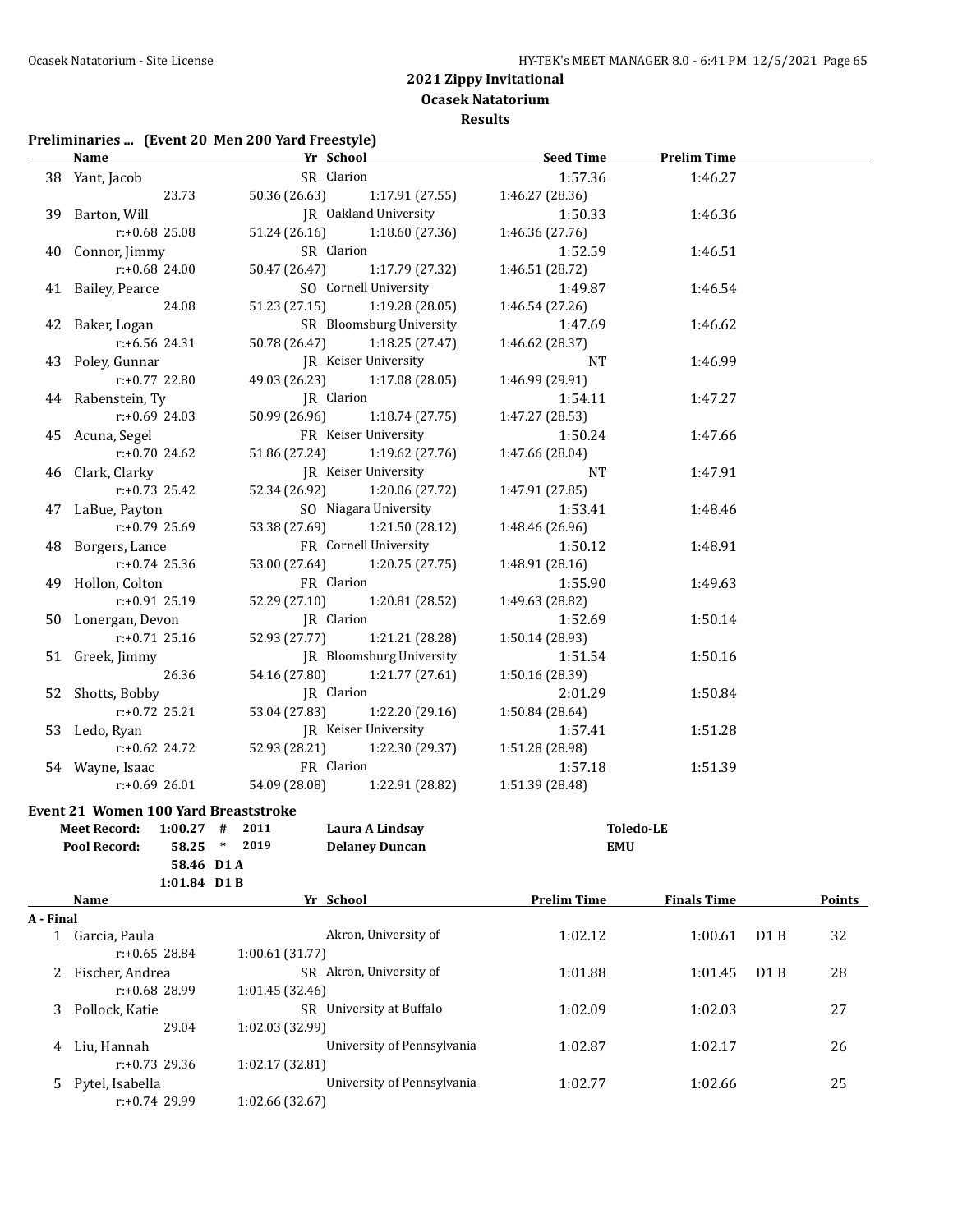**Results**

### **A - Final ... (Event 21 Women 100 Yard Breaststroke)**

|                  | <b>Name</b>                            | Yr School                                   | <b>Prelim Time</b> | <b>Finals Time</b> | <b>Points</b> |
|------------------|----------------------------------------|---------------------------------------------|--------------------|--------------------|---------------|
|                  | 6 Bailey, Taylor                       | SR Oakland University                       | 1:02.62            | 1:02.89            | 24            |
|                  | r:+0.66 29.76                          | 1:02.89 (33.13)                             |                    |                    |               |
|                  | 7 Estabrook, Grace                     | University of Pennsylvania                  | 1:02.96            | 1:03.03            | 23            |
|                  | $r: +0.73$ 29.66                       | 1:03.03 (33.37)                             |                    |                    |               |
|                  | 8 McDowell, Sydney                     | SR Oakland University                       | 1:02.47            | 1:03.27            | 22            |
|                  | r:+0.72 29.61                          | 1:03.27 (33.66)                             |                    |                    |               |
| <b>B</b> - Final |                                        |                                             |                    |                    |               |
|                  | 9 Dyer, Madeline                       | SO Akron, University of                     | 1:03.97            | 1:02.62            | 20            |
|                  | $r: +0.73$ 29.55                       | 1:02.62 (33.07)                             |                    |                    |               |
|                  | 10 Kilgore, Lauren                     | JR University of Toledo                     | 1:03.00            | 1:02.73            | 17            |
|                  | $r: +6.27$ 29.89                       | 1:02.73 (32.84)                             |                    |                    |               |
|                  | 11 Bozso, Sara                         | JR Akron, University of                     | 1:03.12            | 1:02.82            | 16            |
|                  | 29.74                                  | 1:02.82 (33.08)<br>FR University at Buffalo |                    |                    |               |
|                  | 12 Brezovski, Taeghen<br>r:+0.66 29.92 | 1:02.92 (33.00)                             | 1:03.41            | 1:02.92            | 15            |
|                  |                                        | FR Oakland University                       |                    | 1:03.66            |               |
|                  | 13 Belanger, Logan<br>$r: +0.73$ 29.50 | 1:03.66 (34.16)                             | 1:04.10            |                    | 14            |
|                  | 14 Davidson, Sydney                    | JR Clarion                                  | 1:03.76            | 1:03.98            | 13            |
|                  | $r: +0.68$ 29.44                       | 1:03.98 (34.54)                             |                    |                    |               |
|                  | 15 Boeckman, Anna                      | University of Pennsylvania                  | 1:04.11            | 1:04.53            | 12            |
|                  | $r: +0.74$ 30.50                       | 1:04.53 (34.03)                             |                    |                    |               |
|                  | 16 Biltoft-Jensen, Nikoline            | FR Keiser University                        | 1:03.81            | 1:04.71            | 11            |
|                  | $r: +0.71$ 30.03                       | 1:04.71 (34.68)                             |                    |                    |               |
| C - Final        |                                        |                                             |                    |                    |               |
|                  | 17 Freibach, Ori                       | SR Keiser University                        | 1:04.84            | 1:04.83            | 9             |
|                  | $r: +0.73$ 30.34                       | 1:04.83 (34.49)                             |                    |                    |               |
|                  | 18 Morgus, Michaela                    | JR University at Buffalo                    | 1:04.55            | 1:04.93            | 7             |
|                  | r:+0.71 30.96                          | 1:04.93 (33.97)                             |                    |                    |               |
|                  | 19 Chang, Allison                      | SR Cornell University                       | 1:05.18            | 1:05.13            | 6             |
|                  | $r: +0.62$ 31.00                       | 1:05.13 (34.13)                             |                    |                    |               |
|                  | 20 Robinson, Lily                      | SO Keiser University                        | 1:04.79            | 1:05.44            | 5             |
|                  | 30.37                                  | 1:05.44 (35.07)                             |                    |                    |               |
|                  | 21 Lewis, Maya                         | FR Oakland University                       | 1:05.77            | 1:05.68            | 4             |
|                  | $r: +0.66$                             |                                             |                    |                    |               |
|                  | 22 Keaney, Kasey                       | SO University at Buffalo                    | 1:05.60            | 1:05.99            | 3             |
|                  | r:+0.78 31.29                          | 1:05.99 (34.70)                             |                    |                    |               |
|                  | 23 Srun, Tidawee                       | FR Clarion                                  | 1:05.89            | 1:06.15            | 2             |
|                  | $r: +0.72$ 30.73                       | 1:06.15 (35.42)                             |                    |                    |               |
|                  | 24 Brady, Kathryn                      | FR Niagara University                       | 1:05.84            | 1:06.27            | 1             |
| D - Final        | r:+0.81 31.52                          | 1:06.27 (34.75)                             |                    |                    |               |
| 25               | Donagan, Erin                          | SR Oakland University                       | 1:05.95            | 1:05.14            |               |
|                  | $r: +0.75$ 30.99                       | 1:05.14(34.15)                              |                    |                    |               |
| 26               | Dial, Mandy                            | JR Clarion                                  | 1:06.27            | 1:06.25            |               |
|                  | $r: +0.67$ 30.46                       | 1:06.25 (35.79)                             |                    |                    |               |
| 27               | Silva, Amanda                          | SO Niagara University                       | 1:06.11            | 1:06.36            |               |
|                  | 30.59                                  | 1:06.36 (35.77)                             |                    |                    |               |
| 28               | Wu, Amy                                | SO Cornell University                       | 1:06.65            | 1:06.38            |               |
|                  | r:+0.74 31.24                          | 1:06.38 (35.14)                             |                    |                    |               |
| 29               | Smith, Megan                           | FR Niagara University                       | 1:06.51            | 1:06.79            |               |
|                  | $r: +0.79$ 31.75                       | 1:06.79 (35.04)                             |                    |                    |               |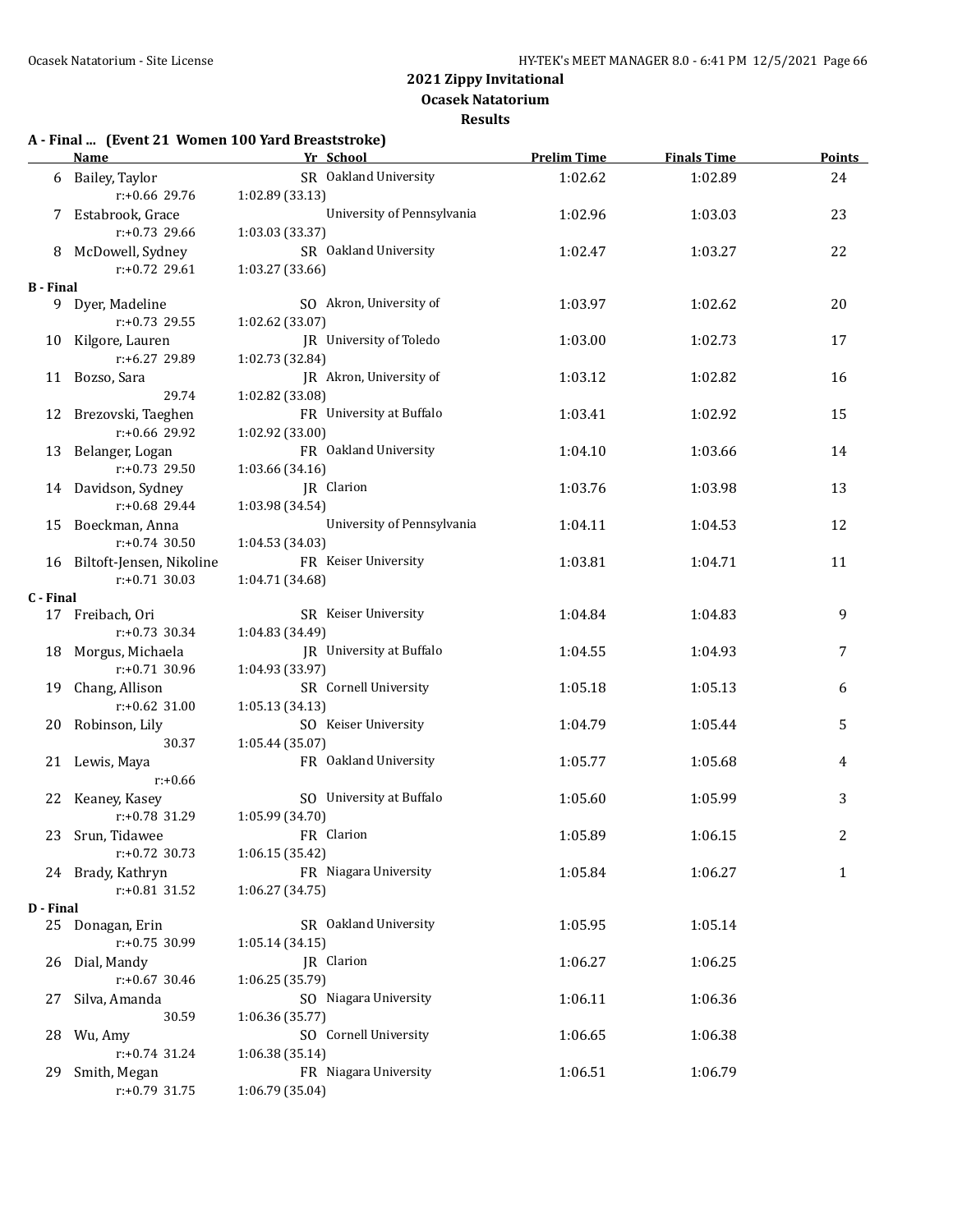**Ocasek Natatorium**

**Results**

|    | Name                                                        | D - Final  (Event 21 Women 100 Yard Breaststroke)<br>Yr School  | <b>Prelim Time</b> | <b>Finals Time</b> | <b>Points</b> |
|----|-------------------------------------------------------------|-----------------------------------------------------------------|--------------------|--------------------|---------------|
|    | 30 Zarzo Ramierz, Alicia                                    | FR University of Toledo                                         | 1:07.29            | 1:07.29            |               |
|    | r:+0.84 31.77                                               | 1:07.29 (35.52)                                                 |                    |                    |               |
|    | 31 Cook, Julia<br>r:+0.78 32.11                             | JR Oakland University<br>1:07.59 (35.48)                        | 1:06.43            | 1:07.59            |               |
| 32 | Schwarz, Jenessa<br>$r: +0.75$ 31.36                        | University of Pennsylvania<br>1:07.92 (36.56)                   | 1:06.75            | 1:07.92            |               |
|    |                                                             |                                                                 |                    |                    |               |
|    | <b>Event 21 Women 100 Yard Breaststroke</b>                 |                                                                 |                    |                    |               |
|    | <b>Meet Record:</b><br>$1:00.27$ #<br>58.25<br>Pool Record: | 2011<br>Laura A Lindsay<br>2019<br>$*$<br><b>Delaney Duncan</b> | <b>EMU</b>         | <b>Toledo-LE</b>   |               |
|    | 58.46 D1A                                                   |                                                                 |                    |                    |               |
|    | 1:01.84 D1B                                                 |                                                                 |                    |                    |               |
|    | <b>Name</b>                                                 | Yr School                                                       | <b>Seed Time</b>   | <b>Prelim Time</b> |               |
|    | <b>Preliminaries</b>                                        |                                                                 |                    |                    |               |
|    | 1 Fischer, Andrea                                           | SR Akron, University of                                         | 1:01.98            | 1:01.88            | q             |
|    | $r: +0.70$ 29.36                                            | 1:01.88 (32.52)                                                 |                    |                    |               |
| 2  | Pollock, Katie                                              | SR University at Buffalo                                        | 1:04.04            | 1:02.09            | q             |
|    | $r: +0.67$ 29.07                                            | 1:02.09 (33.02)                                                 |                    |                    |               |
| 3  | Garcia, Paula                                               | Akron, University of                                            | 1:03.20            | 1:02.12            | q             |
|    | 28.75                                                       | 1:02.12 (33.37)                                                 |                    |                    |               |
| 4  | McDowell, Sydney                                            | SR Oakland University                                           | 1:04.21            | 1:02.47            | q             |
|    | $r: +5.62$ 29.21                                            | 1:02.47 (33.26)                                                 |                    |                    |               |
| 5  | Bailey, Taylor                                              | SR Oakland University                                           | 1:03.38            | 1:02.62            | q             |
|    | $r: +0.70$ 29.70                                            | 1:02.62 (32.92)<br>University of Pennsylvania                   | 1:02.87            |                    |               |
| 6  | Pytel, Isabella<br>$r: +0.75$ 29.36                         | 1:02.77 (33.41)                                                 |                    | 1:02.77            | q             |
| 7. | Liu, Hannah                                                 | University of Pennsylvania                                      | 1:02.37            | 1:02.87            | q             |
|    | r:+5.74 29.77                                               | 1:02.87 (33.10)                                                 |                    |                    |               |
| 8  | Daniel, Abby                                                | FR Akron, University of                                         | 1:04.11            | 1:02.92            | q             |
|    | r:+0.69 29.85                                               | 1:02.92 (33.07)                                                 |                    |                    |               |
| 9  | Estabrook, Grace                                            | University of Pennsylvania                                      | 1:03.31            | 1:02.96            | q             |
|    | 29.81                                                       | 1:02.96 (33.15)                                                 |                    |                    |               |
|    | 10 Kilgore, Lauren                                          | JR University of Toledo                                         | 1:04.11            | 1:03.00            | q             |
|    | $r: +0.65$ 30.09                                            | 1:03.00 (32.91)                                                 |                    |                    |               |
|    | 11 Bozso, Sara                                              | JR Akron, University of                                         | 1:03.05            | 1:03.12            | q             |
|    | 29.75                                                       | 1:03.12 (33.37)                                                 |                    |                    |               |
|    | 12 Brezovski, Taeghen                                       | FR University at Buffalo                                        | 1:06.28            | 1:03.41 $q$        |               |
|    | $r: +0.65$                                                  |                                                                 |                    |                    |               |
| 13 | Davidson, Sydney                                            | IR Clarion                                                      | 1:08.14            | 1:03.76            | q             |
|    | r:+0.67 28.99                                               | 1:03.76 (34.77)                                                 |                    |                    |               |
|    | 14 Biltoft-Jensen, Nikoline                                 | FR Keiser University                                            | 1:08.21            | 1:03.81            | q             |
|    | r:+0.69 29.98                                               | 1:03.81 (33.83)                                                 |                    |                    |               |
| 15 | Dyer, Madeline                                              | SO Akron, University of                                         | 1:04.02            | 1:03.97            | q             |
|    | r:+0.75 29.99                                               | 1:03.97 (33.98)                                                 |                    |                    |               |
|    | 16 Belanger, Logan                                          | FR Oakland University                                           | 1:07.06            | 1:04.10            | q             |
|    | $r: +0.75$ 29.88                                            | 1:04.10 (34.22)<br>University of Pennsylvania                   |                    |                    |               |
|    | 17 Boeckman, Anna<br>$r: +0.76$ 30.24                       | 1:04.11 (33.87)                                                 | 1:04.79            | 1:04.11            | $\mathbf{q}$  |
| 18 | Morgus, Michaela                                            | <b>IR</b> University at Buffalo                                 | 1:05.96            | 1:04.55            |               |
|    | r:+6.39 30.72                                               | 1:04.55 (33.83)                                                 |                    |                    | q             |
| 19 | Robinson, Lily                                              | SO Keiser University                                            | 1:07.24            | 1:04.79            | q             |
|    | $r: +0.79$ 30.20                                            | 1:04.79 (34.59)                                                 |                    |                    |               |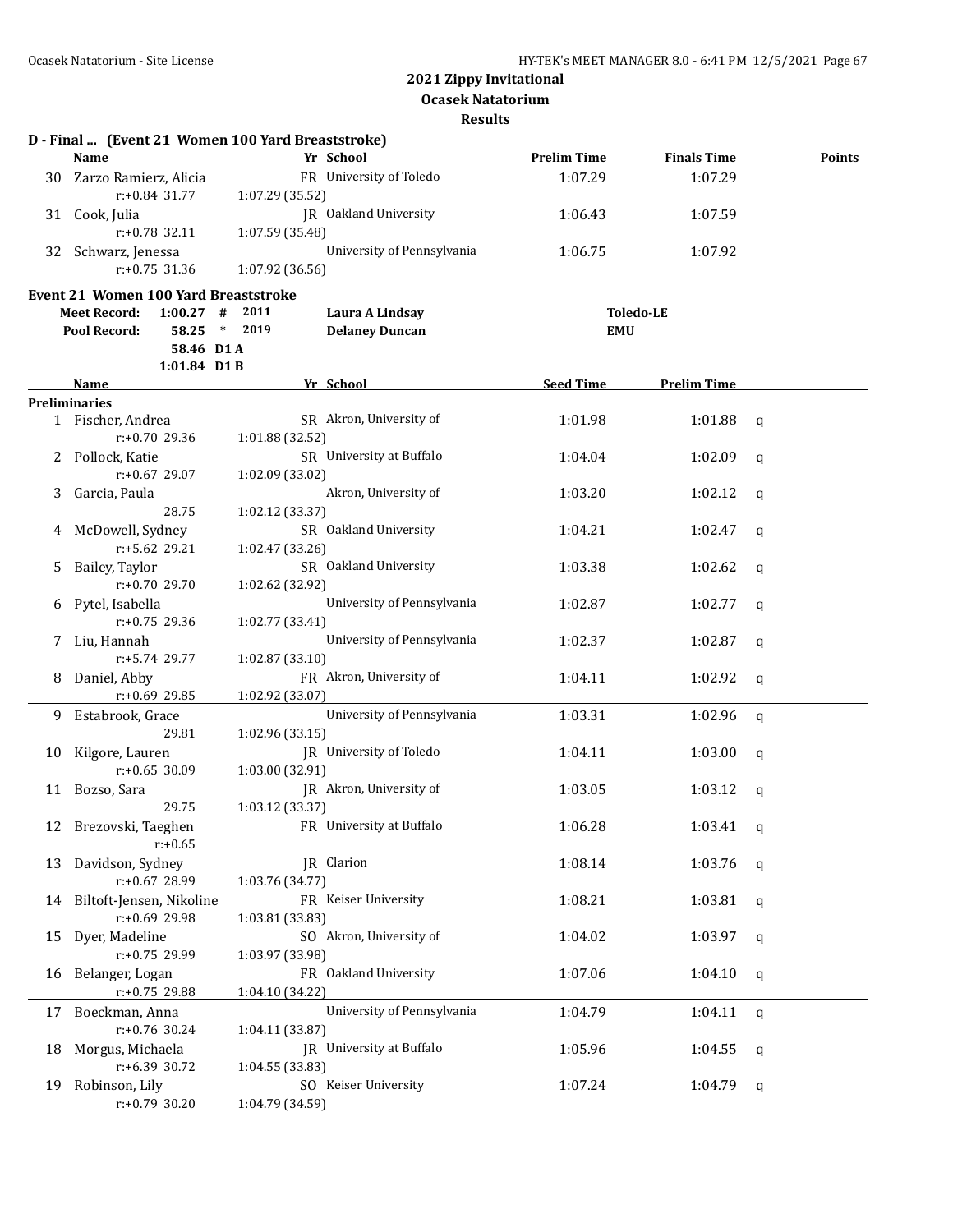**Ocasek Natatorium**

#### **Results**

#### **Preliminaries ... (Event 21 Women 100 Yard Breaststroke)**

|     | Name                                 | Yr School                  | <b>Seed Time</b> | <b>Prelim Time</b> |             |
|-----|--------------------------------------|----------------------------|------------------|--------------------|-------------|
| 20  | Freibach, Ori                        | SR Keiser University       | 1:06.71          | 1:04.84            | $\mathbf q$ |
|     | r:+0.78 30.54                        | 1:04.84 (34.30)            |                  |                    |             |
|     | 21 Chang, Allison                    | SR Cornell University      | 1:05.34          | 1:05.18            | q           |
|     | r:+0.58 30.67                        | 1:05.18 (34.51)            |                  |                    |             |
| 22  | Keaney, Kasey                        | SO University at Buffalo   | 1:06.31          | 1:05.60            | q           |
|     | r:+0.76 31.07                        | 1:05.60 (34.53)            |                  |                    |             |
| 23  | Lewis, Maya                          | FR Oakland University      | 1:07.79          | 1:05.77            | q           |
|     | $r: +0.67$ 30.63                     | 1:05.77 (35.14)            |                  |                    |             |
|     | 24 Fisher, Clarice                   | JR University at Buffalo   | <b>NT</b>        | 1:05.80            | q           |
|     | r:+0.68 30.86                        | 1:05.80 (34.94)            |                  |                    |             |
| 25  | Brady, Kathryn                       | FR Niagara University      | 1:07.60          | 1:05.84            | $\mathbf q$ |
|     | $r: +0.76$ 31.15                     | 1:05.84 (34.69)            |                  |                    |             |
| 26- | Srun, Tidawee                        | FR Clarion                 | 1:09.66          | 1:05.89            | q           |
|     | $r: +0.73$ 30.63                     | 1:05.89 (35.26)            |                  |                    |             |
| 27  | Donagan, Erin                        | SR Oakland University      | 1:08.60          | 1:05.95            | q           |
|     | 31.45                                | 1:05.95 (34.50)            |                  |                    |             |
| 28  | Silva, Amanda                        | SO Niagara University      | 1:08.31          | 1:06.11            | q           |
|     | $r: +0.75$ 31.05                     | 1:06.11 (35.06)            |                  |                    |             |
| 29  | Dial, Mandy                          | JR Clarion                 | 1:11.53          | 1:06.27            | q           |
|     | $r: +0.71$ 30.66                     | 1:06.27 (35.61)            |                  |                    |             |
| 30  | Cook, Julia                          | JR Oakland University      | 1:08.36          | 1:06.43            | q           |
|     | r:+0.74 31.39                        | 1:06.43 (35.04)            |                  |                    |             |
|     | 31 Smith, Megan                      | FR Niagara University      | 1:07.70          | 1:06.51            | q           |
|     | 31.55                                | 1:06.51 (34.96)            |                  |                    |             |
|     | 32 Wu, Amy                           | SO Cornell University      | 1:08.67          | 1:06.65            | q           |
|     | $r: +0.76$ 31.15                     | 1:06.65(35.50)             |                  |                    |             |
|     | 33 Parker, Melissa                   | JR Cornell University      | 1:11.66          | 1:06.72            |             |
|     | r:+0.79 31.74                        | 1:06.72 (34.98)            |                  |                    |             |
|     | 34 Schwarz, Jenessa                  | University of Pennsylvania | 1:06.08          | 1:06.75            |             |
|     | r:+0.66 30.59                        | 1:06.75 (36.16)            |                  |                    |             |
|     | 35 Zarzo Ramierz, Alicia             | FR University of Toledo    | 1:08.13          | 1:07.29            |             |
|     | $r: +0.73$ 31.73                     | 1:07.29 (35.56)            |                  |                    |             |
|     | 36 Craig, Kendall                    | FR Akron, University of    | 1:07.28          | 1:07.47            |             |
|     | r:+0.69 31.92                        | 1:07.47 (35.55)            |                  |                    |             |
| 37  | Rosely, Ava                          | SO Clarion                 | 1:10.80          | 1:07.52            |             |
|     | $r: +0.71$ 31.36                     | 1:07.52 (36.16)            |                  |                    |             |
|     | 38 Sugra, Anna                       | JR Bloomsburg University   | 1:10.34          | 1:07.58            |             |
|     | 31.34                                | 1:07.58 (36.24)            |                  |                    |             |
|     | 39 Petersen, Amanda                  | FR Cornell University      | 1:08.29          | 1:07.67            |             |
|     | r:+0.77 31.74                        | 1:07.67 (35.93)            |                  |                    |             |
|     | 40 Maas, Jenna                       | SR Oakland University      | 1:09.21          | 1:07.68            |             |
|     | r:+0.66 31.61                        | 1:07.68 (36.07)            |                  |                    |             |
|     | 41 Kreger, Kayla<br>$r: +0.68$ 32.16 | SO Niagara University      | 1:09.79          | 1:07.77            |             |
|     |                                      | 1:07.77 (35.61)            |                  |                    |             |
|     | 42 Olivas, Julia<br>$r: +0.68$ 32.07 | SO Keiser University       | 1:09.63          | 1:07.78            |             |
|     |                                      | 1:07.78 (35.71)<br>Clarion | 1:10.26          | 1:08.10            |             |
| 43. | Fry, Hailey<br>$r: +0.62$ 31.29      | 1:08.10 (36.81)            |                  |                    |             |
|     | 44 Wallenborg, Caroline              | JR University of Toledo    | 1:10.94          | 1:08.22            |             |
|     | r:+0.76 32.08                        | 1:08.22 (36.14)            |                  |                    |             |
|     |                                      |                            |                  |                    |             |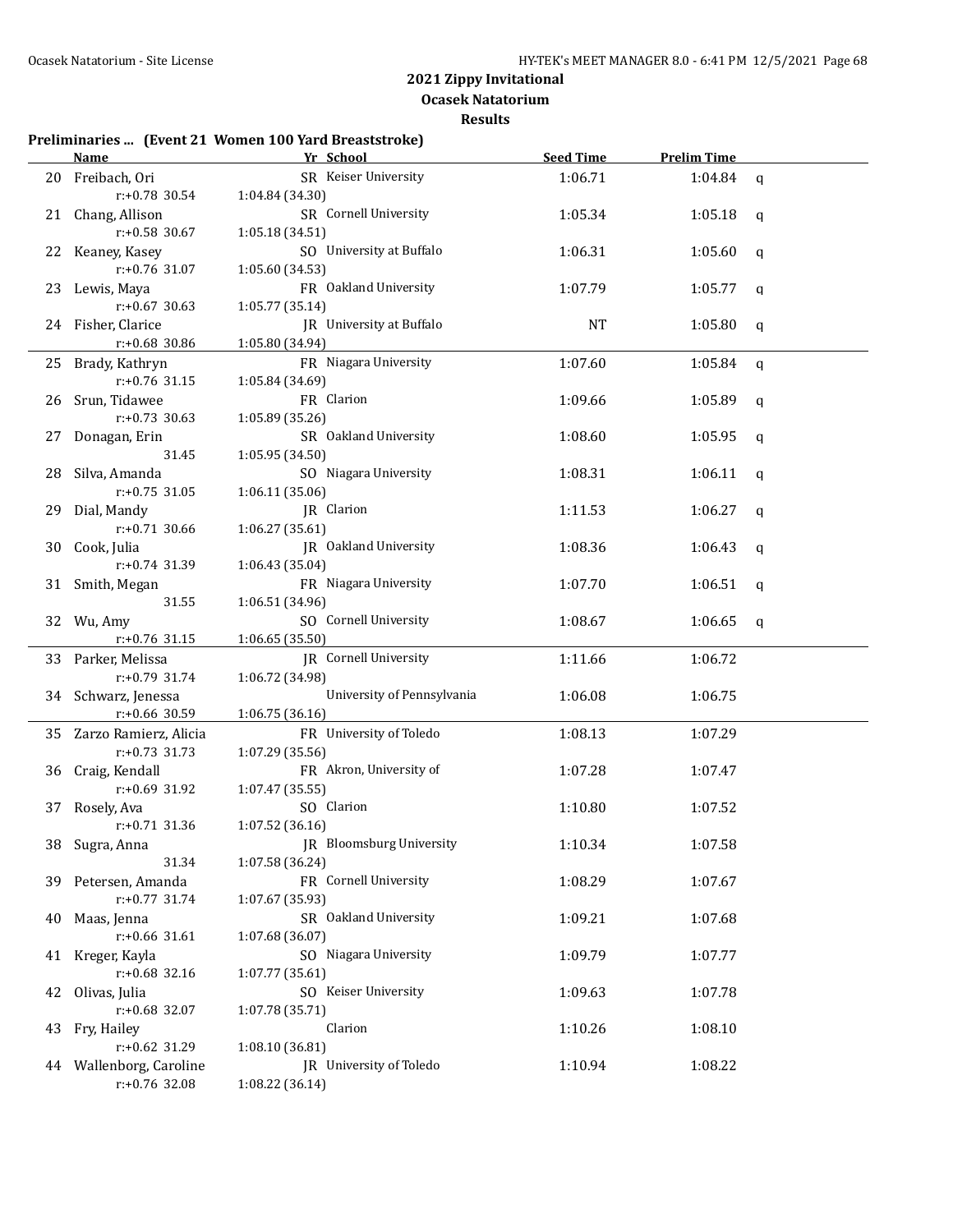**Ocasek Natatorium**

**Results**

#### **Preliminaries ... (Event 21 Women 100 Yard Breaststroke)**

r:+0.69 25.50 54.73 (29.23)

|           | <b>Name</b>                        | Yr School                                      | <b>Seed Time</b>   | <b>Prelim Time</b> |     |        |
|-----------|------------------------------------|------------------------------------------------|--------------------|--------------------|-----|--------|
|           | 45 Holmquist, Ellen                | University of Pennsylvania                     | 1:06.88            | 1:08.31            |     |        |
|           | r:+0.81 32.26                      | 1:08.31 (36.05)                                |                    |                    |     |        |
|           | 46 Chalus, Candice                 | SR Clarion                                     | 1:09.61            | 1:08.47            |     |        |
|           | r:+0.76 31.31                      | 1:08.47 (37.16)                                |                    |                    |     |        |
|           | 47 Laenen, Lola                    | <b>IR</b> Oakland University                   | 1:06.99            | 1:08.56            |     |        |
|           | r:+0.78 32.39                      | 1:08.56 (36.17)                                |                    |                    |     |        |
| 48        | Ohr, Joelle                        | SO Cornell University                          | 1:14.17            | 1:09.19            |     |        |
|           | $r: +0.65$ 32.70                   | 1:09.19 (36.49)                                |                    |                    |     |        |
| 49        | Maddux, Lila                       | FR Niagara University                          | 1:11.67            | 1:09.37            |     |        |
|           | $r: +0.67$ 32.45                   | 1:09.37 (36.92)                                |                    |                    |     |        |
|           |                                    | SO Clarion                                     | 1:12.34            | 1:09.89            |     |        |
|           | 50 Buchheit, Jocelyn<br>31.99      |                                                |                    |                    |     |        |
|           |                                    | 1:09.89 (37.90)                                |                    |                    |     |        |
|           | 51 Riegel, Julia                   | FR Bloomsburg University                       | 1:11.06            | 1:10.01            |     |        |
|           | r:+0.70 32.83                      | 1:10.01 (37.18)                                |                    |                    |     |        |
|           | 52 Morikawa, Carolyn               | SR Cornell University                          | 1:11.35            | 1:10.73            |     |        |
|           | $r: +0.71$ 33.51                   | 1:10.73 (37.22)                                |                    |                    |     |        |
|           | 53 Jackson, Liz                    | SR Bloomsburg University                       | 1:15.56            | 1:11.27            |     |        |
|           | r:+0.68 33.96                      | 1:11.27 (37.31)                                |                    |                    |     |        |
|           | 54 Wagoner, Jenna                  | SR Niagara University                          | 1:14.28            | 1:12.55            |     |        |
|           | r:+0.70 33.87                      | 1:12.55(38.68)                                 |                    |                    |     |        |
|           | 55 Marchioni, Julie                | SR Bloomsburg University                       | 1:18.84            | 1:12.84            |     |        |
|           | $r: +0.72$ 34.71                   | 1:12.84 (38.13)                                |                    |                    |     |        |
|           | 56 Wrejde, Isabelle                | SR Keiser University                           | 1:18.75            | 1:14.77            |     |        |
|           | $r: +0.74$ 34.95                   | 1:14.77 (39.82)                                |                    |                    |     |        |
| 57        | Thrasher, Madison                  | SO Keiser University                           | 1:16.44            | 1:15.42            |     |        |
|           | r:+0.88 35.95                      | 1:15.42 (39.47)                                |                    |                    |     |        |
|           | 58 Gorrell, Bell                   | SO Clarion                                     | 1:20.07            | 1:16.20            |     |        |
|           | 35.82                              | 1:16.20 (40.38)                                |                    |                    |     |        |
|           | 59 Noss, Dani                      | SO Bloomsburg University                       | 1:24.93            | 1:20.47            |     |        |
|           | $r: +0.74$ 38.48                   | 1:20.47 (41.99)                                |                    |                    |     |        |
| ---       | Kupsky, Tara                       | SR Bloomsburg University                       | 1:12.80            | DQ DQ              |     |        |
|           |                                    |                                                |                    |                    |     |        |
|           | Event 22 Men 100 Yard Breaststroke |                                                |                    |                    |     |        |
|           | <b>Meet Record:</b>                | $51.45$ # $12/4/2021$<br><b>Matthew Fallon</b> |                    | Penn               |     |        |
|           | Pool Record:                       | 51.45 * 12/4/2021<br><b>Matthew Fallon</b>     |                    | Penn               |     |        |
|           | 51.59 D1A                          |                                                |                    |                    |     |        |
|           | 54.27 D1B                          |                                                |                    |                    |     |        |
|           | Name                               | Yr School                                      | <b>Prelim Time</b> | <b>Finals Time</b> |     | Points |
| A - Final |                                    |                                                |                    |                    |     |        |
|           | 1 Fallon, Matthew                  | University of Pennsylvania                     | 51.45              | 51.46              | D1A | 32     |
|           | r:+0.65 24.19                      | 51.46 (27.27)                                  |                    |                    |     |        |
| 2         | Bart, Christian                    | JR Oakland University                          | 53.69              | 52.90              | D1B | 28     |
|           | r:+0.67 24.74                      | 52.90 (28.16)                                  |                    |                    |     |        |
| 3         | Zaplatar, Emerson                  | SR Keiser University                           | 53.25              | 53.31              | D1B | 27     |
|           | 24.72                              | 53.31 (28.59)                                  |                    |                    |     |        |
| 4         | Simpson, Neil                      | University of Pennsylvania                     | 54.01              | 53.71              | D1B | 26     |
|           | $r: +0.61$ 25.02                   | 53.71 (28.69)                                  |                    |                    |     |        |
| 5         | Feldman, Benjamin                  | University of Pennsylvania                     | 55.12              | 54.39              |     | 25     |
|           | $r: +0.63$ 25.57                   | 54.39 (28.82)                                  |                    |                    |     |        |

6 Bass, Jacob JR Cornell University 54.66 54.73 24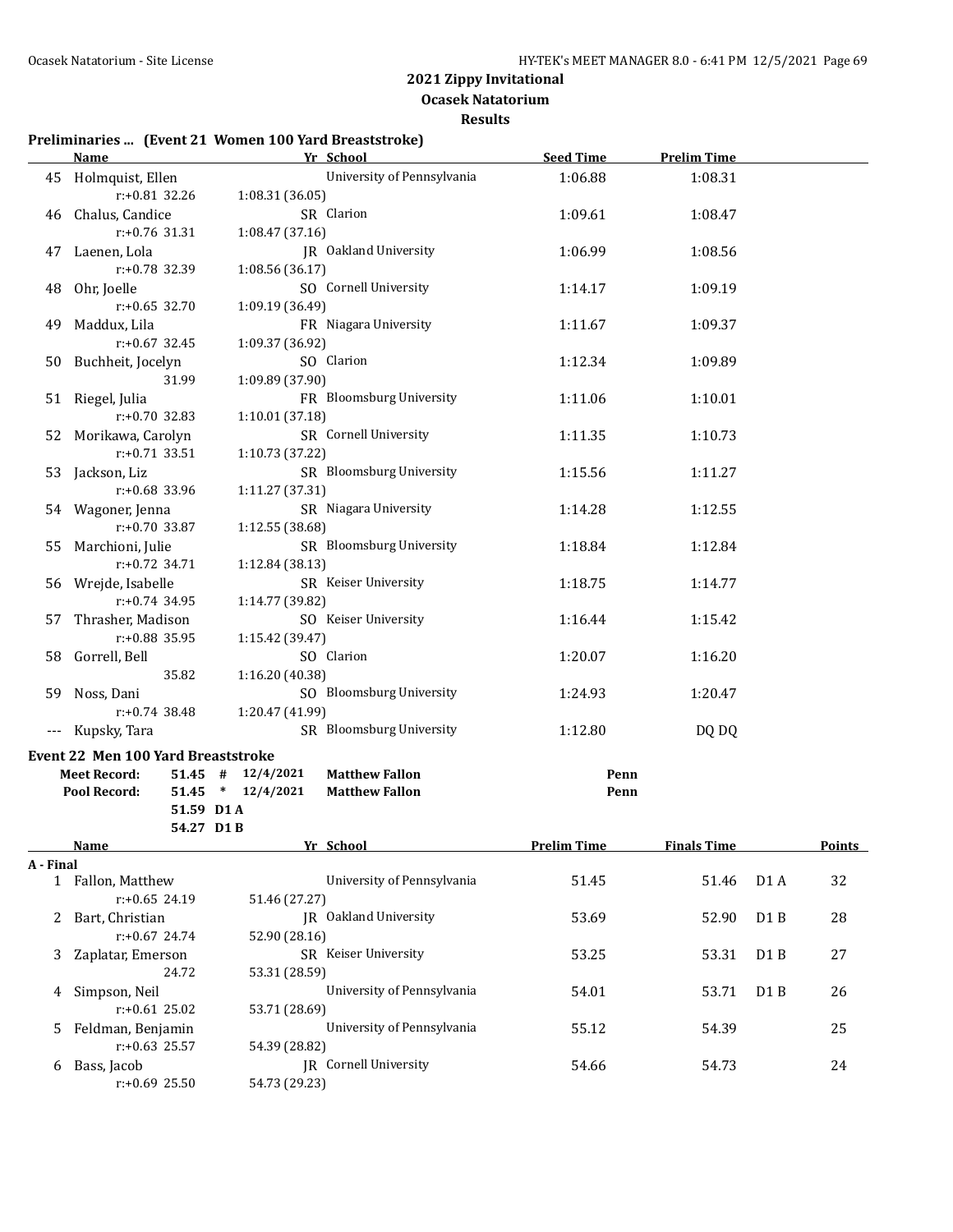**Results**

### **A - Final ... (Event 22 Men 100 Yard Breaststroke)**

|           | <b>Name</b>                               | Yr School                                      | <b>Prelim Time</b> | <b>Finals Time</b> | <b>Points</b> |
|-----------|-------------------------------------------|------------------------------------------------|--------------------|--------------------|---------------|
|           | 7 Schreiber, Jason                        | University of Pennsylvania                     | 55.10              | 54.75              | 23            |
|           | r:+0.58 25.99                             | 54.75 (28.76)                                  |                    |                    |               |
|           | 8 Valiquette, Jack                        | JR Cornell University                          | 55.42              | 55.85              | 22            |
|           | r:+0.66 26.32                             | 55.85 (29.53)                                  |                    |                    |               |
| B - Final |                                           |                                                |                    |                    |               |
|           | 9 Wolff, Sebastian                        | FR Cornell University                          | 55.72              | 54.88              | 20            |
|           | 25.21                                     | 54.88 (29.67)                                  |                    |                    |               |
|           | 10 Park, Tate                             | University of Pennsylvania                     | 56.52              | 55.28              | 17            |
|           | $r: +0.61$ 25.71                          | 55.28 (29.57)                                  |                    |                    |               |
|           | 11 Casey, Jack                            | JR Cornell University                          | 56.09              | 55.67              | 16            |
|           | $r: +0.67$ 26.02                          | 55.67 (29.65)                                  |                    |                    |               |
|           | 12 Nyblom, Niklas                         | JR Keiser University                           | 55.81              | 55.96              | 15            |
|           | r:14.59 25.88                             | 55.96 (30.08)                                  |                    |                    |               |
|           | 13 Leblanc, Matthew                       | University of Pennsylvania                     | 55.99              | 56.24              | 14            |
|           | $r: +0.66$ 26.17                          | 56.24 (30.07)                                  |                    |                    |               |
|           | 14 Myklebusthaug, Theo                    | SO Keiser University                           | 55.60              | 56.62              | 13            |
|           | r:+0.72 26.49                             | 56.62 (30.13)                                  |                    |                    |               |
|           | 15 Lewis, Thomas                          | University of Pennsylvania                     | 56.98              | 56.93              | 12            |
|           | r:+3.87 26.64                             | 56.93 (30.29)                                  |                    |                    |               |
|           | 16 Geheb, Ryan                            | SR Oakland University                          | 55.85              | 57.07              | 11            |
|           | $r: +0.72$ 26.41                          | 57.07 (30.66)                                  |                    |                    |               |
| C - Final |                                           |                                                |                    |                    |               |
|           | 17 Quiñones, Javi                         | SR Oakland University                          | 57.10              | 55.84              | 9             |
|           | $r: +0.60$ 25.69                          | 55.84 (30.15)                                  |                    |                    |               |
|           | 18 Isaacs, Tanner                         | SO Niagara University                          | 57.48              | 56.47              | 7             |
|           | r:+6.62 26.14                             | 56.47 (30.33)                                  |                    |                    |               |
|           | 19 Wang, Eric                             | University of Pennsylvania                     | 57.12              | 57.24              | 6             |
|           | 26.32                                     | 57.24 (30.92)                                  |                    |                    |               |
|           | 20 Evans, Andrew                          | SR Oakland University                          | 57.18              | 57.30              | 5             |
|           | r:14.30 26.74                             | 57.30 (30.56)                                  |                    |                    |               |
|           | 21 Banks, Jack                            | FR Cornell University                          | 57.83              | 57.73              | 4             |
|           | r:15.44 26.75                             | 57.73 (30.98)                                  |                    |                    |               |
|           | 22 Keil, Kevin                            | University of Pennsylvania                     | 57.51              | 57.78              | 3             |
|           | r:+3.30 27.63                             | 57.78 (30.15)                                  |                    |                    |               |
|           | 23 Ohr, Pierson                           | SR Cornell University                          | 58.05              | 58.40              | 2             |
|           | $r: +0.65$ 27.50                          | 58.40 (30.90)                                  |                    |                    |               |
|           | 24 Mackey, Ian                            | SR Cornell University                          | 57.94              | 58.72              | $\mathbf{1}$  |
|           | r:+0.76 26.96                             | 58.72 (31.76)                                  |                    |                    |               |
|           | <b>Event 22 Men 100 Yard Breaststroke</b> |                                                |                    |                    |               |
|           | $51.45$ #<br><b>Meet Record:</b>          | 12/4/2021<br><b>Matthew Fallon</b>             | Penn               |                    |               |
|           | Pool Record:                              | $51.45$ * $12/4/2021$<br><b>Matthew Fallon</b> | Penn               |                    |               |
|           | 51.59 D1 A                                |                                                |                    |                    |               |
|           | 54.27 D1B                                 |                                                |                    |                    |               |
|           | Name                                      | Yr School                                      | <b>Seed Time</b>   | <b>Prelim Time</b> |               |
|           | Preliminaries                             |                                                |                    |                    |               |
|           | 1 Fallon, Matthew                         | University of Pennsylvania                     | 54.16              | $51.45#$ qD1 A     |               |
|           | $r: +0.67$ 24.10                          | 51.45 (27.35)                                  |                    |                    |               |
| 2         | Zaplatar, Emerson                         | SR Keiser University                           | 57.85              | 53.25<br>qD1B      |               |
|           | $r: +0.67$ 24.60                          | 53.25 (28.65)                                  |                    |                    |               |
| 3         | Bart, Christian                           | JR Oakland University                          | 55.17              | qD1B<br>53.69      |               |
|           | $r: +0.63$ 25.37                          | 53.69 (28.32)                                  |                    |                    |               |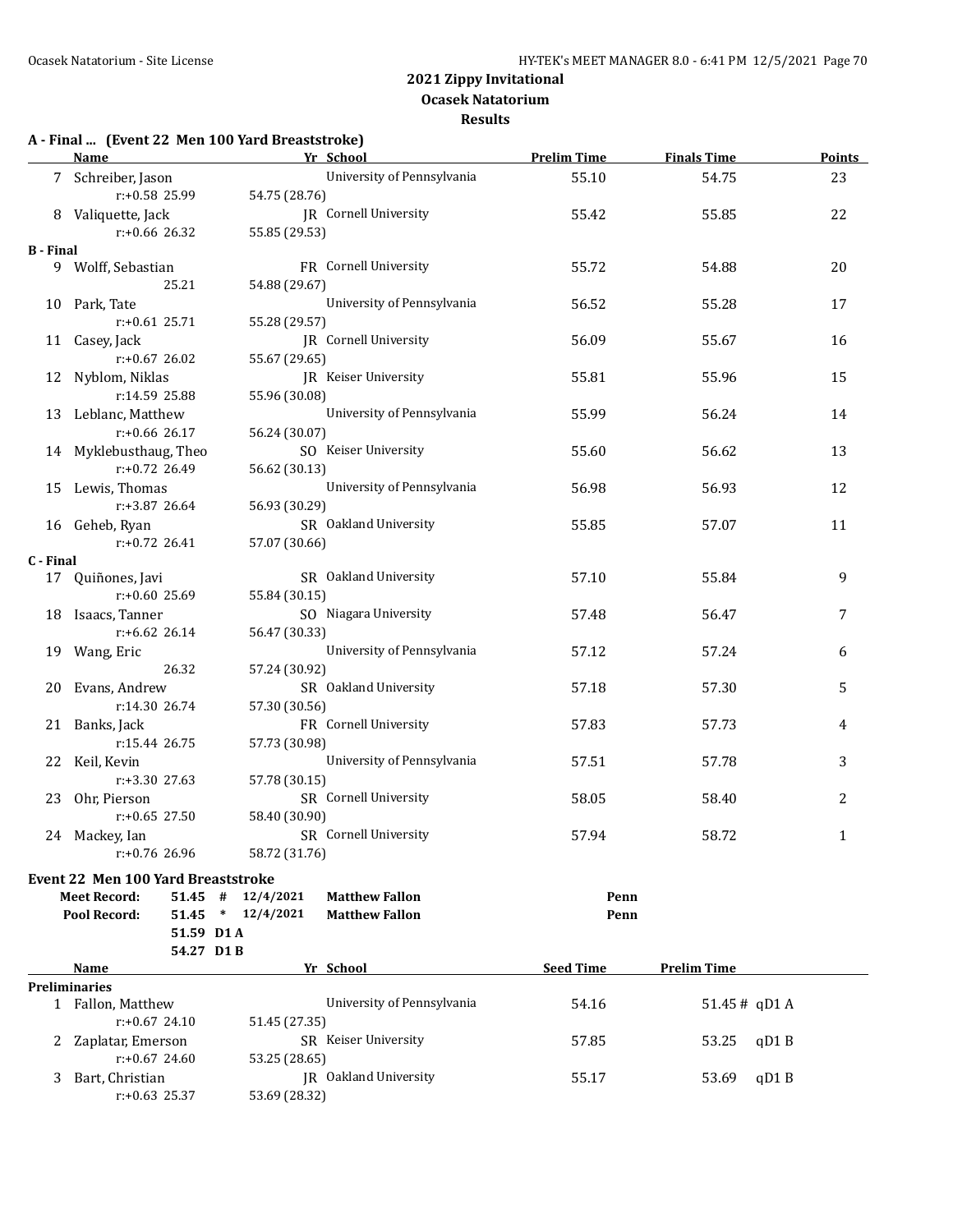**Results**

# **Preliminaries ... (Event 22 Men 100 Yard Breaststroke)**

|    | <b>Name</b>                     | Yr School                              | <b>Seed Time</b> | <b>Prelim Time</b> |             |
|----|---------------------------------|----------------------------------------|------------------|--------------------|-------------|
|    | 4 Simpson, Neil                 | University of Pennsylvania             | 56.43            | 54.01              | qD1B        |
|    | 25.38                           | 54.01 (28.63)                          |                  |                    |             |
| 5  | Bass, Jacob                     | JR Cornell University                  | 57.79            | 54.66              | q           |
|    | $r: +0.67$ 25.44                | 54.66 (29.22)                          |                  |                    |             |
| 6  | Schreiber, Jason                | University of Pennsylvania             | 56.07            | 55.10              | q           |
|    | r:+0.60 25.88                   | 55.10 (29.22)                          |                  |                    |             |
|    | Feldman, Benjamin               | University of Pennsylvania             | 56.51            | 55.12              | q           |
|    | 25.99                           | 55.12 (29.13)                          |                  |                    |             |
| 8  | Valiquette, Jack                | JR Cornell University                  | 1:00.12          | 55.42              | q           |
|    | $r$ :+0.67 26.35                | 55.42 (29.07)                          |                  |                    |             |
|    | 9 Myklebusthaug, Theo           | SO Keiser University                   | 1:00.21          | 55.60              | q           |
|    | $r: +0.71$ 26.15                | 55.60 (29.45)                          |                  |                    |             |
|    | 10 Wolff, Sebastian             | FR Cornell University                  | 57.39            | 55.72              | q           |
|    | r:+6.93 26.12                   | 55.72 (29.60)                          |                  |                    |             |
|    | 11 Nyblom, Niklas               | JR Keiser University                   | 59.61            | 55.81              | q           |
|    | $r: +0.62$ 26.26                | 55.81 (29.55)                          |                  |                    |             |
|    | 12 Geheb, Ryan                  | SR Oakland University                  | 57.74            | 55.85              | q           |
|    | $r: +0.67$ 25.82                | 55.85 (30.03)                          |                  |                    |             |
| 13 | Leblanc, Matthew                | University of Pennsylvania             | 59.46            | 55.99              | q           |
|    | $r: +0.69$ 26.30                | 55.99 (29.69)                          |                  |                    |             |
|    | 14 Casey, Jack                  | JR Cornell University                  | 58.19            | 56.09              | q           |
|    | r:+0.69 25.68                   | 56.09 (30.41)                          |                  |                    |             |
|    | 15 Park, Tate                   | University of Pennsylvania             | 57.03            | 56.52              | q           |
|    | $r: +0.67$ 26.77                | 56.52 (29.75)                          |                  |                    |             |
|    | 16 Lewis, Thomas                | University of Pennsylvania             | 1:03.76          | 56.98              | q           |
|    | r:+4.69 26.51                   | 56.98 (30.47)                          |                  |                    |             |
| 17 | Quiñones, Javi                  | SR Oakland University                  | 58.38            | 57.10              | q           |
|    | $r: +0.63$ 26.42                | 57.10 (30.68)                          |                  |                    |             |
|    | 18 Wang, Eric                   | University of Pennsylvania             | 56.76            | 57.12              | q           |
|    | $r: +0.65$ 25.91                | 57.12 (31.21)                          |                  |                    |             |
|    | 19 Evans, Andrew                | SR Oakland University                  | 59.04            | 57.18              | q           |
|    | r:+0.71 26.89                   | 57.18 (30.29)                          |                  |                    |             |
| 20 | Isaacs, Tanner                  | SO Niagara University                  | 1:00.39          | 57.48              | q           |
|    | $r: +0.65$ 27.00                | 57.48 (30.48)                          |                  |                    |             |
|    | 21 Keil, Kevin<br>27.30         | University of Pennsylvania             | 56.66            | 57.51              | q           |
|    |                                 | 57.51 (30.21)<br>FR Cornell University |                  |                    |             |
|    | 22 Banks, Jack<br>r:13.37 27.26 | 57.83 (30.57)                          | 59.92            | 57.83              | $\mathbf q$ |
| 23 | Mackey, Ian                     | SR Cornell University                  | 1:00.67          | 57.94              |             |
|    | 27.08                           | 57.94 (30.86)                          |                  |                    | q           |
|    | 24 Ohr, Pierson                 | SR Cornell University                  | 1:01.22          | 58.05              |             |
|    | $r: +0.65$ 27.46                | 58.05 (30.59)                          |                  |                    | q           |
|    | 25 Ojeda, Eddie                 | JR Keiser University                   | 1:02.02          | 58.08              |             |
|    | r:+6.99 27.19                   | 58.08 (30.89)                          |                  |                    |             |
| 26 | Finley, Sean                    | FR Niagara University                  | 1:00.33          | 58.24              |             |
|    | r:+0.69 27.42                   | 58.24 (30.82)                          |                  |                    |             |
| 27 | Bernsdorf, Andrew               | <b>IR</b> Oakland University           | 58.97            | 58.26              |             |
|    | r:+0.68 27.41                   | 58.26 (30.85)                          |                  |                    |             |
| 28 | Nesbitt, Blake                  | <b>IR</b> Bloomsburg University        | 59.40            | 58.27              |             |
|    | $r: +0.63$ 27.52                | 58.27 (30.75)                          |                  |                    |             |
|    |                                 |                                        |                  |                    |             |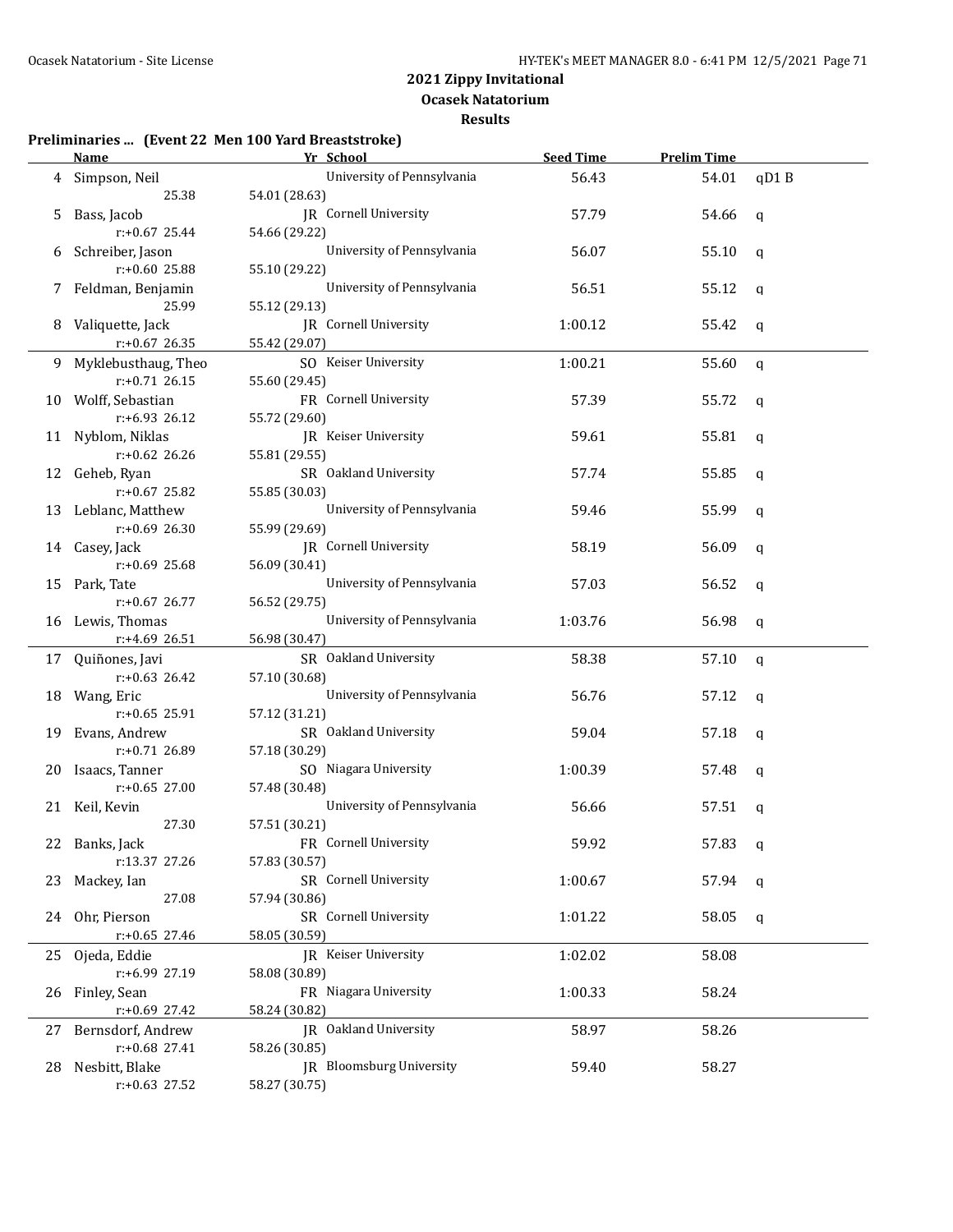**Ocasek Natatorium**

**Results**

# **Preliminaries ... (Event 22 Men 100 Yard Breaststroke)**

|           | <b>Name</b>                                                                                         | Yr School                                                                    | <b>Seed Time</b>            | <b>Prelim Time</b> |     |               |
|-----------|-----------------------------------------------------------------------------------------------------|------------------------------------------------------------------------------|-----------------------------|--------------------|-----|---------------|
|           | 29 Dowdy, Thatcher<br>r:+0.70 26.97                                                                 | FR Cornell University<br>58.29 (31.32)                                       | 1:00.37                     | 58.29              |     |               |
|           | 30 Flowers, Paul<br>$r: +0.66$ 27.47                                                                | JR Clarion<br>58.32 (30.85)                                                  | 1:03.35                     | 58.32              |     |               |
|           | 31 Madey, Nick<br>r:+0.70 27.06                                                                     | SR Bloomsburg University<br>58.34 (31.28)                                    | 1:01.63                     | 58.34              |     |               |
|           | 32 Junk, Cameron<br>$r: +0.64$ 27.04                                                                | SR Bloomsburg University<br>58.39 (31.35)                                    | 1:01.39                     | 58.39              |     |               |
|           | 33 Flannery, Robert<br>$r: +0.73$ 27.62                                                             | FR Niagara University<br>58.60 (30.98)                                       | 1:01.32                     | 58.60              |     |               |
|           | 34 Lintelman, Michael<br>$r: +0.67$ 27.61                                                           | FR Clarion<br>58.72 (31.11)                                                  | 1:07.65                     | 58.72              |     |               |
|           | 35 Korkmaz, Kaan<br>r:+7.39 27.95                                                                   | FR Oakland University<br>59.11 (31.16)                                       | 1:03.40                     | 59.11              |     |               |
|           | 36 Marvin, Matt<br>$r: +0.79$ 27.63                                                                 | SR Bloomsburg University<br>59.18 (31.55)                                    | 1:02.17                     | 59.18              |     |               |
|           | 37 Francis, Luc<br>$r: +0.77$ 27.77                                                                 | FR Cornell University<br>59.62 (31.85)                                       | 1:04.40                     | 59.62              |     |               |
|           | 38 Rocha, Chad<br>$r: +9.13$ 28.16                                                                  | FR Niagara University<br>59.63 (31.47)                                       | 1:03.97                     | 59.63              |     |               |
|           | 39 Schwabauer, Sam<br>27.61                                                                         | SO Niagara University<br>59.77 (32.16)                                       | 1:02.65                     | 59.77              |     |               |
|           | 40 Vu, Kevin<br>$r: +0.62$ 27.97                                                                    | <b>IR</b> Niagara University<br>59.97 (32.00)                                | 1:02.54                     | 59.97              |     |               |
|           | 41 Sanitago, Lucas<br>28.56                                                                         | FR Clarion<br>1:00.63 (32.07)                                                | 1:06.39                     | 1:00.63            |     |               |
|           | 42 Feiser, Joe<br>r:+0.60 28.40                                                                     | FR Clarion<br>1:01.33 (32.93)                                                | 1:05.70                     | 1:01.33            |     |               |
|           | 43 Elgar, Keith<br>$r: +0.71$ 28.92                                                                 | FR Niagara University<br>1:01.91 (32.99)                                     | 1:04.24                     | 1:01.91            |     |               |
|           | 44 Walker, TyQuann<br>$r: +0.61$ 29.88                                                              | SO Niagara University<br>1:04.63 (34.75)                                     | 1:07.09                     | 1:04.63            |     |               |
|           | Event 23 Women 100 Yard Backstroke<br><b>Meet Record:</b><br>Pool Record:<br>50.93 D1A<br>53.94 D1B | $52.82$ # 2017<br><b>Madison Myers</b><br>50.84 * 2018<br><b>Regan Smith</b> | <b>Akron</b><br><b>RIPT</b> |                    |     |               |
|           | Name                                                                                                | Yr School                                                                    | <b>Prelim Time</b>          | <b>Finals Time</b> |     | <b>Points</b> |
| A - Final |                                                                                                     |                                                                              |                             |                    |     |               |
|           | 1 Gatrall, Madelyn<br>25.55                                                                         | SO Akron, University of<br>53.09 (27.54)                                     | 53.90                       | 53.09              | D1B | 32            |
|           | 2 LaGrand, Susan<br>25.99                                                                           | SR Oakland University<br>53.58 (27.59)                                       | 54.24                       | 53.58              | D1B | 28            |
| 3         | Gorecka, Weronika<br>26.50                                                                          | JR Akron, University of<br>54.25 (27.75)                                     | 54.92                       | 54.25              |     | 27            |
| 4         | Cooper, Lauren<br>26.41                                                                             | SR Akron, University of<br>54.27 (27.86)                                     | 54.65                       | 54.27              |     | 26            |
| 5         | Naccarella, Mia<br>26.59                                                                            | SO University at Buffalo<br>54.94 (28.35)                                    | 54.27                       | 54.94              |     | 25            |
| 6         | Clough, Maggie<br>26.67                                                                             | SO Akron, University of<br>55.09 (28.42)                                     | 55.25                       | 55.09              |     | 24            |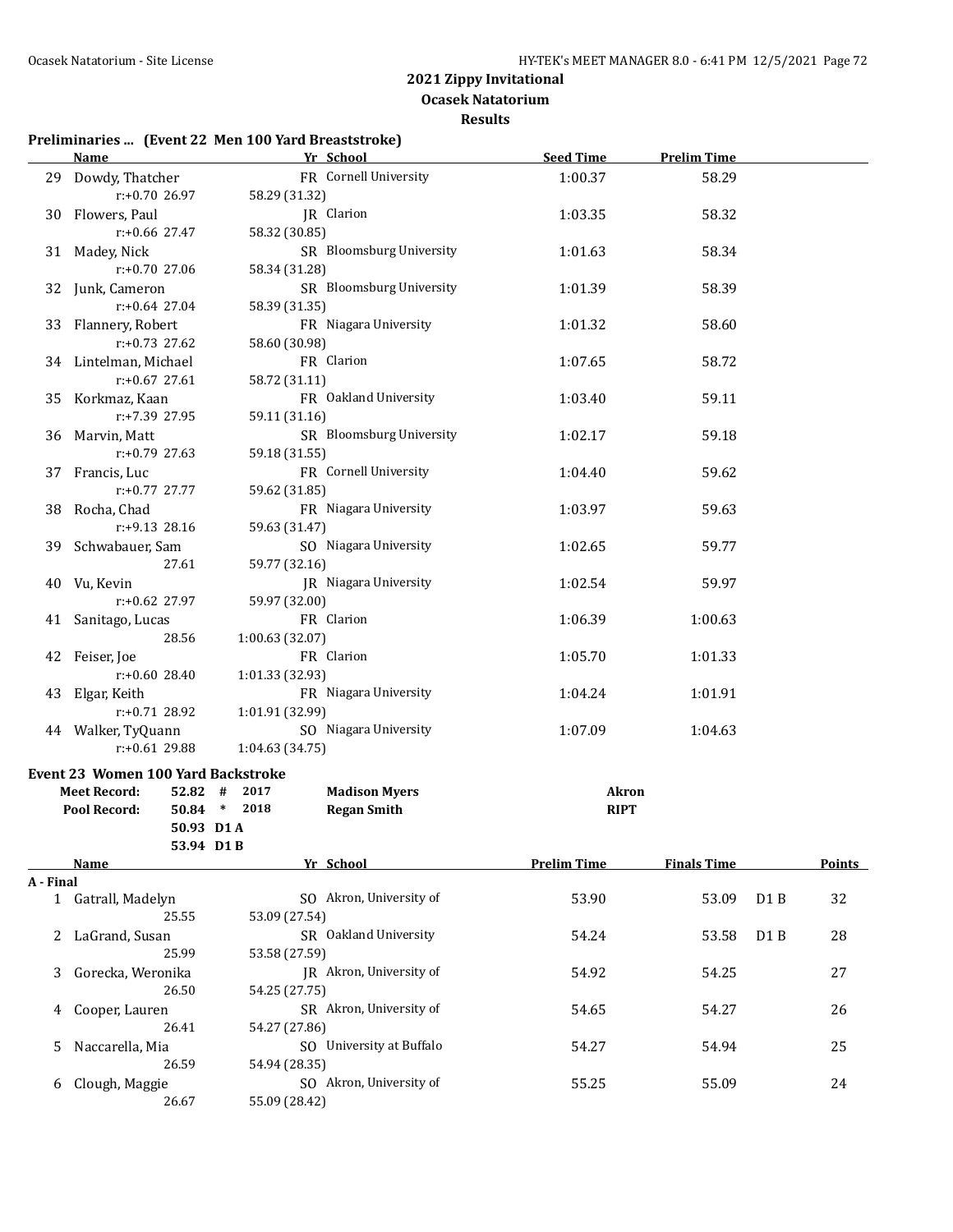**Results**

#### **A - Final ... (Event 23 Women 100 Yard Backstroke)**

|                  | <u>Name </u><br><u> 1980 - Johann Barn, mars an t-Amerikaansk ferskeider (</u> | Yr School                                 | <b>Prelim Time</b> | <b>Finals Time</b> | <b>Points</b> |
|------------------|--------------------------------------------------------------------------------|-------------------------------------------|--------------------|--------------------|---------------|
|                  | 7 Lawton, Jillian                                                              | SR University at Buffalo                  | 55.64              | 55.47              | 23            |
|                  | 27.36                                                                          | 55.47 (28.11)                             |                    |                    |               |
| 8                | McDonough, Maddy                                                               | JR University at Buffalo                  | 55.44              | 55.67              | 22            |
|                  | 26.89                                                                          | 55.67 (28.78)                             |                    |                    |               |
| <b>B</b> - Final |                                                                                |                                           |                    |                    |               |
|                  | 9 Kannan, Hannah                                                               | University of Pennsylvania                | 55.77              | 54.71              | 20            |
|                  | 26.47                                                                          | 54.71 (28.24)                             |                    |                    |               |
|                  | 10 Malmstrom, Abbey                                                            | FR University at Buffalo                  | 57.01              | 55.62              | 17            |
|                  | 27.17                                                                          | 55.62 (28.45)                             |                    |                    |               |
|                  | 11 Huang, Jewel<br>27.37                                                       | SR Oakland University<br>56.82 (29.45)    | 57.05              | 56.82              | 16            |
|                  | 12 Munoz, Aviva                                                                | JR Cornell University                     | 56.92              | 56.89              | 15            |
|                  | 27.48                                                                          | 56.89 (29.41)                             |                    |                    |               |
|                  | 13 Williams, Marie                                                             | SO Cornell University                     | 56.72              | 57.07              | 14            |
|                  | 28.11                                                                          | 57.07 (28.96)                             |                    |                    |               |
|                  | 14 Caverly, Gillian                                                            | SR Cornell University                     | 56.90              | 57.22              | 13            |
|                  | 28.27                                                                          | 57.22 (28.95)                             |                    |                    |               |
|                  | 15 Pytel, Isabella                                                             | University of Pennsylvania                | 57.13              | 57.59              | 12            |
|                  | 28.09                                                                          | 57.59 (29.50)                             |                    |                    |               |
|                  | 16 Tsai, Sophia                                                                | FR Cornell University                     | 57.19              | 57.61              | 11            |
|                  | 28.05                                                                          | 57.61 (29.56)                             |                    |                    |               |
| C - Final        |                                                                                |                                           |                    |                    |               |
|                  | 17 Mauter, Julia                                                               | FR Akron, University of                   | 57.56              | 57.01              | 9             |
|                  | r:+0.39 27.84                                                                  | 57.01 (29.17)                             |                    |                    |               |
|                  | 18 Sih, Angelica                                                               | SO Cornell University                     | 57.77              | 57.09              | 7             |
|                  | 27.57                                                                          | 57.09 (29.52)                             |                    |                    |               |
|                  | 19 Lecomte, Marine                                                             | FR Keiser University                      | 57.50              | 57.16              | 6             |
|                  | 28.09                                                                          | 57.16 (29.07)                             |                    |                    |               |
| 20               | Aycock, Abbey                                                                  | SO Oakland University                     | 57.49              | 57.24              | 5             |
|                  | 27.96                                                                          | 57.24 (29.28)                             |                    |                    |               |
|                  | 21 Beierschmitt, Grace<br>27.75                                                | JR Bloomsburg University<br>57.44 (29.69) | 57.86              | 57.44              | 4             |
|                  | 22 Setar, Stephanie                                                            | SR Clarion                                | 58.19              | 58.76              | 3             |
|                  | 28.04                                                                          | 58.76 (30.72)                             |                    |                    |               |
|                  | 23 Blakely, Madeline                                                           | FR University of Toledo                   | 57.70              | 58.78              | 2             |
|                  | $r: +0.95$ 28.34                                                               | 58.78 (30.44)                             |                    |                    |               |
|                  | --- Morris, Lucie                                                              | FR University of Toledo                   | 57.56              | DQ DQ              |               |
|                  | No Show Penalty Event                                                          |                                           |                    |                    |               |
| D - Final        |                                                                                |                                           |                    |                    |               |
| 25               | South, Paige                                                                   | FR Niagara University                     | 58.99              | 56.80              |               |
|                  | 27.17                                                                          | 56.80 (29.63)                             |                    |                    |               |
| 26               | McGowan, Keara                                                                 | University of Pennsylvania                | 58.83              | 57.39              |               |
|                  | 27.50                                                                          | 57.39 (29.89)                             |                    |                    |               |
| 27               | Kiely, Katie                                                                   | University of Pennsylvania                | 58.61              | 58.81              |               |
|                  | 27.93                                                                          | 58.81 (30.88)                             |                    |                    |               |
| 28               | Davis, Sophia                                                                  | SO Oakland University                     | 58.52              | 58.96              |               |
|                  | 28.44                                                                          | 58.96 (30.52)                             |                    |                    |               |
| 29               | Dressel, Sydnee                                                                | SR University of Toledo                   | 58.57              | 59.28              |               |
|                  | r:+0.96 28.95                                                                  | 59.28 (30.33)<br>FR Oakland University    |                    |                    |               |
| 30               | Betancourt, Alyssia<br>29.23                                                   | 59.51 (30.28)                             | 58.71              | 59.51              |               |
|                  |                                                                                |                                           |                    |                    |               |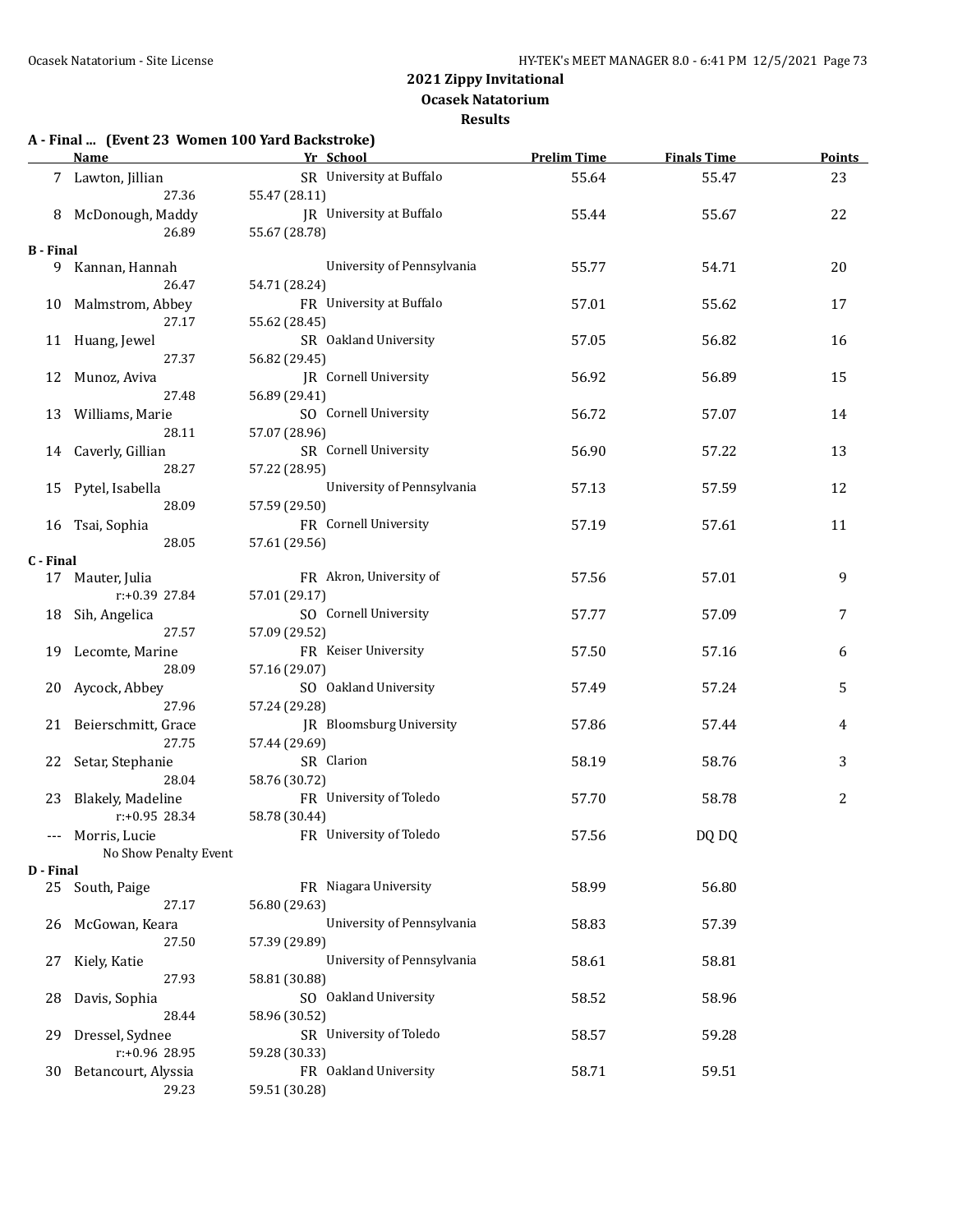**Ocasek Natatorium**

|       | <b>Name</b>                               | D - Final  (Event 23 Women 100 Yard Backstroke)<br>Yr School | <b>Prelim Time</b> | <b>Finals Time</b> | <b>Points</b> |
|-------|-------------------------------------------|--------------------------------------------------------------|--------------------|--------------------|---------------|
|       | 31 Herbst, Anna                           | SR Keiser University                                         | 58.52              | 59.54              |               |
|       | 28.51                                     | 59.54 (31.03)                                                |                    |                    |               |
|       | 32 Polewski, Kendra                       | SR University of Toledo                                      | 59.50              | 1:00.19            |               |
|       | $r: +1.03$ 29.44                          | 1:00.19 (30.75)                                              |                    |                    |               |
|       | <b>Event 23 Women 100 Yard Backstroke</b> |                                                              |                    |                    |               |
|       | <b>Meet Record:</b><br>$52.82$ #          | 2017<br><b>Madison Myers</b>                                 | <b>Akron</b>       |                    |               |
|       | Pool Record:                              | 50.84 * 2018<br><b>Regan Smith</b>                           | <b>RIPT</b>        |                    |               |
|       | 50.93 D1A                                 |                                                              |                    |                    |               |
|       | 53.94 D1B                                 |                                                              |                    |                    |               |
|       | <b>Name</b>                               | Yr School                                                    | <b>Seed Time</b>   | <b>Prelim Time</b> |               |
|       | <b>Preliminaries</b>                      |                                                              |                    |                    |               |
|       | 1 Gatrall, Madelyn                        | SO Akron, University of                                      | 53.65              | 53.90              | qD1B          |
|       | 25.95                                     | 53.90 (27.95)                                                |                    |                    |               |
| 2     | LaGrand, Susan                            | SR Oakland University                                        | 54.15              | 54.24              | q             |
|       | 26.25                                     | 54.24 (27.99)                                                |                    |                    |               |
| 3     | Naccarella, Mia                           | SO University at Buffalo                                     | 56.53              | 54.27              | q             |
|       | 26.27                                     | 54.27 (28.00)                                                |                    |                    |               |
| 4     | Cooper, Lauren                            | SR Akron, University of                                      | 56.14              | 54.65              | q             |
|       | 26.60                                     | 54.65 (28.05)                                                |                    |                    |               |
| 5.    | Gorecka, Weronika                         | JR Akron, University of                                      | 54.80              | 54.92              | q             |
|       | 26.86                                     | 54.92 (28.06)                                                |                    |                    |               |
| 6     | Nogaj, Paulina                            | Akron, University of                                         | 55.03              | 55.12              | q             |
|       | 26.86                                     | 55.12 (28.26)                                                |                    |                    |               |
| 7     | Clough, Maggie                            | SO Akron, University of                                      | 55.80              | 55.25              | q             |
|       | 26.98                                     | 55.25 (28.27)                                                |                    |                    |               |
| 8     | McDonough, Maddy                          | JR University at Buffalo                                     | 56.84              | 55.44              | q             |
|       | 27.05                                     | 55.44 (28.39)                                                |                    |                    |               |
| 9     | Lawton, Jillian                           | SR University at Buffalo                                     | <b>NT</b>          | 55.64              | q             |
|       | 27.24                                     | 55.64 (28.40)                                                |                    |                    |               |
| 10    | Kannan, Hannah                            | University of Pennsylvania                                   | 55.83              | 55.77              | q             |
|       | 26.97                                     | 55.77 (28.80)                                                |                    |                    |               |
|       | 11 Williams, Marie                        | SO Cornell University                                        | 58.75              | 56.72              | q             |
|       | r:+1.04 27.87                             | 56.72 (28.85)                                                |                    |                    |               |
|       | 12 Caverly, Gillian                       | SR Cornell University                                        | 57.00              | 56.90              | q             |
|       | 27.93                                     | 56.90 (28.97)                                                |                    |                    |               |
|       | 13 Munoz, Aviva                           | JR Cornell University                                        | 58.23              | 56.92              | q             |
|       | 27.48                                     | 56.92 (29.44)                                                |                    |                    |               |
| 14    | Malmstrom, Abbey                          | FR University at Buffalo                                     | 58.58              | 57.01              | q             |
|       | 27.79                                     | 57.01 (29.22)                                                |                    |                    |               |
| 15    | Huang, Jewel<br>27.79                     | SR Oakland University                                        | 58.58              | 57.05              | q             |
|       | Pytel, Isabella                           | 57.05 (29.26)<br>University of Pennsylvania                  |                    |                    |               |
| 16    | 27.91                                     | 57.13 (29.22)                                                | 55.80              | 57.13              | q             |
|       |                                           | FR Cornell University                                        | 59.00              |                    |               |
| 17    | Tsai, Sophia<br>27.59                     |                                                              |                    | 57.19              | q             |
| $*18$ | Aycock, Abbey                             | 57.19 (29.60)<br>SO Oakland University                       | 58.75              |                    |               |
|       | 28.07                                     | 57.49 (29.42)                                                |                    | 57.49              | q             |
| *18   | Gardner, Olivia                           | SR Akron, University of                                      | 57.36              | 57.49              |               |
|       | 27.94                                     | 57.49 (29.55)                                                |                    |                    | q             |
| 20    | Lecomte, Marine                           | FR Keiser University                                         | 58.95              | 57.50              | q             |
|       | 28.33                                     | 57.50 (29.17)                                                |                    |                    |               |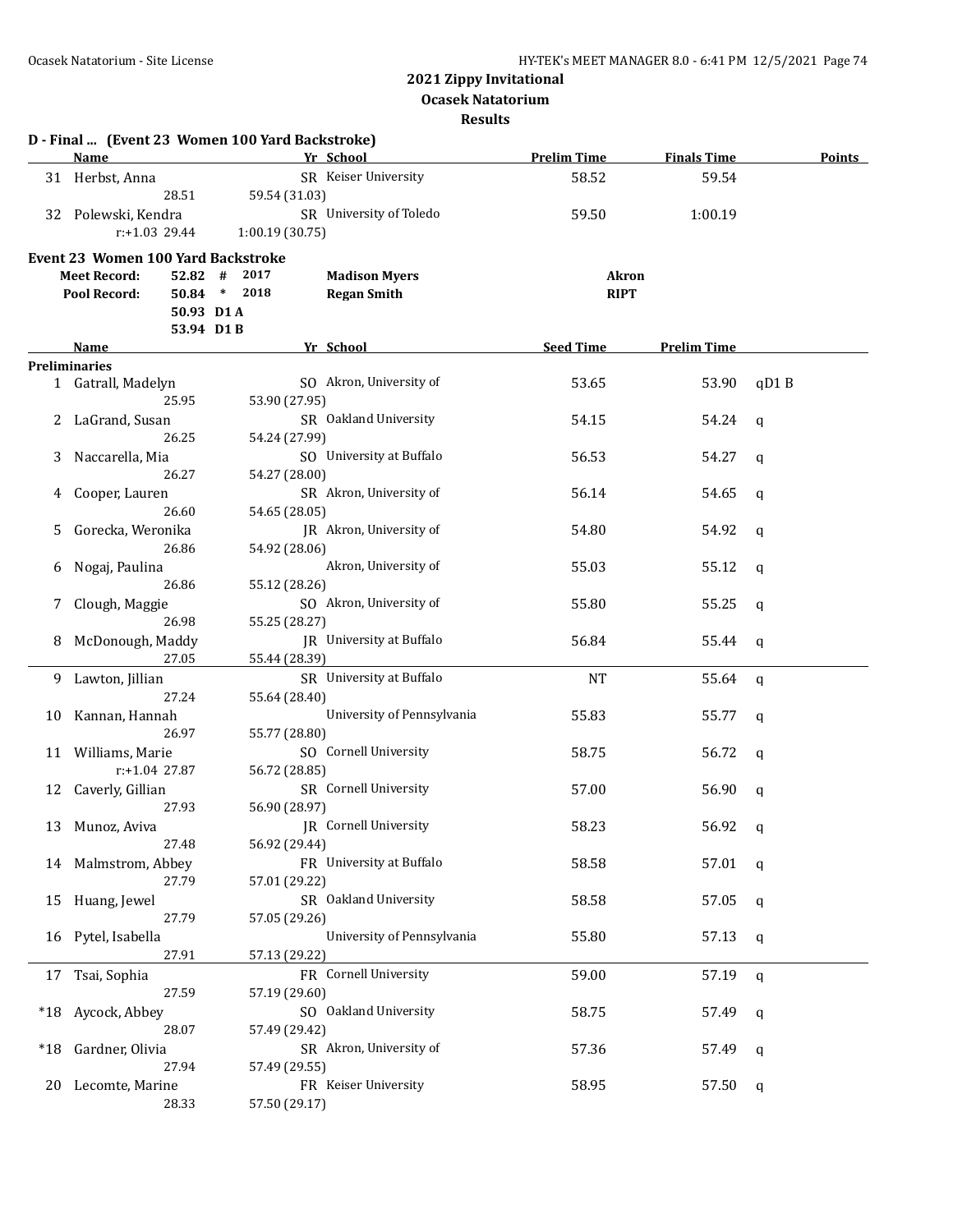**Ocasek Natatorium**

|       |                           | Preliminaries  (Event 23 Women 100 Yard Backstroke) |                  |                    |              |
|-------|---------------------------|-----------------------------------------------------|------------------|--------------------|--------------|
|       | <u>Name</u>               | Yr School                                           | <b>Seed Time</b> | <b>Prelim Time</b> |              |
|       | *21 Morris, Lucie         | FR University of Toledo                             | 59.82            | 57.56              | $\mathsf{q}$ |
|       | 27.91                     | 57.56 (29.65)                                       |                  |                    |              |
| $*21$ | Mauter, Julia             | FR Akron, University of                             | 57.26            | 57.56              | q            |
|       | 27.96                     | 57.56 (29.60)                                       |                  |                    |              |
| 23    | Duley, Ellie              | JR University at Buffalo                            | <b>NT</b>        | 57.60              | q            |
|       | 27.97                     | 57.60 (29.63)                                       |                  |                    |              |
| 24    | Blakely, Madeline         | FR University of Toledo                             | 1:00.11          | 57.70              | q            |
|       | 28.02                     | 57.70 (29.68)                                       |                  |                    |              |
| 25    | Sih, Angelica             | SO Cornell University                               | 1:00.65          | 57.77              | q            |
|       | 28.11                     | 57.77 (29.66)                                       |                  |                    |              |
| 26    | Beierschmitt, Grace       | JR Bloomsburg University                            | 59.23            | 57.86              | q            |
|       | r:+1.00 27.88             | 57.86 (29.98)                                       |                  |                    |              |
|       |                           | SR Clarion                                          |                  |                    |              |
| 27    | Setar, Stephanie<br>27.71 |                                                     | 1:00.86          | 58.19              | q            |
|       |                           | 58.19 (30.48)                                       |                  |                    |              |
| *28   | Herbst, Anna              | SR Keiser University                                | 1:00.40          | 58.52              | q            |
|       | 28.20                     | 58.52 (30.32)                                       |                  |                    |              |
| *28   | Davis, Sophia             | SO Oakland University                               | 1:00.84          | 58.52              | q            |
|       | 28.42                     | 58.52 (30.10)                                       |                  |                    |              |
| 30    | Dressel, Sydnee           | SR University of Toledo                             | 1:00.49          | 58.57              | q            |
|       | 28.48                     | 58.57 (30.09)                                       |                  |                    |              |
|       | 31 Kiely, Katie           | University of Pennsylvania                          | 58.10            | 58.61              | q            |
|       | 27.83                     | 58.61 (30.78)                                       |                  |                    |              |
|       | 32 Betancourt, Alyssia    | FR Oakland University                               | 1:00.31          | 58.71              | q            |
|       | 28.45                     | 58.71 (30.26)                                       |                  |                    |              |
|       | 33 McGowan, Keara         | University of Pennsylvania                          | 58.32            | 58.83              |              |
|       | 28.40                     | 58.83 (30.43)                                       |                  |                    |              |
| 34    | South, Paige              | FR Niagara University                               | 59.14            | 58.99              |              |
|       | 28.34                     | 58.99 (30.65)                                       |                  |                    |              |
|       | 35 DeBruyn, Hadley        | University of Pennsylvania                          | 58.78            | 59.41              |              |
|       | r:+1.03 28.94             | 59.41 (30.47)                                       |                  |                    |              |
| 36    | Polewski, Kendra          | SR University of Toledo                             | NT               | 59.50              |              |
|       | 29.20                     | 59.50 (30.30)                                       |                  |                    |              |
| 37    | Johnson, Jillian          | University of Pennsylvania                          | 56.70            | 59.66              |              |
|       | 28.83                     | 59.66 (30.83)                                       |                  |                    |              |
| 38    | Petricevic, Madison       | FR Keiser University                                | 1:00.63          | 59.78              |              |
|       | 29.31                     | 59.78 (30.47)                                       |                  |                    |              |
|       | 39 Lehman, Alicia         | JR Bloomsburg University                            | 1:02.10          | 59.82              |              |
|       | 28.43                     | 59.82 (31.39)                                       |                  |                    |              |
| 40    | Freibach, Ori             | SR Keiser University                                | 1:00.98          | 59.92              |              |
|       | 29.20                     | 59.92 (30.72)                                       |                  |                    |              |
| 41    | Walsh, Gabi               | FR Bloomsburg University                            | 1:01.55          | 1:00.11            |              |
|       | 29.47                     | 1:00.11 (30.64)                                     |                  |                    |              |
|       | Stambaugh, Jada           | SO Bloomsburg University                            | 1:02.02          | 1:00.24            |              |
| 42    |                           |                                                     |                  |                    |              |
|       | 29.11                     | 1:00.24 (31.13)                                     |                  |                    |              |
| 43    | McNeary, Claire           | SR Cornell University                               | 1:01.00          | 1:00.65            |              |
|       | 29.08                     | 1:00.65(31.57)                                      |                  |                    |              |
| 44    | Zhang, Tori               | FR Cornell University                               | NT               | 1:01.20            |              |
|       | r:+1.10 29.69             | 1:01.20 (31.51)                                     |                  |                    |              |
| 45    | Dixon, Bonnie             | SO Keiser University                                | 1:03.36          | 1:01.29            |              |
|       | 29.68                     | 1:01.29 (31.61)                                     |                  |                    |              |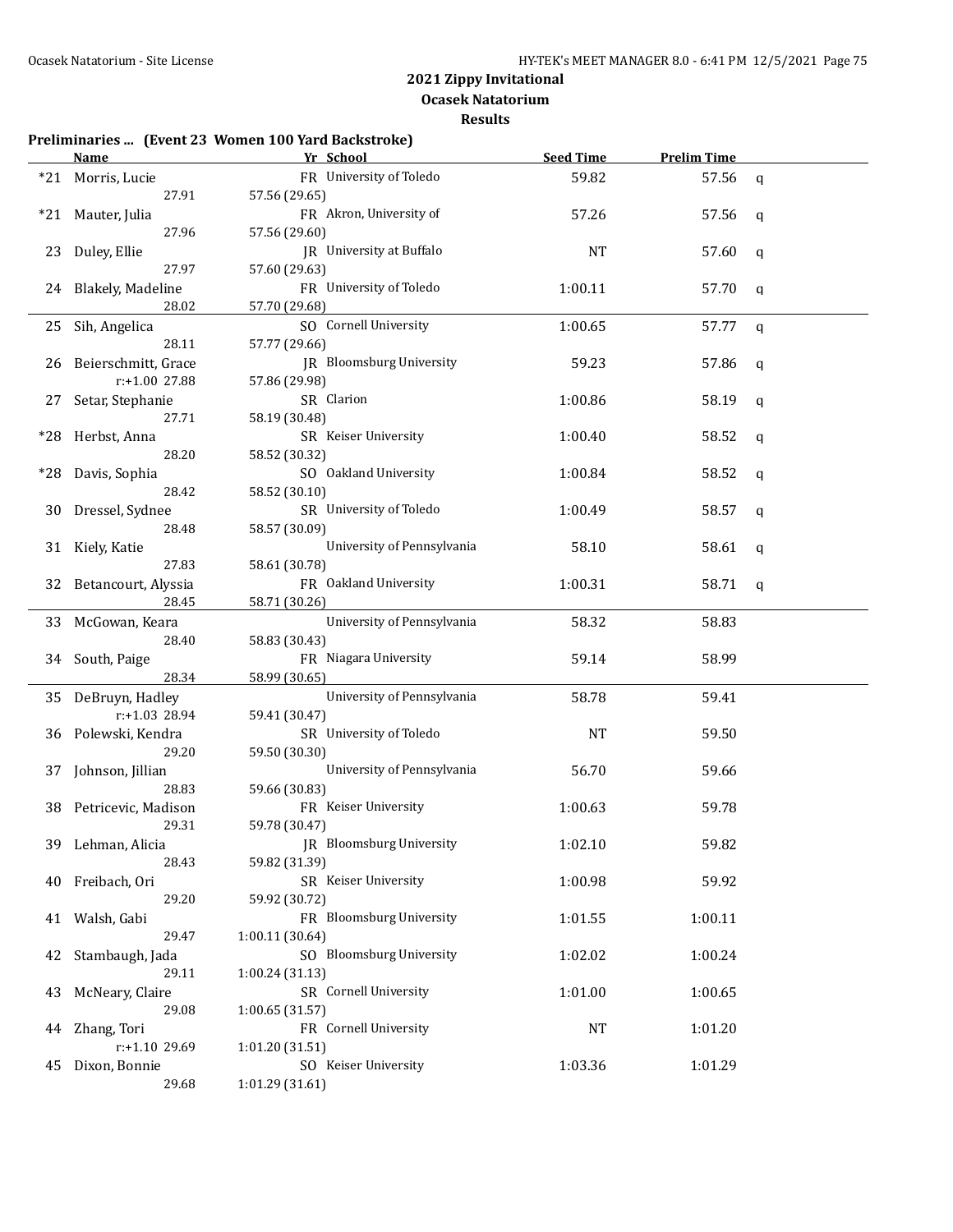**Ocasek Natatorium**

#### **Results**

## **Preliminaries ... (Event 23 Women 100 Yard Backstroke)**

|           | <b>Name</b>                                                    | Yr School                                       | <b>Seed Time</b>   | <b>Prelim Time</b>        |               |
|-----------|----------------------------------------------------------------|-------------------------------------------------|--------------------|---------------------------|---------------|
| 46        | Giourtzidou, Sasha<br>28.30                                    | JR Keiser University<br>1:01.34 (33.04)         | 1:03.95            | 1:01.34                   |               |
| 47        | McHugh, Kelley<br>29.81                                        | <b>Bloomsburg University</b><br>1:01.83 (32.02) | 1:05.78            | 1:01.83                   |               |
| 48        | LaBue, Delaney<br>30.70                                        | SR Niagara University<br>1:02.08 (31.38)        | 1:04.66            | 1:02.08                   |               |
| 49        | Hume, Lauren<br>$r: +1.09$ 30.52                               | SR Niagara University<br>1:02.62 (32.10)        | 1:04.82            | 1:02.62                   |               |
|           | 50 Webster, Gabrielle<br>30.32                                 | FR Clarion<br>1:03.18 (32.86)                   | 1:04.48            | 1:03.18                   |               |
|           | 51 Besterman, Sophie<br>30.82                                  | SO Bloomsburg University<br>1:03.46 (32.64)     | 1:07.05            | 1:03.46                   |               |
| 52        | Ramos, Carol<br>30.74                                          | SR Niagara University<br>1:03.52 (32.78)        | 1:07.35            | 1:03.52                   |               |
| 53        | Beavers, Hannah<br>30.86                                       | JR University of Toledo<br>1:04.13 (33.27)      | 1:06.92            | 1:04.13                   |               |
| 54        | Gann, Anna<br>30.87                                            | FR Niagara University<br>1:04.63 (33.76)        | 1:06.83            | 1:04.63                   |               |
| 55        | Killinger, Kaitlyn<br>30.83                                    | FR Oakland University<br>1:04.71 (33.88)        | 1:04.10            | 1:04.71                   |               |
|           | 56 Park, Jenna<br>31.52                                        | JR Bloomsburg University<br>1:05.10 (33.58)     | 1:05.39            | 1:05.10                   |               |
|           | Augustsson, Emma Sofie<br>Declared false start                 | SR Keiser University                            | 1:02.49            | DQ DQ                     |               |
|           | Bosman, Dinica<br>Declared false start                         | FR Akron, University of                         | 1:00.27            | <b>DFS</b>                |               |
| ---       | Shipps, Jordyn<br>Declared false start                         | FR Oakland University                           | 56.93              | <b>DFS</b>                |               |
|           | <b>Event 24 Men 100 Yard Backstroke</b><br><b>Meet Record:</b> | $47.08$ # $12/4/2021$<br>Marko Khotynetskyi     | <b>Oakland</b>     |                           |               |
|           | Pool Record:<br>44.94 D1A                                      | $47.08$ * $12/4/2021$<br>Marko Khotynetskyi     | <b>Oakland</b>     |                           |               |
|           | 47.77 D1B<br>Name                                              | Yr School                                       | <b>Prelim Time</b> | <b>Finals Time</b>        | <b>Points</b> |
| A - Final |                                                                |                                                 |                    |                           |               |
|           | 1 Khotynetskyi, Marko<br>22.80                                 | JR Oakland University<br>47.08 (24.28)          | 48.52              | 47.08# D1 B               | 32            |
| 2         | McCrary, Mark<br>22.67                                         | University of Pennsylvania<br>47.14 (24.47)     | 47.48              | D <sub>1</sub> B<br>47.14 | 28            |
| 3         | Hamilton, Jack<br>23.42                                        | University of Pennsylvania<br>47.89 (24.47)     | 48.19              | 47.89                     | 27            |
| 4         | Dols, Keanan<br>23.59                                          | University of Pennsylvania<br>48.28 (24.69)     | 48.67              | 48.28                     | 26            |
| 5         | Garcia, Alberto<br>23.31                                       | JR Keiser University<br>48.48 (25.17)           | 49.22              | 48.48                     | 25            |
| 6         | Olson, Jaden<br>23.24                                          | University of Pennsylvania<br>48.68 (25.44)     | 48.75              | 48.68                     | 24            |
| 7         | Gallagher, Daniel<br>24.08                                     | University of Pennsylvania<br>49.34 (25.26)     | 49.57              | 49.34                     | 23            |
| 8         | Holt, Logan<br>23.77                                           | SO Cornell University<br>49.42 (25.65)          | 49.47              | 49.42                     | 22            |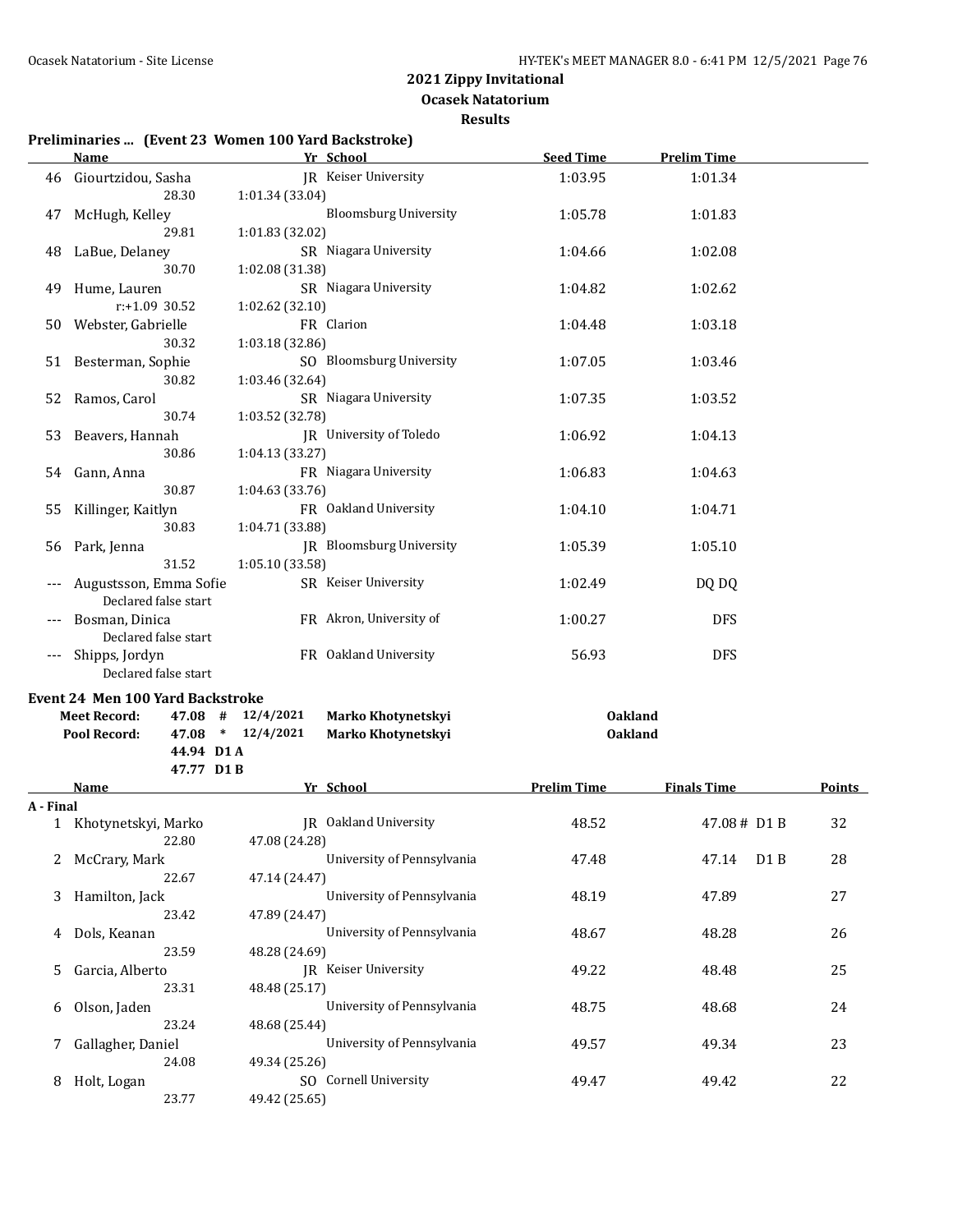### **Ocasek Natatorium**

|  |  | B - Final  (Event 24 Men 100 Yard Backstroke) |  |
|--|--|-----------------------------------------------|--|
|  |  |                                               |  |

|                  | <u>Name</u>                      |                                             | Yr School                  | <b>Prelim Time</b> | <b>Finals Time</b> | <b>Points</b> |
|------------------|----------------------------------|---------------------------------------------|----------------------------|--------------------|--------------------|---------------|
| <b>B</b> - Final |                                  |                                             |                            |                    |                    |               |
|                  | 9 Kusik, Alex                    |                                             | FR Keiser University       | 50.15              | 49.73              | 20            |
|                  | 24.34                            | 49.73 (25.39)                               |                            |                    |                    |               |
|                  | 10 Donchi, Samuel                |                                             | University of Pennsylvania | 49.60              | 49.85              | 17            |
|                  | $r: +0.82$ 24.21                 | 49.85 (25.64)                               |                            |                    |                    |               |
|                  |                                  |                                             |                            |                    |                    |               |
|                  | 11 Wike, Jack                    |                                             | SO Oakland University      | 50.24              | 50.08              | 16            |
|                  | 24.41                            | 50.08 (25.67)                               |                            |                    |                    |               |
|                  | 12 Soares, Nick                  |                                             | FR Clarion                 | 50.24              | 50.09              | 15            |
|                  | 24.00                            | 50.09 (26.09)                               |                            |                    |                    |               |
| 13               | Cates, Van                       |                                             | <b>Cornell University</b>  | 49.91              | 50.63              | 14            |
|                  | 24.46                            | 50.63 (26.17)                               |                            |                    |                    |               |
|                  | 14 Kunze, Fynn                   |                                             | FR Keiser University       | 50.28              | 51.26              | 13            |
|                  | 24.84                            | 51.26 (26.42)                               |                            |                    |                    |               |
| 15               | Bass, Jacob                      |                                             | JR Cornell University      | 50.32              | 51.35              | 12            |
|                  | 24.93                            | 51.35 (26.42)                               |                            |                    |                    |               |
|                  |                                  |                                             |                            |                    |                    |               |
| $---$            | Zachar, Gio                      |                                             | SR Keiser University       | 50.30              | DQ 50.88           |               |
|                  |                                  | Head did not break the surface by 15 meters |                            |                    |                    |               |
|                  | 25.20                            | DQ 50.88 (25.68)                            |                            |                    |                    |               |
| C - Final        |                                  |                                             |                            |                    |                    |               |
|                  | 17 Taner, Will                   |                                             | FR Cornell University      | 50.43              | 49.75              | 9             |
|                  | 24.12                            | 49.75 (25.63)                               |                            |                    |                    |               |
|                  | 18 Dacosta, Paige                |                                             | JR Cornell University      | 50.70              | 50.36              | 7             |
|                  | 24.47                            | 50.36 (25.89)                               |                            |                    |                    |               |
|                  | 19 Gilszmer, Vlad                |                                             | FR Cornell University      | 50.98              | 50.42              | 6             |
|                  | 24.32                            | 50.42 (26.10)                               |                            |                    |                    |               |
|                  | 20 Malchow, Nicholas             |                                             | University of Pennsylvania | 51.43              | 50.73              | 5             |
|                  | 24.80                            | 50.73 (25.93)                               |                            |                    |                    |               |
|                  | 21 Mohren, Aidan                 |                                             | SO Clarion                 | 51.04              | 51.16              | 4             |
|                  |                                  |                                             |                            |                    |                    |               |
|                  | 24.46                            | 51.16 (26.70)                               |                            |                    |                    |               |
|                  | 22 Althoff, Zach                 |                                             | University of Pennsylvania | 50.43              | 51.79              | 3             |
|                  | 25.42                            | 51.79 (26.37)                               |                            |                    |                    |               |
|                  | 23 Leblanc, Matthew              |                                             | University of Pennsylvania | 51.36              | 51.98              | 2             |
|                  | 25.47                            | 51.98 (26.51)                               |                            |                    |                    |               |
|                  | 24 Lewis, Thomas                 |                                             | University of Pennsylvania | 50.79              | 52.86              | $\mathbf{1}$  |
|                  | 25.07                            | 52.86 (27.79)                               |                            |                    |                    |               |
|                  |                                  |                                             |                            |                    |                    |               |
|                  | Event 24 Men 100 Yard Backstroke |                                             |                            |                    |                    |               |
|                  | Meet Record:                     | 47.08 # 12/4/2021                           | Marko Khotynetskyi         | <b>Oakland</b>     |                    |               |
|                  | Pool Record:                     | 47.08 * 12/4/2021                           | Marko Khotynetskyi         | <b>Oakland</b>     |                    |               |
|                  |                                  | 44.94 D1A                                   |                            |                    |                    |               |
|                  |                                  | 47.77 D1B                                   |                            |                    |                    |               |
|                  | Name                             |                                             | Yr School                  | <b>Seed Time</b>   | <b>Prelim Time</b> |               |
|                  | Preliminaries                    |                                             |                            |                    |                    |               |
|                  | 1 McCrary, Mark                  |                                             | University of Pennsylvania | 50.08              | 47.48              | qD1B          |
|                  | 22.68                            | 47.48 (24.80)                               |                            |                    |                    |               |
| 2                | Hamilton, Jack                   |                                             | University of Pennsylvania | 50.53              | 48.19              | q             |
|                  | 23.43                            | 48.19 (24.76)                               |                            |                    |                    |               |
| 3                | Khotynetskyi, Marko              |                                             | JR Oakland University      | 48.61              | 48.52              |               |
|                  |                                  |                                             |                            |                    |                    | q             |
|                  | 23.50                            | 48.52 (25.02)                               |                            |                    |                    |               |
| 4                | Dols, Keanan                     |                                             | University of Pennsylvania | 50.30              | 48.67              | q             |
|                  | 23.78                            | 48.67 (24.89)                               |                            |                    |                    |               |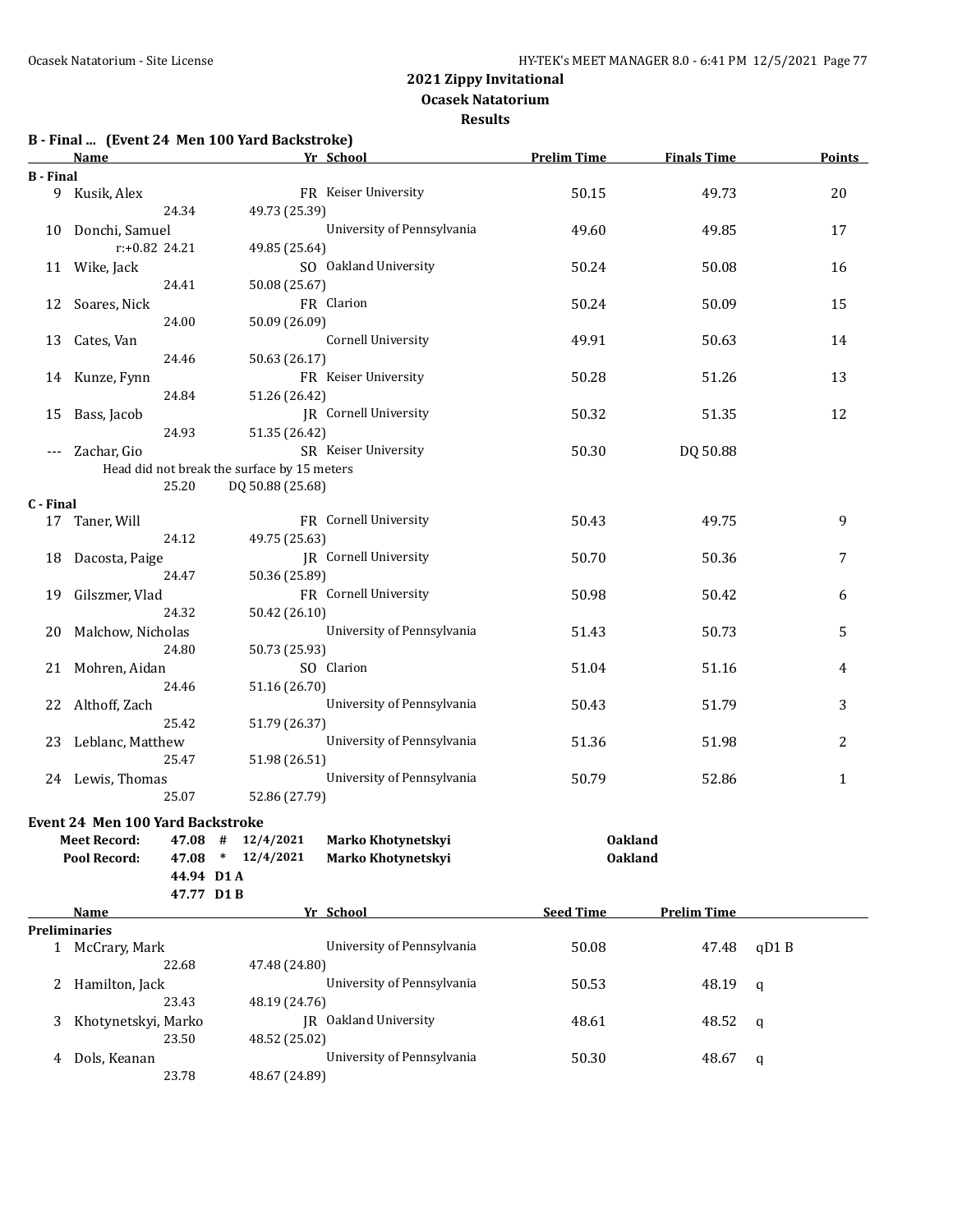|                    |                     | Preliminaries  (Event 24 Men 100 Yard Backstroke) |                  |                    |              |
|--------------------|---------------------|---------------------------------------------------|------------------|--------------------|--------------|
| Name               |                     | Yr School                                         | <b>Seed Time</b> | <b>Prelim Time</b> |              |
| 5.                 | Olson, Jaden        | University of Pennsylvania                        | 50.28            | 48.75              | $\mathsf{q}$ |
|                    | 23.16               | 48.75 (25.59)                                     |                  |                    |              |
| 6                  | Garcia, Alberto     | JR Keiser University                              | 53.01            | 49.22              | q            |
|                    | 23.58               | 49.22 (25.64)                                     |                  |                    |              |
| 7                  | Holt, Logan         | SO Cornell University                             | 52.80            | 49.47              | q            |
|                    | 24.08               | 49.47 (25.39)                                     |                  |                    |              |
| 8                  | Gallagher, Daniel   | University of Pennsylvania                        | 51.40            | 49.57              | q            |
|                    | 24.20               | 49.57 (25.37)                                     |                  |                    |              |
| 9                  | Donchi, Samuel      | University of Pennsylvania                        | 50.40            | 49.60              | $\mathsf{q}$ |
|                    | 23.76               | 49.60 (25.84)                                     |                  |                    |              |
| 10                 | Ranea, Marti        | FR Keiser University                              | 52.63            | 49.76              | q            |
|                    | 24.05               | 49.76 (25.71)                                     |                  |                    |              |
| Cates, Van<br>11   |                     | Cornell University                                | 52.87            | 49.91              | q            |
|                    | 24.30               | 49.91 (25.61)                                     |                  |                    |              |
| Kusik, Alex<br>12  |                     | FR Keiser University                              | 51.60            | 50.15              | q            |
|                    | 24.03               | 50.15 (26.12)                                     |                  |                    |              |
| *13                | Soares, Nick        | FR Clarion                                        | 52.49            | 50.24              | q            |
|                    | 24.01               | 50.24 (26.23)                                     |                  |                    |              |
| Wike, Jack<br>*13  |                     | SO Oakland University                             | 51.00            | 50.24              | q            |
|                    | 24.42               | 50.24 (25.82)                                     |                  |                    |              |
| 15                 | Kunze, Fynn         | FR Keiser University                              | 52.21            | 50.28              | q            |
|                    | 24.30               | 50.28 (25.98)                                     |                  |                    |              |
| 16 Zachar, Gio     |                     | SR Keiser University                              | 53.72            | 50.30              | q            |
|                    | 23.78               | 50.30 (26.52)                                     |                  |                    |              |
| 17 Bass, Jacob     |                     | JR Cornell University                             | 52.44            | 50.32              | $\mathbf{q}$ |
|                    | 24.34               | 50.32 (25.98)                                     |                  |                    |              |
| Taner, Will<br>*18 |                     | FR Cornell University                             | 52.27            | 50.43              | q            |
|                    | 24.42               | 50.43 (26.01)                                     |                  |                    |              |
| *18                | Althoff, Zach       | University of Pennsylvania                        | 51.42            | 50.43              | q            |
|                    | 24.15               | 50.43 (26.28)                                     |                  |                    |              |
| 20                 | Dacosta, Paige      | JR Cornell University                             | 53.16            | 50.70              | q            |
|                    | 24.33               | 50.70 (26.37)                                     |                  |                    |              |
| 21                 | Lewis, Thomas       | University of Pennsylvania                        | 51.88            | 50.79              | q            |
|                    | 24.45               | 50.79 (26.34)                                     |                  |                    |              |
| *22                | Gilszmer, Vlad      | FR Cornell University                             | 55.12            | 50.98              | q            |
|                    | 24.73               | 50.98 (26.25)                                     |                  |                    |              |
| *22 Hummel, Collin |                     | SR Bloomsburg University                          | 53.95            | 50.98              | q            |
|                    | 24.03               | 50.98 (26.95)                                     |                  |                    |              |
| 24 Mohren, Aidan   |                     | SO Clarion                                        | 57.15            | 51.04              | q            |
|                    | r:+0.94 24.17       | 51.04 (26.87)                                     |                  |                    |              |
| 25 Fry, Jace       |                     | SR Bloomsburg University                          | 54.08            | 51.31              |              |
|                    | 24.90               | 51.31 (26.41)                                     |                  |                    |              |
| 26                 | Martinez, Ricardo   | SR Cornell University                             | 53.89            | 51.32              |              |
|                    | 25.16               | 51.32 (26.16)                                     |                  |                    |              |
|                    | 27 Leblanc, Matthew | University of Pennsylvania                        | 51.70            | 51.36              |              |
|                    | 25.23               | 51.36 (26.13)                                     |                  |                    |              |
| 28                 | Malchow, Nicholas   | University of Pennsylvania                        | 53.06            | 51.43              |              |
|                    | 24.66               | 51.43 (26.77)                                     |                  |                    |              |
|                    |                     |                                                   |                  |                    |              |
| 29.                | Strawn, Brenek      | FR Clarion                                        | 56.26            | 51.46              |              |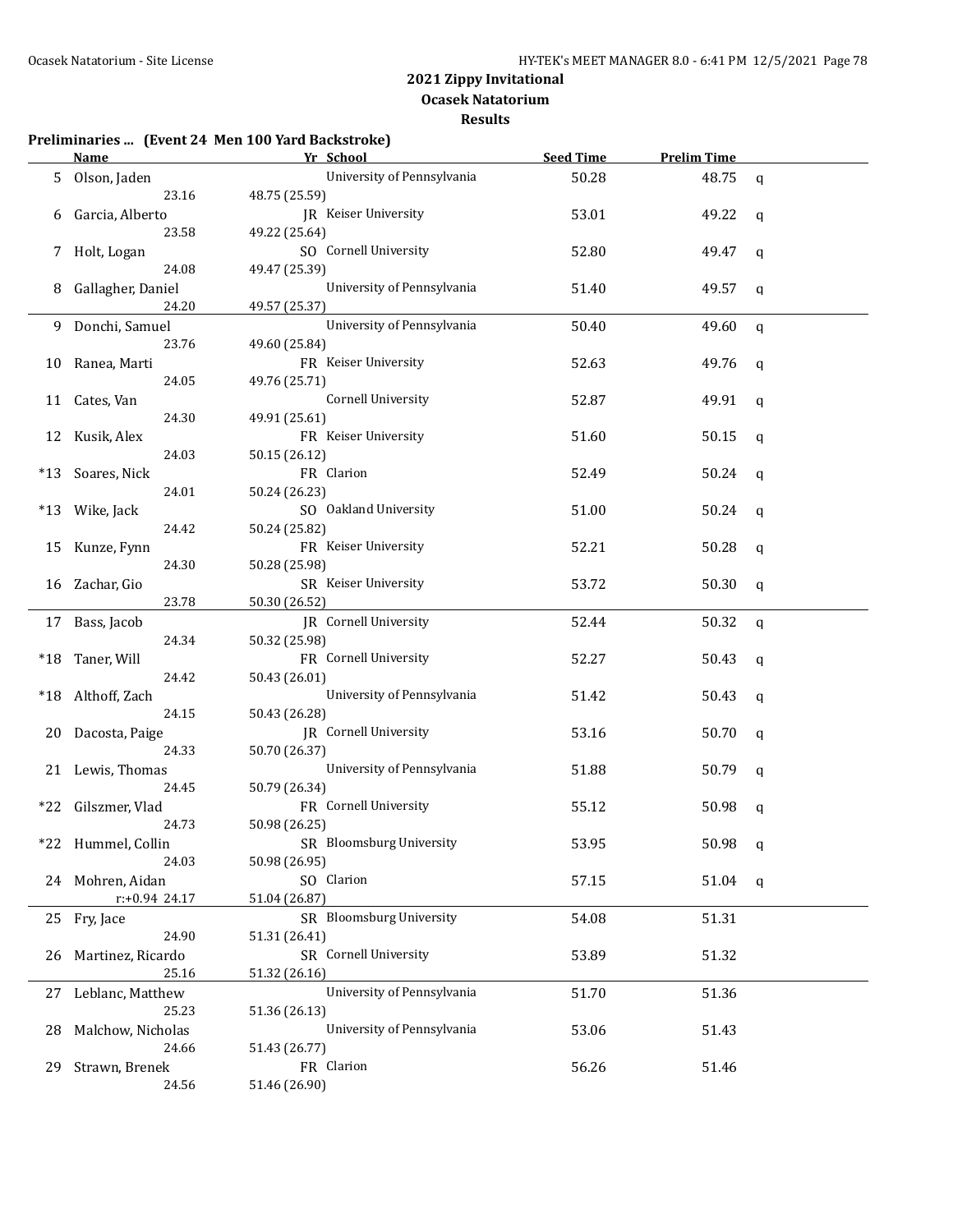**Ocasek Natatorium**

**Results**

| Preliminaries  (Event 24 Men 100 Yard Backstroke) |  |  |
|---------------------------------------------------|--|--|
|                                                   |  |  |

|                | <b>Name</b>                          | Yr School                            | <b>Seed Time</b>    | <b>Prelim Time</b>    |     |               |
|----------------|--------------------------------------|--------------------------------------|---------------------|-----------------------|-----|---------------|
|                | 30 Gurski, Joseph                    | FR Cornell University                | 54.33               | 51.48                 |     |               |
|                | 24.65                                | 51.48 (26.83)                        |                     |                       |     |               |
|                | 31 Ercan, Taylan Ozgur               | FR Cornell University                | 53.45               | 51.60                 |     |               |
|                | 24.85                                | 51.60 (26.75)                        |                     |                       |     |               |
| 32             | Mock, Corey                          | SR Clarion                           | 55.56               | 51.63                 |     |               |
|                | 24.63                                | 51.63 (27.00)                        |                     |                       |     |               |
| 33             | Barton, Will                         | JR Oakland University                | 52.88               | 51.66                 |     |               |
|                | 24.50                                | 51.66 (27.16)                        |                     |                       |     |               |
|                | 34 Smith, Josh                       | JR Keiser University                 | 54.26               | 51.72                 |     |               |
|                | 24.75                                | 51.72 (26.97)                        |                     |                       |     |               |
|                | 35 Zapata, Gaetano                   | FR Keiser University                 | NT                  | 51.85                 |     |               |
|                | 25.26                                | 51.85 (26.59)                        |                     |                       |     |               |
|                | 36 Pro, Kyle                         | SO Cornell University                | 55.86               | 52.01                 |     |               |
|                | 25.15                                | 52.01 (26.86)                        |                     |                       |     |               |
| 37             | Germano, Gio                         | SO Niagara University                | 53.75               | 52.06                 |     |               |
|                | 25.28                                | 52.06 (26.78)                        |                     |                       |     |               |
|                | 38 Ball, Tucker                      | JR Bloomsburg University             | 55.30               | 53.11                 |     |               |
|                | 25.03                                | 53.11 (28.08)                        |                     |                       |     |               |
|                | 39 Poley, Gunnar                     | JR Keiser University                 | NT                  | 53.37                 |     |               |
|                | 25.68                                | 53.37 (27.69)                        |                     |                       |     |               |
| 40             | Tichy, Reid                          | FR Niagara University                | NT                  | 53.58                 |     |               |
|                | 25.42                                | 53.58 (28.16)                        |                     |                       |     |               |
|                | 41 Brkanovic, Beni                   | FR Niagara University                | 55.70               | 53.69                 |     |               |
|                | 26.20                                | 53.69 (27.49)                        |                     |                       |     |               |
|                | 42 Phillips, Micah                   | JR Clarion                           | 59.24               | 54.46                 |     |               |
|                | 26.28                                | 54.46 (28.18)                        |                     |                       |     |               |
|                | 43 Shaffer, Josiah                   | SO Niagara University                | 56.93               | 54.61                 |     |               |
|                | 25.71                                | 54.61 (28.90)                        |                     |                       |     |               |
|                | 44 Chemey, Andy                      | FR Niagara University                | 57.67               | 55.11                 |     |               |
|                | 26.56                                | 55.11 (28.55)                        |                     |                       |     |               |
| ---            | Harrell, Brian                       | JR Bloomsburg University             | 56.94               | <b>DFS</b>            |     |               |
|                | Declared false start                 |                                      |                     |                       |     |               |
|                | <b>Event 25 Women 3 mtr Diving</b>   |                                      |                     |                       |     |               |
|                | <b>Meet Record:</b><br>349.60 # 2013 | <b>Wenting W Zhang</b>               |                     | <b>Illinois State</b> |     |               |
|                | Pool Record:<br>349.60 * 2013        | <b>Wenting W Zhang</b>               |                     | <b>Illinois State</b> |     |               |
|                | 280.00 D1B                           |                                      |                     |                       |     |               |
|                | <u>Name</u>                          | Vr School                            | <b>Prelim Score</b> | <b>Finals Score</b>   |     | <b>Points</b> |
| <b>Finals</b>  |                                      |                                      |                     |                       |     |               |
| 1              | Kalik, Paige                         | JR Akron, University of              | 269.60              | 302.85                | D1B | 32            |
| 2              | Franz, Tori                          | University at Buffalo<br>IR          | 274.25              | 301.35                | D1B | 28            |
| 3              | Williams, Demetra                    | Cornell University<br>SR             | 241.55              | 276.05                |     | 27            |
| 4              | Jendritz, Elise                      | <b>Cornell University</b><br>IR      | 238.10              | 270.90                |     | 26            |
| 5              | Kwak, Mari                           | University at Buffalo<br>FR          | 259.95              | 267.75                |     | 25            |
| 6              | Chalifoux, Elleana                   | Oakland University<br>S <sub>0</sub> | 234.55              | 258.40                |     | 24            |
| $\overline{7}$ | Arceri, Trish                        | University at Buffalo<br><b>SR</b>   | 263.10              | 257.90                |     | 23            |
|                |                                      |                                      |                     |                       |     |               |

8 Francella, Olivia University of Pennsylvania 226.80 247.90 22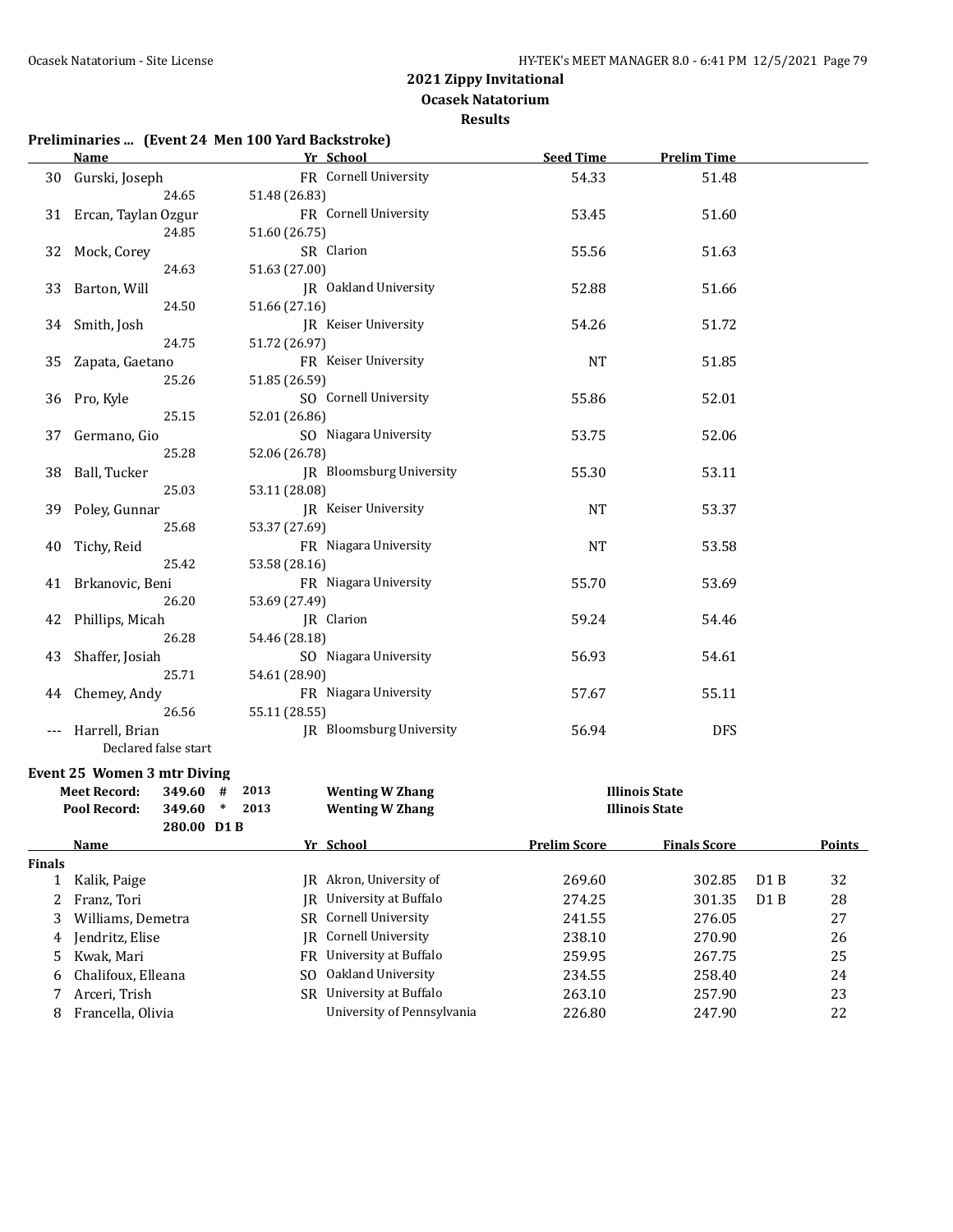|               | Event 25 Women 3 mtr Diving |            |             |      |           |                            |                     |                       |                  |               |
|---------------|-----------------------------|------------|-------------|------|-----------|----------------------------|---------------------|-----------------------|------------------|---------------|
|               | <b>Meet Record:</b>         | 349.60     | #           | 2013 |           | <b>Wenting W Zhang</b>     |                     | <b>Illinois State</b> |                  |               |
|               | Pool Record:                | 349.60     | $\ast$      | 2013 |           | <b>Wenting W Zhang</b>     |                     | <b>Illinois State</b> |                  |               |
|               |                             | 280.00 D1B |             |      |           |                            |                     |                       |                  |               |
|               | Name                        |            |             |      |           | Yr School                  |                     | <b>Prelim Score</b>   |                  |               |
|               | <b>Preliminaries</b>        |            |             |      |           |                            |                     |                       |                  |               |
| $\mathbf{1}$  | Franz, Tori                 |            |             |      |           | JR University at Buffalo   | <b>NP</b>           | 274.25                | q                |               |
| 2             | Kalik, Paige                |            |             |      |           | JR Akron, University of    | <b>NP</b>           | 269.60                | q                |               |
| 3             | Arceri, Trish               |            |             |      |           | SR University at Buffalo   | <b>NP</b>           | 263.10                | q                |               |
| 4             | Kwak, Mari                  |            |             |      | FR        | University at Buffalo      | <b>NP</b>           | 259.95                | q                |               |
| 5             | Williams, Demetra           |            |             |      | SR        | Cornell University         | <b>NP</b>           | 241.55                | q                |               |
| 6             | Jendritz, Elise             |            |             |      | IR        | Cornell University         | <b>NP</b>           | 238.10                | q                |               |
| 7             | Chalifoux, Elleana          |            |             |      |           | SO Oakland University      | <b>NP</b>           | 234.55                | q                |               |
| 8             | Francella, Olivia           |            |             |      |           | University of Pennsylvania | <b>NP</b>           | 226.80                | q                |               |
| 9             | Stein, Samantha             |            |             |      |           | University of Pennsylvania | <b>NP</b>           | 222.20                |                  |               |
| 10            | Parker, Madeleine           |            |             |      |           | University of Pennsylvania | NP                  | 215.95                |                  |               |
| 11            | Gonczi, Alexa               |            |             |      |           | Clarion                    | N <sub>P</sub>      | 212.60                |                  |               |
| 12            | Cummins, Katelynn           |            |             |      |           | SR Oakland University      | <b>NP</b>           | 210.45                |                  |               |
| 13            | Dunigan, Mckenzie           |            |             |      |           | FR Akron, University of    | <b>NP</b>           | 205.00                |                  |               |
| 14            | Coda, Sadie                 |            |             |      |           | Clarion                    | <b>NP</b>           | 200.85                |                  |               |
| 15            | Vogt, Anna Catherine        |            |             |      |           | Clarion                    | NP                  | 199.85                |                  |               |
| 16            | Ruhf, Alyssa                |            |             |      |           | JR Oakland University      | NP                  | 197.30                |                  |               |
| 17            | Brand, Elizabeth            |            |             |      |           | Clarion                    | <b>NP</b>           | 196.30                |                  |               |
| 18            | Smith, Laurel               |            |             |      |           | FR Akron, University of    | NP                  | 183.85                |                  |               |
| 19            | Restelli, Addison           |            |             |      |           | Clarion                    | <b>NP</b>           | 171.90                |                  |               |
| 20            | Hennebaul, Maggie           |            |             |      |           | SO Niagara University      | NP                  | 165.55                |                  |               |
| 21            | Keppler, Meghan             |            |             |      |           | Clarion                    | <b>NP</b>           | 152.60                |                  |               |
| 22            | Seelbach, Lexi              |            |             |      |           | FR Niagara University      | N <sub>P</sub>      | 128.25                |                  |               |
| 23            | Noah, Chloe                 |            |             |      |           | JR Niagara University      | N <sub>P</sub>      | 113.95                |                  |               |
| 24            | Lukaesko, Morgan            |            |             |      |           | Clarion                    | <b>NP</b>           | 113.50                |                  |               |
|               |                             |            |             |      |           |                            |                     |                       |                  |               |
|               | Event 26 Men 1 mtr Diving   |            |             |      |           |                            |                     |                       |                  |               |
|               | <b>Meet Record:</b>         | 364.55     | #<br>$\ast$ | 2018 |           | <b>Joe Smith</b>           | <b>Oakland</b>      |                       |                  |               |
|               | Pool Record:                | 364.55     |             | 2018 |           | <b>Joe Smith</b>           | <b>Oakland</b>      |                       |                  |               |
|               | <b>Name</b>                 | 300.00 D1B |             |      |           | Yr School                  | <b>Prelim Score</b> | <b>Finals Score</b>   |                  | <b>Points</b> |
| <b>Finals</b> |                             |            |             |      |           |                            |                     |                       |                  |               |
| $\mathbf{1}$  | Hopkins, Cody               |            |             |      |           | University of Pennsylvania | 264.15              | 313.25                | D <sub>1</sub> B | 32            |
| 2             | Williams, Jack              |            |             |      |           | University of Pennsylvania | 267.10              | 308.35                | D1B              | 28            |
| 3             | Crandell, Jameson           |            |             |      |           | SR Cornell University      | 278.20              | 285.95                |                  | 27            |
| 4             | Kim, Soodong                |            |             |      | <b>FR</b> | Cornell University         | 281.30              | 279.25                |                  | 26            |
| 5             | Warren, Matthew             |            |             |      |           | SO Cornell University      | 247.05              | 274.30                |                  | 25            |
|               | Nelson, Trevor              |            |             |      |           | University of Pennsylvania | 272.95              | 265.75                |                  | 24            |
| 6             | Schering, Zachary           |            |             |      |           | Clarion                    | 245.40              |                       |                  |               |
| 7             |                             |            |             |      |           | SO Cornell University      |                     | 264.50                |                  | 23            |
| 8             | Hartmann, Gabe              |            |             |      |           |                            | 257.50              | 254.80                |                  | 22            |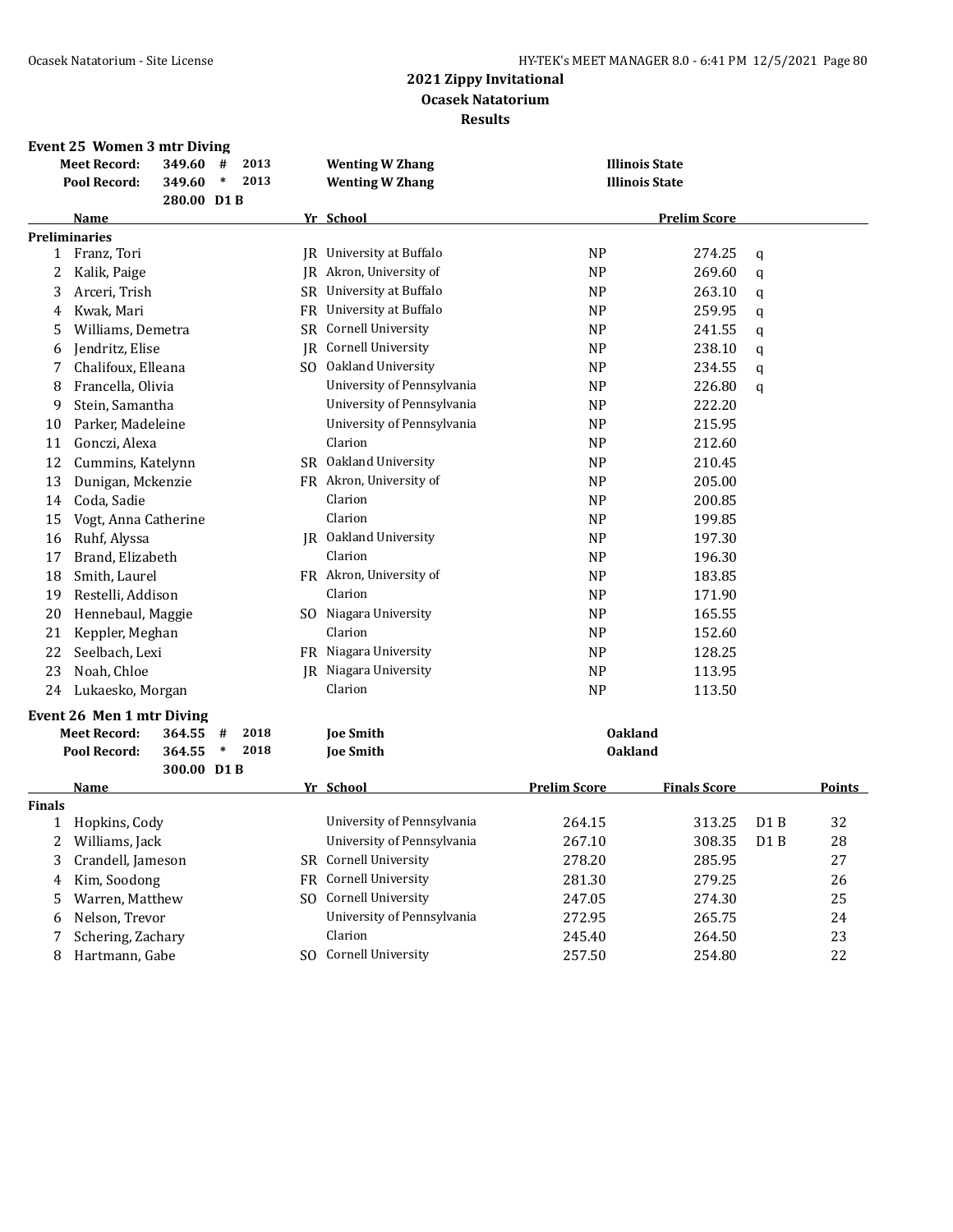|    | Event 26 Men 1 mtr Diving               |            |        |      |                |                                        |                |                     |   |
|----|-----------------------------------------|------------|--------|------|----------------|----------------------------------------|----------------|---------------------|---|
|    | <b>Meet Record:</b>                     | 364.55     | #      | 2018 |                | <b>Joe Smith</b>                       | <b>Oakland</b> |                     |   |
|    | Pool Record:                            | 364.55     | $\ast$ | 2018 |                | <b>Joe Smith</b>                       | <b>Oakland</b> |                     |   |
|    |                                         | 300.00 D1B |        |      |                |                                        |                |                     |   |
|    | Name                                    |            |        |      |                | Yr School                              |                | <b>Prelim Score</b> |   |
|    | <b>Preliminaries</b>                    |            |        |      |                |                                        |                |                     |   |
| 1  | Kim, Soodong                            |            |        |      | FR.            | <b>Cornell University</b>              | 286.73         | 281.30              | q |
| 2  | Crandell, Jameson                       |            |        |      | SR.            | Cornell University                     | 277.80         | 278.20              | a |
| 3  | Nelson, Trevor                          |            |        |      |                | University of Pennsylvania             | 282.55         | 272.95              | q |
| 4  | Williams, Jack                          |            |        |      |                | University of Pennsylvania             | 310.50         | 267.10              | a |
| 5. | Hopkins, Cody                           |            |        |      |                | University of Pennsylvania             | 324.53         | 264.15              | q |
| 6  | Hartmann, Gabe                          |            |        |      | SO.            | <b>Cornell University</b>              | 227.63         | 257.50              | a |
| 7  | Warren, Matthew                         |            |        |      | SO.            | Cornell University                     | 287.65         | 247.05              | a |
| 8  | Schering, Zachary                       |            |        |      |                | Clarion                                | <b>NP</b>      | 245.40              | q |
| 9  | Scrivano, Scott                         |            |        |      | <b>FR</b>      | Oakland University                     | 286.05         | 237.35              |   |
| 10 | Cestra, Andrew                          |            |        |      |                | Clarion                                | <b>NP</b>      | 217.95              |   |
| 11 | Lathrop, Luke                           |            |        |      | IR.            | Oakland University                     | 239.95         | 215.70              |   |
| 12 | Schmid, Nick                            |            |        |      | S <sub>O</sub> | Oakland University                     | 247.58         | 215.25              |   |
| 13 | Kolk, Campbell                          |            |        |      | SR.            | Oakland University                     | 235.13         | 210.60              |   |
| 14 | Morret, Jordan                          |            |        |      |                | Clarion                                | <b>NP</b>      | 205.50              |   |
| 15 | Beattie, Jack                           |            |        |      |                | Clarion                                | <b>NP</b>      | 189.05              |   |
|    | Event 27 Women 800 Yard Freestyle Relay |            |        |      |                |                                        |                |                     |   |
|    | <b>Meet Record:</b>                     | 7:12.20    | #      | 2018 |                | Akron, University of                   | <b>Akron</b>   |                     |   |
|    |                                         |            |        |      |                | S Fazekas, P Nogaj, A Movold, S Watson |                |                     |   |
|    | Pool Record:<br>7:06.81                 |            | ∗      | 2019 |                | Akron, University of                   | <b>Akron</b>   |                     |   |

**Movold, Nogaj, Watson, Nebraska**

**7:00.86 D1 A 7:05.88 D1 B**

÷,

|   | <b>Team</b>                |                 | <b>Relay</b>                     | <b>Seed Time</b>           | <b>Finals Time</b>             | <b>Points</b> |
|---|----------------------------|-----------------|----------------------------------|----------------------------|--------------------------------|---------------|
|   | Akron, University of       |                 | U                                | 7:18.47                    | 7:12.93                        | 64            |
|   | 1) Watson, Sarah SR        |                 | 2) r:+0.0 Nogaj, Paulina         | 3) r:+0.0 Daniel, Abby FR  | 4) r:+0.0 Gorecka, Weronika JR |               |
|   | 24.62                      | 51.95 (51.95)   | 1:19.51 (1:19.51)                | 1:46.92 (1:46.92)          |                                |               |
|   | 2:11.99 (25.07)            | 2:39.91 (52.99) | 3:07.74 (1:20.82)                | 3:34.79 (1:47.87)          |                                |               |
|   | 3:59.93 (25.14)            | 4:27.88 (53.09) | 4:56.28 (1:21.49)                | 5:25.07 (1:50.28)          |                                |               |
|   | 5:50.63 (25.56)            | 6:18.37 (53.30) | 6:45.71 (1:20.64)                | 7:12.93 (1:47.86)          |                                |               |
| 2 | University of Pennsylvania |                 | A                                | 7:13.68                    | 7:18.90                        | 56            |
|   | 1) Thomas, Lia             |                 | 2) r:0.46 Kalandadze, Anna Sofia | 3) $r:0.42$ Jiang, Joy     | 4) r:0.21 Girotto, Amelia      |               |
|   | $r: +0.79$ 24.43           | 51.11 (51.11)   | 1:18.28 (1:18.28)                | 1:45.46 (1:45.46)          |                                |               |
|   | 2:10.60 (25.14)            | 2:38.18 (52.72) | 3:06.70 (1:21.24)                | 3:35.26 (1:49.80)          |                                |               |
|   | 4:01.20 (25.94)            | 4:29.59 (54.33) | 4:58.21(1:22.95)                 | 5:27.57 (1:52.31)          |                                |               |
|   | 5:43.04 (15.47)            | 6:20.99 (53.42) | 6:49.82 (1:22.25)                | 7:18.90 (1:51.33)          |                                |               |
| 3 | Akron, University of       |                 | A                                | 7:33.55                    | 7:26.28                        | 54            |
|   | 1) Craig, Kendall FR       |                 | 2) r:0.28 Gatrall, Madelyn SO    | 3) r:0.30 Workman, Gail JR | 4) r:0.23 Derodes, Olivia JR   |               |
|   | $r: +0.69$ 27.22           | 56.08 (56.08)   | 1:25.21 (1:25.21)                | 1:53.94 (1:53.94)          |                                |               |
|   | 2:13.08 (19.14)            | 2:46.53 (52.59) | 3:15.14 (1:21.20)                | 3:43.69 (1:49.75)          |                                |               |
|   | 4:09.89 (26.20)            | 4:38.38 (54.69) | 5:06.64 (1:22.95)                | 5:34.70 (1:51.01)          |                                |               |
|   | 6:00.29 (25.59)            | 6:28.87(54.17)  | 6:57.76 (1:23.06)                | 7:26.28 (1:51.58)          |                                |               |
| 4 | Oakland University         |                 | A                                | 7:27.99                    | 7:29.16                        | 52            |
|   | 1) Shipps, Jordyn FR       |                 | 2) r:0.21 Aycock, Emily JR       | 3) r:0.27 Thiessen, Sam FR | 4) r:0.29 Nenonen, Sohvi JR    |               |
|   | $r: +0.66$ 25.25           | 53.02 (53.02)   | 1:21.79 (1:21.79)                | 1:50.53 (1:50.53)          |                                |               |
|   | 2:16.31 (25.78)            | 2:44.69 (54.16) | 3:13.58 (1:23.05)                | 3:42.64 (1:52.11)          |                                |               |
|   | 4:08.21 (25.57)            | 4:36.63 (53.99) | 5:06.34 (1:23.70)                | 5:36.74 (1:54.10)          |                                |               |
|   | 6:02.65 (25.91)            | 6:31.04 (54.30) | 7:00.00 (1:23.26)                | 7:29.16 (1:52.42)          |                                |               |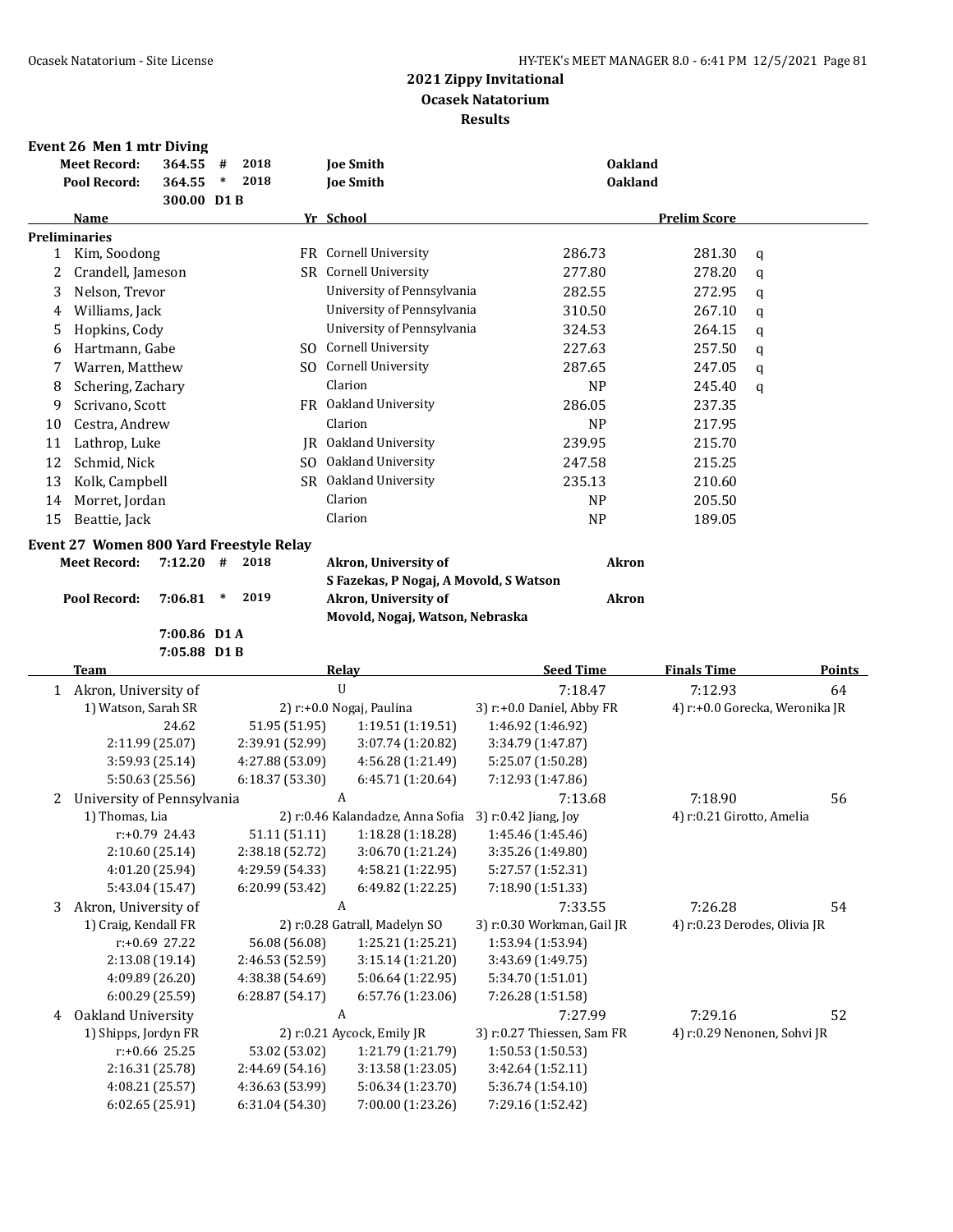**Ocasek Natatorium**

**Results**

# **(Event 27 Women 800 Yard Freestyle Relay)**

|    | <b>Team</b>                        |                                    | Relay                                  | <b>Seed Time</b>                                            | <b>Finals Time</b>                 | <b>Points</b> |
|----|------------------------------------|------------------------------------|----------------------------------------|-------------------------------------------------------------|------------------------------------|---------------|
| 5  | <b>Cornell University</b>          |                                    | A                                      | 7:39.75                                                     | 7:33.06                            | 50            |
|    | 1) Syrkin, Alex FR                 |                                    | 2) r:0.52 DuPont, Schuyler FR          | 3) r:0.10 Sih, Angelica SO                                  | 4) r:0.44 Parker, Melissa JR       |               |
|    | r:+0.80 25.80                      | 53.67 (53.67)                      | 1:22.36 (1:22.36)                      | 1:51.40 (1:51.40)                                           |                                    |               |
|    | 2:17.16 (25.76)                    | 2:45.64 (54.24)                    | 3:15.49 (1:24.09)                      | 3:45.30 (1:53.90)                                           |                                    |               |
|    | 4:10.94 (25.64)                    | 4:39.84 (54.54)                    | 5:09.59 (1:24.29)                      | 5:39.83 (1:54.53)                                           |                                    |               |
|    | 6:05.75 (25.92)                    | 6:34.38 (54.55)                    | 7:03.61 (1:23.78)                      | 7:33.06 (1:53.23)                                           |                                    |               |
| 6  | University of Toledo               |                                    | A                                      | <b>NT</b>                                                   | 7:35.37                            | 48            |
|    | 1) Kilgore, Lauren JR              |                                    | 2) r:+0.0 Pressler, Molly FR           | 3) r:+0.0 Ekleberry, Samantha SR 4) r:+0.0 Duric, Jovana JR |                                    |               |
|    | 26.30                              | 54.73 (54.73)                      | 1:22.99 (1:22.99)                      | 1:51.10 (1:51.10)                                           |                                    |               |
|    | 2:17.69 (26.59)                    | 2:46.60 (55.50)                    | 3:16.32 (1:25.22)                      | 3:46.08 (1:54.98)                                           |                                    |               |
|    | 4:12.63 (26.55)                    | 4:41.60 (55.52)                    | 5:11.43 (1:25.35)                      | 5:41.44 (1:55.36)                                           |                                    |               |
|    | 6:08.06(26.62)                     | 6:37.08 (55.64)                    | 7:06.43 (1:24.99)                      | 7:35.37 (1:53.93)                                           |                                    |               |
| 7  | <b>Cornell University</b>          |                                    | B                                      | 7:41.37                                                     | 7:37.72                            | 46            |
|    | 1) Munoz, Aviva JR                 |                                    | 2) r:0.32 Caverly, Gillian SR          | 3) r:0.47 Danko, Allie FR                                   | 4) r:0.46 Sutter, Olivia SO        |               |
|    | r:+0.70 26.19                      | 55.28 (55.28)                      | 1:25.21 (1:25.21)                      | 1:55.68 (1:55.68)                                           |                                    |               |
|    | 2:21.74 (26.06)                    | 2:50.42 (54.74)                    | 3:19.96 (1:24.28)                      | 3:48.77 (1:53.09)                                           |                                    |               |
|    | 4:15.25 (26.48)                    | 4:44.25 (55.48)                    | 5:14.35 (1:25.58)                      | 5:44.26 (1:55.49)                                           |                                    |               |
|    | 6:10.13 (25.87)                    | 6:38.85 (54.59)                    | 7:08.34 (1:24.08)                      | 7:37.72 (1:53.46)                                           |                                    |               |
| 8  | University of Pennsylvania         |                                    | B                                      | 7:22.90                                                     | 7:39.65                            | 44            |
|    | 1) Giddings, Grace                 |                                    | 2) r:0.10 Boeckman, Anna               | 3) r:0.13 Kaczorowski, Margot                               | 4) r:0.17 Johnson, Jillian         |               |
|    | r:+0.73 26.86                      | 55.69 (55.69)                      | 1:25.16 (1:25.16)                      |                                                             |                                    |               |
|    | 2:20.94 (26.31)                    |                                    |                                        | 1:54.63 (1:54.63)                                           |                                    |               |
|    |                                    | 2:50.94 (56.31)                    | 3:20.61 (1:25.98)                      | 3:50.04 (1:55.41)                                           |                                    |               |
|    | 4:15.74 (25.70)                    | 4:44.78 (54.74)                    | 5:14.82 (1:24.78)                      | 5:44.72 (1:54.68)                                           |                                    |               |
|    | 6:10.78 (26.06)                    | 6:40.14(55.42)                     | 7:10.23 (1:25.51)                      | 7:39.65 (1:54.93)                                           |                                    |               |
| 9  | Keiser University                  |                                    | A                                      | 7:46.82                                                     | 7:40.95                            | 40            |
|    | 1) Sofoulis, Danai FR              |                                    | 2) r:0.27 Dailey, Taryn JR             | 3) r:0.21 Braathen, Karina JR                               | 4) r:0.27 Augustsson, Emma Sofie ! |               |
|    | r:+0.70 26.31                      | 55.38 (55.38)                      | 1:25.56 (1:25.56)                      | 1:56.31 (1:56.31)                                           |                                    |               |
|    | 2:22.37 (26.06)                    | 2:51.06 (54.75)                    | 3:20.86 (1:24.55)                      | 3:50.96 (1:54.65)                                           |                                    |               |
|    | 4:17.07 (26.11)                    | 4:45.55 (54.59)                    | 5:14.75 (1:23.79)                      | 5:45.42 (1:54.46)                                           |                                    |               |
|    | 6:11.48 (26.06)                    | 6:40.70 (55.28)                    | 7:10.44 (1:25.02)                      | 7:40.95 (1:55.53)                                           |                                    |               |
| 10 | Niagara University                 |                                    | A                                      | 7:50.91                                                     | 7:44.22                            | 34            |
|    | 1) Wardner, Katrina SR             |                                    |                                        | 2) r:+0.0 Houde-Camirand, Moana 3) r:+0.0 Smith, Megan FR   | 4) r:+0.0 Marody, Maggie FR        |               |
|    | 25.64                              | 53.83 (53.83)                      | 1:22.75 (1:22.75)                      | 1:51.93 (1:51.93)                                           |                                    |               |
|    | 2:17.95 (26.02)                    | 2:46.84 (54.91)                    | 3:16.91 (1:24.98)                      | 3:46.65 (1:54.72)                                           |                                    |               |
|    | 4:13.48 (26.83)                    | 4:43.68 (57.03)                    | 5:14.86 (1:28.21)                      | 5:46.07 (1:59.42)                                           |                                    |               |
|    | 6:12.75(26.68)                     | 6:42.33 (56.26)                    | 7:13.25 (1:27.18)                      | 7:44.22 (1:58.15)                                           |                                    |               |
| 11 | Keiser University                  |                                    | B                                      | NT                                                          | 7:46.16                            | 32            |
|    | 1) Freibach, Ori SR                |                                    | 2) r:0.17 Aspegren, Timea FR           | 3) r:0.44 Bach, Aubrey SO                                   | 4) r:0.32 Alvsaker, Mari JR        |               |
|    | r:+0.76 27.78                      | 57.98 (57.98)                      | 1:28.52 (1:28.52)                      | 1:59.18 (1:59.18)                                           |                                    |               |
|    | 2:15.70 (16.52)                    | 2:54.59 (55.41)                    | 3:25.76 (1:26.58)                      | 3:56.37 (1:57.19)                                           |                                    |               |
|    | 4:23.57 (27.20)                    | 4:52.92 (56.55)                    | 5:22.71 (1:26.34)                      | 5:52.08 (1:55.71)                                           |                                    |               |
|    | 6:18.17 (26.09)                    | 6:46.83 (54.75)                    | 7:16.41 (1:24.33)                      | 7:46.16 (1:54.08)                                           |                                    |               |
| 12 | Oakland University                 |                                    | B                                      | 7:34.99                                                     | 7:47.19                            | 30            |
|    | 1) Riihinen, Ronja SO              |                                    | 2) r:0.15 Cislo, Mady SR               | 3) r:-0.48 Donagan, Erin SR                                 | 4) r:0.10 Aycock, Abbey SO         |               |
|    | $r: +0.71$ 26.30                   | 55.42 (55.42)                      | 1:25.44 (1:25.44)                      | 1:55.01 (1:55.01)                                           |                                    |               |
|    | 2:21.53 (26.52)                    | 2:50.79 (55.78)                    | 3:20.51 (1:25.50)                      | 3:50.98 (1:55.97)                                           |                                    |               |
|    | 4:17.07 (26.09)                    | 4:46.73 (55.75)                    | 5:17.61 (1:26.63)                      | 5:48.82 (1:57.84)                                           |                                    |               |
|    | 6:15.68 (26.86)                    | 6:45.73 (56.91)                    | 7:16.31 (1:27.49)                      | 7:47.19 (1:58.37)                                           |                                    |               |
| 13 | Clarion                            |                                    | A                                      | 8:08.91                                                     | 7:54.79                            | 28            |
|    | 1) Kutchak, Jordan FR              |                                    | 2) r:0.40 Miller, Haley FR             | 3) r:0.53 Murray, Sarah SR                                  | 4) r:0.28 Greenway, Hannah FR      |               |
|    | r:+0.73 27.09                      | 56.37 (56.37)                      | 1:26.25 (1:26.25)                      | 1:56.17 (1:56.17)                                           |                                    |               |
|    |                                    |                                    |                                        |                                                             |                                    |               |
|    |                                    |                                    |                                        |                                                             |                                    |               |
|    | 2:23.32 (27.15)<br>4:21.47 (27.09) | 2:53.61 (57.44)<br>4:51.51 (57.13) | 3:23.79 (1:27.62)<br>5:22.63 (1:28.25) | 3:54.38 (1:58.21)<br>5:53.73 (1:59.35)                      |                                    |               |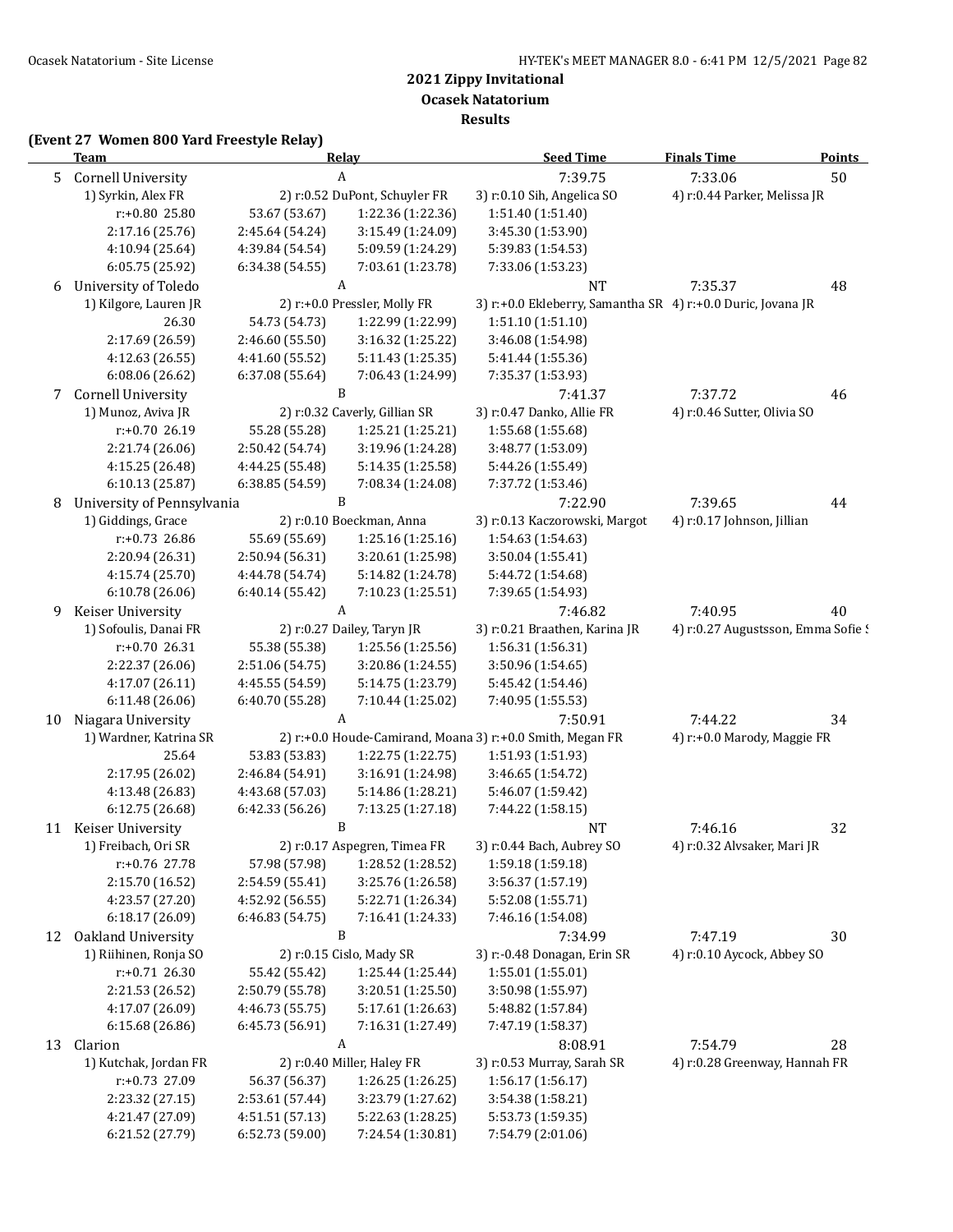**Results**

#### **(Event 27 Women 800 Yard Freestyle Relay)**

|    | <b>Team</b>                                                              |                         | Relay                                                                                                        | <b>Seed Time</b>                                          | <b>Finals Time</b>           | <b>Points</b> |
|----|--------------------------------------------------------------------------|-------------------------|--------------------------------------------------------------------------------------------------------------|-----------------------------------------------------------|------------------------------|---------------|
|    | 14 Bloomsburg University                                                 |                         | $\boldsymbol{A}$                                                                                             | 8:05.55                                                   | 8:00.05                      | 26            |
|    | 1) Shaffer, Maggie FR                                                    |                         | 2) r:0.44 Sugra, Anna JR                                                                                     | 3) r:0.55 Turner, Elizabeth SR                            | 4) r:0.32 McHugh, Kelley     |               |
|    | r:+0.69 26.92                                                            | 56.72 (56.72)           | 1:27.20 (1:27.20)                                                                                            | 1:58.56 (1:58.56)                                         |                              |               |
|    | 2:25.09 (26.53)                                                          | 2:54.46 (55.90)         | 3:25.07 (1:26.51)                                                                                            | 3:56.61 (1:58.05)                                         |                              |               |
|    | 4:24.84 (28.23)                                                          | 4:56.14 (59.53)         | 5:27.39 (1:30.78)                                                                                            | 5:58.99 (2:02.38)                                         |                              |               |
|    | 6:26.50 (27.51)                                                          | 6:56.87 (57.88)         | 7:28.25 (1:29.26)                                                                                            | 8:00.05 (2:01.06)                                         |                              |               |
| 15 | Niagara University                                                       |                         | $\, {\bf B}$                                                                                                 | 7:58.53                                                   | 8:01.23                      | 24            |
|    | 1) Thomas, Nia FR                                                        |                         | 2) r:0.30 Kreger, Kayla SO                                                                                   | 3) r:0.31 Gavin, Zoe SR                                   | 4) r:0.29 Sanquist, Avery SR |               |
|    | r:+0.78 26.75                                                            | 56.47 (56.47)           | 1:28.34 (1:28.34)                                                                                            | 2:01.35 (2:01.35)                                         |                              |               |
|    | 2:28.73 (27.38)                                                          | 2:59.65 (58.30)         | 3:31.42 (1:30.07)                                                                                            | 4:03.36 (2:02.01)                                         |                              |               |
|    | 4:30.68 (27.32)                                                          | 5:01.22 (57.86)         | 5:32.42 (1:29.06)                                                                                            | 6:03.22 (1:59.86)                                         |                              |               |
|    | 6:30.10 (26.88)                                                          | 6:59.60 (56.38)         | 7:30.22 (1:27.00)                                                                                            | 8:01.23 (1:58.01)                                         |                              |               |
| 16 | <b>Bloomsburg University</b>                                             |                         | $\, {\bf B}$                                                                                                 | 8:19.76                                                   | 8:02.10                      | 22            |
|    | 1) Jackson, Liz SR                                                       |                         | 2) r:0.30 Hubric, Courtney JR                                                                                | 3) r:0.42 Besterman, Sophie SO                            | 4) r:0.33 Lehman, Alicia JR  |               |
|    | r:+0.70 27.86                                                            | 57.92 (57.92)           | 1:28.42 (1:28.42)                                                                                            | 1:58.79 (1:58.79)                                         |                              |               |
|    | 2:25.53 (26.74)                                                          | 2:55.31 (56.52)         | 3:26.30 (1:27.51)                                                                                            | 3:56.96 (1:58.17)                                         |                              |               |
|    | 4:24.90 (27.94)                                                          | 4:55.76 (58.80)         | 5:28.41 (1:31.45)                                                                                            | 6:01.75 (2:04.79)                                         |                              |               |
|    | 6:17.22 (15.47)                                                          | 7:00.57 (58.82)         | 7:31.35 (1:29.60)                                                                                            | 8:02.10 (2:00.35)                                         |                              |               |
| 17 | Clarion                                                                  |                         | $\, {\bf B}$                                                                                                 | 8:28.64                                                   | 8:05.25                      | 18            |
|    | 1) Rosely, Ava SO                                                        |                         | 2) r:0.39 Henninge, Kaitlynn SR                                                                              | 3) r:0.31 Paszek, Corina SO                               | 4) r:0.23 Murphy, Maddy SO   |               |
|    | $r: +0.71$ 28.13                                                         | 59.29 (59.29)           | 1:30.40 (1:30.40)                                                                                            | 2:01.70 (2:01.70)                                         |                              |               |
|    | 2:29.42 (27.72)                                                          | 3:00.79 (59.09)         | 3:32.92 (1:31.22)                                                                                            | 4:04.33 (2:02.63)                                         |                              |               |
|    | 4:31.86 (27.53)                                                          | 5:02.85 (58.52)         | 5:34.36 (1:30.03)                                                                                            | 6:05.13 (2:00.80)                                         |                              |               |
|    | 6:32.26 (27.13)                                                          | 7:02.40 (57.27)         | 7:33.67 (1:28.54)                                                                                            | 8:05.25 (2:00.12)                                         |                              |               |
|    | <b>Meet Record:</b><br>6:32.47<br>#<br>Pool Record:<br>6:32.47<br>$\ast$ | 12/4/2021<br>12/4/2021  | <b>University of Pennsylvania</b><br>W Kamps, W Fallon, M Fallon, C Lee<br><b>University of Pennsylvania</b> | Penn<br>Penn                                              |                              |               |
|    |                                                                          |                         | W Kamps, W Fallon, M Fallon, C Lee                                                                           |                                                           |                              |               |
|    | 6:16.80 D1A                                                              |                         |                                                                                                              |                                                           |                              |               |
|    | 6:21.32 D1B                                                              |                         |                                                                                                              |                                                           |                              |               |
|    | <b>Team</b>                                                              |                         | <b>Relay</b>                                                                                                 | <b>Seed Time</b>                                          | <b>Finals Time</b>           | <b>Points</b> |
|    | 1 University of Pennsylvania                                             |                         | $\boldsymbol{A}$                                                                                             | 6:38.70                                                   | 6:32.47#                     | 64            |
|    | 1) Kamps, William                                                        | 2) r:+0.0 Fallon, Billy |                                                                                                              | 3) r:+0.0 Fallon, Matthew                                 | 4) r:+0.0 Lee, Peter         |               |
|    | 23.14                                                                    | 47.81 (47.81)           | 1:13.03(1:13.03)                                                                                             | 1:38.05 (1:38.05)                                         |                              |               |
|    | 2:00.48 (22.43)                                                          | 2:25.02 (46.97)         | 2:49.76 (1:11.71)                                                                                            | 3:14.51 (1:36.46)                                         |                              |               |
|    | 3:36.64 (22.13)                                                          | 4:01.06 (46.55)         | 4:26.30 (1:11.79)                                                                                            | 4:51.41 (1:36.90)                                         |                              |               |
|    | 5:13.36 (21.95)                                                          | 5:38.43 (47.02)         | 6:04.89 (1:13.48)                                                                                            | 6:32.47 (1:41.06)                                         |                              |               |
| 2  | Oakland University                                                       |                         | A                                                                                                            | 6:33.99                                                   | 6:35.35                      | 56            |
|    | 1) Khotynetskyi, Marko JR                                                |                         | 2) r:0.35 Cantrell, Jonas FR                                                                                 | 3) r:0.26 Aguilar-Fernandez, Rudy 4) r:0.28 Davis, Ben SR |                              |               |
|    | r:+0.69 23.50                                                            | 48.86 (48.86)           | 1:14.46 (1:14.46)                                                                                            | 1:39.14 (1:39.14)                                         |                              |               |
|    | 2:02.64 (23.50)                                                          | 2:27.54 (48.40)         | 2:52.86 (1:13.72)                                                                                            | 3:18.15 (1:39.01)                                         |                              |               |
|    | 3:40.22 (22.07)                                                          | 4:04.47 (46.32)         | 4:29.48 (1:11.33)                                                                                            | 4:54.98 (1:36.83)                                         |                              |               |
|    | 5:18.62 (23.64)                                                          | 5:43.97 (48.99)         | 6:09.56 (1:14.58)                                                                                            | 6:35.35 (1:40.37)                                         |                              |               |
| 3  | University of Pennsylvania                                               |                         | B                                                                                                            | 6:40.86                                                   | 6:38.12                      | 54            |
|    | 1) Keil, Kevin                                                           |                         | 2) r:0.56 Foley, Michael                                                                                     | 3) r:0.27 Gallagher, Daniel                               | 4) r:0.19 Donchi, Samuel     |               |
|    | $r: +0.71$ 23.61                                                         | 48.90 (48.90)           | 1:14.27 (1:14.27)                                                                                            | 1:39.84 (1:39.84)                                         |                              |               |
|    | 2:03.25 (23.41)                                                          | 2:28.82 (48.98)         | 2:54.72 (1:14.88)                                                                                            | 3:20.63 (1:40.79)                                         |                              |               |
|    | 3:43.43 (22.80)                                                          | 4:08.66 (48.03)         | 4:34.21 (1:13.58)                                                                                            | 4:59.16 (1:38.53)                                         |                              |               |
|    | 5:21.70 (22.54)                                                          | 5:46.92 (47.76)         | 6:12.44 (1:13.28)                                                                                            | 6:38.12 (1:38.96)                                         |                              |               |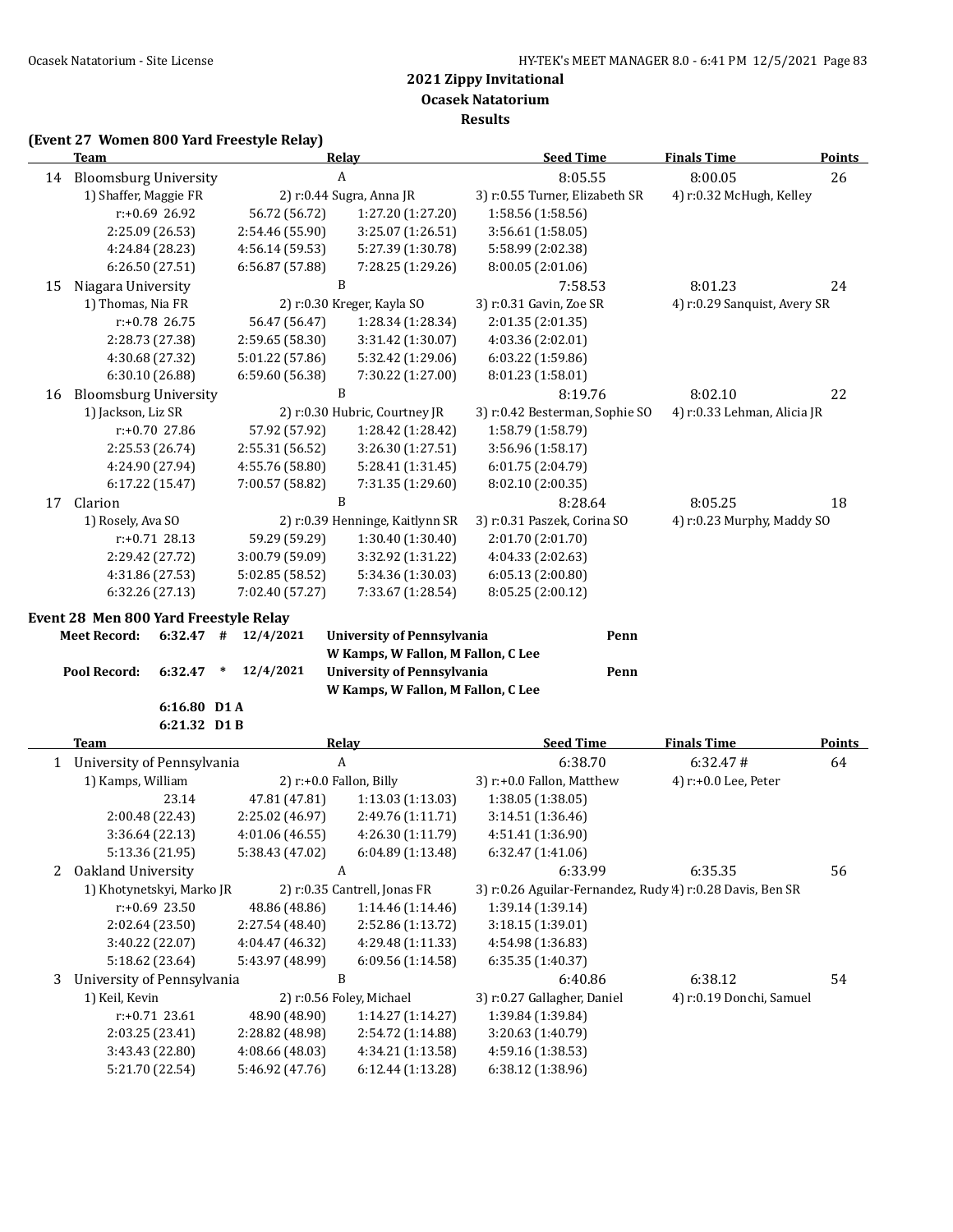**Ocasek Natatorium**

**Results**

# **(Event 28 Men 800 Yard Freestyle Relay)**

|    | <b>Team</b>               |                 | Relay                          | <b>Seed Time</b>                | <b>Finals Time</b>              | <b>Points</b> |
|----|---------------------------|-----------------|--------------------------------|---------------------------------|---------------------------------|---------------|
|    | 4 Cornell University      |                 | $\boldsymbol{A}$               | 6:54.32                         | 6:40.72                         | 52            |
|    | 1) Gurski, Joseph FR      |                 | 2) r:0.19 Lawson, Jake SR      | 3) r:0.27 Edwards, Dominic FR   | 4) r:-0.17 Martinez, Ricardo SR |               |
|    | r:+7.66 22.99             | 48.35 (48.35)   | 1:14.73 (1:14.73)              | 1:41.08 (1:41.08)               |                                 |               |
|    | 2:03.14 (22.06)           | 2:28.35 (47.27) | 2:54.64 (1:13.56)              | 3:20.72 (1:39.64)               |                                 |               |
|    | 3:43.43 (22.71)           | 4:08.70 (47.98) | 4:34.54 (1:13.82)              | 5:00.48 (1:39.76)               |                                 |               |
|    | 5:23.12 (22.64)           | 5:48.39 (47.91) | 6:14.48 (1:14.00)              | 6:40.72 (1:40.24)               |                                 |               |
| 5  | Keiser University         |                 | A                              | 6:45.89                         | 6:40.84                         | 50            |
|    | 1) Ranea, Marti FR        |                 | 2) r:0.38 Garcia, Alberto JR   | 3) r:0.57 Miller, Max JR        | 4) r:0.37 Roch, Pol SR          |               |
|    | $r: +0.69$ 23.76          | 49.38 (49.38)   | 1:14.90 (1:14.90)              | 1:40.87 (1:40.87)               |                                 |               |
|    | 2:02.82 (21.95)           | 2:27.78 (46.91) | 2:53.73 (1:12.86)              | 3:19.92 (1:39.05)               |                                 |               |
|    | 3:43.52 (23.60)           | 4:08.89 (48.97) | 4:34.76 (1:14.84)              | 5:00.72 (1:40.80)               |                                 |               |
|    | 5:23.66 (22.94)           | 5:49.14 (48.42) | 6:15.05 (1:14.33)              | 6:40.84 (1:40.12)               |                                 |               |
| 6  | <b>Cornell University</b> |                 | B                              | 6:59.67                         | 6:46.08                         | 48            |
|    | 1) Banks, Jack FR         |                 | 2) r:0.36 Gilszmer, Vlad FR    | 3) r:-0.02 Pro, Kyle SO         | 4) r:0.41 Kostelni, Chris JR    |               |
|    | r:+0.66 22.79             | 47.94 (47.94)   | 1:14.55 (1:14.55)              | 1:41.80 (1:41.80)               |                                 |               |
|    | 2:04.59 (22.79)           | 2:30.10 (48.30) | 2:56.47 (1:14.67)              | 3:23.47 (1:41.67)               |                                 |               |
|    | 3:46.16 (22.69)           | 4:12.06 (48.59) | 4:38.22 (1:14.75)              | 5:04.94 (1:41.47)               |                                 |               |
|    | 5:27.25 (22.31)           | 5:52.53 (47.59) | 6:19.45 (1:14.51)              | 6:46.08 (1:41.14)               |                                 |               |
| 7  | Oakland University        |                 | B                              | 6:45.99                         | 6:46.16                         | 46            |
|    | 1) Hrebelnyi, Danylo SR   |                 | 2) r:0.22 Bernsdorf, Andrew JR | 3) r:0.40 Boldt, Aidan FR       | 4) r:0.15 Wike, Jack SO         |               |
|    | $r: +0.62$ 23.68          | 49.42 (49.42)   | 1:14.75 (1:14.75)              | 1:40.00 (1:40.00)               |                                 |               |
|    | 2:03.36 (23.36)           | 2:29.20 (49.20) | 2:55.60 (1:15.60)              | 3:22.00 (1:42.00)               |                                 |               |
|    | 3:45.17 (23.17)           | 4:10.97 (48.97) | 4:38.24 (1:16.24)              | 5:05.51 (1:43.51)               |                                 |               |
|    | 5:28.36 (22.85)           | 5:53.97 (48.46) | 6:20.10 (1:14.59)              | 6:46.16 (1:40.65)               |                                 |               |
| 8  | Clarion                   |                 | A                              | 7:04.33                         | 6:47.10                         | 44            |
|    | 1) Bocci, David FR        |                 | 2) r:0.40 Irwin, Mason FR      | 3) r:0.23 Prokopec, Austin FR   | 4) r:0.51 Cary, Connor JR       |               |
|    | r:+6.93 23.04             | 48.65 (48.65)   | 1:15.00 (1:15.00)              | 1:41.73 (1:41.73)               |                                 |               |
|    | 2:04.19 (22.46)           | 2:29.50 (47.77) | 2:55.88 (1:14.15)              | 3:22.48 (1:40.75)               |                                 |               |
|    | 3:45.68 (23.20)           | 4:11.88 (49.40) | 4:39.12 (1:16.64)              | 5:06.17 (1:43.69)               |                                 |               |
|    | 5:28.39 (22.22)           | 5:53.65 (47.48) | 6:20.05 (1:13.88)              | 6:47.10 (1:40.93)               |                                 |               |
| 9  | Keiser University         |                 | B                              | NT                              | 6:50.78                         | 40            |
|    | 1) Kusik, Alex FR         |                 | 2) r:0.08 Zachar, Gio SR       | 3) r:0.36 Zaplatar, Emerson SR  | 4) r:0.32 Kunze, Fynn FR        |               |
|    | r:+0.68 23.26             | 48.76 (48.76)   | 1:15.35 (1:15.35)              | 1:41.83 (1:41.83)               |                                 |               |
|    | 2:04.65 (22.82)           | 2:30.10 (48.27) | 2:57.79 (1:15.96)              | 3:25.99 (1:44.16)               |                                 |               |
|    | 3:48.55 (22.56)           | 4:14.50 (48.51) | 4:42.17 (1:16.18)              | 5:09.52 (1:43.53)               |                                 |               |
|    | 5:32.86 (23.34)           | 5:58.67 (49.15) | 6:24.51 (1:14.99)              | 6:50.78 (1:41.26)               |                                 |               |
| 10 | Niagara University        |                 | A                              | 7:04.41                         | 6:51.39                         | 34            |
|    | 1) Flannery, Robert FR    |                 | 2) r:0.42 Markham, Rowan SO    | 3) r:0.22 Dragon, Nathan FR     | 4) r:0.61 Tichy, Reid FR        |               |
|    | $r: +0.73$ 24.11          | 50.39 (50.39)   | 1:17.93 (1:17.93)              | 1:44.19 (1:44.19)               |                                 |               |
|    | 2:08.09 (23.90)           | 2:34.98 (50.79) | 3:02.21 (1:18.02)              | 3:29.02 (1:44.83)               |                                 |               |
|    | 3:51.45 (22.43)           | 4:17.40 (48.38) | 4:44.50 (1:15.48)              | 5:10.83 (1:41.81)               |                                 |               |
|    | 5:34.33 (23.50)           | 5:59.46 (48.63) | 6:25.36 (1:14.53)              | 6:51.39 (1:40.56)               |                                 |               |
| 11 | Clarion                   |                 | B                              | 7:22.69                         | 7:02.76                         | 32            |
|    | 1) Napholz, Trent SO      |                 | 2) r:0.38 Rabenstein, Ty JR    | 3) r:0.24 Connor, Jimmy SR      | 4) r:0.27 Yant, Jacob SR        |               |
|    | $r: +0.68$ 24.12          | 50.69 (50.69)   | 1:18.17(1:18.17)               | 1:45.20 (1:45.20)               |                                 |               |
|    | 2:08.76 (23.56)           | 2:35.66 (50.46) | 3:04.08 (1:18.88)              | 3:32.22 (1:47.02)               |                                 |               |
|    | 3:55.52 (23.30)           | 4:22.07 (49.85) | 4:50.10 (1:17.88)              | 5:18.13 (1:45.91)               |                                 |               |
|    | 5:40.92 (22.79)           | 6:07.22 (49.09) | 6:34.61 (1:16.48)              | 7:02.76 (1:44.63)               |                                 |               |
|    | 12 Bloomsburg University  |                 | A                              | 7:04.46                         | 7:03.37                         | 30            |
|    | 1) Junk, Cameron SR       |                 | 2) r:+0.0 Goulstone, Tony FR   | 3) r:+0.0 Glatfelter, Tanner FR | 4) r:+0.0 Baker, Logan SR       |               |
|    | 24.34                     | 51.17 (51.17)   | 1:19.13 (1:19.13)              | 1:47.24 (1:47.24)               |                                 |               |
|    | 2:10.90 (23.66)           | 2:37.05 (49.81) | 3:03.82 (1:16.58)              | 3:31.53 (1:44.29)               |                                 |               |
|    | 3:55.06 (23.53)           | 4:21.37 (49.84) | 4:48.52 (1:16.99)              | 5:16.16 (1:44.63)               |                                 |               |
|    | 5:40.26 (24.10)           | 6:07.23 (51.07) | 6:35.05 (1:18.89)              | 7:03.37 (1:47.21)               |                                 |               |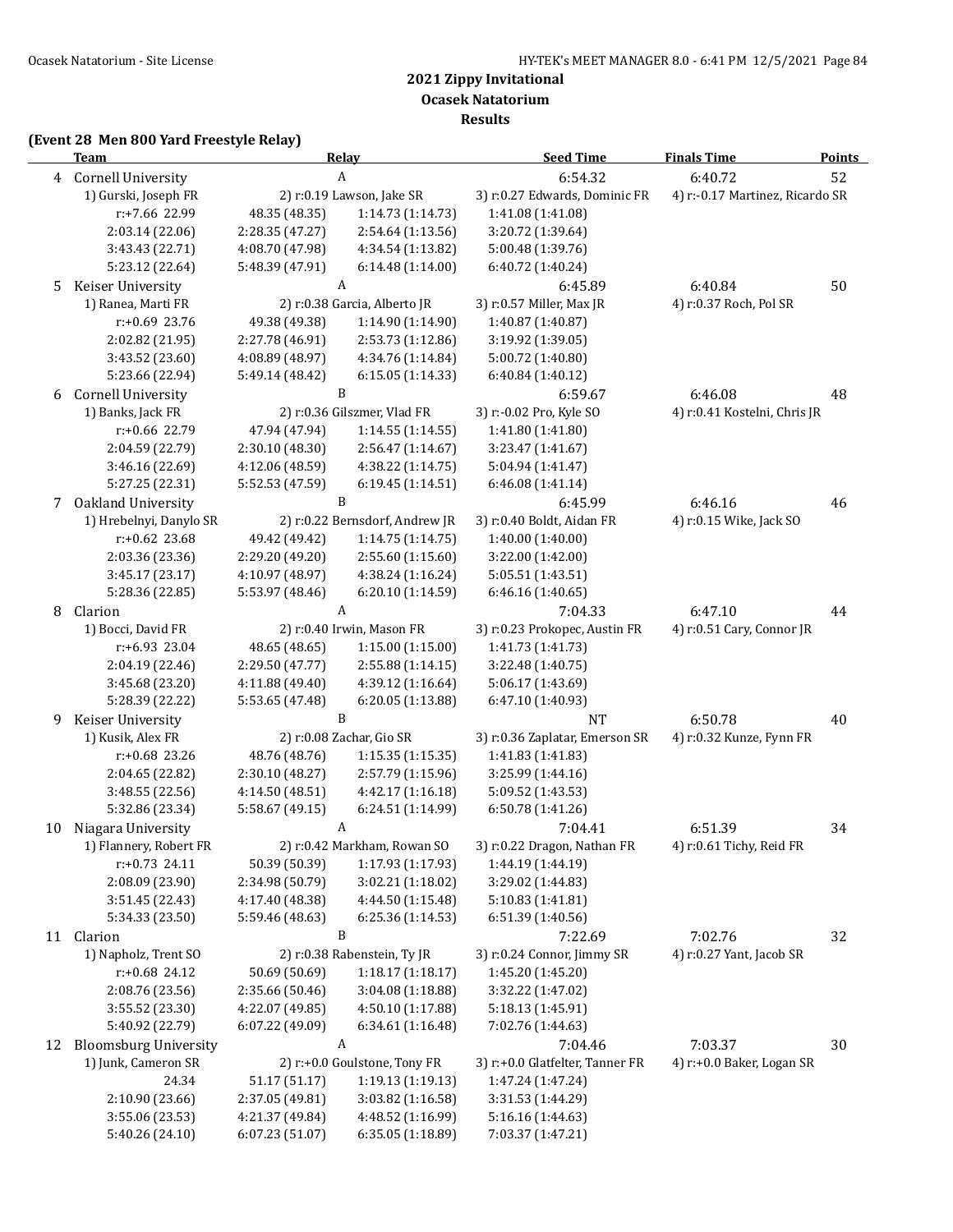**Ocasek Natatorium**

**Results**

## **(Event 28 Men 800 Yard Freestyle Relay)**

|   | <b>Team</b>                          |                      |                                      | Relay                                | <b>Seed Time</b>                     | <b>Finals Time</b>        | <b>Points</b> |
|---|--------------------------------------|----------------------|--------------------------------------|--------------------------------------|--------------------------------------|---------------------------|---------------|
|   | 13 Niagara University                |                      |                                      | B                                    | 7:15.82                              | 7:17.97                   | 28            |
|   | 1) Stier, Dalton SR                  |                      |                                      | 2) r:0.37 Rocha, Chad FR             | 3) r:0.15 Staples, Graeme SO         | 4) r:0.29 Morgan, Levi FR |               |
|   |                                      | r:+0.69 24.52        | 51.28 (51.28)                        | 1:19.15 (1:19.15)                    | 1:47.68 (1:47.68)                    |                           |               |
|   | 2:03.11 (15.43)                      |                      | 2:39.91 (52.23)                      | 3:07.90 (1:20.22)                    | 3:36.56 (1:48.88)                    |                           |               |
|   | 4:00.67(24.11)                       |                      | 4:28.39 (51.83)                      | 4:58.58 (1:22.02)                    | 5:28.32 (1:51.76)                    |                           |               |
|   |                                      | 5:51.58 (23.26)      | 6:19.61 (51.29)                      | 6:49.13 (1:20.81)                    | 7:17.97 (1:49.65)                    |                           |               |
|   | <b>Bloomsburg University</b>         |                      |                                      | B                                    | 7:17.92                              | <b>DFS</b>                |               |
|   |                                      | Declared false start |                                      |                                      |                                      |                           |               |
|   | Event 29 Women 1650 Yard Freestyle   |                      |                                      |                                      |                                      |                           |               |
|   | Meet Record: 15:59.71 #              |                      | 12/5/2021                            | <b>Lia Thomas</b>                    |                                      | Penn                      |               |
|   | Pool Record: 15:59.71                |                      | $*$ 12/5/2021                        | <b>Lia Thomas</b>                    |                                      | Penn                      |               |
|   |                                      | 15:52.41 D1A         |                                      |                                      |                                      |                           |               |
|   |                                      | 16:30.59 D1B         |                                      |                                      |                                      |                           |               |
|   | <b>Name</b>                          |                      |                                      | Yr School                            | <b>Seed Time</b>                     | <b>Finals Time</b>        | <b>Points</b> |
|   | 1 Thomas, Lia                        |                      |                                      | University of Pennsylvania           | 9:48.93                              | 15:59.71# D1 B            |               |
|   |                                      | 26.13                | 54.73 (28.60)                        | 1:23.61 (28.88)                      | 1:52.35 (28.74)                      |                           |               |
|   |                                      | 2:20.98 (28.63)      | 2:49.73 (28.75)                      | 3:18.37 (28.64)                      | 3:47.20 (28.83)                      |                           |               |
|   | 4:16.25 (29.05)                      |                      | 4:45.23 (28.98)                      | 5:14.27 (29.04)                      | 5:43.20 (28.93)                      |                           |               |
|   | 6:12.22 (29.02)                      |                      | 6:41.31 (29.09)                      | 7:10.52 (29.21)                      | 7:39.54 (29.02)                      |                           |               |
|   | 8:08.45 (28.91)                      |                      | 8:37.53 (29.08)                      | 9:06.85 (29.32)                      | 9:35.96 (29.11)                      |                           |               |
|   | 10:05.19 (29.23)                     |                      | 10:34.78 (29.59)                     | 11:04.39 (29.61)                     | 11:33.97 (29.58)                     |                           |               |
|   | 12:03.55 (29.58)                     |                      | 12:33.41 (29.86)                     | 13:03.08 (29.67)                     | 13:32.96 (29.88)                     |                           |               |
|   | 14:02.66 (29.70)                     |                      | 14:32.17 (29.51)                     | 15:01.58 (29.41)                     | 15:31.04 (29.46)                     | 15:59.71 (28.67)          |               |
| 2 | Kalandadze, Anna Sofia               |                      |                                      | University of Pennsylvania           | 9:48.15                              | 16:37.44                  |               |
|   |                                      | r:+0.82 27.05        | 56.57 (29.52)                        | 1:25.96 (29.39)                      | 1:55.37 (29.41)                      |                           |               |
|   | 2:25.06 (29.69)                      |                      | 2:54.86 (29.80)                      | 3:24.93 (30.07)                      | 3:54.81 (29.88)                      |                           |               |
|   | 4:24.62 (29.81)                      |                      | 4:54.87 (30.25)                      | 5:25.19 (30.32)                      | 5:55.36 (30.17)                      |                           |               |
|   | 6:25.73 (30.37)                      |                      | 6:56.04 (30.31)                      | 7:26.33 (30.29)                      | 7:56.92 (30.59)                      |                           |               |
|   | 8:27.19 (30.27)                      |                      | 8:57.74 (30.55)                      | 9:28.33 (30.59)                      | 9:58.78 (30.45)                      |                           |               |
|   | 10:29.27 (30.49)                     |                      | 10:59.87 (30.60)                     | 11:30.50 (30.63)                     | 12:01.16 (30.66)                     |                           |               |
|   | 12:31.84 (30.68)<br>14:34.83 (30.66) |                      | 13:02.39 (30.55)<br>15:05.55 (30.72) | 13:33.22 (30.83)<br>15:36.05 (30.50) | 14:04.17 (30.95)<br>16:06.90 (30.85) | 16:37.44 (30.54)          |               |
|   | Giddings, Grace                      |                      |                                      | University of Pennsylvania           | 9:58.45                              | 16:48.66                  |               |
| 3 |                                      | r:+0.78 28.35        | 57.97 (29.62)                        | 1:27.94 (29.97)                      | 1:57.93 (29.99)                      |                           |               |
|   | 2:27.92 (29.99)                      |                      | 2:58.09 (30.17)                      | 3:28.34 (30.25)                      | 3:58.78 (30.44)                      |                           |               |
|   | 4:29.31 (30.53)                      |                      | 4:59.88 (30.57)                      | 5:30.56 (30.68)                      | 6:01.49 (30.93)                      |                           |               |
|   | 6:32.41 (30.92)                      |                      | 7:03.09 (30.68)                      | 7:33.60 (30.51)                      | 8:04.35 (30.75)                      |                           |               |
|   | 8:35.11 (30.76)                      |                      | 9:05.92 (30.81)                      | 9:36.75 (30.83)                      | 10:07.51 (30.76)                     |                           |               |
|   | 10:38.45 (30.94)                     |                      | 11:09.38 (30.93)                     | 11:40.12 (30.74)                     | 12:11.26 (31.14)                     |                           |               |
|   | 12:42.51 (31.25)                     |                      | 13:13.84 (31.33)                     | 13:44.83 (30.99)                     | 14:15.94 (31.11)                     |                           |               |
|   | 14:47.18 (31.24)                     |                      | 15:18.28 (31.10)                     | 15:49.27 (30.99)                     | 16:19.19 (29.92)                     | 16:48.66 (29.47)          |               |
| 4 | Workman, Gail                        |                      |                                      | JR Akron, University of              | 10:22.29                             | 16:49.47                  |               |
|   |                                      | r:+0.79 28.51        | 59.24 (30.73)                        | 1:30.12 (30.88)                      | 2:01.13 (31.01)                      |                           |               |
|   | 2:32.22 (31.09)                      |                      | 3:03.22 (31.00)                      | 3:34.18 (30.96)                      | 4:05.12 (30.94)                      |                           |               |
|   | 4:35.97 (30.85)                      |                      | 5:06.72 (30.75)                      | 5:37.48 (30.76)                      | 6:08.19 (30.71)                      |                           |               |
|   | 6:38.87 (30.68)                      |                      | 7:09.52 (30.65)                      | 7:40.31 (30.79)                      | 8:11.32 (31.01)                      |                           |               |
|   | 8:42.17 (30.85)                      |                      | 9:13.05 (30.88)                      | 9:43.88 (30.83)                      | 10:14.77 (30.89)                     |                           |               |
|   | 10:45.63 (30.86)                     |                      | 11:16.56 (30.93)                     | 11:47.46 (30.90)                     | 12:18.24 (30.78)                     |                           |               |
|   | 12:49.01 (30.77)                     |                      | 13:19.53 (30.52)                     | 13:49.80 (30.27)                     | 14:19.99 (30.19)                     |                           |               |
|   | 14:50.25 (30.26)                     |                      | 15:20.46 (30.21)                     | 15:50.69 (30.23)                     | 16:20.55 (29.86)                     | 16:49.47 (28.92)          |               |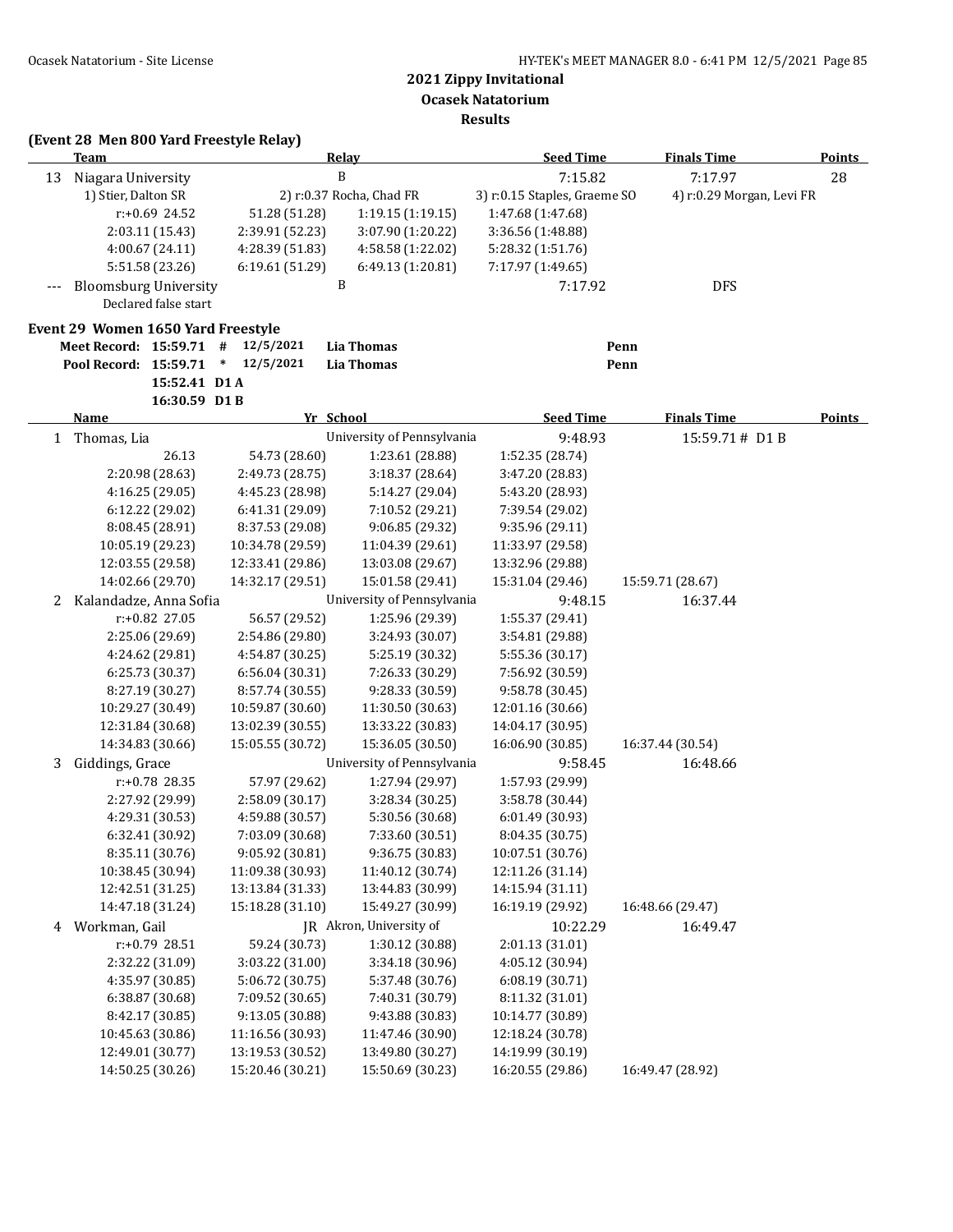**Results**

|    | <b>Name</b>         |                  | Yr School                  | <b>Seed Time</b> | <b>Finals Time</b> | <b>Points</b> |
|----|---------------------|------------------|----------------------------|------------------|--------------------|---------------|
|    | 5 Duric, Jovana     |                  | JR University of Toledo    | 10:26.36         | 16:59.54           |               |
|    | r:+0.80 28.21       | 58.28 (30.07)    | 1:28.88 (30.60)            | 1:59.59 (30.71)  |                    |               |
|    | 2:30.33 (30.74)     | 3:00.84 (30.51)  | 3:31.41 (30.57)            | 4:02.07 (30.66)  |                    |               |
|    | 4:32.92 (30.85)     | 5:04.01 (31.09)  | 5:34.99 (30.98)            | 6:06.08 (31.09)  |                    |               |
|    | 6:36.93 (30.85)     | 7:07.81 (30.88)  | 7:38.69 (30.88)            | 8:09.83 (31.14)  |                    |               |
|    | 8:40.92 (31.09)     | 9:11.89 (30.97)  | 9:42.90 (31.01)            | 10:13.99 (31.09) |                    |               |
|    | 10:45.36 (31.37)    | 11:16.60 (31.24) | 11:47.97 (31.37)           | 12:19.73 (31.76) |                    |               |
|    | 12:51.22 (31.49)    | 13:22.53 (31.31) | 13:53.67 (31.14)           | 14:24.95 (31.28) |                    |               |
|    | 14:56.33 (31.38)    | 15:27.48 (31.15) | 15:58.77 (31.29)           | 16:29.85 (31.08) | 16:59.54 (29.69)   |               |
| 6  | Lamoureux, Brooke   |                  | Akron, University of       | 10:20.96         | 17:01.51           |               |
|    | r:+0.68 28.34       | 58.91 (30.57)    | 1:29.48 (30.57)            | 2:00.30 (30.82)  |                    |               |
|    | 2:31.13 (30.83)     | 3:01.95 (30.82)  | 3:32.78 (30.83)            | 4:03.81 (31.03)  |                    |               |
|    | 4:34.72 (30.91)     | 5:05.65 (30.93)  | 5:36.51 (30.86)            | 6:07.41 (30.90)  |                    |               |
|    | 6:38.26 (30.85)     | 7:09.20 (30.94)  | 7:40.16 (30.96)            | 8:11.08 (30.92)  |                    |               |
|    | 8:42.20 (31.12)     | 9:13.41 (31.21)  | 9:44.49 (31.08)            | 10:15.62 (31.13) |                    |               |
|    | 10:46.78 (31.16)    | 11:17.97 (31.19) | 11:49.17 (31.20)           | 12:20.34 (31.17) |                    |               |
|    | 12:51.53 (31.19)    | 13:22.63 (31.10) | 13:53.85 (31.22)           | 14:25.37 (31.52) |                    |               |
|    | 14:56.57 (31.20)    | 15:28.02 (31.45) | 15:59.68 (31.66)           | 16:31.02 (31.34) | 17:01.51 (30.49)   |               |
| 7  | Danko, Allie        |                  | FR Cornell University      | 10:24.00         | 17:04.31           |               |
|    | r:+0.83 27.93       | 58.30 (30.37)    | 1:29.17 (30.87)            | 2:00.27 (31.10)  |                    |               |
|    | 2:31.51 (31.24)     | 3:02.58 (31.07)  | 3:33.68 (31.10)            | 4:04.86 (31.18)  |                    |               |
|    | 4:36.32 (31.46)     | 5:07.30 (30.98)  | 5:38.39 (31.09)            | 6:09.81 (31.42)  |                    |               |
|    | 6:40.87 (31.06)     | 7:12.00 (31.13)  | 7:43.14 (31.14)            | 8:14.35 (31.21)  |                    |               |
|    | 8:45.74 (31.39)     | 9:16.95 (31.21)  | 9:48.39 (31.44)            | 10:19.59 (31.20) |                    |               |
|    | 10:51.03 (31.44)    | 11:22.21 (31.18) | 11:53.56 (31.35)           | 12:24.90 (31.34) |                    |               |
|    | 12:56.67 (31.77)    | 13:28.28 (31.61) | 13:59.62 (31.34)           | 14:31.21 (31.59) |                    |               |
|    | 15:03.06 (31.85)    | 15:33.95 (30.89) | 16:04.91 (30.96)           | 16:35.04 (30.13) | 17:04.31 (29.27)   |               |
| 8  | Aycock, Emily       |                  | JR Oakland University      | 10:10.99         | 17:07.85           |               |
|    | r:+0.69 28.21       | 58.56 (30.35)    | 1:28.85 (30.29)            | 1:59.69 (30.84)  |                    |               |
|    | 2:30.36 (30.67)     | 3:01.35 (30.99)  | 3:32.11 (30.76)            | 4:03.07 (30.96)  |                    |               |
|    | 4:34.06 (30.99)     | 5:05.17 (31.11)  | 5:36.09 (30.92)            | 6:07.07 (30.98)  |                    |               |
|    | 6:38.03 (30.96)     | 7:09.27 (31.24)  | 7:40.59 (31.32)            | 8:11.65 (31.06)  |                    |               |
|    | 8:42.85 (31.20)     | 9:14.20 (31.35)  | 9:45.52 (31.32)            | 10:17.05 (31.53) |                    |               |
|    | 10:48.78 (31.73)    | 11:20.42 (31.64) | 11:51.93 (31.51)           | 12:24.03 (32.10) |                    |               |
|    | 12:55.85 (31.82)    | 13:27.05 (31.20) | 13:58.99 (31.94)           | 14:30.50 (31.51) |                    |               |
|    | 15:02.43 (31.93)    | 15:34.01 (31.58) | 16:05.26 (31.25)           | 16:36.56 (31.30) | 17:07.85 (31.29)   |               |
| 9  | Girotto, Amelia     |                  | University of Pennsylvania | 10:06.22         | 17:14.96           |               |
|    | r:+0.76 28.37       | 59.07 (30.70)    | 1:29.67 (30.60)            | 2:00.38 (30.71)  |                    |               |
|    | 2:30.82 (30.44)     | 3:01.63 (30.81)  | 3:32.49 (30.86)            | 4:03.59 (31.10)  |                    |               |
|    | 4:34.70 (31.11)     | 5:06.28 (31.58)  | 5:37.26 (30.98)            | 6:08.34 (31.08)  |                    |               |
|    | 6:39.83 (31.49)     | 7:11.38 (31.55)  | 7:42.81 (31.43)            | 8:15.08 (32.27)  |                    |               |
|    | 8:47.03 (31.95)     | 9:18.75 (31.72)  | 9:50.38 (31.63)            | 10:22.09 (31.71) |                    |               |
|    | 10:53.38 (31.29)    | 11:25.12 (31.74) | 11:57.16 (32.04)           | 12:29.38 (32.22) |                    |               |
|    | 13:01.59 (32.21)    | 13:33.83 (32.24) | 14:05.63 (31.80)           | 14:37.66 (32.03) |                    |               |
|    | 15:09.49 (31.83)    | 15:41.15 (31.66) | 16:13.02 (31.87)           | 16:44.43 (31.41) | 17:14.96 (30.53)   |               |
| 10 | van der Mast, Marij |                  | SO University at Buffalo   | 10:31.36         | 17:18.74           |               |
|    | r:+0.76 27.66       | 57.98 (30.32)    | 1:28.83 (30.85)            | 1:59.96 (31.13)  |                    |               |
|    | 2:30.77 (30.81)     | 3:01.73 (30.96)  | 3:32.68 (30.95)            | 4:03.58 (30.90)  |                    |               |
|    | 4:34.40 (30.82)     | 5:05.30 (30.90)  | 5:36.21 (30.91)            | 6:07.26 (31.05)  |                    |               |
|    | 6:38.20 (30.94)     | 7:09.17 (30.97)  | 7:40.28 (31.11)            | 8:11.77 (31.49)  |                    |               |
|    | 8:43.33 (31.56)     | 9:15.31 (31.98)  | 9:47.32 (32.01)            | 10:19.34 (32.02) |                    |               |
|    | 10:51.37 (32.03)    | 11:23.52 (32.15) | 11:55.71 (32.19)           | 12:27.74 (32.03) |                    |               |
|    | 13:00.08 (32.34)    | 13:32.70 (32.62) | 14:05.13 (32.43)           | 14:37.35 (32.22) |                    |               |
|    | 15:09.79 (32.44)    | 15:42.13 (32.34) | 16:14.53 (32.40)           | 16:46.84 (32.31) | 17:18.74 (31.90)   |               |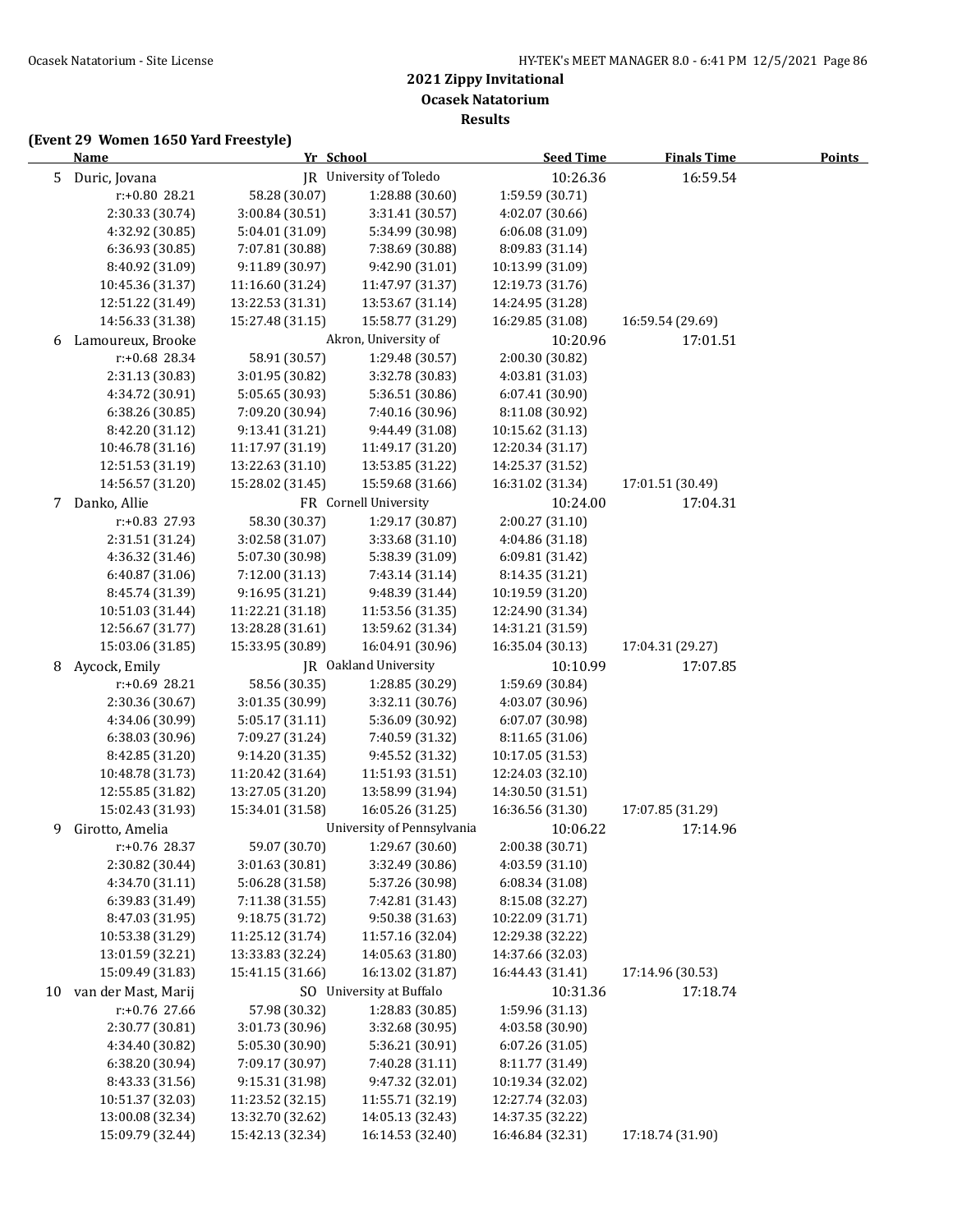**Ocasek Natatorium**

**Results**

|    | <b>Name</b>                      | Yr School        |                            | <b>Seed Time</b>                   | <b>Finals Time</b> | <b>Points</b> |
|----|----------------------------------|------------------|----------------------------|------------------------------------|--------------------|---------------|
|    | 11 Boswell, Julia                |                  | SR University at Buffalo   | 10:47.14                           | 17:21.26           |               |
|    | r:+0.72 29.82                    | 1:01.89 (32.07)  | 1:34.11 (32.22)            | 2:05.99 (31.88)                    |                    |               |
|    | 2:37.97 (31.98)                  | 3:09.89 (31.92)  | 3:41.90 (32.01)            | 4:14.11 (32.21)                    |                    |               |
|    | 4:46.12 (32.01)                  | 5:18.01 (31.89)  | 5:49.87 (31.86)            | 6:21.79 (31.92)                    |                    |               |
|    | 6:53.25 (31.46)                  | 7:24.84 (31.59)  | 7:56.34 (31.50)            | 8:28.03 (31.69)                    |                    |               |
|    | 8:59.76 (31.73)                  | 9:31.38 (31.62)  | 10:02.86 (31.48)           | 10:34.32 (31.46)                   |                    |               |
|    | 11:05.72 (31.40)                 | 11:37.06 (31.34) | 12:08.60 (31.54)           | 12:40.26 (31.66)                   |                    |               |
|    | 13:11.89 (31.63)                 | 13:43.71 (31.82) | 14:15.40 (31.69)           | 14:46.93 (31.53)                   |                    |               |
|    | 15:18.64 (31.71)                 | 15:50.19 (31.55) | 16:21.08 (30.89)           | 16:51.66 (30.58)                   | 17:21.26 (29.60)   |               |
| 12 | Sanquist, Avery                  |                  | SR Niagara University      | 10:39.16                           | 17:23.60           |               |
|    | $r: +0.71$ 27.78                 | 57.72 (29.94)    | 1:28.18 (30.46)            | 1:59.08 (30.90)                    |                    |               |
|    | 2:30.43 (31.35)                  | 3:01.77 (31.34)  | 3:33.02 (31.25)            | 4:04.18 (31.16)                    |                    |               |
|    | 4:35.67 (31.49)                  | 5:06.69 (31.02)  | 5:38.22 (31.53)            | 6:09.84 (31.62)                    |                    |               |
|    | 6:41.67 (31.83)                  | 7:13.48 (31.81)  | 7:45.13 (31.65)            | 8:17.01 (31.88)                    |                    |               |
|    | 8:48.92 (31.91)                  | 9:20.99 (32.07)  | 9:52.72 (31.73)            | 10:24.71 (31.99)                   |                    |               |
|    | 10:57.37 (32.66)                 | 11:30.06 (32.69) | 12:02.72 (32.66)           | 12:35.26 (32.54)                   |                    |               |
|    | 13:07.73 (32.47)                 | 13:40.16 (32.43) | 14:12.43 (32.27)           | 14:44.54 (32.11)                   |                    |               |
|    | 15:16.74 (32.20)                 | 15:48.89 (32.15) | 16:20.66 (31.77)           | 16:52.42 (31.76)                   | 17:23.60 (31.18)   |               |
| 13 | Zubenko, Sonya                   |                  | JR Oakland University      | 10:35.99                           | 17:25.08           |               |
|    | r:+0.69 28.86                    | 1:00.17 (31.31)  | 1:31.70 (31.53)            | 2:03.77 (32.07)                    |                    |               |
|    | 2:35.57 (31.80)                  | 3:07.42 (31.85)  | 3:39.23 (31.81)            | 4:10.83 (31.60)                    |                    |               |
|    | 4:42.38 (31.55)                  | 5:14.37 (31.99)  | 5:45.98 (31.61)            | 6:17.48 (31.50)                    |                    |               |
|    | 6:48.94 (31.46)                  | 7:20.56 (31.62)  | 7:52.01 (31.45)            | 8:23.77 (31.76)                    |                    |               |
|    | 8:55.44 (31.67)                  | 9:27.24 (31.80)  | 9:59.18 (31.94)            | 10:30.72 (31.54)                   |                    |               |
|    | 11:02.37 (31.65)                 | 11:34.27 (31.90) | 12:06.21 (31.94)           | 12:38.38 (32.17)                   |                    |               |
|    | 13:10.44 (32.06)                 | 13:42.62 (32.18) | 14:14.58 (31.96)           | 14:46.83 (32.25)                   |                    |               |
|    | 15:18.84 (32.01)                 | 15:50.71 (31.87) | 16:22.48 (31.77)           | 16:54.55 (32.07)                   | 17:25.08 (30.53)   |               |
|    | 14 Morisi, Kiani                 |                  | University of Pennsylvania | 10:27.28                           |                    |               |
|    | 28.68                            | 58.78 (30.10)    | 1:29.38 (30.60)            |                                    | 17:32.06           |               |
|    | 2:30.86 (30.71)                  | 3:01.73 (30.87)  | 3:32.89 (31.16)            | 2:00.15 (30.77)<br>4:04.30 (31.41) |                    |               |
|    | 4:35.99 (31.69)                  | 5:07.95 (31.96)  | 5:40.03 (32.08)            | 6:12.05 (32.02)                    |                    |               |
|    | 6:43.77 (31.72)                  | 7:15.73 (31.96)  | 7:47.68 (31.95)            | 8:20.26 (32.58)                    |                    |               |
|    | 8:52.57 (32.31)                  | 9:24.72 (32.15)  | 9:57.45 (32.73)            | 10:30.08 (32.63)                   |                    |               |
|    | 11:02.54 (32.46)                 | 11:34.57 (32.03) | 12:06.69 (32.12)           | 12:39.03 (32.34)                   |                    |               |
|    | 13:12.00 (32.97)                 | 13:44.83 (32.83) | 14:16.92 (32.09)           | 14:49.19 (32.27)                   |                    |               |
|    | 15:21.62 (32.43)                 | 15:54.36 (32.74) | 16:27.24 (32.88)           | 16:59.95 (32.71)                   | 17:32.06 (32.11)   |               |
| 15 | Rice, Jillian                    |                  | SO Oakland University      | 10:47.99                           | 17:36.40           |               |
|    |                                  | 1:01.74 (32.28)  | 1:34.24 (32.50)            | 2:06.63 (32.39)                    |                    |               |
|    | r:+0.79 29.46<br>2:39.15 (32.52) | 3:11.70 (32.55)  | 3:44.03 (32.33)            | 4:16.39 (32.36)                    |                    |               |
|    | 4:48.63 (32.24)                  | 5:20.94 (32.31)  | 5:53.33 (32.39)            | 6:25.65 (32.32)                    |                    |               |
|    | 6:57.72 (32.07)                  | 7:30.03 (32.31)  | 8:02.43 (32.40)            | 8:34.52 (32.09)                    |                    |               |
|    | 9:06.83 (32.31)                  | 9:39.01 (32.18)  | 10:11.25 (32.24)           | 10:43.44 (32.19)                   |                    |               |
|    | 11:15.49 (32.05)                 | 11:47.51 (32.02) | 12:19.42 (31.91)           | 12:51.45 (32.03)                   |                    |               |
|    | 13:23.28 (31.83)                 | 13:54.97 (31.69) | 14:26.81 (31.84)           | 14:58.79 (31.98)                   |                    |               |
|    | 15:30.76 (31.97)                 | 16:02.77 (32.01) | 16:34.50 (31.73)           | 17:06.04 (31.54)                   | 17:36.40 (30.36)   |               |
|    | 16 Ekleberry, Samantha           |                  | SR University of Toledo    |                                    |                    |               |
|    |                                  |                  |                            | 10:40.97                           | 17:36.77           |               |
|    | r:+0.84 28.70                    | 59.55 (30.85)    | 1:31.14 (31.59)            | 2:02.69 (31.55)                    |                    |               |
|    | 2:34.74 (32.05)                  | 3:06.55 (31.81)  | 3:38.48 (31.93)            | 4:10.33 (31.85)                    |                    |               |
|    | 4:42.25 (31.92)                  | 5:14.15 (31.90)  | 5:46.31 (32.16)            | 6:18.22 (31.91)                    |                    |               |
|    | 6:50.19 (31.97)                  | 7:22.13 (31.94)  | 7:54.17 (32.04)            | 8:26.35 (32.18)                    |                    |               |
|    | 8:58.69 (32.34)                  | 9:30.82 (32.13)  | 10:03.17 (32.35)           | 10:35.41 (32.24)                   |                    |               |
|    | 11:07.69 (32.28)                 | 11:40.12 (32.43) | 12:12.58 (32.46)           | 12:45.01 (32.43)                   |                    |               |
|    | 13:17.61 (32.60)                 | 13:50.13 (32.52) | 14:22.54 (32.41)           | 14:55.07 (32.53)                   |                    |               |
|    | 15:27.79 (32.72)                 | 16:00.56 (32.77) | 16:32.94 (32.38)           | 17:05.41 (32.47)                   | 17:36.77 (31.36)   |               |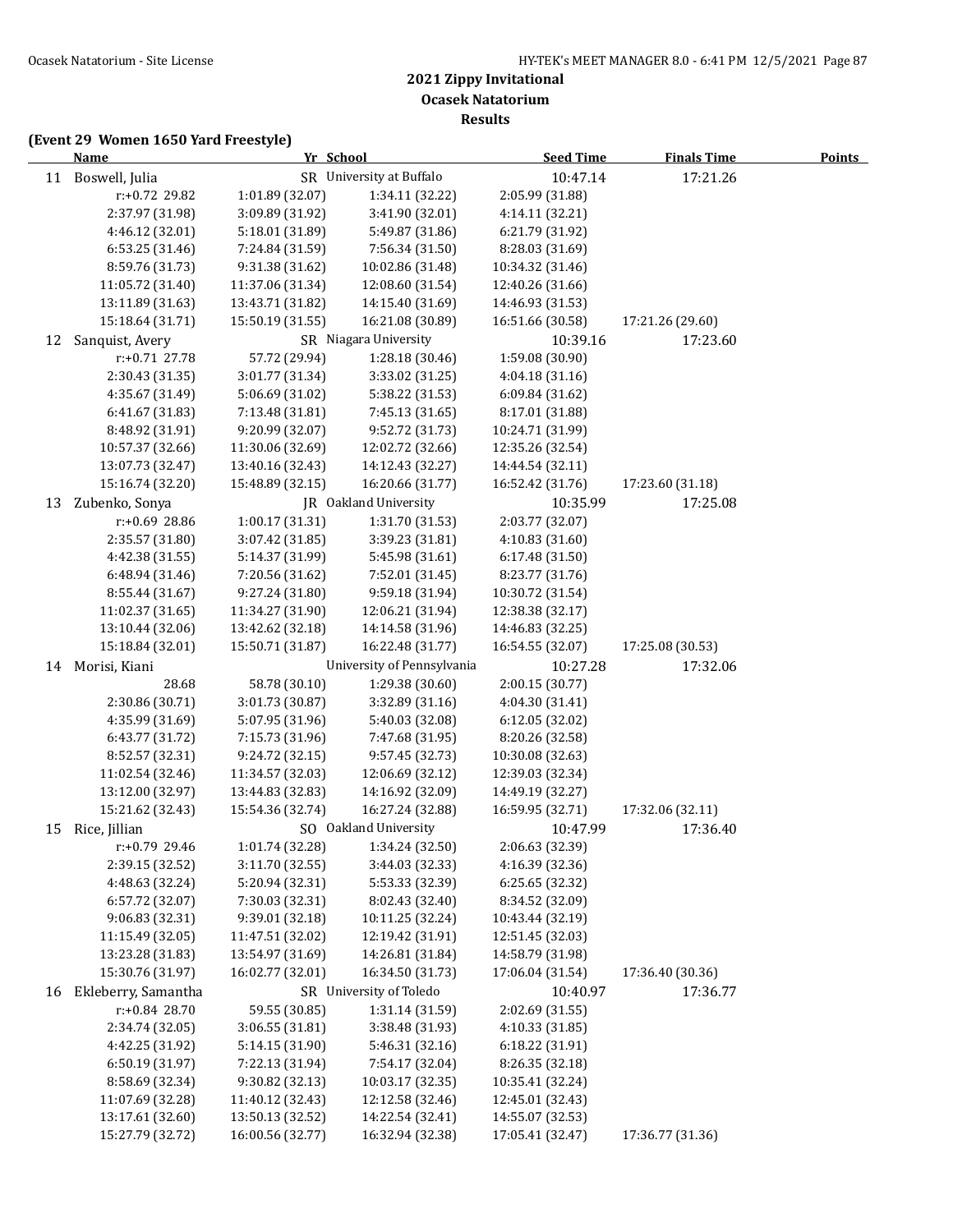**Results**

|    | <b>Name</b>          |                  | Yr School               | <b>Seed Time</b> | <b>Finals Time</b> | <b>Points</b> |
|----|----------------------|------------------|-------------------------|------------------|--------------------|---------------|
|    | 17 Maizes, Deedee    |                  | SR Cornell University   | 10:41.76         | 17:40.06           |               |
|    | r:+0.86 29.26        | 1:00.79 (31.53)  | 1:33.12 (32.33)         | 2:05.49 (32.37)  |                    |               |
|    | 2:37.91 (32.42)      | 3:10.15 (32.24)  | 3:42.56 (32.41)         | 4:14.84 (32.28)  |                    |               |
|    | 4:47.38 (32.54)      | 5:19.39 (32.01)  | 5:51.60 (32.21)         | 6:23.77 (32.17)  |                    |               |
|    | 6:55.94 (32.17)      | 7:27.93 (31.99)  | 8:00.23 (32.30)         | 8:32.49 (32.26)  |                    |               |
|    | 9:04.72 (32.23)      | 9:37.05 (32.33)  | 10:09.35 (32.30)        | 10:41.99 (32.64) |                    |               |
|    | 11:14.45 (32.46)     | 11:46.76 (32.31) | 12:19.30 (32.54)        | 12:51.22 (31.92) |                    |               |
|    | 13:23.25 (32.03)     | 13:55.25 (32.00) | 14:27.48 (32.23)        | 14:59.90 (32.42) |                    |               |
|    | 15:32.16 (32.26)     | 16:04.85 (32.69) | 16:37.32 (32.47)        | 17:09.27 (31.95) | 17:40.06 (30.79)   |               |
| 18 | Creek, Lindsey       |                  | FR University of Toledo | 10:47.95         | 17:40.56           |               |
|    | 29.96                | 1:02.19 (32.23)  | 1:34.67 (32.48)         | 2:07.08 (32.41)  |                    |               |
|    | 2:39.65 (32.57)      | 3:12.29 (32.64)  | 3:44.98 (32.69)         | 4:17.59 (32.61)  |                    |               |
|    | 4:50.44 (32.85)      | 5:22.79 (32.35)  | 5:55.35 (32.56)         | 6:27.64 (32.29)  |                    |               |
|    | 6:59.82 (32.18)      | 7:32.21 (32.39)  | 8:04.52 (32.31)         | 8:36.70 (32.18)  |                    |               |
|    | 9:08.79 (32.09)      | 9:41.19 (32.40)  | 10:13.27 (32.08)        | 10:45.49 (32.22) |                    |               |
|    | 11:17.60 (32.11)     | 11:49.38 (31.78) | 12:21.26 (31.88)        | 12:53.16 (31.90) |                    |               |
|    | 13:24.87 (31.71)     | 13:56.57 (31.70) | 14:28.78 (32.21)        | 15:01.02 (32.24) |                    |               |
|    | 15:33.06 (32.04)     | 16:05.15 (32.09) | 16:37.49 (32.34)        | 17:09.45 (31.96) | 17:40.56 (31.11)   |               |
| 19 | Vanderloo, Alexandra |                  | FR Cornell University   | 10:56.50         | 17:52.37           |               |
|    | r:+0.78 29.45        | 1:01.33 (31.88)  | 1:33.67 (32.34)         | 2:06.03 (32.36)  |                    |               |
|    | 2:38.47 (32.44)      | 3:10.78 (32.31)  | 3:43.22 (32.44)         | 4:15.73 (32.51)  |                    |               |
|    | 4:48.20 (32.47)      | 5:20.75 (32.55)  | 5:53.10 (32.35)         | 6:25.34 (32.24)  |                    |               |
|    | 6:57.59 (32.25)      | 7:29.83 (32.24)  | 8:02.22 (32.39)         | 8:34.58 (32.36)  |                    |               |
|    | 9:06.98 (32.40)      | 9:39.32 (32.34)  | 10:11.84 (32.52)        | 10:44.32 (32.48) |                    |               |
|    | 11:17.01 (32.69)     | 11:49.75 (32.74) | 12:22.57 (32.82)        | 12:55.62 (33.05) |                    |               |
|    | 13:28.76 (33.14)     | 14:01.87 (33.11) | 14:35.14 (33.27)        | 15:08.51 (33.37) |                    |               |
|    | 15:41.87 (33.36)     | 16:15.09 (33.22) | 16:48.38 (33.29)        | 17:21.16 (32.78) | 17:52.37 (31.21)   |               |
| 20 | Sofoulis, Stefania   |                  | SR Keiser University    | 11:12.02         | 17:55.73           |               |
|    | r:+0.67 27.04        | 56.97 (29.93)    | 1:27.63 (30.66)         | 1:59.01 (31.38)  |                    |               |
|    | 2:30.95 (31.94)      | 3:03.22 (32.27)  | 3:36.01 (32.79)         | 4:08.88 (32.87)  |                    |               |
|    | 4:41.78 (32.90)      | 5:15.01 (33.23)  | 5:48.03 (33.02)         | 6:21.21 (33.18)  |                    |               |
|    | 6:54.49 (33.28)      | 7:27.59 (33.10)  | 8:00.66 (33.07)         | 8:34.22 (33.56)  |                    |               |
|    | 9:07.23 (33.01)      | 9:40.48 (33.25)  | 10:13.92 (33.44)        | 10:47.09 (33.17) |                    |               |
|    | 11:20.13 (33.04)     | 11:53.38 (33.25) | 12:26.71 (33.33)        | 12:59.50 (32.79) |                    |               |
|    | 13:33.17 (33.67)     | 14:06.75 (33.58) | 14:39.95 (33.20)        | 15:13.32 (33.37) |                    |               |
|    | 15:46.14 (32.82)     | 16:18.75 (32.61) | 16:51.53 (32.78)        | 17:24.55 (33.02) | 17:55.73 (31.18)   |               |
| 21 | Thiessen, Sam        |                  | FR Oakland University   | 10:39.99         | 17:57.58           |               |
|    | $r: +0.75$ 28.80     | 1:00.61 (31.81)  | 1:32.71 (32.10)         | 2:04.66 (31.95)  |                    |               |
|    | 2:36.77 (32.11)      | 3:08.93 (32.16)  | 3:40.64 (31.71)         | 4:12.38 (31.74)  |                    |               |
|    | 4:43.99 (31.61)      | 5:16.29 (32.30)  | 5:48.46 (32.17)         | 6:20.80 (32.34)  |                    |               |
|    | 6:53.76 (32.96)      | 7:26.43 (32.67)  | 7:59.56 (33.13)         | 8:32.07 (32.51)  |                    |               |
|    | 9:05.68 (33.61)      | 9:39.41 (33.73)  | 10:12.54 (33.13)        | 10:46.15 (33.61) |                    |               |
|    | 11:19.34 (33.19)     | 11:52.40 (33.06) | 12:25.24 (32.84)        | 12:58.85 (33.61) |                    |               |
|    | 13:32.66 (33.81)     | 14:06.62 (33.96) | 14:40.36 (33.74)        | 15:13.60 (33.24) |                    |               |
|    | 15:47.70 (34.10)     | 16:21.03 (33.33) | 16:54.28 (33.25)        | 17:27.14 (32.86) | 17:57.58 (30.44)   |               |
|    | 22 Laenen, Lola      |                  | JR Oakland University   | 10:48.99         | 18:01.56           |               |
|    | r:+0.79 29.93        | 1:01.62 (31.69)  | 1:34.00 (32.38)         | 2:06.41 (32.41)  |                    |               |
|    | 2:38.86 (32.45)      | 3:11.31 (32.45)  | 3:43.72 (32.41)         | 4:16.38 (32.66)  |                    |               |
|    | 4:49.15 (32.77)      | 5:21.81 (32.66)  | 5:54.43 (32.62)         | 6:27.08 (32.65)  |                    |               |
|    | 6:59.80 (32.72)      | 7:32.75 (32.95)  | 8:05.57 (32.82)         | 8:38.25 (32.68)  |                    |               |
|    | 9:10.97 (32.72)      | 9:43.72 (32.75)  | 10:16.56 (32.84)        | 10:49.62 (33.06) |                    |               |
|    | 11:22.43 (32.81)     | 11:55.56 (33.13) | 12:28.73 (33.17)        | 13:01.93 (33.20) |                    |               |
|    | 13:35.08 (33.15)     | 14:08.33 (33.25) | 14:41.35 (33.02)        | 15:14.84 (33.49) |                    |               |
|    | 15:48.67 (33.83)     | 16:22.49 (33.82) | 16:55.92 (33.43)        | 17:29.27 (33.35) | 18:01.56 (32.29)   |               |
|    |                      |                  |                         |                  |                    |               |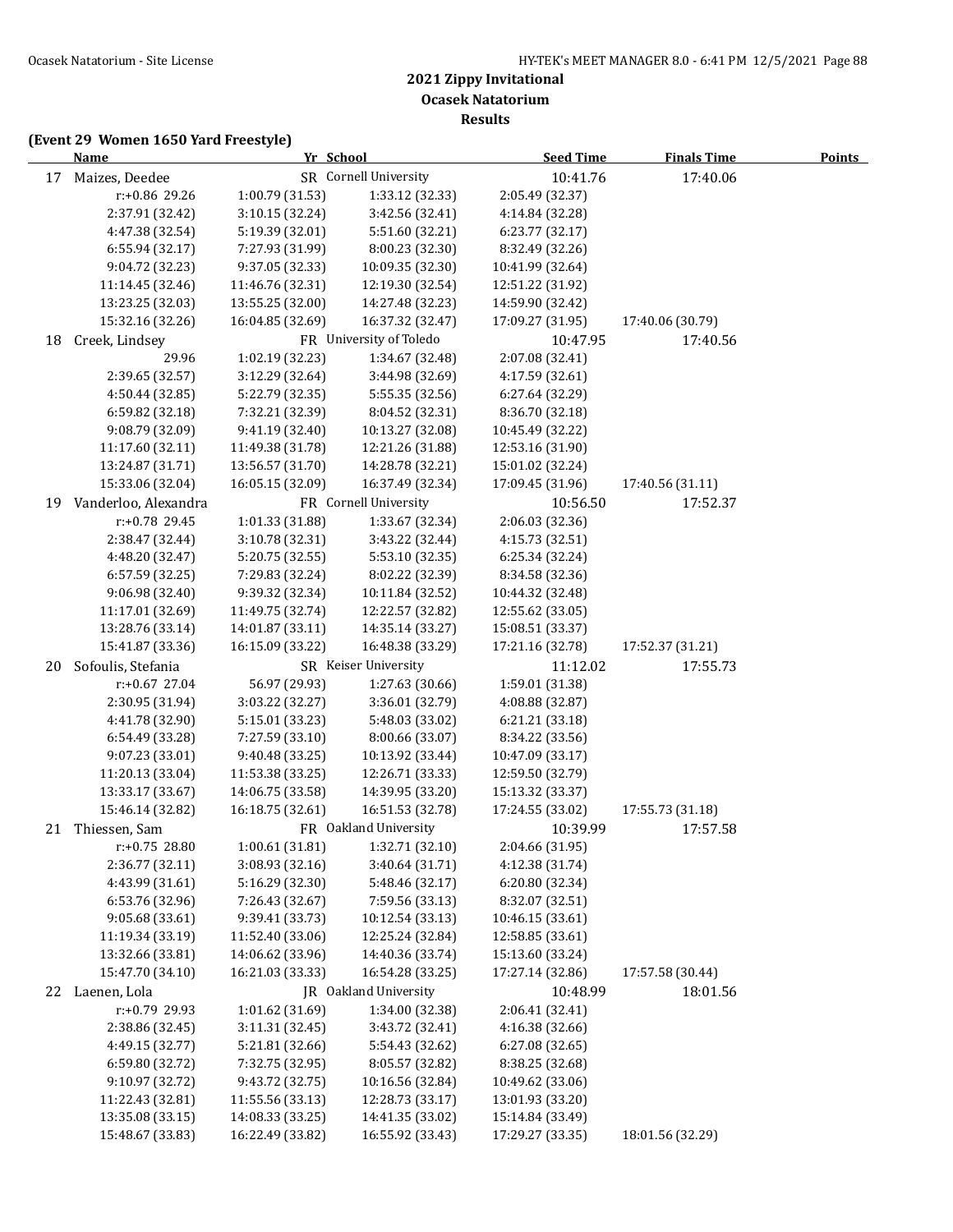**Results**

|    | <b>Name</b>        | Yr School        |                                 | <b>Seed Time</b> | <b>Finals Time</b> | <b>Points</b> |
|----|--------------------|------------------|---------------------------------|------------------|--------------------|---------------|
| 23 | Osanitsch, Madison |                  | SO Bloomsburg University        | 11:05.92         | 18:03.17           |               |
|    | r:+0.80 28.92      | 1:01.18 (32.26)  | 1:34.03 (32.85)                 | 2:07.00 (32.97)  |                    |               |
|    | 2:39.90 (32.90)    | 3:12.75 (32.85)  | 3:45.43 (32.68)                 | 4:18.42 (32.99)  |                    |               |
|    | 4:51.54 (33.12)    | 5:24.62 (33.08)  | 5:57.34 (32.72)                 | 6:30.14 (32.80)  |                    |               |
|    | 7:02.92 (32.78)    | 7:35.97 (33.05)  | 8:09.00 (33.03)                 | 8:41.83 (32.83)  |                    |               |
|    | 9:15.01 (33.18)    | 9:48.08 (33.07)  | 10:21.41 (33.33)                | 10:54.14 (32.73) |                    |               |
|    | 11:27.37 (33.23)   | 12:00.62 (33.25) | 12:33.38 (32.76)                | 13:06.47 (33.09) |                    |               |
|    | 13:39.77 (33.30)   | 14:12.81 (33.04) | 14:45.86 (33.05)                | 15:19.03 (33.17) |                    |               |
|    | 15:52.02 (32.99)   | 16:25.14 (33.12) | 16:58.46 (33.32)                | 17:31.59 (33.13) | 18:03.17 (31.58)   |               |
|    | 24 Lecomte, Marine |                  | FR Keiser University            | 10:56.48         | 18:12.17           |               |
|    | r:+0.89 29.42      | 1:00.75 (31.33)  | 1:32.39 (31.64)                 | 2:04.46 (32.07)  |                    |               |
|    | 2:36.78 (32.32)    | 3:09.69 (32.91)  | 3:42.13 (32.44)                 | 4:15.30 (33.17)  |                    |               |
|    | 4:47.83 (32.53)    | 5:21.00 (33.17)  | 5:54.24 (33.24)                 | 6:27.25(33.01)   |                    |               |
|    | 7:00.44 (33.19)    | 7:33.59 (33.15)  | 8:06.95 (33.36)                 | 8:40.84 (33.89)  |                    |               |
|    | 9:14.23 (33.39)    | 9:47.91 (33.68)  | 10:21.82 (33.91)                | 10:55.51 (33.69) |                    |               |
|    | 11:29.38 (33.87)   | 12:03.10 (33.72) | 12:36.92 (33.82)                | 13:10.42 (33.50) |                    |               |
|    | 13:44.49 (34.07)   | 14:18.45 (33.96) | 14:52.89 (34.44)                | 15:26.98 (34.09) |                    |               |
|    | 16:00.68 (33.70)   | 16:34.49 (33.81) | 17:08.46 (33.97)                | 17:41.93 (33.47) | 18:12.17 (30.24)   |               |
| 25 | Stoehr, Allison    |                  | FR Niagara University           | 11:06.43         | 18:13.50           |               |
|    | 28.83              | 1:01.09 (32.26)  | 1:34.04 (32.95)                 | 2:06.79 (32.75)  |                    |               |
|    | 2:39.94 (33.15)    | 3:12.95 (33.01)  | 3:45.93 (32.98)                 | 4:18.50 (32.57)  |                    |               |
|    | 4:51.62 (33.12)    | 5:24.95 (33.33)  | 5:58.26 (33.31)                 | 6:31.11(32.85)   |                    |               |
|    | 7:04.42 (33.31)    | 7:37.61 (33.19)  | 8:11.13 (33.52)                 | 8:45.11 (33.98)  |                    |               |
|    | 9:18.49 (33.38)    | 9:51.76 (33.27)  | 10:24.99 (33.23)                | 10:58.47 (33.48) |                    |               |
|    | 11:31.66 (33.19)   | 12:04.99 (33.33) | 12:38.71 (33.72)                | 13:12.37 (33.66) |                    |               |
|    | 13:45.54 (33.17)   | 14:19.21 (33.67) | 14:52.61 (33.40)                | 15:26.62 (34.01) |                    |               |
|    | 16:00.18 (33.56)   | 16:33.85 (33.67) | 17:07.61 (33.76)                | 17:40.96 (33.35) | 18:13.50 (32.54)   |               |
| 26 | Dixon, Bonnie      |                  | SO Keiser University            | <b>NT</b>        | 18:14.35           |               |
|    | r:+0.78 30.19      | 1:02.92 (32.73)  | 1:36.18 (33.26)                 | 2:09.40 (33.22)  |                    |               |
|    | 2:43.10 (33.70)    | 3:16.44 (33.34)  | 3:49.89 (33.45)                 | 4:23.18 (33.29)  |                    |               |
|    | 4:56.52 (33.34)    | 5:29.92 (33.40)  | 6:03.43 (33.51)                 | 6:37.16 (33.73)  |                    |               |
|    | 7:10.91 (33.75)    | 7:43.96 (33.05)  | 8:17.25 (33.29)                 | 8:50.61 (33.36)  |                    |               |
|    | 9:24.21 (33.60)    | 9:57.78 (33.57)  | 10:31.07 (33.29)                | 11:04.40 (33.33) |                    |               |
|    | 11:37.41 (33.01)   | 12:10.49 (33.08) | 12:43.63 (33.14)                | 13:16.79 (33.16) |                    |               |
|    | 13:50.20 (33.41)   | 14:23.77 (33.57) | 14:57.30 (33.53)                | 15:30.25 (32.95) |                    |               |
|    | 16:03.31 (33.06)   | 16:36.96 (33.65) | 17:09.43 (32.47)                | 17:42.19 (32.76) | 18:14.35 (32.16)   |               |
| 27 | Marody, Maggie     |                  | FR Niagara University           | 10:56.36         | 18:16.42           |               |
|    | r:+0.74 29.11      |                  | 1:01.31 (32.20) 1:33.68 (32.37) | 2:05.75 (32.07)  |                    |               |
|    | 2:37.73 (31.98)    | 3:10.11 (32.38)  | 3:42.70 (32.59)                 | 4:15.08 (32.38)  |                    |               |
|    | 4:48.06 (32.98)    | 5:20.82 (32.76)  | 5:53.99 (33.17)                 | 6:26.74 (32.75)  |                    |               |
|    | 6:59.76 (33.02)    | 7:32.76 (33.00)  | 8:06.16 (33.40)                 | 8:39.93 (33.77)  |                    |               |
|    | 9:13.28 (33.35)    | 9:47.36 (34.08)  | 10:21.06 (33.70)                | 10:54.70 (33.64) |                    |               |
|    | 11:28.58 (33.88)   | 12:02.55 (33.97) | 12:36.22 (33.67)                | 13:10.32 (34.10) |                    |               |
|    | 13:44.51 (34.19)   | 14:19.04 (34.53) | 14:53.49 (34.45)                | 15:27.99 (34.50) |                    |               |
|    | 16:02.30 (34.31)   | 16:36.45 (34.15) | 17:10.93 (34.48)                | 17:44.22 (33.29) | 18:16.42 (32.20)   |               |
| 28 | Murray, Sarah      | SR Clarion       |                                 | 11:16.12         | 18:20.37           |               |
|    | r:+0.76 28.78      | 1:00.34 (31.56)  | 1:32.60 (32.26)                 | 2:05.43 (32.83)  |                    |               |
|    | 2:38.64 (33.21)    | 3:12.24 (33.60)  | 3:45.20 (32.96)                 | 4:18.59 (33.39)  |                    |               |
|    | 4:51.70 (33.11)    | 5:25.11 (33.41)  | 5:58.41 (33.30)                 | 6:31.93 (33.52)  |                    |               |
|    | 7:05.62 (33.69)    | 7:39.31 (33.69)  | 8:12.81 (33.50)                 | 8:46.28 (33.47)  |                    |               |
|    | 9:20.18 (33.90)    | 9:54.18 (34.00)  | 10:28.03 (33.85)                | 11:01.98 (33.95) |                    |               |
|    | 11:35.96 (33.98)   | 12:09.47 (33.51) | 12:43.27 (33.80)                | 13:17.05 (33.78) |                    |               |
|    | 13:50.86 (33.81)   | 14:24.52 (33.66) | 14:58.38 (33.86)                | 15:32.51 (34.13) |                    |               |
|    | 16:06.39 (33.88)   | 16:40.38 (33.99) | 17:14.27 (33.89)                | 17:48.05 (33.78) | 18:20.37 (32.32)   |               |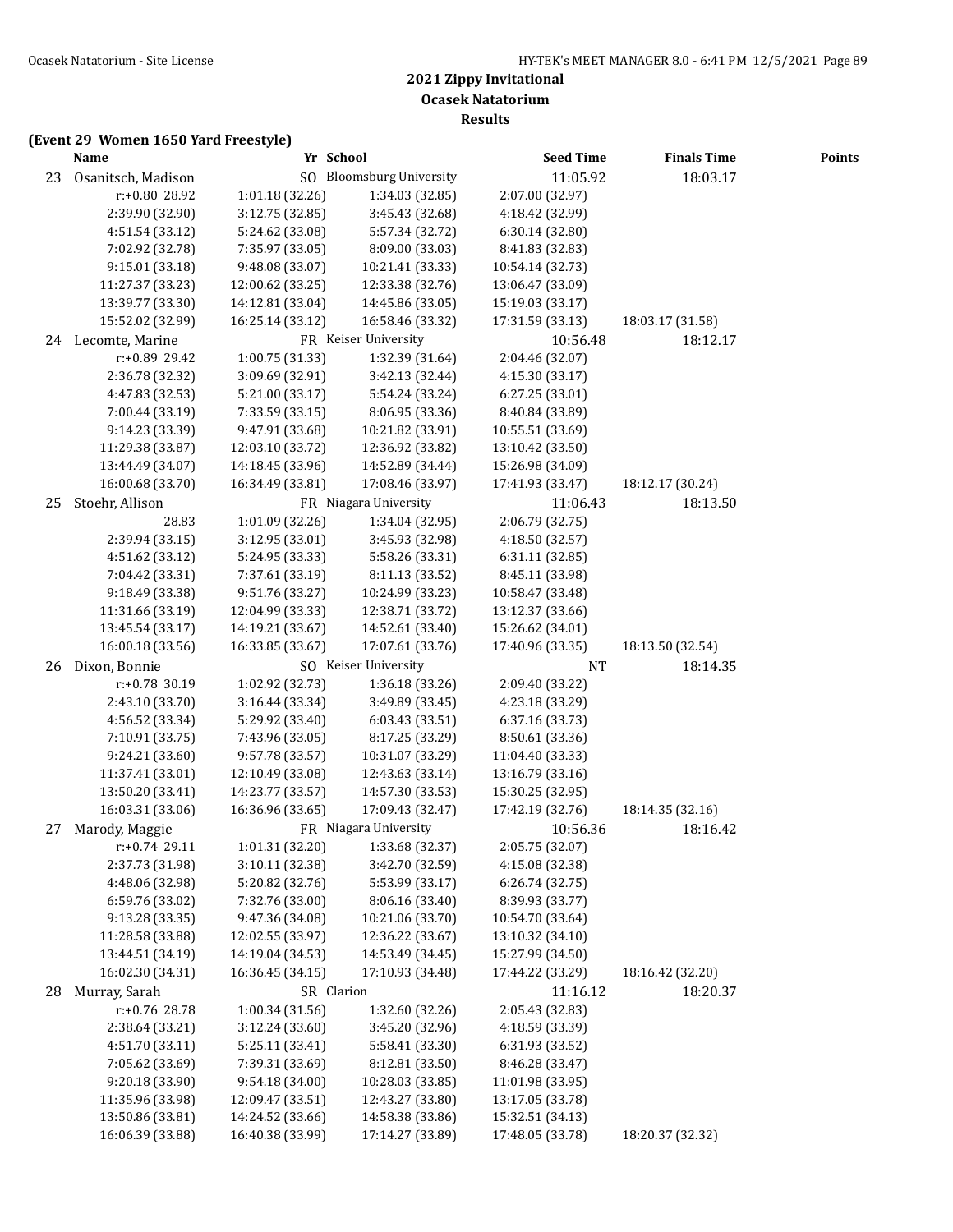**Results**

|    | <u>Name</u>                          | Yr School                            |                                      | <b>Seed Time</b>                     | <b>Finals Time</b> | <b>Points</b> |
|----|--------------------------------------|--------------------------------------|--------------------------------------|--------------------------------------|--------------------|---------------|
| 29 | Alvsaker, Mari                       |                                      | JR Keiser University                 | 11:15.28                             | 18:28.58           |               |
|    | r:+0.70 28.80                        | 1:00.63 (31.83)                      | 1:33.29 (32.66)                      | 2:06.01 (32.72)                      |                    |               |
|    | 2:39.05 (33.04)                      | 3:12.15 (33.10)                      | 3:45.25 (33.10)                      | 4:18.62 (33.37)                      |                    |               |
|    | 4:51.71 (33.09)                      | 5:24.87 (33.16)                      | 5:58.21 (33.34)                      | 6:31.72 (33.51)                      |                    |               |
|    | 7:05.25 (33.53)                      | 7:38.47 (33.22)                      | 8:11.76 (33.29)                      | 8:44.48 (32.72)                      |                    |               |
|    | 9:17.57 (33.09)                      | 9:50.58 (33.01)                      | 10:24.36 (33.78)                     | 10:58.60 (34.24)                     |                    |               |
|    | 11:33.16 (34.56)                     | 12:07.49 (34.33)                     | 12:41.75 (34.26)                     | 13:16.39 (34.64)                     |                    |               |
|    | 13:51.00 (34.61)                     | 14:25.78 (34.78)                     | 15:01.05 (35.27)                     | 15:35.95 (34.90)                     |                    |               |
|    | 16:10.92 (34.97)                     | 16:45.67 (34.75)                     | 17:20.38 (34.71)                     | 17:54.87 (34.49)                     | 18:28.58 (33.71)   |               |
| 30 | De Reyna, Jill                       |                                      | SO Niagara University                | 11:26.00                             | 18:30.12           |               |
|    | r:+0.67 29.77                        | 1:02.39 (32.62)                      | 1:35.57 (33.18)                      | 2:08.53 (32.96)                      |                    |               |
|    | 2:41.51 (32.98)                      | 3:14.47 (32.96)                      | 3:47.88 (33.41)                      | 4:21.20 (33.32)                      |                    |               |
|    | 4:54.66 (33.46)                      | 5:28.25 (33.59)                      | 6:01.69 (33.44)                      | 6:35.13 (33.44)                      |                    |               |
|    | 7:08.55 (33.42)                      | 7:42.21 (33.66)                      | 8:16.06 (33.85)                      | 8:49.65 (33.59)                      |                    |               |
|    | 9:23.31 (33.66)                      | 9:57.01 (33.70)                      | 10:31.08 (34.07)                     | 11:05.09 (34.01)                     |                    |               |
|    | 11:39.14 (34.05)                     | 12:13.11 (33.97)                     | 12:47.46 (34.35)                     | 13:21.87 (34.41)                     |                    |               |
|    | 13:56.36 (34.49)                     | 14:30.71 (34.35)                     | 15:05.07 (34.36)                     | 15:39.67 (34.60)                     |                    |               |
|    | 16:14.01 (34.34)                     | 16:48.30 (34.29)                     | 17:22.42 (34.12)                     | 17:56.78 (34.36)                     | 18:30.12 (33.34)   |               |
|    | 31 Strayer, Catie                    |                                      | FR Bloomsburg University             | 11:23.65                             | 18:39.74           |               |
|    | $r: +0.70$ 29.55                     | 1:01.91 (32.36)                      | 1:34.74 (32.83)                      | 2:07.97 (33.23)                      |                    |               |
|    | 2:41.17 (33.20)                      | 3:14.60 (33.43)                      | 3:48.29 (33.69)                      | 4:22.13 (33.84)                      |                    |               |
|    | 4:56.04 (33.91)                      | 5:30.04 (34.00)                      | 6:04.04 (34.00)                      | 6:38.01 (33.97)                      |                    |               |
|    | 7:11.84 (33.83)                      | 7:45.75 (33.91)                      | 8:19.68 (33.93)                      | 8:53.92 (34.24)                      |                    |               |
|    | 9:28.39 (34.47)                      | 10:02.61 (34.22)                     | 10:36.84 (34.23)                     | 11:11.15 (34.31)                     |                    |               |
|    | 11:45.67 (34.52)<br>14:03.53 (34.45) | 12:19.83 (34.16)<br>14:38.30 (34.77) | 12:54.46 (34.63)<br>15:13.20 (34.90) | 13:29.08 (34.62)<br>15:47.99 (34.79) |                    |               |
|    | 16:22.31 (34.32)                     | 16:57.11 (34.80)                     | 17:31.28 (34.17)                     | 18:05.94 (34.66)                     | 18:39.74 (33.80)   |               |
| 32 | Murphy, Maddy                        | SO Clarion                           |                                      | 11:18.75                             | 18:42.30           |               |
|    | $r: +0.75$ 30.44                     | 1:03.84 (33.40)                      | 1:37.84 (34.00)                      | 2:11.28 (33.44)                      |                    |               |
|    | 2:44.76 (33.48)                      | 3:18.54 (33.78)                      | 3:52.22 (33.68)                      | 4:26.42 (34.20)                      |                    |               |
|    | 5:00.77 (34.35)                      | 5:35.29 (34.52)                      | 6:09.60 (34.31)                      | 6:44.05 (34.45)                      |                    |               |
|    | 7:18.26 (34.21)                      | 7:52.36 (34.10)                      | 8:26.62 (34.26)                      | 9:00.76 (34.14)                      |                    |               |
|    | 9:34.82 (34.06)                      | 10:08.72 (33.90)                     | 10:42.54 (33.82)                     | 11:16.55 (34.01)                     |                    |               |
|    | 11:50.72 (34.17)                     | 12:25.08 (34.36)                     | 12:59.28 (34.20)                     | 13:33.62 (34.34)                     |                    |               |
|    | 14:08.17 (34.55)                     | 14:42.54 (34.37)                     | 15:16.91 (34.37)                     | 15:51.82 (34.91)                     |                    |               |
|    | 16:26.42 (34.60)                     | 17:01.03 (34.61)                     | 17:35.43 (34.40)                     | 18:09.34 (33.91)                     | 18:42.30 (32.96)   |               |
|    | 33 James, Sydney                     |                                      | SO Niagara University                | 12:05.69                             | 19:01.73           |               |
|    | 30.74                                | 1:04.12 (33.38)                      | 1:37.74 (33.62)                      | 2:11.74 (34.00)                      |                    |               |
|    | 2:45.73 (33.99)                      | 3:19.63 (33.90)                      | 3:53.86 (34.23)                      | 4:28.02 (34.16)                      |                    |               |
|    | 5:02.69 (34.67)                      | 5:37.26 (34.57)                      | 6:11.70 (34.44)                      | 6:46.56 (34.86)                      |                    |               |
|    | 7:20.90 (34.34)                      | 7:55.42 (34.52)                      | 8:30.45 (35.03)                      | 9:05.62 (35.17)                      |                    |               |
|    | 9:40.29 (34.67)                      | 10:15.30 (35.01)                     | 10:50.43 (35.13)                     | 11:25.34 (34.91)                     |                    |               |
|    | 12:00.46 (35.12)                     | 12:35.79 (35.33)                     | 13:11.04 (35.25)                     | 13:46.00 (34.96)                     |                    |               |
|    | 14:20.94 (34.94)                     | 14:56.33 (35.39)                     | 15:31.88 (35.55)                     | 16:07.47 (35.59)                     |                    |               |
|    | 16:43.25 (35.78)                     | 17:18.64 (35.39)                     | 17:54.19 (35.55)                     | 18:28.01 (33.82)                     | 19:01.73 (33.72)   |               |
|    | 34 Ramos, Carol                      |                                      | SR Niagara University                | 11:40.30                             | 19:15.18           |               |
|    | $r: +0.71$ 31.20                     | 1:05.37(34.17)                       | 1:39.51 (34.14)                      | 2:14.15 (34.64)                      |                    |               |
|    | 2:48.85 (34.70)                      | 3:23.64 (34.79)                      | 3:58.66 (35.02)                      | 4:33.70 (35.04)                      |                    |               |
|    | 5:08.66 (34.96)                      | 5:43.79 (35.13)                      | 6:18.05 (34.26)                      | 6:52.84 (34.79)                      |                    |               |
|    | 7:27.81 (34.97)                      | 8:02.61 (34.80)                      | 8:38.11 (35.50)                      | 9:13.18 (35.07)                      |                    |               |
|    | 9:48.37 (35.19)                      | 10:24.50 (36.13)                     | 10:59.63 (35.13)                     | 11:34.96 (35.33)                     |                    |               |
|    | 12:10.85 (35.89)<br>14:33.98 (36.51) | 12:46.27 (35.42)<br>15:09.09 (35.11) | 13:21.81 (35.54)<br>15:45.40 (36.31) | 13:57.47 (35.66)<br>16:21.02 (35.62) |                    |               |
|    | 16:56.74 (35.72)                     | 17:32.23 (35.49)                     | 18:07.74 (35.51)                     | 18:42.48 (34.74)                     | 19:15.18 (32.70)   |               |
|    |                                      |                                      |                                      |                                      |                    |               |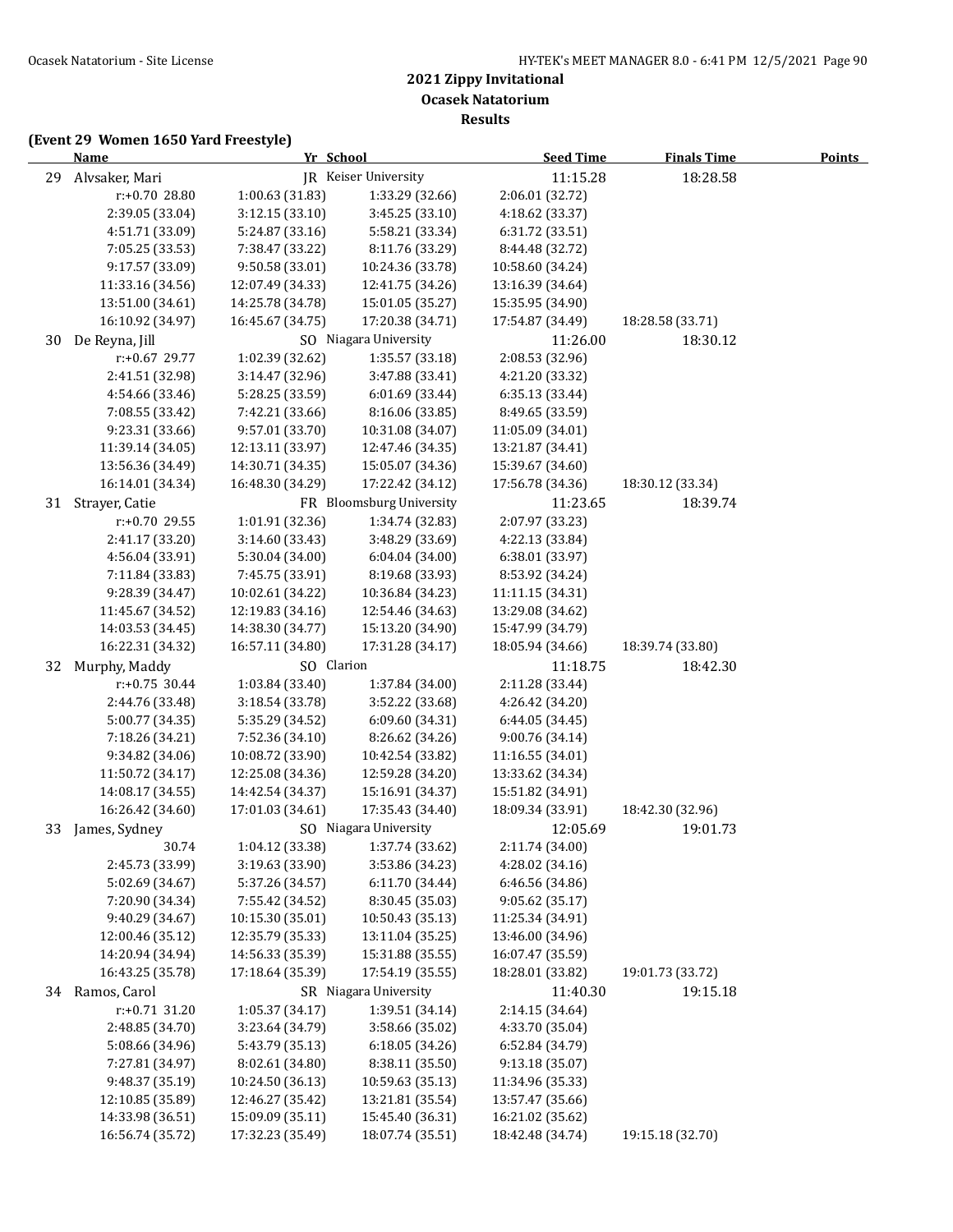|   | <b>Name</b>                      |                                      | (Event 29 Women 1650 Yard Freestyle) | Yr School                            | <b>Seed Time</b>                     | <b>Finals Time</b> | <b>Points</b> |
|---|----------------------------------|--------------------------------------|--------------------------------------|--------------------------------------|--------------------------------------|--------------------|---------------|
|   | --- Halvorsen, Astrid            | Declared false start                 |                                      | SO Akron, University of              | 10:55.27                             | <b>DFS</b>         |               |
|   | Event 30 Men 1650 Yard Freestyle |                                      |                                      |                                      |                                      |                    |               |
|   | Meet Record: 15:22.72 #          |                                      | 12/5/2021                            | <b>Billy Fallon</b>                  |                                      | Penn               |               |
|   | Pool Record: 15:22.72            |                                      | $\ast$<br>12/5/2021                  | <b>Billy Fallon</b>                  |                                      | Penn               |               |
|   |                                  | 14:37.31 D1A                         |                                      |                                      |                                      |                    |               |
|   |                                  | 15:26.19 D1B                         |                                      |                                      |                                      |                    |               |
|   | Name                             |                                      |                                      | Yr School                            | <b>Seed Time</b>                     | <b>Finals Time</b> | <b>Points</b> |
|   | 1 Fallon, Billy                  |                                      |                                      | University of Pennsylvania           | 9:34.70                              | 15:22.72# D1B      | 32            |
|   |                                  | $r: +0.71$ 25.65                     | 53.22 (27.57)                        | 1:21.06 (27.84)                      | 1:48.88 (27.82)                      |                    |               |
|   |                                  | 2:16.74 (27.86)                      | 2:44.70 (27.96)                      | 3:12.58 (27.88)                      | 3:40.57 (27.99)                      |                    |               |
|   |                                  | 4:08.57 (28.00)                      | 4:36.68 (28.11)                      | 5:04.92 (28.24)                      | 5:33.03 (28.11)                      |                    |               |
|   |                                  | 6:01.41 (28.38)                      | 6:29.53 (28.12)                      | 6:57.55 (28.02)                      | 7:25.64 (28.09)                      |                    |               |
|   |                                  | 7:53.77 (28.13)                      | 8:21.52 (27.75)                      | 8:48.78 (27.26)                      | 9:15.74 (26.96)                      |                    |               |
|   |                                  | 9:44.69 (28.95)                      | 10:13.30 (28.61)                     | 10:41.66 (28.36)                     | 11:10.01 (28.35)                     |                    |               |
|   |                                  | 11:38.46 (28.45)                     | 12:06.84 (28.38)                     | 12:34.91 (28.07)                     | 13:03.11 (28.20)                     |                    |               |
|   |                                  | 13:31.20 (28.09)                     | 13:59.33 (28.13)                     | 14:27.43 (28.10)                     | 14:55.47 (28.04)                     | 15:22.72 (27.25)   |               |
| 2 | Kamps, William                   |                                      |                                      | University of Pennsylvania           | 9:25.11                              | 15:26.63           | 28            |
|   |                                  | $r: +0.73$ 25.49                     | 53.42 (27.93)                        | 1:21.19 (27.77)                      | 1:49.12 (27.93)                      |                    |               |
|   |                                  | 2:17.11 (27.99)                      | 2:45.05 (27.94)                      | 3:12.80 (27.75)                      | 3:40.77 (27.97)                      |                    |               |
|   |                                  | 4:08.81 (28.04)                      | 4:36.98 (28.17)                      | 5:05.02 (28.04)                      | 5:33.03 (28.01)                      |                    |               |
|   |                                  | 6:01.00 (27.97)                      | 6:29.21 (28.21)                      | 6:57.16 (27.95)                      | 7:25.15 (27.99)                      |                    |               |
|   |                                  | 7:53.22 (28.07)                      | 8:20.95 (27.73)                      | 8:48.64 (27.69)                      | 9:15.95 (27.31)                      |                    |               |
|   |                                  | 9:44.17 (28.22)                      | 10:12.57 (28.40)                     | 10:40.99 (28.42)                     | 11:09.60 (28.61)                     |                    |               |
|   |                                  | 11:38.30 (28.70)                     | 12:07.21 (28.91)                     | 12:36.22 (29.01)                     | 13:05.17 (28.95)                     |                    |               |
|   |                                  | 13:34.12 (28.95)                     | 14:02.63 (28.51)                     | 14:31.26 (28.63)                     | 14:59.34 (28.08)                     | 15:26.63 (27.29)   |               |
| 3 | Foley, Michael                   |                                      |                                      | University of Pennsylvania           | 9:41.38                              | 15:31.46           | 27            |
|   |                                  | r:+0.78 25.75                        | 53.54 (27.79)                        | 1:20.89 (27.35)                      | 1:48.23 (27.34)                      |                    |               |
|   |                                  | 2:15.79 (27.56)                      | 2:43.55 (27.76)                      | 3:11.58 (28.03)                      | 3:39.75 (28.17)                      |                    |               |
|   |                                  | 4:08.03 (28.28)                      | 4:36.13 (28.10)                      | 5:04.20 (28.07)                      | 5:32.47 (28.27)                      |                    |               |
|   |                                  | 6:01.15 (28.68)                      | 6:29.67 (28.52)                      | 6:58.39 (28.72)                      | 7:27.00 (28.61)                      |                    |               |
|   |                                  | 7:55.72 (28.72)                      | 8:24.61 (28.89)                      | 8:53.07 (28.46)                      | 9:21.86 (28.79)                      |                    |               |
|   |                                  | 9:50.23 (28.37)                      | 10:18.95 (28.72)                     | 10:47.78 (28.83)                     | 11:16.53 (28.75)                     |                    |               |
|   |                                  | 11:45.14 (28.61)                     | 12:13.64 (28.50)                     | 12:42.40 (28.76)                     | 13:10.87 (28.47)                     |                    |               |
|   |                                  | 13:39.29 (28.42)                     | 14:08.00 (28.71)                     | 14:36.54 (28.54)                     | 15:04.64 (28.10)                     | 15:31.46 (26.82)   |               |
|   | 4 Lawson, Jake                   |                                      |                                      | SR Cornell University                | 9:44.31                              | 15:40.36           | 26            |
|   |                                  | r:+0.71 25.74                        | 54.73 (28.99)                        | 1:24.28 (29.55)                      | 1:53.65 (29.37)                      |                    |               |
|   |                                  | 2:22.97 (29.32)                      | 2:52.50 (29.53)                      | 3:21.29 (28.79)                      | 3:49.99 (28.70)                      |                    |               |
|   |                                  | 4:18.75 (28.76)                      | 4:47.49 (28.74)                      | 5:15.51 (28.02)                      | 5:43.87 (28.36)                      |                    |               |
|   |                                  | 6:12.11 (28.24)                      | 6:40.36 (28.25)                      | 7:08.73 (28.37)                      | 7:36.92 (28.19)                      |                    |               |
|   |                                  | 8:05.30 (28.38)                      | 8:33.66 (28.36)                      | 9:02.18 (28.52)                      | 9:30.64 (28.46)                      |                    |               |
|   |                                  | 9:58.73 (28.09)                      | 10:27.00 (28.27)                     | 10:55.66 (28.66)                     | 11:24.29 (28.63)<br>13:18.70 (28.67) |                    |               |
|   |                                  | 11:52.88 (28.59)<br>13:47.37 (28.67) | 12:21.51 (28.63)<br>14:16.12 (28.75) | 12:50.03 (28.52)<br>14:44.71 (28.59) | 15:13.29 (28.58)                     | 15:40.36 (27.07)   |               |
|   | Cantrell, Jonas                  |                                      |                                      | FR Oakland University                |                                      |                    |               |
| 5 |                                  |                                      |                                      |                                      | 9:32.99                              | 15:50.43           | 25            |
|   |                                  | 26.90<br>2:22.86 (29.19)             | 56.05 (29.15)<br>2:51.26 (28.40)     | 1:24.72 (28.67)<br>3:20.08 (28.82)   | 1:53.67 (28.95)<br>3:48.62 (28.54)   |                    |               |
|   |                                  |                                      | 4:46.29 (28.80)                      | 5:15.03 (28.74)                      | 5:43.79 (28.76)                      |                    |               |
|   |                                  | 4:17.49 (28.87)<br>6:12.87 (29.08)   | 6:42.08 (29.21)                      | 7:11.07 (28.99)                      | 7:40.31 (29.24)                      |                    |               |
|   |                                  | 8:09.34 (29.03)                      | 8:38.67 (29.33)                      | 9:07.58 (28.91)                      | 9:36.41 (28.83)                      |                    |               |
|   |                                  | 10:05.50 (29.09)                     | 10:34.60 (29.10)                     | 11:03.54 (28.94)                     | 11:32.28 (28.74)                     |                    |               |
|   |                                  | 12:00.87 (28.59)                     | 12:29.65 (28.78)                     | 12:58.35 (28.70)                     | 13:27.31 (28.96)                     |                    |               |
|   |                                  | 13:56.22 (28.91)                     | 14:25.17 (28.95)                     | 14:54.40 (29.23)                     | 15:22.81 (28.41)                     | 15:50.43 (27.62)   |               |
|   |                                  |                                      |                                      |                                      |                                      |                    |               |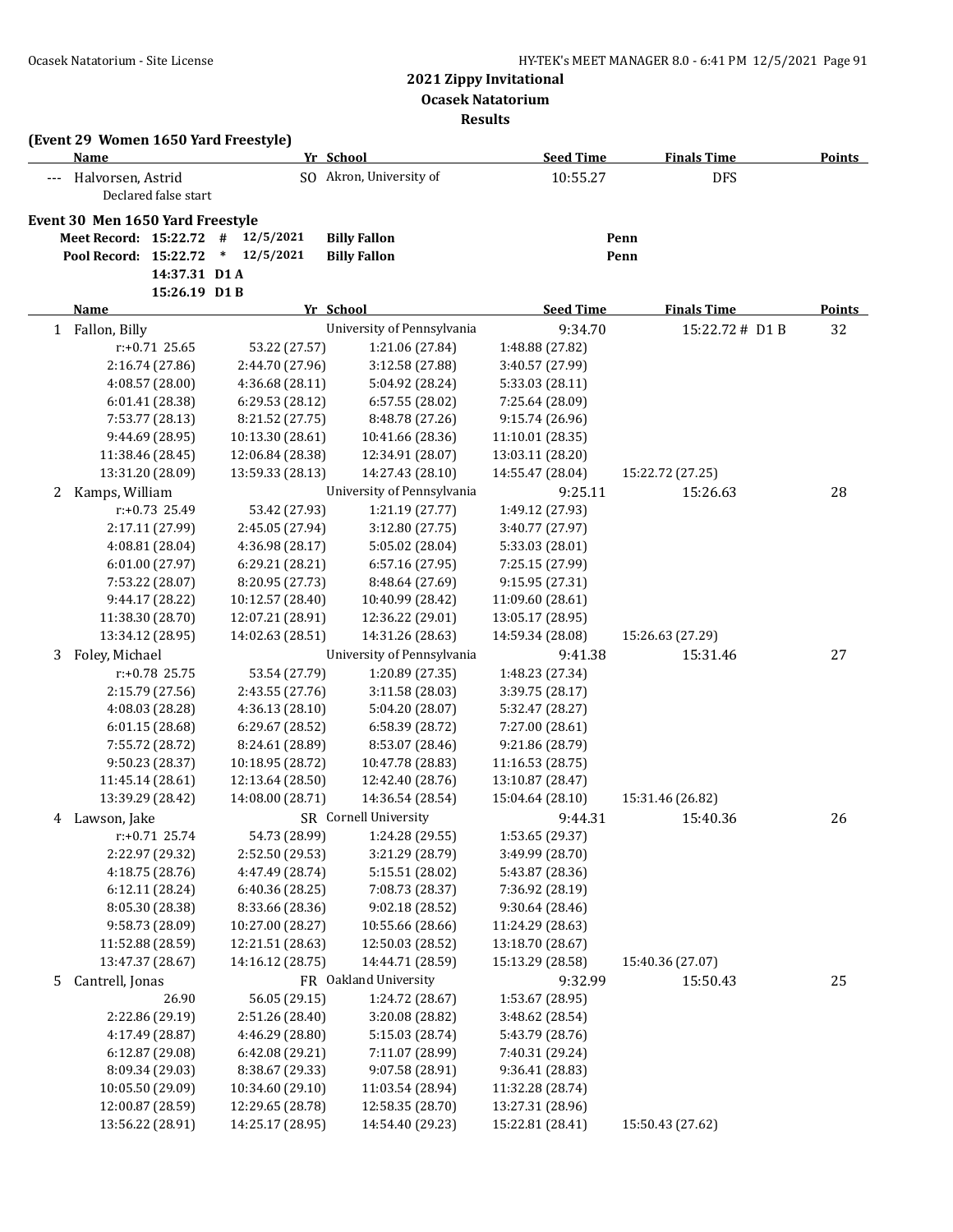|    | <b>Name</b>         | Yr School        |                            | <b>Seed Time</b> | <b>Finals Time</b> | <b>Points</b> |
|----|---------------------|------------------|----------------------------|------------------|--------------------|---------------|
|    | 6 Dragon, Nathan    |                  | FR Niagara University      | 10:02.92         | 15:52.19           | 24            |
|    | 26.03               | 54.54 (28.51)    | 1:23.49 (28.95)            | 1:52.70 (29.21)  |                    |               |
|    | 2:21.88 (29.18)     | 2:51.32 (29.44)  | 3:20.67 (29.35)            | 3:49.94 (29.27)  |                    |               |
|    | 4:18.65 (28.71)     | 4:47.39 (28.74)  | 5:16.04 (28.65)            | 5:44.83 (28.79)  |                    |               |
|    | 6:13.62 (28.79)     | 6:42.21 (28.59)  | 7:10.73 (28.52)            | 7:38.81 (28.08)  |                    |               |
|    | 8:06.76 (27.95)     | 8:35.16 (28.40)  | 9:03.68 (28.52)            | 9:31.99 (28.31)  |                    |               |
|    | 10:01.26 (29.27)    | 10:30.91 (29.65) | 11:00.53 (29.62)           | 11:30.28 (29.75) |                    |               |
|    | 11:59.77 (29.49)    | 12:29.47 (29.70) | 12:58.72 (29.25)           | 13:28.48 (29.76) |                    |               |
|    | 13:58.63 (30.15)    | 14:27.96 (29.33) | 14:56.81 (28.85)           | 15:25.57 (28.76) | 15:52.19 (26.62)   |               |
|    | 7 Loveless, Jack    |                  | University of Pennsylvania | 9:37.60          | 15:52.62           | 23            |
|    | $r: +0.77$ 26.12    | 54.55 (28.43)    | 1:22.95 (28.40)            | 1:51.80 (28.85)  |                    |               |
|    | 2:20.30 (28.50)     | 2:49.05 (28.75)  | 3:17.74 (28.69)            | 3:46.51 (28.77)  |                    |               |
|    | 4:15.46 (28.95)     | 4:44.30 (28.84)  | 5:13.00 (28.70)            | 5:41.81 (28.81)  |                    |               |
|    | 6:10.57 (28.76)     | 6:39.45 (28.88)  | 7:08.25 (28.80)            | 7:37.16 (28.91)  |                    |               |
|    | 8:06.23 (29.07)     | 8:35.31 (29.08)  | 9:04.33 (29.02)            | 9:33.57 (29.24)  |                    |               |
|    | 10:02.76 (29.19)    | 10:32.05 (29.29) | 11:01.47 (29.42)           | 11:30.87 (29.40) |                    |               |
|    | 12:00.47 (29.60)    | 12:29.99 (29.52) | 12:59.61 (29.62)           | 13:29.06 (29.45) |                    |               |
|    | 13:58.51 (29.45)    | 14:27.81 (29.30) | 14:56.71 (28.90)           | 15:25.15 (28.44) | 15:52.62 (27.47)   |               |
| 8  | Kostelni, Chris     |                  | JR Cornell University      | 9:55.44          | 15:54.68           | 22            |
|    | r:+0.77 26.36       | 54.83 (28.47)    | 1:23.86 (29.03)            | 1:53.23 (29.37)  |                    |               |
|    | 2:22.51 (29.28)     | 2:51.88 (29.37)  | 3:21.29 (29.41)            | 3:50.33 (29.04)  |                    |               |
|    | 4:19.26 (28.93)     | 4:48.09 (28.83)  | 5:16.75 (28.66)            | 5:45.66 (28.91)  |                    |               |
|    | 6:14.47 (28.81)     | 6:43.20 (28.73)  | 7:12.12 (28.92)            | 7:41.02 (28.90)  |                    |               |
|    | 8:10.01 (28.99)     | 8:38.78 (28.77)  | 9:07.86 (29.08)            | 9:37.12 (29.26)  |                    |               |
|    | 10:06.00 (28.88)    | 10:35.06 (29.06) | 11:04.17 (29.11)           | 11:33.11 (28.94) |                    |               |
|    | 12:02.27 (29.16)    | 12:31.30 (29.03) | 13:00.63 (29.33)           | 13:29.70 (29.07) |                    |               |
|    | 13:59.01 (29.31)    | 14:28.79 (29.78) | 14:58.14 (29.35)           | 15:26.94 (28.80) | 15:54.68 (27.74)   |               |
| 9  | Davis, Ben          |                  | SR Oakland University      | 9:33.99          | 15:54.82           | 20            |
|    | $r: +0.72$ 26.35    | 54.41 (28.06)    | 1:22.72 (28.31)            | 1:51.62 (28.90)  |                    |               |
|    | 2:20.29 (28.67)     | 2:49.23 (28.94)  | 3:18.10 (28.87)            | 3:46.85 (28.75)  |                    |               |
|    | 4:15.61 (28.76)     | 4:44.69 (29.08)  | 5:13.78 (29.09)            | 5:42.97 (29.19)  |                    |               |
|    | 6:12.04 (29.07)     | 6:41.28 (29.24)  | 7:10.29 (29.01)            | 7:39.61 (29.32)  |                    |               |
|    | 8:08.63 (29.02)     | 8:37.86 (29.23)  | 9:07.22 (29.36)            | 9:36.34 (29.12)  |                    |               |
|    | 10:05.35 (29.01)    | 10:34.35 (29.00) | 11:03.69 (29.34)           | 11:32.99 (29.30) |                    |               |
|    | 12:02.09 (29.10)    | 12:31.59 (29.50) | 13:01.09 (29.50)           | 13:30.41 (29.32) |                    |               |
|    | 13:59.64 (29.23)    | 14:28.97 (29.33) | 14:58.08 (29.11)           | 15:26.74 (28.66) | 15:54.82 (28.08)   |               |
| 10 | Gilszmer, Vlad      |                  | FR Cornell University      | 10:01.26         | 16:03.11           | 17            |
|    | $r: +0.74$ 27.17    | 56.22 (29.05)    | 1:25.28 (29.06)            | 1:54.79 (29.51)  |                    |               |
|    | 2:24.08 (29.29)     | 2:53.40 (29.32)  | 3:22.58 (29.18)            | 3:51.63 (29.05)  |                    |               |
|    | 4:20.86 (29.23)     | 4:50.08 (29.22)  | 5:19.37 (29.29)            | 5:48.11 (28.74)  |                    |               |
|    | 6:17.31 (29.20)     | 6:46.32 (29.01)  | 7:15.40 (29.08)            | 7:44.52 (29.12)  |                    |               |
|    | 8:13.70 (29.18)     | 8:43.14 (29.44)  | 9:12.64 (29.50)            | 9:42.30 (29.66)  |                    |               |
|    | 10:11.61 (29.31)    | 10:40.75 (29.14) | 11:09.96 (29.21)           | 11:39.29 (29.33) |                    |               |
|    | 12:08.90 (29.61)    | 12:38.59 (29.69) | 13:08.35 (29.76)           | 13:38.10 (29.75) |                    |               |
|    | 14:07.64 (29.54)    | 14:37.36 (29.72) | 15:06.66 (29.30)           | 15:35.79 (29.13) | 16:03.11 (27.32)   |               |
|    | 11 Edwards, Dominic |                  | FR Cornell University      | 10:04.33         | 16:05.84           | 16            |
|    | $r: +0.77$ 26.63    | 55.52 (28.89)    | 1:24.44 (28.92)            | 1:53.93 (29.49)  |                    |               |
|    | 2:23.41 (29.48)     | 2:52.99 (29.58)  | 3:22.32 (29.33)            | 3:51.88 (29.56)  |                    |               |
|    | 4:21.54 (29.66)     | 4:50.99 (29.45)  | 5:19.98 (28.99)            | 5:49.20 (29.22)  |                    |               |
|    | 6:18.41 (29.21)     | 6:47.77 (29.36)  | 7:17.06 (29.29)            | 7:46.60 (29.54)  |                    |               |
|    | 8:15.90 (29.30)     | 8:45.36 (29.46)  | 9:14.91 (29.55)            | 9:44.23 (29.32)  |                    |               |
|    | 10:13.42 (29.19)    | 10:42.72 (29.30) | 11:12.09 (29.37)           | 11:41.56 (29.47) |                    |               |
|    | 12:11.10 (29.54)    | 12:40.44 (29.34) | 13:09.93 (29.49)           | 13:39.54 (29.61) |                    |               |
|    | 14:09.21 (29.67)    | 14:38.71 (29.50) | 15:08.19 (29.48)           | 15:37.61 (29.42) | 16:05.84 (28.23)   |               |
|    |                     |                  |                            |                  |                    |               |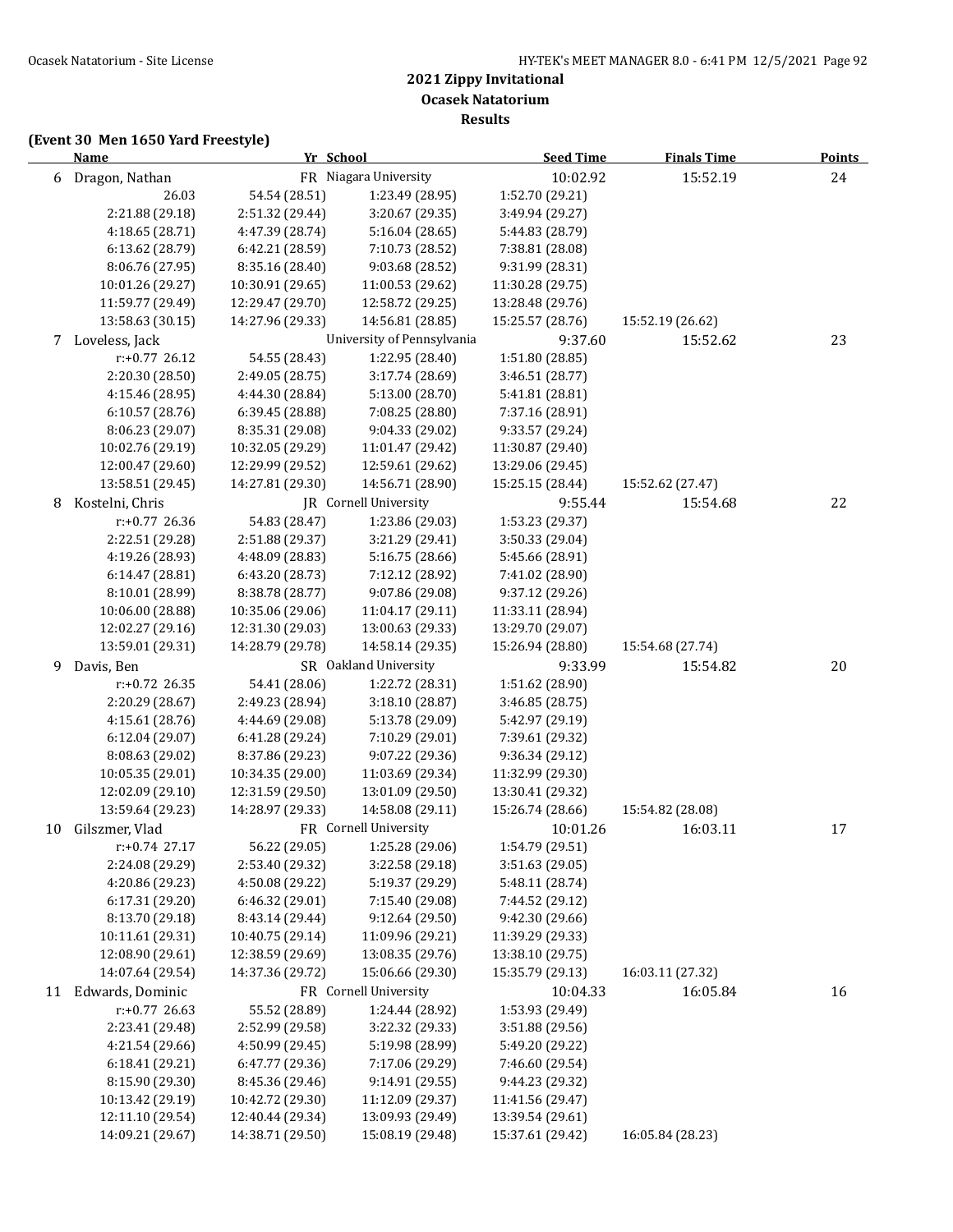**Results**

|    | <b>Name</b>        |                  | Yr School                   | <b>Seed Time</b> | <b>Finals Time</b> | <b>Points</b> |
|----|--------------------|------------------|-----------------------------|------------------|--------------------|---------------|
|    | 12 Syrrist, Haakon |                  | FR Keiser University        | 10:02.87         | 16:11.17           | 15            |
|    | r:+0.67 26.31      | 55.14 (28.83)    | 1:24.30 (29.16)             | 1:53.40 (29.10)  |                    |               |
|    | 2:22.78 (29.38)    | 2:52.51 (29.73)  | 3:21.99 (29.48)             | 3:51.27 (29.28)  |                    |               |
|    | 4:20.83 (29.56)    | 4:50.40 (29.57)  | 5:19.86 (29.46)             | 5:49.35 (29.49)  |                    |               |
|    | 6:18.66 (29.31)    | 6:47.94 (29.28)  | 7:17.25 (29.31)             | 7:46.68 (29.43)  |                    |               |
|    | 8:16.21 (29.53)    | 8:45.59 (29.38)  | 9:15.10 (29.51)             | 9:44.63 (29.53)  |                    |               |
|    | 10:14.05 (29.42)   | 10:43.53 (29.48) | 11:12.83 (29.30)            | 11:42.48 (29.65) |                    |               |
|    | 12:12.42 (29.94)   | 12:42.29 (29.87) | 13:11.88 (29.59)            | 13:41.96 (30.08) |                    |               |
|    | 14:11.96 (30.00)   | 14:42.18 (30.22) | 15:12.40 (30.22)            | 15:42.07 (29.67) | 16:11.17 (29.10)   |               |
| 13 | Miller, Max        |                  | <b>IR</b> Keiser University | 9:51.89          | 16:12.01           | 14            |
|    | r:+0.71 27.09      | 55.79 (28.70)    | 1:24.70 (28.91)             | 1:53.82 (29.12)  |                    |               |
|    | 2:22.86 (29.04)    | 2:52.08 (29.22)  | 3:21.57 (29.49)             | 3:50.69 (29.12)  |                    |               |
|    | 4:19.79 (29.10)    | 4:49.01 (29.22)  | 5:18.53 (29.52)             | 5:47.99 (29.46)  |                    |               |
|    | 6:17.47 (29.48)    | 6:47.18 (29.71)  | 7:16.96 (29.78)             | 7:46.75 (29.79)  |                    |               |
|    | 8:16.46 (29.71)    | 8:46.26 (29.80)  | 9:15.98 (29.72)             | 9:45.46 (29.48)  |                    |               |
|    | 10:14.48 (29.02)   | 10:43.91 (29.43) | 11:13.53 (29.62)            | 11:43.45 (29.92) |                    |               |
|    | 12:13.26 (29.81)   | 12:43.25 (29.99) | 13:13.36 (30.11)            | 13:43.11 (29.75) |                    |               |
|    | 14:13.19 (30.08)   | 14:43.57 (30.38) | 15:13.75 (30.18)            | 15:42.97 (29.22) | 16:12.01 (29.04)   |               |
|    | 14 Rojewski, Ben   |                  | JR Oakland University       | 9:41.99          | 16:14.22           | 13            |
|    | $r: +0.75$ 26.47   | 55.36 (28.89)    | 1:24.25 (28.89)             | 1:53.55 (29.30)  |                    |               |
|    | 2:22.61 (29.06)    | 2:51.81 (29.20)  | 3:21.23 (29.42)             | 3:50.91 (29.68)  |                    |               |
|    | 4:20.13 (29.22)    | 4:49.38 (29.25)  | 5:18.89 (29.51)             | 5:48.16 (29.27)  |                    |               |
|    | 6:17.64 (29.48)    | 6:47.53 (29.89)  | 7:17.11 (29.58)             | 7:46.73 (29.62)  |                    |               |
|    | 8:16.38 (29.65)    | 8:45.77 (29.39)  | 9:15.72 (29.95)             | 9:45.63 (29.91)  |                    |               |
|    | 10:15.35 (29.72)   | 10:45.09 (29.74) | 11:14.96 (29.87)            | 11:44.70 (29.74) |                    |               |
|    | 12:14.76 (30.06)   | 12:45.02 (30.26) | 13:15.41 (30.39)            | 13:44.97 (29.56) |                    |               |
|    | 14:14.82 (29.85)   | 14:45.16 (30.34) | 15:15.33 (30.17)            | 15:45.35 (30.02) | 16:14.22 (28.87)   |               |
| 15 | DeJonge, Philip    |                  | SR Oakland University       | 9:40.99          | 16:18.79           | 12            |
|    | r:+0.79 26.77      | 56.13 (29.36)    | 1:25.41 (29.28)             | 1:54.77 (29.36)  |                    |               |
|    | 2:24.28 (29.51)    | 2:54.24 (29.96)  | 3:23.79 (29.55)             | 3:53.36 (29.57)  |                    |               |
|    | 4:23.05 (29.69)    | 4:52.64 (29.59)  | 5:22.26 (29.62)             | 5:52.07 (29.81)  |                    |               |
|    | 6:22.01 (29.94)    | 6:51.90 (29.89)  | 7:21.74 (29.84)             | 7:51.67 (29.93)  |                    |               |
|    | 8:21.90 (30.23)    | 8:51.84 (29.94)  | 9:22.23 (30.39)             | 9:52.50 (30.27)  |                    |               |
|    | 10:23.13 (30.63)   | 10:53.29 (30.16) | 11:22.30 (29.01)            | 11:51.70 (29.40) |                    |               |
|    | 12:21.30 (29.60)   | 12:51.85 (30.55) | 13:21.94 (30.09)            | 13:51.94 (30.00) |                    |               |
|    | 14:21.60 (29.66)   | 14:51.25 (29.65) | 15:21.03 (29.78)            | 15:50.61 (29.58) | 16:18.79 (28.18)   |               |
|    | 16 Kutlu, Bora     |                  | FR Oakland University       | 9:44.99          | 16:19.91           | 11            |
|    | 25.99              | 55.00 (29.01)    | 1:24.31 (29.31)             | 1:53.76 (29.45)  |                    |               |
|    | 2:23.24 (29.48)    | 2:52.84 (29.60)  | 3:22.50 (29.66)             | 3:51.90 (29.40)  |                    |               |
|    | 4:21.37 (29.47)    | 4:50.87 (29.50)  | 5:20.51 (29.64)             | 5:50.22 (29.71)  |                    |               |
|    | 6:19.87 (29.65)    | 6:49.78 (29.91)  | 7:19.73 (29.95)             | 7:49.54 (29.81)  |                    |               |
|    | 8:19.46 (29.92)    | 8:49.55 (30.09)  | 9:19.57 (30.02)             | 9:49.62 (30.05)  |                    |               |
|    | 10:19.95 (30.33)   | 10:50.32 (30.37) | 11:20.02 (29.70)            | 11:50.39 (30.37) |                    |               |
|    | 12:20.74 (30.35)   | 12:51.11 (30.37) | 13:21.57 (30.46)            | 13:51.66 (30.09) |                    |               |
|    | 14:21.85 (30.19)   | 14:52.01 (30.16) | 15:22.06 (30.05)            | 15:51.61 (29.55) | 16:19.91 (28.30)   |               |
| 17 | Rabenstein, Ty     |                  | JR Clarion                  | 10:06.79         | 16:24.27           | 9             |
|    | $r: +0.69$ 26.14   | 55.23 (29.09)    | 1:24.93 (29.70)             | 1:54.12 (29.19)  |                    |               |
|    | 2:23.41 (29.29)    | 2:52.96 (29.55)  | 3:22.53 (29.57)             | 3:52.49 (29.96)  |                    |               |
|    | 4:22.09 (29.60)    | 4:51.49 (29.40)  | 5:21.57 (30.08)             | 5:51.51 (29.94)  |                    |               |
|    | 6:21.27 (29.76)    | 6:51.42 (30.15)  | 7:21.32 (29.90)             | 7:51.51 (30.19)  |                    |               |
|    | 8:22.11 (30.60)    | 8:52.31 (30.20)  | 9:22.34 (30.03)             | 9:52.99 (30.65)  |                    |               |
|    | 10:23.37 (30.38)   | 10:53.68 (30.31) | 11:24.24 (30.56)            | 11:54.67 (30.43) |                    |               |
|    | 12:25.29 (30.62)   | 12:55.76 (30.47) | 13:26.20 (30.44)            | 13:56.67 (30.47) |                    |               |
|    | 14:26.59 (29.92)   | 14:56.51 (29.92) | 15:26.31 (29.80)            | 15:55.91 (29.60) | 16:24.27 (28.36)   |               |
|    |                    |                  |                             |                  |                    |               |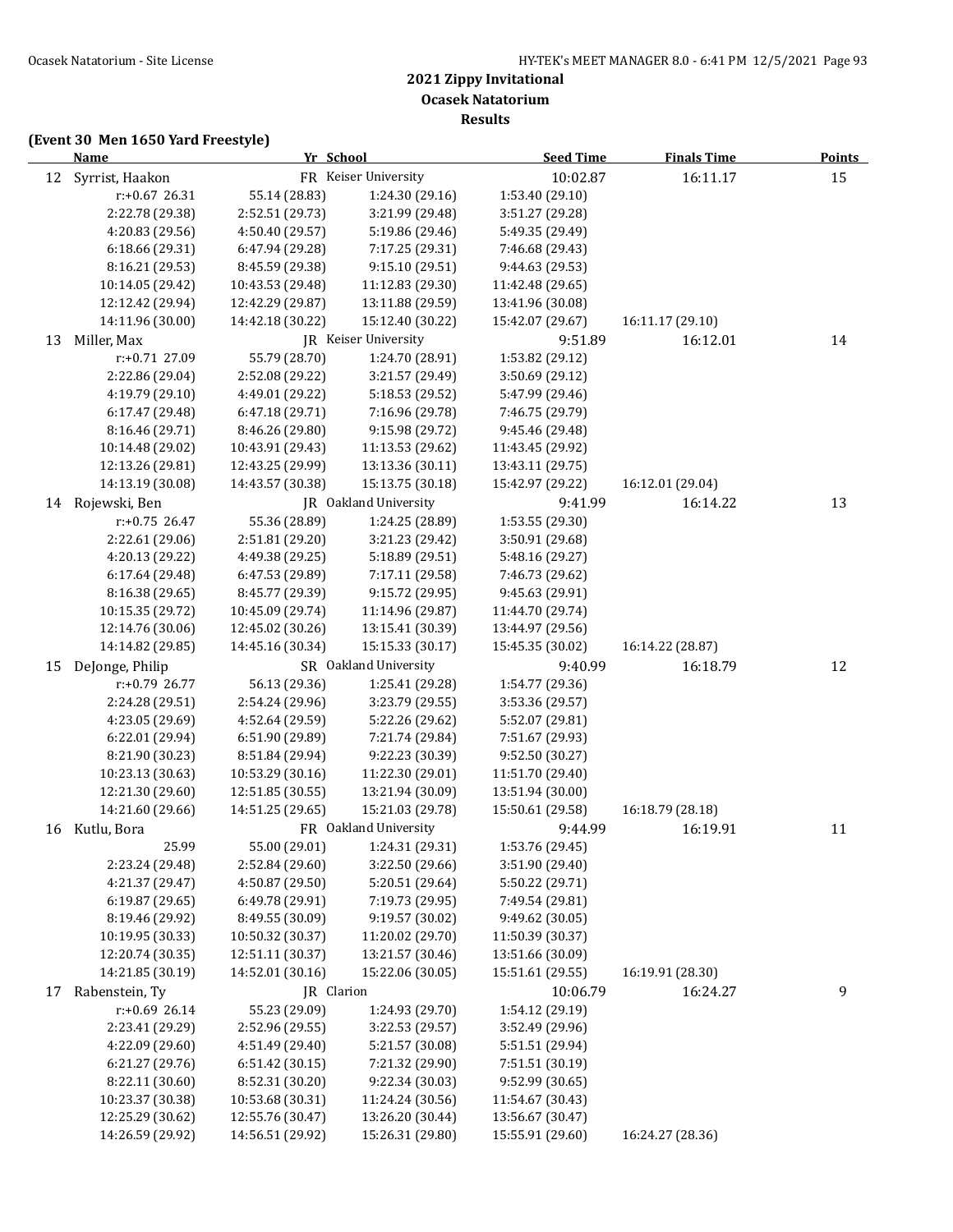**Results**

|    | <b>Name</b>      | Yr School        |                       | <b>Seed Time</b> | <b>Finals Time</b> | <b>Points</b> |
|----|------------------|------------------|-----------------------|------------------|--------------------|---------------|
| 18 | Boldt, Aidan     |                  | FR Oakland University | 9:49.99          | 16:25.71           | 7             |
|    | r:+0.70 25.98    | 55.07 (29.09)    | 1:25.15 (30.08)       | 1:55.39 (30.24)  |                    |               |
|    | 2:25.78 (30.39)  | 2:56.08 (30.30)  | 3:26.15 (30.07)       | 3:56.10 (29.95)  |                    |               |
|    | 4:26.32 (30.22)  | 4:56.04 (29.72)  | 5:25.76 (29.72)       | 5:55.42 (29.66)  |                    |               |
|    | 6:25.35 (29.93)  | 6:55.14 (29.79)  | 7:25.24 (30.10)       | 7:55.23 (29.99)  |                    |               |
|    | 8:24.83 (29.60)  | 8:54.87 (30.04)  | 9:24.86 (29.99)       | 9:54.68 (29.82)  |                    |               |
|    | 10:24.79 (30.11) | 10:55.06 (30.27) | 11:25.32 (30.26)      | 11:55.31 (29.99) |                    |               |
|    | 12:25.47 (30.16) | 12:55.54 (30.07) | 13:25.73 (30.19)      | 13:56.16 (30.43) |                    |               |
|    | 14:26.45 (30.29) | 14:56.51 (30.06) | 15:26.93 (30.42)      | 15:56.91 (29.98) | 16:25.71 (28.80)   |               |
| 19 | Allen, Ian       |                  | JR Oakland University | 9:50.99          | 16:27.02           | 6             |
|    | r:+0.68 27.18    | 57.07 (29.89)    | 1:27.12 (30.05)       | 1:57.10 (29.98)  |                    |               |
|    | 2:27.01 (29.91)  | 2:56.89 (29.88)  | 3:26.74 (29.85)       | 3:56.69 (29.95)  |                    |               |
|    | 4:26.67 (29.98)  | 4:56.83 (30.16)  | 5:26.83 (30.00)       | 5:56.93 (30.10)  |                    |               |
|    | 6:26.96 (30.03)  | 6:56.77 (29.81)  | 7:26.78 (30.01)       | 7:56.93 (30.15)  |                    |               |
|    | 8:27.10 (30.17)  | 8:57.31 (30.21)  | 9:27.29 (29.98)       | 9:57.36 (30.07)  |                    |               |
|    | 10:27.32 (29.96) | 10:57.25 (29.93) | 11:27.56 (30.31)      | 11:57.64 (30.08) |                    |               |
|    | 12:27.83 (30.19) | 12:57.84 (30.01) | 13:27.95 (30.11)      | 13:58.36 (30.41) |                    |               |
|    | 14:28.55 (30.19) | 14:58.64 (30.09) | 15:28.56 (29.92)      | 15:58.53 (29.97) | 16:27.02 (28.49)   |               |
| 20 | Napholz, Trent   | SO Clarion       |                       | 10:15.67         | 16:36.35           | 5             |
|    | $r: +0.67$ 26.19 | 55.60 (29.41)    | 1:25.17 (29.57)       | 1:55.09 (29.92)  |                    |               |
|    | 2:24.85 (29.76)  | 2:54.56 (29.71)  | 3:24.28 (29.72)       | 3:54.28 (30.00)  |                    |               |
|    | 4:24.76 (30.48)  | 4:55.41 (30.65)  | 5:25.89 (30.48)       | 5:56.33 (30.44)  |                    |               |
|    | 6:26.79 (30.46)  | 6:57.16 (30.37)  | 7:27.71 (30.55)       | 7:58.32 (30.61)  |                    |               |
|    | 8:28.91 (30.59)  | 8:59.36 (30.45)  | 9:30.11 (30.75)       | 10:00.65 (30.54) |                    |               |
|    | 10:31.14 (30.49) | 11:01.58 (30.44) | 11:32.65 (31.07)      | 12:03.61 (30.96) |                    |               |
|    | 12:33.62 (30.01) | 13:04.14 (30.52) | 13:34.95 (30.81)      | 14:06.03 (31.08) |                    |               |
|    | 14:36.51 (30.48) | 15:07.54 (31.03) | 15:37.78 (30.24)      | 16:07.92 (30.14) | 16:36.35 (28.43)   |               |
|    | 21 Acuna, Segel  |                  | FR Keiser University  | 9:51.29          | 16:37.99           | 4             |
|    | r:+0.72 26.87    | 56.42 (29.55)    | 1:26.34 (29.92)       | 1:56.02 (29.68)  |                    |               |
|    | 2:25.90 (29.88)  | 2:55.67 (29.77)  | 3:25.64 (29.97)       | 3:55.75 (30.11)  |                    |               |
|    | 4:26.04 (30.29)  | 4:56.22 (30.18)  | 5:26.42 (30.20)       | 5:56.48 (30.06)  |                    |               |
|    | 6:26.82 (30.34)  | 6:56.88 (30.06)  | 7:27.04 (30.16)       | 7:57.08 (30.04)  |                    |               |
|    | 8:27.44 (30.36)  | 8:57.82 (30.38)  | 9:28.33 (30.51)       | 9:58.86 (30.53)  |                    |               |
|    | 10:29.44 (30.58) | 10:59.95 (30.51) | 11:30.65 (30.70)      | 12:01.54 (30.89) |                    |               |
|    | 12:32.16 (30.62) | 13:02.80 (30.64) | 13:33.56 (30.76)      | 14:04.68 (31.12) |                    |               |
|    | 14:35.85 (31.17) | 15:06.73 (30.88) | 15:37.37 (30.64)      | 16:08.23 (30.86) | 16:37.99 (29.76)   |               |
| 22 | Harriott, Kaleb  |                  | SO Keiser University  | 10:10.55         | 16:38.55           | 3             |
|    | $r: +0.74$ 26.84 | 56.15 (29.31)    | 1:25.83 (29.68)       | 1:55.57 (29.74)  |                    |               |
|    | 2:25.69 (30.12)  | 2:55.50 (29.81)  | 3:25.22 (29.72)       | 3:55.37 (30.15)  |                    |               |
|    | 4:25.72 (30.35)  | 4:56.27 (30.55)  | 5:26.74 (30.47)       | 5:56.89 (30.15)  |                    |               |
|    | 6:26.74(29.85)   | 6:56.86 (30.12)  | 7:27.45 (30.59)       | 7:58.45 (31.00)  |                    |               |
|    | 8:29.00 (30.55)  | 8:59.86 (30.86)  | 9:30.75 (30.89)       | 10:01.29 (30.54) |                    |               |
|    | 10:32.29 (31.00) | 11:03.24 (30.95) | 11:34.22 (30.98)      | 12:05.09 (30.87) |                    |               |
|    | 12:35.77 (30.68) | 13:06.37 (30.60) | 13:37.35 (30.98)      | 14:07.48 (30.13) |                    |               |
|    | 14:38.30 (30.82) | 15:09.07 (30.77) | 15:39.53 (30.46)      | 16:09.65 (30.12) | 16:38.55 (28.90)   |               |
| 23 | Staples, Graeme  |                  | SO Niagara University | 11:10.60         | 17:18.86           | 2             |
|    | r:+0.90 27.67    | 57.47 (29.80)    | 1:28.05 (30.58)       | 1:58.31 (30.26)  |                    |               |
|    | 2:29.06 (30.75)  | 2:59.92 (30.86)  | 3:30.57 (30.65)       | 4:02.53 (31.96)  |                    |               |
|    | 4:35.26 (32.73)  | 5:07.98 (32.72)  | 5:40.56 (32.58)       | 6:13.14 (32.58)  |                    |               |
|    | 6:45.69 (32.55)  | 7:18.28 (32.59)  | 7:49.75 (31.47)       | 8:21.39 (31.64)  |                    |               |
|    | 8:52.92 (31.53)  | 9:23.40 (30.48)  | 9:54.56 (31.16)       | 10:26.27 (31.71) |                    |               |
|    | 10:57.67 (31.40) | 11:29.75 (32.08) | 12:01.56 (31.81)      | 12:33.73 (32.17) |                    |               |
|    | 13:05.92 (32.19) | 13:38.46 (32.54) | 14:11.08 (32.62)      | 14:43.13 (32.05) |                    |               |
|    | 15:15.10 (31.97) | 15:47.61 (32.51) | 16:20.56 (32.95)      | 16:51.71 (31.15) | 17:18.86 (27.15)   |               |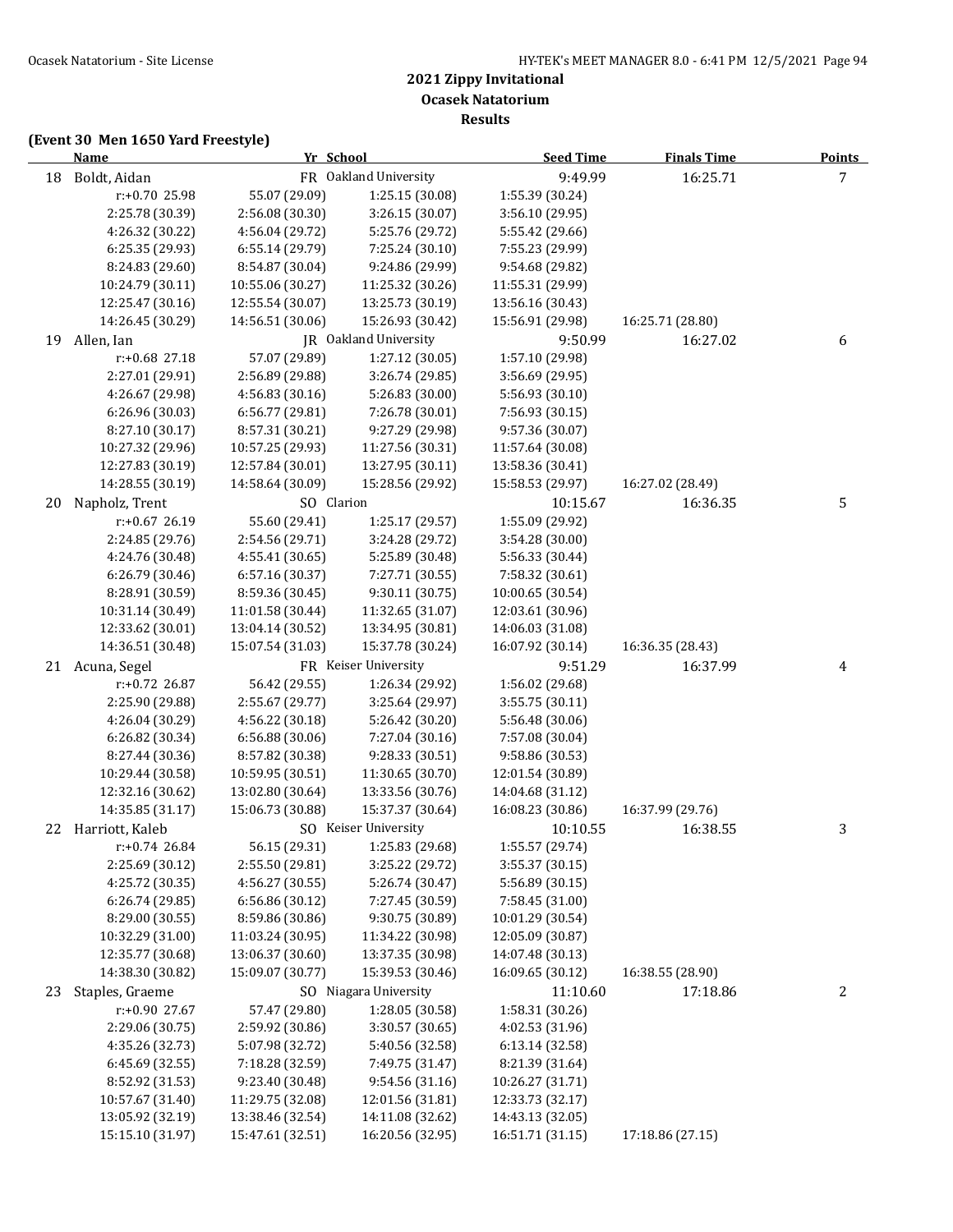**Results**

|           | <b>Name</b>                               | Yr School        |                                 | <b>Seed Time</b>   | <b>Finals Time</b> |                  | <b>Points</b> |
|-----------|-------------------------------------------|------------------|---------------------------------|--------------------|--------------------|------------------|---------------|
|           | 24 Borgers, Lance                         |                  | FR Cornell University           | 10:20.44           | 17:24.20           |                  | $\mathbf{1}$  |
|           | r:+0.80 27.38                             | 58.10 (30.72)    | 1:28.85 (30.75)                 | 2:00.37 (31.52)    |                    |                  |               |
|           | 2:31.87 (31.50)                           | 3:03.42 (31.55)  | 3:35.40 (31.98)                 | 4:07.27 (31.87)    |                    |                  |               |
|           | 4:39.33 (32.06)                           | 5:11.64 (32.31)  | 5:43.87 (32.23)                 | 6:16.06 (32.19)    |                    |                  |               |
|           | 6:48.41 (32.35)                           | 7:20.41 (32.00)  | 7:52.28 (31.87)                 | 8:24.20 (31.92)    |                    |                  |               |
|           | 8:56.56 (32.36)                           | 9:28.76 (32.20)  | 10:00.86 (32.10)                | 10:32.79 (31.93)   |                    |                  |               |
|           | 11:04.35 (31.56)                          | 11:36.08 (31.73) | 12:07.81 (31.73)                | 12:39.56 (31.75)   |                    |                  |               |
|           | 13:11.90 (32.34)                          | 13:43.79 (31.89) | 14:15.76 (31.97)                | 14:47.57 (31.81)   |                    |                  |               |
|           | 15:19.21 (31.64)                          | 15:50.83 (31.62) | 16:22.44 (31.61)                | 16:53.48 (31.04)   | 17:24.20 (30.72)   |                  |               |
| 25        | Shotts, Bobby                             | JR Clarion       |                                 | 10:39.63           | 17:40.42           |                  |               |
|           | 27.61                                     | 58.13 (30.52)    | 1:29.44 (31.31)                 | 2:01.38 (31.94)    |                    |                  |               |
|           | 2:32.94 (31.56)                           | 3:04.46 (31.52)  | 3:36.44 (31.98)                 | 4:08.09 (31.65)    |                    |                  |               |
|           | 4:40.45 (32.36)                           | 5:12.37 (31.92)  | 5:43.90 (31.53)                 | 6:15.54 (31.64)    |                    |                  |               |
|           | 6:47.48 (31.94)                           | 7:18.95 (31.47)  | 7:50.24 (31.29)                 | 8:21.93 (31.69)    |                    |                  |               |
|           | 8:53.70 (31.77)                           | 9:25.76 (32.06)  | 9:57.72 (31.96)                 | 10:30.07 (32.35)   |                    |                  |               |
|           | 11:02.59 (32.52)                          | 11:35.26 (32.67) | 12:08.60 (33.34)                | 12:41.63 (33.03)   |                    |                  |               |
|           | 13:15.12 (33.49)                          | 13:48.55 (33.43) | 14:22.04 (33.49)                | 14:55.38 (33.34)   |                    |                  |               |
|           | 15:29.31 (33.93)                          | 16:03.01 (33.70) | 16:36.25 (33.24)                | 17:09.32 (33.07)   | 17:40.42 (31.10)   |                  |               |
|           |                                           |                  |                                 |                    |                    |                  |               |
| 26        | Hollon, Colton                            | FR Clarion       |                                 | 10:57.21           | 17:54.76           |                  |               |
|           | r:+0.95 27.63                             | 57.70 (30.07)    | 1:29.35 (31.65)                 | 2:01.35 (32.00)    |                    |                  |               |
|           | 2:33.81 (32.46)                           | 3:06.27 (32.46)  | 3:38.93 (32.66)                 | 4:11.39 (32.46)    |                    |                  |               |
|           | 4:43.98 (32.59)                           | 5:16.66 (32.68)  | 5:49.30 (32.64)                 | 6:21.94 (32.64)    |                    |                  |               |
|           | 6:54.47 (32.53)                           | 7:27.13 (32.66)  | 7:59.68 (32.55)                 | 8:32.51 (32.83)    |                    |                  |               |
|           | 9:05.28 (32.77)                           | 9:38.25 (32.97)  | 10:10.97 (32.72)                | 10:43.96 (32.99)   |                    |                  |               |
|           | 11:16.85 (32.89)                          | 11:50.49 (33.64) | 12:23.99 (33.50)                | 12:57.35 (33.36)   |                    |                  |               |
|           | 13:30.70 (33.35)                          | 14:04.12 (33.42) | 14:37.50 (33.38)                | 15:10.88 (33.38)   |                    |                  |               |
|           | 15:44.36 (33.48)                          | 16:17.57 (33.21) | 16:50.77 (33.20)                | 17:23.80 (33.03)   | 17:54.76 (30.96)   |                  |               |
|           | Rocha, Chad                               |                  | FR Niagara University           | 10:23.57           | X17:12.67          |                  |               |
|           | $r+0.74$ 27.60                            | 57.80 (30.20)    | 1:28.49 (30.69)                 | 1:59.43 (30.94)    |                    |                  |               |
|           | 2:30.64 (31.21)                           | 3:01.61 (30.97)  | 3:32.60 (30.99)                 | 4:03.80 (31.20)    |                    |                  |               |
|           | 4:35.08 (31.28)                           | 5:05.70 (30.62)  | 5:36.71 (31.01)                 | 6:07.87 (31.16)    |                    |                  |               |
|           | 6:39.04 (31.17)                           | 7:10.06 (31.02)  | 7:41.33 (31.27)                 | 8:12.48 (31.15)    |                    |                  |               |
|           | 8:43.79 (31.31)                           | 9:15.13 (31.34)  | 9:46.64 (31.51)                 | 10:17.97 (31.33)   |                    |                  |               |
|           | 10:49.58 (31.61)                          | 11:21.32 (31.74) | 11:53.36 (32.04)                | 12:25.18 (31.82)   |                    |                  |               |
|           | 12:57.15 (31.97)                          | 13:29.17 (32.02) | 14:02.45 (33.28)                | 14:34.57 (32.12)   |                    |                  |               |
|           | 15:06.72 (32.15)                          | 15:38.59 (31.87) | 16:10.63 (32.04)                | 16:42.82 (32.19)   | 17:12.67 (29.85)   |                  |               |
|           | Greek, Jimmy                              |                  | <b>JR</b> Bloomsburg University | 10:35.85           | DFS                |                  |               |
|           | Declared false start                      |                  |                                 |                    |                    |                  |               |
|           | <b>Event 31 Women 200 Yard Backstroke</b> |                  |                                 |                    |                    |                  |               |
|           | <b>Meet Record:</b><br>$1:52.94$ #        | 2016             | Luka Szynal                     |                    | <b>Akron</b>       |                  |               |
|           | 1:48.30<br>Pool Record:                   | 2018<br>$*$      | <b>Regan Smith</b>              |                    | <b>RIPT</b>        |                  |               |
|           | 1:50.50 D1 A                              |                  |                                 |                    |                    |                  |               |
|           | 1:57.11 D1B                               |                  |                                 |                    |                    |                  |               |
|           | Name                                      | Yr School        |                                 | <b>Prelim Time</b> | <b>Finals Time</b> |                  | <b>Points</b> |
| A - Final |                                           |                  |                                 |                    |                    |                  |               |
|           | 1 LaGrand, Susan                          |                  | SR Oakland University           | 1:57.24            | 1:54.58            | D1B              | 32            |
|           | 27.23                                     | 56.29 (29.06)    | 1:25.58 (29.29)                 | 1:54.58 (29.00)    |                    |                  |               |
| 2         | Gorecka, Weronika                         |                  | JR Akron, University of         | 2:00.13            | 1:55.24            | D <sub>1</sub> B | 28            |
|           | 27.91                                     | 57.27 (29.36)    | 1:26.36 (29.09)                 | 1:55.24 (28.88)    |                    |                  |               |
| 3         | Gatrall, Madelyn                          |                  | SO Akron, University of         | 1:58.50            | 1:55.78            | D <sub>1</sub> B | 27            |
|           | 27.38                                     | 56.47 (29.09)    | 1:26.02 (29.55)                 | 1:55.78 (29.76)    |                    |                  |               |
| 4         | McDonough, Maddy                          |                  | JR University at Buffalo        | 1:57.86            | 1:59.37            |                  | 26            |
|           | 28.02                                     | 57.79 (29.77)    | 1:28.00 (30.21)                 | 1:59.37 (31.37)    |                    |                  |               |
|           |                                           |                  |                                 |                    |                    |                  |               |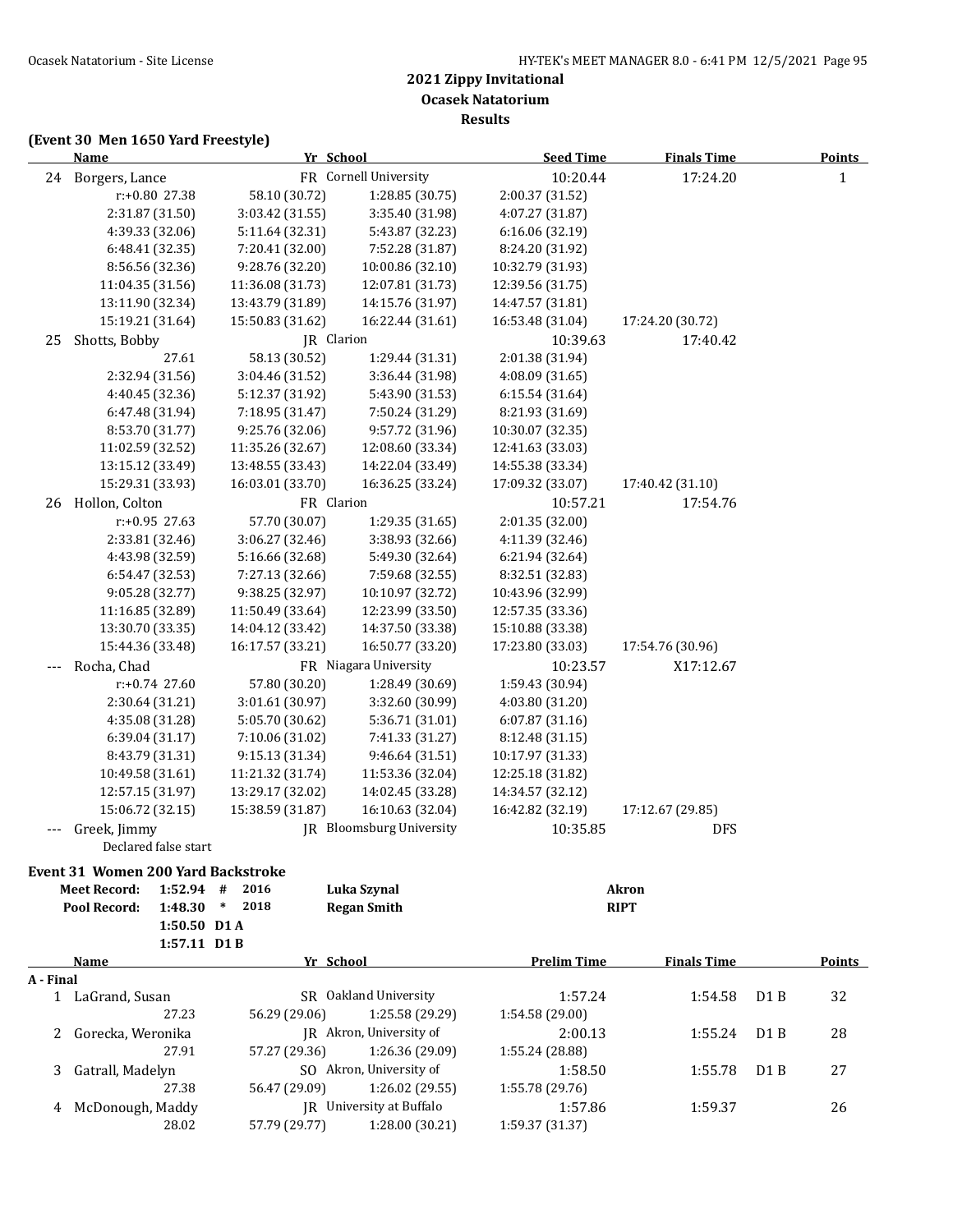## **A - Final ... (Event 31 Women 200 Yard Backstroke)**

|                  | <b>Name</b>            | Yr School                               |                            | <b>Prelim Time</b> | <b>Finals Time</b> | <b>Points</b> |
|------------------|------------------------|-----------------------------------------|----------------------------|--------------------|--------------------|---------------|
|                  | 5 Clough, Maggie       |                                         | SO Akron, University of    | 2:01.16            | 1:59.90            | 25            |
|                  | 28.29                  | 58.60 (30.31)                           | 1:29.32 (30.72)            | 1:59.90 (30.58)    |                    |               |
|                  | 6 Kannan, Hannah       |                                         | University of Pennsylvania | 1:59.69            | 2:00.19            | 24            |
|                  | 28.30                  | 58.95 (30.65) 1:29.94 (30.99)           |                            | 2:00.19 (30.25)    |                    |               |
|                  | 7 Malmstrom, Abbey     |                                         | FR University at Buffalo   | 2:01.41            | 2:01.21            | 23            |
|                  | 28.59                  | 59.04 (30.45)                           | 1:30.34 (31.30)            | 2:01.21 (30.87)    |                    |               |
|                  | 8 Naccarella, Mia      |                                         | SO University at Buffalo   | 2:02.32            | 2:01.34            | 22            |
|                  | 28.99                  | 59.12 (30.13) 1:30.15 (31.03)           |                            | 2:01.34 (31.19)    |                    |               |
| <b>B</b> - Final |                        |                                         |                            |                    |                    |               |
|                  | 9 Williams, Marie      |                                         | SO Cornell University      | 2:02.69            | 2:01.13            | 20            |
|                  | 28.93                  | 59.39 (30.46) 1:30.15 (30.76)           |                            | 2:01.13 (30.98)    |                    |               |
|                  | 10 Sih, Angelica       |                                         | SO Cornell University      | 2:04.24            | 2:03.48            | 17            |
|                  | 28.92                  | 59.59 (30.67) 1:31.36 (31.77)           |                            | 2:03.48 (32.12)    |                    |               |
|                  | 11 Gardner, Olivia     |                                         | SR Akron, University of    | 2:03.27            | 2:03.50            | 16            |
|                  | 29.28                  | $1:00.57(31.29)$ $1:32.27(31.70)$       |                            | 2:03.50 (31.23)    |                    |               |
|                  | 12 Lecomte, Marine     |                                         | FR Keiser University       | 2:04.19            | 2:03.62            | 15            |
|                  | 29.06                  | $1:00.15(31.09)$ $1:32.32(32.17)$       |                            | 2:03.62 (31.30)    |                    |               |
|                  | 13 DeBruyn, Hadley     |                                         | University of Pennsylvania | 2:03.71            | 2:03.91            | 14            |
|                  | 29.64                  | $1:00.50(30.86)$ $1:32.21(31.71)$       |                            | 2:03.91 (31.70)    |                    |               |
|                  | 14 Caverly, Gillian    |                                         | SR Cornell University      | 2:03.42            | 2:04.12            | 13            |
|                  | r:+1.02 29.67          | $1:01.09$ $(31.42)$ $1:33.00$ $(31.91)$ |                            | 2:04.12 (31.12)    |                    |               |
|                  | 15 Sutter, Olivia      |                                         | SO Cornell University      | 2:04.35            | 2:04.31            | 12            |
|                  | 29.47                  | 1:01.13 (31.66) 1:32.87 (31.74)         |                            | 2:04.31 (31.44)    |                    |               |
|                  | 16 Cook, Julia         | JR Oakland University                   |                            | 2:03.96            | 2:05.04            | 11            |
|                  | 29.25                  | $1:01.21(31.96)$ $1:33.55(32.34)$       |                            | 2:05.04 (31.49)    |                    |               |
| C - Final        |                        |                                         |                            |                    |                    |               |
|                  | 17 Munoz, Aviva        |                                         | JR Cornell University      | 2:04.85            | 2:02.97            | 9             |
|                  | 28.84                  | 59.71 (30.87) 1:30.87 (31.16)           |                            | 2:02.97 (32.10)    |                    |               |
|                  | 18 Huang, Jewel        |                                         | SR Oakland University      | 2:05.67            | 2:03.80            | 7             |
|                  | 29.42                  | $1:01.15(31.73)$ $1:32.72(31.57)$       |                            | 2:03.80 (31.08)    |                    |               |
|                  | 19 DuPont, Schuyler    |                                         | FR Cornell University      | 2:04.95            | 2:05.11            | 6             |
|                  | 29.07                  | 1:00.58 (31.51)                         | 1:32.81 (32.23)            | 2:05.11 (32.30)    |                    |               |
|                  | 20 Smith, Megan        |                                         | FR Niagara University      | 2:07.23            | 2:06.43            | 5             |
|                  | 29.35                  | 1:01.18 (31.83)                         | 1:33.88 (32.70)            | 2:06.43 (32.55)    |                    |               |
|                  | 21 Blakely, Madeline   |                                         | FR University of Toledo    | 2:06.79            | 2:06.56            | 4             |
|                  | 29.02                  | 1:01.23(32.21)                          | 1:34.05 (32.82)            | 2:06.56 (32.51)    |                    |               |
|                  | 22 Kiely, Katie        |                                         | University of Pennsylvania | 2:07.20            | 2:06.69            | 3             |
|                  | 29.43                  | 1:01.14(31.71)                          | 1:33.31 (32.17)            | 2:06.69 (33.38)    |                    |               |
|                  | 23 Herbst, Anna        |                                         | SR Keiser University       | 2:08.06            | 2:08.38            | 2             |
|                  | 29.33                  | 1:01.73 (32.40)                         | 1:35.21 (33.48)            | 2:08.38 (33.17)    |                    |               |
|                  | 24 Dixon, Bonnie       |                                         | SO Keiser University       | 2:08.44            | 2:11.35            | 1             |
|                  | 30.77                  | 1:03.70 (32.93)                         | 1:37.68 (33.98)            | 2:11.35 (33.67)    |                    |               |
| D - Final        |                        |                                         |                            |                    |                    |               |
|                  | 25 Polewski, Kendra    |                                         | SR University of Toledo    | 2:09.91            | 2:07.15            |               |
|                  | 30.67                  | 1:03.14 (32.47)                         | 1:35.26 (32.12)            | 2:07.15 (31.89)    |                    |               |
|                  | 26 Petricevic, Madison |                                         | FR Keiser University       | 2:09.96            | 2:08.36            |               |
|                  | 29.80                  | 1:02.15 (32.35)                         | 1:35.58 (33.43)            | 2:08.36 (32.78)    |                    |               |
| 27               | Setar, Stephanie       | SR Clarion                              |                            | 2:09.89            | 2:09.38            |               |
|                  | 29.70                  | 1:02.65 (32.95)                         | 1:36.33 (33.68)            | 2:09.38 (33.05)    |                    |               |
| 28               | Walsh, Gabi            |                                         | FR Bloomsburg University   | 2:11.72            | 2:09.99            |               |
|                  | 30.81                  | 1:04.08 (33.27)                         | 1:37.23 (33.15)            | 2:09.99 (32.76)    |                    |               |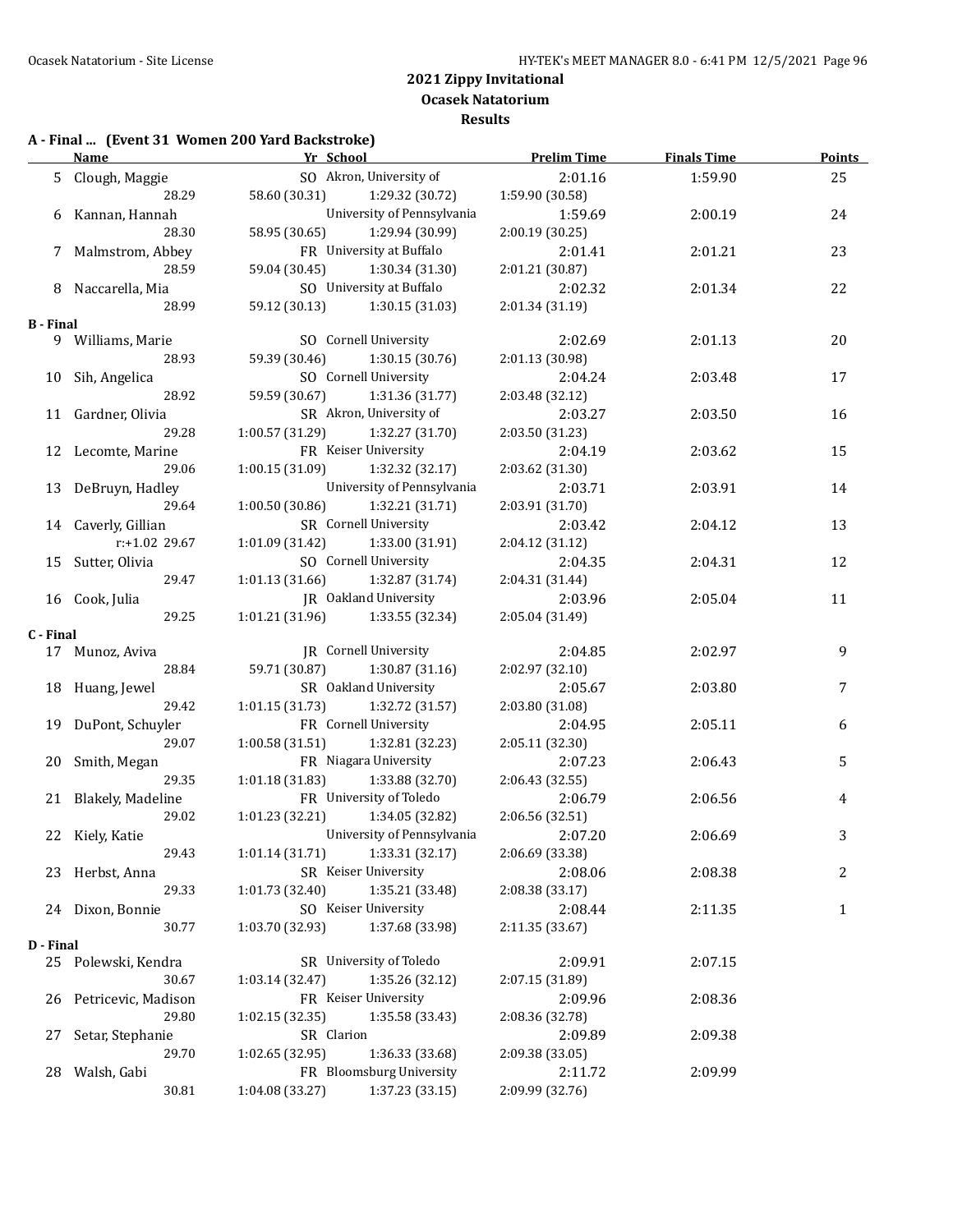**D - Final ... (Event 31 Women 200 Yard Backstroke)**

# **2021 Zippy Invitational**

**Ocasek Natatorium**

|    | <b>Name</b>                                                      | Yr School                                             | <b>Prelim Time</b>          | <b>Finals Time</b> | <b>Points</b> |
|----|------------------------------------------------------------------|-------------------------------------------------------|-----------------------------|--------------------|---------------|
|    | 29 McHugh, Kelley                                                | <b>Bloomsburg University</b>                          | 2:10.57                     | 2:10.82            |               |
|    | 30.89                                                            | 1:03.52(32.63)<br>1:36.99 (33.47)                     | 2:10.82 (33.83)             |                    |               |
|    | 30 Lehman, Alicia                                                | JR Bloomsburg University                              | 2:11.49                     | 2:11.49            |               |
|    | 30.67                                                            | 1:03.62 (32.95)<br>1:37.53 (33.91)                    | 2:11.49 (33.96)             |                    |               |
|    | 31 McNeary, Claire                                               | SR Cornell University                                 | 2:11.66                     | 2:11.82            |               |
|    | 29.88                                                            | 1:02.73 (32.85)<br>1:36.96 (34.23)                    | 2:11.82 (34.86)             |                    |               |
|    | 32 Osanitsch, Madison                                            | SO Bloomsburg University                              | 2:09.42                     | 2:12.13            |               |
|    | 30.00                                                            | 1:03.10(33.10)<br>1:37.59 (34.49)                     | 2:12.13 (34.54)             |                    |               |
|    |                                                                  |                                                       |                             |                    |               |
|    | <b>Event 31 Women 200 Yard Backstroke</b><br><b>Meet Record:</b> | 2016                                                  |                             |                    |               |
|    | $1:52.94$ #<br>Pool Record:                                      | Luka Szynal<br>$1:48.30$ * 2018<br><b>Regan Smith</b> | <b>Akron</b><br><b>RIPT</b> |                    |               |
|    |                                                                  |                                                       |                             |                    |               |
|    | $1:50.50$ D1A<br>1:57.11 D1B                                     |                                                       |                             |                    |               |
|    | Name                                                             | Yr School                                             | <b>Seed Time</b>            | <b>Prelim Time</b> |               |
|    | <b>Preliminaries</b>                                             |                                                       |                             |                    |               |
|    | 1 LaGrand, Susan                                                 | SR Oakland University                                 | 1:59.21                     | 1:57.24            | q             |
|    | 27.92                                                            | 57.75 (29.83)<br>1:27.86 (30.11)                      | 1:57.24 (29.38)             |                    |               |
|    | 2 McDonough, Maddy                                               | JR University at Buffalo                              | 2:03.09                     | 1:57.86            |               |
|    | 28.16                                                            | 58.19 (30.03)<br>1:28.00 (29.81)                      | 1:57.86 (29.86)             |                    | q             |
| 3  | Gatrall, Madelyn                                                 | SO Akron, University of                               | 1:58.43                     | 1:58.50            |               |
|    | 28.35                                                            | 58.58 (30.23)<br>1:28.48 (29.90)                      | 1:58.50 (30.02)             |                    | q             |
|    | Kannan, Hannah                                                   | University of Pennsylvania                            | 2:01.45                     | 1:59.69            |               |
| 4  | 28.00                                                            | 58.02 (30.02)<br>1:28.72 (30.70)                      | 1:59.69 (30.97)             |                    | $\mathbf q$   |
|    | Gorecka, Weronika                                                | JR Akron, University of                               | 1:55.33                     | 2:00.13            |               |
| 5  | 29.36                                                            | 1:00.84(31.48)<br>1:30.42 (29.58)                     | 2:00.13 (29.71)             |                    | q             |
|    |                                                                  | SO Akron, University of                               |                             |                    |               |
| 6  | Clough, Maggie                                                   |                                                       | 1:59.80                     | 2:01.16            | q             |
|    | 29.39                                                            | 1:00.69(31.30)<br>1:31.09 (30.40)                     | 2:01.16 (30.07)             |                    |               |
| 7  | Lovell, Kennedy                                                  | JR University of Toledo                               | NT                          | 2:01.23            | q             |
|    | 28.82                                                            | 58.91 (30.09)<br>1:29.79 (30.88)                      | 2:01.23 (31.44)             |                    |               |
| 8  | Malmstrom, Abbey                                                 | FR University at Buffalo                              | 2:06.73                     | 2:01.41            | q             |
|    | 28.98                                                            | 1:00.05(31.07)<br>1:31.38 (31.33)                     | 2:01.41 (30.03)             |                    |               |
| 9. | Naccarella, Mia                                                  | SO University at Buffalo                              | 2:03.12                     | 2:02.32            | q             |
|    | 28.75                                                            | 59.22 (30.47)<br>1:30.64 (31.42)                      | 2:02.32 (31.68)             |                    |               |
|    | 10 Williams, Marie                                               | SO Cornell University                                 | 2:07.22                     | 2:02.69            | q             |
|    | 29.10                                                            | 59.92 (30.82)<br>1:31.31 (31.39)                      | 2:02.69 (31.38)             |                    |               |
|    | 11 Gardner, Olivia                                               | SR Akron, University of                               | 2:02.52                     | 2:03.27            | q             |
|    | 29.12                                                            | $1:00.21(31.09)$ $1:31.96(31.75)$                     | 2:03.27 (31.31)             |                    |               |
| 12 | Caverly, Gillian                                                 | SR Cornell University                                 | 2:02.86                     | 2:03.42            | q             |
|    | 29.74                                                            | 1:32.62 (31.66)<br>1:00.96 (31.22)                    | 2:03.42 (30.80)             |                    |               |
| 13 | DeBruyn, Hadley                                                  | University of Pennsylvania                            | 2:02.85                     | 2:03.71            | q             |
|    | 29.50                                                            | 1:31.95 (31.54)<br>1:00.41 (30.91)                    | 2:03.71 (31.76)             |                    |               |
| 14 | Cook, Julia                                                      | <b>IR</b> Oakland University                          | 2:06.02                     | 2:03.96            | q             |
|    | 29.23                                                            | 1:00.74(31.51)<br>1:32.51 (31.77)                     | 2:03.96 (31.45)             |                    |               |
| 15 | Lecomte, Marine                                                  | FR Keiser University                                  | 2:09.09                     | 2:04.19            | $\mathbf q$   |
|    | 29.44                                                            | 1:00.74 (31.30)<br>1:33.01 (32.27)                    | 2:04.19 (31.18)             |                    |               |
| 16 | Sih, Angelica                                                    | SO Cornell University                                 | 2:07.90                     | 2:04.24            | q             |
|    | 28.68                                                            | 59.51 (30.83)<br>1:31.63 (32.12)                      | 2:04.24 (32.61)             |                    |               |
| 17 | Sutter, Olivia                                                   | SO Cornell University                                 | 2:06.91                     | 2:04.35            | $\mathbf q$   |
|    | 29.31                                                            | 1:32.49 (32.08)<br>1:00.41(31.10)                     | 2:04.35 (31.86)             |                    |               |
| 18 | Munoz, Aviva                                                     | JR Cornell University                                 | 2:04.21                     | 2:04.85            | q             |
|    | 28.57                                                            | 59.59 (31.02)<br>1:31.77 (32.18)                      | 2:04.85 (33.08)             |                    |               |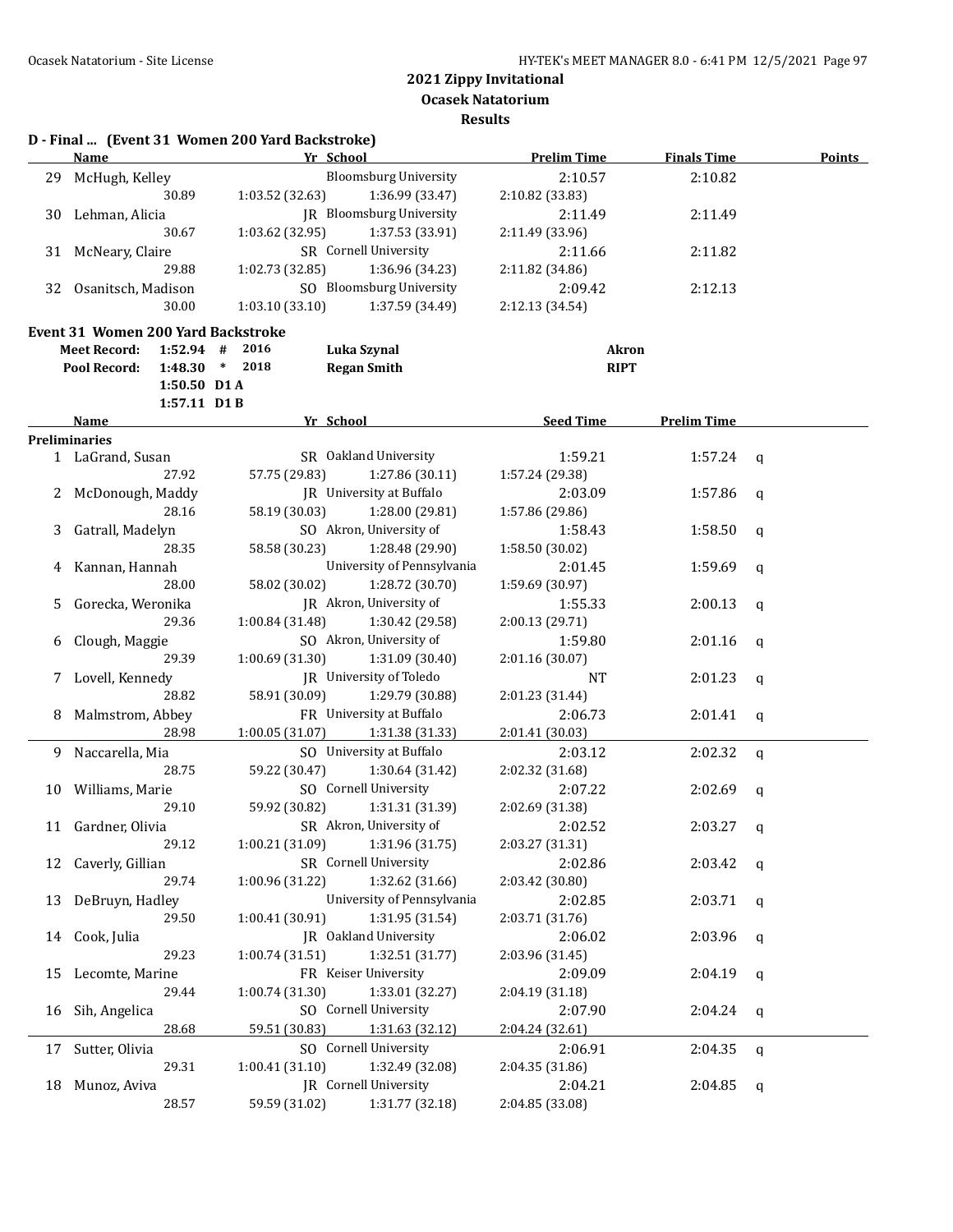**Ocasek Natatorium Results**

## **Preliminaries ... (Event 31 Women 200 Yard Backstroke)**

|    | Name                   | Yr School                           | <b>Seed Time</b> | <b>Prelim Time</b> |             |
|----|------------------------|-------------------------------------|------------------|--------------------|-------------|
|    | 19 DuPont, Schuyler    | FR Cornell University               | NT               | 2:04.95            | $\mathbf q$ |
|    | 28.78                  | 1:00.10(31.32)<br>1:32.50 (32.40)   | 2:04.95 (32.45)  |                    |             |
|    | 20 Huang, Jewel        | SR Oakland University               | 2:08.92          | 2:05.67            | q           |
|    | 30.13                  | 1:02.44(32.31)<br>1:34.15 (31.71)   | 2:05.67 (31.52)  |                    |             |
|    | 21 Cislo, Mady         | SR Oakland University               | 2:08.74          | 2:06.28            | q           |
|    | 30.07                  | 1:01.92(31.85)<br>1:34.18 (32.26)   | 2:06.28 (32.10)  |                    |             |
|    | 22 Blakely, Madeline   | FR University of Toledo             | 2:10.37          | 2:06.79            | q           |
|    | 28.99                  | 1:01.13(32.14)<br>1:34.01 (32.88)   | 2:06.79 (32.78)  |                    |             |
|    | 23 Kiely, Katie        | University of Pennsylvania          | 2:06.30          | 2:07.20            | q           |
|    | 29.89                  | 1:01.39(31.50)<br>1:33.61 (32.22)   | 2:07.20 (33.59)  |                    |             |
|    | 24 Smith, Megan        | FR Niagara University               | 2:09.09          | 2:07.23            | q           |
|    | 30.31                  | 1:02.31 (32.00)<br>1:34.93 (32.62)  | 2:07.23 (32.30)  |                    |             |
|    | 25 Beierschmitt, Grace | JR Bloomsburg University            | 2:13.23          | 2:07.35            | q           |
|    | r:10.87 29.54          | 1:01.47 (31.93)<br>1:34.18 (32.71)  | 2:07.35 (33.17)  |                    |             |
|    | 26 Herbst, Anna        | SR Keiser University                | 2:18.47          | 2:08.06            | q           |
|    | 29.96                  | 1:02.81 (32.85)<br>1:35.66 (32.85)  | 2:08.06 (32.40)  |                    |             |
| 27 | Dixon, Bonnie          | SO Keiser University                | 2:17.48          | 2:08.44            | q           |
|    | 30.40                  | 1:03.28 (32.88)<br>1:35.97 (32.69)  | 2:08.44 (32.47)  |                    |             |
| 28 | Osanitsch, Madison     | SO Bloomsburg University            | 2:13.66          | 2:09.42            | q           |
|    | 29.75                  | 1:02.02(32.27)<br>1:35.10 (33.08)   | 2:09.42 (34.32)  |                    |             |
|    | 29 Setar, Stephanie    | SR Clarion                          | 2:14.17          | 2:09.89            | $\mathbf q$ |
|    | 29.59                  | 1:02.58 (32.99)<br>1:36.34 (33.76)  | 2:09.89 (33.55)  |                    |             |
|    | 30 Polewski, Kendra    | SR University of Toledo             | 2:09.68          | 2:09.91            | q           |
|    | 30.50                  | 2:09.91 (1:07.26)<br>1:02.65(32.15) |                  |                    |             |
|    | 31 Petricevic, Madison | FR Keiser University                | 2:16.55          | 2:09.96            | q           |
|    | 31.13                  | 1:03.99 (32.86)<br>1:37.39 (33.40)  | 2:09.96 (32.57)  |                    |             |
|    | 32 McHugh, Kelley      | <b>Bloomsburg University</b>        | 2:18.47          | 2:10.57            | q           |
|    | 30.84                  | 1:37.14 (33.41)<br>1:03.73 (32.89)  | 2:10.57 (33.43)  |                    |             |
|    | 33 Lehman, Alicia      | JR Bloomsburg University            | 2:14.35          | 2:11.49            |             |
|    | 30.19                  | 1:03.20 (33.01)<br>1:37.23 (34.03)  | 2:11.49 (34.26)  |                    |             |
|    | 34 McNeary, Claire     | SR Cornell University               | 2:11.87          | 2:11.66            |             |
|    | 29.86                  | 1:03.20 (33.34)<br>1:37.17 (33.97)  | 2:11.66 (34.49)  |                    |             |
|    | 35 Aycock, Abbey       | SO Oakland University               | 2:09.21          | 2:11.68            |             |
|    | 30.01                  | 1:01.96 (31.95)<br>1:35.95 (33.99)  | 2:11.68 (35.73)  |                    |             |
|    | 36 Walsh, Gabi         | FR Bloomsburg University            | 2:14.93          | 2:11.72            |             |
|    | 30.80                  | 1:04.61(33.81)<br>1:38.47 (33.86)   | 2:11.72 (33.25)  |                    |             |
|    | 37 Stambaugh, Jada     | SO Bloomsburg University            | 2:15.85          | 2:12.16            |             |
|    | 30.47                  | 1:38.09 (34.32)<br>1:03.77(33.30)   | 2:12.16 (34.07)  |                    |             |
| 38 | Johnson, Jillian       | University of Pennsylvania          | 2:13.60          | 2:12.44            |             |
|    | 30.81                  | 1:38.51 (33.97)<br>1:04.54 (33.73)  | 2:12.44 (33.93)  |                    |             |
| 39 | Bach, Aubrey           | SO Keiser University                | NT               | 2:13.35            |             |
|    | 32.14                  | 1:39.72 (33.67)<br>1:06.05 (33.91)  | 2:13.35 (33.63)  |                    |             |
| 40 | Webster, Gabrielle     | FR Clarion                          | 2:17.90          | 2:14.46            |             |
|    | 31.25                  | 1:05.60(34.35)<br>1:40.29 (34.69)   | 2:14.46 (34.17)  |                    |             |
|    | 41 Gann, Anna          | FR Niagara University               | 2:23.61          | 2:17.70            |             |
|    | 32.04                  | 1:06.67 (34.63)<br>1:42.01 (35.34)  | 2:17.70 (35.69)  |                    |             |
| 42 | Ramos, Carol           | SR Niagara University               | 2:23.57          | 2:18.23            |             |
|    | 32.13                  | 1:44.03 (36.24)<br>1:07.79 (35.66)  | 2:18.23 (34.20)  |                    |             |
| 43 | Park, Jenna            | JR Bloomsburg University            | 2:21.37          | 2:21.01            |             |
|    | 33.31                  | 1:08.81 (35.50)<br>1:44.76 (35.95)  | 2:21.01 (36.25)  |                    |             |
|    |                        |                                     |                  |                    |             |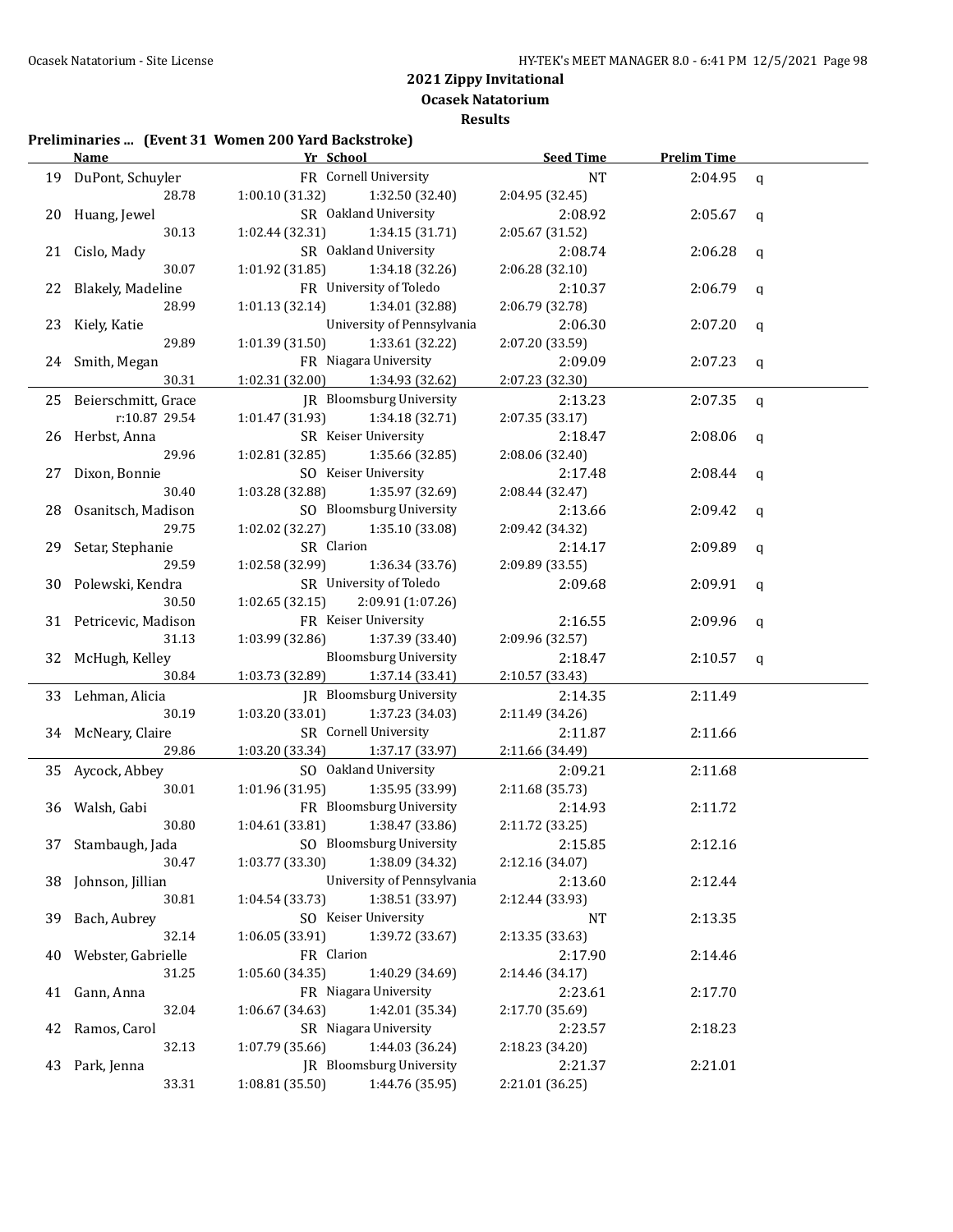**Ocasek Natatorium**

|                  | Preliminaries  (Event 31 Women 200 Yard Backstroke)<br><b>Name</b> | Yr School               |                               | <b>Seed Time</b>   | <b>Prelim Time</b>          |        |
|------------------|--------------------------------------------------------------------|-------------------------|-------------------------------|--------------------|-----------------------------|--------|
|                  | --- Beavers, Hannah<br>Declared false start                        |                         | JR University of Toledo       | <b>NT</b>          | <b>DFS</b>                  |        |
|                  | --- Dressel, Sydnee<br>Declared false start                        |                         | SR University of Toledo       | 2:09.89            | <b>DFS</b>                  |        |
|                  | <b>Event 32 Men 200 Yard Backstroke</b>                            |                         |                               |                    |                             |        |
|                  | <b>Meet Record:</b>                                                | $1:43.26$ # $12/5/2021$ | <b>Mark McCrary</b>           | Penn               |                             |        |
|                  | Pool Record:                                                       | $1:43.26$ * $12/5/2021$ | <b>Mark McCrary</b>           | Penn               |                             |        |
|                  | 1:39.13 D1 A                                                       |                         |                               |                    |                             |        |
|                  | 1:45.04 D1B                                                        |                         |                               |                    |                             |        |
| A - Final        | Name                                                               | Yr School               |                               | <b>Prelim Time</b> | <b>Finals Time</b>          | Points |
|                  | 1 McCrary, Mark                                                    |                         | University of Pennsylvania    | 1:46.22            | 1:43.26# D1 B               | 32     |
|                  | 24.03                                                              | 49.74 (25.71)           | 1:16.20(26.46)                | 1:43.26 (27.06)    |                             |        |
|                  | 2 Khotynetskyi, Marko                                              |                         | JR Oakland University         | 1:49.08            | 1:44.32<br>D <sub>1</sub> B | 28     |
|                  | 24.73                                                              | 51.15 (26.42)           | 1:17.72 (26.57)               | 1:44.32 (26.60)    |                             |        |
| 3                | Gallagher, Daniel                                                  |                         | University of Pennsylvania    | 1:46.23            | D <sub>1</sub> B<br>1:44.90 | 27     |
|                  | 25.06                                                              | 51.83 (26.77)           | 1:18.62 (26.79)               | 1:44.90 (26.28)    |                             |        |
| 4                | Dols, Keanan                                                       |                         | University of Pennsylvania    | 1:44.46            | 1:45.70                     | 26     |
|                  | 24.63                                                              | 50.93 (26.30)           | 1:17.65 (26.72)               | 1:45.70 (28.05)    |                             |        |
| 5                | Kunze, Fynn                                                        |                         | FR Keiser University          | 1:48.06            | 1:48.59                     | 25     |
|                  | $r: +7.99$ 25.50                                                   | 52.37 (26.87)           | 1:20.36 (27.99)               | 1:48.59 (28.23)    |                             |        |
|                  | 6 Kusik, Alex                                                      |                         | FR Keiser University          | 1:48.22            | 1:49.04                     | 24     |
|                  | 25.01                                                              | 52.58 (27.57)           | 1:20.62 (28.04)               | 1:49.04 (28.42)    |                             |        |
|                  | 7 Cates, Van                                                       |                         | Cornell University            | 1:48.98            | 1:50.27                     | 23     |
|                  | 25.59                                                              | 53.35 (27.76)           | 1:21.74 (28.39)               | 1:50.27 (28.53)    |                             |        |
|                  | 8 Hamilton, Jack                                                   |                         | University of Pennsylvania    | 1:49.20            | 1:50.98                     | 22     |
|                  | $r: +1.00$ 25.19                                                   | 52.62 (27.43)           | 1:21.72(29.10)                | 1:50.98 (29.26)    |                             |        |
| <b>B</b> - Final |                                                                    |                         |                               |                    |                             |        |
| 9                | Ranea, Marti                                                       |                         | FR Keiser University          | 1:49.41            | 1:48.60                     | 20     |
|                  | 25.27                                                              | 52.54 (27.27)           | 1:20.52 (27.98)               | 1:48.60 (28.08)    |                             |        |
|                  | 10 Soares, Nick                                                    | FR Clarion              |                               | 1:49.28            | 1:48.90                     | 17     |
|                  | 25.36                                                              | 52.98 (27.62)           | 1:20.72 (27.74)               | 1:48.90 (28.18)    |                             |        |
|                  | 11 Althoff, Zach                                                   |                         | University of Pennsylvania    | 1:50.50            | 1:50.07                     | 16     |
|                  | 25.06                                                              | 52.54 (27.48)           | 1:21.23 (28.69)               | 1:50.07 (28.84)    |                             |        |
|                  | 12 Martinez, Ricardo                                               |                         | SR Cornell University         | 1:51.30            | 1:50.90                     | 15     |
|                  | 25.07                                                              | 51.98 (26.91)           | 1:20.66 (28.68)               | 1:50.90 (30.24)    |                             |        |
|                  | 13 Roch, Pol                                                       |                         | SR Keiser University          | 1:52.04            | 1:52.67                     | 14     |
|                  | 26.85                                                              | 55.46 (28.61)           | 1:24.44 (28.98)               | 1:52.67 (28.23)    |                             |        |
|                  | 14 Irwin, Mason                                                    | FR Clarion              |                               | 1:51.84            | 1:53.26                     | 13     |
|                  | 25.73                                                              | 53.80 (28.07)           | 1:23.36 (29.56)               | 1:53.26 (29.90)    |                             |        |
|                  | 15 Holt, Logan                                                     |                         | SO Cornell University         | 1:49.99            | 1:53.46                     | 12     |
|                  | 25.31                                                              | 52.83 (27.52)           | 1:22.41 (29.58)               | 1:53.46 (31.05)    |                             |        |
|                  | 16 Strawn, Brenek                                                  | FR Clarion              |                               | 1:51.89            | 1:56.42                     | 11     |
|                  | 26.14                                                              | 55.02 (28.88)           | 1:25.59 (30.57)               | 1:56.42 (30.83)    |                             |        |
| C - Final        |                                                                    |                         |                               |                    |                             |        |
|                  | 17 Dacosta, Paige                                                  |                         | <b>IR</b> Cornell University  | 1:53.92            | 1:49.75                     | 9      |
|                  | 25.74                                                              | 53.65 (27.91)           | 1:21.69 (28.04)               | 1:49.75 (28.06)    |                             |        |
|                  | 18 Wike, Jack                                                      |                         | SO Oakland University         | 1:53.01            | 1:50.22                     | 7      |
|                  | 25.58                                                              | 53.77 (28.19)           | 1:22.18 (28.41)               | 1:50.22 (28.04)    |                             |        |
| 19               | Ercan, Taylan Ozgur                                                |                         | FR Cornell University         | 1:52.18            | 1:50.72                     | 6      |
|                  | 25.74                                                              |                         | 53.44 (27.70) 1:21.62 (28.18) | 1:50.72 (29.10)    |                             |        |
|                  |                                                                    |                         |                               |                    |                             |        |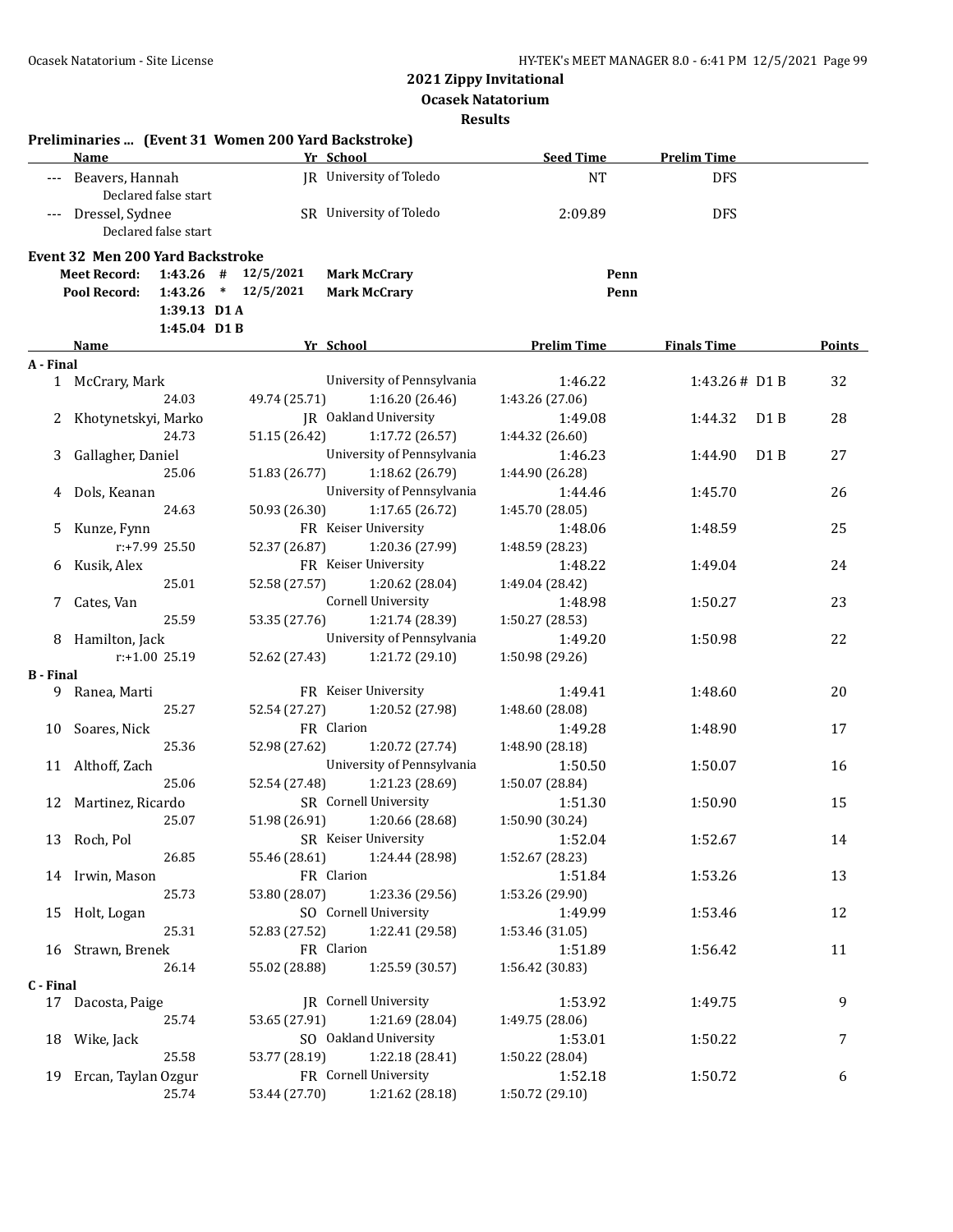**Ocasek Natatorium**

|    | C - Final  (Event 32 Men 200 Yard Backstroke)<br><b>Name</b> |                  |                         |               | Yr School  |                             | <b>Prelim Time</b> |      | <b>Finals Time</b> |              | <b>Points</b> |
|----|--------------------------------------------------------------|------------------|-------------------------|---------------|------------|-----------------------------|--------------------|------|--------------------|--------------|---------------|
| 20 | Mohren, Aidan                                                |                  |                         |               | SO Clarion |                             | 1:53.96            |      | 1:52.84            |              | 5             |
|    |                                                              | 26.31            |                         | 54.94 (28.63) |            | 1:23.40 (28.46)             | 1:52.84 (29.44)    |      |                    |              |               |
| 21 | Smith, Josh                                                  |                  |                         |               |            | <b>IR</b> Keiser University | 1:53.64            |      | 1:53.80            |              | 4             |
|    |                                                              | 26.16            |                         | 54.72 (28.56) |            | 1:24.82(30.10)              | 1:53.80 (28.98)    |      |                    |              |               |
|    | 22 Zachar, Gio                                               |                  |                         |               |            | SR Keiser University        | 1:54.59            |      | 1:55.05            |              | 3             |
|    |                                                              | 25.95            |                         | 54.71 (28.76) |            | 1:24.45 (29.74)             | 1:55.05 (30.60)    |      |                    |              |               |
|    |                                                              |                  |                         |               |            | SO Keiser University        |                    |      |                    |              | 2             |
| 23 | Harriott, Kaleb                                              | $r: +1.08$ 26.99 |                         |               |            | 1:25.48 (29.59)             | 1:55.23            |      | 1:55.37            |              |               |
|    |                                                              |                  |                         | 55.89 (28.90) |            | FR Niagara University       | 1:55.37 (29.89)    |      |                    |              |               |
|    | 24 Brkanovic, Beni                                           |                  |                         |               |            |                             | 1:54.66            |      | 1:55.91            |              | $\mathbf{1}$  |
|    |                                                              | 27.34            |                         | 56.67 (29.33) |            | 1:26.59 (29.92)             | 1:55.91 (29.32)    |      |                    |              |               |
|    | <b>Event 32 Men 200 Yard Backstroke</b>                      |                  |                         |               |            |                             |                    |      |                    |              |               |
|    | <b>Meet Record:</b>                                          |                  | $1:43.26$ # $12/5/2021$ |               |            | <b>Mark McCrary</b>         |                    | Penn |                    |              |               |
|    | Pool Record:                                                 |                  | $1:43.26$ * $12/5/2021$ |               |            | <b>Mark McCrary</b>         |                    | Penn |                    |              |               |
|    |                                                              | 1:39.13 D1 A     |                         |               |            |                             |                    |      |                    |              |               |
|    |                                                              | 1:45.04 D1B      |                         |               |            |                             |                    |      |                    |              |               |
|    | Name                                                         |                  |                         |               | Yr School  |                             | <b>Seed Time</b>   |      | <b>Prelim Time</b> |              |               |
|    | <b>Preliminaries</b>                                         |                  |                         |               |            |                             |                    |      |                    |              |               |
|    | 1 Dols, Keanan                                               |                  |                         |               |            | University of Pennsylvania  | 2:03.16            |      | 1:44.46            | qD1B         |               |
|    |                                                              | 24.62            |                         | 50.76 (26.14) |            | 1:17.07(26.31)              | 1:44.46 (27.39)    |      |                    |              |               |
|    | 2 McCrary, Mark                                              |                  |                         |               |            | University of Pennsylvania  | 1:53.90            |      | 1:46.22            | $\mathsf{q}$ |               |
|    |                                                              | 24.88            |                         | 51.40 (26.52) |            | 1:18.87(27.47)              | 1:46.22 (27.35)    |      |                    |              |               |
| 3  | Gallagher, Daniel                                            |                  |                         |               |            | University of Pennsylvania  | 1:48.40            |      | 1:46.23            | $\mathsf{q}$ |               |
|    |                                                              | 25.71            |                         | 52.99 (27.28) |            | 1:20.08 (27.09)             | 1:46.23 (26.15)    |      |                    |              |               |
| 4  | Kunze, Fynn                                                  |                  |                         |               |            | FR Keiser University        | 1:53.92            |      | 1:48.06            | $\mathbf q$  |               |
|    |                                                              | 25.82            |                         | 53.80 (27.98) |            | 1:21.27 (27.47)             | 1:48.06 (26.79)    |      |                    |              |               |
| 5  | Kusik, Alex                                                  |                  |                         |               |            | FR Keiser University        | 1:52.48            |      | 1:48.22            | $\mathsf{q}$ |               |
|    |                                                              | r:+0.96 24.84    |                         | 52.09 (27.25) |            | 1:20.03 (27.94)             | 1:48.22 (28.19)    |      |                    |              |               |
| 6  | Cates, Van                                                   |                  |                         |               |            | <b>Cornell University</b>   | 1:54.90            |      | 1:48.98            | q            |               |
|    |                                                              | 25.64            |                         | 52.97 (27.33) |            | 1:20.59 (27.62)             | 1:48.98 (28.39)    |      |                    |              |               |
| 7  | Khotynetskyi, Marko                                          |                  |                         |               |            | JR Oakland University       | 1:47.74            |      | 1:49.08            | $\mathbf q$  |               |
|    |                                                              | r:+9.47 25.67    |                         | 53.93 (28.26) |            | 1:22.02 (28.09)             | 1:49.08 (27.06)    |      |                    |              |               |
|    | 8 Hamilton, Jack                                             |                  |                         |               |            | University of Pennsylvania  | 2:02.76            |      | 1:49.20            |              |               |
|    |                                                              | 25.37            |                         | 52.80 (27.43) |            | 1:21.03 (28.23)             | 1:49.20 (28.17)    |      |                    | $\mathbf q$  |               |
|    |                                                              |                  |                         |               |            |                             |                    |      |                    |              |               |
|    | 9 Soares, Nick                                               |                  |                         |               | FR Clarion |                             | 1:57.45            |      | 1:49.28            | $\mathsf{q}$ |               |
|    |                                                              | 25.23            |                         | 52.71 (27.48) |            | 1:20.61 (27.90)             | 1:49.28 (28.67)    |      |                    |              |               |
|    | 10 Ranea, Marti                                              |                  |                         |               |            | FR Keiser University        | 1:55.36            |      | 1:49.41 $q$        |              |               |
|    |                                                              | 25.35            |                         | 52.77 (27.42) |            | 1:21.07 (28.30)             | 1:49.41 (28.34)    |      |                    |              |               |
|    | 11 Holt, Logan                                               |                  |                         |               |            | SO Cornell University       | 1:54.95            |      | 1:49.99 $q$        |              |               |
|    |                                                              | 25.67            |                         | 54.11 (28.44) |            | 1:22.37 (28.26)             | 1:49.99 (27.62)    |      |                    |              |               |
| 12 | Olson, Jaden                                                 |                  |                         |               |            | University of Pennsylvania  | 1:59.34            |      | 1:50.36            | q            |               |
|    |                                                              | 26.21            |                         | 54.40 (28.19) |            | 1:22.60 (28.20)             | 1:50.36 (27.76)    |      |                    |              |               |
| 13 | Althoff, Zach                                                |                  |                         |               |            | University of Pennsylvania  | 2:03.00            |      | 1:50.50            | q            |               |
|    |                                                              | 25.95            |                         | 53.96 (28.01) |            | 1:22.29 (28.33)             | 1:50.50 (28.21)    |      |                    |              |               |
| 14 | Martinez, Ricardo                                            |                  |                         |               |            | SR Cornell University       | 1:56.41            |      | 1:51.30            | q            |               |
|    |                                                              | 26.35            |                         | 54.61 (28.26) |            | 1:23.43 (28.82)             | 1:51.30 (27.87)    |      |                    |              |               |
| 15 | Irwin, Mason                                                 |                  |                         |               | FR Clarion |                             | 1:59.33            |      | 1:51.84            | q            |               |
|    |                                                              | 25.97            |                         | 54.11 (28.14) |            | 1:22.67 (28.56)             | 1:51.84 (29.17)    |      |                    |              |               |
| 16 | Strawn, Brenek                                               |                  |                         |               | FR Clarion |                             | 1:56.63            |      | 1:51.89            | q            |               |
|    |                                                              | 26.07            |                         | 54.43 (28.36) |            | 1:22.83 (28.40)             | 1:51.89 (29.06)    |      |                    |              |               |
| 17 | Roch, Pol                                                    |                  |                         |               |            | SR Keiser University        | 1:58.78            |      | 1:52.04            | q            |               |
|    |                                                              | 26.23            |                         | 54.47 (28.24) |            | 1:23.09 (28.62)             | 1:52.04 (28.95)    |      |                    |              |               |
|    |                                                              |                  |                         |               |            |                             |                    |      |                    |              |               |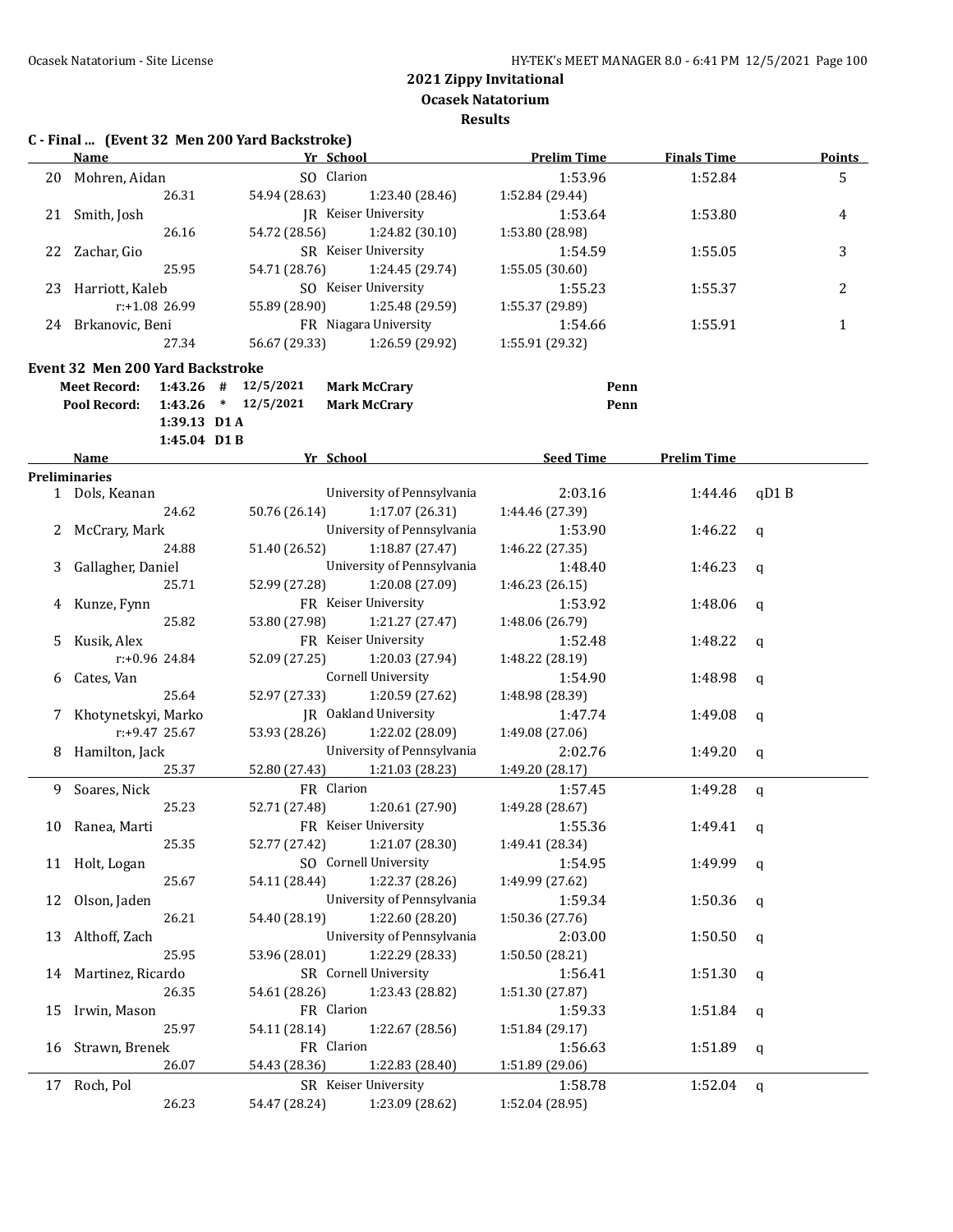**Ocasek Natatorium**

**Results**

#### **Preliminaries ... (Event 32 Men 200 Yard Backstroke)**

|           | Name                                | Yr School The Chamber of the Chamber of the Chamber of the Chamber of the Chamber of the Chamber of the Chamber of the Chamber of the Chamber of the Chamber of the Chamber of the Chamber of the Chamber of the Chamber of th | <b>Seed Time</b>   | <b>Prelim Time</b> |                  |               |
|-----------|-------------------------------------|--------------------------------------------------------------------------------------------------------------------------------------------------------------------------------------------------------------------------------|--------------------|--------------------|------------------|---------------|
|           | 18 Ercan, Taylan Ozgur              | FR Cornell University                                                                                                                                                                                                          | 1:54.49            | 1:52.18            | $\mathsf{q}$     |               |
|           | 25.92                               | 54.01 (28.09)<br>1:22.68 (28.67)                                                                                                                                                                                               | 1:52.18 (29.50)    |                    |                  |               |
|           | 19 Wike, Jack                       | SO Oakland University                                                                                                                                                                                                          | 1:54.52            | 1:53.01            | q                |               |
|           | 26.16                               | 54.49 (28.33)<br>1:23.69 (29.20)                                                                                                                                                                                               | 1:53.01 (29.32)    |                    |                  |               |
|           | 20 Smith, Josh                      | JR Keiser University                                                                                                                                                                                                           | 1:59.91            | 1:53.64            | q                |               |
|           | 26.05                               | 54.28 (28.23)<br>1:24.11 (29.83)                                                                                                                                                                                               | 1:53.64 (29.53)    |                    |                  |               |
|           | 21 Dacosta, Paige                   | JR Cornell University                                                                                                                                                                                                          | 2:00.87            | 1:53.92            | q                |               |
|           | 26.64                               | 55.99 (29.35)<br>1:25.40 (29.41)                                                                                                                                                                                               | 1:53.92 (28.52)    |                    |                  |               |
|           | 22 Mohren, Aidan                    | SO Clarion                                                                                                                                                                                                                     | 2:11.01            | 1:53.96            | q                |               |
|           | 26.82                               | 56.16 (29.34)<br>1:24.94 (28.78)                                                                                                                                                                                               | 1:53.96 (29.02)    |                    |                  |               |
|           | 23 Zachar, Gio                      | SR Keiser University                                                                                                                                                                                                           | 2:03.63            | 1:54.59            | q                |               |
|           | 26.64                               | 55.85 (29.21)<br>1:24.50 (28.65)                                                                                                                                                                                               | 1:54.59 (30.09)    |                    |                  |               |
|           | 24 Brkanovic, Beni                  | FR Niagara University                                                                                                                                                                                                          | 1:59.98            | 1:54.66            | q                |               |
|           | 27.52                               | 56.58 (29.06)<br>1:25.75 (29.17)                                                                                                                                                                                               | 1:54.66 (28.91)    |                    |                  |               |
|           | 25 Harriott, Kaleb                  | SO Keiser University                                                                                                                                                                                                           | 2:05.34            | 1:55.23            |                  |               |
|           | 27.10                               | 55.91 (28.81)<br>1:25.90 (29.99)                                                                                                                                                                                               | 1:55.23 (29.33)    |                    |                  |               |
|           | 26 Barton, Will                     | JR Oakland University                                                                                                                                                                                                          | 1:58.35            | 1:55.76            |                  |               |
|           | 26.74                               | 56.34 (29.60)<br>1:26.16 (29.82)                                                                                                                                                                                               | 1:55.76 (29.60)    |                    |                  |               |
|           | 27 Poley, Gunnar                    | JR Keiser University                                                                                                                                                                                                           | <b>NT</b>          | 1:56.18            |                  |               |
|           | 26.59                               | 55.44 (28.85)<br>1:25.38 (29.94)                                                                                                                                                                                               | 1:56.18 (30.80)    |                    |                  |               |
| 28        | Goulstone, Tony                     | FR Bloomsburg University                                                                                                                                                                                                       | 2:01.55            | 1:57.06            |                  |               |
|           | 26.38                               | 55.21 (28.83)<br>1:25.44 (30.23)                                                                                                                                                                                               | 1:57.06 (31.62)    |                    |                  |               |
|           | 29 Chemey, Andy                     | FR Niagara University                                                                                                                                                                                                          | 2:06.23            | 1:57.70            |                  |               |
|           | 27.51                               | 57.36 (29.85)<br>1:27.70 (30.34)                                                                                                                                                                                               | 1:57.70 (30.00)    |                    |                  |               |
|           | 30 Ball, Tucker                     | JR Bloomsburg University                                                                                                                                                                                                       | 2:06.36            | 1:57.73            |                  |               |
|           | r:+0.97 26.81                       | 56.31 (29.50)<br>1:26.98 (30.67)                                                                                                                                                                                               | 1:57.73 (30.75)    |                    |                  |               |
|           | 31 Boldt, Aidan                     | FR Oakland University                                                                                                                                                                                                          | 2:00.51            | 1:57.85            |                  |               |
|           | 27.35                               | 57.31 (29.96)<br>1:27.33 (30.02)                                                                                                                                                                                               | 1:57.85 (30.52)    |                    |                  |               |
|           | 32 Mock, Corey                      | SR Clarion                                                                                                                                                                                                                     | 2:03.99            | 1:58.04            |                  |               |
|           | 26.53                               | 56.07 (29.54)<br>1:27.29 (31.22)                                                                                                                                                                                               | 1:58.04 (30.75)    |                    |                  |               |
|           | 33 Clark, Clarky                    | JR Keiser University                                                                                                                                                                                                           | 2:09.56            | 1:59.41            |                  |               |
|           | 27.96                               | 57.99 (30.03)<br>1:28.25 (30.26)                                                                                                                                                                                               | 1:59.41 (31.16)    |                    |                  |               |
|           | 34 Scoboria, Luke                   | JR Bloomsburg University                                                                                                                                                                                                       | 2:01.46            | 1:59.64            |                  |               |
|           | 27.35                               | 56.37 (29.02)<br>1:27.59 (31.22)                                                                                                                                                                                               | 1:59.64 (32.05)    |                    |                  |               |
|           | 35 Shotts, Bobby                    | JR Clarion                                                                                                                                                                                                                     | 2:17.95            | 2:03.57            |                  |               |
|           | 28.25                               | 59.26 (31.01)<br>1:31.52 (32.26)                                                                                                                                                                                               | 2:03.57 (32.05)    |                    |                  |               |
|           | --- Fallon, Billy                   | University of Pennsylvania                                                                                                                                                                                                     | 1:52.99            | <b>DFS</b>         |                  |               |
|           | Declared false start                |                                                                                                                                                                                                                                |                    |                    |                  |               |
|           | Event 33 Women 100 Yard Freestyle   |                                                                                                                                                                                                                                |                    |                    |                  |               |
|           | <b>Meet Record:</b><br>48.55 #      | 2016<br><b>Megan Burns</b>                                                                                                                                                                                                     | <b>UB</b>          |                    |                  |               |
|           | Pool Record:<br>48.55               | $*$ 2016<br><b>Megan Burns</b>                                                                                                                                                                                                 | <b>UB</b>          |                    |                  |               |
|           | 47.18 D1 A                          |                                                                                                                                                                                                                                |                    |                    |                  |               |
|           | 49.51 D1B                           |                                                                                                                                                                                                                                |                    |                    |                  |               |
|           | <b>Name</b>                         | Yr School                                                                                                                                                                                                                      | <b>Prelim Time</b> | <b>Finals Time</b> |                  | <b>Points</b> |
| A - Final |                                     | SR Akron, University of                                                                                                                                                                                                        |                    |                    |                  |               |
|           | 1 Watson, Sarah<br>$r: +0.67$ 23.59 | 48.76 (25.17)                                                                                                                                                                                                                  | 49.61              | 48.76              | D1B              | 32            |
|           |                                     | SR University at Buffalo                                                                                                                                                                                                       | 50.11              |                    |                  |               |
|           | 2 Naccarella, Toni<br>r:+8.48 23.82 | 49.26 (25.44)                                                                                                                                                                                                                  |                    | 49.26              | D1 B             | 28            |
| 3.        | Henell, Sofia                       | SR Akron, University of                                                                                                                                                                                                        | 49.87              | 49.50              | D <sub>1</sub> B | 27            |
|           | 23.92                               | 49.50 (25.58)                                                                                                                                                                                                                  |                    |                    |                  |               |
|           |                                     |                                                                                                                                                                                                                                |                    |                    |                  |               |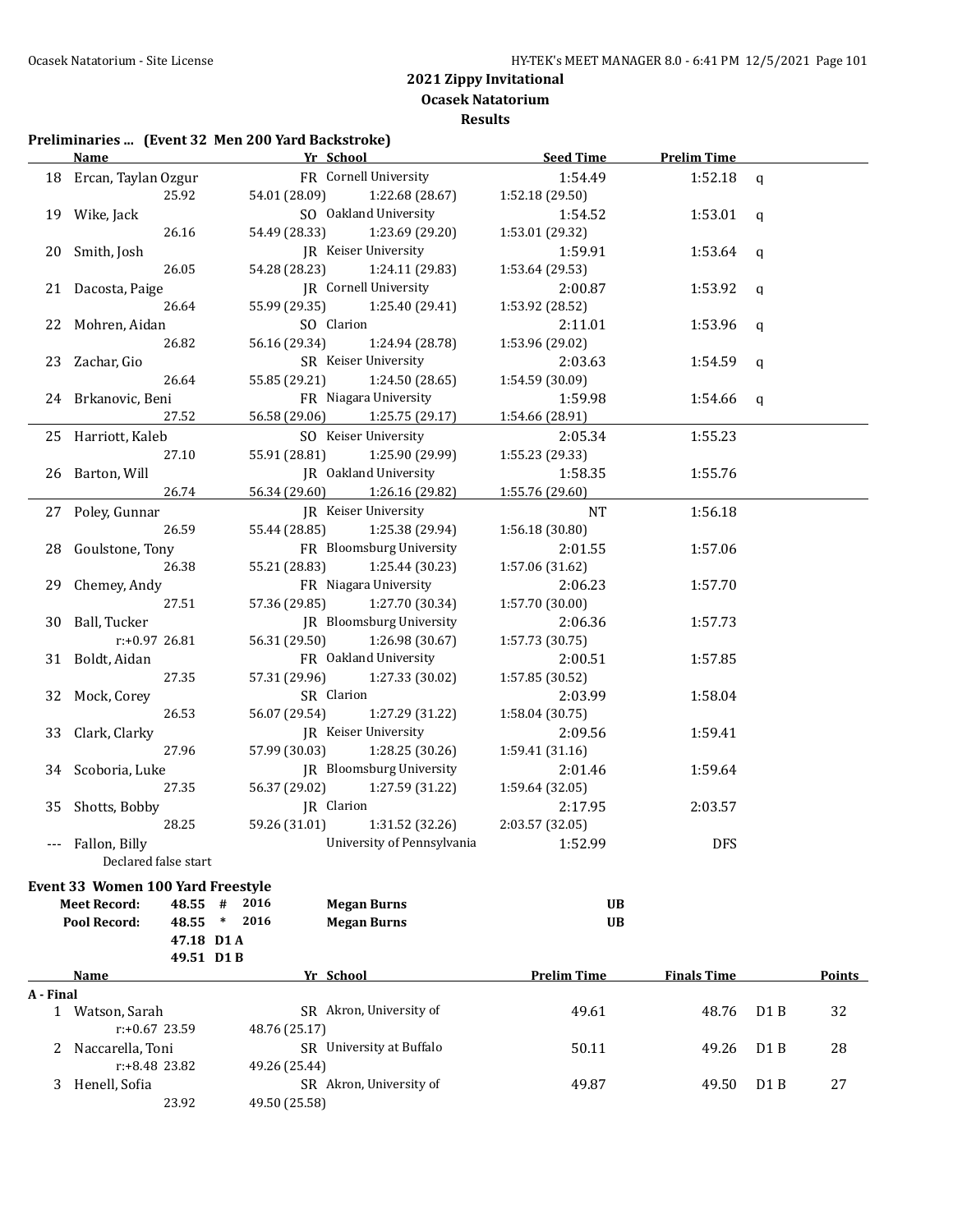**Results**

## **A - Final ... (Event 33 Women 100 Yard Freestyle)**

|                  | <b>Name</b>              | Yr School                    | <b>Prelim Time</b> | <b>Finals Time</b> | <b>Points</b> |
|------------------|--------------------------|------------------------------|--------------------|--------------------|---------------|
|                  | 4 Kaczorowski, Margot    | University of Pennsylvania   | 50.66              | 50.11              | 26            |
|                  | r:+0.71 24.28            | 50.11 (25.83)                |                    |                    |               |
| 5                | Lovell, Kennedy          | JR University of Toledo      | 50.45              | 50.32              | 25            |
|                  | r:11.21 24.01            | 50.32 (26.31)                |                    |                    |               |
|                  | Riihinen, Ronja          | SO Oakland University        | 50.75              | 50.39              | 24            |
| 6                |                          |                              |                    |                    |               |
|                  | r:+0.69 24.43            | 50.39 (25.96)                |                    |                    |               |
| 7.               | Bosley, Sawyer           | FR University at Buffalo     | 50.68              | 50.66              | 23            |
|                  | $r: +0.79$ 24.48         | 50.66 (26.18)                |                    |                    |               |
|                  | 8 Parker, Melissa        | <b>IR</b> Cornell University | 50.82              | 51.21              | 22            |
|                  | $r: +0.77$ 24.56         | 51.21 (26.65)                |                    |                    |               |
| <b>B</b> - Final |                          |                              |                    |                    |               |
|                  | 9 Shipps, Jordyn         | FR Oakland University        | 50.88              | 49.97              | 20            |
|                  | 23.95                    | 49.97 (26.02)                |                    |                    |               |
|                  | 10 Duley, Ellie          | JR University at Buffalo     | 50.93              | 50.54              | 17            |
|                  | $r: +0.74$ 24.43         | 50.54 (26.11)                |                    |                    |               |
|                  | 11 Derodes, Olivia       | JR Akron, University of      | 51.63              | 50.86              | 16            |
|                  | $r: +0.68$ 24.83         | 50.86 (26.03)                |                    |                    |               |
|                  | 12 Schiffli, Rachel      | JR Akron, University of      | 50.86              | 50.97              | 15            |
|                  | $r: +6.90$ 24.40         | 50.97 (26.57)                |                    |                    |               |
|                  |                          | SO Cornell University        |                    |                    |               |
|                  | 13 Wongso, Priscilla     |                              | 51.41              | 51.15              | 14            |
|                  | $r: +0.72$ 24.64         | 51.15 (26.51)                |                    |                    |               |
|                  | 14 Mauter, Julia         | FR Akron, University of      | 51.10              | 51.16              | 13            |
|                  | $r: +0.75$ 24.93         | 51.16 (26.23)                |                    |                    |               |
|                  | 15 Keranen, Mia          | SO Oakland University        | 51.75              | 51.44              | 12            |
|                  | $r: +0.76$ 24.78         | 51.44 (26.66)                |                    |                    |               |
|                  | 16 Wardner, Katrina      | SR Niagara University        | 51.86              | 51.50              | 11            |
|                  | $r: +0.68$ 24.61         | 51.50 (26.89)                |                    |                    |               |
| C - Final        |                          |                              |                    |                    |               |
|                  | 17 McGowan, Keara        | University of Pennsylvania   | 52.22              | 51.47              | 9             |
|                  | $r: +0.71$ 24.65         | 51.47 (26.82)                |                    |                    |               |
|                  | 18 Gruvberger, Anna      | SO Cornell University        | 52.37              | 51.65              | 7             |
|                  | r:+0.71 24.59            | 51.65 (27.06)                |                    |                    |               |
| 19               | Reeve, Lyndsey           | University of Pennsylvania   | 52.02              | 51.90              | 6             |
|                  | r:+0.89 24.78            | 51.90 (27.12)                |                    |                    |               |
|                  | 20 Syrkin, Alex          | FR Cornell University        | 52.38              | 52.04              | 5             |
|                  | r:+0.78 25.30            |                              |                    |                    |               |
|                  |                          | 52.04 (26.74)                |                    |                    |               |
|                  | 21 Houde-Camirand, Moana | SR Niagara University        | 52.22              | 52.07              | 4             |
|                  | $r: +0.68$ 25.30         | 52.07 (26.77)                |                    |                    |               |
|                  | 22 Thiessen, Sam         | FR Oakland University        | 52.06              | 52.10              | 3             |
|                  | 25.15                    | 52.10 (26.95)                |                    |                    |               |
| 23               | Tsai, Sophia             | FR Cornell University        | 52.30              | 52.50              | 2             |
|                  | r:+0.64 24.91            | 52.50 (27.59)                |                    |                    |               |
|                  | 24 Aspegren, Timea       | FR Keiser University         | 52.32              | 52.58              | 1             |
|                  | $r: +0.63$ 25.34         | 52.58 (27.24)                |                    |                    |               |
| D - Final        |                          |                              |                    |                    |               |
|                  | 25 Cooper, Lauren        | SR Akron, University of      | 52.50              | 50.81              |               |
|                  | $r: +0.65$ 24.24         | 50.81 (26.57)                |                    |                    |               |
|                  | 26 Hudson, Camryn        | SR Keiser University         | 52.62              | 51.82              |               |
|                  | r:+0.66 24.91            | 51.82 (26.91)                |                    |                    |               |
| 27               | Craig, Kendall           | FR Akron, University of      | 52.83              | 52.12              |               |
|                  | r:+0.68 25.29            | 52.12 (26.83)                |                    |                    |               |
|                  |                          |                              |                    |                    |               |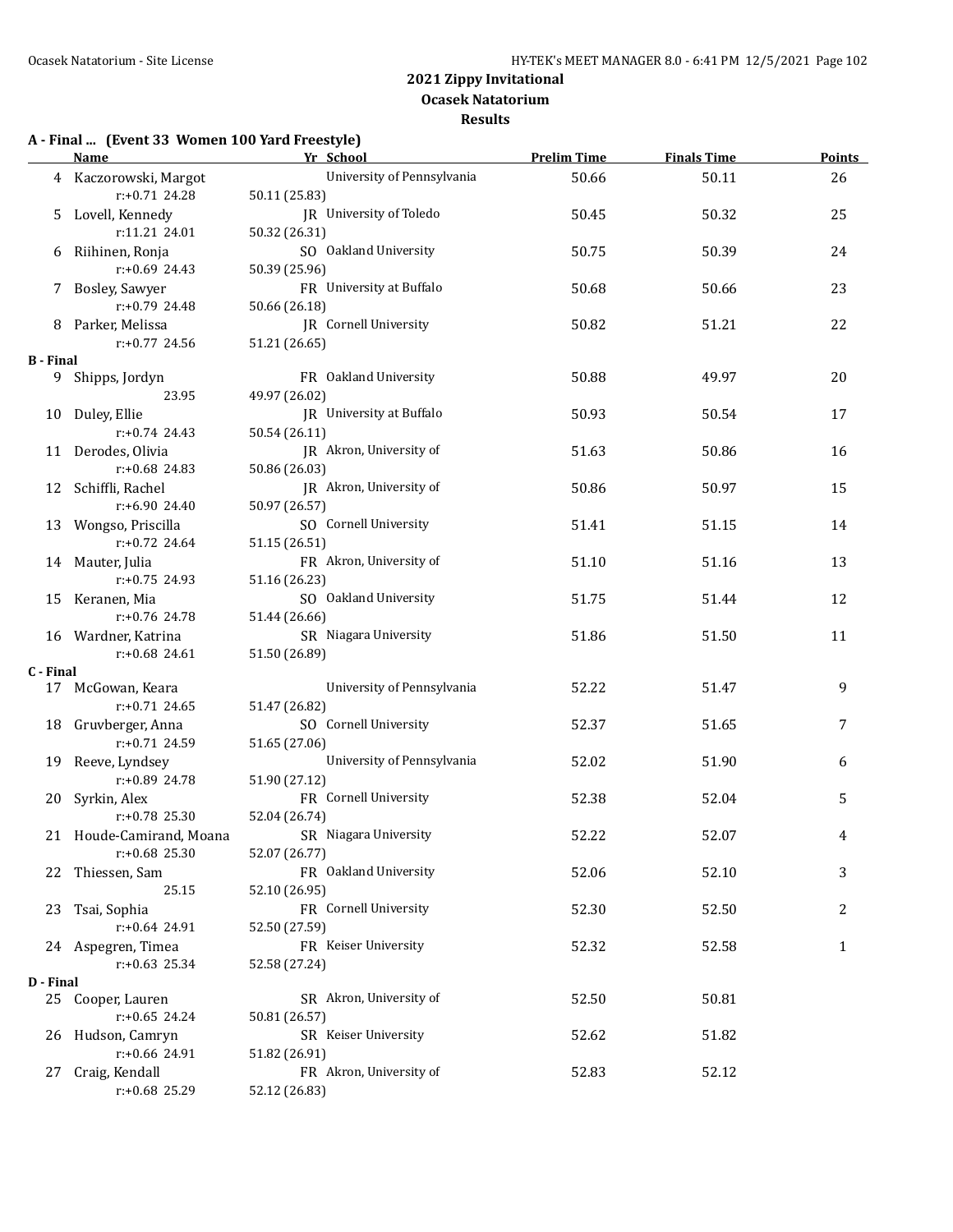**Ocasek Natatorium**

|    | D - Final  (Event 33 Women 100 Yard Freestyle)<br><b>Name</b> |                   | Yr School                    | <b>Prelim Time</b> | <b>Finals Time</b> | <b>Points</b> |
|----|---------------------------------------------------------------|-------------------|------------------------------|--------------------|--------------------|---------------|
| 28 | Mooney, Lindsay                                               |                   | <b>Bloomsburg University</b> | 52.58              | 52.14              |               |
|    | $r: +0.74$ 24.69                                              | 52.14 (27.45)     |                              |                    |                    |               |
| 29 | Zhang, Tori                                                   |                   | FR Cornell University        | 52.47              | 52.22              |               |
|    | 24.94                                                         | 52.22 (27.28)     |                              |                    |                    |               |
| 30 | Schere, Yvonne                                                |                   | SR Niagara University        | 52.41              | 52.43              |               |
|    | $r: +0.74$ 25.17                                              |                   |                              |                    |                    |               |
|    |                                                               | 52.43 (27.26)     |                              |                    |                    |               |
| 31 | Dailey, Taryn                                                 |                   | JR Keiser University         | 52.67              | 52.49              |               |
|    | $r: +0.68$ 25.10                                              | 52.49 (27.39)     |                              |                    |                    |               |
|    | 32 Rogan, Maddy                                               |                   | JR University at Buffalo     | 52.66              | 52.77              |               |
|    | $r: +6.90$ 25.34                                              | 52.77 (27.43)     |                              |                    |                    |               |
|    | Event 33 Women 100 Yard Freestyle                             |                   |                              |                    |                    |               |
|    | <b>Meet Record:</b>                                           | 2016<br>$48.55$ # | <b>Megan Burns</b>           | <b>UB</b>          |                    |               |
|    | Pool Record:                                                  | $48.55$ *<br>2016 | <b>Megan Burns</b>           | <b>UB</b>          |                    |               |
|    |                                                               | 47.18 D1 A        |                              |                    |                    |               |
|    |                                                               | 49.51 D1B         |                              |                    |                    |               |
|    | Name                                                          |                   | Yr School                    | <b>Seed Time</b>   | <b>Prelim Time</b> |               |
|    | <b>Preliminaries</b>                                          |                   |                              |                    |                    |               |
|    | 1 Lawton, Jillian                                             |                   | SR University at Buffalo     | 51.07              | 49.18              | qD1B          |
|    | $r: +0.65$ 23.70                                              | 49.18 (25.48)     |                              |                    |                    |               |
|    | Watson, Sarah                                                 |                   | SR Akron, University of      | 49.10              | 49.61              | a             |
|    | $r: +0.68$ 24.03                                              | 49.61 (25.58)     |                              |                    |                    |               |
| 3. | Henell, Sofia                                                 |                   | SR Akron, University of      | 50.57              | 49.87              | q             |
|    | r:12.07 23.96                                                 | 49.87 (25.91)     |                              |                    |                    |               |
| 4  | Naccarella, Toni                                              |                   | SR University at Buffalo     | 50.85              | 50.11              | q             |
|    | 24.40                                                         | 50.11 (25.71)     |                              |                    |                    |               |
| 5. | Lovell, Kennedy                                               |                   | JR University of Toledo      | 51.33              | 50.45              | q             |
|    | r:+0.78 24.25                                                 | 50.45 (26.20)     |                              |                    |                    |               |
| 6  | Kaczorowski, Margot                                           |                   | University of Pennsylvania   | 51.29              | 50.66              | q             |
|    | r:+0.69 24.59                                                 | 50.66 (26.07)     |                              |                    |                    |               |
|    | 7 Bosley, Sawyer                                              |                   | FR University at Buffalo     | 52.55              | 50.68              | q             |
|    | r:+0.82 24.73                                                 | 50.68 (25.95)     |                              |                    |                    |               |
| 8  | Riihinen, Ronja                                               |                   | SO Oakland University        | 52.66              | 50.75              | q             |
|    | r:+0.71 24.56                                                 | 50.75 (26.19)     |                              |                    |                    |               |
|    |                                                               |                   |                              |                    |                    |               |
|    | 9 Parker, Melissa                                             |                   | JR Cornell University        | 51.50              | 50.82              | q             |
|    | r:+0.75 24.46                                                 | 50.82 (26.36)     |                              |                    |                    |               |
|    | 10 Schiffli, Rachel                                           |                   | JR Akron, University of      | 51.03              | 50.86 q            |               |
|    | 24.44                                                         | 50.86 (26.42)     |                              |                    |                    |               |
|    | 11 Shipps, Jordyn                                             |                   | FR Oakland University        | 50.92              | 50.88              | q             |
|    | 24.26                                                         | 50.88 (26.62)     |                              |                    |                    |               |
| 12 | Duley, Ellie                                                  |                   | JR University at Buffalo     | 52.83              | 50.93              | q             |
|    | $r: +0.75$ 24.54                                              | 50.93 (26.39)     |                              |                    |                    |               |
| 13 | Mauter, Julia                                                 |                   | FR Akron, University of      | 51.79              | 51.10              | q             |
|    | r:+8.08 24.74                                                 | 51.10 (26.36)     |                              |                    |                    |               |
| 14 | Wongso, Priscilla                                             |                   | SO Cornell University        | 51.79              | 51.41              | q             |
|    | r:+0.72 24.96                                                 | 51.41 (26.45)     |                              |                    |                    |               |
| 15 | Derodes, Olivia                                               |                   | JR Akron, University of      | 51.49              | 51.63              | q             |
|    | $r: +0.66$ 24.85                                              | 51.63 (26.78)     |                              |                    |                    |               |
| 16 | Keranen, Mia                                                  |                   | SO Oakland University        | 52.06              | 51.75              | q             |
|    | $r+0.73$ 24.74                                                | 51.75 (27.01)     |                              |                    |                    |               |
|    | 17 Wardner, Katrina                                           |                   | SR Niagara University        | 53.33              | 51.86              | q             |
|    | $r: +0.65$ 24.84                                              | 51.86 (27.02)     |                              |                    |                    |               |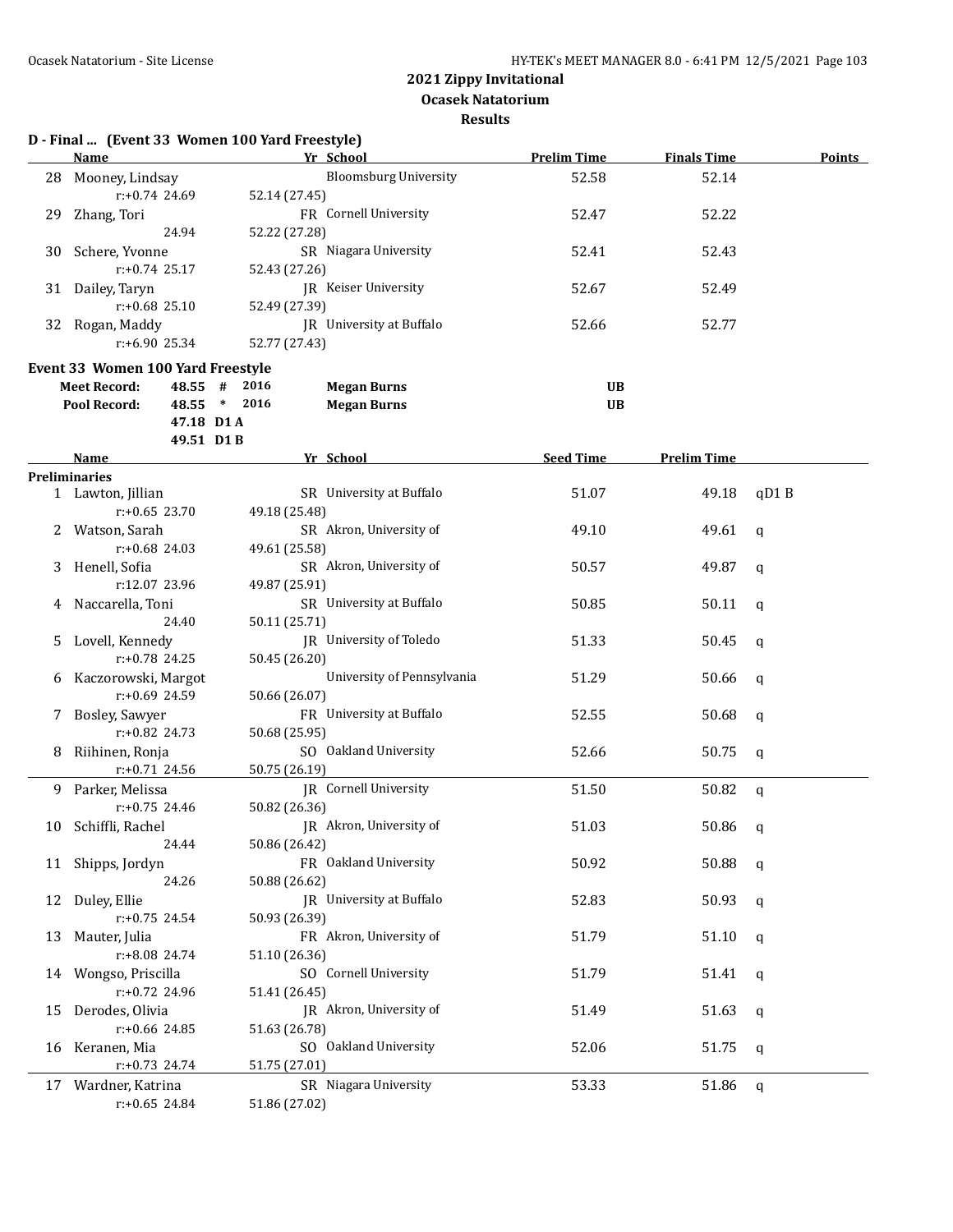**Results**

#### **Preliminaries ... (Event 33 Women 100 Yard Freestyle)**

|     | Name and the same state of the state of the state of the state of the state of the state of the state of the state of the state of the state of the state of the state of the state of the state of the state of the state of | Yr School                    | <b>Seed Time</b> | <b>Prelim Time</b> |              |
|-----|-------------------------------------------------------------------------------------------------------------------------------------------------------------------------------------------------------------------------------|------------------------------|------------------|--------------------|--------------|
|     | 18 Reeve, Lyndsey                                                                                                                                                                                                             | University of Pennsylvania   | 52.29            | 52.02              | $\mathbf{q}$ |
|     | $r: +0.85$ 24.81                                                                                                                                                                                                              | 52.02 (27.21)                |                  |                    |              |
|     | 19 Thiessen, Sam                                                                                                                                                                                                              | FR Oakland University        | 52.94            | 52.06              | q            |
|     | r:+0.66 25.27                                                                                                                                                                                                                 | 52.06 (26.79)                |                  |                    |              |
|     | 20 Naccarella, Mia                                                                                                                                                                                                            | SO University at Buffalo     | 52.12            | 52.17              | q            |
|     | $r: +0.72$ 25.15                                                                                                                                                                                                              | 52.17 (27.02)                |                  |                    |              |
|     | *21 McGowan, Keara                                                                                                                                                                                                            | University of Pennsylvania   | 51.90            | 52.22              | q            |
|     | $r: +0.71$ 24.80                                                                                                                                                                                                              | 52.22 (27.42)                |                  |                    |              |
|     | *21 Houde-Camirand, Moana                                                                                                                                                                                                     | SR Niagara University        | 54.70            | 52.22              | q            |
|     | $r: +0.68$ 25.10                                                                                                                                                                                                              | 52.22 (27.12)                |                  |                    |              |
|     | 23 Tsai, Sophia                                                                                                                                                                                                               | FR Cornell University        | 53.75            | 52.30              | q            |
|     | r:+0.62 24.87                                                                                                                                                                                                                 | 52.30 (27.43)                |                  |                    |              |
|     | 24 Aspegren, Timea                                                                                                                                                                                                            | FR Keiser University         | 54.18            | 52.32              | q            |
|     | $r$ :+0.64 25.17                                                                                                                                                                                                              | 52.32 (27.15)                |                  |                    |              |
|     | 25 Gruvberger, Anna                                                                                                                                                                                                           | SO Cornell University        | 52.99            | 52.37              | $\mathbf q$  |
|     | r:+0.72 25.42                                                                                                                                                                                                                 | 52.37 (26.95)                |                  |                    |              |
|     | 26 Syrkin, Alex                                                                                                                                                                                                               | FR Cornell University        | <b>NT</b>        | 52.38              | q            |
|     | r:+0.78 25.41                                                                                                                                                                                                                 | 52.38 (26.97)                |                  |                    |              |
|     | 27 Schere, Yvonne                                                                                                                                                                                                             | SR Niagara University        | 53.57            | 52.41              | q            |
|     | $r: +0.74$ 25.46                                                                                                                                                                                                              | 52.41 (26.95)                |                  |                    |              |
|     | 28 Zhang, Tori                                                                                                                                                                                                                | FR Cornell University        | 54.27            | 52.47              | $\mathbf q$  |
|     | $r: +0.69$ 25.22                                                                                                                                                                                                              | 52.47 (27.25)                |                  |                    |              |
|     | 29 Cooper, Lauren                                                                                                                                                                                                             | SR Akron, University of      | 51.92            | 52.50              | q            |
|     | $r: +0.71$ 25.10                                                                                                                                                                                                              | 52.50 (27.40)                |                  |                    |              |
| 30  | Mooney, Lindsay                                                                                                                                                                                                               | <b>Bloomsburg University</b> | 54.35            | 52.58              | q            |
|     | $r: +0.77$ 25.05                                                                                                                                                                                                              | 52.58 (27.53)                |                  |                    |              |
|     | 31 Aycock, Emily                                                                                                                                                                                                              | JR Oakland University        | 53.15            | 52.61              | q            |
|     | 25.41                                                                                                                                                                                                                         | 52.61 (27.20)                |                  |                    |              |
|     | 32 Hudson, Camryn                                                                                                                                                                                                             | SR Keiser University         | 55.76            | 52.62              | q            |
|     | r:+0.69 25.30                                                                                                                                                                                                                 | 52.62 (27.32)                |                  |                    |              |
|     | 33 Rogan, Maddy                                                                                                                                                                                                               | JR University at Buffalo     | <b>NT</b>        | 52.66              |              |
|     | $r: +0.73$ 25.23                                                                                                                                                                                                              | 52.66 (27.43)                |                  |                    |              |
|     | 34 Dailey, Taryn                                                                                                                                                                                                              | JR Keiser University         | 54.74            | 52.67              |              |
|     | 25.37                                                                                                                                                                                                                         | 52.67 (27.30)                |                  |                    |              |
|     | 35 Craig, Kendall                                                                                                                                                                                                             | FR Akron, University of      | 52.23            | 52.83              |              |
|     | $r: +0.71$ 25.74                                                                                                                                                                                                              | 52.83 (27.09)                |                  |                    |              |
|     | 36 Wood, Alicia                                                                                                                                                                                                               | FR University at Buffalo     | 53.72            | 52.88              |              |
|     | r:14.70 25.20                                                                                                                                                                                                                 | 52.88 (27.68)                |                  |                    |              |
| 37  | Betancourt, Alyssia                                                                                                                                                                                                           | FR Oakland University        | 54.35            | 52.93              |              |
|     | $r: +0.62$ 26.13                                                                                                                                                                                                              | 52.93 (26.80)                |                  |                    |              |
| 38  | Kiely, Katie                                                                                                                                                                                                                  | University of Pennsylvania   | 53.01            | 53.07              |              |
|     | $r: +0.73$ 25.36                                                                                                                                                                                                              | 53.07 (27.71)                |                  |                    |              |
| 39  | Augustsson, Emma Sofie                                                                                                                                                                                                        | SR Keiser University         | 54.53            | 53.12              |              |
|     | $r: +0.69$ 25.71                                                                                                                                                                                                              | 53.12 (27.41)                |                  |                    |              |
| 40  | Greenway, Hannah                                                                                                                                                                                                              | FR Clarion                   | 53.67            | 53.15              |              |
|     | $r: +0.67$ 25.18                                                                                                                                                                                                              | 53.15 (27.97)                |                  |                    |              |
|     | 41 Polewski, Kendra                                                                                                                                                                                                           | SR University of Toledo      | 56.29            | 53.22              |              |
|     | $r: +0.76$ 25.70                                                                                                                                                                                                              | 53.22 (27.52)                |                  |                    |              |
| *42 | Thomas, Nia                                                                                                                                                                                                                   | FR Niagara University        | 53.95            | 53.23              |              |
|     | $r: +0.76$ 25.43                                                                                                                                                                                                              | 53.23 (27.80)                |                  |                    |              |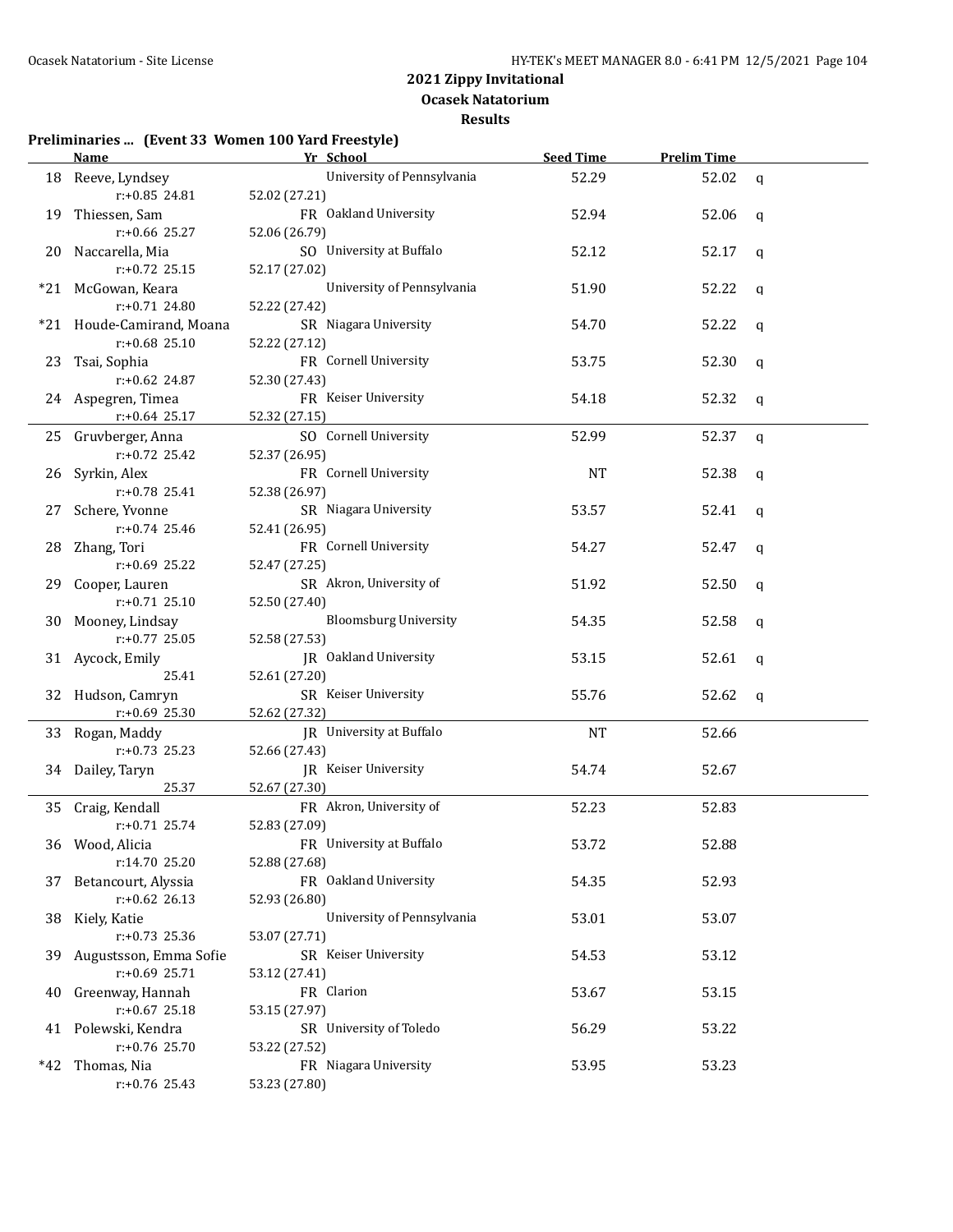**Ocasek Natatorium**

#### **Results**

#### **Preliminaries ... (Event 33 Women 100 Yard Freestyle)**

|    | Name and the state of the state of the state of the state of the state of the state of the state of the state of the state of the state of the state of the state of the state of the state of the state of the state of the s | Yr School<br><u> 1989 - Johann Barbara, martxa a</u> | <b>Seed Time</b> | <b>Prelim Time</b> |  |
|----|--------------------------------------------------------------------------------------------------------------------------------------------------------------------------------------------------------------------------------|------------------------------------------------------|------------------|--------------------|--|
|    | *42 Kutchak, Jordan                                                                                                                                                                                                            | FR Clarion                                           | 55.29            | 53.23              |  |
|    | r:+0.70 25.62                                                                                                                                                                                                                  | 53.23 (27.61)                                        |                  |                    |  |
|    | 44 Lamoureux, Brooke                                                                                                                                                                                                           | Akron, University of                                 | NT               | 53.24              |  |
|    | 25.66                                                                                                                                                                                                                          | 53.24 (27.58)                                        |                  |                    |  |
|    | *45 Sofoulis, Danai                                                                                                                                                                                                            | FR Keiser University                                 | 54.50            | 53.25              |  |
|    | $r: +0.72$ 25.64                                                                                                                                                                                                               | 53.25 (27.61)                                        |                  |                    |  |
|    | *45 Hubric, Courtney                                                                                                                                                                                                           | JR Bloomsburg University                             | 55.04            | 53.25              |  |
|    | $r: +0.69$ 25.76                                                                                                                                                                                                               | 53.25 (27.49)                                        |                  |                    |  |
|    | 47 Ohr, Joelle                                                                                                                                                                                                                 | SO Cornell University                                | 53.21            | 53.26              |  |
|    | $r: +0.68$ 25.60                                                                                                                                                                                                               | 53.26 (27.66)                                        |                  |                    |  |
|    | 48 Maddux, Lila                                                                                                                                                                                                                | FR Niagara University                                | 54.32            | 53.27              |  |
|    | $r: +0.68$ 25.41                                                                                                                                                                                                               | 53.27 (27.86)                                        |                  |                    |  |
|    | 49 Miller, Haley                                                                                                                                                                                                               | FR Clarion                                           | 55.02            | 53.28              |  |
|    | r:+0.74 25.29                                                                                                                                                                                                                  | 53.28 (27.99)                                        |                  |                    |  |
|    | 50 Bach, Aubrey                                                                                                                                                                                                                | SO Keiser University                                 | 56.75            | 53.31              |  |
|    | $r: +0.61$ 25.57                                                                                                                                                                                                               | 53.31 (27.74)                                        |                  |                    |  |
|    | 51 South, Paige                                                                                                                                                                                                                | FR Niagara University                                | 53.88            | 53.44              |  |
|    | r:15.96 25.21                                                                                                                                                                                                                  | 53.44 (28.23)                                        |                  |                    |  |
|    | 52 Karic, Nejla                                                                                                                                                                                                                | SO University of Toledo                              | 54.41            | 53.48              |  |
|    | 25.39                                                                                                                                                                                                                          | 53.48 (28.09)                                        |                  |                    |  |
|    | 53 Galisteo, Andrea                                                                                                                                                                                                            | JR Akron, University of                              | 53.67            | 53.52              |  |
|    | $r: +0.73$ 26.30                                                                                                                                                                                                               | 53.52 (27.22)                                        |                  |                    |  |
|    | 54 Alvsaker, Mari                                                                                                                                                                                                              | JR Keiser University                                 | 56.21            | 53.54              |  |
|    | 25.98                                                                                                                                                                                                                          | 53.54 (27.56)                                        |                  |                    |  |
|    | 55 Redding, Madalyn                                                                                                                                                                                                            | SR Cornell University                                | 55.15            | 53.56              |  |
|    | $r: +0.65$ 25.63                                                                                                                                                                                                               | 53.56 (27.93)                                        |                  |                    |  |
|    | 56 Maizes, Deedee                                                                                                                                                                                                              | SR Cornell University                                | 54.73            | 53.67              |  |
|    | $r: +0.75$ 25.95                                                                                                                                                                                                               | 53.67 (27.72)                                        |                  |                    |  |
|    | 57 Braathen, Karina                                                                                                                                                                                                            | JR Keiser University                                 | 55.61            | 53.69              |  |
|    | $r: +0.74$ 26.04                                                                                                                                                                                                               | 53.69 (27.65)                                        |                  |                    |  |
|    | 58 Wood, Grace                                                                                                                                                                                                                 | SO University at Buffalo                             | 54.47            | 53.77              |  |
|    | r:+0.71 25.89                                                                                                                                                                                                                  | 53.77 (27.88)                                        |                  |                    |  |
|    | 59 Bosman, Dinica                                                                                                                                                                                                              | FR Akron, University of                              | 54.73            | 53.94              |  |
|    | $r: +0.70$ 25.77                                                                                                                                                                                                               | 53.94 (28.17)                                        |                  |                    |  |
|    | 60 Paszek, Corina<br>$r: +0.68$ 25.84                                                                                                                                                                                          | SO Clarion                                           | 56.39            | 53.97              |  |
|    |                                                                                                                                                                                                                                | 53.97 (28.13)                                        |                  |                    |  |
|    | 61 Pressler, Molly<br>$r: +0.79$ 26.18                                                                                                                                                                                         | FR University of Toledo                              | 54.72            | 54.15              |  |
|    |                                                                                                                                                                                                                                | 54.15 (27.97)<br>FR Bloomsburg University            | 55.75            | 54.24              |  |
| 62 | Shaffer, Maggie<br>$r: +0.73$ 25.73                                                                                                                                                                                            | 54.24 (28.51)                                        |                  |                    |  |
|    | Hume, Lauren                                                                                                                                                                                                                   | SR Niagara University                                | 59.31            | 55.16              |  |
| 63 | r:+0.73 26.52                                                                                                                                                                                                                  | 55.16 (28.64)                                        |                  |                    |  |
|    | 64 Webster, Gabrielle                                                                                                                                                                                                          | FR Clarion                                           | 58.27            | 55.20              |  |
|    | $r: +0.75$ 26.35                                                                                                                                                                                                               | 55.20 (28.85)                                        |                  |                    |  |
| 65 | Henninge, Kaitlynn                                                                                                                                                                                                             | SR Clarion                                           | 59.14            | 55.47              |  |
|    | r:+0.74 26.46                                                                                                                                                                                                                  | 55.47 (29.01)                                        |                  |                    |  |
| 66 | Sharkey, Katie                                                                                                                                                                                                                 | SO Bloomsburg University                             | 56.36            | 55.67              |  |
|    | r:+0.79 26.90                                                                                                                                                                                                                  | 55.67 (28.77)                                        |                  |                    |  |
| 67 | Heinze, Caitlin                                                                                                                                                                                                                | FR University of Toledo                              | 58.17            | 55.92              |  |
|    | $r: +0.75$ 26.73                                                                                                                                                                                                               | 55.92 (29.19)                                        |                  |                    |  |
| 68 | Sanquist, Avery                                                                                                                                                                                                                | SR Niagara University                                | NT               | 56.10              |  |
|    | r:+0.70 27.13                                                                                                                                                                                                                  | 56.10 (28.97)                                        |                  |                    |  |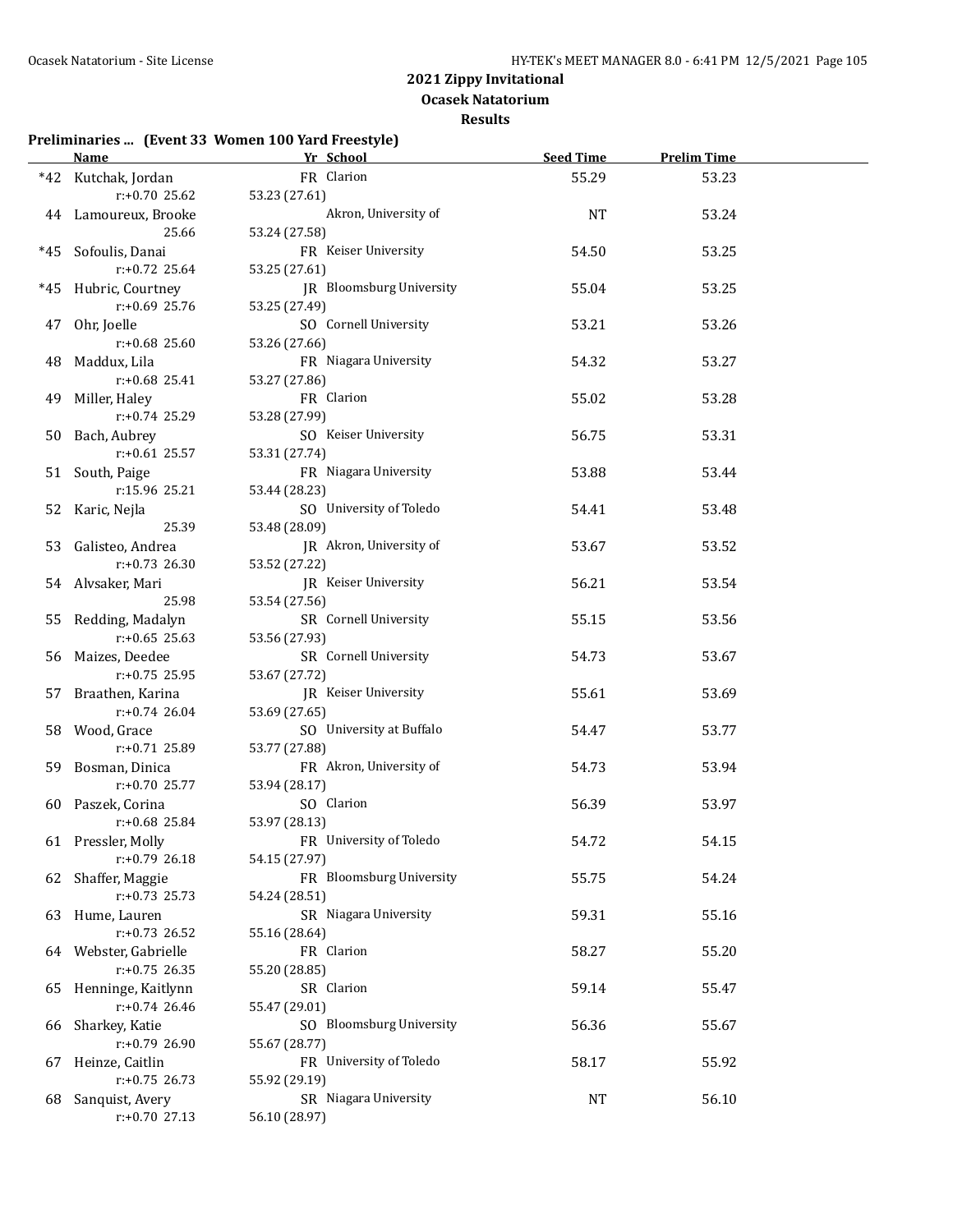**Ocasek Natatorium**

**Results**

## **Preliminaries ... (Event 33 Women 100 Yard Freestyle)**

|                  | <b>Name</b>                       | Yr School                                   | <b>Seed Time</b>   | <b>Prelim Time</b>     |                  |        |
|------------------|-----------------------------------|---------------------------------------------|--------------------|------------------------|------------------|--------|
|                  | 69 Riegel, Julia                  | FR Bloomsburg University                    | 58.30              | 56.68                  |                  |        |
|                  | 27.35                             | 56.68 (29.33)                               |                    |                        |                  |        |
|                  | 70 Swift, Gillian                 | FR University of Toledo                     | <b>NT</b>          | 56.82                  |                  |        |
|                  | $r: +0.79$ 27.06                  | 56.82 (29.76)                               |                    |                        |                  |        |
|                  | 71 Stromberg, Amanda              | SR Keiser University                        | 57.28              | 57.04                  |                  |        |
|                  | $r: +0.72$ 27.05                  | 57.04 (29.99)                               |                    |                        |                  |        |
|                  | 72 Besterman, Sophie              | SO Bloomsburg University                    | 59.44              | 57.11                  |                  |        |
|                  | $r: +0.65$ 27.22                  | 57.11 (29.89)                               |                    |                        |                  |        |
|                  | 73 James, Sydney                  | SO Niagara University                       | 1:01.40            | 57.58                  |                  |        |
|                  | r:+0.82 27.51                     | 57.58 (30.07)                               |                    |                        |                  |        |
|                  | 74 De Reyna, Jill                 | SO Niagara University                       | 1:01.17            | 59.11                  |                  |        |
|                  | r:+0.67 28.51                     | 59.11 (30.60)                               |                    |                        |                  |        |
| 75               | Noss, Dani                        | SO Bloomsburg University                    | 1:00.58            | 59.84                  |                  |        |
|                  | r:+0.77 28.67                     | 59.84 (31.17)                               |                    |                        |                  |        |
| $---$            | Girotto, Amelia                   | University of Pennsylvania                  | 53.78              | <b>DFS</b>             |                  |        |
|                  | Declared false start              |                                             |                    |                        |                  |        |
|                  | --- Thomas, Lia                   | University of Pennsylvania                  | 49.42              | <b>DFS</b>             |                  |        |
|                  | Declared false start              |                                             |                    |                        |                  |        |
|                  | Event 34 Men 100 Yard Freestyle   |                                             |                    |                        |                  |        |
|                  | <b>Meet Record:</b>               | 43.66 # 2013<br><b>Viacheslav Shchukin</b>  |                    | <b>St. Bonaventure</b> |                  |        |
|                  | Pool Record:                      | 43.66 * 2013<br><b>Viacheslav Shchukin</b>  |                    | <b>St. Bonaventure</b> |                  |        |
|                  | 41.71 D1A                         |                                             |                    |                        |                  |        |
|                  | 43.80 D1B                         |                                             |                    |                        |                  |        |
|                  | Name                              | Yr School                                   | <b>Prelim Time</b> | <b>Finals Time</b>     |                  | Points |
| A - Final        |                                   |                                             |                    |                        |                  |        |
|                  | 1 Bart, Christian                 | JR Oakland University                       | 44.29              | 43.70                  | D <sub>1</sub> B | 32     |
|                  | $r: +0.64$ 20.90                  | 43.70 (22.80)                               |                    |                        |                  |        |
|                  | 2 Garcia, Alberto                 | JR Keiser University                        | 45.01              | 44.33                  |                  | 28     |
|                  | 20.88                             | 44.33 (23.45)                               |                    |                        |                  |        |
| 3                | Malchow, Nicholas                 | University of Pennsylvania                  | 45.56              | 44.92                  |                  | 27     |
|                  | $r: +0.68$ 21.42                  | 44.92 (23.50)                               |                    |                        |                  |        |
|                  | 4 Marcin, Jeremy                  | JR Cornell University                       | 45.43              | 45.01                  |                  | 26     |
|                  | $r: +0.63$ 21.44                  | 45.01 (23.57)                               |                    |                        |                  |        |
|                  | Flowers, Mack<br>r:+0.58 21.89    | SR Oakland University                       | 45.77              | 45.66                  |                  | 25     |
|                  |                                   | 45.66 (23.77)<br>FR Oakland University      |                    |                        |                  |        |
| 6                | Cantrell, Jonas<br>r:+0.66 22.28  |                                             | 45.74              | 45.74                  |                  | 24     |
|                  |                                   | 45.74 (23.46)<br>University of Pennsylvania |                    |                        |                  |        |
|                  | 7 Olson, Jaden<br>$r.+0.64$ 21.74 | 45.89 (24.15)                               | 45.78              | 45.89                  |                  | 23     |
|                  | 8 Dragon, Nathan                  | FR Niagara University                       | 45.99              | 46.09                  |                  | 22     |
|                  | r:+8.94 22.09                     | 46.09 (24.00)                               |                    |                        |                  |        |
| <b>B</b> - Final |                                   |                                             |                    |                        |                  |        |
|                  | 9 Bailey, Pearce                  | SO Cornell University                       | 46.04              | 45.52                  |                  | 20     |
|                  | $r: +0.74$ 21.95                  | 45.52 (23.57)                               |                    |                        |                  |        |
|                  | 10 Vu, Kevin                      | JR Niagara University                       | 46.16              | 45.63                  |                  | 17     |
|                  | $r: +0.61$ 21.30                  | 45.63 (24.33)                               |                    |                        |                  |        |
|                  | 11 Banks, Jack                    | FR Cornell University                       | 46.02              | 45.68                  |                  | 16     |
|                  | 21.89                             |                                             |                    |                        |                  |        |
|                  |                                   | 45.68 (23.79)                               |                    |                        |                  |        |
|                  | 12 Pro, Kyle                      | SO Cornell University                       | 46.04              | 45.80                  |                  | 15     |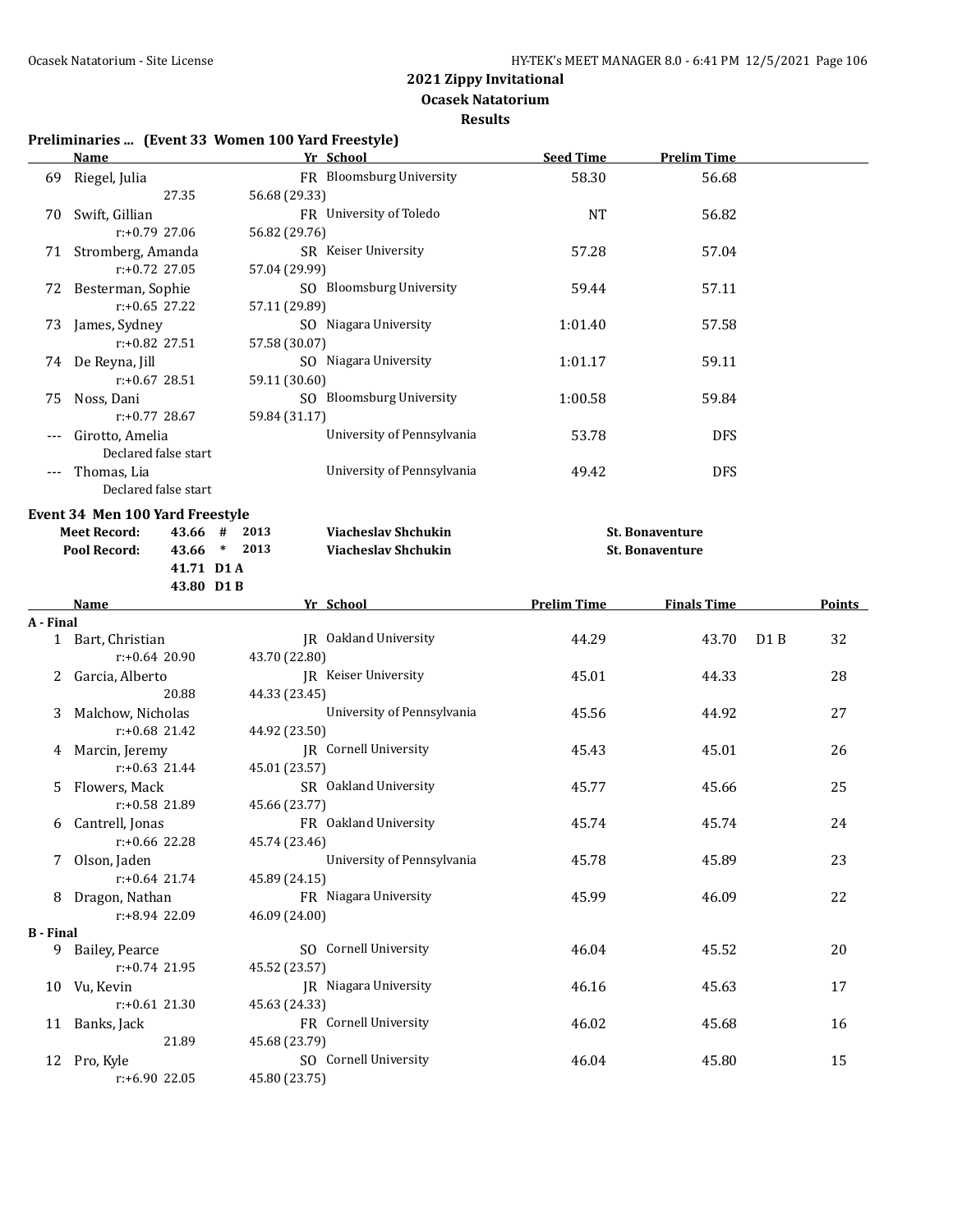**Results**

## **B - Final ... (Event 34 Men 100 Yard Freestyle)**

|           | <b>Name</b>                                                          | Yr School                                   | <b>Prelim Time</b> | <b>Finals Time</b>     | <b>Points</b> |  |
|-----------|----------------------------------------------------------------------|---------------------------------------------|--------------------|------------------------|---------------|--|
|           | 13 Washington, Valance<br>$r: +0.65$ 22.09                           | SR Oakland University<br>45.83 (23.74)      | 46.17              | 45.83                  | 14            |  |
|           | 14 Garbenis, Faustas<br>$r: +0.67$ 22.16                             | FR Oakland University<br>46.10 (23.94)      | 46.20              | 46.10                  | 13            |  |
|           | 15 Tichy, Reid<br>$r: +0.65$ 22.15                                   | FR Niagara University<br>46.22 (24.07)      | 46.01              | 46.22                  | 12            |  |
|           | 16 Lee, Peter<br>$r: +0.66$ 22.16                                    | University of Pennsylvania<br>46.24 (24.08) | 46.05              | 46.24                  | 11            |  |
| C - Final |                                                                      |                                             |                    |                        |               |  |
|           | 17 Pozdnyakov, Phil<br>$r: +0.72$ 22.36                              | SO Cornell University<br>46.20 (23.84)      | 46.42              | 46.20                  | 9             |  |
|           | 18 Yant, Jacob                                                       | SR Clarion                                  | 46.40              | 46.52                  | 7             |  |
|           | 22.20                                                                | 46.52 (24.32)                               |                    |                        |               |  |
|           | 19 Prokopec, Austin                                                  | FR Clarion                                  | 46.83              | 46.58                  | 6             |  |
|           | $r: +0.61$ 22.37                                                     | 46.58 (24.21)                               |                    |                        |               |  |
|           | 20 Taner, Will                                                       | FR Cornell University                       | 46.84              | 46.65                  | 5             |  |
|           | r:+0.83 22.29                                                        | 46.65 (24.36)                               |                    |                        |               |  |
|           | 21 Mackey, Ian                                                       | SR Cornell University                       | 46.95              | 46.71                  | 4             |  |
|           | r:+8.78 22.09                                                        | 46.71 (24.62)                               |                    |                        |               |  |
|           | 22 Morgan, Levi                                                      | FR Niagara University                       | 46.42              | 46.93                  | 3             |  |
|           | $r: +0.66$ 22.53                                                     | 46.93 (24.40)                               |                    |                        |               |  |
|           | 23 Rydberg, Mark                                                     | FR Cornell University                       | 46.37              | 47.79                  | 2             |  |
|           | r:12.35 22.74                                                        | 47.79 (25.05)                               |                    |                        |               |  |
|           | 24 Smith, Josh                                                       | JR Keiser University                        | 46.74              | 47.99                  | 1             |  |
|           | r:+0.77 22.93                                                        | 47.99 (25.06)                               |                    |                        |               |  |
|           | Event 34 Men 100 Yard Freestyle                                      |                                             |                    |                        |               |  |
|           | 2013<br><b>Viacheslav Shchukin</b><br><b>Meet Record:</b><br>43.66 # |                                             | St. Bonaventure    |                        |               |  |
|           | Pool Record:                                                         | 43.66 * 2013<br><b>Viacheslav Shchukin</b>  |                    | <b>St. Bonaventure</b> |               |  |
|           | 41.71 D1A                                                            |                                             |                    |                        |               |  |
|           | 43.80 D1B                                                            |                                             |                    |                        |               |  |
|           | Name                                                                 | Yr School                                   | <b>Seed Time</b>   | <b>Prelim Time</b>     |               |  |
|           | <b>Preliminaries</b>                                                 |                                             |                    |                        |               |  |
|           | 1 Thomas, Andy                                                       | <b>IR</b> Bloomsburg University             | 45.54              | 44.04                  | q             |  |
|           | $r: +0.58$ 21.12                                                     | 44.04 (22.92)                               |                    |                        |               |  |
|           | 2 Bart, Christian                                                    | JR Oakland University                       | 44.99              | 44.29                  | q             |  |
|           | $r: +0.64$ 21.44                                                     | 44.29 (22.85)                               |                    |                        |               |  |
|           | 3 Garcia, Alberto                                                    | JR Keiser University                        | 46.61              | 45.01                  | q             |  |
|           | $r: +0.61$ 21.48                                                     | 45.01 (23.53)                               |                    |                        |               |  |
| 4         | Marcin, Jeremy                                                       | JR Cornell University                       | 46.90              | 45.43                  | q             |  |
|           | r:+9.90 21.75                                                        | 45.43 (23.68)                               |                    |                        |               |  |
| 5         | Malchow, Nicholas                                                    | University of Pennsylvania                  | 46.53              | 45.56                  | q             |  |
|           | 22.03                                                                | 45.56 (23.53)                               |                    |                        |               |  |
| 6         | Wolff, Sebastian                                                     | FR Cornell University                       | 47.65              | 45.65                  | q             |  |
|           | $r: +0.64$ 21.78                                                     | 45.65 (23.87)                               |                    |                        |               |  |
| 7         | Hummel, Collin                                                       | SR Bloomsburg University                    | 47.34              | 45.70                  | q             |  |
|           | $r: +0.65$ 21.76                                                     | 45.70 (23.94)                               |                    |                        |               |  |
| 8         | Cantrell, Jonas                                                      | FR Oakland University                       | 46.80              | 45.74                  | q             |  |
|           | $r: +0.61$ 22.28                                                     | 45.74 (23.46)                               |                    |                        |               |  |
|           | 9 Flowers, Mack                                                      | SR Oakland University                       | 45.94              | 45.77                  | q             |  |
|           | r:+0.58 22.16                                                        | 45.77 (23.61)                               |                    |                        |               |  |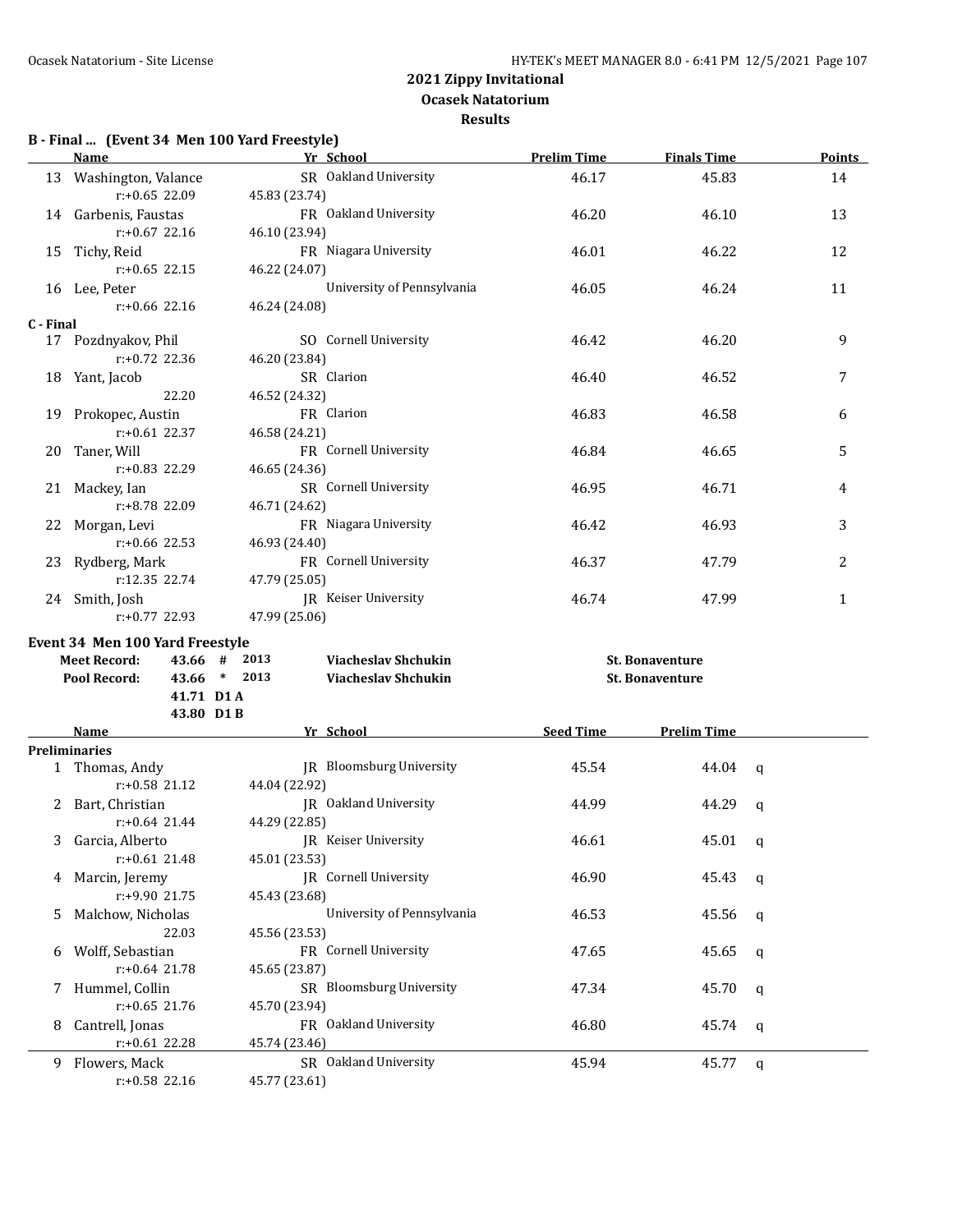**Results**

### **Preliminaries ... (Event 34 Men 100 Yard Freestyle)**

|     | Name and the same state of the state of the state of the state of the state of the state of the state of the state of the state of the state of the state of the state of the state of the state of the state of the state of | Yr School                  | <b>Seed Time</b> | <b>Prelim Time</b> |              |
|-----|-------------------------------------------------------------------------------------------------------------------------------------------------------------------------------------------------------------------------------|----------------------------|------------------|--------------------|--------------|
|     | 10 Olson, Jaden                                                                                                                                                                                                               | University of Pennsylvania | 46.08            | 45.78              | $\mathsf{q}$ |
|     | 21.95                                                                                                                                                                                                                         | 45.78 (23.83)              |                  |                    |              |
|     | 11 Dragon, Nathan                                                                                                                                                                                                             | FR Niagara University      | 48.40            | 45.99              | q            |
|     | 22.57                                                                                                                                                                                                                         | 45.99 (23.42)              |                  |                    |              |
|     | 12 Tichy, Reid                                                                                                                                                                                                                | FR Niagara University      | 47.87            | 46.01              | $\mathbf{q}$ |
|     | r:+0.66 22.00                                                                                                                                                                                                                 | 46.01 (24.01)              |                  |                    |              |
|     | 13 Banks, Jack                                                                                                                                                                                                                | FR Cornell University      | 47.10            | 46.02              | q            |
|     | $r: +8.55$ 22.25                                                                                                                                                                                                              | 46.02 (23.77)              |                  |                    |              |
|     | *14 Bailey, Pearce                                                                                                                                                                                                            | SO Cornell University      | 48.60            | 46.04              | q            |
|     | r:+0.73 22.20                                                                                                                                                                                                                 | 46.04 (23.84)              |                  |                    |              |
|     | *14 Pro, Kyle                                                                                                                                                                                                                 | SO Cornell University      | 47.83            | 46.04              | q            |
|     | $r: +0.67$ 22.20                                                                                                                                                                                                              | 46.04 (23.84)              |                  |                    |              |
|     | 16 Lee, Peter                                                                                                                                                                                                                 | University of Pennsylvania | 47.22            | 46.05              | q            |
|     | r:+0.65 22.19                                                                                                                                                                                                                 | 46.05 (23.86)              |                  |                    |              |
|     | *17 Vu, Kevin                                                                                                                                                                                                                 | JR Niagara University      | <b>NT</b>        | 46.16              | q            |
|     | $r: +0.63$ 21.83                                                                                                                                                                                                              | 46.16 (24.33)              |                  |                    |              |
|     | *17 Fry, Jace                                                                                                                                                                                                                 | SR Bloomsburg University   | 48.22            | 46.16              | q            |
|     | r:+6.07 21.94                                                                                                                                                                                                                 | 46.16 (24.22)              |                  |                    |              |
|     | 19 Washington, Valance                                                                                                                                                                                                        | SR Oakland University      | 46.82            | 46.17              | q            |
|     | $r: +0.67$ 22.43                                                                                                                                                                                                              | 46.17 (23.74)              |                  |                    |              |
|     | 20 Garbenis, Faustas                                                                                                                                                                                                          | FR Oakland University      | 48.06            | 46.20              | q            |
|     | r:+0.63 22.27                                                                                                                                                                                                                 | 46.20 (23.93)              |                  |                    |              |
|     | *21 Rydberg, Mark                                                                                                                                                                                                             | FR Cornell University      | 48.56            | 46.37              | q            |
|     | r:15.32 22.11                                                                                                                                                                                                                 | 46.37 (24.26)              |                  |                    |              |
|     | *21 Hrebelnyi, Danylo                                                                                                                                                                                                         | SR Oakland University      | 47.59            | 46.37              | q            |
|     | r:+0.60 22.59                                                                                                                                                                                                                 | 46.37 (23.78)              |                  |                    |              |
|     | 23 Yant, Jacob                                                                                                                                                                                                                | SR Clarion                 | 48.94            | 46.40              | q            |
|     | 22.20                                                                                                                                                                                                                         | 46.40 (24.20)              |                  |                    |              |
|     | *24 Pozdnyakov, Phil                                                                                                                                                                                                          | SO Cornell University      | 48.12            | 46.42              | q            |
|     | r:+8.36 22.61                                                                                                                                                                                                                 | 46.42 (23.81)              |                  |                    |              |
|     | *24 Morgan, Levi                                                                                                                                                                                                              | FR Niagara University      | 48.62            | 46.42              | q            |
|     | r:+0.69 22.38                                                                                                                                                                                                                 | 46.42 (24.04)              |                  |                    |              |
|     | <b>Swim-Off Required</b>                                                                                                                                                                                                      |                            |                  |                    |              |
|     | 26 Smith, Josh                                                                                                                                                                                                                | IR Keiser University       | 48.99            | 46.74              |              |
|     | r:+0.72 22.57                                                                                                                                                                                                                 | 46.74 (24.17)              |                  |                    |              |
|     | 27 Prokopec, Austin                                                                                                                                                                                                           | FR Clarion                 | 48.51            | 46.83              |              |
|     | $r: +0.63$ 22.53                                                                                                                                                                                                              | 46.83 (24.30)              |                  |                    |              |
| 28  | Taner, Will                                                                                                                                                                                                                   | FR Cornell University      | 48.49            | 46.84              |              |
|     | r:+0.73 22.08                                                                                                                                                                                                                 | 46.84 (24.76)              |                  |                    |              |
| 29. | Mackey, Ian                                                                                                                                                                                                                   | SR Cornell University      | 47.92            | 46.95              |              |
|     | r:+0.71 22.33                                                                                                                                                                                                                 | 46.95 (24.62)              |                  |                    |              |
| 30  | Agnew, Patrick                                                                                                                                                                                                                | SR Bloomsburg University   | 48.01            | 47.04              |              |
|     | r:+0.68 22.64                                                                                                                                                                                                                 | 47.04 (24.40)              |                  |                    |              |
|     | 31 Deiderick, Gabe                                                                                                                                                                                                            | JR Bloomsburg University   | 49.53            | 47.14              |              |
|     | 22.14                                                                                                                                                                                                                         | 47.14 (25.00)              |                  |                    |              |
|     | 32 Smith, Sam                                                                                                                                                                                                                 | JR Oakland University      | 48.60            | 47.16              |              |
|     | $r: +0.63$ 22.34                                                                                                                                                                                                              | 47.16 (24.82)              |                  |                    |              |
|     | *33 Canessa, Franco                                                                                                                                                                                                           | SR Keiser University       | 49.25            | 47.21              |              |
|     | r:+6.02 22.47                                                                                                                                                                                                                 | 47.21 (24.74)              |                  |                    |              |
|     | *33 Isaacs, Tanner                                                                                                                                                                                                            | SO Niagara University      | 49.11            | 47.21              |              |
|     | r:+0.62 22.48                                                                                                                                                                                                                 | 47.21 (24.73)              |                  |                    |              |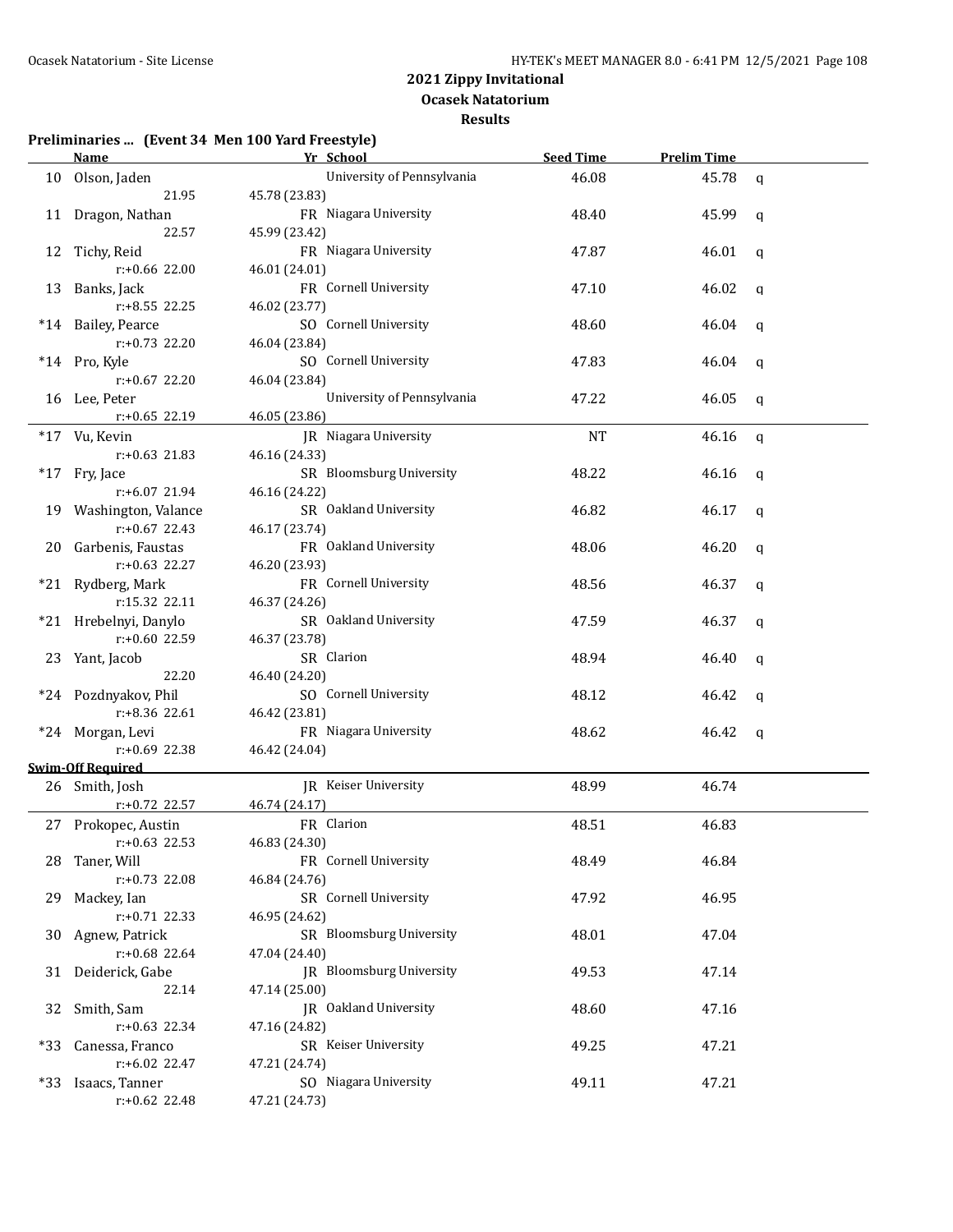**Results**

# **Preliminaries ... (Event 34 Men 100 Yard Freestyle)**

|    | <b>Name</b>             | Yr School                  | <b>Seed Time</b> | <b>Prelim Time</b> |  |
|----|-------------------------|----------------------------|------------------|--------------------|--|
|    | *35 Myklebusthaug, Theo | SO Keiser University       | <b>NT</b>        | 47.25              |  |
|    | r:+8.64 22.67           | 47.25 (24.58)              |                  |                    |  |
|    | *35 Baker, Logan        | SR Bloomsburg University   | 47.47            | 47.25              |  |
|    | $r: +0.62$ 22.61        | 47.25 (24.64)              |                  |                    |  |
|    | 37 Fiddler, Nick        | FR Bloomsburg University   | 49.85            | 47.37              |  |
|    | $r: +0.65$ 22.96        | 47.37 (24.41)              |                  |                    |  |
|    | 38 DeJonge, Philip      | SR Oakland University      | 48.74            | 47.62              |  |
|    | r:+0.78 22.82           | 47.62 (24.80)              |                  |                    |  |
|    | 39 Poley, Gunnar        | JR Keiser University       | 49.38            | 47.76              |  |
|    | r:+0.78 22.67           | 47.76 (25.09)              |                  |                    |  |
|    | 40 Herrick, Dane        | FR Oakland University      | 47.62            | 47.84              |  |
|    | r:+0.59 22.85           | 47.84 (24.99)              |                  |                    |  |
|    | 41 Empie, Connor        | JR Bloomsburg University   | 50.85            | 47.86              |  |
|    | r:11.22 23.28           | 47.86 (24.58)              |                  |                    |  |
|    | 42 Ohr, Pierson         | SR Cornell University      | 49.23            | 48.24              |  |
|    | $r: +0.65$ 23.27        | 48.24 (24.97)              |                  |                    |  |
|    | 43 Connor, Jimmy        | SR Clarion                 | 51.02            | 48.43              |  |
|    | $r: +0.69$ 23.24        | 48.43 (25.19)              |                  |                    |  |
|    | 44 Kutlu, Bora          | FR Oakland University      | 47.99            | 48.63              |  |
|    | $r: +0.70$ 23.42        | 48.63 (25.21)              |                  |                    |  |
|    | 45 Harrell, Brian       | JR Bloomsburg University   | 49.51            | 48.67              |  |
|    | $r: +0.68$ 23.12        | 48.67 (25.55)              |                  |                    |  |
|    | 46 Ledo, Ryan           | JR Keiser University       | <b>NT</b>        | 49.08              |  |
|    | $r: +0.63$ 23.14        | 49.08 (25.94)              |                  |                    |  |
|    | 47 Francis, Luc         | FR Cornell University      | <b>NT</b>        | 49.18              |  |
|    | $r: +0.74$ 23.60        | 49.18 (25.58)              |                  |                    |  |
|    | 48 Markham, Rowan       | SO Niagara University      | 49.49            | 49.29              |  |
|    | r:+0.69 23.68           | 49.29 (25.61)              |                  |                    |  |
|    | 49 Walker, TyQuann      | SO Niagara University      | 50.72            | 49.77              |  |
|    | r:+9.40 23.39           | 49.77 (26.38)              |                  |                    |  |
|    | 50 LaBue, Payton        | SO Niagara University      | 51.97            | 50.11              |  |
|    | $r: +0.76$ 24.06        | 50.11 (26.05)              |                  |                    |  |
|    | 51 Phillips, Micah      | JR Clarion                 | 52.26            | 50.14              |  |
|    | r:+0.76 24.05           | 50.14 (26.09)              |                  |                    |  |
|    | 52 Sanitago, Lucas      | FR Clarion                 | 54.82            | 50.38              |  |
|    | r:+0.70 23.94           | 50.38 (26.44)              |                  |                    |  |
|    | 53 Wayne, Isaac         | FR Clarion                 | 52.61            | 51.77              |  |
|    | $r: +0.71$ 24.77        | 51.77 (27.00)              |                  |                    |  |
|    | 54 Lonergan, Devon      | JR Clarion                 | 53.57            | 51.85              |  |
|    | 25.01                   | 51.85 (26.84)              |                  |                    |  |
| 55 | Holzen, Lucas           | FR Keiser University       | 59.25            | 54.58              |  |
|    | r:+0.79 25.98           | 54.58 (28.60)              |                  |                    |  |
|    | McCrary, Mark           | University of Pennsylvania | 46.30            | <b>DFS</b>         |  |
|    | Declared false start    |                            |                  |                    |  |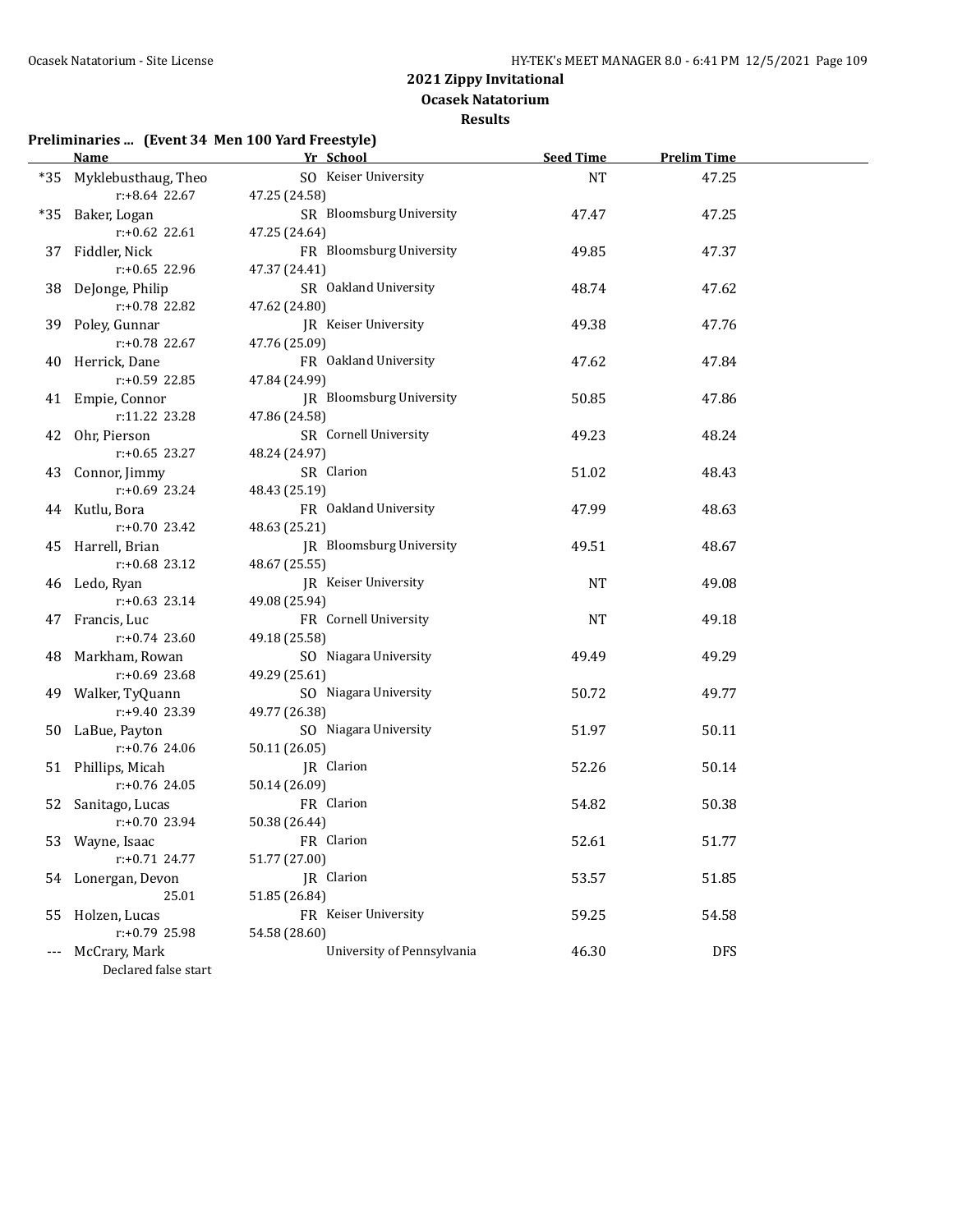|                  | <b>Event 35 Women 200 Yard Breaststroke</b><br><b>Meet Record:</b><br>Pool Record: | $2:08.51$ #<br>2:07.38<br>$2:06.58$ D1A<br>$2:13.97$ D1B | 2017<br>2019<br>$\ast$ | <b>Paloma Marrero</b><br><b>Delaney Duncan</b> |                    | Akron<br><b>EMU</b> |                  |               |
|------------------|------------------------------------------------------------------------------------|----------------------------------------------------------|------------------------|------------------------------------------------|--------------------|---------------------|------------------|---------------|
|                  | <b>Name</b>                                                                        |                                                          |                        | Yr School                                      | <b>Prelim Time</b> | <b>Finals Time</b>  |                  | <b>Points</b> |
| A - Final        |                                                                                    |                                                          |                        |                                                |                    |                     |                  |               |
|                  | 1 Fischer, Andrea                                                                  |                                                          |                        | SR Akron, University of                        | 2:16.62            | 2:12.36             | D <sub>1</sub> B | 32            |
|                  | $r: +0.68$ 30.00                                                                   |                                                          | 1:04.14(34.14)         | 1:38.58 (34.44)                                | 2:12.36 (33.78)    |                     |                  |               |
| 2                | Bailey, Taylor                                                                     |                                                          |                        | SR Oakland University                          | 2:14.83            | 2:12.54             | D <sub>1</sub> B | 28            |
|                  | $r: +0.68$ 30.30                                                                   |                                                          | 1:03.73 (33.43)        | 1:37.71 (33.98)                                | 2:12.54 (34.83)    |                     |                  |               |
| 3                | Garcia, Paula                                                                      |                                                          |                        | Akron, University of                           | 2:15.69            | 2:13.31             | D <sub>1</sub> B | 27            |
|                  |                                                                                    | 30.09                                                    | 1:04.13 (34.04)        | 1:38.49 (34.36)                                | 2:13.31 (34.82)    |                     |                  |               |
|                  | 4 Dyer, Madeline                                                                   |                                                          |                        | SO Akron, University of                        | 2:16.07            | 2:14.19             |                  | 26            |
|                  | $r: +0.74$ 30.36                                                                   |                                                          | 1:04.10 (33.74)        | 1:39.14 (35.04)                                | 2:14.19 (35.05)    |                     |                  |               |
| 5.               | Bozso, Sara                                                                        |                                                          |                        | JR Akron, University of                        | 2:15.94            | 2:14.90             |                  | 25            |
|                  | $r: +0.64$ 30.57                                                                   |                                                          | 1:05.57 (35.00)        | 1:39.94 (34.37)                                | 2:14.90 (34.96)    |                     |                  |               |
| 6                | Kilgore, Lauren                                                                    |                                                          |                        | JR University of Toledo                        | 2:17.56            | 2:16.54             |                  | 24            |
|                  | $r: +0.67$ 31.20                                                                   |                                                          | 1:05.26 (34.06)        | 1:41.26 (36.00)                                | 2:16.54 (35.28)    |                     |                  |               |
| 7                | Brezovski, Taeghen                                                                 |                                                          |                        | FR University at Buffalo                       | 2:18.34            | 2:17.06             |                  | 23            |
|                  | r:+0.68 30.59                                                                      |                                                          | 1:05.01 (34.42)        | 1:40.53 (35.52)                                | 2:17.06 (36.53)    |                     |                  |               |
|                  | 8 Pytel, Isabella                                                                  |                                                          |                        | University of Pennsylvania                     | 2:16.81            | 2:17.40             |                  | 22            |
|                  | $r: +0.74$ 31.21                                                                   |                                                          | 1:05.91 (34.70)        | 1:41.64 (35.73)                                | 2:17.40 (35.76)    |                     |                  |               |
| <b>B</b> - Final |                                                                                    |                                                          |                        |                                                |                    |                     |                  |               |
| 9.               | Cappabianca, Giovanna                                                              |                                                          |                        | FR Akron, University of                        | 2:18.74            | 2:16.11             |                  | 20            |
|                  |                                                                                    | 31.29                                                    | 1:05.78 (34.49)        | 1:40.64 (34.86)                                | 2:16.11 (35.47)    |                     |                  |               |
| 10               | Chang, Allison                                                                     |                                                          |                        | SR Cornell University                          | 2:19.23            | 2:17.32             |                  | 17            |
|                  | r:+8.88 31.11                                                                      |                                                          | 1:05.91 (34.80)        | 1:41.19 (35.28)                                | 2:17.32 (36.13)    |                     |                  |               |
|                  | 11 Liu, Hannah                                                                     |                                                          |                        | University of Pennsylvania                     | 2:20.24            | 2:17.67             |                  | 16            |
|                  | $r: +0.73$ 30.94                                                                   |                                                          | 1:05.58 (34.64)        | 1:41.27 (35.69)                                | 2:17.67 (36.40)    |                     |                  |               |
|                  | 12 Estabrook, Grace                                                                |                                                          |                        | University of Pennsylvania                     | 2:18.62            | 2:18.16             |                  | 15            |
|                  | $r: +0.74$ 31.15                                                                   |                                                          | 1:06.44 (35.29)        | 1:41.75 (35.31)                                | 2:18.16 (36.41)    |                     |                  |               |
|                  | 13 Boeckman, Anna                                                                  |                                                          |                        | University of Pennsylvania                     | 2:18.74            | 2:19.56             |                  | 14            |
|                  | $r: +0.75$ 31.42                                                                   |                                                          | 1:06.43(35.01)         | 1:42.48 (36.05)                                | 2:19.56 (37.08)    |                     |                  |               |
|                  | 14 McDowell, Sydney                                                                |                                                          |                        | SR Oakland University                          | 2:21.42            | 2:19.58             |                  | 13            |
|                  | $r: +0.73$ 31.41                                                                   |                                                          | 1:07.04 (35.63)        | 1:43.36 (36.32)                                | 2:19.58 (36.22)    |                     |                  |               |
| 15               | Keaney, Kasey                                                                      |                                                          |                        | SO University at Buffalo                       | 2:21.55            | 2:20.97             |                  | 12            |
|                  | r:+0.80 31.82                                                                      |                                                          | 1:07.42 (35.60)        | 1:43.88 (36.46)                                | 2:20.97 (37.09)    |                     |                  |               |
|                  | 16 Biltoft-Jensen, Nikoline                                                        |                                                          |                        | FR Keiser University                           | 2:20.01            | 2:21.34             |                  | 11            |
|                  | r:11.48 31.05                                                                      |                                                          | 1:06.40 (35.35)        | 1:42.83 (36.43)                                | 2:21.34 (38.51)    |                     |                  |               |
| C - Final        |                                                                                    |                                                          |                        |                                                |                    |                     |                  |               |
|                  | 17 Brady, Kathryn                                                                  |                                                          |                        | FR Niagara University                          | 2:21.75            | 2:20.50             |                  | 9             |
|                  | $r: +0.75$ 32.08                                                                   |                                                          | 1:07.57(35.49)         | 1:43.65 (36.08)                                | 2:20.50 (36.85)    |                     |                  |               |
|                  | 18 Giourtzidou, Sasha                                                              |                                                          |                        | <b>IR</b> Keiser University                    | 2:23.22            | 2:21.14             |                  | 7             |
|                  | r:+0.69 31.71                                                                      |                                                          | 1:07.17 (35.46)        | 1:44.27 (37.10)                                | 2:21.14 (36.87)    |                     |                  |               |
|                  | 19 Robinson, Lily                                                                  |                                                          |                        | SO Keiser University                           | 2:23.37            | 2:21.88             |                  | 6             |
|                  | r:+0.77 31.89                                                                      |                                                          | 1:08.35 (36.46)        | 1:45.12 (36.77)                                | 2:21.88 (36.76)    |                     |                  |               |
|                  | 20 Belanger, Logan                                                                 |                                                          |                        | FR Oakland University                          | 2:22.44            | 2:22.36             |                  | 5             |
|                  |                                                                                    | 31.86                                                    | 1:08.08 (36.22)        | 1:45.32 (37.24)                                | 2:22.36 (37.04)    |                     |                  |               |
|                  | 21 Srun, Tidawee                                                                   |                                                          |                        | FR Clarion                                     | 2:24.30            | 2:22.47             |                  | 4             |
|                  | $r: +0.73$ 32.01                                                                   |                                                          | 1:07.79 (35.78)        | 1:44.69 (36.90)                                | 2:22.47 (37.78)    |                     |                  |               |
|                  | 22 Morgus, Michaela                                                                |                                                          |                        | JR University at Buffalo                       | 2:24.50            | 2:23.44             |                  | 3             |
|                  | $r: +0.73$ 32.44                                                                   |                                                          | 1:08.61 (36.17)        | 1:46.33 (37.72)                                | 2:23.44 (37.11)    |                     |                  |               |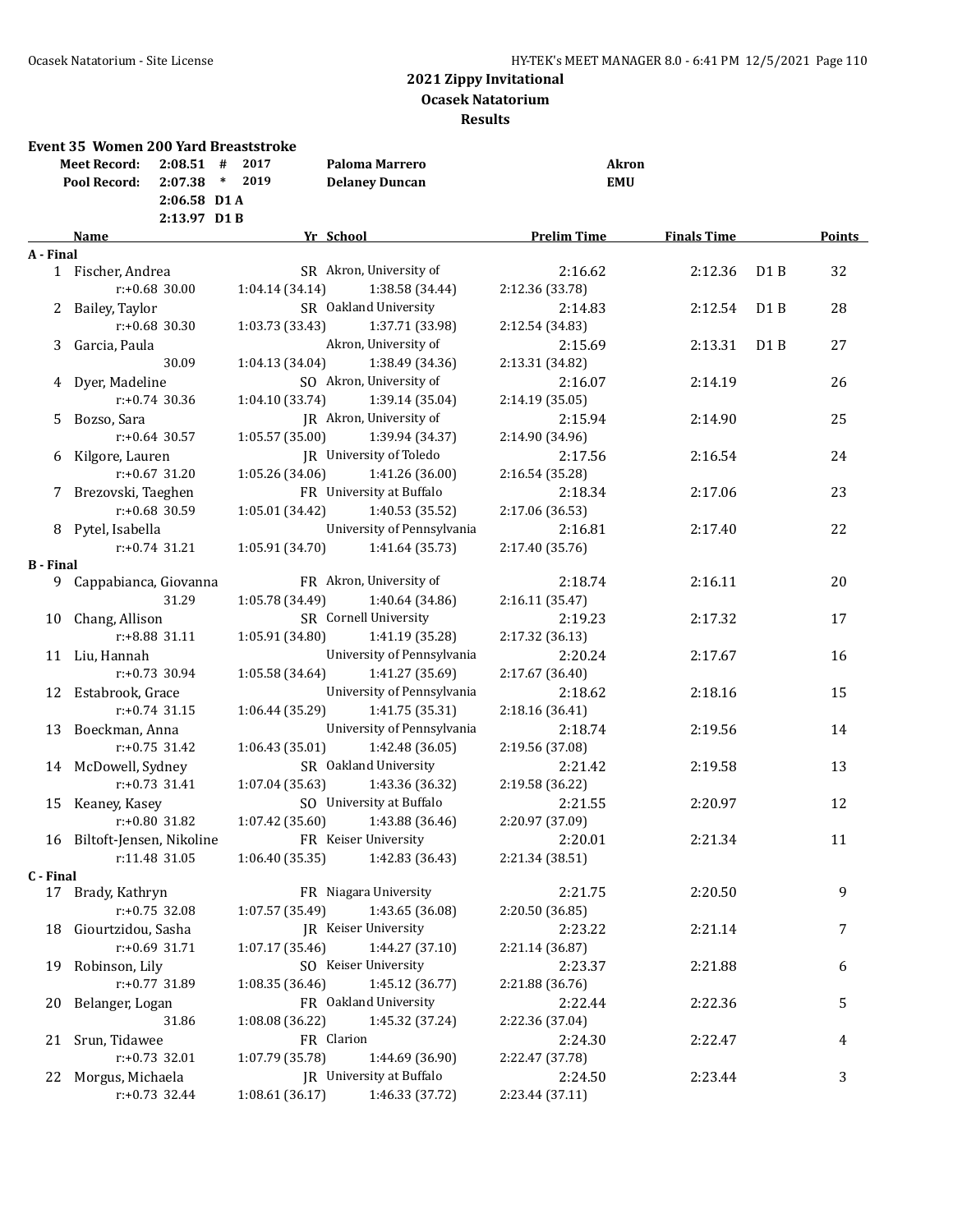**Ocasek Natatorium Results**

# **C - Final ... (Event 35 Women 200 Yard Breaststroke)**

|           | <b>Name</b>                                 | Yr School       |                                | <b>Prelim Time</b> | <b>Finals Time</b> | <b>Points</b>  |
|-----------|---------------------------------------------|-----------------|--------------------------------|--------------------|--------------------|----------------|
|           | 23 Petersen, Amanda                         |                 | FR Cornell University          | 2:24.25            | 2:23.58            | $\overline{2}$ |
|           | r:+0.76 32.48                               | 1:08.64(36.16)  | 1:45.82 (37.18)                | 2:23.58 (37.76)    |                    |                |
|           | 24 Holmquist, Ellen                         |                 | University of Pennsylvania     | 2:23.43            | 2:23.67            | 1              |
|           | $r: +0.70$ 32.38                            | 1:08.67 (36.29) | 1:45.78 (37.11)                | 2:23.67 (37.89)    |                    |                |
| D - Final |                                             |                 |                                |                    |                    |                |
|           | 25 Freibach, Ori                            |                 | SR Keiser University           | 2:25.87            | 2:23.30            |                |
|           | $r: +0.77$ 33.02                            | 1:10.14(37.12)  | 1:46.45 (36.31)                | 2:23.30 (36.85)    |                    |                |
|           | 26 Craig, Kendall                           |                 | FR Akron, University of        | 2:26.21            | 2:23.42            |                |
|           | $r: +0.72$ 32.86                            | 1:09.54 (36.68) | 1:46.76 (37.22)                | 2:23.42 (36.66)    |                    |                |
|           | 27 Wu, Amy                                  |                 | SO Cornell University          | 2:24.71            | 2:23.70            |                |
|           | r:+0.74 32.22                               | 1:08.43(36.21)  | 1:45.91 (37.48)                | 2:23.70 (37.79)    |                    |                |
|           | 28 Donagan, Erin                            |                 | SR Oakland University          | 2:25.10            | 2:24.44            |                |
|           | 32.24                                       | 1:09.08(36.84)  | 1:46.39 (37.31)                | 2:24.44 (38.05)    |                    |                |
|           | 29 Kreger, Kayla                            |                 | SO Niagara University          | 2:27.04            | 2:25.86            |                |
|           | $r: +0.67$ 33.64                            | 1:10.52 (36.88) | 1:48.07 (37.55)                | 2:25.86 (37.79)    |                    |                |
|           | 30 Lewis, Maya                              |                 | FR Oakland University          | 2:27.06            | 2:26.35            |                |
|           | $r: +0.71$ 32.49                            | 1:09.49(37.00)  | 1:47.52 (38.03)                | 2:26.35 (38.83)    |                    |                |
|           | 31 Sugra, Anna                              |                 | JR Bloomsburg University       | 2:27.35            | 2:26.49            |                |
|           | $r: +0.74$ 32.13                            | 1:09.19(37.06)  | 1:47.24 (38.05)                | 2:26.49 (39.25)    |                    |                |
|           | 32 Zarzo Ramierz, Alicia                    |                 | FR University of Toledo        | 2:25.77            | 2:26.76            |                |
|           | $r: +0.75$ 32.93                            | 1:10.01(37.08)  | 1:48.05 (38.04)                | 2:26.76 (38.71)    |                    |                |
|           |                                             |                 |                                |                    |                    |                |
|           | <b>Event 35 Women 200 Yard Breaststroke</b> |                 |                                |                    |                    |                |
|           | <b>Meet Record:</b><br>$2:08.51$ # 2017     |                 | Paloma Marrero                 | <b>Akron</b>       |                    |                |
|           | $2:07.38$ * 2019<br>Pool Record:            |                 | <b>Delaney Duncan</b>          | <b>EMU</b>         |                    |                |
|           | $2:06.58$ D1A                               |                 |                                |                    |                    |                |
|           | $2:13.97$ D1 B                              |                 |                                |                    |                    |                |
|           | Name                                        | Yr School       |                                | <b>Seed Time</b>   | <b>Prelim Time</b> |                |
|           | <b>Preliminaries</b>                        |                 |                                |                    |                    |                |
|           | 1 Bailey, Taylor                            |                 | SR Oakland University          | 2:16.34            | 2:14.83            | q              |
|           | 30.92                                       | 1:05.44 (34.52) | 1:39.72 (34.28)                | 2:14.83 (35.11)    |                    |                |
|           | 2 Garcia, Paula                             |                 | Akron, University of           | 2:19.68            | 2:15.69            | q              |
|           | $r: +0.65$ 29.80                            | 1:03.68 (33.88) | 1:40.23 (36.55)                | 2:15.69 (35.46)    |                    |                |
|           | 3 Bozso, Sara                               |                 | JR Akron, University of        | 2:15.95            | 2:15.94            | $\mathsf{q}$   |
|           | r:14.94 30.96                               | 1:05.74 (34.78) | 1:40.73 (34.99)                | 2:15.94 (35.21)    |                    |                |
|           | 4 Dyer, Madeline                            |                 | SO Akron, University of        | 2:16.11            | 2:16.07            | $\mathsf{q}$   |
|           | $r: +0.75$ 30.73                            | 1:05.12 (34.39) | 1:40.47 (35.35)                | 2:16.07 (35.60)    |                    |                |
|           | 5 Fischer, Andrea                           |                 | SR Akron, University of        | 2:13.59            | 2:16.62            | q              |
|           | $r: +0.68$ 31.03                            | 1:06.24(35.21)  | 1:41.41 (35.17)                | 2:16.62 (35.21)    |                    |                |
| 6         | Pytel, Isabella                             |                 | University of Pennsylvania     | 2:16.75            | 2:16.81            | q              |
|           | 31.17                                       | 1:05.29 (34.12) | 1:40.19 (34.90)                | 2:16.81 (36.62)    |                    |                |
| 7         | Kilgore, Lauren                             |                 | <b>IR</b> University of Toledo | 2:20.70            | 2:17.56            | q              |
|           | $r: +0.64$ 31.40                            | 1:06.08 (34.68) | 1:41.71 (35.63)                | 2:17.56 (35.85)    |                    |                |
| 8         | Brezovski, Taeghen                          |                 | FR University at Buffalo       | 2:23.40            | 2:18.34            | $\mathbf q$    |
|           | $r: +0.64$ 31.14                            | 1:06.10 (34.96) | 1:41.82 (35.72)                | 2:18.34 (36.52)    |                    |                |
| 9         | Estabrook, Grace                            |                 | University of Pennsylvania     | 2:20.01            | 2:18.62            | q              |
|           | r:+0.74 31.29                               | 1:06.48 (35.19) | 1:42.19 (35.71)                | 2:18.62 (36.43)    |                    |                |
| $*10$     | Boeckman, Anna                              |                 | University of Pennsylvania     | 2:18.42            | 2:18.74            | q              |
|           | r:+0.75 31.46                               | 1:06.35 (34.89) | 1:41.85 (35.50)                | 2:18.74 (36.89)    |                    |                |
| $*10$     | Cappabianca, Giovanna                       |                 | FR Akron, University of        | 2:18.52            | 2:18.74            | q              |
|           | r:+0.69 31.89                               | 1:07.22 (35.33) | 1:42.99 (35.77)                | 2:18.74 (35.75)    |                    |                |
|           |                                             |                 |                                |                    |                    |                |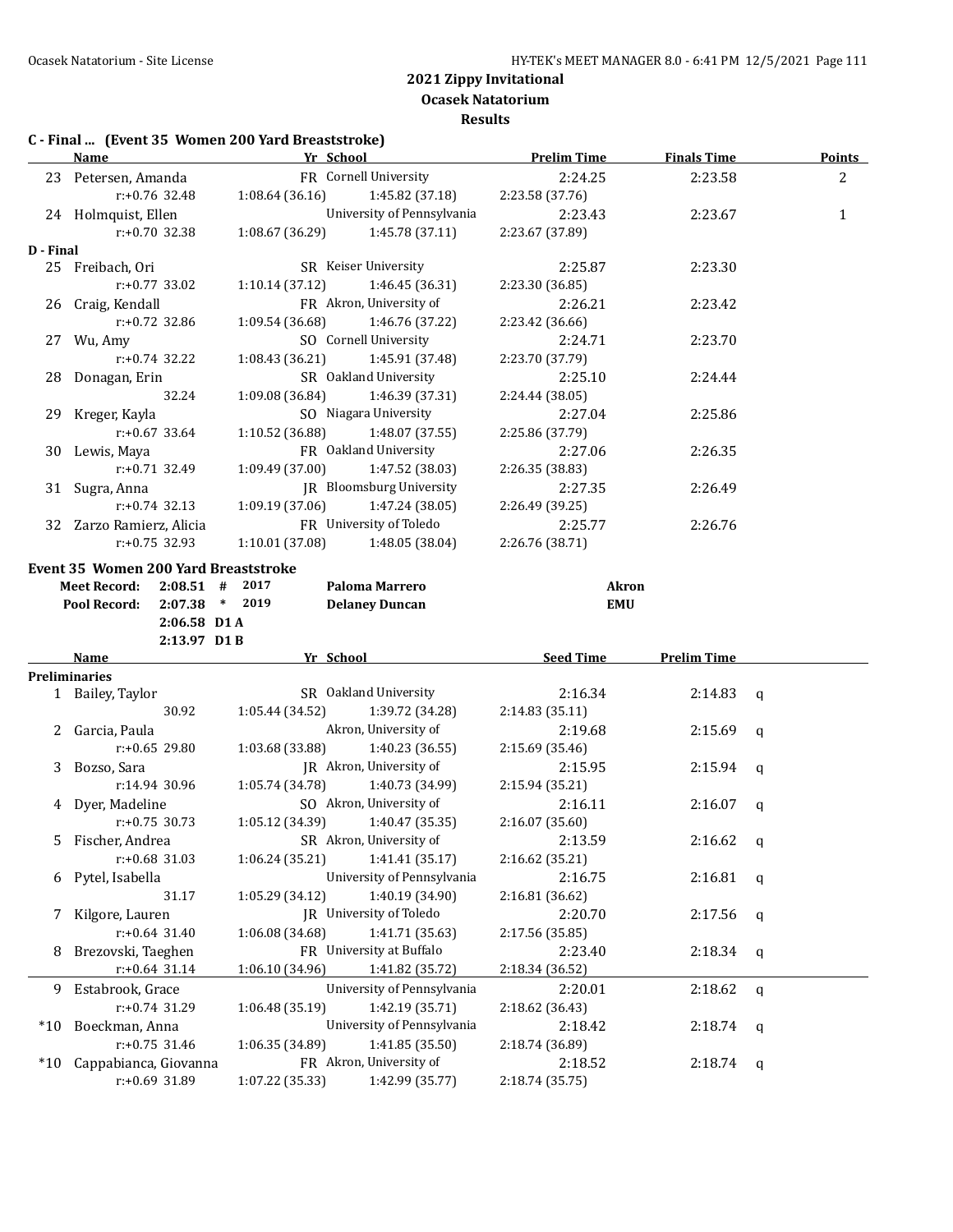**Ocasek Natatorium Results**

# **Preliminaries ... (Event 35 Women 200 Yard Breaststroke)**

|    | <b>Name</b>                  | Yr School                         |                                          | <b>Seed Time</b>           | <b>Prelim Time</b> |              |
|----|------------------------------|-----------------------------------|------------------------------------------|----------------------------|--------------------|--------------|
|    | 12 Chang, Allison            |                                   | SR Cornell University                    | 2:23.17                    | 2:19.23            | $\mathbf{q}$ |
|    | $r: +0.58$ 32.10             | 1:07.52 (35.42)                   | 1:43.49 (35.97)                          | 2:19.23 (35.74)            |                    |              |
|    | 13 Biltoft-Jensen, Nikoline  |                                   | FR Keiser University                     | 2:29.73                    | $2:20.01$ q        |              |
|    | $r: +0.71$ 31.18             | 1:05.86 (34.68)                   | 1:42.41 (36.55)                          | 2:20.01 (37.60)            |                    |              |
|    | 14 Liu, Hannah               |                                   | University of Pennsylvania               | 2:17.47                    | $2:20.24$ q        |              |
|    | 31.10                        | 1:06.55(35.45)                    | 1:43.11 (36.56)                          | 2:20.24 (37.13)            |                    |              |
|    | 15 McDowell, Sydney          |                                   | SR Oakland University                    | 2:21.38                    | 2:21.42            | $\mathbf{q}$ |
|    | r:+0.73 31.49                | 1:06.99(35.50)                    | 1:43.93 (36.94)                          | 2:21.42 (37.49)            |                    |              |
|    | 16 Keaney, Kasey             |                                   | SO University at Buffalo                 | 2:21.30                    | 2:21.55            | q            |
|    | r:11.57 32.32                | $1:07.85(35.53)$ $1:44.62(36.77)$ |                                          | 2:21.55 (36.93)            |                    |              |
|    | 17 Brady, Kathryn            |                                   | FR Niagara University                    | 2:25.18                    | 2:21.75            | q            |
|    | r:+0.78 32.57                | 1:08.49 (35.92)                   | 1:44.53 (36.04)                          | 2:21.75 (37.22)            |                    |              |
|    | 18 Pollock, Katie            |                                   | SR University at Buffalo                 | 2:21.44                    | 2:22.04            | $\mathbf{q}$ |
|    | $r: +0.69$ 32.18             | 1:08.06(35.88)                    | 1:44.52 (36.46)                          | 2:22.04 (37.52)            |                    |              |
|    | 19 Belanger, Logan           |                                   | FR Oakland University                    | 2:22.31                    | 2:22.44            | $\mathbf{q}$ |
|    | $r: +0.72$ 31.17             | 1:07.05(35.88)                    | 1:44.68 (37.63)                          | 2:22.44 (37.76)            |                    |              |
|    | 20 Giourtzidou, Sasha        |                                   | JR Keiser University                     | 2:29.27                    | 2:23.22            | $\mathbf q$  |
|    | $r: +0.65$ 33.67             | 1:10.28(36.61)                    | 1:47.87 (37.59)                          | 2:23.22 (35.35)            |                    |              |
|    | 21 Robinson, Lily            |                                   | SO Keiser University                     | 2:25.39                    | 2:23.37            | $\mathbf q$  |
|    | $r: +0.77$ 31.05             | 1:06.89(35.84)                    | 1:44.70 (37.81)                          | 2:23.37 (38.67)            |                    |              |
|    | 22 Holmquist, Ellen          |                                   | University of Pennsylvania               | 2:23.50                    | 2:23.43            | $\mathbf{q}$ |
|    | $r: +0.78$ 32.51             | 1:08.71 (36.20)                   | 2:23.43 (1:14.72)                        |                            |                    |              |
|    | 23 Petersen, Amanda          |                                   | FR Cornell University                    | 2:27.06                    | 2:24.25            | $\mathbf{q}$ |
|    | 32.97                        | $1:09.40(36.43)$ $1:46.63(37.23)$ |                                          | 2:24.25 (37.62)            |                    |              |
|    | 24 Srun, Tidawee             | FR Clarion                        |                                          | 2:27.06                    | 2:24.30            | q            |
|    | $r: +0.69$ 32.37             | 1:08.62 (36.25) 1:45.91 (37.29)   |                                          | 2:24.30 (38.39)            |                    |              |
|    | 25 Cook, Julia               |                                   | <b>IR</b> Oakland University             | 2:25.99                    | 2:24.31            | q            |
|    | $r: +0.82$ 32.65             | 1:08.88(36.23)                    | 1:46.39 (37.51)                          | 2:24.31 (37.92)            |                    |              |
|    | 26 Morgus, Michaela          |                                   | JR University at Buffalo                 | 2:26.73                    | 2:24.50            | q            |
|    | $r: +0.75$ 33.36             | 1:09.95(36.59)                    | 1:47.50 (37.55)                          | 2:24.50 (37.00)            |                    |              |
|    | 27 Wu, Amy                   |                                   | SO Cornell University                    | 2:29.18                    | 2:24.71            | q            |
|    | $r: +0.81$ 33.10             | $1:09.73(36.63)$ $1:47.33(37.60)$ |                                          | 2:24.71 (37.38)            |                    |              |
|    | 28 Donagan, Erin             |                                   | SR Oakland University                    | 2:25.07                    | 2:25.10            | $\mathbf{q}$ |
|    | $r: +0.78$ 33.46             | 1:10.54 (37.08)                   | 1:47.70 (37.16)                          | 2:25.10 (37.40)            |                    |              |
|    | 29 Zarzo Ramierz, Alicia     |                                   | FR University of Toledo                  | 2:27.37                    | 2:25.77            | q            |
|    | $r: +0.74$ 33.16             | 1:10.22(37.06)                    | 1:48.15 (37.93)                          | 2:25.77 (37.62)            |                    |              |
|    | 30 Freibach. Ori             | SR Keiser University              |                                          | 2:30.55                    | $2:25.87$ q        |              |
|    | $r: +0.74$ 32.96             | 1:10.48 (37.52)                   | 1:47.64 (37.16)                          | 2:25.87 (38.23)            |                    |              |
|    | 31 Craig, Kendall            |                                   | FR Akron, University of                  | 2:24.50                    | 2:26.21            | q            |
|    | $r: +0.73$ 33.25             | 1:10.39 (37.14)                   | 1:48.35 (37.96)                          | 2:26.21 (37.86)            |                    |              |
| 32 | Kreger, Kayla                | 1:10.09 (37.39)                   | SO Niagara University                    | 2:29.45                    | 2:27.04            | q            |
|    | $r: +0.69$ 32.70             |                                   | 1:48.07 (37.98)                          | 2:27.04 (38.97)            |                    |              |
| 33 | Lewis, Maya                  |                                   | FR Oakland University<br>1:47.63 (38.68) | 2:24.72                    | 2:27.06            |              |
|    | $r: +0.73$ 32.17             | 1:08.95 (36.78)                   | JR Bloomsburg University                 | 2:27.06 (39.43)<br>2:34.94 |                    |              |
| 34 | Sugra, Anna<br>r:+0.72 32.82 | 1:09.96 (37.14)                   |                                          |                            | 2:27.35            |              |
|    |                              | JR Clarion                        | 1:48.48 (38.52)                          | 2:27.35 (38.87)<br>2:35.34 |                    |              |
| 35 | Dial, Mandy<br>r:+0.70 32.49 | 1:09.56 (37.07)                   | 1:48.74 (39.18)                          |                            | 2:27.38            |              |
|    | 36 Wolfe, Jaidyn             |                                   | JR University at Buffalo                 | 2:27.38 (38.64)<br>NT      | 2:27.44            |              |
|    | r:+0.86 33.35                | 1:10.51 (37.16)                   | 1:48.37 (37.86)                          | 2:27.44 (39.07)            |                    |              |
|    |                              |                                   |                                          |                            |                    |              |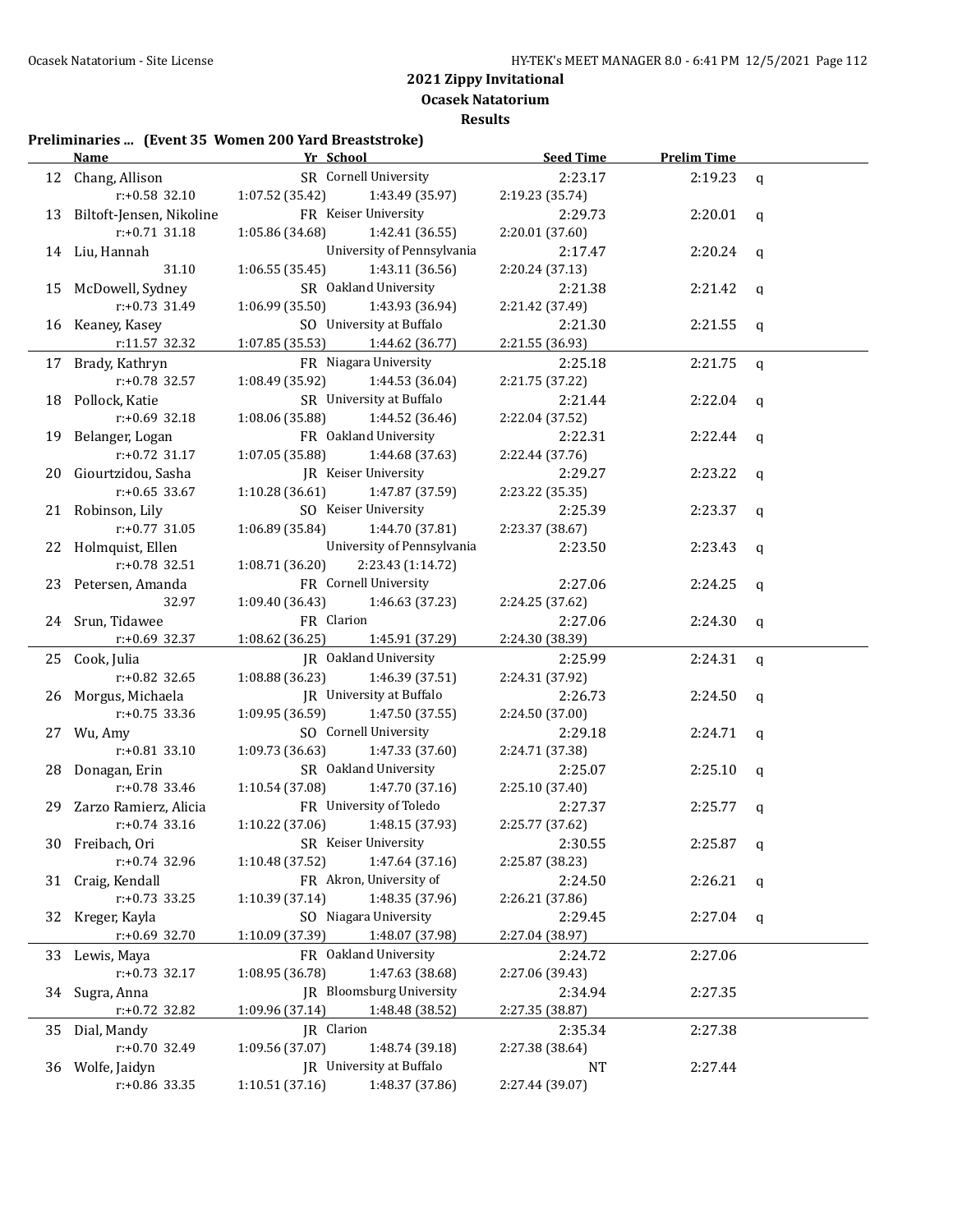**Ocasek Natatorium Results**

# **Preliminaries ... (Event 35 Women 200 Yard Breaststroke)**

| Name                               |                         | Yr School Manual Art School         | Seed Time       | <b>Prelim Time</b> |  |
|------------------------------------|-------------------------|-------------------------------------|-----------------|--------------------|--|
| 37 Morikawa, Carolyn               |                         | SR Cornell University               | 2:30.16         | 2:27.74            |  |
| $r: +0.70$ 33.24                   |                         | 1:09.96 (36.72) 1:48.28 (38.32)     | 2:27.74 (39.46) |                    |  |
| 38 Olivas, Julia                   |                         | SO Keiser University                | 2:31.54         | 2:28.10            |  |
| $r: +0.73$ 33.54                   | 1:11.43 (37.89)         | 1:50.30 (38.87)                     | 2:28.10 (37.80) |                    |  |
| 39 Silva, Amanda                   |                         | SO Niagara University               | 2:30.99         | 2:28.56            |  |
| $r: +0.74$ 33.09                   |                         | $1:10.97(37.88)$ $1:49.75(38.78)$   | 2:28.56 (38.81) |                    |  |
| 40 Wallenborg, Caroline            |                         | JR University of Toledo             | 2:35.04         | 2:28.68            |  |
| 33.10                              |                         | 1:10.96 (37.86) 1:49.50 (38.54)     | 2:28.68 (39.18) |                    |  |
| 41 Chalus, Candice                 |                         | SR Clarion                          | 2:32.37         | 2:28.80            |  |
| $r: +0.76$ 32.31                   | 1:09.18(36.87)          | 1:48.39 (39.21)                     | 2:28.80(40.41)  |                    |  |
| 42 Davidson, Sydney                |                         | JR Clarion                          | 2:43.08         | 2:29.18            |  |
| $r: +0.68$ 31.77                   | 1:08.89 (37.12)         | 1:48.01 (39.12)                     | 2:29.18(41.17)  |                    |  |
| 43 Maas, Jenna                     |                         | SR Oakland University               | 2:29.71         | 2:29.60            |  |
| $r: +0.71$ 33.40                   |                         | $1:11.39$ (37.99) $1:50.20$ (38.81) | 2:29.60 (39.40) |                    |  |
| 44 Laenen, Lola                    |                         | JR Oakland University               | 2:34.68         | 2:29.65            |  |
| r:+0.81 33.88                      |                         | 1:11.81 (37.93) 1:50.28 (38.47)     | 2:29.65 (39.37) |                    |  |
| 45 Rosely, Ava                     |                         | SO Clarion                          | 2:45.29         | 2:30.13            |  |
| 32.95                              |                         | $1:10.94(37.99)$ 1:49.84 (38.90)    | 2:30.13 (40.29) |                    |  |
| 46 Schwarz, Jenessa                |                         | University of Pennsylvania          | 2:29.89         | 2:32.59            |  |
| 32.87                              | 1:11.02 (38.15)         | 1:51.26 (40.24)                     | 2:32.59 (41.33) |                    |  |
| 47 Fry, Hailey                     |                         | Clarion                             | 2:35.67         | 2:32.99            |  |
| $r: +0.63$ 32.90                   |                         | $1:10.05(37.15)$ $1:50.17(40.12)$   | 2:32.99 (42.82) |                    |  |
| 48 Buchheit, Jocelyn               |                         | SO Clarion                          | 2:37.92         | 2:36.11            |  |
| r:+0.69 33.57                      |                         | $1:11.98(38.41)$ $1:53.32(41.34)$   | 2:36.11 (42.79) |                    |  |
| 49 Jackson, Liz                    |                         | SR Bloomsburg University            | 2:42.24         | 2:38.34            |  |
| $r: +0.71$ 35.18                   |                         | $1:14.93(39.75)$ $1:56.20(41.27)$   | 2:38.34 (42.14) |                    |  |
| 50 Wagoner, Jenna                  |                         | SR Niagara University               | 2:41.83         | 2:38.77            |  |
| $r: +0.73$ 35.95                   |                         | $1:15.82$ (39.87) $1:56.62$ (40.80) | 2:38.77(42.15)  |                    |  |
| 51 Thrasher, Madison               |                         | SO Keiser University                | 2:44.80         | 2:39.65            |  |
| $r: +0.83$ 35.73                   |                         | $1:16.82$ (41.09) $1:58.71$ (41.89) | 2:39.65 (40.94) |                    |  |
| 52 Gorrell, Bell                   |                         | SO Clarion                          | 2:52.75         | 2:47.88            |  |
| $r+0.82$ 36.95                     |                         | $1:18.91(41.96)$ $2:03.25(44.34)$   | 2:47.88 (44.63) |                    |  |
| Event 36 Men 200 Yard Breaststroke |                         |                                     |                 |                    |  |
| Meet Record: 1:49.71 # 12/5/2021   |                         | <b>Matthew Fallon</b>               | Penn            |                    |  |
| Pool Record:                       | $1:49.71$ * $12/5/2021$ | <b>Matthew Fallon</b>               | Penn            |                    |  |
| 1:52.28 D1A                        |                         |                                     |                 |                    |  |
| 1:58.43 D1B                        |                         |                                     |                 |                    |  |

|           | <b>Name</b>         |               | Yr School                  |                 | <b>Finals Time</b>       | <b>Points</b> |
|-----------|---------------------|---------------|----------------------------|-----------------|--------------------------|---------------|
| A - Final |                     |               |                            |                 |                          |               |
|           | Fallon, Matthew     |               | University of Pennsylvania | 1:50.53         | $1:49.71 \# \text{D1 A}$ | 32            |
|           | $r: +0.66$ 25.20    | 53.74 (28.54) | 1:21.29(27.55)             | 1:49.71 (28.42) |                          |               |
|           | Schreiber, Jason    |               | University of Pennsylvania | 1:57.30         | 1:55.96<br>D1B           | 28            |
|           | 25.92               | 54.80 (28.88) | 1:24.70 (29.90)            | 1:55.96 (31.26) |                          |               |
| 3         | Simpson, Neil       |               | University of Pennsylvania | 1:57.61         | 1:56.35<br>D1B           | 27            |
|           | $r: +0.62$ 26.28    | 56.47 (30.19) | 1:26.30 (29.83)            | 1:56.35(30.05)  |                          |               |
| 4         | Feldman, Benjamin   |               | University of Pennsylvania | 2:00.83         | 1:59.99                  | 26            |
|           | $r: +0.66$ 26.93    | 57.42 (30.49) | 1:28.42 (31.00)            | 1:59.99 (31.57) |                          |               |
|           | Zaplatar, Emerson   |               | SR Keiser University       | 2:01.17         | 2:00.17                  | 25            |
|           | $r: +0.71$ 26.20    | 56.76 (30.56) | 1:28.10 (31.34)            | 2:00.17 (32.07) |                          |               |
| 6         | Myklebusthaug, Theo | SO.           | Keiser University          |                 | 2:00.64                  | 24            |
|           | $r: +0.69$ 26.90    | 57.07 (30.17) | 1:28.45 (31.38)            | 2:00.64 (32.19) |                          |               |
|           |                     |               |                            |                 |                          |               |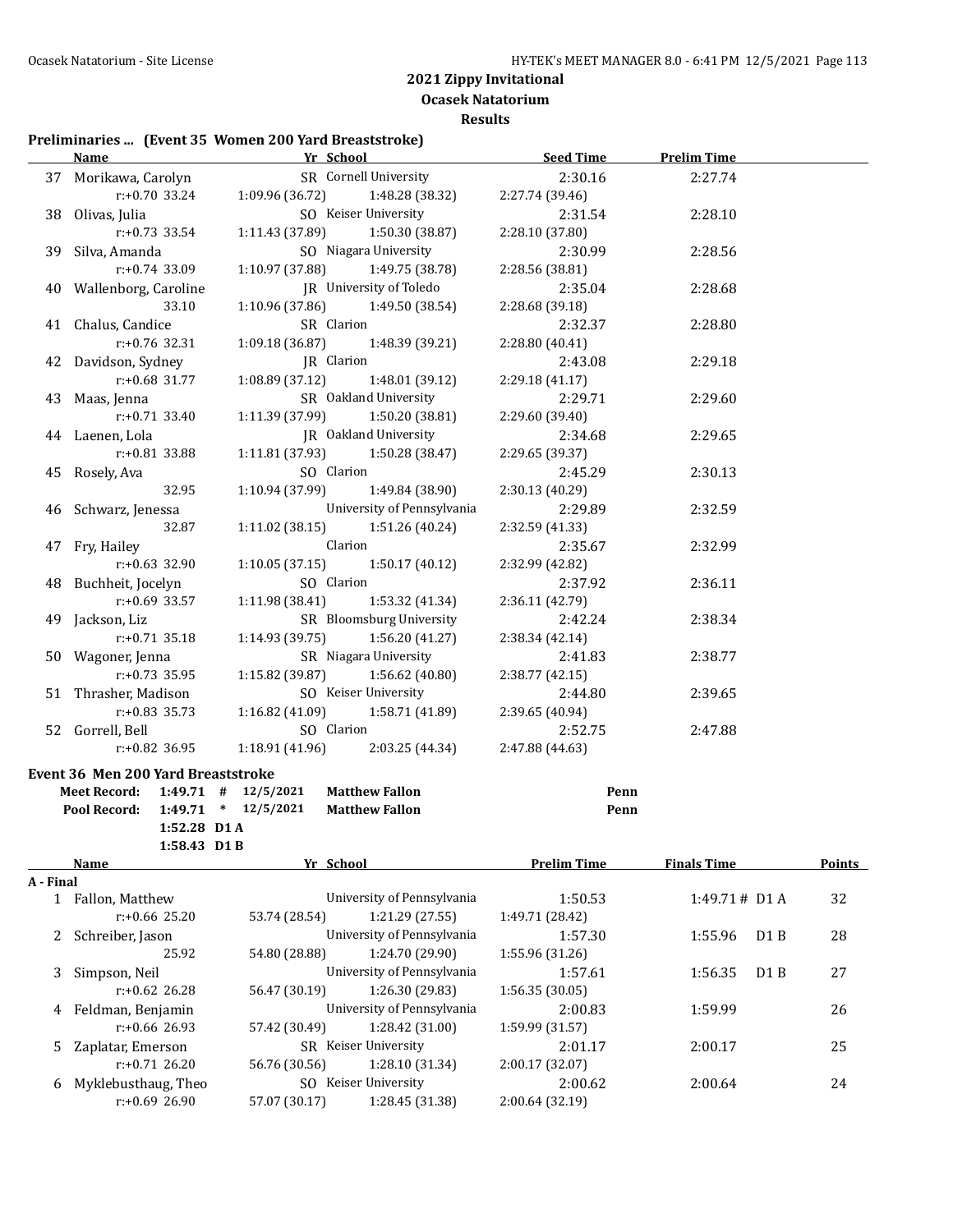**Results**

# **A - Final ... (Event 36 Men 200 Yard Breaststroke)**

|                  | <b>Name</b>                        | Yr School       |                                     | <b>Prelim Time</b> | <b>Finals Time</b> | <b>Points</b> |
|------------------|------------------------------------|-----------------|-------------------------------------|--------------------|--------------------|---------------|
|                  | 7 Bass, Jacob                      |                 | JR Cornell University               | 1:59.24            | 2:01.27            | 23            |
|                  | $r: +0.68$ 26.66                   | 56.44 (29.78)   | 1:27.49 (31.05)                     | 2:01.27 (33.78)    |                    |               |
|                  | 8 Valiquette, Jack                 |                 | JR Cornell University               | 2:00.16            | 2:03.43            | 22            |
|                  | $r: +0.65$ 27.13                   |                 | 57.94 (30.81) 1:30.31 (32.37)       | 2:03.43 (33.12)    |                    |               |
| <b>B</b> - Final |                                    |                 |                                     |                    |                    |               |
|                  | 9 Keil, Kevin                      |                 | University of Pennsylvania          | 2:01.67            | 2:00.47            | 20            |
|                  | r:+0.71 28.07                      | 58.45 (30.38)   | 1:29.01(30.56)                      | 2:00.47 (31.46)    |                    |               |
|                  | 10 Wolff, Sebastian                |                 | FR Cornell University               | 2:03.14            | 2:00.96            | 17            |
|                  | r:+0.68 26.48                      | 56.88 (30.40)   | 1:28.36 (31.48)                     | 2:00.96 (32.60)    |                    |               |
|                  | 11 Kunze, Fynn                     |                 | FR Keiser University                | 2:02.11            | 2:03.39            | 16            |
|                  | r:+0.72 27.88                      | 59.11 (31.23)   | 1:30.88(31.77)                      | 2:03.39 (32.51)    |                    |               |
|                  | 12 Bernsdorf, Andrew               |                 | JR Oakland University               | 2:04.84            | 2:03.91            | 15            |
|                  | r:+8.42 28.21                      | 59.80 (31.59)   | 1:31.74 (31.94)                     | 2:03.91 (32.17)    |                    |               |
|                  | 13 Park, Tate                      |                 | University of Pennsylvania          | 2:06.37            | 2:04.05            | 14            |
|                  | r:+0.66 27.88                      | 59.53 (31.65)   | 1:31.81 (32.28)                     | 2:04.05 (32.24)    |                    |               |
|                  | 14 Leblanc, Matthew                |                 | University of Pennsylvania          | 2:01.82            | 2:04.20            | 13            |
|                  | 27.13                              | 57.98 (30.85)   | 1:30.78 (32.80)                     | 2:04.20 (33.42)    |                    |               |
|                  | 15 Nyblom, Niklas                  |                 | JR Keiser University                | 2:05.87            | 2:04.65            | 12            |
|                  | $r: +0.65$ 27.88                   | 59.49 (31.61)   | 2:04.65(1:05.16)                    |                    |                    |               |
|                  | 16 Lewis, Thomas                   |                 | University of Pennsylvania          | 2:07.03            | 2:07.77            | 11            |
|                  | $r: +0.70$ 28.27                   |                 | $1:00.22$ (31.95) $1:33.29$ (33.07) | 2:07.77 (34.48)    |                    |               |
| C - Final        |                                    |                 |                                     |                    |                    |               |
|                  | 17 Finley, Sean                    |                 | FR Niagara University               | 2:07.05            | 2:05.51            | 9             |
|                  | r:+0.71 28.18                      | 59.99 (31.81)   | 1:32.70 (32.71)                     | 2:05.51 (32.81)    |                    |               |
|                  | 18 Flannery, Robert                |                 | FR Niagara University               | 2:07.12            | 2:06.38            | 7             |
|                  | r:+0.69 28.63                      | 1:00.54(31.91)  | 1:33.22 (32.68)                     | 2:06.38 (33.16)    |                    |               |
|                  | 19 Ojeda, Eddie                    |                 | JR Keiser University                | 2:07.10            | 2:06.98            | 6             |
|                  | 28.07                              | 59.70 (31.63)   | 1:32.77 (33.07)                     | 2:06.98 (34.21)    |                    |               |
|                  | 20 Madey, Nick                     |                 | SR Bloomsburg University            | 2:08.50            | 2:07.16            | 5             |
|                  | r:+0.69 28.83                      | 1:00.93(32.10)  | 1:34.30 (33.37)                     | 2:07.16 (32.86)    |                    |               |
|                  | 21 Evans, Andrew                   |                 | SR Oakland University               | 2:08.04            | 2:07.66            | 4             |
|                  | r:+0.69 28.45                      | 1:01.06 (32.61) | 1:34.08 (33.02)                     | 2:07.66 (33.58)    |                    |               |
|                  | 22 Dowdy, Thatcher                 |                 | FR Cornell University               | 2:09.10            | 2:08.04            | 3             |
|                  | r:+0.72 27.98                      | 59.77 (31.79)   | 1:33.19 (33.42)                     | 2:08.04 (34.85)    |                    |               |
|                  | 23 Rojewski, Ben                   |                 | JR Oakland University               | 2:07.11            | 2:09.64            | 2             |
|                  | $r: +0.73$ 30.50                   | 1:03.67(33.17)  | 1:36.82(33.15)                      | 2:09.64 (32.82)    |                    |               |
|                  | 24 Flowers, Paul                   | JR Clarion      |                                     | 2:08.70            | 2:09.97            | $\mathbf{1}$  |
|                  | $r: +0.68$ 28.44                   | 1:01.23(32.79)  | 1:35.10 (33.87)                     | 2:09.97 (34.87)    |                    |               |
|                  | Event 26 Men 200 Vard Preaststroke |                 |                                     |                    |                    |               |

#### **Event 36 Men 200 Yard Breaststroke**

| <b>Meet Record:</b>  | 1:49.71          | #      | 12/5/2021     | <b>Matthew Fallon</b>      | Penn             |                    |       |  |
|----------------------|------------------|--------|---------------|----------------------------|------------------|--------------------|-------|--|
| Pool Record:         | 1:49.71          | $\ast$ | 12/5/2021     | <b>Matthew Fallon</b>      | Penn             |                    |       |  |
|                      | 1:52.28 D1 A     |        |               |                            |                  |                    |       |  |
|                      | $1:58.43$ D1B    |        |               |                            |                  |                    |       |  |
| <b>Name</b>          |                  |        |               | Yr School                  | <b>Seed Time</b> | <b>Prelim Time</b> |       |  |
| <b>Preliminaries</b> |                  |        |               |                            |                  |                    |       |  |
| Fallon, Matthew      |                  |        |               | University of Pennsylvania | 1:55.53          | 1:50.53            | qD1 A |  |
|                      | $r: +0.67$ 25.32 |        | 53.63 (28.31) | 1:21.96 (28.33)            | 1:50.53(28.57)   |                    |       |  |
| 2 Schreiber, Jason   |                  |        |               | University of Pennsylvania | 2:00.66          | 1:57.30            | qD1B  |  |
|                      | $r: +0.58$ 26.45 |        | 56.28 (29.83) | 1:26.45(30.17)             | 1:57.30(30.85)   |                    |       |  |
| Simpson, Neil        |                  |        |               | University of Pennsylvania | 2:05.03          | 1:57.61            | qD1B  |  |
|                      | 26.39            |        | 56.33 (29.94) | 1:26.41 (30.08)            | 1:57.61 (31.20)  |                    |       |  |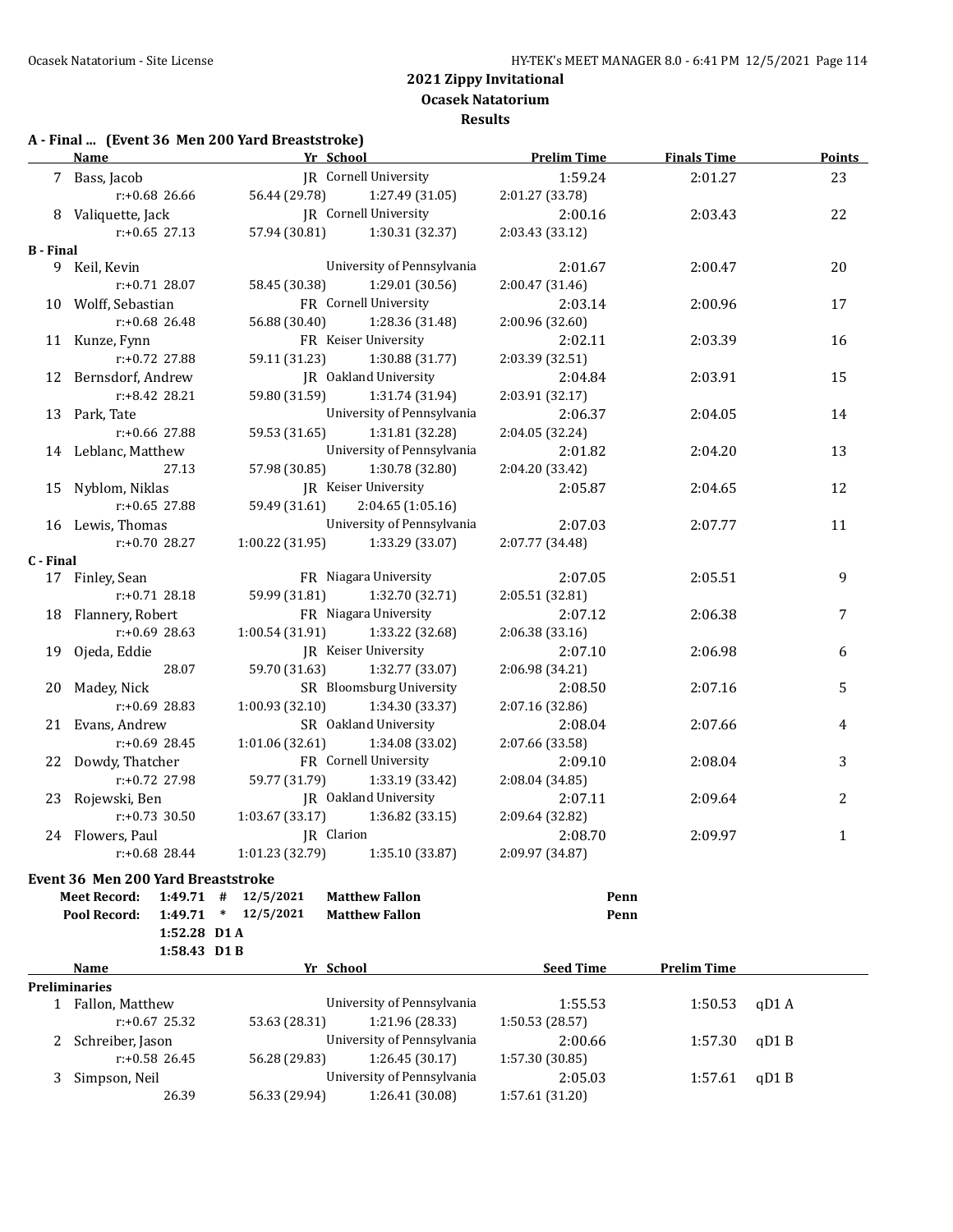**Ocasek Natatorium Results**

# **Preliminaries ... (Event 36 Men 200 Yard Breaststroke)**

|    | <b>Name</b>                         | Yr School                                                     | <b>Seed Time</b>           | <b>Prelim Time</b> |              |
|----|-------------------------------------|---------------------------------------------------------------|----------------------------|--------------------|--------------|
|    | 4 Bass, Jacob                       | JR Cornell University                                         | 2:07.00                    | 1:59.24 $q$        |              |
|    | $r: +0.68$ 26.76                    | 56.39 (29.63)<br>1:26.93 (30.54)                              | 1:59.24 (32.31)            |                    |              |
|    | 5 Valiquette, Jack                  | JR Cornell University                                         | 2:09.52                    | 2:00.16            | q            |
|    | r:+0.66 27.39                       | 57.67 (30.28)<br>1:28.58 (30.91)                              | 2:00.16 (31.58)            |                    |              |
| 6  | Myklebusthaug, Theo                 | SO Keiser University                                          | 2:16.73                    | 2:00.62            | $\mathsf{q}$ |
|    | r:+0.71 27.28                       | 57.79 (30.51)<br>1:29.11 (31.32)                              | 2:00.62 (31.51)            |                    |              |
|    | 7 Feldman, Benjamin                 | University of Pennsylvania                                    | 2:04.19                    | 2:00.83            | $\mathsf{q}$ |
|    | 27.21                               | 58.26 (31.05)<br>1:29.84 (31.58)                              | 2:00.83 (30.99)            |                    |              |
|    | 8 Zaplatar, Emerson                 | SR Keiser University                                          | 2:12.20                    | $2:01.17$ q        |              |
|    | r:+0.68 26.56                       | 57.76 (31.20)<br>1:29.52 (31.76)                              | 2:01.17 (31.65)            |                    |              |
|    | 9 Keil, Kevin                       | University of Pennsylvania                                    | 2:07.08                    | $2:01.67$ q        |              |
|    | r:+0.74 28.25                       | 59.10 (30.85)<br>1:29.86 (30.76)                              | 2:01.67 (31.81)            |                    |              |
|    | 10 Leblanc, Matthew                 | University of Pennsylvania                                    | 2:09.78                    | 2:01.82            | $\mathbf{q}$ |
|    | r:+0.69 26.95                       | 57.90 (30.95)<br>1:29.52 (31.62)                              | 2:01.82 (32.30)            |                    |              |
|    | 11 Kunze, Fynn                      | FR Keiser University                                          | 2:04.43                    | 2:02.11            | $\mathbf{q}$ |
|    | 27.95                               | 58.62 (30.67)<br>1:29.94 (31.32)                              | 2:02.11 (32.17)            |                    |              |
|    | 12 Wolff, Sebastian                 | FR Cornell University                                         | 2:13.22                    | 2:03.14            | $\mathbf{q}$ |
|    | r:+0.69 27.39                       | 58.74 (31.35)<br>1:30.25 (31.51)                              | 2:03.14 (32.89)            |                    |              |
|    | 13 Bernsdorf, Andrew                | JR Oakland University                                         | 2:06.70                    | 2:04.84            | q            |
|    | r:+0.68 28.56                       | 59.93 (31.37)<br>1:32.43 (32.50)                              | 2:04.84 (32.41)            |                    |              |
|    | 14 Nyblom, Niklas                   | JR Keiser University                                          | 2:10.48                    | 2:05.87            | $\mathbf q$  |
|    | $r: +0.65$ 28.21                    | 1:00.77(32.56)<br>1:32.69 (31.92)                             | 2:05.87 (33.18)            |                    |              |
|    | 15 Park, Tate                       | University of Pennsylvania                                    | 2:09.81                    | 2:06.37            | q            |
|    | $r: +0.65$ 28.25                    | 1:00.63(32.38)<br>1:33.76 (33.13)                             | 2:06.37 (32.61)            |                    |              |
|    | 16 Lewis, Thomas                    | University of Pennsylvania                                    | 2:09.65                    | 2:07.03            | $\mathbf{q}$ |
|    | r:+3.56 27.72                       | 58.97 (31.25)<br>1:32.28 (33.31)                              | 2:07.03 (34.75)            |                    |              |
|    | 17 Finley, Sean                     | FR Niagara University                                         | 2:12.63                    | 2:07.05            | $\mathbf{q}$ |
|    | $r: +0.74$ 28.53                    | 1:01.02(32.49)<br>1:34.04 (33.02)                             | 2:07.05 (33.01)            |                    |              |
|    | 18 Ojeda, Eddie                     | JR Keiser University                                          | 2:16.26                    | 2:07.10            | q            |
|    | $r: +0.73$ 28.01                    | 59.41 (31.40)<br>1:32.50 (33.09)                              | 2:07.10 (34.60)            |                    |              |
|    | 19 Rojewski, Ben                    | JR Oakland University                                         | 2:12.12                    | 2:07.11            | q            |
|    | $r: +0.75$ 28.11                    | 59.73 (31.62)<br>1:33.38 (33.65)                              | 2:07.11 (33.73)            |                    |              |
|    | 20 Flannery, Robert                 | FR Niagara University                                         | 2:17.09                    | 2:07.12            | q            |
|    | $r: +0.74$ 29.00                    | 1:01.11(32.11)<br>1:33.81 (32.70)                             | 2:07.12 (33.31)            |                    |              |
|    | 21 Casey, Jack                      | JR Cornell University                                         | 2:15.21                    | 2:07.46            | q            |
|    | $r: +0.73$ 28.53                    | $1:01.52(32.99)$ $1:35.16(33.64)$                             | 2:07.46 (32.30)            |                    |              |
|    | 22 Evans, Andrew                    | SR Oakland University                                         | 2:08.32                    | 2:08.04            | q            |
|    | $r: +0.71$ 28.55                    | 1:34.12 (32.72)<br>1:01.40(32.85)<br>SR Bloomsburg University | 2:08.04 (33.92)<br>2:22.38 |                    |              |
| 23 | Madey, Nick                         | 1:35.86 (33.86)                                               |                            | 2:08.50            | q            |
|    | r:+0.71 29.50                       | 1:02.00 (32.50)<br>JR Clarion                                 | 2:08.50 (32.64)            |                    |              |
| 24 | Flowers, Paul                       | 1:00.85 (32.29)                                               | 2:22.19                    | 2:08.70            | q            |
|    | r:+0.68 28.56                       | 1:34.44 (33.59)                                               | 2:08.70 (34.26)            |                    |              |
| 25 | Dowdy, Thatcher<br>r:+0.72 28.33    | FR Cornell University<br>1:34.18 (33.66)<br>1:00.52 (32.19)   | 2:12.43<br>2:09.10 (34.92) | 2:09.10            |              |
|    | Rocha, Chad                         | FR Niagara University                                         | 2:19.90                    | 2:10.29            |              |
| 26 | r:+0.68 29.23                       | 1:02.12 (32.89)<br>1:35.87 (33.75)                            | 2:10.29 (34.42)            |                    |              |
|    |                                     | FR Clarion                                                    |                            |                    |              |
| 27 | Lintelman, Michael<br>r:+0.67 28.98 | 1:01.55 (32.57)<br>1:35.44 (33.89)                            | 2:17.38<br>2:10.36 (34.92) | 2:10.36            |              |
| 28 | Quiñones, Javi                      | SR Oakland University                                         | 2:14.22                    | 2:10.67            |              |
|    | $r: +0.61$ 28.68                    | 1:35.88 (34.18)<br>1:01.70 (33.02)                            | 2:10.67 (34.79)            |                    |              |
|    |                                     |                                                               |                            |                    |              |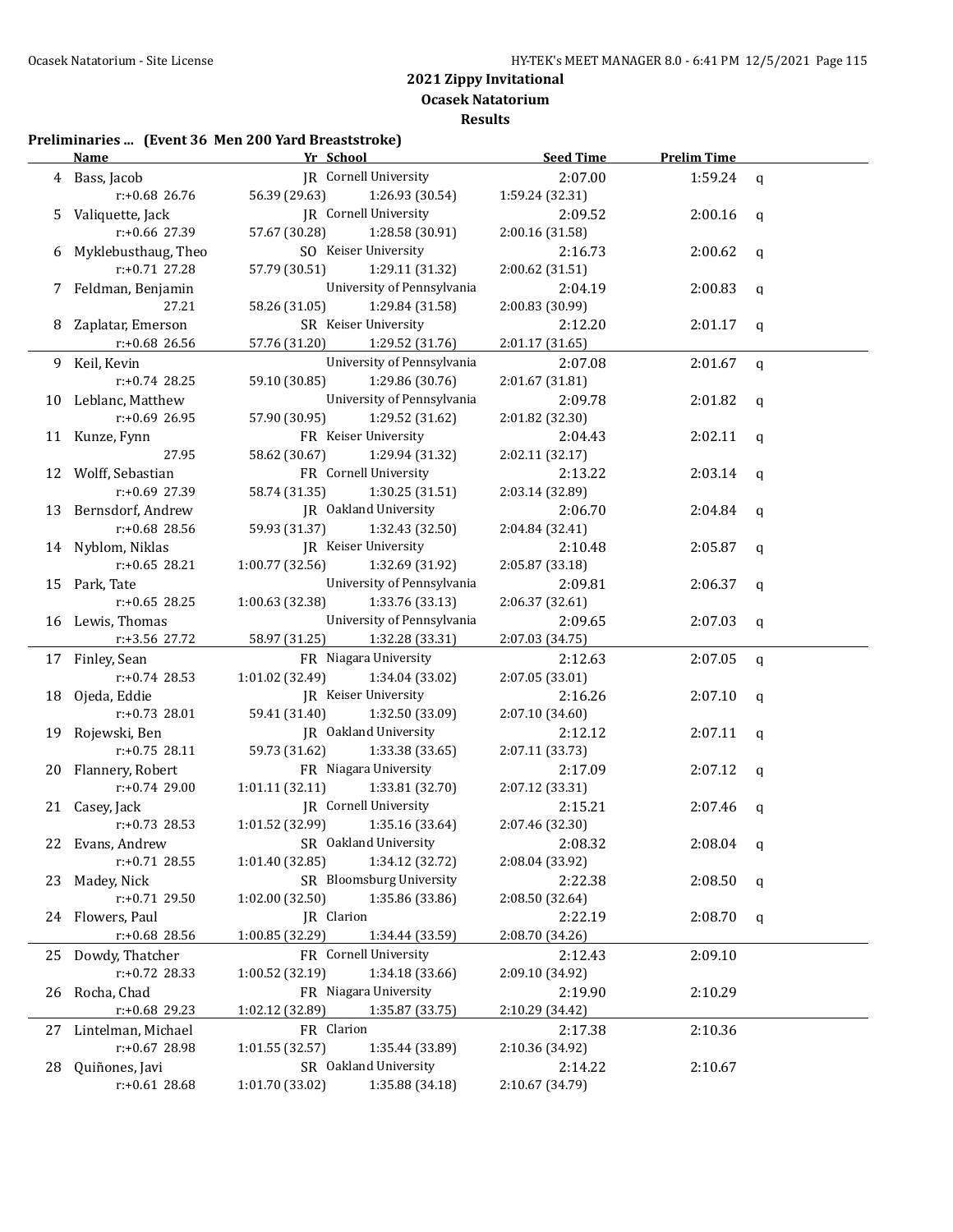**Ocasek Natatorium**

**Results**

# **Preliminaries ... (Event 36 Men 200 Yard Breaststroke)**

|           | <b>Name</b>                              | Yr School                          | <b>Seed Time</b>   | <b>Prelim Time</b> |     |               |
|-----------|------------------------------------------|------------------------------------|--------------------|--------------------|-----|---------------|
|           | 29 Schwabauer, Sam                       | SO Niagara University              | 2:18.34            | 2:10.68            |     |               |
|           | 28.66                                    | 1:01.72 (33.06)<br>1:36.10 (34.38) | 2:10.68 (34.58)    |                    |     |               |
|           | 30 Junk, Cameron                         | SR Bloomsburg University           | 2:16.44            | 2:11.72            |     |               |
|           | r:+0.64 28.91                            | 1:01.71 (32.80)<br>1:36.46 (34.75) | 2:11.72 (35.26)    |                    |     |               |
|           | 31 Wang, Eric                            | University of Pennsylvania         | 2:10.46            | 2:12.02            |     |               |
|           | r:+0.68 27.30                            | 1:36.08 (35.93)<br>1:00.15(32.85)  | 2:12.02 (35.94)    |                    |     |               |
|           | 32 Korkmaz, Kaan                         | FR Oakland University              | 2:07.49            | 2:12.05            |     |               |
|           | r:+0.68 29.00                            | 1:01.99 (32.99)<br>1:36.63 (34.64) | 2:12.05 (35.42)    |                    |     |               |
| 33        | Glatfelter, Tanner                       | FR Bloomsburg University           | 2:17.28            | 2:12.45            |     |               |
|           | $r: +0.61$ 28.65                         | 1:01.42 (32.77)<br>1:36.03 (34.61) | 2:12.45 (36.42)    |                    |     |               |
|           | 34 Shaffer, Josiah                       | SO Niagara University              | <b>NT</b>          | 2:13.44            |     |               |
|           | r:+0.67 28.50                            | 1:01.20 (32.70)<br>1:37.43 (36.23) | 2:13.44 (36.01)    |                    |     |               |
| 35        | Marvin, Matt                             | SR Bloomsburg University           | 2:24.32            | 2:15.15            |     |               |
|           | r:+0.84 29.42                            | 1:02.90 (33.48)<br>1:38.87 (35.97) | 2:15.15 (36.28)    |                    |     |               |
|           | 36 Ledo, Ryan                            | JR Keiser University               | 2:28.34            | 2:15.44            |     |               |
|           | $r: +0.59$ 30.30                         | 1:05.38 (35.08)<br>1:41.22 (35.84) | 2:15.44 (34.22)    |                    |     |               |
| 37        | Feiser, Joe                              | FR Clarion                         | 2:31.26            | 2:15.66            |     |               |
|           | 29.39                                    | 1:03.16 (33.77)<br>1:38.92 (35.76) | 2:15.66 (36.74)    |                    |     |               |
|           | 38 Francis, Luc                          | FR Cornell University              | 2:19.15            | 2:16.32            |     |               |
|           | $r: +0.78$ 30.01                         | 1:03.89 (33.88)<br>1:40.17 (36.28) | 2:16.32 (36.15)    |                    |     |               |
| 39        | Hollon, Colton                           | FR Clarion                         | 2:26.18            | 2:19.60            |     |               |
|           | r:+0.91 30.86                            | 1:05.89 (35.03)<br>1:42.16 (36.27) | 2:19.60 (37.44)    |                    |     |               |
|           |                                          | FR Cornell University              | 2:14.34            | <b>DFS</b>         |     |               |
| ---       | Banks, Jack<br>Declared false start      |                                    |                    |                    |     |               |
|           |                                          | SR Oakland University              |                    |                    |     |               |
|           | Geheb, Ryan                              |                                    | 2:07.75            | <b>DFS</b>         |     |               |
|           | Declared false start                     | <b>IR</b> Bloomsburg University    |                    |                    |     |               |
|           | Nesbitt, Blake                           |                                    | 2:13.59            | <b>DFS</b>         |     |               |
|           | Declared false start                     | University of Pennsylvania         |                    |                    |     |               |
| $\cdots$  | Hamilton, Jack                           |                                    | 2:03.89            | <b>DFS</b>         |     |               |
|           | Declared false start                     |                                    |                    |                    |     |               |
|           | <b>Event 37 Women 200 Yard Butterfly</b> |                                    |                    |                    |     |               |
|           | <b>Meet Record:</b><br>$1:56.49$ #       | 2019<br>Paulina Nogaj              | Akron              |                    |     |               |
|           | $1:53.50$ * 2018<br>Pool Record:         | <b>Regan Smith</b>                 | <b>RIPT</b>        |                    |     |               |
|           | 1:53.20 D1 A                             |                                    |                    |                    |     |               |
|           | $1:59.23$ D1B                            |                                    |                    |                    |     |               |
|           | Name                                     | Yr School                          | <b>Prelim Time</b> | <b>Finals Time</b> |     | <b>Points</b> |
| A - Final | 1 Nogaj, Paulina                         | Akron, University of               | 1:59.89            | 1:58.05            | D1B | 32            |
|           | r:+0.68 26.86                            | 55.73 (28.87)<br>1:27.36 (31.63)   | 1:58.05 (30.69)    |                    |     |               |
|           |                                          | University of Pennsylvania         |                    |                    |     |               |
| 2         | Chong, Vanessa                           |                                    | 2:01.39            | 2:00.14            |     | 28            |
|           | 26.67                                    | 56.80 (30.13)<br>1:27.65 (30.85)   | 2:00.14 (32.49)    |                    |     |               |
| 3         | Daniel, Abby                             | FR Akron, University of            | 2:01.82            | 2:00.42            |     | 27            |
|           | r:15.42 27.12                            | 1:28.93 (31.18)<br>57.75 (30.63)   | 2:00.42 (31.49)    |                    |     |               |
| 4         | Jiang, Joy                               | University of Pennsylvania         | 2:01.88            | 2:00.79            |     | 26            |
|           | r:+0.71 27.92                            | 1:29.15 (30.57)<br>58.58 (30.66)   | 2:00.79 (31.64)    |                    |     |               |
| 5         | Fisher, Clarice                          | JR University at Buffalo           | 2:01.61            | 2:00.81            |     | 25            |
|           | r:+0.71 27.28                            | 57.36 (30.08)<br>1:28.66 (31.30)   | 2:00.81 (32.15)    |                    |     |               |
| 6         | Neeb, Amnada                             | FR University at Buffalo           | 2:02.75            | 2:00.88            |     | 24            |
|           | $r: +0.74$ 27.43                         | 57.80 (30.37)<br>1:29.63 (31.83)   | 2:00.88 (31.25)    |                    |     |               |
|           | 7 Johnson, Jillian                       | University of Pennsylvania         | 2:03.37            | 2:01.27            |     | 23            |
|           | r:+5.44 27.02                            | 1:29.12 (31.79)<br>57.33 (30.31)   | 2:01.27 (32.15)    |                    |     |               |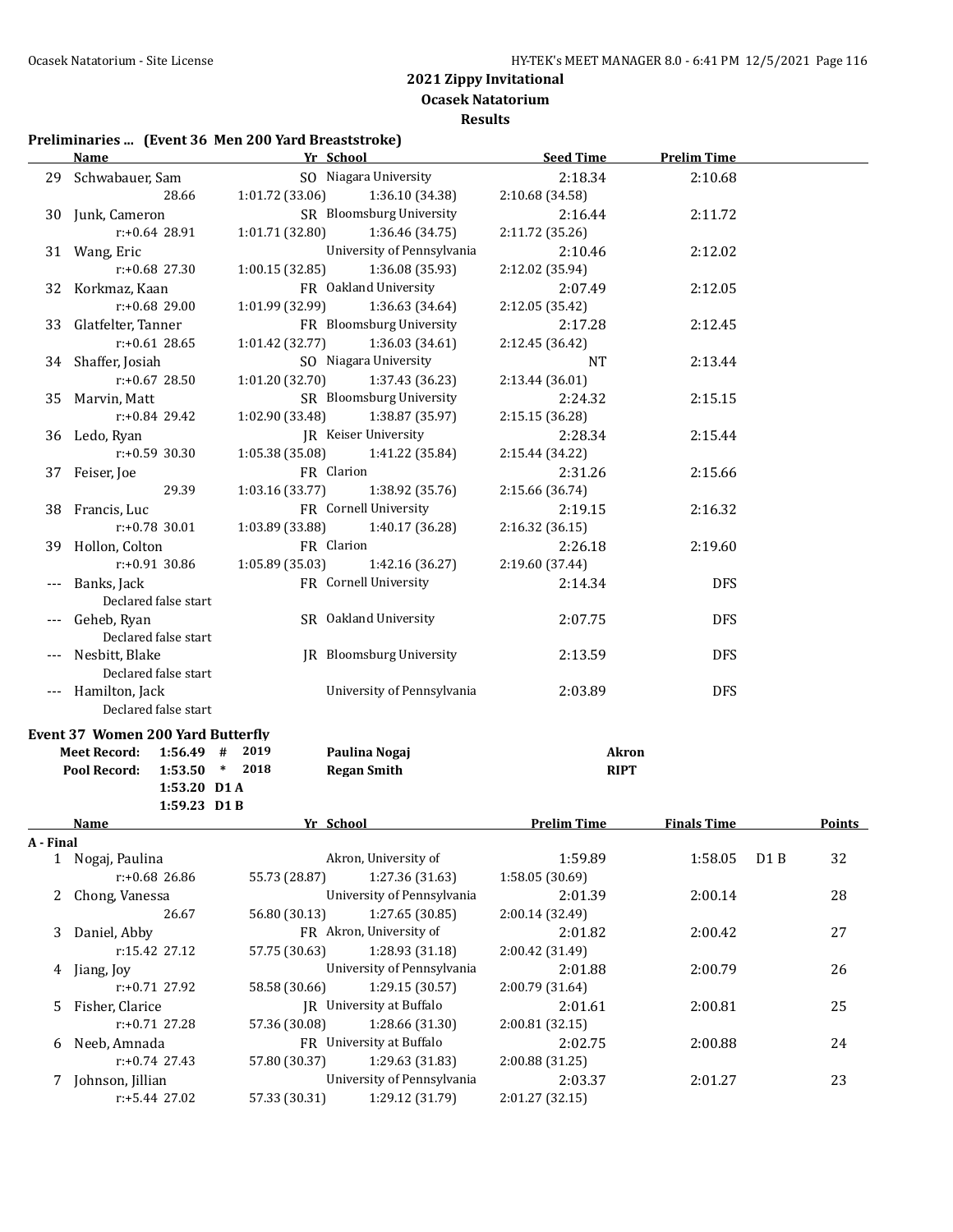# **A - Final ... (Event 37 Women 200 Yard Butterfly)**

|           | <b>Name</b>                       | Yr School       |                                     | <b>Prelim Time</b>         | <b>Finals Time</b> | <b>Points</b> |
|-----------|-----------------------------------|-----------------|-------------------------------------|----------------------------|--------------------|---------------|
|           | 8 Workman, Gail                   |                 | JR Akron, University of             | 2:02.35                    | 2:07.02            | 22            |
|           | r:+0.71 27.74                     |                 | $1:00.11(32.37)$ $1:32.84(32.73)$   | 2:07.02 (34.18)            |                    |               |
| B - Final |                                   |                 |                                     |                            |                    |               |
|           | 9 Riker, Alyssa                   |                 | JR Akron, University of             | 2:03.94                    | 2:02.58            | 20            |
|           | $r: +0.72$ 27.46                  |                 | 58.45 (30.99) 1:30.18 (31.73)       | 2:02.58 (32.40)            |                    |               |
|           | 10 Feng, Anna                     |                 | University of Pennsylvania          | 2:04.08                    | 2:03.51            | 17            |
|           | 27.94                             |                 | 59.01 (31.07) 1:30.80 (31.79)       | 2:03.51 (32.71)            |                    |               |
|           | 11 Sabotin, Rachel                |                 | SO Akron, University of             | 2:04.92                    | 2:03.66            | 16            |
|           | $r: +0.71$ 27.25                  |                 | 58.78 (31.53) 1:31.10 (32.32)       | 2:03.66 (32.56)            |                    |               |
|           | 12 Dailey, Taryn                  |                 | JR Keiser University                | 2:04.78                    | 2:03.86            | 15            |
|           | r:+0.67 27.91                     |                 | 58.56 (30.65) 1:31.18 (32.62)       | 2:03.86 (32.68)            |                    |               |
|           | 13 Kannan, Hannah                 |                 | University of Pennsylvania          | 2:05.71                    | 2:04.31            | 14            |
|           | r:+0.74 27.79                     |                 | 59.77 (31.98) 1:32.03 (32.26)       | 2:04.31 (32.28)            |                    |               |
|           | 14 Cislo, Mady                    |                 | SR Oakland University               | 2:06.18                    | 2:04.99            | 13            |
|           | $r: +0.77$ 28.13                  |                 | 59.99 (31.86) 1:32.59 (32.60)       | 2:04.99 (32.40)            |                    |               |
|           | 15 Newnam, Anna                   |                 | University of Pennsylvania          | 2:05.38                    | 2:05.30            | 12            |
|           | $r: +0.66$ 27.46                  |                 | 59.39 (31.93) 1:32.56 (33.17)       | 2:05.30 (32.74)            |                    |               |
|           | 16 Morisi, Kiani                  |                 | University of Pennsylvania          | 2:04.38                    | 2:06.23            | 11            |
|           | $r: +0.85$ 28.08                  |                 | 59.82 (31.74) 1:32.76 (32.94)       | 2:06.23 (33.47)            |                    |               |
| C - Final |                                   |                 |                                     |                            |                    |               |
|           | 17 Myers, Andie                   |                 | University of Pennsylvania          | 2:06.71                    | 2:04.21            | 9             |
|           | $r: +0.73$ 28.15                  | 1:00.54 (32.39) | 1:33.13 (32.59)                     | 2:04.21 (31.08)            |                    |               |
|           | 18 Hudson, Camryn                 |                 | SR Keiser University                | 2:06.56                    | 2:05.28            | 7             |
|           | $r: +0.72$ 27.89                  | 59.42 (31.53)   | 1:32.11 (32.69)                     | 2:05.28 (33.17)            |                    |               |
|           | 19 Gavin, Zoe                     |                 | SR Niagara University               | 2:06.36                    | 2:05.85            | 6             |
|           | r:+0.72 27.98                     |                 | 59.91 (31.93) 1:32.90 (32.99)       | 2:05.85 (32.95)            |                    |               |
|           | 20 DuPont, Schuyler               |                 | FR Cornell University               | 2:06.85                    | 2:06.37            | 5             |
|           | r:+9.86 28.23                     |                 | 1:00.22 (31.99) 1:32.90 (32.68)     | 2:06.37 (33.47)            |                    |               |
|           | 21 Li, Lena                       |                 | JR University at Buffalo            | 2:06.53                    | 2:06.67            | 4             |
|           | 28.20                             | 1:00.57(32.37)  | 1:33.41 (32.84)                     | 2:06.67 (33.26)            |                    |               |
|           | 22 Nenonen, Sohvi                 |                 | JR Oakland University               | 2:07.82                    | 2:07.08            | 3             |
|           | $r: +0.77$ 27.98                  | 1:00.33(32.35)  | 1:33.51 (33.18)                     | 2:07.08 (33.57)            |                    |               |
|           | 23 Davis, Sophia                  |                 | SO Oakland University               | 2:07.58                    | 2:07.57            | 2             |
|           | $r: +0.68$ 29.37                  | 1:02.31 (32.94) | 1:35.18 (32.87)                     | 2:07.57 (32.39)            |                    |               |
|           | 24 Nuhfer, Grace                  |                 | FR Akron, University of             | 2:07.51                    | 2:07.95            | $\mathbf{1}$  |
|           | $r: +0.65$ 29.45                  |                 | $1:02.29$ (32.84) $1:35.13$ (32.84) | 2:07.95 (32.82)            |                    |               |
| D - Final |                                   |                 |                                     |                            |                    |               |
|           | 25 Eggers, Ajete                  |                 | FR Oakland University               | 2:08.74                    | 2:06.54            |               |
|           | 28.21                             | 1:01.01 (32.80) | 1:33.59 (32.58)                     | 2:06.54 (32.95)            |                    |               |
| 26        | Garzon, Noelia                    |                 | JR Keiser University                | 2:08.80                    | 2:08.22            |               |
|           | r:+0.70 28.65                     | 1:00.75(32.10)  | 1:33.33 (32.58)                     | 2:08.22 (34.89)            |                    |               |
| 27        | Zubenko, Sonya                    |                 | JR Oakland University               | 2:08.51                    | 2:08.48            |               |
|           | r:+0.72 28.93                     | 1:01.68 (32.75) | 1:35.06 (33.38)                     | 2:08.48 (33.42)            |                    |               |
| 28        | LaBue, Delaney                    |                 | SR Niagara University               | 2:11.82                    | 2:10.27            |               |
|           | r:+0.71 29.20                     | 1:02.07 (32.87) | 1:35.85 (33.78)                     | 2:10.27 (34.42)            |                    |               |
| 29.       | Kupsky, Tara                      |                 | SR Bloomsburg University            | 2:10.50                    | 2:10.83            |               |
|           | r:+0.75 28.95                     | 1:01.94 (32.99) | 1:37.17 (35.23)                     | 2:10.83 (33.66)            |                    |               |
|           | Marody, Maggie                    |                 | FR Niagara University               |                            |                    |               |
| 30        | r:+0.71 29.66                     | 1:02.42 (32.76) | 1:36.21 (33.79)                     | 2:11.42<br>2:11.19 (34.98) | 2:11.19            |               |
|           |                                   |                 | SO Oakland University               | 2:10.45                    |                    |               |
|           | 31 Rice, Jillian<br>r:+0.77 29.17 | 1:02.75 (33.58) | 1:37.28 (34.53)                     | 2:11.27 (33.99)            | 2:11.27            |               |
|           |                                   |                 |                                     |                            |                    |               |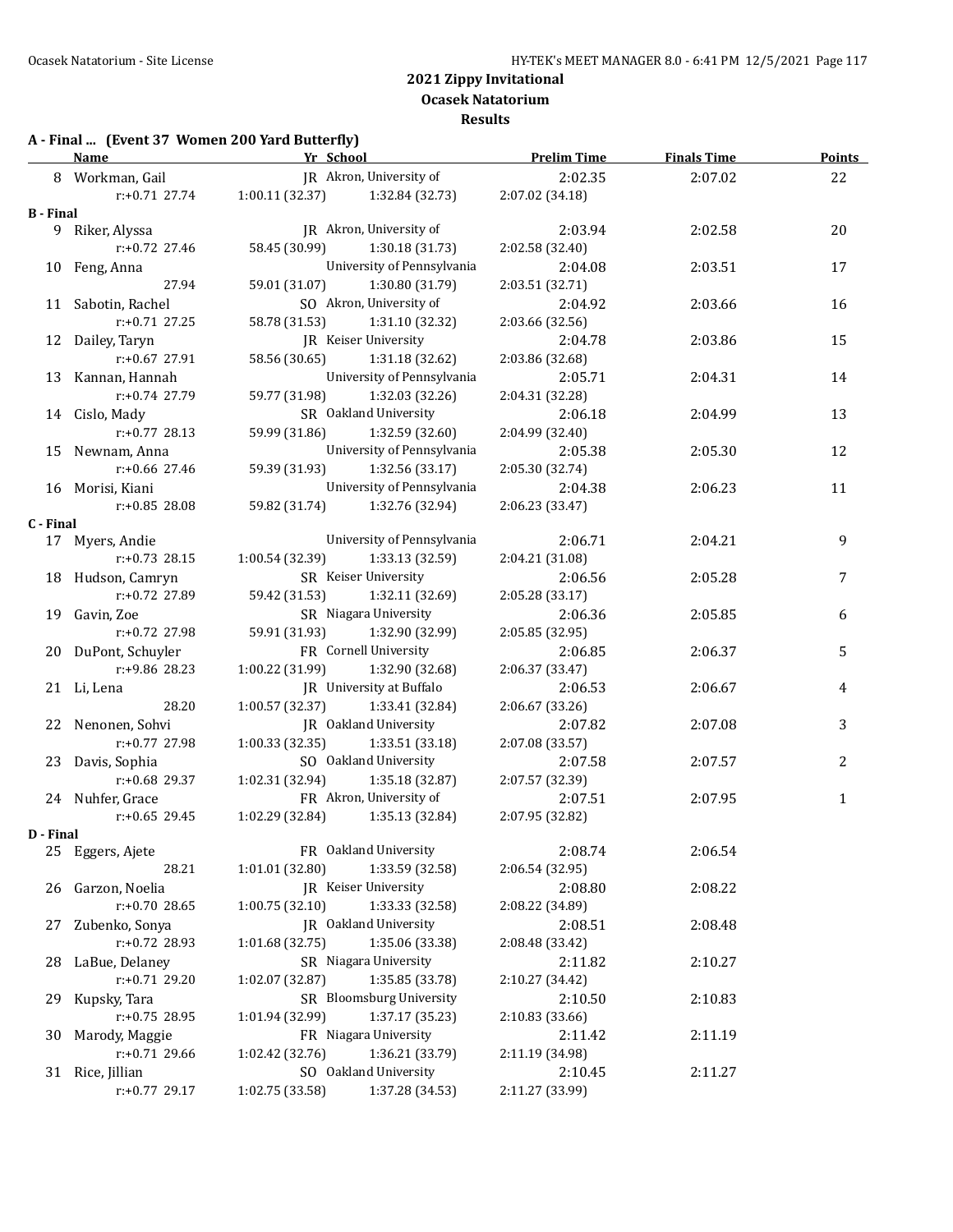**Ocasek Natatorium**

**Results**

|    | <b>Name</b>                              |                  | D - Final  (Event 37 Women 200 Yard Butterfly) | Yr School                   | <b>Prelim Time</b> | <b>Finals Time</b> | <b>Points</b> |
|----|------------------------------------------|------------------|------------------------------------------------|-----------------------------|--------------------|--------------------|---------------|
| 32 | Creek, Lindsey                           |                  |                                                | FR University of Toledo     | 2:10.18            | 2:13.29            |               |
|    |                                          | $r: +0.76$ 30.62 | 1:04.74 (34.12)                                | 1:39.46 (34.72)             | 2:13.29 (33.83)    |                    |               |
|    | <b>Event 37 Women 200 Yard Butterfly</b> |                  |                                                |                             |                    |                    |               |
|    | <b>Meet Record:</b>                      | $1:56.49$ #      | 2019                                           | Paulina Nogaj               | <b>Akron</b>       |                    |               |
|    | Pool Record:                             | 1:53.50          | $\ast$<br>2018                                 | <b>Regan Smith</b>          | <b>RIPT</b>        |                    |               |
|    |                                          | 1:53.20 D1 A     |                                                |                             |                    |                    |               |
|    |                                          | 1:59.23 D1B      |                                                |                             |                    |                    |               |
|    | Name                                     |                  |                                                | Yr School                   | <b>Seed Time</b>   | <b>Prelim Time</b> |               |
|    | <b>Preliminaries</b>                     |                  |                                                |                             |                    |                    |               |
|    | 1 Nogaj, Paulina                         |                  |                                                | Akron, University of        | 1:58.75            | 1:59.89            | q             |
|    |                                          | $r: +0.69$ 26.88 | 57.33 (30.45)                                  | 1:28.53 (31.20)             | 1:59.89 (31.36)    |                    |               |
|    | LaGrand, Susan                           |                  |                                                | SR Oakland University       | 2:02.99            | 2:01.18            | q             |
|    |                                          | 27.63            | 58.58 (30.95)                                  | 1:30.06 (31.48)             | 2:01.18 (31.12)    |                    |               |
| 3  | Chong, Vanessa                           |                  |                                                | University of Pennsylvania  | 2:00.20            | 2:01.39            | $\mathbf q$   |
|    |                                          | $r: +0.73$ 27.02 | 57.47 (30.45)                                  | 1:29.09 (31.62)             | 2:01.39 (32.30)    |                    |               |
| 4  | Fisher, Clarice                          |                  |                                                | JR University at Buffalo    | 2:04.07            | 2:01.61            | q             |
|    |                                          | r:+0.70 27.54    | 57.98 (30.44)                                  | 1:28.91 (30.93)             | 2:01.61 (32.70)    |                    |               |
| 5. | Daniel, Abby                             |                  |                                                | FR Akron, University of     | 2:02.37            | 2:01.82            | q             |
|    |                                          | 27.39            | 58.37 (30.98)                                  | 1:29.99 (31.62)             | 2:01.82 (31.83)    |                    |               |
| 6  | Jiang, Joy                               |                  |                                                | University of Pennsylvania  | 2:03.15            | 2:01.88            | q             |
|    |                                          | 28.14            | 59.19 (31.05)                                  | 1:30.28 (31.09)             | 2:01.88 (31.60)    |                    |               |
| 7  | Workman, Gail                            |                  |                                                | JR Akron, University of     | 2:00.69            | 2:02.35            | q             |
|    |                                          | $r: +0.69$ 28.32 | 58.55 (30.23)                                  | 1:30.06(31.51)              | 2:02.35 (32.29)    |                    |               |
| 8  | Neeb, Amnada                             |                  |                                                | FR University at Buffalo    | 2:04.32            | 2:02.75            | q             |
|    |                                          | $r: +0.74$ 27.23 | 57.79 (30.56)                                  | 1:29.88 (32.09)             | 2:02.75 (32.87)    |                    |               |
| 9. | Johnson, Jillian                         |                  |                                                | University of Pennsylvania  | 2:03.17            | 2:03.37            | q             |
|    |                                          | r:+0.71 27.59    | 58.13 (30.54)                                  | 1:29.97 (31.84)             | 2:03.37 (33.40)    |                    |               |
| 10 | Riker, Alyssa                            |                  |                                                | JR Akron, University of     | 2:04.49            | 2:03.94            | q             |
|    |                                          | $r: +0.74$ 27.78 | 59.43 (31.65)                                  | 1:31.64 (32.21)             | 2:03.94 (32.30)    |                    |               |
|    | 11 Feng, Anna                            |                  |                                                | University of Pennsylvania  | 2:06.36            | 2:04.08            | q             |
|    |                                          | $r: +0.64$ 28.14 | 59.72 (31.58)                                  | 1:31.40 (31.68)             | 2:04.08 (32.68)    |                    |               |
| 12 | Morisi, Kiani                            |                  |                                                | University of Pennsylvania  | 2:05.72            | 2:04.38            | q             |
|    |                                          | r:+0.79 27.71    | 58.56 (30.85)                                  | 1:30.90 (32.34)             | 2:04.38 (33.48)    |                    |               |
| 13 | Dailey, Taryn                            |                  |                                                | <b>IR</b> Keiser University | 2:09.04            | 2:04.78            | q             |
|    |                                          | $r: +0.69$ 28.17 | 59.83 (31.66)                                  | 1:32.00 (32.17)             | 2:04.78 (32.78)    |                    |               |
|    | 14 Sabotin, Rachel                       |                  |                                                | SO Akron, University of     | NT                 | $2:04.92$ q        |               |
|    |                                          | r:13.18 26.98    | 58.40 (31.42)                                  | 1:31.48 (33.08)             | 2:04.92 (33.44)    |                    |               |
| 15 | Newnam, Anna                             |                  |                                                | University of Pennsylvania  | 2:05.36            | $2:05.38$ q        |               |
|    |                                          | $r: +0.66$ 26.76 | 58.55 (31.79)                                  | 1:31.33 (32.78)             | 2:05.38 (34.05)    |                    |               |
|    | 16 Kannan, Hannah                        |                  |                                                | University of Pennsylvania  | 2:04.77            | $2:05.71$ q        |               |
|    |                                          | r:+0.74 27.20    | 58.76 (31.56)                                  | 1:32.45 (33.69)             | 2:05.71 (33.26)    |                    |               |
|    | 17 Cislo, Mady                           |                  |                                                | SR Oakland University       | 2:07.72            | $2:06.18$ q        |               |
|    |                                          | $r: +0.74$ 18.03 | 1:00.66 (42.63)                                | 1:33.21 (32.55)             | 2:06.18 (32.97)    |                    |               |
|    | 18 Gavin, Zoe                            |                  |                                                | SR Niagara University       | 2:10.26            | $2:06.36$ q        |               |
|    |                                          | r:+0.73 28.11    | 1:00.04 (31.93)                                | 1:33.32 (33.28)             | 2:06.36 (33.04)    |                    |               |
|    | 19 Li, Lena                              |                  |                                                | JR University at Buffalo    | 2:10.97            | 2:06.53            | q             |
|    |                                          | r:+0.70 28.71    | 1:00.86 (32.15)                                | 1:33.55 (32.69)             | 2:06.53 (32.98)    |                    |               |
| 20 | Hudson, Camryn                           |                  |                                                | SR Keiser University        | 2:06.45            | 2:06.56            | q             |
|    |                                          | r:+0.70 28.00    | 59.53 (31.53)                                  | 1:32.35 (32.82)             | 2:06.56 (34.21)    |                    |               |
| 21 | Gruvberger, Anna                         |                  |                                                | SO Cornell University       | 2:07.86            | 2:06.70            | q             |
|    |                                          | $r: +0.71$ 27.84 | 59.17 (31.33)                                  | 1:31.89 (32.72)             | 2:06.70 (34.81)    |                    |               |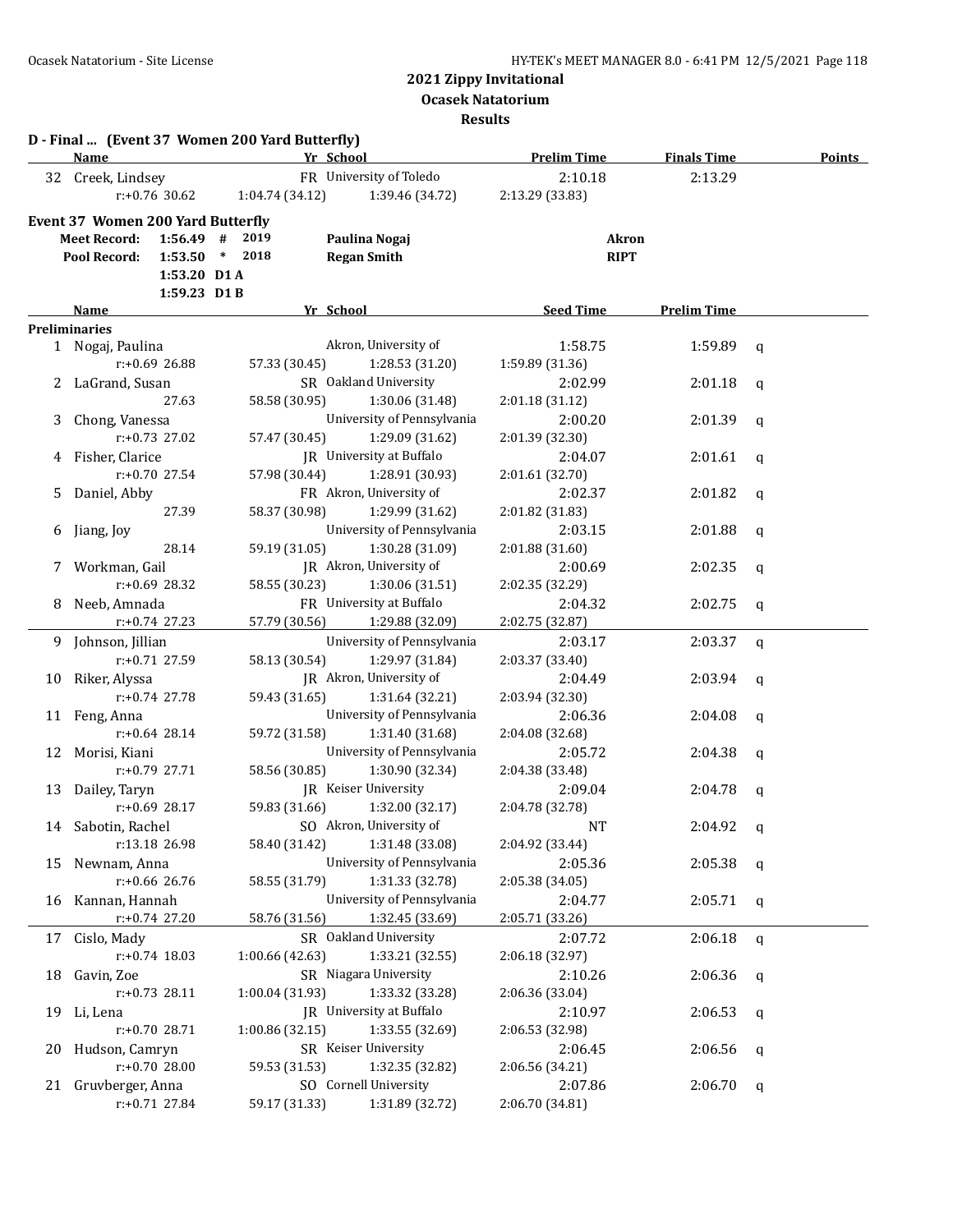#### **Preliminaries ... (Event 37 Women 200 Yard Butterfly)**

|    | Yr School<br><b>Name</b> |                                     | <b>Seed Time</b> | <b>Prelim Time</b> |              |
|----|--------------------------|-------------------------------------|------------------|--------------------|--------------|
|    | 22 Myers, Andie          | University of Pennsylvania          | 2:06.18          | 2:06.71            | $\mathsf{q}$ |
|    | r:+0.72 27.19            | 57.99 (30.80)<br>1:30.56 (32.57)    | 2:06.71 (36.15)  |                    |              |
| 23 | DuPont, Schuyler         | FR Cornell University               | 2:15.50          | 2:06.85            | q            |
|    | r:+0.71 27.92            | 59.99 (32.07)<br>1:32.89 (32.90)    | 2:06.85 (33.96)  |                    |              |
|    | 24 Nuhfer, Grace         | FR Akron, University of             | 2:08.39          | 2:07.51            | q            |
|    | r:+4.70 29.71            | 1:02.33 (32.62)<br>1:35.71 (33.38)  | 2:07.51 (31.80)  |                    |              |
|    | 25 Davis, Sophia         | SO Oakland University               | 2:09.49          | 2:07.58            | $\mathbf q$  |
|    | r:+0.70 28.94            | 1:01.41 (32.47)<br>1:34.68 (33.27)  | 2:07.58 (32.90)  |                    |              |
| 26 | Nenonen, Sohvi           | JR Oakland University               | 2:10.57          | 2:07.82            | q            |
|    | r:+0.73 27.84            | 59.90 (32.06)<br>1:32.99 (33.09)    | 2:07.82 (34.83)  |                    |              |
| 27 | Zubenko, Sonya           | JR Oakland University               | 2:09.99          | 2:08.51            | q            |
|    | 29.49                    | 1:02.14(32.65)<br>2:08.51 (1:06.37) |                  |                    |              |
| 28 | Eggers, Ajete            | FR Oakland University               | 2:06.34          | 2:08.74            | q            |
|    | r:+0.71 28.19            | 1:00.43 (32.24)<br>1:33.91 (33.48)  | 2:08.74 (34.83)  |                    |              |
| 29 | Garzon, Noelia           | JR Keiser University                | 2:11.97          | 2:08.80            | q            |
|    | r:+0.68 29.00            | 1:01.20 (32.20)<br>1:34.07 (32.87)  | 2:08.80 (34.73)  |                    |              |
| 30 | Creek, Lindsey           | FR University of Toledo             | 2:14.13          | 2:10.18            | q            |
|    | 29.67                    | 1:03.34 (33.67)<br>1:37.27 (33.93)  | 2:10.18 (32.91)  |                    |              |
|    | 31 Rice, Jillian         | SO Oakland University               | 2:17.26          | 2:10.45            | q            |
|    | 29.24                    | 1:02.84 (33.60)<br>1:36.34(33.50)   | 2:10.45(34.11)   |                    |              |
|    | 32 Kupsky, Tara          | SR Bloomsburg University            | 2:20.34          | 2:10.50            | $\mathsf{q}$ |
|    | $r: +0.76$ 28.66         | 1:01.23 (32.57)<br>1:35.36 (34.13)  | 2:10.50 (35.14)  |                    |              |
|    | 33 Aycock, Abbey         | SO Oakland University               | 2:09.18          | 2:10.62            |              |
|    | r:+0.73 29.85            | 1:01.24 (31.39)<br>1:34.88 (33.64)  | 2:10.62 (35.74)  |                    |              |
|    | 34 Marody, Maggie        | FR Niagara University               | 2:14.10          | 2:11.42            |              |
|    | r:+0.71 29.47            | 1:01.97 (32.50)<br>1:36.08 (34.11)  | 2:11.42 (35.34)  |                    |              |
|    | 35 LaBue, Delaney        | SR Niagara University               | 2:14.96          | 2:11.82            |              |
|    | r:+0.67 28.64            | 1:00.62 (31.98)<br>1:34.51 (33.89)  | 2:11.82 (37.31)  |                    |              |
| 36 | Rodrigez, Barbara        | JR Keiser University                | 2:16.02          | 2:12.55            |              |
|    | r:+0.70 29.24            | 1:01.97 (32.73)<br>1:36.10 (34.13)  | 2:12.55 (36.45)  |                    |              |
| 37 | Stromberg, Amanda        | SR Keiser University                | 2:15.98          | 2:12.67            |              |
|    | $r: +0.77$ 28.15         | 1:01.94 (33.79)<br>1:36.36 (34.42)  | 2:12.67 (36.31)  |                    |              |
| 38 | Lloyd, Sydney            | SO Bloomsburg University            | 2:14.64          | 2:12.75            |              |
|    | r:+0.68 29.92            | 1:03.43 (33.51)<br>1:37.99 (34.56)  | 2:12.75 (34.76)  |                    |              |
|    | 39 Killinger, Kaitlyn    | FR Oakland University               | 2:13.14          | 2:12.79            |              |
|    | $r: +0.77$ 29.47         | 1:02.44 (32.97)<br>1:37.16 (34.72)  | 2:12.79 (35.63)  |                    |              |
|    | 40 Fortney, Autumn       | SR Clarion                          | 2:15.22          | 2:12.80            |              |
|    | r:+0.70 28.69            | 1:37.14 (34.87)<br>1:02.27 (33.58)  | 2:12.80 (35.66)  |                    |              |
|    | 41 Betancourt, Alyssia   | FR Oakland University               | 2:09.23          | 2:13.39            |              |
|    | r:+0.66 29.07            | 1:37.54 (35.30)<br>1:02.24 (33.17)  | 2:13.39 (35.85)  |                    |              |
| 42 | Sofoulis, Danai          | FR Keiser University                | 2:12.12          | 2:14.03            |              |
|    | r:+0.78 28.96            | 1:38.30 (36.17)<br>1:02.13 (33.17)  | 2:14.03 (35.73)  |                    |              |
| 43 | Strayer, Catie           | FR Bloomsburg University            | 2:16.73          | 2:14.45            |              |
|    | r:+0.68 30.48            | 1:03.75 (33.27)<br>1:39.43 (35.68)  | 2:14.45 (35.02)  |                    |              |
| 44 | Shaffer, Maggie          | FR Bloomsburg University            | 2:19.85          | 2:14.76            |              |
|    | $r: +0.71$ 29.43         | 1:38.50 (35.63)<br>1:02.87 (33.44)  | 2:14.76 (36.26)  |                    |              |
| 45 | Stoehr, Allison          | FR Niagara University               | 2:21.55          | 2:15.20            |              |
|    | r:+0.82 30.52            | 1:39.83 (35.30)<br>1:04.53 (34.01)  | 2:15.20 (35.37)  |                    |              |
|    | 46 Hinkson, Michaela     | SO Clarion                          | 2:20.60          | 2:16.20            |              |
|    | r:+0.75 29.45            | 1:38.75 (35.53)<br>1:03.22 (33.77)  | 2:16.20 (37.45)  |                    |              |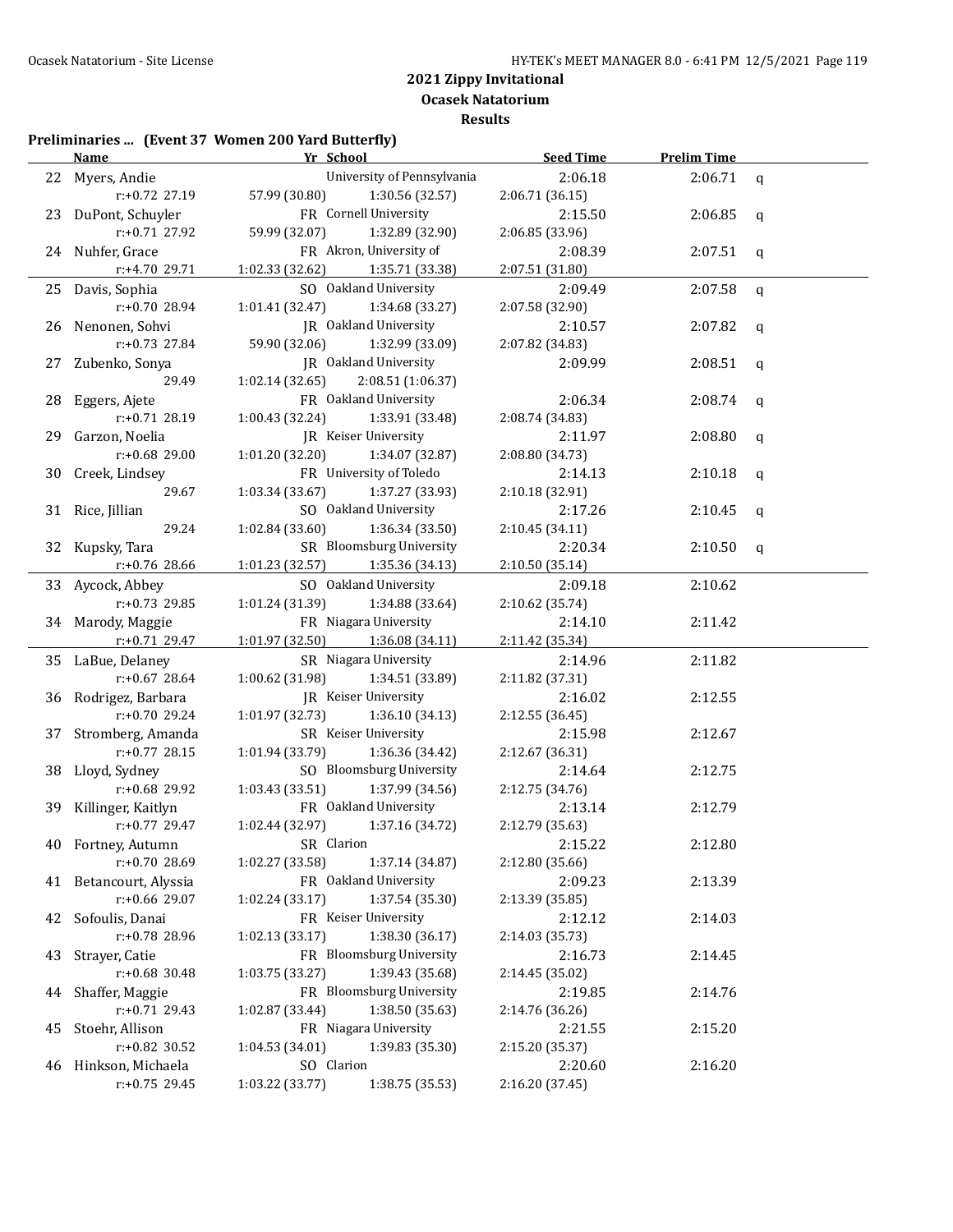**Ocasek Natatorium**

**Results**

# **Preliminaries ... (Event 37 Women 200 Yard Butterfly)**

|                  | <b>Name</b>                                    | Yr School       |                              | <b>Seed Time</b>              | <b>Prelim Time</b> |        |
|------------------|------------------------------------------------|-----------------|------------------------------|-------------------------------|--------------------|--------|
|                  | 47 Kosanovic, Courtney                         | JR Clarion      |                              | 2:23.51                       | 2:17.10            |        |
|                  | r:+0.70 29.88                                  | 1:04.73(34.85)  | 1:40.67 (35.94)              | 2:17.10 (36.43)               |                    |        |
|                  | 48 Wrejde, Isabelle                            |                 | SR Keiser University         | 2:25.43                       | 2:17.83            |        |
|                  | 29.65                                          | 1:04.11 (34.46) | 1:40.30 (36.19)              | 2:17.83 (37.53)               |                    |        |
|                  | 49 Marchioni, Julie                            |                 | SR Bloomsburg University     | 2:26.43                       | 2:19.29            |        |
|                  | $r: +0.71$ 30.21                               | 1:05.18 (34.97) | 1:40.90 (35.72)              | 2:19.29 (38.39)               |                    |        |
|                  | 50 Turner, Elizabeth                           |                 | SR Bloomsburg University     | 2:23.75                       | 2:20.75            |        |
|                  | $r: +0.72$ 30.08                               | 1:04.62 (34.54) | 1:41.64 (37.02)              | 2:20.75 (39.11)               |                    |        |
|                  | 51 Smith, Emily                                |                 | SR Bloomsburg University     | 2:21.25                       | 2:27.78            |        |
|                  | r:+0.83 31.72                                  | 1:08.61 (36.89) | 1:47.38 (38.77)              | 2:27.78 (40.40)               |                    |        |
|                  | Syrkin, Alex                                   |                 | FR Cornell University        | 2:09.50                       | DQ DQ              |        |
|                  | Declared false start                           |                 |                              |                               |                    |        |
|                  | <b>Event 38 Men 200 Yard Butterfly</b>         |                 |                              |                               |                    |        |
|                  | $1:46.99$ # $12/5/2021$<br><b>Meet Record:</b> |                 | Joseph Gurski                | Cornell                       |                    |        |
|                  | Pool Record:<br>$1:46.99$ * $12/5/2021$        |                 | Joseph Gurski                | Cornell                       |                    |        |
|                  | 1:40.44 D1 A                                   |                 |                              |                               |                    |        |
|                  | 1:46.69 D1B                                    |                 |                              |                               |                    |        |
|                  | Name                                           | Yr School       |                              | <b>Example 12 Prelim Time</b> | <b>Finals Time</b> | Points |
| A - Final        |                                                |                 |                              |                               |                    |        |
|                  | 1 Gurski, Joseph                               |                 | FR Cornell University        | 1:47.89                       | 1:46.99#           | 32     |
|                  | 23.17                                          | 49.97 (26.80)   | 1:18.05 (28.08)              | 1:46.99 (28.94)               |                    |        |
|                  | 2 Dai, Andrew                                  |                 | University of Pennsylvania   | 1:48.44                       | 1:47.27            | 28     |
|                  | $r: +0.68$ 24.02                               | 50.93 (26.91)   | 1:18.80 (27.87)              | 1:47.27 (28.47)               |                    |        |
|                  | 3 Cary, Connor                                 | JR Clarion      |                              | 1:48.57                       | 1:48.04            | 27     |
|                  | $r: +0.65$ 24.25                               | 51.82 (27.57)   | 1:19.60 (27.78)              | 1:48.04 (28.44)               |                    |        |
|                  | 4 Aguilar-Fernandez, Rudy                      |                 | SR Oakland University        | 1:48.48                       | 1:48.14            | 26     |
|                  | r:+0.70 24.45                                  | 51.77 (27.32)   | 1:19.51 (27.74)              | 1:48.14 (28.63)               |                    |        |
|                  | 5 Donchi, Samuel                               |                 | University of Pennsylvania   | 1:48.59                       | 1:48.48            | 25     |
|                  | $r: +0.63$ 24.17                               | 51.55 (27.38)   | 1:19.88 (28.33)              | 1:48.48 (28.60)               |                    |        |
|                  | 6 Bocci, David                                 | FR Clarion      |                              | 1:49.67                       | 1:49.60            | 24     |
|                  | $r: +0.67$ 24.02                               | 51.49 (27.47)   | 1:19.98 (28.49)              | 1:49.60 (29.62)               |                    |        |
|                  | 7 Kamps, William                               |                 | University of Pennsylvania   | 1:48.73                       | 1:49.79            | 23     |
|                  | $r: +0.71$ 25.35                               | 52.46 (27.11)   | 1:20.69 (28.23)              | 1:49.79 (29.10)               |                    |        |
| <b>B</b> - Final | 9 Li, Alan                                     |                 | <b>IR</b> Cornell University | 1:52.03                       | 1:48.24            | 20     |
|                  | $r: +0.63$ 24.67                               | 51.32 (26.65)   | 1:18.84 (27.52)              | 1:48.24 (29.40)               |                    |        |
|                  | 10 Lee, Peter                                  |                 | University of Pennsylvania   | 1:51.27                       | 1:50.09            | 17     |
|                  | r:+0.66 24.42                                  | 52.64 (28.22)   | 1:21.24 (28.60)              | 1:50.09 (28.85)               |                    |        |
|                  | 11 Aguirre, Sebastian                          |                 | JR Oakland University        | 1:53.22                       | 1:51.06            | 16     |
|                  | r:+0.76 25.07                                  | 52.99 (27.92)   | 1:21.35 (28.36)              | 1:51.06 (29.71)               |                    |        |
|                  | 12 Fiddler, Nick                               |                 | FR Bloomsburg University     | 1:52.28                       | 1:51.29            | 15     |
|                  | r:+0.62 24.39                                  | 51.89 (27.50)   | 1:21.19 (29.30)              | 1:51.29 (30.10)               |                    |        |
| 13               | Hrebelnyi, Danylo                              |                 | SR Oakland University        | 1:50.40                       | 1:51.92            | 14     |
|                  | r:+0.61 24.72                                  | 52.99 (28.27)   | 1:22.20 (29.21)              | 1:51.92 (29.72)               |                    |        |
|                  | 14 Allen, Ian                                  |                 | JR Oakland University        | 1:52.06                       | 1:52.77            | 13     |
|                  | r:+0.68 25.00                                  | 53.94 (28.94)   | 1:23.57 (29.63)              | 1:52.77 (29.20)               |                    |        |
| 15               | Zapata, Gaetano                                |                 | FR Keiser University         | 1:52.29                       | 1:52.90            | 12     |
|                  | r:+0.74 25.81                                  | 54.85 (29.04)   | 1:23.82 (28.97)              | 1:52.90 (29.08)               |                    |        |
|                  | 16 Loveless, Jack                              |                 | University of Pennsylvania   | 1:51.06                       | 1:53.05            | 11     |
|                  | 25.18                                          | 53.83 (28.65)   | 1:23.33 (29.50)              | 1:53.05 (29.72)               |                    |        |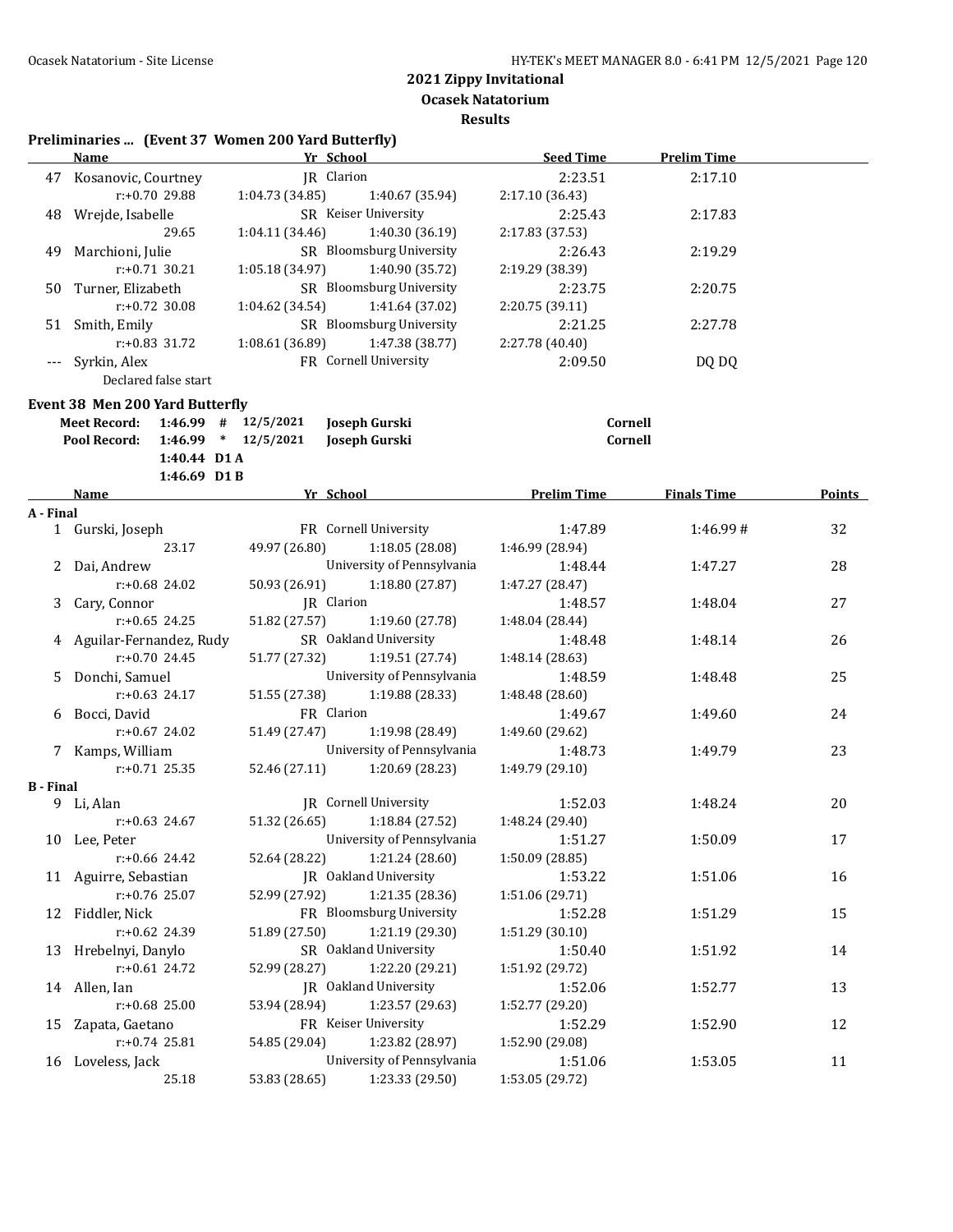**Ocasek Natatorium**

**Results**

# **C - Final ... (Event 38 Men 200 Yard Butterfly)**

|           | <b>Name</b>                          |                         | Yr School                   | <b>Prelim Time</b> | <b>Finals Time</b> |              | <b>Points</b> |
|-----------|--------------------------------------|-------------------------|-----------------------------|--------------------|--------------------|--------------|---------------|
| C - Final |                                      |                         |                             |                    |                    |              |               |
|           | 17 Syrrist, Haakon                   |                         | FR Keiser University        | 1:53.28            | 1:52.81            |              | 9             |
|           | r:+0.70 25.88                        | 54.87 (28.99)           | 1:24.26 (29.39)             | 1:52.81 (28.55)    |                    |              |               |
|           | 18 Acuna, Segel                      |                         | FR Keiser University        | 1:56.06            | 1:55.15            |              | 7             |
|           | $r: +0.71$ 26.00                     | 55.64 (29.64)           | 1:25.05 (29.41)             | 1:55.15(30.10)     |                    |              |               |
|           | 19 Zachar, Gio                       |                         | SR Keiser University        | 1:56.15            | 1:56.01            |              | 6             |
|           | $r: +0.72$ 26.09                     | 56.78 (30.69)           | 1:26.55 (29.77)             | 1:56.01 (29.46)    |                    |              |               |
|           | 20 Germano, Gio                      |                         | SO Niagara University       | 1:57.43            | 1:56.45            |              | 5             |
|           | $r: +0.85$ 25.42                     | 55.19 (29.77)           | 1:25.56 (30.37)             | 1:56.45 (30.89)    |                    |              |               |
|           | 21 Stier, Dalton                     |                         | SR Niagara University       | 1:55.87            | 1:56.72            |              | 4             |
|           | 25.45                                | 53.97 (28.52)           | 1:23.85 (29.88)             | 1:56.72 (32.87)    |                    |              |               |
|           | 22 Nyblom, Niklas                    |                         | <b>IR</b> Keiser University | 1:57.58            | 1:57.75            |              | 3             |
|           | $r: +0.68$ 26.42                     | 56.41 (29.99)           | 1:27.18 (30.77)             | 1:57.75 (30.57)    |                    |              |               |
|           | 23 Rocha, Chad                       |                         | FR Niagara University       | 1:57.35            | 1:58.27            |              | 2             |
|           | $r: +0.66$ 26.52                     | 56.39 (29.87)           | 1:26.91 (30.52)             | 1:58.27 (31.36)    |                    |              |               |
|           |                                      |                         | SO Clarion                  |                    |                    |              |               |
|           | 24 Songer, Nolan<br>$r: +2.02$ 25.91 |                         | 1:27.06 (31.39)             | 1:59.72            | 1:58.95            |              | $\mathbf{1}$  |
|           |                                      | 55.67 (29.76)           |                             | 1:58.95 (31.89)    |                    |              |               |
|           | Event 38 Men 200 Yard Butterfly      |                         |                             |                    |                    |              |               |
|           | <b>Meet Record:</b>                  | $1:46.99$ # $12/5/2021$ | Joseph Gurski               | Cornell            |                    |              |               |
|           | Pool Record:                         | $1:46.99$ * $12/5/2021$ | Joseph Gurski               | Cornell            |                    |              |               |
|           | 1:40.44 D1 A                         |                         |                             |                    |                    |              |               |
|           | $1:46.69$ D1B                        |                         |                             |                    |                    |              |               |
|           | <b>Name</b>                          |                         | Yr School                   | <b>Seed Time</b>   | <b>Prelim Time</b> |              |               |
|           | <b>Preliminaries</b>                 |                         |                             |                    |                    |              |               |
|           | 1 Dols, Keanan                       |                         | University of Pennsylvania  | 1:50.65            | 1:47.39            | $\mathsf{q}$ |               |
|           | $r: +0.63$ 23.99                     | 51.16 (27.17)           | 1:19.23(28.07)              | 1:47.39 (28.16)    |                    |              |               |
|           | 2 Gurski, Joseph                     |                         | FR Cornell University       | 1:52.09            | 1:47.89            | q            |               |
|           | 23.60                                | 50.78 (27.18)           | 1:18.57 (27.79)             | 1:47.89 (29.32)    |                    |              |               |
|           | 3 Dai, Andrew                        |                         | University of Pennsylvania  | 1:50.06            | 1:48.44            | q            |               |
|           | $r: +0.63$ 24.30                     | 51.89 (27.59)           | 1:19.92 (28.03)             | 1:48.44 (28.52)    |                    |              |               |
|           | 4 Aguilar-Fernandez, Rudy            |                         | SR Oakland University       | 1:49.18            | 1:48.48            | q            |               |
|           | $r: +0.67$ 23.76                     | 51.30 (27.54)           | 1:18.78 (27.48)             | 1:48.48 (29.70)    |                    |              |               |
| 5.        | Cary, Connor                         |                         | JR Clarion                  | 1:54.38            | 1:48.57            | q            |               |
|           | $r: +0.68$ 24.63                     | 52.47 (27.84)           | 1:20.06 (27.59)             | 1:48.57 (28.51)    |                    |              |               |
|           | 6 Donchi, Samuel                     |                         | University of Pennsylvania  | 1:53.78            | 1:48.59            | q            |               |
|           | $r: +0.65$ 24.28                     | 51.72 (27.44)           | 1:19.84 (28.12)             | 1:48.59 (28.75)    |                    |              |               |
|           | 7 Kamps, William                     |                         | University of Pennsylvania  | 1:50.70            | 1:48.73            | q            |               |
|           | 24.48                                | 51.92 (27.44)           | 1:20.25 (28.33)             | 1:48.73 (28.48)    |                    |              |               |
| 8         | Bocci, David                         |                         | FR Clarion                  | 1:52.46            | 1:49.67            | $\mathbf{q}$ |               |
|           | $r: +0.69$ 24.46                     | 52.19 (27.73)           | 1:20.07 (27.88)             | 1:49.67 (29.60)    |                    |              |               |
|           | 9 Hrebelnyi, Danylo                  |                         | SR Oakland University       | 1:51.70            | 1:50.40            | $\mathsf{q}$ |               |
|           | 24.60                                | 52.80 (28.20)           | 1:21.55(28.75)              | 1:50.40 (28.85)    |                    |              |               |
| 10        | Loveless, Jack                       |                         | University of Pennsylvania  | 1:54.46            | 1:51.06            |              |               |
|           | r:+0.72 24.87                        | 52.93 (28.06)           | 1:21.98 (29.05)             | 1:51.06 (29.08)    |                    | $\mathsf{q}$ |               |
|           |                                      |                         | University of Pennsylvania  |                    |                    |              |               |
|           | 11 Lee, Peter                        |                         |                             | 1:53.53            | 1:51.27            | q            |               |
|           | r:+0.67 25.09                        | 52.76 (27.67)           | 1:22.02 (29.26)             | 1:51.27 (29.25)    |                    |              |               |
|           | 12 Li, Alan                          |                         | JR Cornell University       | 1:58.45            | 1:52.03            | $\mathbf q$  |               |
|           | $r: +0.64$ 25.54                     | 54.09 (28.55)           | 1:23.00 (28.91)             | 1:52.03 (29.03)    |                    |              |               |
|           | 13 Allen, Ian                        |                         | JR Oakland University       | 1:56.28            | 1:52.06            | $\mathsf{q}$ |               |
|           | $r: +0.65$ 24.96                     | 53.37 (28.41)           | 1:22.26 (28.89)             | 1:52.06 (29.80)    |                    |              |               |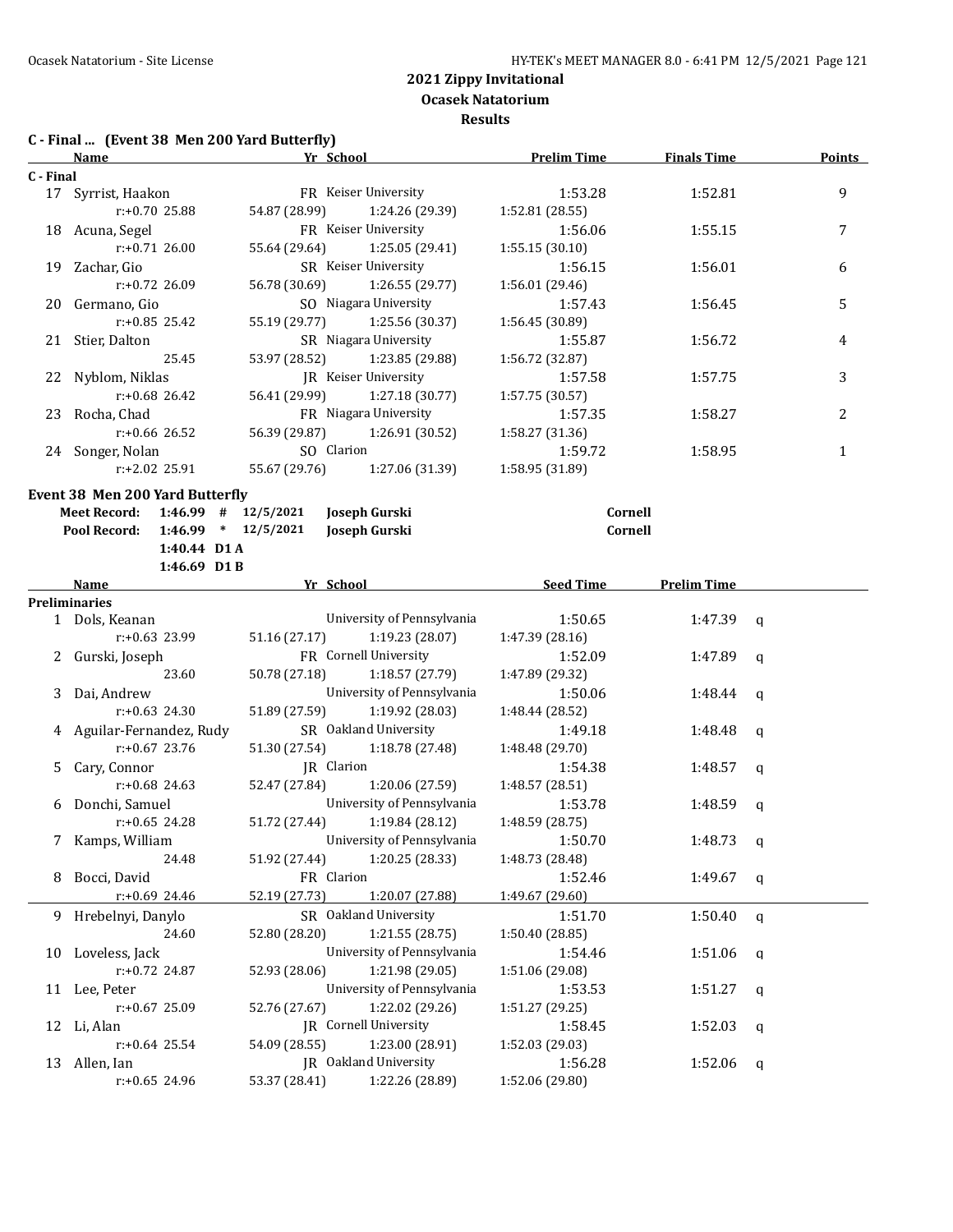#### **Preliminaries ... (Event 38 Men 200 Yard Butterfly)**

| Name |                                         |                 | Yr School                                 | <b>Seed Time</b>            | <b>Prelim Time</b> |                               |
|------|-----------------------------------------|-----------------|-------------------------------------------|-----------------------------|--------------------|-------------------------------|
|      | 14 Fiddler, Nick                        |                 | FR Bloomsburg University                  | 1:56.82                     | 1:52.28            | q                             |
|      | $r: +0.63$ 26.28                        | 55.03 (28.75)   | 1:23.14 (28.11)                           | 1:52.28 (29.14)             |                    |                               |
|      | 15 Zapata, Gaetano                      |                 | FR Keiser University                      | 1:56.36                     | 1:52.29            | q                             |
|      | $r: +0.73$ 25.31                        | 53.94 (28.63)   | 1:22.93 (28.99)                           | 1:52.29 (29.36)             |                    |                               |
|      | 16 Aguirre, Sebastian                   |                 | JR Oakland University                     | 1:56.51                     | 1:53.22            | q                             |
|      | $r: +0.73$ 26.23                        | 55.51 (29.28)   | 1:24.32 (28.81)                           | 1:53.22 (28.90)             |                    |                               |
| 17   | Syrrist, Haakon                         |                 | FR Keiser University                      | 2:00.86                     | 1:53.28            | q                             |
|      | r:+0.72 25.51                           | 54.23 (28.72)   | 1:23.45 (29.22)                           | 1:53.28 (29.83)             |                    |                               |
| 18   | Stier, Dalton                           |                 | SR Niagara University                     | 1:57.34                     | 1:55.87            | q                             |
|      | $r: +0.71$ 25.16                        | 53.85 (28.69)   | 1:24.12 (30.27)                           | 1:55.87 (31.75)             |                    |                               |
|      | 19 Acuna, Segel                         |                 | FR Keiser University                      | 1:58.33                     | 1:56.06            | q                             |
|      | $r: +0.70$ 25.74                        | 54.99 (29.25)   | 1:25.15(30.16)                            | 1:56.06 (30.91)             |                    |                               |
| 20   | Zachar, Gio                             |                 | SR Keiser University                      | 1:59.69                     | 1:56.15            | q                             |
|      | r:+0.76 24.87                           | 53.71 (28.84)   | 1:25.08 (31.37)                           | 1:56.15 (31.07)             |                    |                               |
|      | 21 Mueser, Dan                          |                 | SR Bloomsburg University                  | 2:00.54                     | 1:57.05            | q                             |
|      | r:+0.68 25.62                           | 55.46 (29.84)   | 1:24.86 (29.40)                           | 1:57.05 (32.19)             |                    |                               |
|      | 22 Rocha, Chad                          |                 | FR Niagara University                     | 2:04.16                     | 1:57.35            | q                             |
|      | r:+0.69 26.44                           | 56.06 (29.62)   | 1:26.45 (30.39)                           | 1:57.35 (30.90)             |                    |                               |
|      | 23 Germano, Gio                         |                 | SO Niagara University                     | NT                          | 1:57.43            | q                             |
|      | r:+0.84 25.36                           | 54.84 (29.48)   | 1:26.09 (31.25)                           | 1:57.43 (31.34)             |                    |                               |
|      | 24 Nyblom, Niklas                       |                 | JR Keiser University                      | 1:58.09                     | 1:57.58            | q                             |
|      | r:+0.65 26.32                           | 56.16 (29.84)   | 1:27.24 (31.08)                           | 1:57.58 (30.34)             |                    |                               |
|      | 25 Ojeda, Eddie                         |                 | JR Keiser University                      | 2:01.88                     | 1:58.20            |                               |
|      | $r: +0.73$ 25.78                        | 55.40 (29.62)   | 1:26.65 (31.25)                           | 1:58.20 (31.55)             |                    |                               |
| 26   | Songer, Nolan                           | SO Clarion      |                                           | 2:05.46                     | 1:59.72            |                               |
|      | r:+0.75 25.77                           | 55.09 (29.32)   | 1:26.63 (31.54)                           | 1:59.72 (33.09)             |                    |                               |
|      | 27 Elgar, Keith                         |                 | FR Niagara University                     | 2:11.15                     | 2:01.09            |                               |
|      | r:+9.56 26.49                           | 56.47 (29.98)   | 1:27.60(31.13)                            | 2:01.09 (33.49)             |                    |                               |
| 28   | Staples, Graeme                         |                 | SO Niagara University                     | 2:06.90                     | 2:01.18            |                               |
|      | 27.22                                   | 58.21 (30.99)   | 1:30.16(31.95)                            | 2:01.18 (31.02)             |                    |                               |
| 29.  | Streyle, Sean                           |                 | JR Clarion                                | 2:15.10                     | 2:02.44            |                               |
|      | $r: +0.62$ 26.36                        | 57.23 (30.87)   | 1:29.53 (32.30)                           | 2:02.44 (32.91)             |                    |                               |
| 30   | Greek, Jimmy                            |                 | JR Bloomsburg University                  | 2:08.45                     | 2:04.18            |                               |
|      | r:+0.76 27.60                           | 58.20 (30.60)   | 1:29.73 (31.53)                           | 2:04.18 (34.45)             |                    |                               |
|      | 31 Markham, Rowan                       |                 | SO Niagara University                     | NT                          | 2:04.56            |                               |
|      | $r: +0.70$ 27.51                        | 58.78 (31.27)   | 1:30.80 (32.02)                           | 2:04.56 (33.76)             |                    |                               |
|      | Event 39 Women 400 Yard Freestyle Relay |                 |                                           |                             |                    |                               |
|      | <b>Meet Record:</b><br>$3:16.95$ #      | 12/5/2021       | <b>University at Buffalo</b>              | <b>UB</b>                   |                    |                               |
|      |                                         |                 | J Lawton, E Duley, S Bosley, A Naccarella |                             |                    |                               |
|      | Pool Record:<br>3:14.42                 | 2019<br>$\ast$  | Akron, University of                      | <b>Akron</b>                |                    |                               |
|      |                                         |                 | Engel, Watson, Fazekas, Henell            |                             |                    |                               |
|      | 3:14.50 D1 A                            |                 |                                           |                             |                    |                               |
|      | 3:16.35 D1B                             |                 |                                           |                             |                    |                               |
|      | <b>Team</b>                             |                 | <b>Relay</b>                              | <b>Seed Time</b>            | <b>Finals Time</b> | <b>Points</b>                 |
|      | 1 University at Buffalo                 |                 | $\boldsymbol{A}$                          | 3:25.59                     | 3:16.95#           | 64                            |
|      | 1) Lawton, Jillian SR                   |                 | 2) r:0.36 Duley, Ellie JR                 | 3) r:0.41 Bosley, Sawyer FR |                    | 4) r:0.25 Naccarella, Toni SR |
|      | $r: +0.64$ 23.50                        | 49.19 (49.19)   | 1:12.79 (23.60)                           | 1:39.19 (50.00)             |                    |                               |
|      | 2:02.70 (23.51)                         | 2:28.67 (49.48) | 2:51.71 (23.04)                           | 3:16.95 (48.28)             |                    |                               |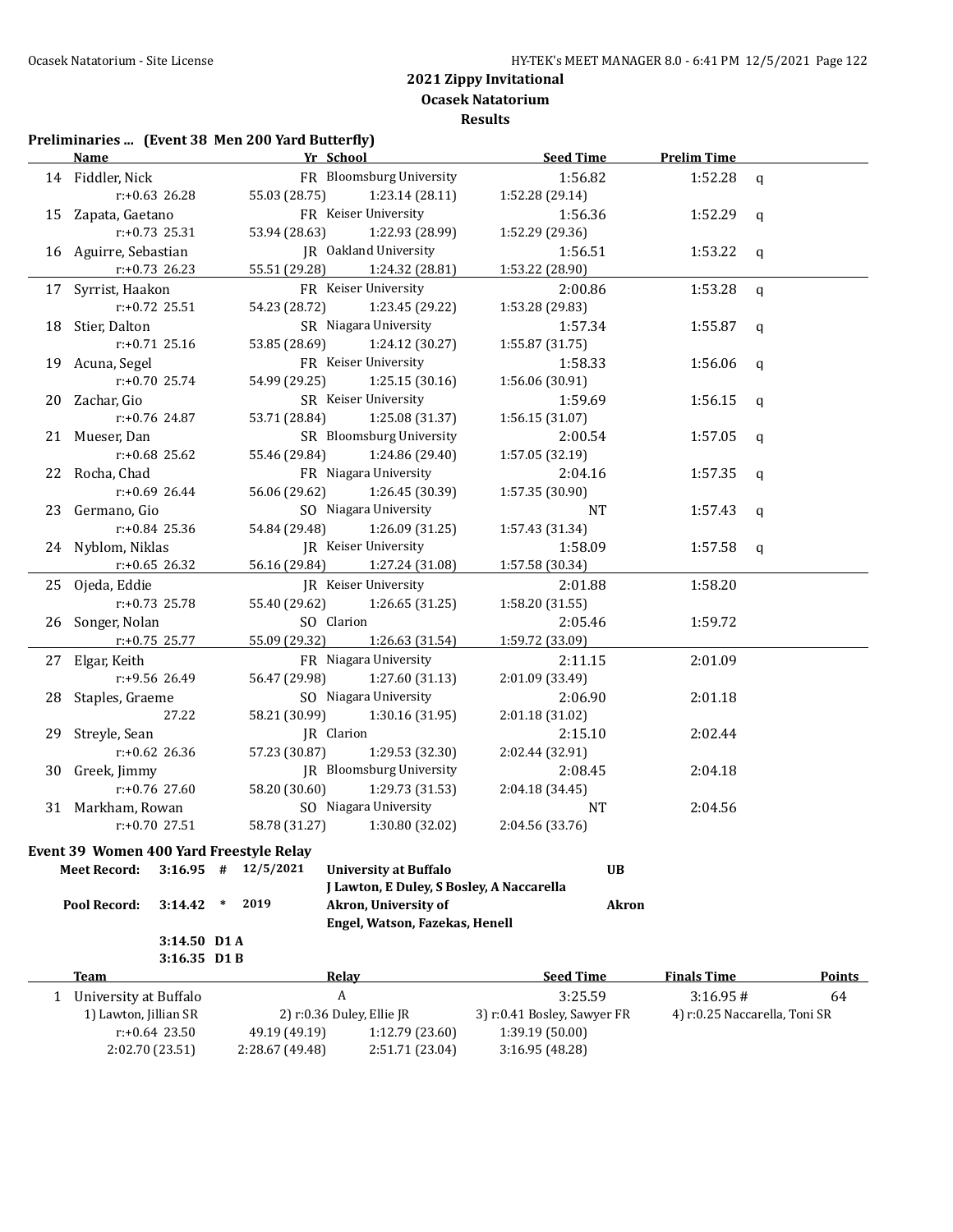**Ocasek Natatorium**

**Results**

# **(Event 39 Women 400 Yard Freestyle Relay)**

|    | <b>Team</b>                                 | <b>Relay</b>                     |                               | <b>Seed Time</b>                                         | <b>Finals Time</b>            | <b>Points</b> |
|----|---------------------------------------------|----------------------------------|-------------------------------|----------------------------------------------------------|-------------------------------|---------------|
|    | 2 Akron, University of<br>Z                 |                                  | 3:19.85                       | 3:17.41                                                  | 56                            |               |
|    | 1) Gatrall, Madelyn SO                      |                                  | 2) r:0.39 Nogaj, Paulina      | 3) r:0.25 Watson, Sarah SR                               | 4) r:0.28 Henell, Sofia SR    |               |
|    | r:+0.73 24.09                               | 50.35 (50.35)                    | 1:13.95 (23.60)               | 1:40.00 (49.65)                                          |                               |               |
|    | 2:03.24 (23.24)                             | 2:28.62 (48.62)                  | 2:51.92 (23.30)               | 3:17.41 (48.79)                                          |                               |               |
| 3  | Oakland University                          | A                                |                               | 3:28.56                                                  | 3:21.69                       | 54            |
|    | 1) Shipps, Jordyn FR                        |                                  | 2) r:0.33 LaGrand, Susan SR   | 3) r:0.38 Keranen, Mia SO                                | 4) r:0.19 Riihinen, Ronja SO  |               |
|    | r:+0.63 24.02                               | 50.34 (50.34)                    | 1:14.32 (23.98)               | 1:40.50 (50.16)                                          |                               |               |
|    | 2:04.94 (24.44)                             | 2:31.51 (51.01)                  | 2:55.51 (24.00)               | 3:21.69 (50.18)                                          |                               |               |
|    | 4 Akron, University of                      | $\mathbf{I}$                     |                               | 3:24.57                                                  | 3:23.09                       | 52            |
|    | 1) Gorecka, Weronika JR                     |                                  | 2) r:0.13 Schiffli, Rachel JR | 3) r:0.24 Derodes, Olivia JR                             | 4) r:0.06 Cooper, Lauren SR   |               |
|    | r:+0.72 24.53                               | 50.62 (50.62)                    | 1:14.47 (23.85)               | 1:41.18 (50.56)                                          |                               |               |
|    | 2:05.69 (24.51)                             | 2:32.63 (51.45)                  | 2:56.62 (23.99)               | 3:23.09 (50.46)                                          |                               |               |
| 5  | University of Pennsylvania                  | A                                |                               | 3:21.60                                                  | 3:23.84                       | 50            |
|    | 1) Kaczorowski, Margot                      |                                  | 2) r:+0.0 McGowan, Keara      | 3) r:+0.0 Reeve, Lyndsey                                 | 4) r:+0.0 Thomas, Lia         |               |
|    | 24.39                                       | 50.82 (50.82)                    | 1:14.97 (24.15)               | 1:41.98 (51.16)                                          |                               |               |
|    | 2:06.79 (24.81)                             | 2:34.64 (52.66)                  | 2:58.22 (23.58)               | 3:23.84 (49.20)                                          |                               |               |
| 6  | Akron, University of                        | $\mathbf{P}$                     |                               | 3:29.54                                                  | x3:24.68                      |               |
|    | 1) Craig, Kendall FR                        |                                  | 2) r:0.30 Daniel, Abby FR     | 3) r:0.13 Mauter, Julia FR                               | 4) r:0.34 Clough, Maggie SO   |               |
|    | r:+0.68 25.23                               | 52.09 (52.09)                    | 1:15.85 (23.76)               | 1:42.53 (50.44)                                          |                               |               |
|    | 2:06.65 (24.12)                             | 2:33.12 (50.59)                  | 2:57.62 (24.50)               | 3:24.68 (51.56)                                          |                               |               |
| 7  | Cornell University                          | A                                |                               | 3:28.41                                                  | 3:26.31                       | 48            |
|    | 1) Wongso, Priscilla SO                     |                                  | 2) r:0.25 Parker, Melissa JR  | 3) r:0.26 Tsai, Sophia FR                                | 4) r:0.27 Gruvberger, Anna SO |               |
|    | $r: +0.73$ 25.10                            | 51.82 (51.82)                    | 1:16.05(24.23)                | 1:43.08 (51.26)                                          |                               |               |
|    | 2:07.44 (24.36)                             | 2:34.77 (51.69)                  | 2:59.20 (24.43)               | 3:26.31 (51.54)                                          |                               |               |
| 8  | University of Toledo                        | $\boldsymbol{A}$                 |                               | 3:32.65                                                  | 3:26.50                       | 46            |
|    | 1) Kilgore, Lauren JR                       |                                  | 2) r:0.38 Polewski, Kendra SR | 3) r:0.49 Karic, Nejla SO                                | 4) r:0.04 Lovell, Kennedy JR  |               |
|    | r:+0.65 24.70                               | 50.84 (50.84)                    | 1:15.70 (24.86)               | 1:44.19 (53.35)                                          |                               |               |
|    | 2:09.22 (25.03)                             | 2:36.86 (52.67)                  | 3:00.23 (23.37)               | 3:26.50 (49.64)                                          |                               |               |
| 9  | University at Buffalo                       | B                                |                               | 3:32.67                                                  | 3:27.08                       | 44            |
|    | 1) Wood, Alicia FR                          |                                  | 2) r:0.06 Pollock, Katie SR   | 3) r:0.10 Rogan, Maddy JR                                | 4) r:0.22 Naccarella, Mia SO  |               |
|    | r:+0.74 25.20                               | 53.18 (53.18)                    | 1:17.20 (24.02)               | 1:44.32 (51.14)                                          |                               |               |
|    | 2:08.86 (24.54)                             | 2:36.48 (52.16)                  | 3:00.69 (24.21)               | 3:27.08 (50.60)                                          |                               |               |
| 10 | Cornell University                          | B                                |                               | 3:31.69                                                  | 3:28.60                       | 40            |
|    | 1) Zhang, Tori FR                           |                                  | 2) r:0.12 Sih, Angelica SO    | 3) r:0.37 Syrkin, Alex FR                                | 4) r:0.39 Ohr, Joelle SO      |               |
|    | $r: +0.73$ 25.18                            | 52.67 (52.67)                    | 1:17.56 (24.89)               | 1:45.26 (52.59)                                          |                               |               |
|    | 2:09.92 (24.66)                             | 2:36.54 (51.28)                  | 3:01.17 (24.63)               | 3:28.60 (52.06)                                          |                               |               |
|    | 11 Niagara University                       | A                                |                               | 3:36.20                                                  | 3:28.95                       | 34            |
|    | 1) Wardner, Katrina SR                      |                                  |                               | 2) r:+0.0 Houde-Camirand, Moana 3) r:+0.0 Thomas, Nia FR | 4) r:+0.0 Schere, Yvonne SR   |               |
|    | 24.74                                       | 51.65 (51.65)                    | 1:16.64 (24.99)               | 1:43.81 (52.16)                                          |                               |               |
|    | 2:08.55 (24.74)                             | 2:36.75 (52.94)                  | 3:01.75 (25.00)               | 3:28.95 (52.20)                                          |                               |               |
|    | 12 Keiser University                        | A                                |                               | 3:28.57                                                  | 3:29.78                       | 32            |
|    | 1) Augustsson, Emma Sofie SR                |                                  | 2) r:0.21 Aspegren, Timea FR  | 3) r:0.21 Dailey, Taryn JR                               | 4) r:0.31 Hudson, Camryn SR   |               |
|    | $r: +0.65$ 25.02<br>2:09.86 (25.46)         | 52.25 (52.25)<br>2:37.68 (53.28) | 1:16.68 (24.43)               | 1:44.40 (52.15)<br>3:29.78 (52.10)                       |                               |               |
|    |                                             | B                                | 3:02.30 (24.62)               |                                                          |                               |               |
| 13 | University of Pennsylvania                  |                                  |                               | 3:29.37                                                  | 3:30.37                       | 30            |
|    | 1) Kannan, Hannah<br>$r: +0.73$ 25.02       |                                  | 2) r:0.38 Chong, Vanessa      | 3) r:0.40 Feng, Anna                                     | 4) r:-0.03 Jiang, Joy         |               |
|    |                                             | 51.97 (51.97)<br>2:37.32 (53.27) | 1:16.77 (24.80)               | 1:44.05 (52.08)<br>3:30.37 (53.05)                       |                               |               |
|    | 2:09.62 (25.57)<br>14 Bloomsburg University | A                                | 3:02.94 (25.62)               | 3:38.45                                                  | 3:30.84                       | 28            |
|    | 1) Beierschmitt, Grace JR                   |                                  | 2) r:0.27 Lloyd, Sydney SO    | 3) r:0.16 Hubric, Courtney JR                            | 4) r:-0.29 Mooney, Lindsay    |               |
|    | $r: +0.70$ 25.11                            | 52.95 (52.95)                    | 1:18.62 (25.67)               | 1:45.90 (52.95)                                          |                               |               |
|    | 2:10.58 (24.68)                             | 2:38.41 (52.51)                  | 3:03.10 (24.69)               | 3:30.84 (52.43)                                          |                               |               |
|    |                                             |                                  |                               |                                                          |                               |               |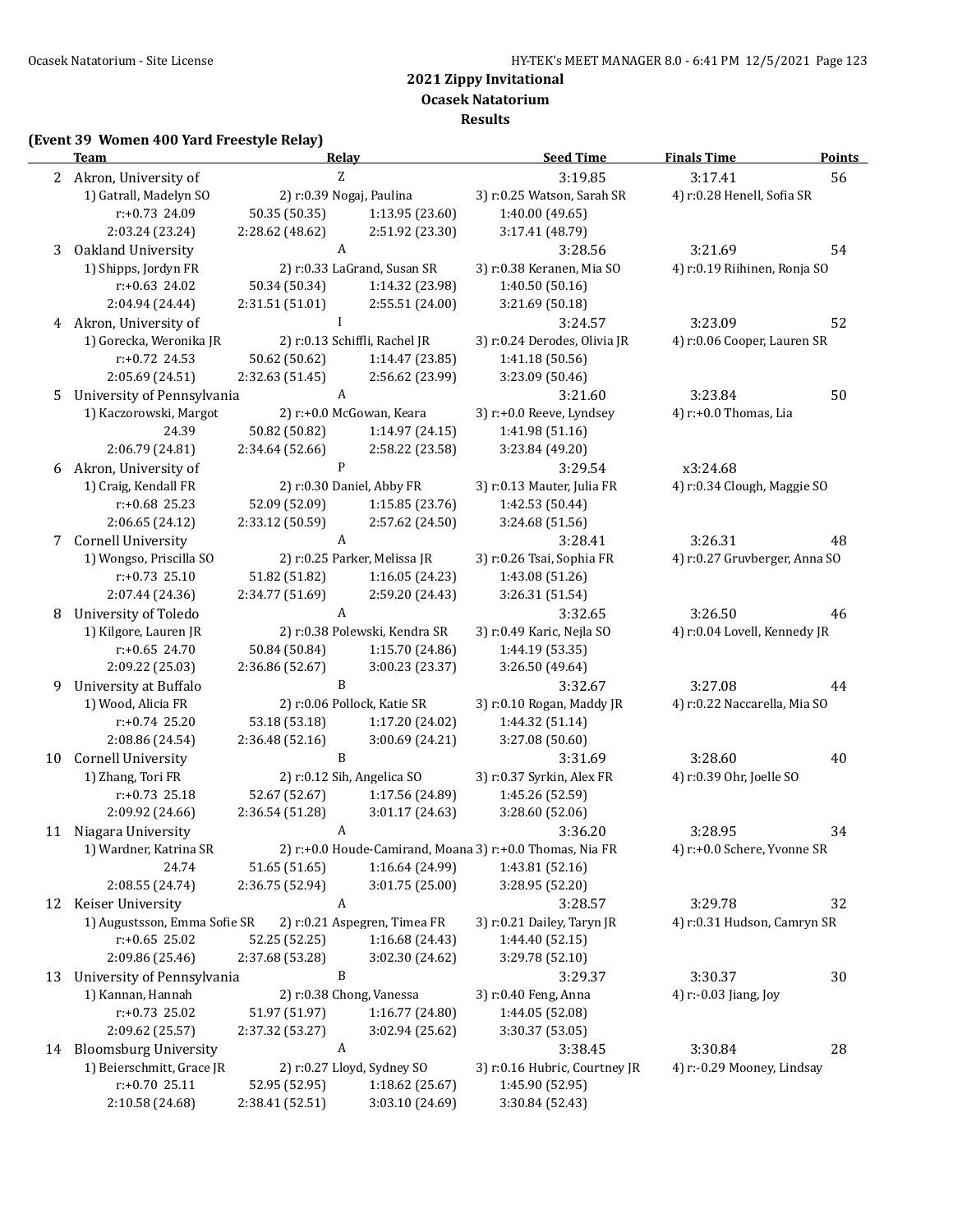**Ocasek Natatorium**

**Results**

#### **(Event 39 Women 400 Yard Freestyle Relay)**

|    | <b>Team</b>                                        | <b>Relay</b>    |                                 | <b>Seed Time</b>              | <b>Finals Time</b>              | <b>Points</b> |
|----|----------------------------------------------------|-----------------|---------------------------------|-------------------------------|---------------------------------|---------------|
| 15 | Oakland University<br>B                            |                 | 3:29.98                         | 3:30.85                       | 26                              |               |
|    | 1) Thiessen, Sam FR<br>2) r:+0.0 Nenonen, Sohvi JR |                 | 3) r:+0.0 Donagan, Erin SR      | 4) r:+0.0 McDowell, Sydney SR |                                 |               |
|    | 25.06                                              | 52.04 (52.04)   | 1:16.62 (24.58)                 | 1:43.67 (51.63)               |                                 |               |
|    | 2:09.66 (25.99)                                    | 2:38.33 (54.66) | 3:03.08 (24.75)                 | 3:30.85 (52.52)               |                                 |               |
| 16 | University at Buffalo                              | C               |                                 | 3:40.84                       | x3:30.89                        |               |
|    | 1) Wood, Grace SO                                  |                 | 2) r:0.46 Malmstrom, Abbey FR   | 3) r:0.36 Wolfe, Jaidyn JR    | 4) r:0.32 Neeb, Amnada FR       |               |
|    | r:+0.72 26.04                                      | 53.82 (53.82)   | 1:18.92 (25.10)                 | 1:45.85 (52.03)               |                                 |               |
|    | 2:11.65 (25.80)                                    | 2:39.63 (53.78) | 3:04.37 (24.74)                 | 3:30.89 (51.26)               |                                 |               |
|    | 17 Clarion                                         | A               |                                 | 3:40.37                       | 3:31.75                         | 24            |
|    | 1) Miller, Haley FR                                |                 | 2) r:0.24 Paszek, Corina SO     | 3) r:0.23 Kutchak, Jordan FR  | 4) r:0.51 Greenway, Hannah FR   |               |
|    | r:+7.41 25.31                                      | 53.36 (53.36)   | 1:18.52 (25.16)                 | 1:46.29 (52.93)               |                                 |               |
|    | 2:11.13 (24.84)                                    | 2:38.99 (52.70) | 3:04.23 (25.24)                 | 3:31.75 (52.76)               |                                 |               |
| 18 | Keiser University                                  | B               |                                 | 3:33.57                       | 3:31.98                         | 22            |
|    | 1) Sofoulis, Danai FR                              |                 | 2) r:0.33 Bach, Aubrey SO       | 3) r:0.24 Alvsaker, Mari JR   | 4) r:0.44 Sofoulis, Stefania SR |               |
|    | r:12.54 25.18                                      | 52.50 (52.50)   | 1:17.63(25.13)                  | 1:45.69 (53.19)               |                                 |               |
|    | 2:11.00 (25.31)                                    | 2:39.26 (53.57) | 3:03.88 (24.62)                 | 3:31.98 (52.72)               |                                 |               |
|    | 19 Keiser University                               | $\mathsf{C}$    |                                 | <b>NT</b>                     | x3:33.10                        |               |
|    | 1) Braathen, Karina JR                             |                 | 2) r:0.34 Freibach, Ori SR      | 3) r:0.20 Herbst, Anna SR     | 4) r:0.60 Robinson, Lily SO     |               |
|    | r:+0.73 25.38                                      | 52.98 (52.98)   | 1:18.03(25.05)                  | 1:45.70 (52.72)               |                                 |               |
|    | 2:11.01 (25.31)                                    | 2:39.44 (53.74) | 3:04.90 (25.46)                 | 3:33.10 (53.66)               |                                 |               |
| 20 | Oakland University                                 | C               |                                 | 3:32.99                       | x3:33.24                        |               |
|    | 1) Betancourt, Alyssia FR                          |                 | 2) r:0.16 Cislo, Mady SR        | 3) r:0.34 Davis, Sophia SO    | 4) r:0.37 Huang, Jewel SR       |               |
|    | $r: +0.67$ 26.22                                   | 53.44 (53.44)   | 1:18.82 (25.38)                 | 1:46.75 (53.31)               |                                 |               |
|    | 2:12.48 (25.73)                                    | 2:41.32 (54.57) | 3:05.98 (24.66)                 | 3:33.24 (51.92)               |                                 |               |
| 21 | Niagara University                                 | B               |                                 | NT                            | 3:33.97                         | 18            |
|    | 1) South, Paige FR                                 |                 | 2) r:+0.0 Maddux, Lila FR       | 3) r:+0.0 Marody, Maggie FR   | 4) r:+0.0 Smith, Megan FR       |               |
|    | 25.01                                              | 52.36 (52.36)   | 1:17.04 (24.68)                 | 1:45.07 (52.71)               |                                 |               |
|    | 2:11.44 (26.37)                                    | 2:40.20 (55.13) | 3:05.67 (25.47)                 | 3:33.97 (53.77)               |                                 |               |
|    |                                                    | $\mathsf C$     |                                 |                               |                                 |               |
|    | 22 Cornell University                              |                 |                                 | 3:35.93                       | x3:34.36                        |               |
|    | 1) Munoz, Aviva JR                                 |                 | 2) r:0.15 Morikawa, Carolyn SR  | 3) r:0.44 Sutter, Olivia SO   | 4) r:0.35 Redding, Madalyn SR   |               |
|    | r:+0.71 25.39                                      | 53.06 (53.06)   | 1:18.96 (25.90)                 | 1:48.22 (55.16)               |                                 |               |
|    | 2:13.45 (25.23)                                    | 2:41.17 (52.95) | 3:06.19 (25.02)                 | 3:34.36 (53.19)               |                                 |               |
| 23 | University of Pennsylvania                         | C               |                                 | 3:32.63                       | x3:34.89                        |               |
|    | 1) Kiely, Katie                                    |                 | 2) r:0.21 Newnam, Anna          | 3) r:0.41 Johnson, Jillian    | 4) r:0.21 Pytel, Isabella       |               |
|    | $r: +0.77$ 25.18                                   | 53.33 (53.33)   | 1:18.79 (25.46)                 | 1:47.44 (54.11)               |                                 |               |
|    | 2:13.40 (25.96)                                    | 2:42.22 (54.78) | 3:06.97 (24.75)                 | 3:34.89 (52.67)               |                                 |               |
|    | 24 University of Toledo                            | B               |                                 | <b>NT</b>                     | 3:36.68                         | 14            |
|    | 1) Wallenborg, Caroline JR                         |                 | 2) r:0.20 Blakely, Madeline FR  | 3) r:0.08 Heinze, Caitlin FR  | 4) r:0.27 Pressler, Molly FR    |               |
|    | $r: +0.72$ 25.83                                   | 54.30 (54.30)   | 1:19.81 (25.51)                 | 1:48.66 (54.36)               |                                 |               |
|    | 2:14.39 (25.73)                                    | 2:43.69 (55.03) | 3:09.25 (25.56)                 | 3:36.68 (52.99)               |                                 |               |
| 25 | Niagara University                                 | C               |                                 | NT                            | x3:38.45                        |               |
|    | 1) Hume, Lauren SR                                 |                 | 2) r:0.40 LaBue, Delaney SR     | 3) r:0.32 Sanquist, Avery SR  | 4) r:0.13 Gavin, Zoe SR         |               |
|    | r:+0.71 25.98                                      | 54.57 (54.57)   | 1:20.46 (25.89)                 | 1:48.76 (54.19)               |                                 |               |
|    | 2:15.00 (26.24)                                    | 2:43.66 (54.90) | 3:09.40 (25.74)                 | 3:38.45 (54.79)               |                                 |               |
| 26 | Clarion                                            | B               |                                 | 3:50.12                       | 3:38.81                         | 12            |
|    | 1) Webster, Gabrielle FR                           |                 | 2) r:0.35 Henninge, Kaitlynn SR | 3) r:0.35 Fortney, Autumn SR  | 4) r:0.24 Rosely, Ava SO        |               |
|    | r:+0.79 26.09                                      | 55.32 (55.32)   | 1:12.20 (16.88)                 | 1:51.23 (55.91)               |                                 |               |
|    | 2:16.88 (25.65)                                    | 2:45.40 (54.17) | 3:10.91 (25.51)                 | 3:38.81 (53.41)               |                                 |               |
| 27 | <b>Bloomsburg University</b>                       | B               |                                 | 3:44.73                       | 3:40.06                         | 10            |
|    | 1) Sugra, Anna JR                                  |                 | 2) r:+0.0 Shaffer, Maggie FR    | 3) r:0.29 Kupsky, Tara SR     | 4) r:0.37 Osanitsch, Madison SO |               |
|    | r:+0.71 25.92                                      | 54.13 (54.13)   | 1:19.57 (25.44)                 | 1:48.37 (54.24)               |                                 |               |
|    | 2:15.25 (26.88)                                    | 2:46.23 (57.86) | 3:10.78 (24.55)                 | 3:40.06 (53.83)               |                                 |               |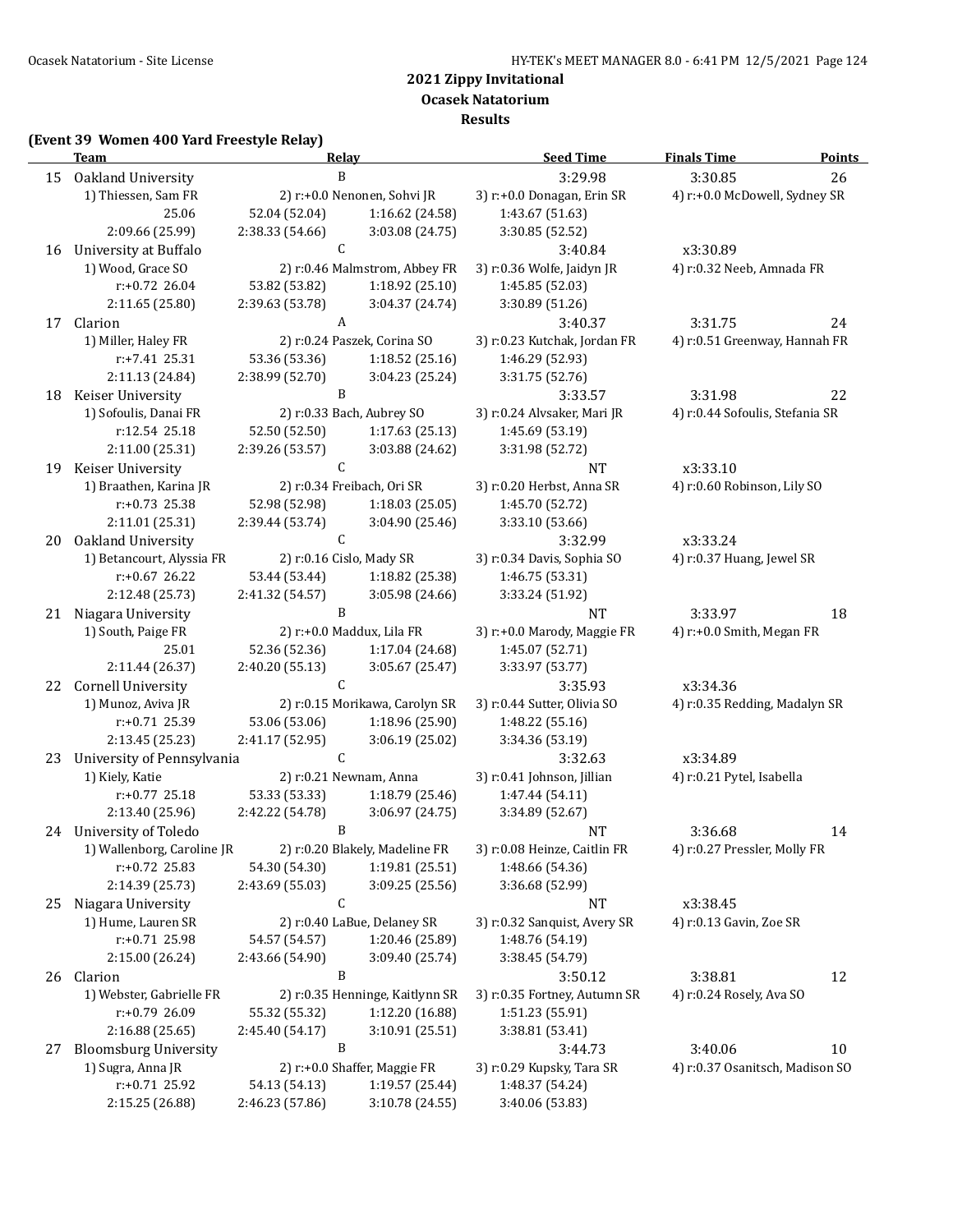**Ocasek Natatorium**

**Results**

|    | <b>Team</b>                           |                  |        |                 | Relay                        |                                | <b>Seed Time</b>                                            | <b>Finals Time</b>                | <b>Points</b> |
|----|---------------------------------------|------------------|--------|-----------------|------------------------------|--------------------------------|-------------------------------------------------------------|-----------------------------------|---------------|
| 28 | <b>Bloomsburg University</b>          |                  |        |                 | $\mathsf C$                  |                                | 3:53.23                                                     | x3:45.13                          |               |
|    | 1) Lehman, Alicia JR                  |                  |        |                 | 2) r:0.16 Park, Jenna JR     |                                | 3) r:0.32 Turner, Elizabeth SR                              | 4) r:0.44 McHugh, Kelley          |               |
|    |                                       | $r: +0.71$ 25.76 |        | 54.45 (54.45)   |                              | 1:20.90 (26.45)                | 1:51.65 (57.20)                                             |                                   |               |
|    |                                       | 2:17.42 (25.77)  |        | 2:47.28 (55.63) |                              | 3:14.82 (27.54)                | 3:45.13 (57.85)                                             |                                   |               |
|    |                                       |                  |        |                 |                              |                                |                                                             |                                   |               |
|    | Event 40 Men 400 Yard Freestyle Relay |                  |        |                 |                              |                                |                                                             |                                   |               |
|    | <b>Meet Record:</b>                   | $2:56.58$ #      |        | 12/5/2021       | <b>Oakland University</b>    |                                | <b>Oakland</b>                                              |                                   |               |
|    |                                       |                  |        |                 |                              |                                | Bart, Khotynetskyi, Flowers, Aguilar-Fernandez              |                                   |               |
|    | Pool Record:                          | 2:56.58          | $\ast$ | 12/5/2021       | <b>Oakland University</b>    |                                | <b>Oakland</b>                                              |                                   |               |
|    |                                       |                  |        |                 |                              |                                | Bart, Khotynetskyi, Flowers, Aguilar-Fernandez              |                                   |               |
|    |                                       | 2:50.99 D1 A     |        |                 |                              |                                |                                                             |                                   |               |
|    |                                       | 2:52.46 D1B      |        |                 |                              |                                |                                                             |                                   |               |
|    | <b>Team</b>                           |                  |        |                 | Relay                        |                                | <b>Seed Time</b>                                            | <b>Finals Time</b>                | <b>Points</b> |
|    | 1 Oakland University                  |                  |        |                 | A                            |                                | 3:00.81                                                     | 2:56.58#                          | 64            |
|    | 1) Bart, Christian JR                 |                  |        |                 |                              |                                | 2) r:0.08 Khotynetskyi, Marko JR 3) r:0.06 Flowers, Mack SR | 4) r:0.22 Aguilar-Fernandez, Rudy |               |
|    |                                       | $r: +0.64$ 21.06 |        | 43.94 (43.94)   |                              | 1:04.86 (20.92)                | 1:28.23 (44.29)                                             |                                   |               |
|    |                                       | 1:49.00 (20.77)  |        | 2:12.42 (44.19) |                              | 2:33.51 (21.09)                | 2:56.58 (44.16)                                             |                                   |               |
| 2  | University of Pennsylvania            |                  |        |                 | $\boldsymbol{A}$             |                                | 3:03.75                                                     | 2:57.22                           | 56            |
|    | 1) Feldman, Benjamin                  |                  |        |                 | 2) r:+0.0 Fallon, Matthew    |                                | 3) r:+0.0 McCrary, Mark                                     | 4) r:+0.0 Malchow, Nicholas       |               |
|    |                                       | 21.17            |        | 43.92 (43.92)   |                              | 1:05.00(21.08)                 | 1:28.53 (44.61)                                             |                                   |               |
|    |                                       | 1:49.29 (20.76)  |        | 2:12.75 (44.22) |                              | 2:33.40 (20.65)                | 2:57.22 (44.47)                                             |                                   |               |
| 3  | University of Pennsylvania            |                  |        |                 | B                            |                                | 3:06.13                                                     | 2:59.34                           | 54            |
|    | 1) Fallon, Billy                      |                  |        |                 | 2) r:0.39 Kamps, William     |                                | 3) r:0.30 Hamilton, Jack                                    | 4) r:0.06 Donchi, Samuel          |               |
|    |                                       | r:+0.66 21.82    |        | 45.09 (45.09)   |                              | 1:06.39(21.30)                 | 1:29.58 (44.49)                                             |                                   |               |
|    |                                       | 1:50.71 (21.13)  |        | 2:14.11 (44.53) |                              | 2:35.66 (21.55)                | 2:59.34 (45.23)                                             |                                   |               |
|    | 4 Keiser University                   |                  |        |                 | $\boldsymbol{A}$             |                                | 3:05.42                                                     | 2:59.57                           | 52            |
|    | 1) Roch, Pol SR                       |                  |        |                 |                              | 2) r:0.27 Zaplatar, Emerson SR | 3) r:0.35 Kusik, Alex FR                                    | 4) r:0.07 Garcia, Alberto JR      |               |
|    |                                       | r:+0.61 22.02    |        | 46.20 (46.20)   |                              | 1:07.22(21.02)                 | 1:31.40 (45.20)                                             |                                   |               |
|    |                                       | 1:52.65 (21.25)  |        | 2:15.86 (44.46) |                              | 2:36.33 (20.47)                | 2:59.57 (43.71)                                             |                                   |               |
| 5. | <b>Cornell University</b>             |                  |        |                 | $\boldsymbol{A}$             |                                | 3:07.84                                                     | 2:59.90                           | 50            |
|    | 1) Wolff, Sebastian FR                |                  |        |                 | 2) r:0.25 Marcin, Jeremy JR  |                                | 3) r:0.09 Bailey, Pearce SO                                 | 4) r:0.28 Banks, Jack FR          |               |
|    |                                       | r:11.14 21.42    |        | 45.24 (45.24)   |                              | 1:06.34(21.10)                 | 1:30.02 (44.78)                                             |                                   |               |
|    |                                       | 1:51.16(21.14)   |        | 2:14.76 (44.74) |                              | 2:35.81 (21.05)                | 2:59.90 (45.14)                                             |                                   |               |
| 6  | <b>Bloomsburg University</b>          |                  |        |                 | A                            |                                | 3:08.36                                                     | 3:00.26                           | 48            |
|    | 1) Thomas, Andy JR                    |                  |        |                 | 2) r:0.38 Agnew, Patrick SR  |                                | 3) r:0.24 Fry, Jace SR                                      | 4) r:0.34 Hummel, Collin SR       |               |
|    |                                       | r:+5.29 21.00    |        | 44.13 (44.13)   |                              | 1:05.22 (21.09)                | 1:29.42 (45.29)                                             |                                   |               |
|    |                                       | 1:50.87 (21.45)  |        | 2:15.05 (45.63) |                              | 2:36.09 (21.04)                | 3:00.26 (45.21)                                             |                                   |               |
| 7  | Oakland University                    |                  |        |                 | B                            |                                | 3:03.99                                                     | 3:01.25                           | 46            |
|    | 1) Washington, Valance SR             |                  |        |                 | 2) r:0.36 Cantrell, Jonas FR |                                | 3) r:-0.44 Hrebelnyi, Danylo SR                             |                                   |               |
|    |                                       |                  |        |                 |                              | 1:07.33(21.56)                 | 1:31.03 (45.26)                                             | 4) r:0.24 Wike, Jack SO           |               |
|    |                                       | r:+6.40 21.86    |        | 45.77 (45.77)   |                              |                                |                                                             |                                   |               |
|    |                                       | 1:52.60 (21.57)  |        | 2:16.19 (45.16) |                              | 2:37.58 (21.39)                | 3:01.25 (45.06)                                             |                                   |               |
| 8  | <b>Cornell University</b>             |                  |        |                 | B                            |                                | 3:09.17                                                     | 3:01.97                           | 44            |
|    | 1) Gurski, Joseph FR                  |                  |        |                 | 2) r:+0.0 Lawson, Jake SR    |                                | 3) r:+0.0 Martinez, Ricardo SR                              | 4) r:+0.0 Pro, Kyle SO            |               |
|    |                                       | 22.18            |        | 46.56 (46.56)   |                              | 1:07.35 (20.79)                | 1:31.26 (44.70)                                             |                                   |               |
|    |                                       | 1:52.75 (21.49)  |        | 2:16.70 (45.44) |                              | 2:32.58 (15.88)                | 3:01.97 (45.27)                                             |                                   |               |
| 9  | University of Pennsylvania            |                  |        |                 | C                            |                                | 3:08.19                                                     | x3:02.57                          |               |
|    | 1) Lee, Peter                         |                  |        |                 | 2) r:0.18 Gallagher, Daniel  |                                | 3) r:0.23 Althoff, Zach                                     | 4) r:0.14 Simpson, Neil           |               |
|    |                                       | r:13.46 22.28    |        | 46.16 (46.16)   |                              | 1:07.79 (21.63)                | 1:31.45 (45.29)                                             |                                   |               |
|    |                                       | 2:17.08 (45.63)  |        |                 |                              | 2:38.96()                      | 3:02.57()                                                   |                                   |               |
| 10 | Niagara University                    |                  |        |                 | A                            |                                | 3:11.94                                                     | 3:03.89                           | 40            |
|    | 1) Tichy, Reid FR                     |                  |        |                 | 2) r:0.13 Vu, Kevin JR       |                                | 3) r:0.18 Morgan, Levi FR                                   | 4) r:0.24 Dragon, Nathan FR       |               |
|    |                                       | r:+0.66 22.25    |        | 46.69 (46.69)   |                              | 1:07.67 (20.98)                | 1:31.64 (44.95)                                             |                                   |               |
|    |                                       | 1:53.62 (21.98)  |        | 2:18.13 (46.49) |                              | 2:40.08 (21.95)                | 3:03.89 (45.76)                                             |                                   |               |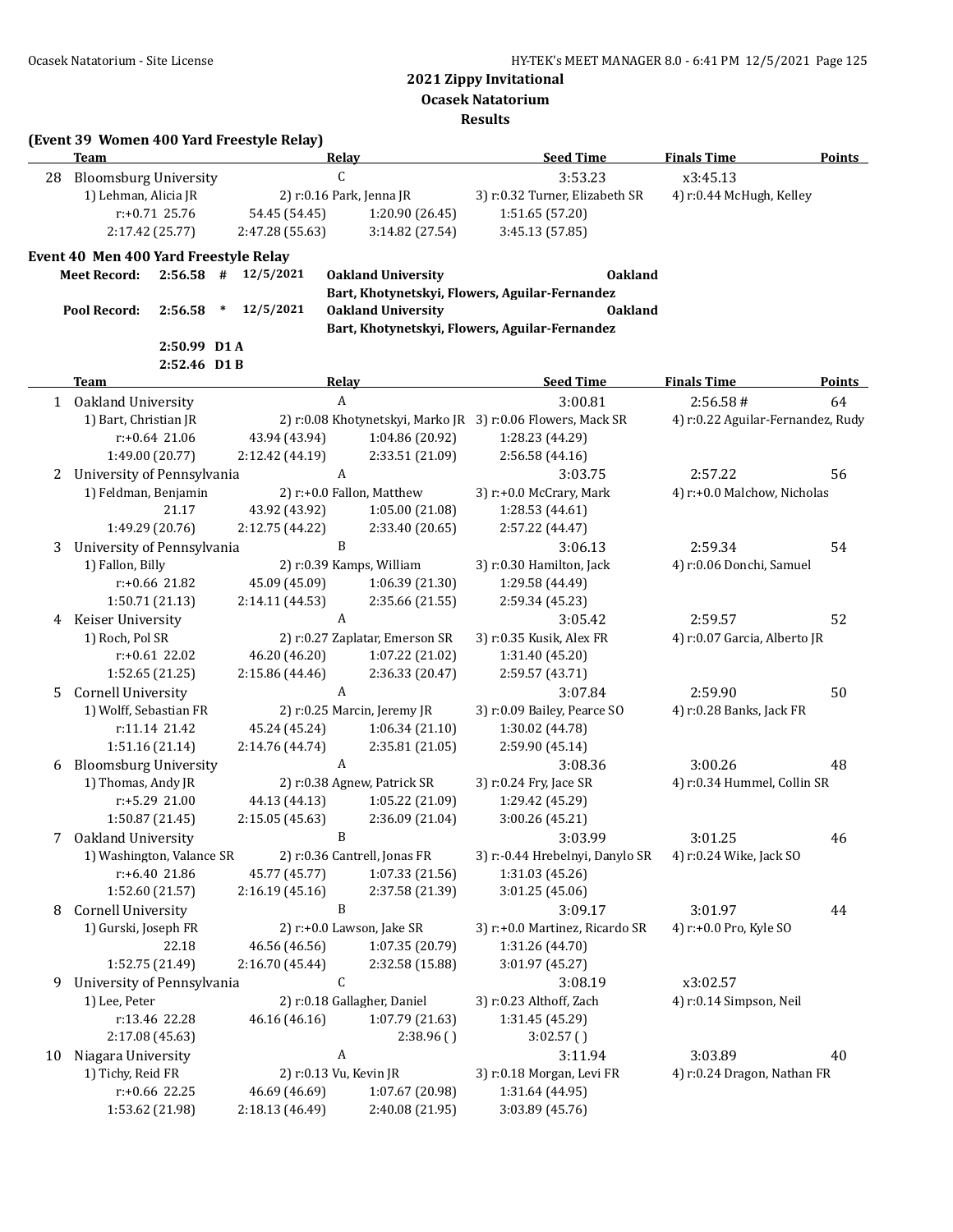**Ocasek Natatorium**

**Results**

#### **(Event 40 Men 400 Yard Freestyle Relay)**

|                        | <b>Team</b>                  | Relay                    |                                 | <b>Seed Time</b>                                              | <b>Finals Time</b>             | <b>Points</b> |
|------------------------|------------------------------|--------------------------|---------------------------------|---------------------------------------------------------------|--------------------------------|---------------|
|                        | 11 Cornell University        | C                        |                                 | 3:10.98                                                       | x3:04.32                       |               |
| 1) Edwards, Dominic FR |                              |                          | 2) r:0.29 Gilszmer, Vlad FR     | 3) r:0.15 Rydberg, Mark FR                                    | 4) r:-0.51 Pozdnyakov, Phil SO |               |
|                        | r:14.32 21.81                | 45.47 (45.47)            | 1:07.22(21.75)                  | 1:31.54 (46.07)                                               |                                |               |
|                        | 1:53.83 (22.29)              | 2:17.73 (46.19)          | 2:40.02 (22.29)                 | 3:04.32 (46.59)                                               |                                |               |
| 12                     | Clarion                      | A                        |                                 | 3:11.62                                                       | 3:04.46                        | 34            |
|                        | 1) Irwin, Mason FR           |                          | 2) r:0.22 Prokopec, Austin FR   | 3) r:0.29 Yant, Jacob SR                                      | 4) r:0.19 Cary, Connor JR      |               |
|                        | $r: +0.64$ 22.46             | 46.60 (46.60)            | 1:08.50 (21.90)                 | 1:32.95 (46.35)                                               |                                |               |
|                        | 1:54.61 (21.66)              | 2:19.16 (46.21)          | 2:40.83 (21.67)                 | 3:04.46 (45.30)                                               |                                |               |
| 13                     | Keiser University            | B                        |                                 | 3:09.42                                                       | 3:04.94                        | 32            |
|                        | 1) Canessa, Franco SR        | 2) r:0.23 Smith, Josh JR |                                 | 3) r:0.13 Ranea, Marti FR                                     | 4) r:0.39 Miller, Max JR       |               |
|                        | $r: +0.75$ 22.65             | 46.97 (46.97)            | 1:08.64(21.67)                  | 1:32.98 (46.01)                                               |                                |               |
|                        | 1:54.60 (21.62)              | 2:18.65 (45.67)          | 2:40.58 (21.93)                 | 3:04.94 (46.29)                                               |                                |               |
|                        | 14 Oakland University        | $\mathsf{C}$             |                                 | 3:05.99                                                       | x3:05.39                       |               |
|                        | 1) Davis, Ben SR             |                          | 2) r:0.44 Garbenis, Faustas FR  | 3) r:0.40 Quiñones, Javi SR                                   | 4) r:0.25 Smith, Sam JR        |               |
|                        | r:+7.60 22.58                | 46.35 (46.35)            | 1:08.32 (21.97)                 | 1:32.55 (46.20)                                               |                                |               |
|                        | 1:54.70 (22.15)              | 2:19.09 (46.54)          | 2:40.54 (21.45)                 | 3:05.39 (46.30)                                               |                                |               |
| 15                     | <b>Bloomsburg University</b> | B                        |                                 | 3:14.45                                                       | 3:06.30                        | 30            |
|                        | 1) Nesbitt, Blake JR         |                          | 2) r:0.39 Goulstone, Tony FR    | 3) r:0.27 Empie, Connor JR                                    | 4) r:0.22 Deiderick, Gabe JR   |               |
|                        | $r: +0.63$ 22.24             | 46.44 (46.44)            | 1:08.50 (22.06)                 | 1:33.16 (46.72)                                               |                                |               |
|                        | 1:55.08 (21.92)              | 2:19.63 (46.47)          | 2:41.47 (21.84)                 | 3:06.30 (46.67)                                               |                                |               |
| 16                     | Keiser University            | C                        |                                 | <b>NT</b>                                                     | x3:06.69                       |               |
|                        | 1) Poley, Gunnar JR          |                          |                                 | 2) r:0.22 Myklebusthaug, Theo SO 3) r:0.18 Zapata, Gaetano FR | 4) r:0.35 Kunze, Fynn FR       |               |
|                        | r:+0.77 22.42                | 47.65 (47.65)            | 1:09.50 (21.85)                 | 1:33.78 (46.13)                                               |                                |               |
|                        | 1:56.33 (22.55)              | 2:21.37 (47.59)          | 2:42.83 (21.46)                 | 3:06.69 (45.32)                                               |                                |               |
|                        | 17 Clarion                   | B                        |                                 | 3:20.11                                                       | 3:08.09                        | 28            |
|                        | 1) Strawn, Brenek FR         |                          | 2) r:0.20 Mohren, Aidan SO      | 3) r:0.22 Bocci, David FR                                     | 4) r:0.31 Connor, Jimmy SR     |               |
|                        | r:+0.66 21.81                | 46.33 (46.33)            | 1:08.53 (22.20)                 | 1:33.49 (47.16)                                               |                                |               |
|                        | 1:55.62 (22.13)              | 2:20.35 (46.86)          | 2:42.87 (22.52)                 | 3:08.09 (47.74)                                               |                                |               |
| 18                     | <b>Bloomsburg University</b> | $\mathsf C$              |                                 | 3:17.62                                                       | x3:09.20                       |               |
|                        | 1) Marvin, Matt SR           |                          | 2) r:0.17 Glatfelter, Tanner FR | 3) r:0.24 Junk, Cameron SR                                    | 4) r:0.43 Scoboria, Luke JR    |               |
|                        | r:+0.78 23.15                | 48.61 (48.61)            | 1:10.61 (22.00)                 | 1:35.06 (46.45)                                               |                                |               |
|                        | 1:56.97 (21.91)              | 2:21.69 (46.63)          | 2:44.00 (22.31)                 | 3:09.20 (47.51)                                               |                                |               |
| 19                     | Niagara University           | B                        |                                 | <b>NT</b>                                                     | 3:12.57                        | 26            |
|                        | 1) Isaacs, Tanner SO         |                          | 2) r:+0.0 Flannery, Robert FR   | 3) r:+0.0 Markham, Rowan SO                                   | 4) r:+0.0 Finley, Sean FR      |               |
|                        | 22.33                        | 46.88 (46.88)            | 1:09.48 (22.60)                 | 1:34.04 (47.16)                                               |                                |               |
|                        | 1:57.66 (23.62)              | 2:23.26 (49.22)          | 2:46.61 (23.35)                 | 3:12.57 (49.31)                                               |                                |               |
| 20                     | Niagara University           | $\mathsf C$              |                                 | NT                                                            | x3:17.59                       |               |
|                        | 1) Germano, Gio SO           |                          | 2) r:0.19 Walker, TyQuann SO    | 3) r:0.52 Schwabauer, Sam SO                                  | 4) r:0.12 Shaffer, Josiah SO   |               |
|                        | r:11.35 22.96                | 49.07 (49.07)            | 1:12.67 (23.60)                 | 1:39.46 (50.39)                                               |                                |               |
|                        | 2:02.07 (22.61)              | 2:28.22 (48.76)          | 2:51.11 (22.89)                 | 3:17.59 (49.37)                                               |                                |               |

### **Scores - Women**

|                          | Women - Team Rankings - Through Event 40 |                               |        |
|--------------------------|------------------------------------------|-------------------------------|--------|
| 1. Akron, University of  | 2005                                     | 2. University of Pennsylvania | 1452   |
| 3. University at Buffalo | 1355                                     | 4. Oakland University         | 1079.5 |
| 5. Cornell University    | 832                                      | 6. University of Toledo       | 459.5  |
| 7. Keiser University     | 458                                      | 8. Niagara University         | 351    |
| 9. Clarion               | 344                                      | 10. Bloomsburg University     | 205    |

**Scores - Men**

Men - Team Rankings - Through Event 40